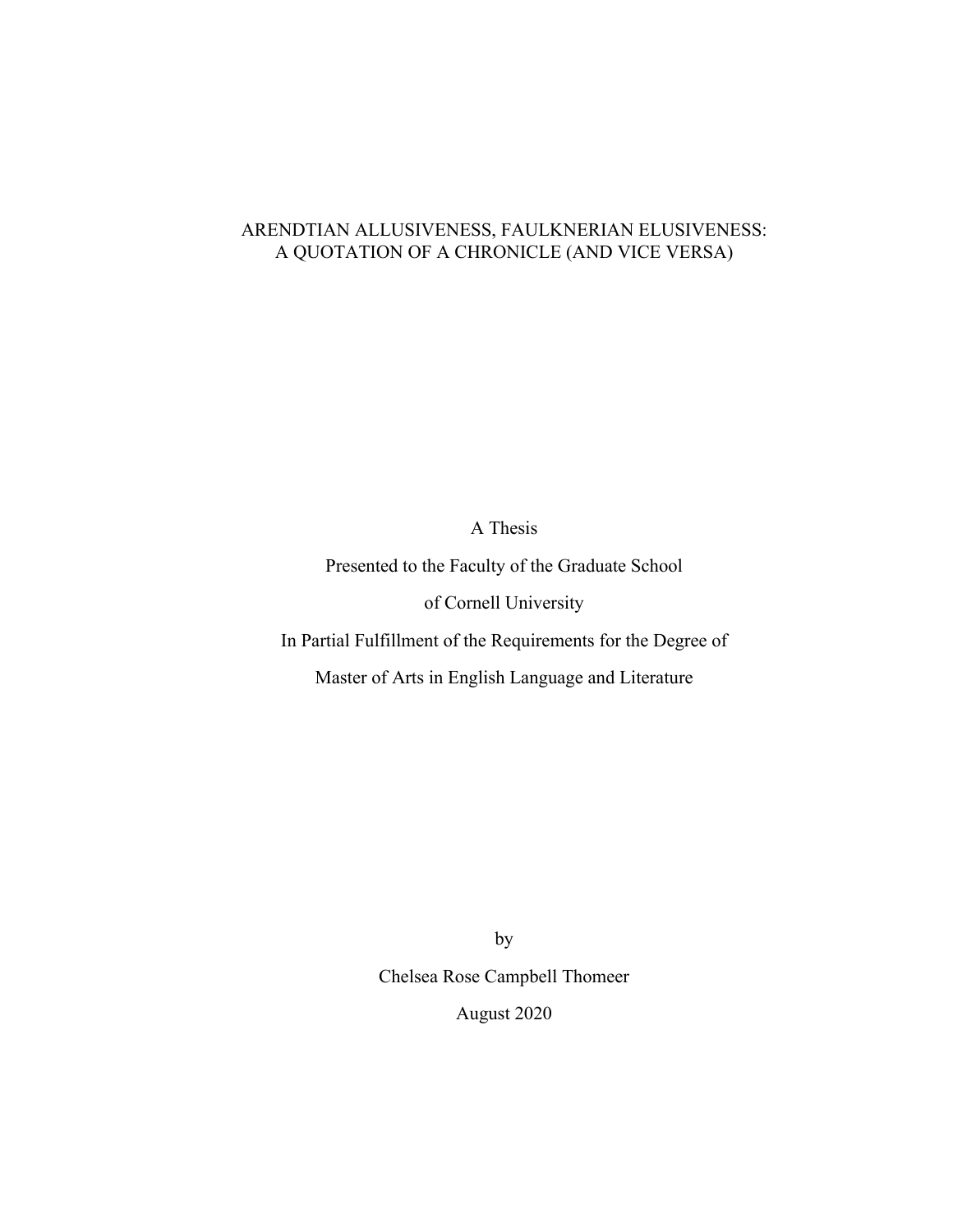© 2020 by Chelsea Rose Campbell Thomeer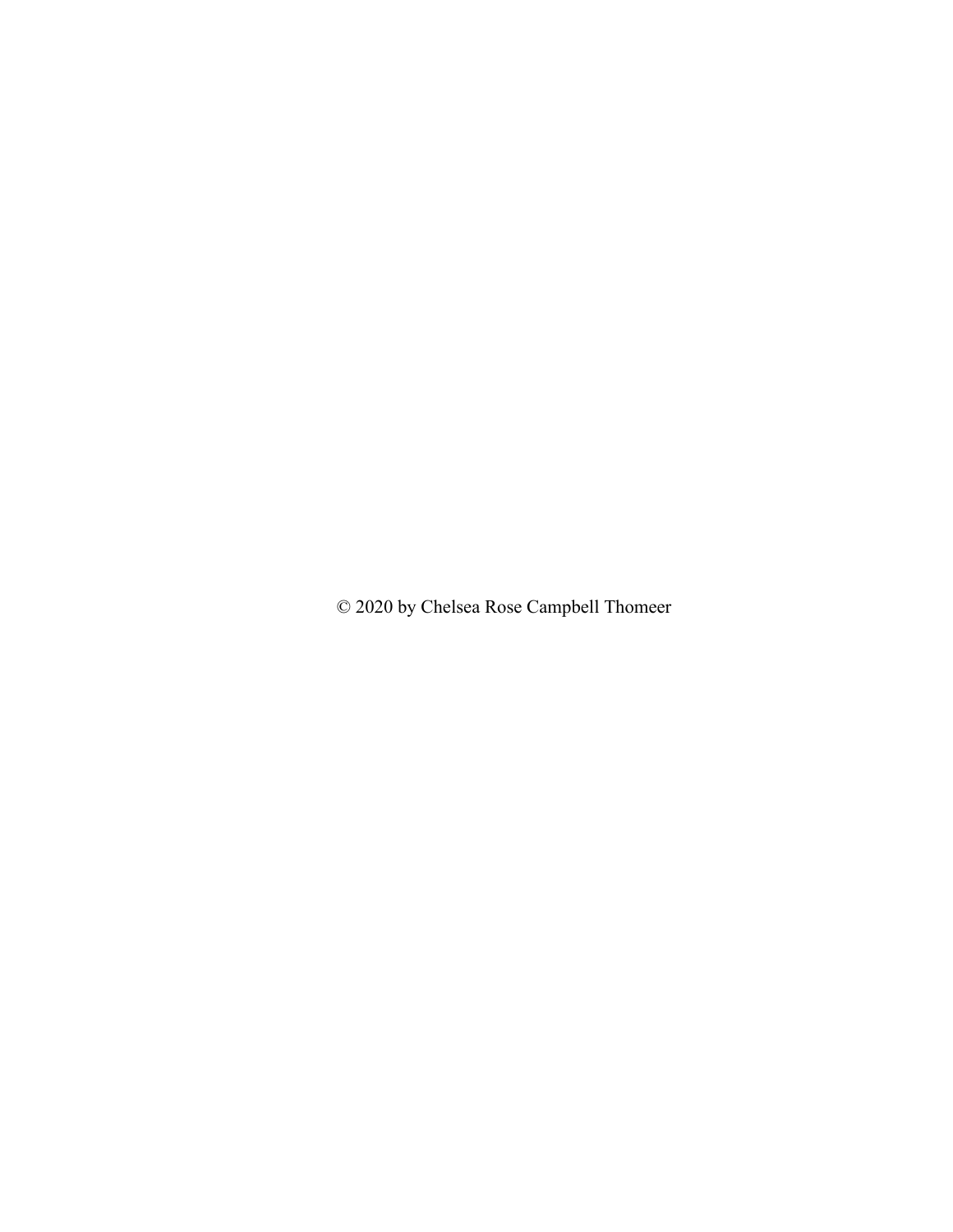## ABSTRACT

This thesis examines the twentieth century political theorist Hannah Arendt's references to the work of the twentieth century novelist William Faulkner. It does so as a way of examining the relationship between "storytelling" (or "chronicle") and "politics." While Arendt frequently employs literary voices and invokes matters of "story" and "word" in her discussions of politics and the political, she frequently ignores larger questions of perspective and voice that are crucial to the novels of Faulkner. However, if the forms of storytelling that Faulkner and Arendt employ *differ*, they converge not only literally in Arendt's text but in a commitment to supporting the status quo (and its racism) in mid-twentieth century American politics, particularly on the question of school desegregation. In the following, I suggest that reading the two authors together and against each other opens up a more radical and just way of thinking the mechanism of "allusion" and thus, the role that the story plays in politics.

Keywords: Arendt, Faulkner, chronicle, allusion, story, political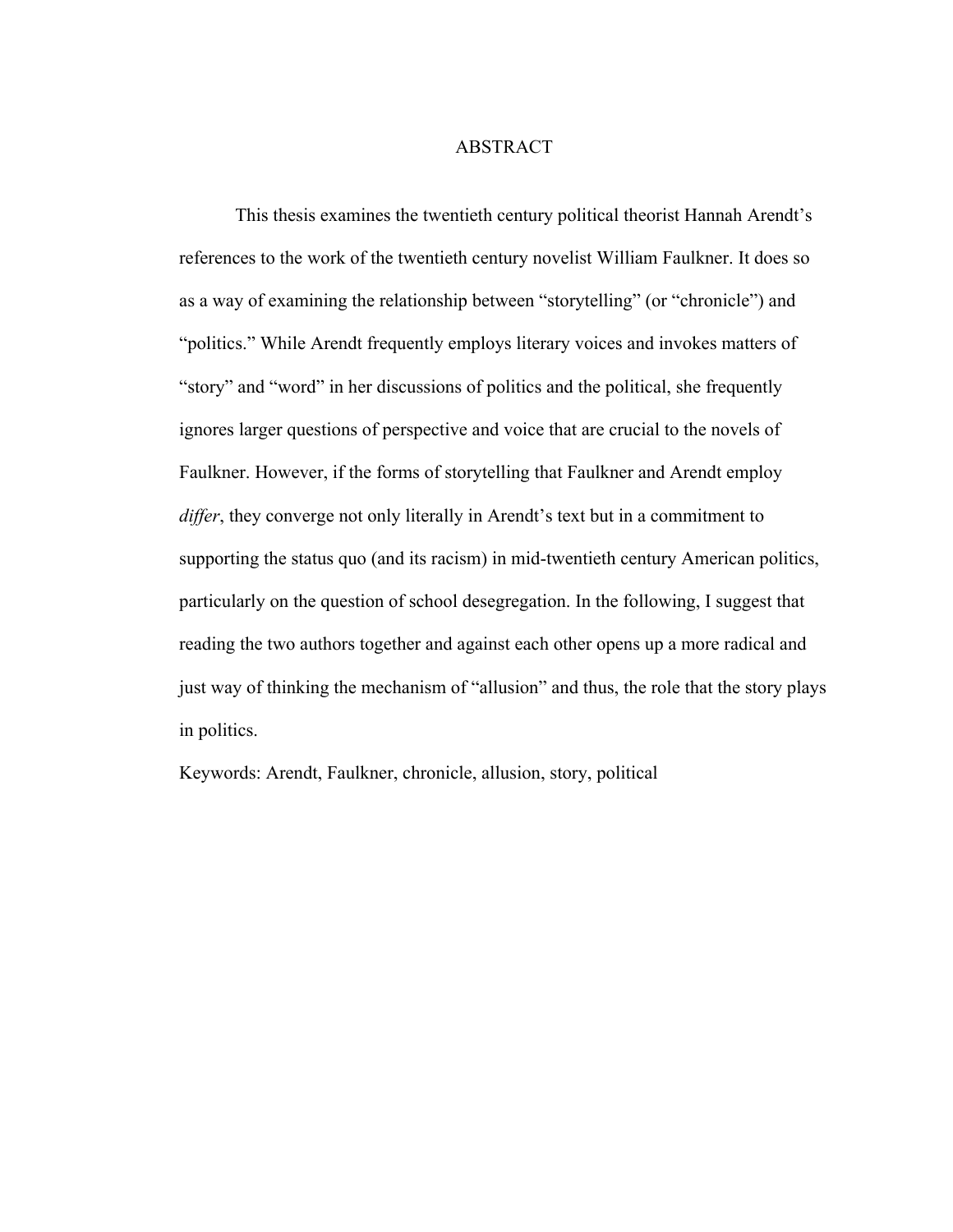# BIOGRAPHICAL SKETCH

Chelsea Thomeer grew up in Williamsville, NY. She attended Williams College in Williamstown, MA, where she double majored in English literature and political science and completed an honors thesis entitled "Containing Multitudes: James Joyce and the Irish Nation." She earned her B.A. in June 2017 and began her graduate studies at Cornell University in August 2018.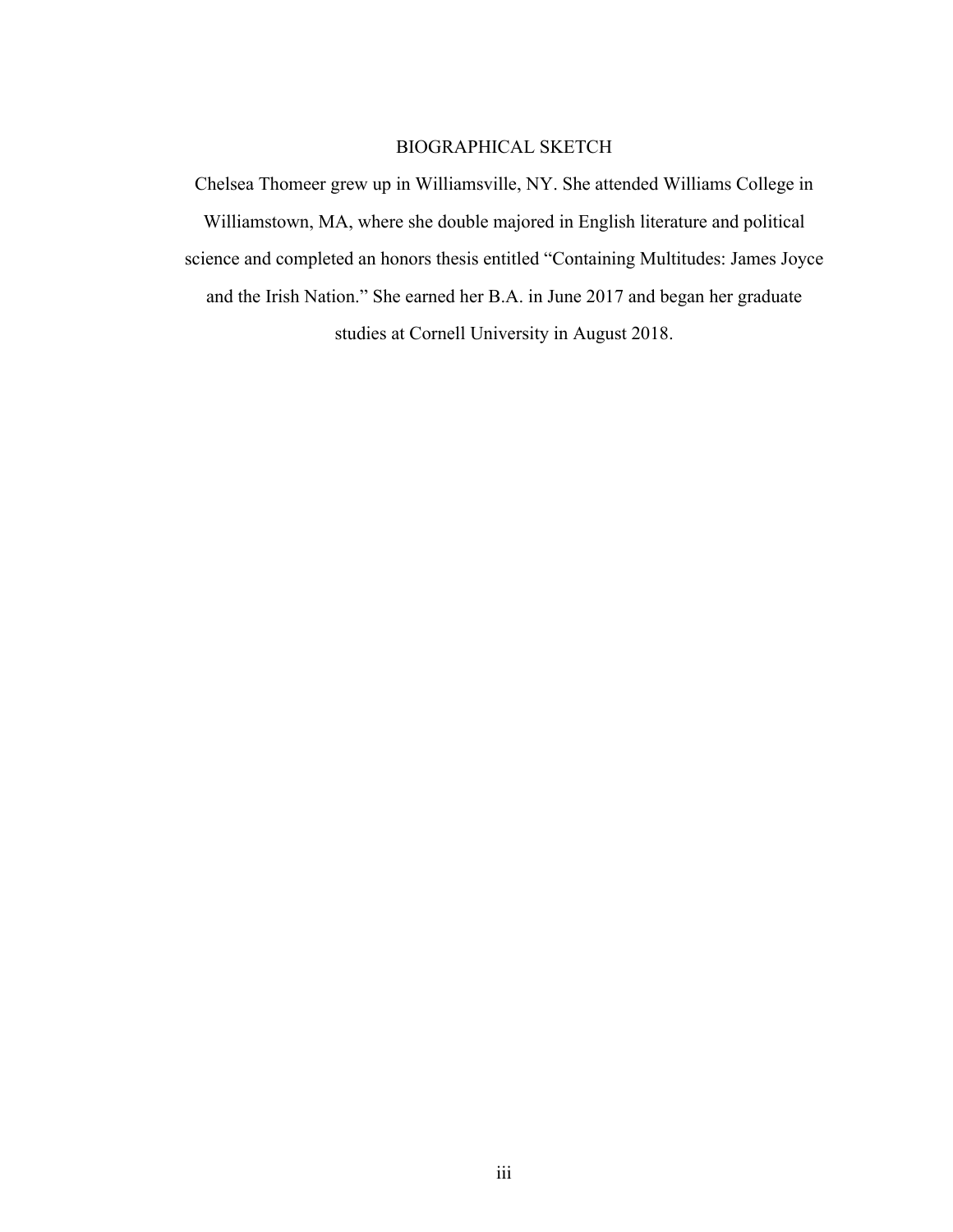In memory of Mary Campbell Spegar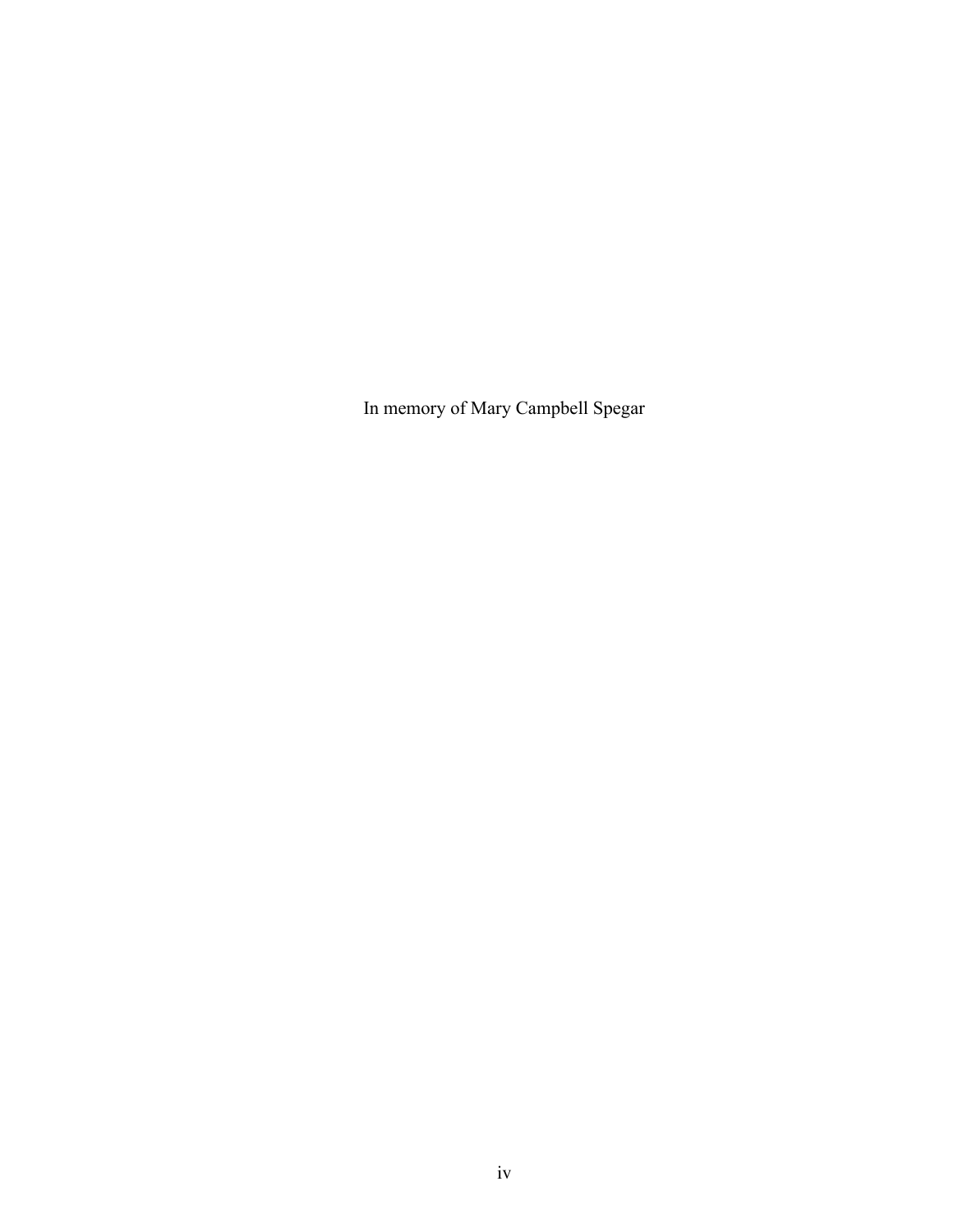#### ACKNOWLEDGMENTS

I owe the deepest thanks to Dr. Caroline Levine and Dr. Elizabeth Anker, my advisors for this thesis, who signed on to this somewhat unusual master's project this past fall. I am grateful for the encouragement and support they have shown me throughout my time at Cornell.

Effusive thanks are also due to Dr. Jill Frank and Dr. Patchen Markell, whose brilliant political theory classes first introduced me to a number of the books I write about in the following pages, and who also helped guide my thinking on this project. (All mistakes in the analysis of such texts are, of course, my own.)

I'm also grateful to my fellow graduate students, in both the English literature and political theory departments, and to my family—Mom, Dad, Rachael, Nathan, and Daniel.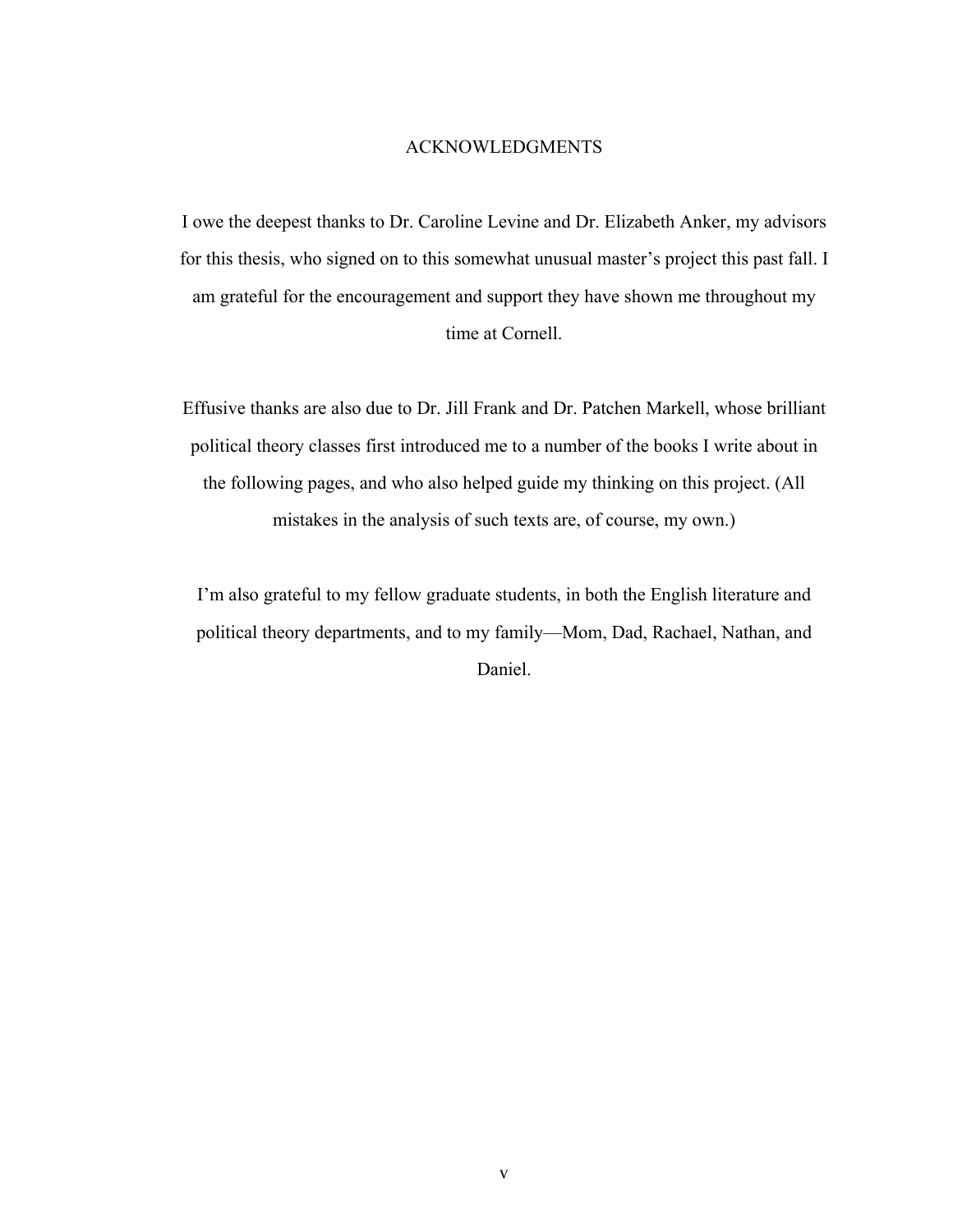# TABLE OF CONTENTS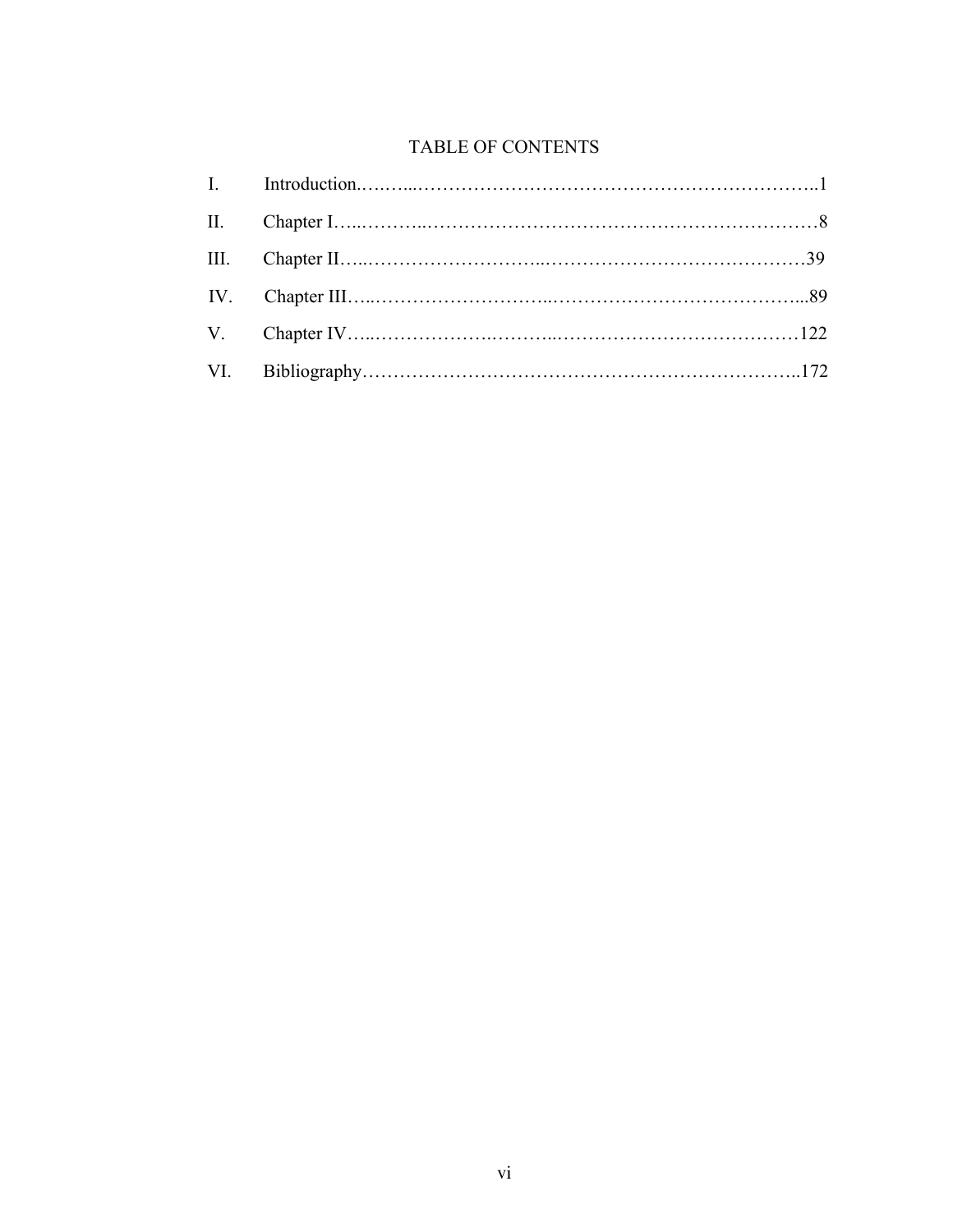In brief, the question "Who am I?" is simply: "You are a man—whatever that may be"; and the answer to the question "What am I?" can be given only by God who made man.

Hannah Arendt, *The Human Condition*

"Yessum," Quentin said. *Only she dont mean that*, he thought. *It's because she wants it told*.

William Faulkner, *Absalom, Absalom!*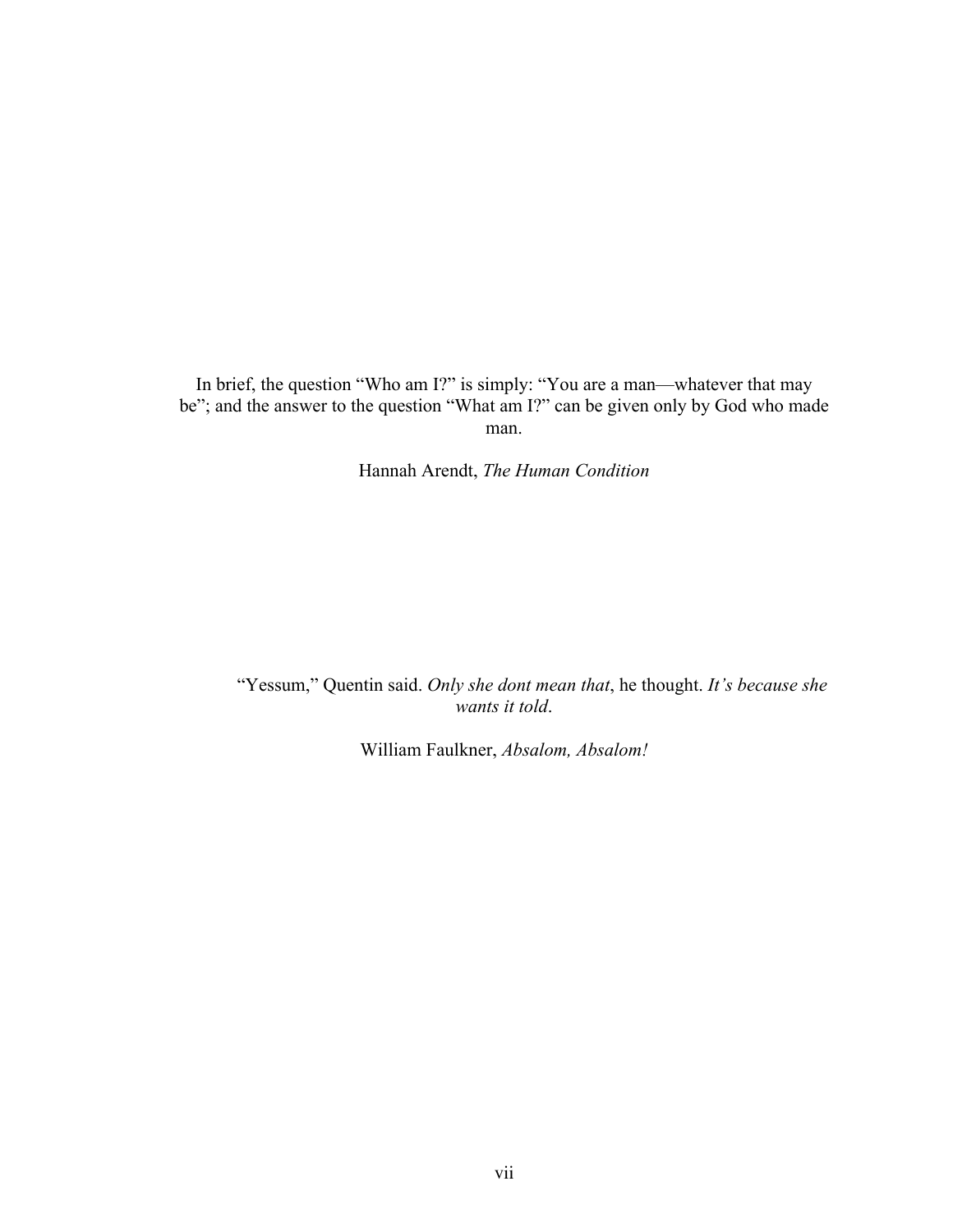#### INTRODUCTION

There is something very literary about Hannah Arendt's political thought. *On Revolution*, for instance—purportedly a text about, well, revolution—devotes several long pages to discussions of Herman Melville's *Billy Budd* and Fyodor Dostoyevsky's *The Brothers Karamazov*; the book ends with a quotation from Sophocles's play, *Oedipus at Colonus.*<sup>1</sup> Dostoyevsky is cited in Arendt's *The Origins of Totalitarianism*, in which Joseph Conrad also makes an appearance.2 Most pertinently for this investigation, and as the political theorist Patchen Markell calls attention to in a 2017 essay entitled "Anonymous Glory," the twentieth century American writer William Faulkner is alluded to at least three times across Arendt's political philosophical texts: once in a footnote to the final chapter of *On Revolution*, once in a footnote to the "Action" chapter of *The Human Condition*, and once in the aforementioned *Origins of Totalitarianism*, at a pivotal argumentative moment.<sup>3</sup>

All of these allusions are, in their own way, worth studying. But it is the last that is perhaps most striking—and, as I shall try to show, most fraught. Arendt references Faulkner in the "Concluding Remarks" to the first edition of *Origins*, a section in which she posits that totalitarianism can be understood as the "attempt to make men superfluous," for it is rooted in a nihilistic *resentment* of the human condition.4 Arendt claims that "The alternative to this resentment … would be a

<sup>1</sup> Hannah Arendt, *On Revolution* (New York: Penguin Books, 2006), 72-8, 273.

<sup>2</sup> Arendt, *The Origins of Totalitarianism*, with an introduction by Samantha Power (New York: Schocken Books, 2004), 227, 242, 291, 300.

<sup>3</sup> Arendt, *On Revolution*, 307; Arendt, *The Human Condition* (Chicago: University of Chicago, 1998), 181; Arendt, *Origins*, 631; Patchen Markell, "Anonymous Glory," *European Journal of Political Theory* 16, no. 1 (January 2017): 77–99, doi:10.1177/1474885114567344.

<sup>4</sup> Arendt, *Origins*, 620-1. These "Concluding Remarks" were deleted in subsequent editions of *Origins*.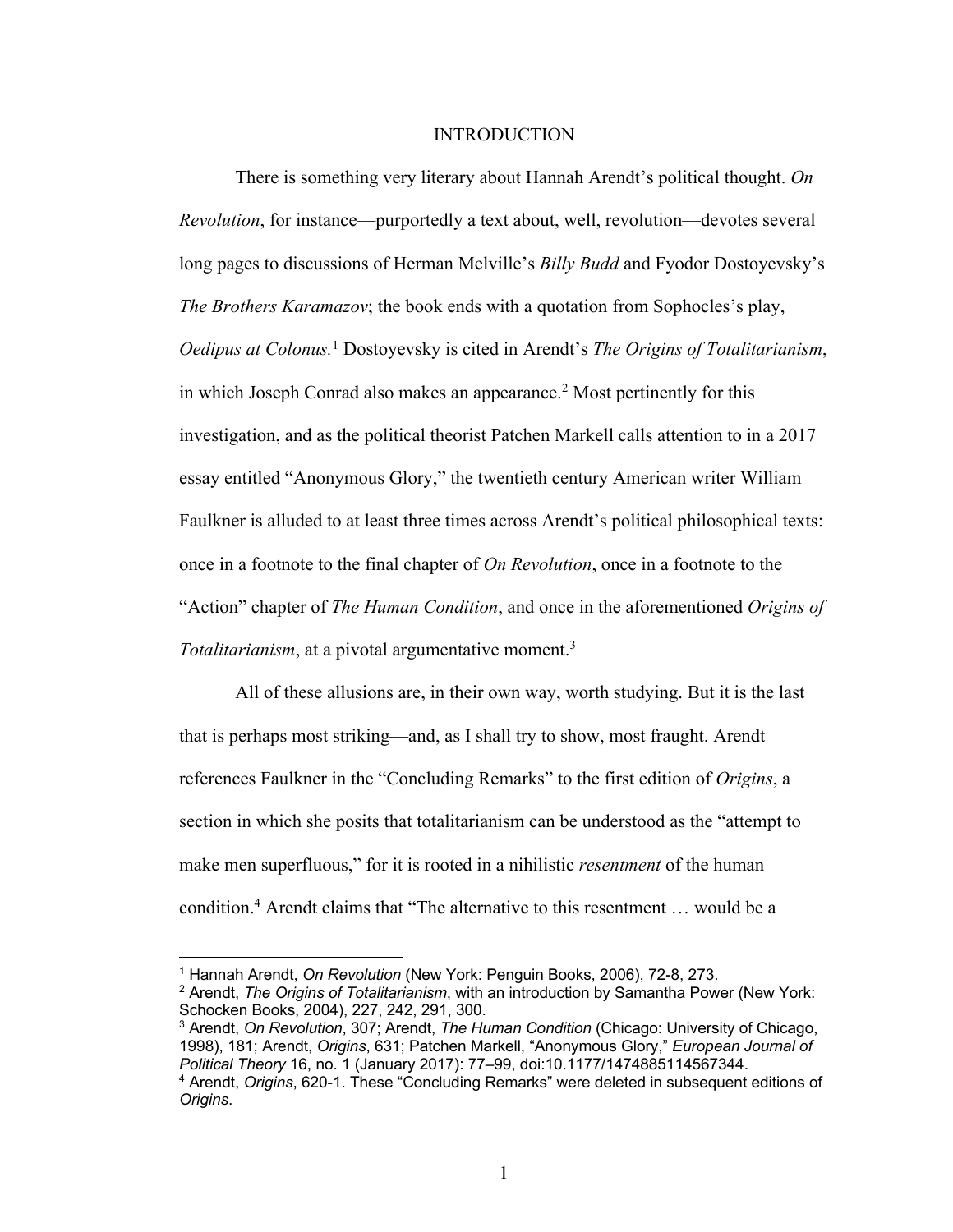fundamental gratitude for the few elementary things that indeed are invariably given us, such as life itself, the existence of man and the world."5 "Generally speaking," she writes—and this is where she draws on Faulkner, or, more specifically, on a line from Faulkner's 1948 novel, *Intruder in the Dust*—"such gratitude expects nothing except—in the worlds [sic] of Faulkner—one's 'own anonymous chance to perform something passionate and brave and austere not just in but into man's enduring chronicle … in gratitude of [one's] time in it.'"6

The allusions noted above do not, of course, constitute a comprehensive list of the myriad instances of what we might call Arendt's "literary allusions," which can be found throughout her writings. Yet what I wish to stress here—and what I believe this just-noted Faulknerian citation particularly suggests—is that these literary references are *not* mere stylistic flourishes. Arendt's poetic and prosaic citations do not just add ornamentation to her theoretical work, but are a part of the very structure of her political theory and of what she calls politics.7 Arendt, of course, is well-known as a theorist of action in the public sphere. $8$  However, her very conception of "action," as outlined in *The Human Condition*, is crucially tied not just to "deed" but also to "word," and it is through *both* that, she says, "we insert ourselves into the human

<sup>6</sup> Arendt, *Origins*, 631; William Faulkner, *Intruder in the Dust* (New York: Vintage International, 1991), 189. This edition of *Origins* contains a misprint; the first edition of Arendt's *Origins*  reads "words." I shall return to this "typo" later in the essay. The bracket is Arendt's. <sup>7</sup> Seyla Benhabib, "Hannah Arendt and the Redemptive Power of Narrative," *Social Research* 57, no. 1 (Spring 1990): 167-96, https://www.jstor.org/stable/40970582; Benhabib, *The Reluctant Modernism of Hannah Arendt* (Lanham, MD: Rowman & Littlefield Publishers, 2003), 87.

<sup>5</sup> Arendt, *Origins*, 630.

<sup>8</sup> Dana Villa, "The 'Autonomy of the Political' Reconsidered," *Graduate Faculty Philosophy Journal* 28, no. 1 (2007): 29-45, doi: https://doi.org/10.5840/gfpj200728117; Markell, "Arendt's Work: On the Architecture of *The Human Condition*," *College Literature* 38, no. 1 (Winter 2011): 16-20, https://muse.jhu.edu/.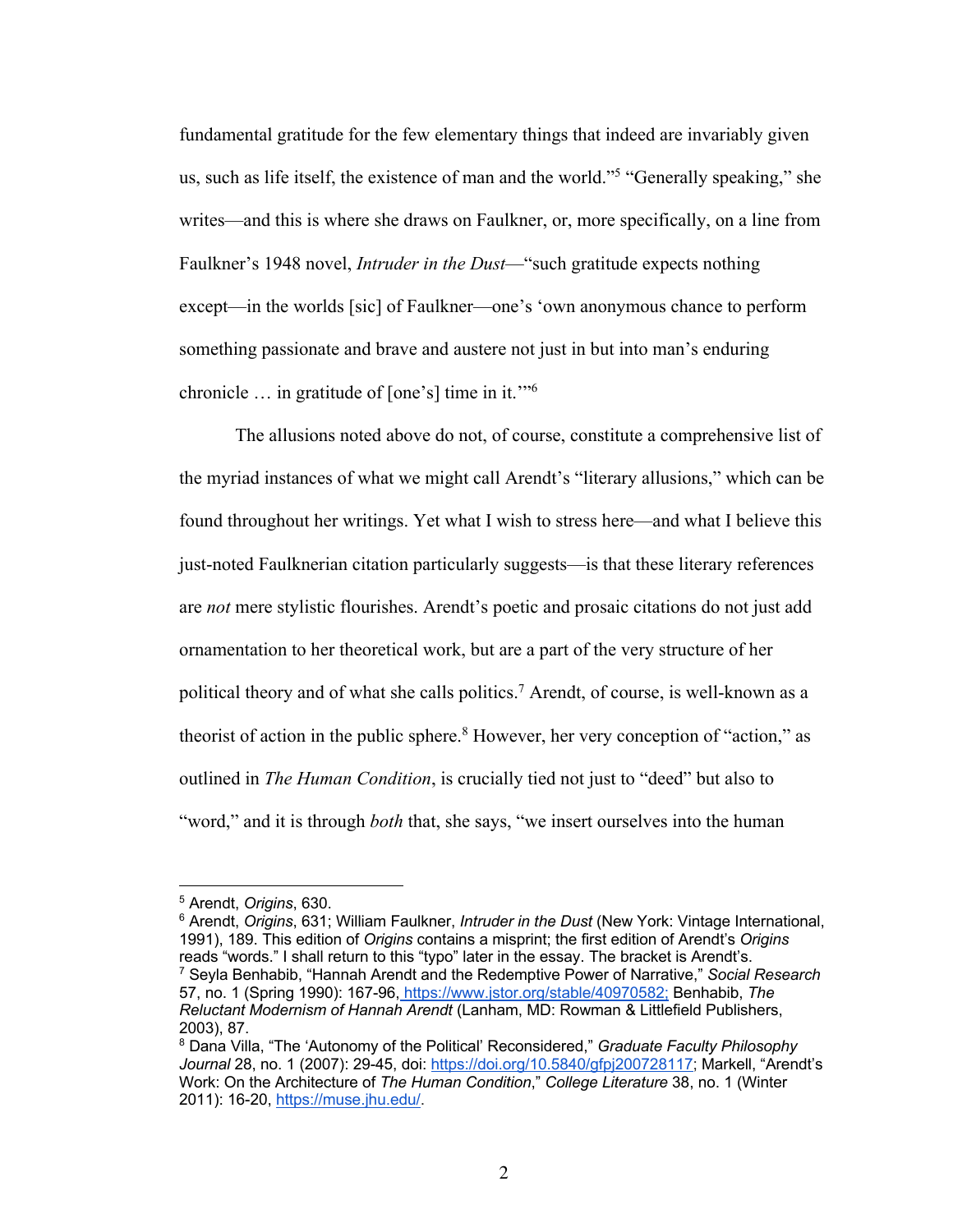world, and this insertion is like a second birth."<sup>9</sup> The ability of persons to enter "into" what Arendt, through Faulkner, terms, "man's enduring chronicle" is thus highly important for comprehending her political philosophy.10

Other writers have previously called attention to the "literariness" of Arendtian thought. Richard H. King, for instance, argues that "Hannah Arendt brought a rich literary imagination to bear on her work as a thinker," and notes that the German-born theorist was heavily involved in the American literary scene in the mid-twentieth century.11 Seyla Benhabib has gone even further, arguing that narratives were not just an *inspiration* to Arendt's work, but, as suggested above, a fundamental part of her political theoretical thinking. Arendt, Benhabib contends, "developed a conception of political theory as 'storytelling.'"12 And yet: if it is true, as Benhabib claims, that Arendt developed such a conception, did she also develop—or at least employ—a literary theory through which to conceptualize and comprehend this "storytelling"? What *is* storytelling, in an Arendtian sense? In what sort of voice is it spoken? Who is included in an Arendtian story, and who is able to tell one?

Narrative concepts such as voice and perspective seem to linger in the subtext of Arendt's thinking and yet, all too often, are brushed to the side, as if ignoring them will allow the theorist (and her audience) to avoid any problems such notions might open up. In *The Human Condition*, for instance, the text in which Arendt argues that both "speech" and "action" are integral to politics, she also contends that "although we

<sup>9</sup> Arendt, *The Human Condition*, 176.

<sup>10</sup> Arendt, *Origins*, 163.

<sup>11</sup> Richard H. King, "Hannah Arendt and the Uses of Literature," Raritan 36, no. 4 (Spring 2017): 106-24, 171, https://search.proquest.com/docview/1913309479?accountid=10267. <sup>12</sup> Benhabib, *The Reluctant Modernism of Hannah Arendt*, 87.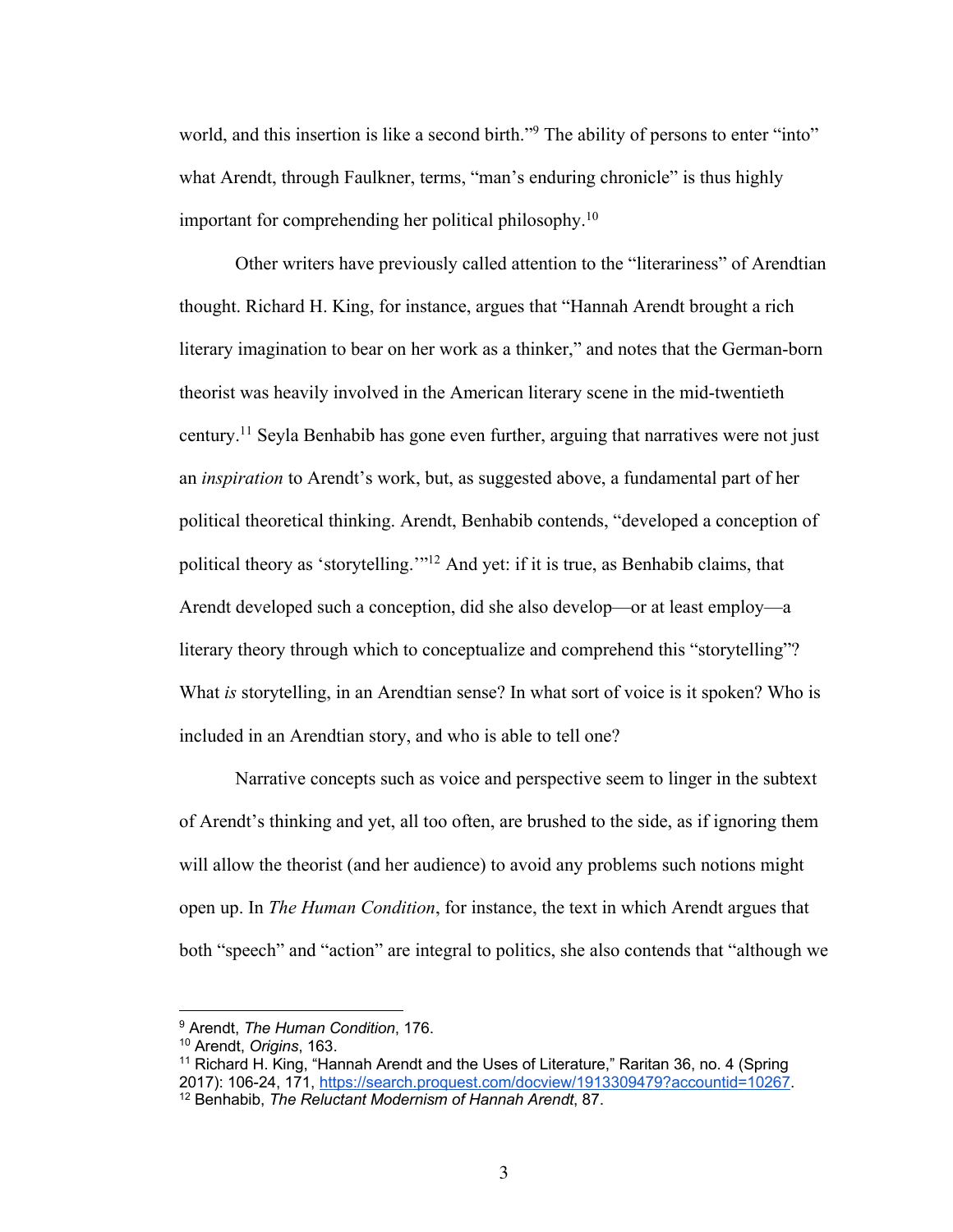know much less of Socrates, who did not write a single line and left no words behind, than of Plato or Aristotle, we know much better and more intimately who he was, because we know his story."13 Here, Arendt alludes to three of the most famous figures—and two of the most famous writers—in the history of Western thought, using this reference as a way of buttressing her theoretical claims. At the same time, she does not expand upon this claim through a reference to any specific text, any specific line of Plato's that proves we *know* Socrates's story. She makes her claim and moves on; the next paragraph concerns heroism and Homer—another allusion, another Arendtian thread.14

Yet one might ask: who is this "we"? What is this "story"? And, finally, *who* is this Socrates? Put another way: do know Socrates's story, because we have the writings that purport to describe it? After all, Socrates (at least according to one of the stories "we" have of him) expresses himself to be quite skeptical about the power of writing to convey "truth." In Plato's *Phaedrus*, for instance, Socrates speaks of writing in the following manner:

You know, Phaedrus, writing shares a strange feature with painting. The offspring of painting stand there as if they are alive, but if anyone asks them anything they remain most solemnly silent. The same is true of written words. You'd think they were speaking as if they had some understanding, but if you question anything that has been said because you want to learn more, it continues to signify just that very same thing forever. When it has once been

<sup>13</sup> Arendt, *The Human Condition*, 186.

<sup>14</sup> Arendt, *The Human Condition*, 186.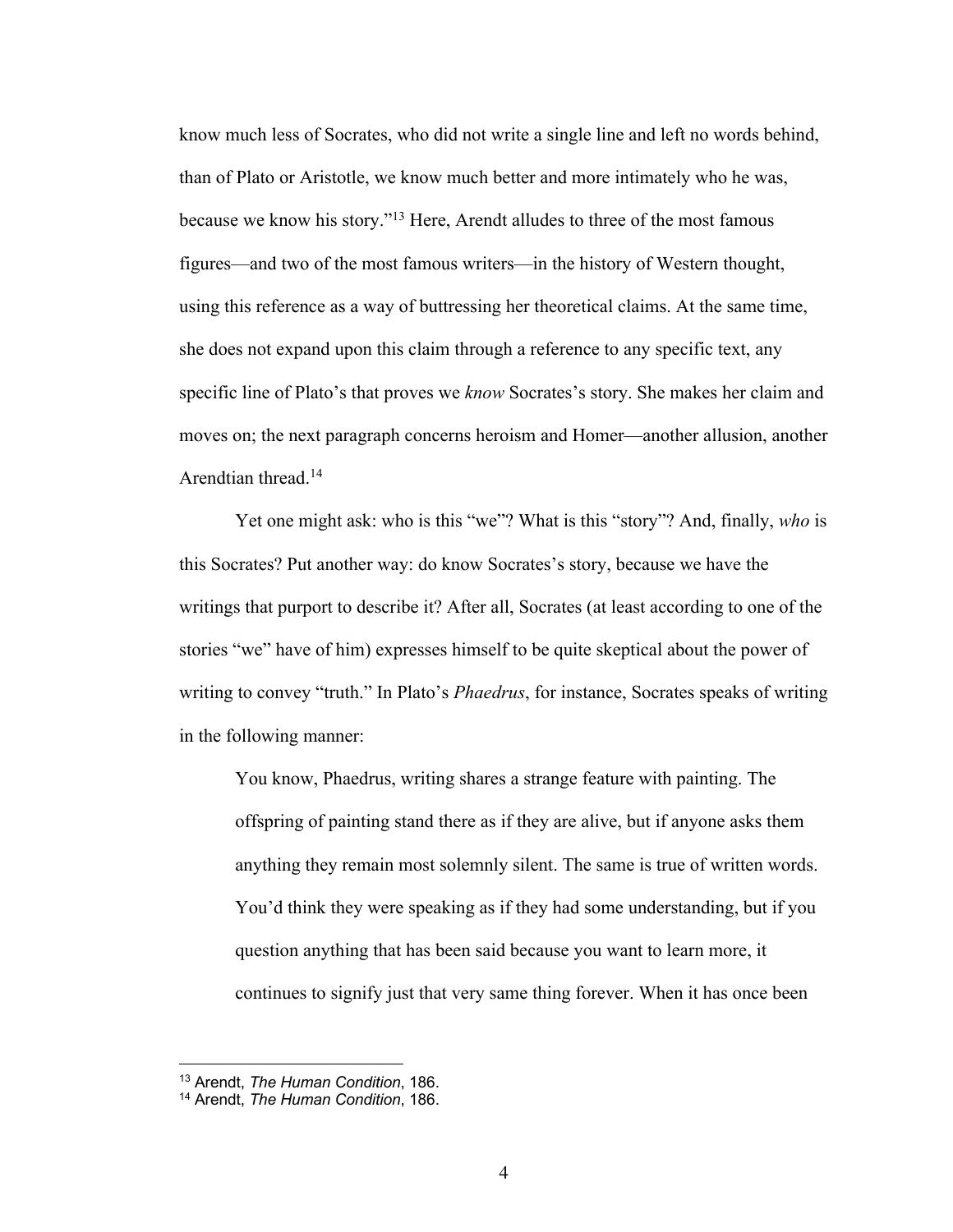written down, every discourse roams about everywhere, reaching indiscriminately those with understanding no less than those who have no business with it, and it doesn't know to whom it should speak and to whom it should not. And when it is faulted and attacked unfairly, it always needs its father's support; alone, it can neither defend itself nor come to its own support. $15$ 

Discourse, once written, Socrates opines, "roams about everywhere, reaching indiscriminately." Another edition of the *Phaedrus* translates this phrase as stating that words "once written down … are tumbled about everywhere."16 Arendt herself was certainly a word-tumbler; the pages of her political theory are rife with direct quotations of and allusions to other writers and thinkers—not just contemporary novelists and poets but ancient playwrights and philosophers, political theorists, historians, and even statespersons. Across her texts, her use of citation—of allusion is critical to the very structure of her political thought, which seems united in emphasizing the relation of *story* and *politics*. Nonetheless, this *tumbling* nature of words seems to be left undertheorized in her notions of story, her notions of the words that inscribe deeds.

Thus, in her texts, Arendt fails to attend adequately to matters of subjectivity, to matters of perspective and voice, which is to say, to questions that have long been queried in literary studies and literary works themselves, including those of William

<sup>15</sup> Plato, *Plato on Love: Lysis, Symposium, Phaedrus, Alcibiades, with Selections from Republic, Laws*, edited by C. D. C. Reeve (Indianapolis: Hackett Publishing Company, 2006), 148.

<sup>16</sup> Plato, *Phaedrus*, translated by Benjamin Jowett (Teddington, Middlesex: Echo Library, 2006), 65.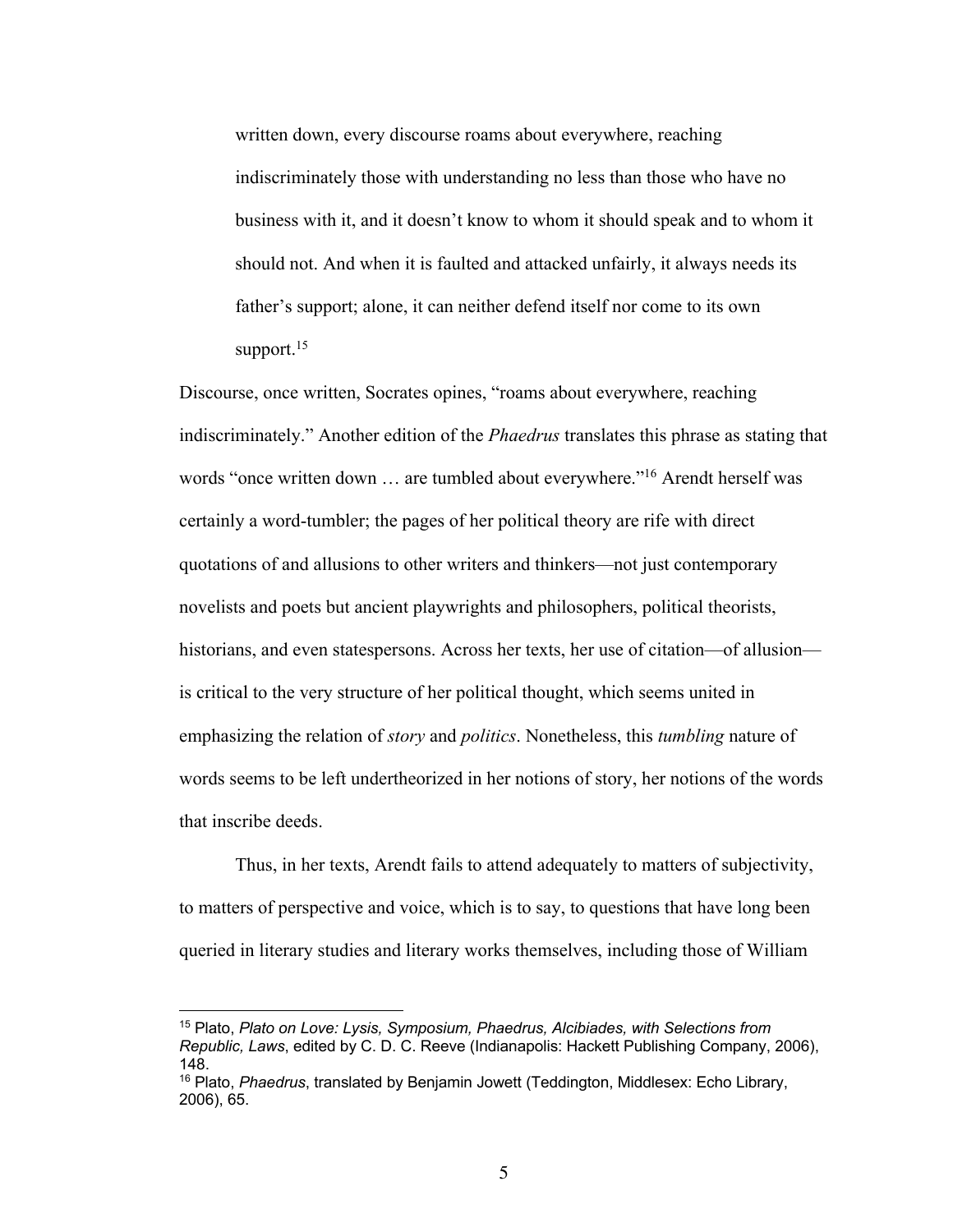Faulkner. This, then, brings me to the central aim of my thesis: to examine "Arendtian allusiveness" through the lens of what I shall call "Faulknerian elusiveness." By this, I mean that my intention is to investigate both how Faulkner's account of "man's enduring chronicle" is *different* from Arendt's, as well as how this difference ought to affect our understanding of her political theory—and more specifically, to borrow again Benhabib's phrase, our understanding of her "conception of politics as 'storytelling.'"17 How does a more literary—a more Faulknerian—notion of the "chronicle" change the way we ought to think about Arendtian "politics" and, even more particularly, Arendtian "revolution"? In other words: if we do *not* know more of Socrates than Plato, because we only know a story that we cannot be sure is his—is, perhaps, only *partially* his<sup>18</sup>—then how are we to think of the "enduring chronicle" into which we enter, the "word and deed" that Arendt says in *The Human Condition*  are the means through which we "insert ourselves into the human world"?19

<sup>17</sup> Benhabib, *The Reluctant Modernism of Hannah Arendt*, 87.

<sup>&</sup>lt;sup>18</sup> In fact, it is not at all obvious that "truth" is something that exists on the surface of Plato's writings, easily grasped and render-able into aphorism. Jill Frank has argued that the dialogues are best understood *not* as emanators of philosophical truth on the level of content but rather as texts that represent the process of "coming to know"— philosophy—as requiring "robust and demanding … activity" — activity that is "not infrequently refused by Socrates's interlocutors" (6). As Frank notes, Plato's works contain "abundant analogies and examples, fables, allegories, parables, myths, and similes" such that "alongside more conventionally linear styles of argumentation, we are given a multitude of letters, both big and small" (7-8). These various stylistic "elements … make manifest that the dialogues are staged," and suggest that "Plato's writing, with its pluralities of standpoint, disposition, image, and style of argumentation, may not be static and univocal, saying the same things over and over, but moving, kinetic, and polyphonic" (8-9). Thus, Frank argues, reading Plato's text requires a kind of dynamic engagement with the *style* and *language* of the text—its "truth" only emerges through an encounter of the writer, characters *and* audience. As I shall hope to show in this thesis, this is the kind of reading that Arendt, all too often, refuses. See Jill Frank, *Poetic Justice* (Chicago: University of Chicago, 2018).

<sup>19</sup> Arendt, *The Human Condition*, 176.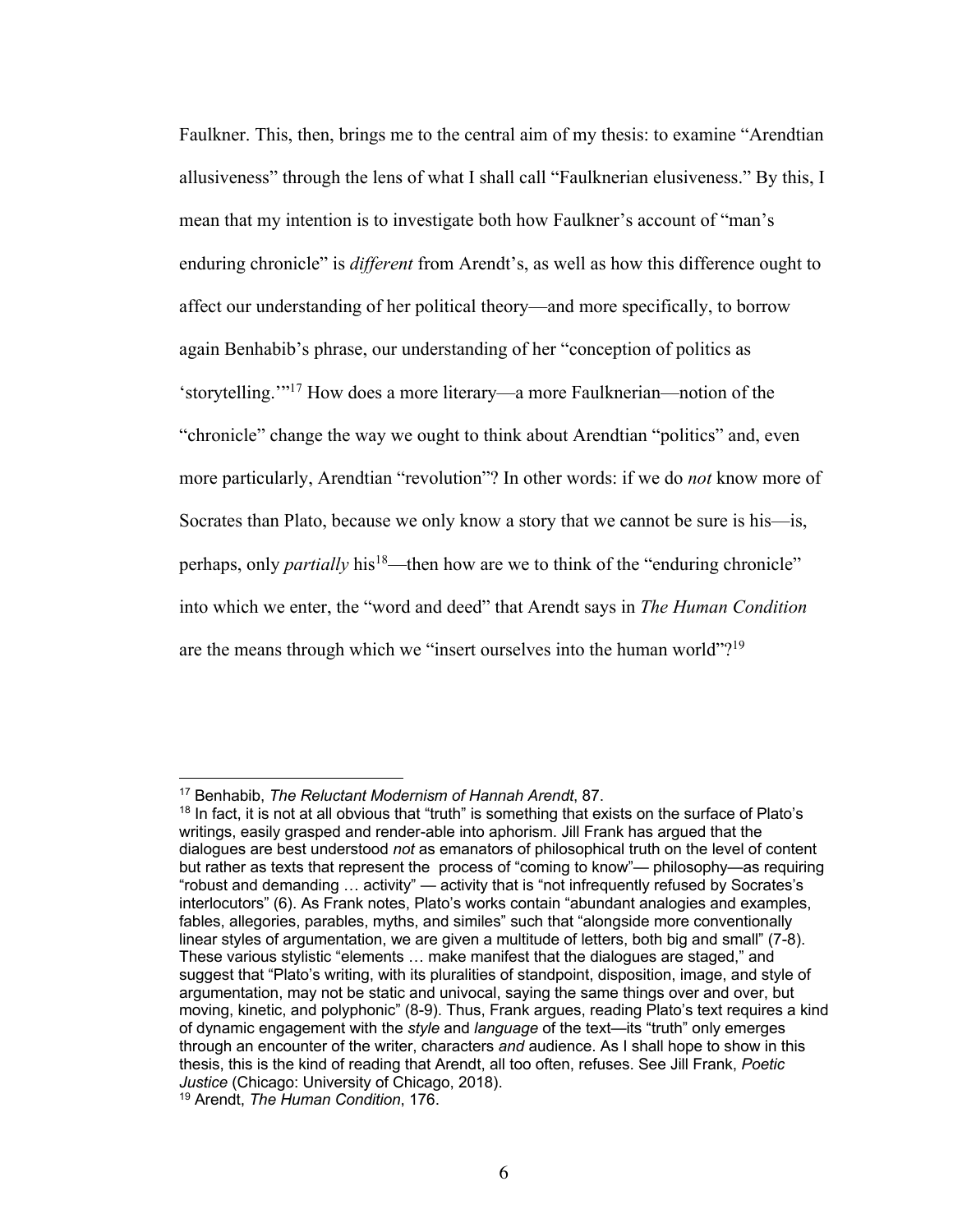Most broadly, my thesis asks two overlapping questions: how ought a conception of narrative perspective impact a theory of *politics*, and how ought political concerns—most centrally, a concern for *justice*—impact a theory of narrative, or, more concretely, the ways we read, write, and allude? As has been said, Arendt often cited lines from poetry, novels, and plays in her work, using them, in many cases, in order to support a theoretical argument. Indeed, in *On Revolution*, her mention of Faulkner's texts suggests that she sees his work as containing a political valence. "Faulkner's literary procedure," Arendt writes, "rather than the content of his work, is highly 'political' and, in spite of many imitations, he has remained, as far as I can see, the only author to use it."<sup>20</sup> And yet, as I shall argue, if Faulkner's "literary procedure" was "highly 'political'" despite its content, what we might term Arendt's "political procedure" was not sufficiently literary, despite what frequently is its literary content.

What might happen, then, if we read Arendt differently, read not Faulknerthrough-Arendt, but Arendt-through-Faulkner—and back again?

<sup>20</sup> Arendt, *On Revolution*, 307.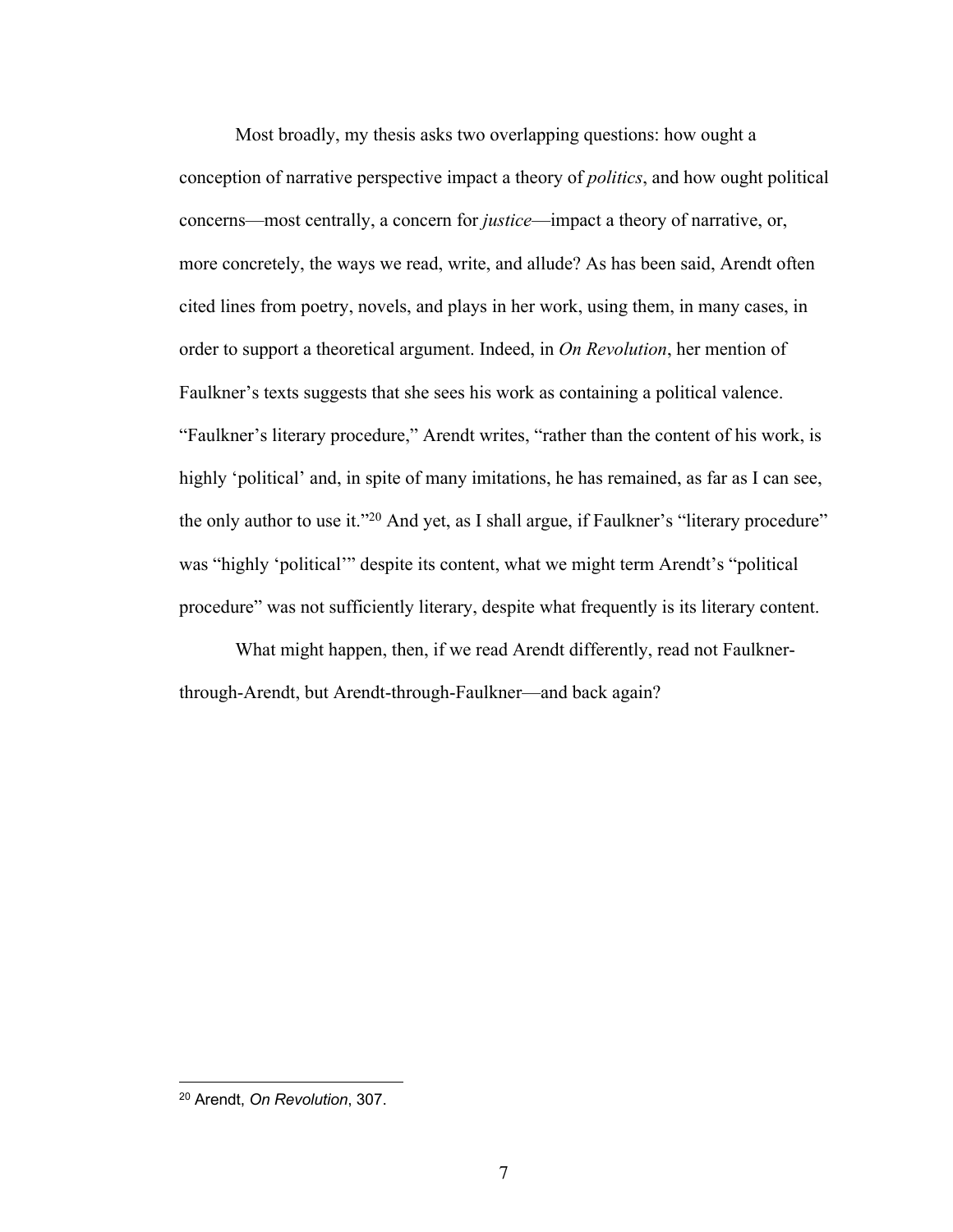# CHAPTER I THE STORY OF HANNAH ARENDT

Before we can examine how Faulkner's notion of the "chronicle" might force a revision and complication of Arendt's account of "story" and "politics"—her "conception of political theory as 'storytelling'"—we need to understand what that conception is.<sup>21</sup> For if it is true (as I will argue it is) that Arendt's theory is insufficiently "literary"—insufficiently attuned to voice and perspective—it is clear that her work contains a robust account of the relation between narrative and politics. "Story" and "storytelling" are concepts that recur throughout Arendt's writings, including in the two works I shall focus most upon throughout this chapter—*The Origins of Totalitarianism* and *The Human Condition*—as well as in her slightly later work, *On Revolution*. Through my readings, I aim to show that across her texts, Arendt contends that politics depends on the *story*, which is to say, that it depends upon a "framework" or "organization" that is facilitated (at least in part) through narrative—if not, I shall hope to show, a particularly "literary" one.<sup>22</sup> To anticipate terms that will only be unpacked fully in the closing chapter of this project, it is the *singularly* of the story and, relatedly, the way the "recorded story" is treated as *imitative* or mimetic of the "original" "enacted story" that will emerge as a central problem.

(i)

<sup>21</sup> Benhabib, *The Reluctant Modernism of Hannah Arendt*, 87.

<sup>22</sup> Arendt, *Origins*, 376.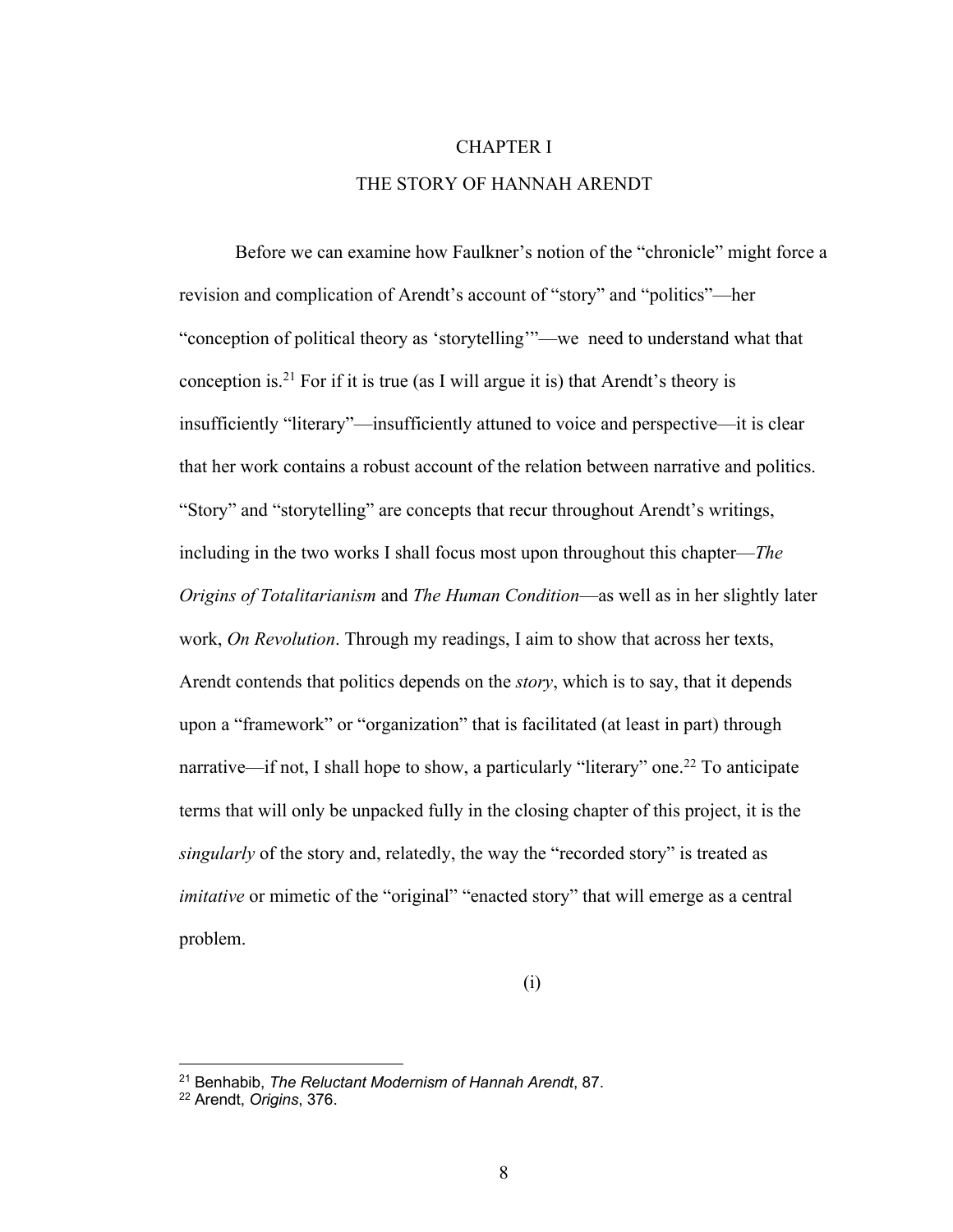In reading Arendt as a theorist whose conception of politics depends upon "word" and "story," I am following in the wake of theorists such as Markell and Laura Ephraim, who both break from what the former terms the "territorial" reading of *The Human Condition*. <sup>23</sup> In order to explain Markell's and Ephraim's readings, I need first to explain this latter mode of "territorial" Arendtian analysis to which the pair responds. This way of interpreting Arendt, which has long held sway in the field, takes as its point of departure what is often seen as the structuring thesis of *The Human Condition*: that "human activity" (the "*vita activa*") can be divided into a tripartite pyramid of "labor," "work," and "action."24 Labor "corresponds to the biological process of the human body" and exists in the realm of nature and of the "vital necessities," while work "corresponds to the unnaturalness of human existence" and is situated in an "'artificial' world of things"—things that are produced and manufactured, *made*. <sup>25</sup> Last, action is the activity through which people engage with one another and in politics.26

Neither Markell nor Ephraim disputes that the book marks these distinctions; Arendt is so explicit about doing so early in the text that one simply cannot ignore the role these definitions play entirely, and neither Markell nor Ephraim do so.<sup>27</sup> Instead, what is disputed is *how* these conceptualizations ought to be understood and in particular, how rigidly Arendt's writing maintains their boundaries. Markell argues

<sup>23</sup> Markell, "Arendt's Work," 16; Laura Ephraim, "Earth to Arendt," in *Who Speaks for Nature?: On the Politics of Science* (Philadelphia: University of Pennsylvania, 2018), 34.

<sup>24</sup> Arendt, *The Human Condition*, 7. Markell, "Arendt's Work," 16.

<sup>25</sup> Arendt, *The Human Condition*, 7.

<sup>26</sup> Arendt, *The Human Condition*, 7.

<sup>27</sup> Arendt, *The Human Condition*, 7.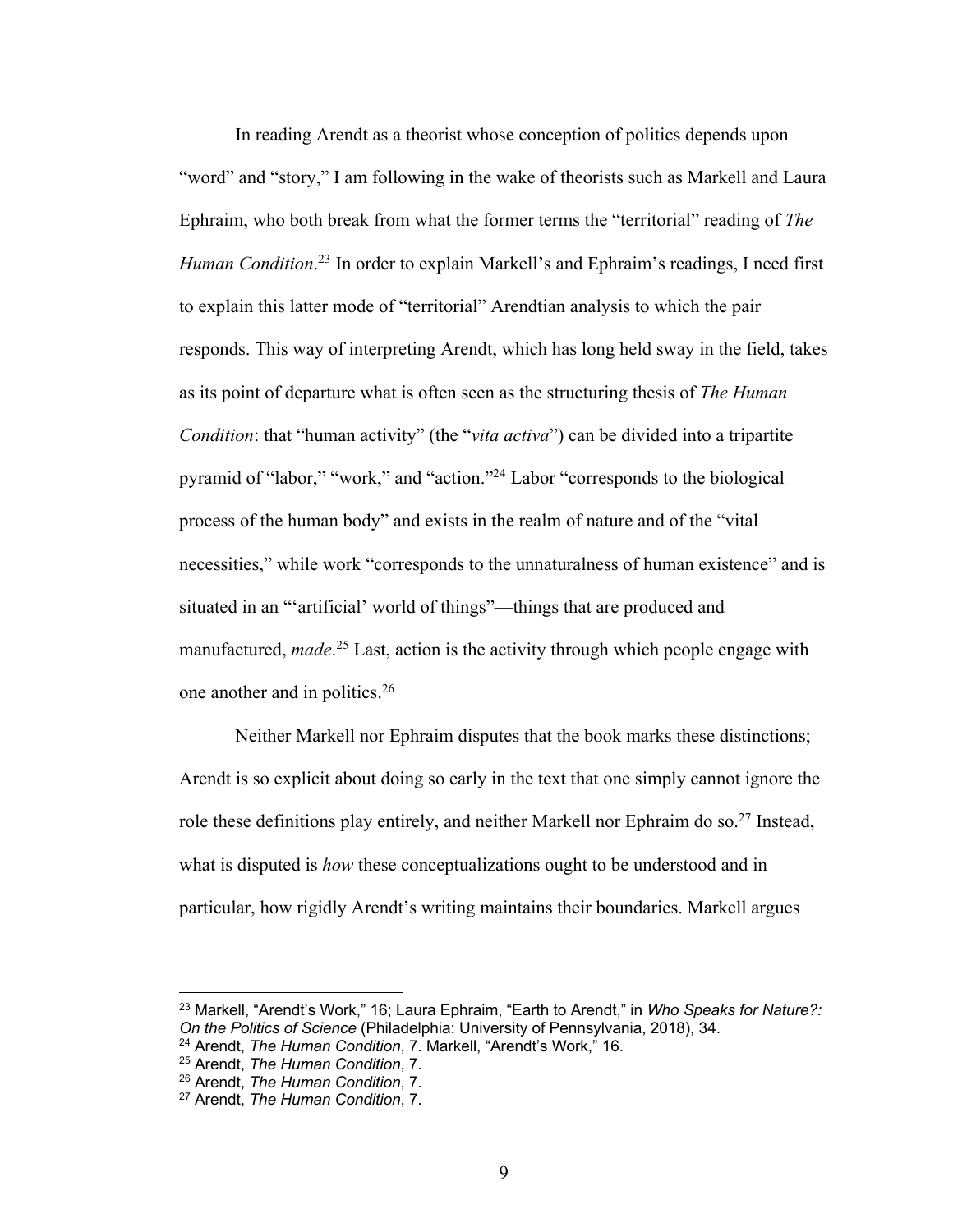that to read Arendt's book "territorially" is to see the text as *primarily* invested in drawing rigid distinctions among these terms, such that, "labor, work and action" are understood, in his words, "as disjunctive categories into which individual instances of human activity can be sorted, each of which properly belongs to a separate domain, whose boundaries must be secured for the sake of resurrecting and preserving the especially fragile and valuable experience of action in particular."28

On a territorial understanding of *The Human Condition*, each category of the *vita activa* has a "separate domain," a separate and well-bounded *place*. Labor belongs in the realm of nature; work belongs in the world of things, which is the artificial, human-made realm. The "place" of action—of politics—is the "space of appearance," which Arendt describes in the passage quoted below

The space of appearance comes into being wherever men are together in the manner of speech and action, and therefore predates and precedes all formal constitution of the public realm and the various forms of government, that is, the various forms in which the public realm can be organized. Its peculiarity is that, unlike the spaces which are the work of our hands, it does not survive the actuality of the movement which brought it into being, but disappears not only with the dispersal of men—as in the case of great catastrophes when the body politic of a people is destroyed—but with the disappearance or arrest of the activities themselves. Wherever people gather together, it is potentially there, but only potentially, not necessarily and not forever.<sup>29</sup>

<sup>28</sup> Markell, "Arendt's Work," 16.

<sup>29</sup> Arendt, *The Human Condition*, 199.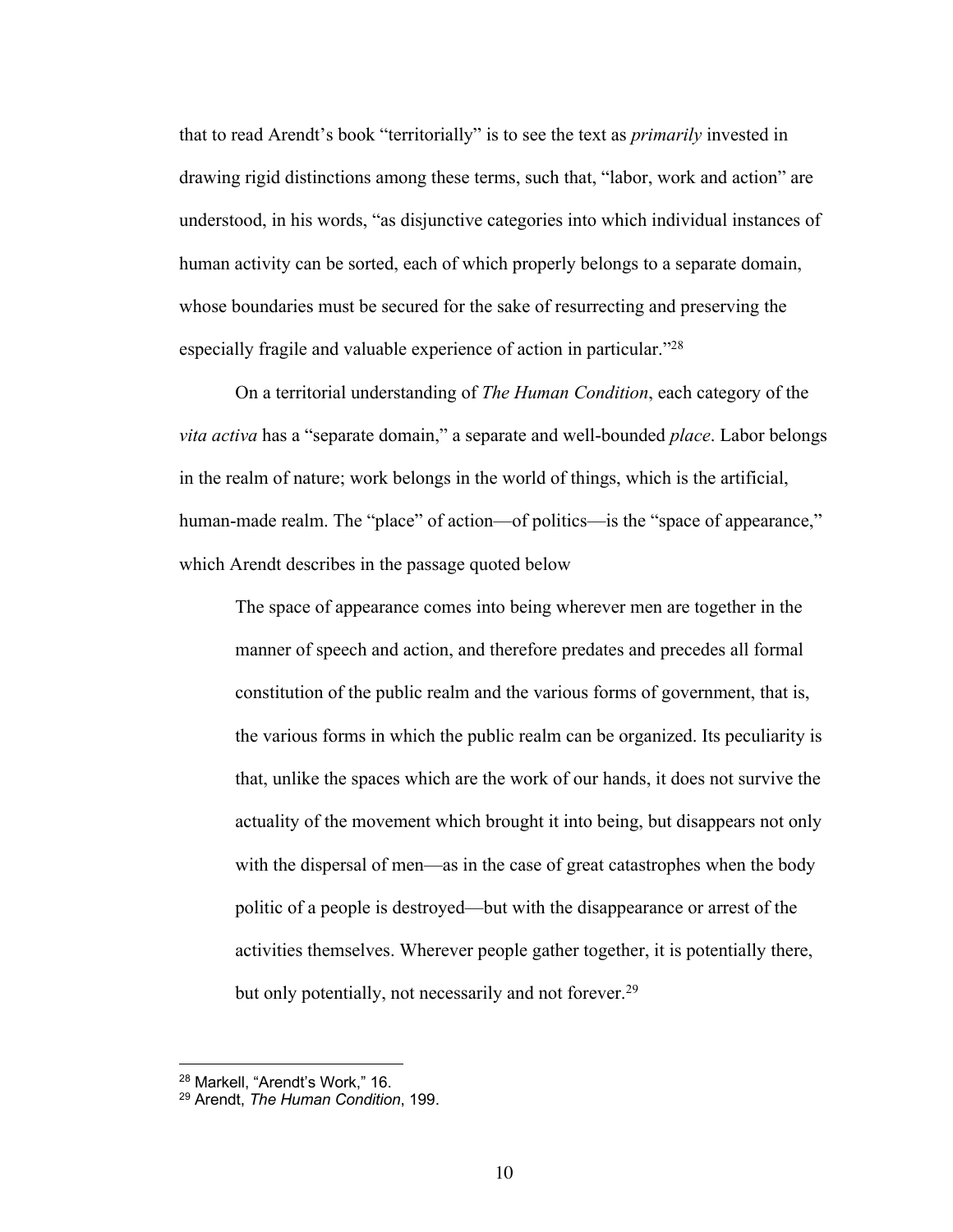According to a "territorial" understanding, the "space of appearance" is situated *above*  and does not overlap with the other planes of nature and work. It "predates and precedes" all "formal constitution" and "forms of government"; it is *unlike* "spaces which are the work of our hands"; and it is utterly ephemeral, "does not survive the actuality of the movement that brought it into being."30

If one understands *The Human Condition* as marking separate spheres for separate activities, such that the "place" of politics is unrelated to other planes and places of human life, Arendt's thinking seemingly becomes distinctly irrelevant—and perhaps even hostile—to a number of concerns that many, especially on the contemporary left (among which this writer would like to include herself), believe *must* be able to be thought within the "political" sphere.<sup>31</sup> Indeed, many of Arendt's readers have found this tripartite Arendtian structure "problematic" for these sorts of reasons.32 Markell, for instance, writes that Arendt's apparent "insistence on the separateness and autonomy of action has also seemed, even to sympathetic readers, to risk reducing action to a kind of 'empty posturing,' purified not only of contamination by necessity and instrumentality, but also of the content that might give it significance."33 Likewise, Bonnie Honig notes in her introduction to *Feminist Interpretations of Hannah Arendt* that the stark separations of Arendt's tripartite *vita activa*, along with the theorist's hard distinction between "politics" and "the

<sup>30</sup> Arendt, *The Human Condition*, 199.

<sup>&</sup>lt;sup>31</sup> One of the passages in which Arendt's hostility to these modes of politics seems most explicitly stated comes in the chapter on "The Public and the Private Realm," in which Arendt critiques the modern tendency to "see the body of peoples and political communities in the image of a family whose everyday affairs have to be taken care of by a gigantic, nation-wide administration of housekeeping" (*The Human Condition*, 28).

<sup>32</sup> Markel, "Arendt's Work," 16.

<sup>33</sup> Markell, "Arendt's Work," 16-7.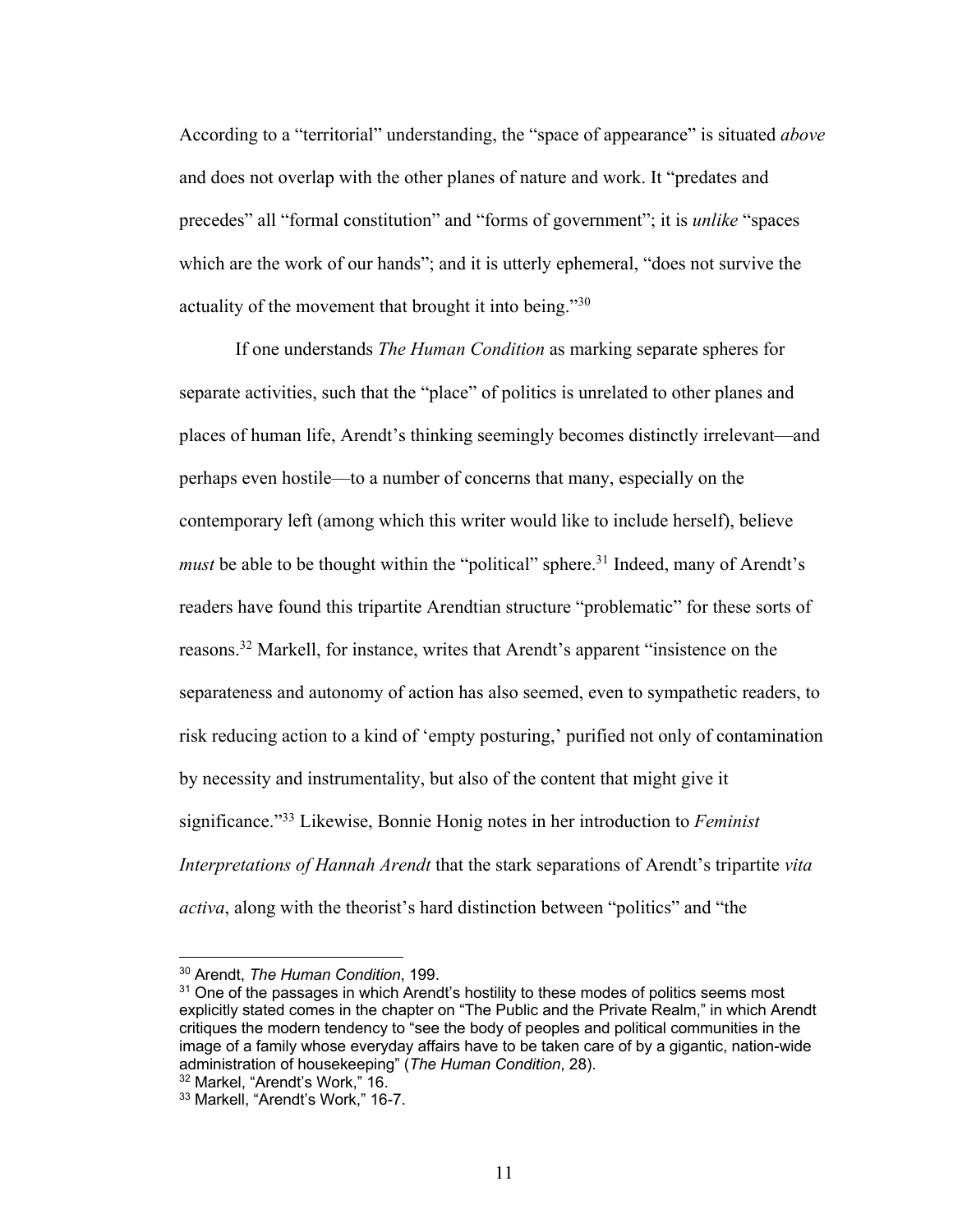household," has left many of Arendt's feminist readers dismayed, while Dana Villa has observed that to anyone "brought up in  $\ldots$  the social democratic tradition (with its focus on social justice), Arendt's insistence on the inherent value of political action will look both strange and beside the point."<sup>34</sup> Somewhat similarly, Chad Kautzer argues that Arendt's hierarchy of rigidities is unable to recognize the structural injustices and violence that perpetuate racism. Kautzer argues that, "Arendt's entire body of work is engaged in identifying and policing boundaries," and that her writings "define the human condition through four fundamental ways of being in the world contemplation, labor, work, and action—none of which capture the violence of war, revolution, law enforcement, punishment, colonialism, slavery, state and sub-state terrorism."35

Thus, the *problems* of a "territorial" understanding of Arendt's philosophical framework have been made clear by numerous theorists; these critics are, I think, quite correct, and I share many of these concerns about the implications of certain Arendtian tenets. And yet: is the "territorial" reading the *only* way to understand Arendt's work? Is it even the *correct* one—the one that has the most textual support? Perhaps not. While some theorists, such as Kautzer and Patricia Owens, have produced arguments suggesting that Arendt's theories ought to be rejected wholesale, others have taken a different tack.36 Markell, for instance, points out that the "territorial" reading of

<sup>&</sup>lt;sup>34</sup> Bonnie Honig, "Introduction: The Arendt Question in Feminism," in Bonnie Honig, ed., *Feminist Interpretations of Hannah Arendt* (University Park, PA: State University Press, 1995), 1-4; Villa 30.

<sup>35</sup> Chad Kautzer, "Political Violence and Race: A Critique of Hannah Arendt," *CLCWeb: Comparative Literature and Culture* 21, no. 3 (June 2019): 4, 8, doi: 10.7771/1481-4374.3551. <sup>36</sup> Kautzer 2, Patricia Owens, "Racism in the Theory Canon: Hannah Arendt and 'the One Great Crime in which America Was Never Involved," *Millennium: Journal of International Studies* 45, no. 3: 403-424, https://doi.org/10.1177/0305829817695880. One of the essays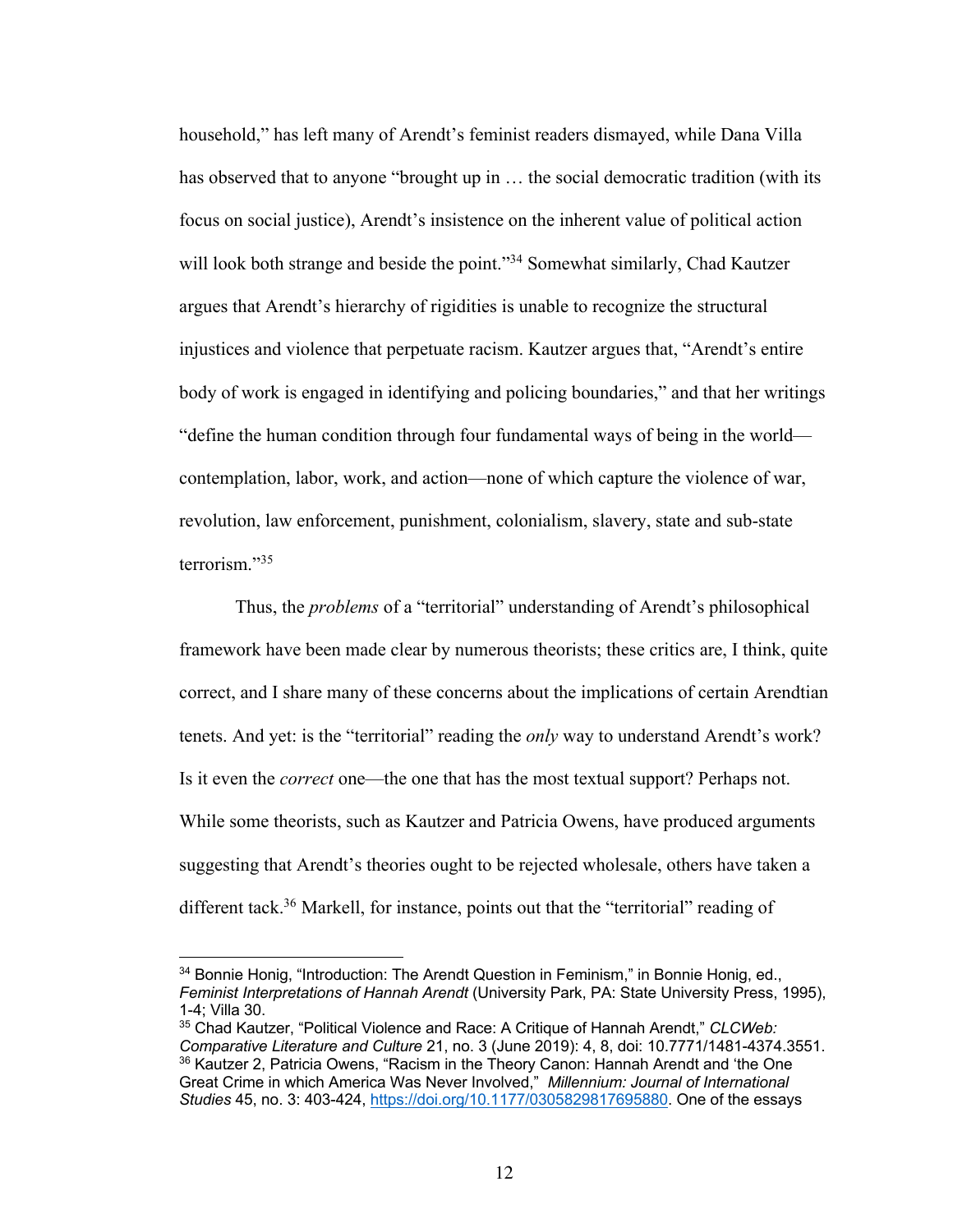Arendt—while not without textual support—misses out a great deal of *The Human Condition*'s nuance and complications, and thus, a great deal of its key insights.<sup>37</sup> He argues that the book's "conceptual triad of labor, work, and action is best understood not as a single, functionally continuous three-part distinction, but rather as the fraught conjunction of two different pairs of concepts—labor and work, and work and action," and further contends that "territorial" readings have tended to obscure and even "impoverish" the crucial role that "works of art" plays in linking and distinguishing the realms of "work" and "action."38

Markell contends that not only is it true that "political action depends on 'work' in the sense that action, in its fragility and ephemerality, requires a 'durable institutional home' … to create a stable setting within which a public sphere can thrive" but, even more than that, a "range of worldly artifacts"—including artworks are "relevant to action" not only in ensuring its possible stability but in *creating* a space of freedom.39 Action and work are *interdependent* activities, Markell asserts, and their relation in Arendt's thinking is best understood *not* as one of stark separation; rather, the play between Arendtian work and Arendtian action "is also a

that Owens seeks to rebut in "Racism in the Theory Canon" is her own, for she had previously drawn on some of the theorist's conceptions prior to Owens' further unpacking of some of the racist underpinnings of Arendt's work. Owens freely and openly admits the fact that she changed her mind, writing in "Racism in the Theory Canon," that her latter essay "considers how to approach important 'canonical' political thinkers whose writings have been exposed as racist, including methodological strategies for approaching such a body of work, and engages in a form of self-critique for marginalising the problem in earlier writing on Arendt" (409). For one of Owens' earlier essays that draws on Arendt, see Patricia Owens, "Human Security and the Rise of the Social." *Review of International Studies* 38, no. 3 (July 2012): 547-567, https://jstor.org/stable/41681478. I shall return to Owens' critique—which is, I think, essential to bear in mind in any analysis of Arendt—later in this thesis.

<sup>37</sup> Markell, "Arendt's Work," 16-8.

<sup>38</sup> Markell, "Arendt's Work," 16-8.

<sup>39</sup> Markell, "Arendt's Work," 35-6.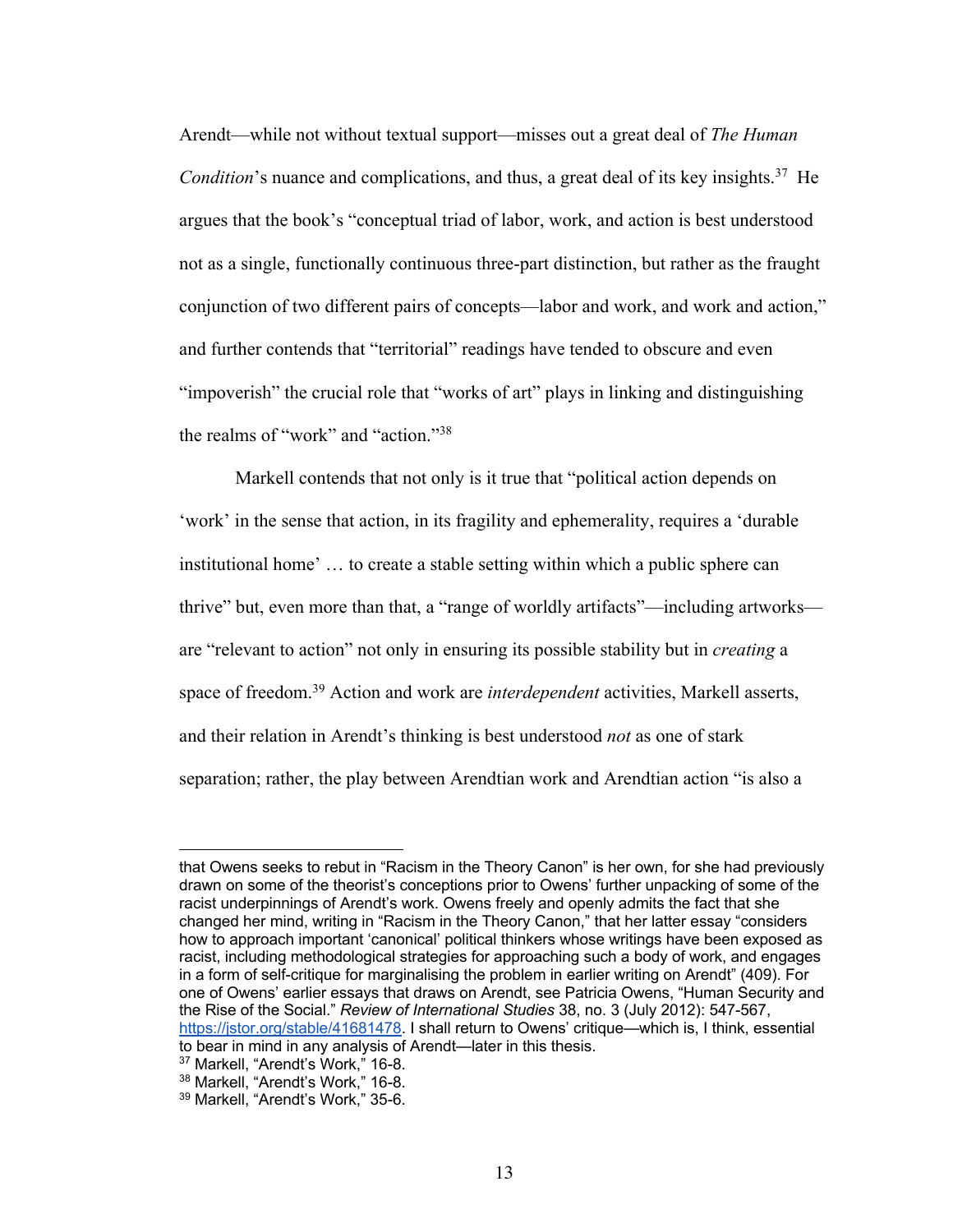relation of provocation and response between things in their meaningful appearances— not just walls or laws but artifacts of all sorts—and what we say about and do to them and the world they constitute."40

Ephraim, who follows Markell in rejecting a purely "territorial" reading of Arendtian terms, builds on his work to suggest that natural objects, as well as made ones such as art, are a crucial part of the constitution of what Arendt terms the "common world."41 Ephraim draws on a passage in *The Human Condition* in which Arendt describes "the physical, worldly in-between along with its interests" as "overlaid and, as it were, overgrown with an altogether different in-between which consists of deeds and words and owes its origin exclusively to men's acting and speaking directly *to* one another"; this in-between, Arendt says, is what we refer to as the "'web' of human relationships."42 "Territorial" readings have understood these "in-betweens" as existing in a kind of parallel relation in which the planes extend forever and never touch. Ephraim sees things differently, writing that in *The Human Condition*, the "physical, worldly in-between" (of worldly artifice and natural earth) and the "not tangible" and "subjective in-between" (of human action) are not two distinct realms; rather "[Arendt's] distinction ... layers and entwines them."<sup>43</sup>

Both Markell and Ephraim stress the role that the "appearance" of "things" and "nature" play in provoking, enabling, and, in a more narrative idiom, setting the stage,

<sup>40</sup> Markell, "Arendt's Work," 35-6.

<sup>41</sup> Arendt, *The Human Condition*, 28; Ephraim 36-9.

<sup>42</sup> Arendt, *The Human Condition*, 182-3; Ephraim 47.

<sup>43</sup> Ephraim 47.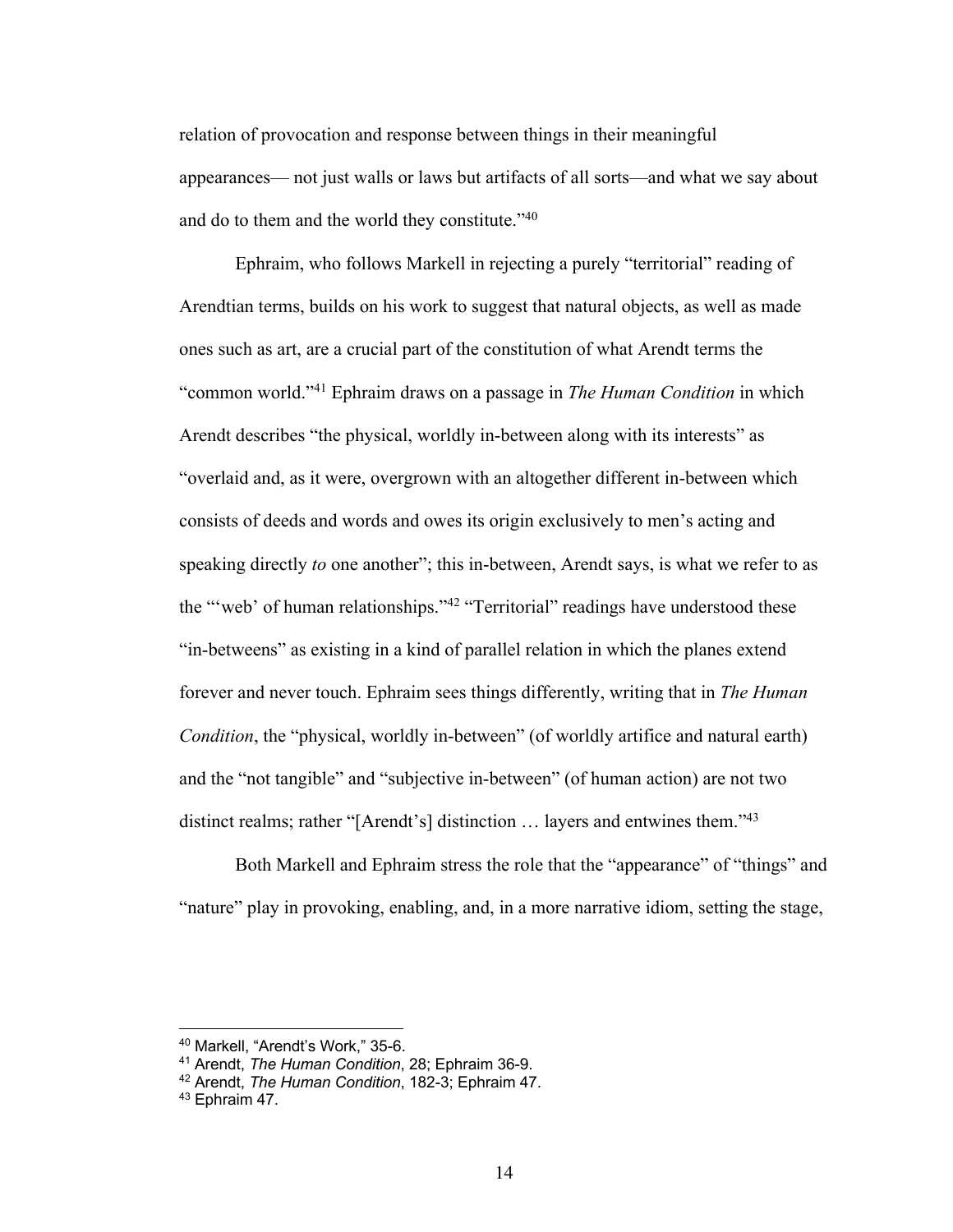the space, for action.44 Both stress that natural objects and work artifacts are not merely of instrumental use to humankind but are objects that enable humans to see themselves as occupying a "common world"—a world to and in (and "into") which they can *respond*. <sup>45</sup> As Ephraim puts it: humans "not only relate to nature qua sustenance … we also receive nature qua appearance as spectators and speak for it as actors, establishing conditions for life in common."46 Nature "qua appearance" is what facilitates people's ability to erect "a 'space of appearances,' a public realm where men and women gather to reveal themselves and to witness one another's words and deeds."47 Thus, nature is not just something we exploit or consume, but something that, as Arendt puts it, "gathers us together."48 Neither Markell nor Ephraim argue that these objects *determine* human action in Arendtian thought. Arendt's account of action makes it clear that human deeds are *not* contingent on the make-up of bodies or worlds. But if Arendt insists that the "space of appearance" that "comes into being wherever men are together in the manner of speech and action" and "predates and precedes all formal constitution of the public realm and the various forms of government," Markell and Ephraim suggest that individuals *can only* come together

<sup>44</sup> Markell, "Arendt's Work," 31; Ephraim 39. In making this argument, both Markell and Ephraim draw on a particular passage from the "Work" section of *The Human Condition*, in which Arendt writes: "For although the durability of ordinary things is but a feeble reflection of the permanence of which the most worldly of all things, works of art, are capable, something of this quality … is inherent in every thing as a thing, and it is precisely this quality or the lack of it that shines forth in its shape and makes it beautiful or ugly. To be sure, an ordinary use object is not and should not be intended to be beautiful; yet whatever has a shape at all and is seen cannot help being either beautiful, ugly, or something in-between. Everything that is, must appear, and nothing can appear without a shape of its own; hence there is in fact no thing that does not in some way transcend its functional use, and its transcendence, its beauty or ugliness, is identical with appearing publicly and being seen" (172-3).

<sup>45</sup> Arendt, *The Human Condition*, 28, 199.

<sup>46</sup> Ephraim 36-9.

<sup>47</sup> Ephraim 46.

<sup>48</sup> Ephraim 39; Arendt, *The Human Condition*, 52.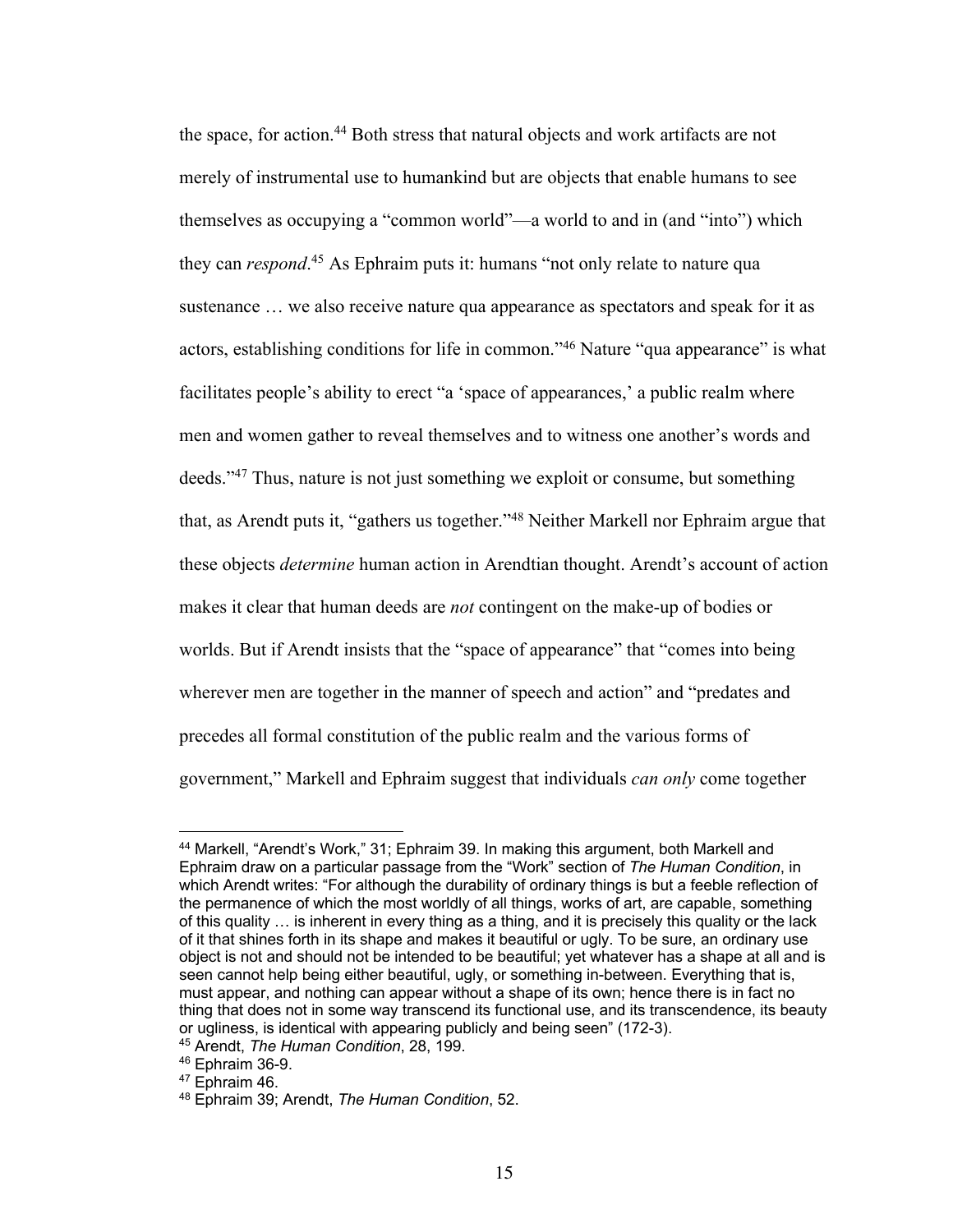inasmuch as a "common world" of objects "appears" to them.<sup>49</sup> Arendt's "space of appearance … predates and precedes" all "*formal* constitution of the public realm," but this does not mean it comes before and above any constituted realm altogether.<sup>50</sup>

Drawing on the work of Markell and Ephraim, then, I want to contend that it is *word* and *story* that brings these various spaces together—word that enables humankind to understand themselves as occupying a "common world," which is to say, as part of a common story: a story in which they can participate and into which they can (possibly) perform. While Arendt takes up the concept of the "story" in slightly different ways in different books (and sometimes, in different chapters of the same book), this, as I shall show, is a theme we can find across three of her most wellknown works.

(ii)

In *The Origins of Totalitarianism*, first published in 1951, Arendt traces the rise of Hitler and Stalin, examining (among other things) the history of anti-Semitism, the colonization of Africa through the mechanisms of race and bureaucracy, the organization of parties, the decline of the nation-state, and the rise of a mode of nihilism that professes that "everything is possible."51 *Origins* is a complex book that does not—its title notwithstanding—identify one, two, or even three *singular* causes of the rise of totalitarianism.52 Nonetheless, Arendt does stress that one of the

<sup>49</sup> Arendt, *The Human Condition*, 199.

<sup>50</sup> Arendt, *The Human Condition*, 199, emphasis added.

<sup>51</sup> Arendt, *Origins*, 563. This phrase itself may be another of Arendt's borrowings; the same phrase is used in Dostoyevsky's novel *Crime and Punishment*.

<sup>&</sup>lt;sup>52</sup> Despite the title and the basic organization of the book (which is divided into three chapters on "Antisemitism," "Imperialism," and "Totalitarianism"), Arendt's unpacking of the events that led to the rise of the regimes of Stalin and Hitler is highly nuanced; the story she tells is not one of linear causation. As she writes in the book's preface, "Since only the final crystallizing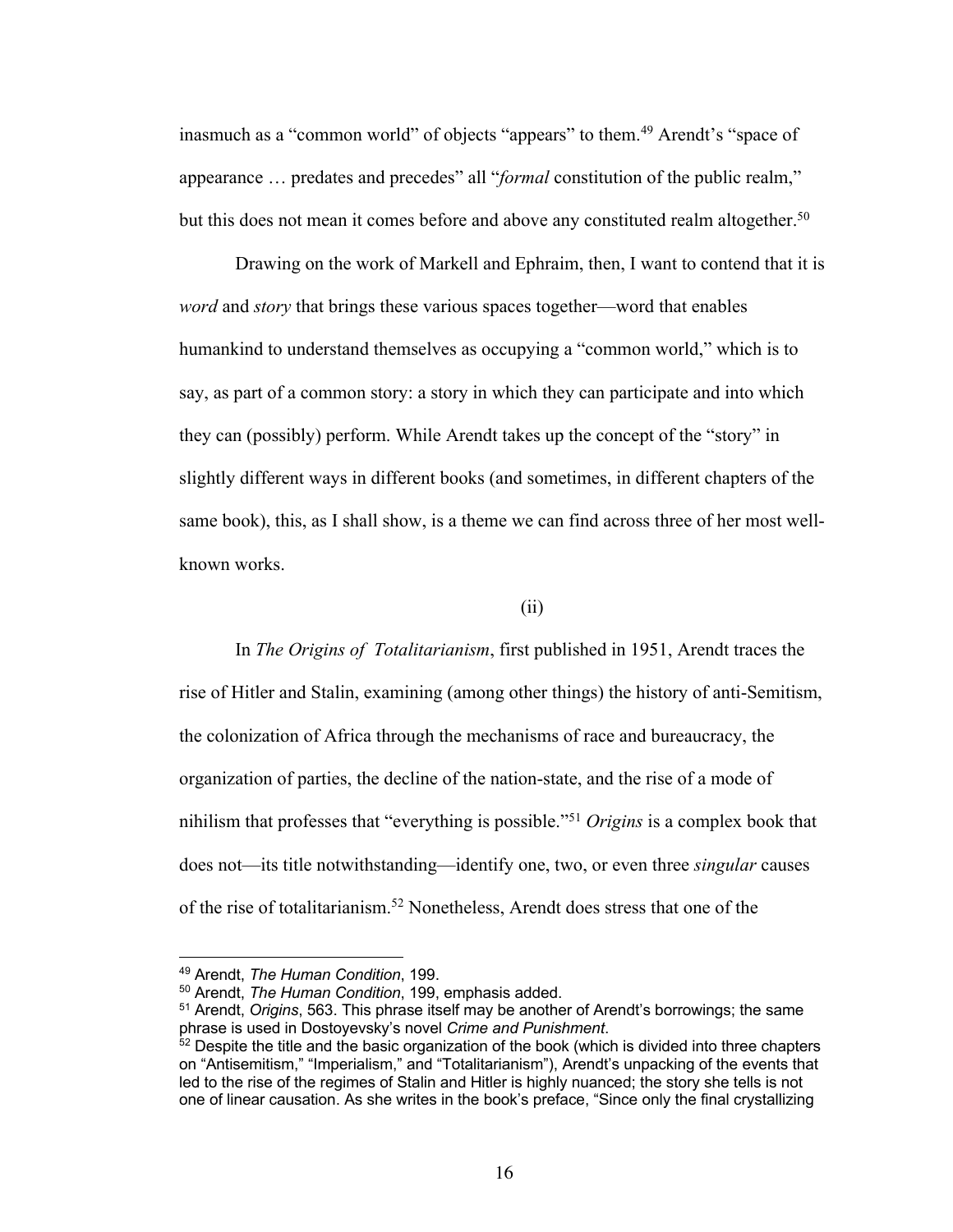conditions that leads to totalitarianism is the stripping of an individual's "right to have rights," which depends on one's capacity to *tell* one's story and to *have it be heard*.

According to Arendt, World War I and the ensuing refugee crisis that swept Europe in the early twentieth century exposed the "decline of the nation-state," thus demonstrating the inability of this political form to protect the rights of its citizens. As she argues in *Origins*,

We became aware of the existence of a right to have rights (and that means to live in a framework where one is judged by one's actions and opinions) and a right to belong to some kind of organized community, only when millions of people emerged who had lost and could not regain these rights because of the new global political situation.<sup>53</sup>

In her understanding, refugees "lost" their rights *not* merely by losing the "freedom of movement" or the "freedom of opinion," but by losing a "framework," by losing "some kind of organiz[ation]" of "community."<sup>54</sup> She insists: "The fundamental deprivation of human rights is manifested first and above all in the deprivation of a place in the world which makes opinions significant and actions effective."55 What is "at stake" in such losses is "much more fundamental than freedom or justice," for

catastrophe brought these subterranean trends into the open and to public notice, there has been a tendency to simply equate totalitarianism with its elements and origins—as thought every outburst of antisemitism or racism or imperialism could be identified as 'totalitarianism.' This fallacy is as misleading in the search for historical truth as it is pernicious for political judgment" (*Origins* 8-9).

<sup>53</sup> Arendt, *Origins*, 376.

<sup>54</sup> Arendt, *Origins*, 376.

<sup>55</sup> Arendt, *Origins*, 376.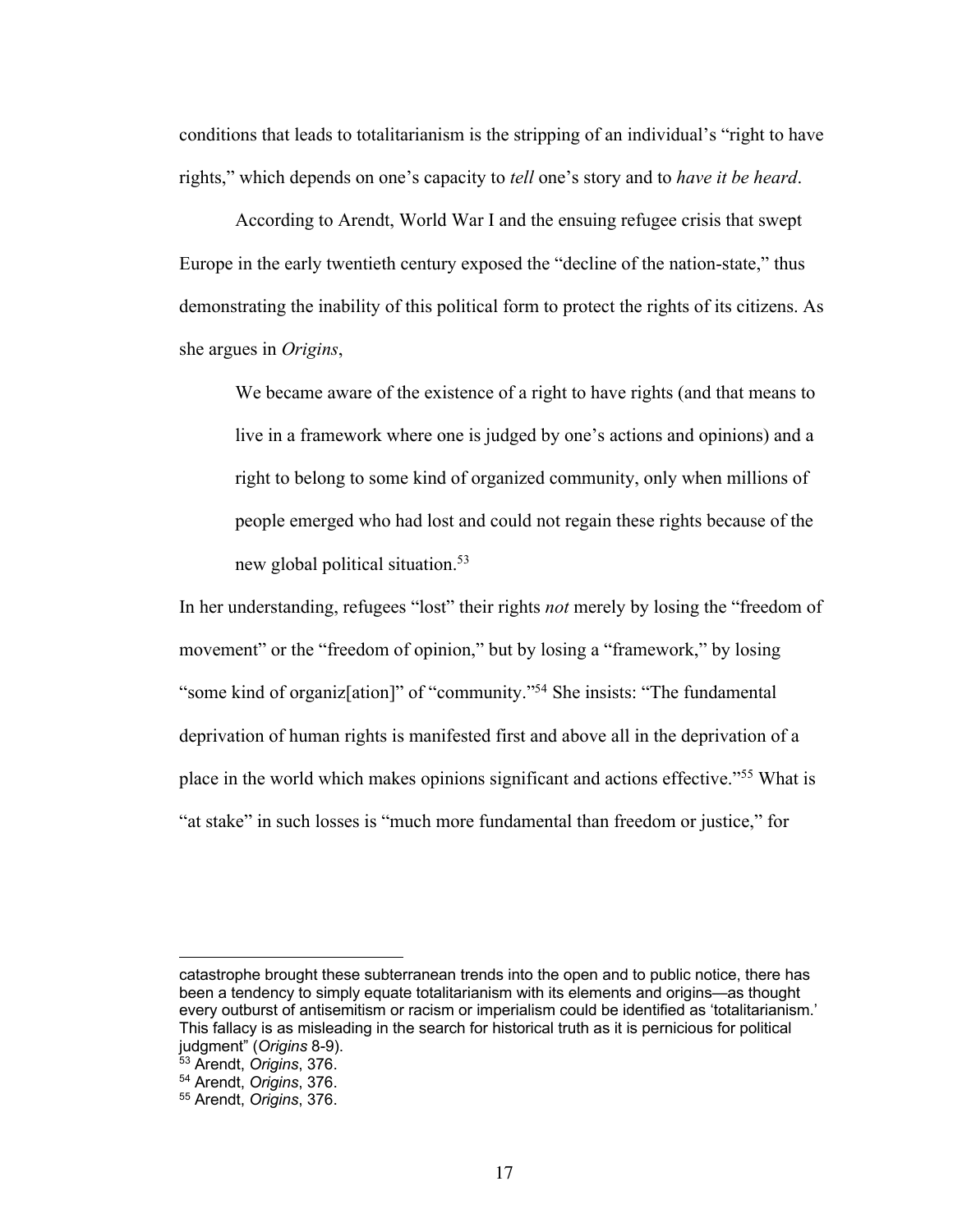what is at stake is one's ability to *belong* to a political community, or, in Arendt's terms, to have a "place in the world."56

Why does one *need* a "framework," a "place in the world"? According to Arendt, it is because freedom requires not just the ability to do what one wills, but to enact something within a world occupied by more than just oneself. Thus, to be free is to have the capacity to perform something *and* to have that action *received*, a reception that depends (as we shall see again in *The Human Condition*) upon the ability to speak and be heard. As Arendt puts it: the "loss" of "human rights"

entails the loss of the relevance of speech (and man, since Aristotle, has been defined as a being commanding the power of speech and thought), and the loss of all human relationship (and man, again since Aristotle, has been thought of as the 'political animal,' that is one who by definition lives in a community) … This was to a certain extent the plight of slaves, whom Aristotle therefore did not count among human beings.<sup>57</sup>

Thus, the "right to have rights"—the right to *belong*—can be understood as the right to both *speak* in a community—to narrate oneself, to tell one's story—as well as the right to have that story be heard and recognized. Arendt writes that, "Our political life rests on the assumption that we can produce equality through organization, because man can act in and change and build a common world, together with his equals and only with his equals."<sup>58</sup> The fact that this "organization" is one that is structured around speech, word, and *narrative* is emphasized not only through her citation of Aristotle

<sup>56</sup> Arendt, *Origins*, 376-7.

<sup>57</sup> Arendt, *Origins*, 377.

<sup>58</sup> Arendt, *Origins*, 382.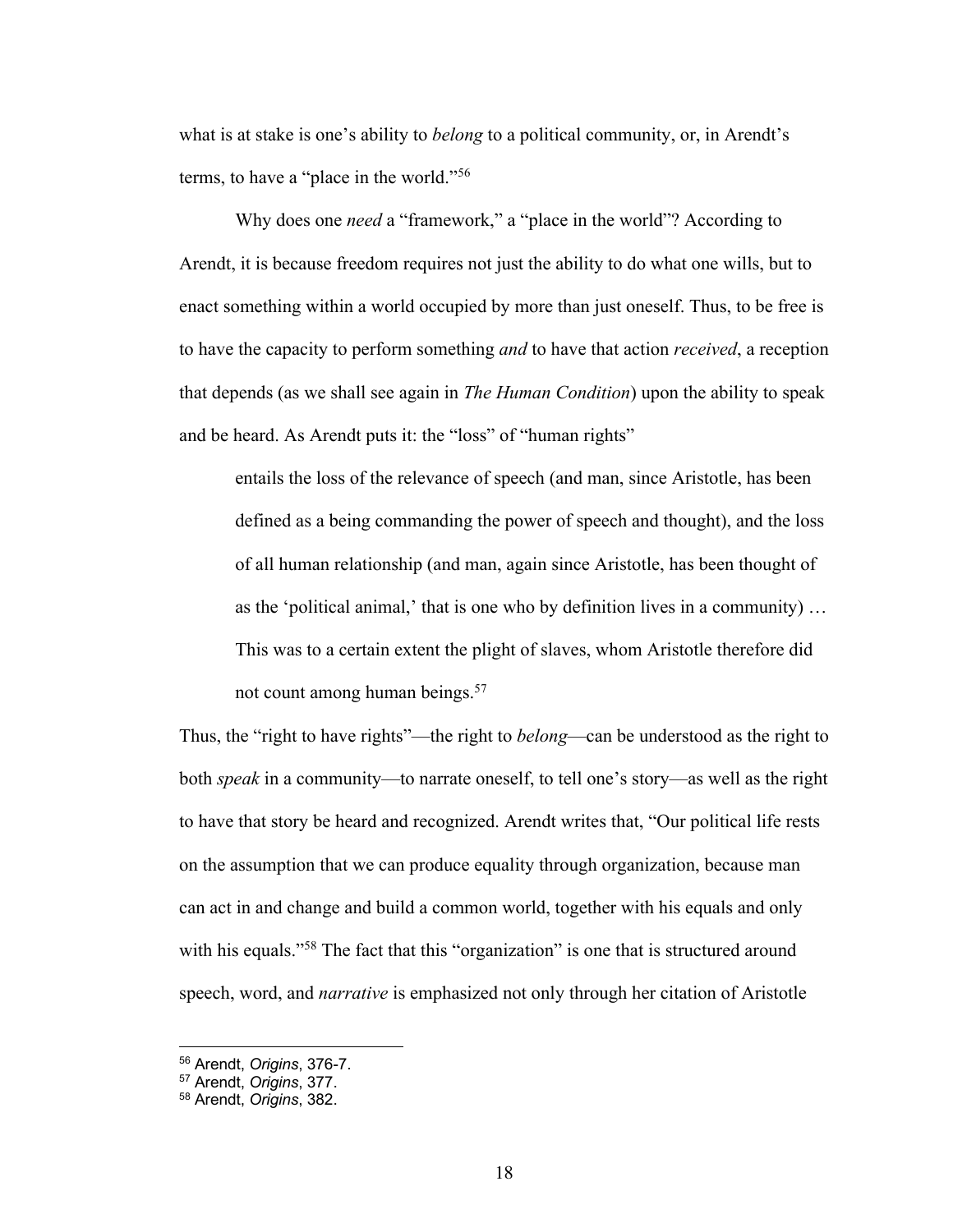but also through her allusion to the words of Faulkner in *Origins*' "Concluding Remarks."59 The "right to have rights," one might say, consists most basically in one's "chance to perform something passionate and brave and austere *not just in but into man's enduring chronicle*."60

In Arendt's contention, the ability of people to "perform something … not just in but into man's enduring chronicle" is what differentiates a community living under totalitarianism from a properly *political* community. Arendt argues that the capacity of a person to speak "in and into" an "enduring chronicle" can *never* exist under totalitarianism, a state in which one loses the right to "enter in" and "build a common world."61 According to Arendt, totalitarian order is established on a dual and contradictory insistence upon an inescapable "givenness," on the one hand, and an insistence that "everything is possible," on the other.<sup>62</sup> Like non-totalitarian regimes, totalitarian orders are posited through a kind of narrative. However, this is not a narrative in which *all* are able to "act into"; rather, the "story" is authored (like all law) by a singular "will," the will of the leader or small party of leaders in power.<sup>63</sup> Such "totalitarian leaders," Arendt says, "are convinced that they must follow consistently the fiction and the rules of the fictitious world which were laid down during their struggle for power" though these same rulers "discover only gradually the

<sup>59</sup> Arendt, *Origins*, 382, emphasis added.

<sup>60</sup> Arendt, *Origins*, 631, emphasis added; Benhabib, *The Reluctant Modernism of Hannah Arendt*, 196. Benhabib argues that Arendt's mode of "political theory" involves "a form of storytelling which, in Arendt's hands, is transformed into a redemptive narrative, redeeming the memory of the dead, the defeated, and the vanquished by making present to us once more their failed hopes, their untrodden paths, and unfulfilled dreams" (196).

<sup>61</sup> Arendt, *Origins*, 563, 630.

<sup>62</sup> Arendt, *Origins*, 563, 630.

<sup>63</sup> Arendt, *Origins*, 528-30, 563.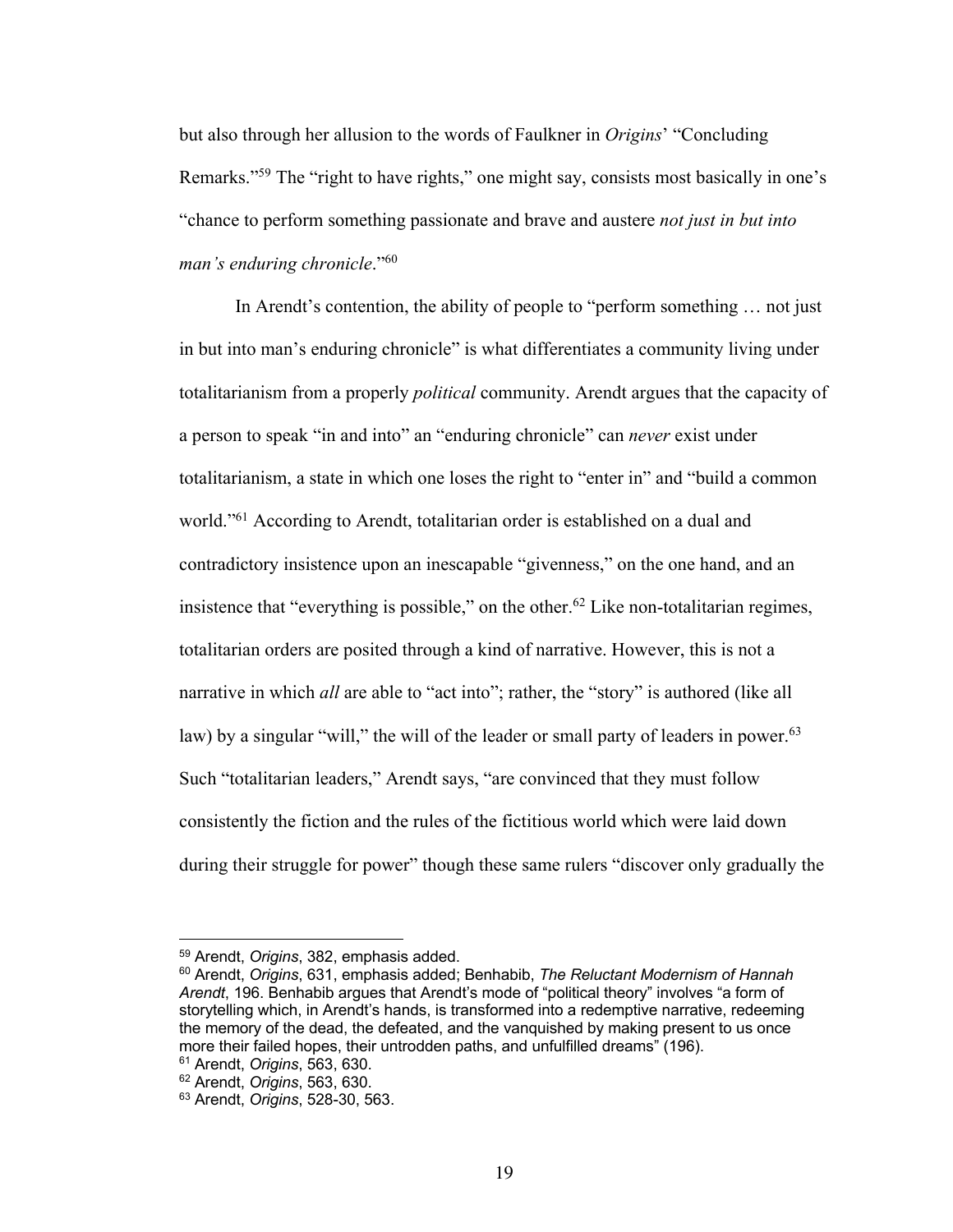full implications of this fictitious world and its rules."<sup>64</sup> One essential difference, then, between Arendt's account of "totalitarianism" and what she terms "politics" is that in the latter, every citizen has the ability to speak "in" and "into man's enduring chronicle." In contrast, in the former, all are subsumed into an entirely fictional universe created by the will of a leader or group of leaders who finally lose even their own ability to distinguish themselves from the terms of the original, originating fiction.

These themes are not unique to *Origins*, Arendt's first major work. Rather, the interrelation between story and political life is also an important thread in *The Human Condition*, first published in 1958. In this text, Arendt lays out a scheme for her political philosophy and view of politics, differentiating, as has been mentioned, "work" and "labor" from "action." In defining the last of these, Arendt writes that action is

the only activity that goes on directly between men without the intermediary of things or matter, [and] corresponds to the human condition of plurality, to the fact that men, not Man, live on the earth and inhabit the world. While all aspects of the human condition are somehow related to politics, this plurality is specifically *the* condition—not only the *conditio sine qua non*, but the *conditio per quam*—of all political life.<sup>65</sup>

Arendt might seem to break with her claims in *Origins*, inasmuch as "action" is described here as taking place *without* an intermediary and thus without the kind of

<sup>64</sup> Arendt, *Origins*, 528-30, 563.

<sup>65</sup> Arendt, *The Human Condition*, 7.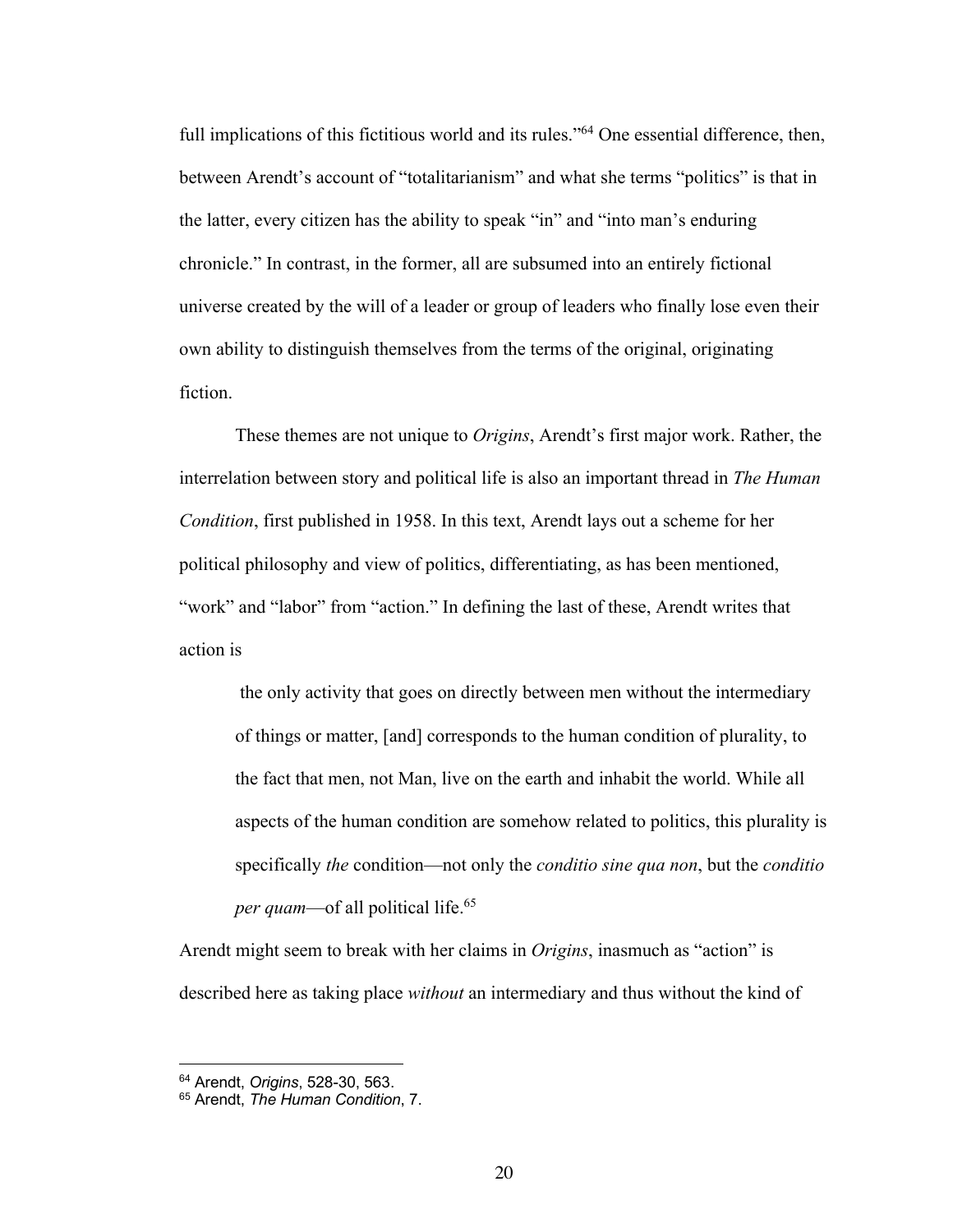"framework," "organized community" or "place" that she stressed in her earlier text. However, as becomes clear in the chapter devoted to it, "action" may "go on directly" without an intermediary but is, nonetheless, in need of some kind of medium. In fact, the "Action" chapter in *The Human Condition* begins with two epigraphs—one from the twentieth-century poet Isak Dinesen and one from the fourteenth-century poet Dante—that ruminate on a connection between the "act" and what is said about it, alternatively termed the "disclosure" and the "story."66 "Human plurality," Arendt argues, is "the basic condition of both action *and* speech."67 While Aristotle is not directly cited in these passages, Arendt again stresses a kind of Aristotelian connection between the political nature of humans and their capacity for talk, just as she does in *Origins*. 68

In both books, then, politics depends upon people's ability to act in a way that is comprehensible to and receivable by others. In *The Human Condition*, this can be seen in Arendt's claim that "human plurality" necessarily has "the twofold character of equality and distinction."69 She writes:

If men were not equal, they could neither understand each other and those who came before them nor plan for the future and foresee the needs of those who will come after them. If men were not distinct, each human being distinguished from any other who is, was, or will ever be, they would need neither speech

<sup>66</sup> Arendt, *The Human Condition*, 175. The epigraph from Dinesen's work is, "All sorrows can be borne if you put them in a story or tell a story about them"; the epigraph from Dante's work, provided in both Latin and English, includes the phrase, "For in every action what is primarily intended by the doer, whether he acts from natural necessity or out of free will, is the disclosure of his own image" (175).

<sup>67</sup> Arendt, *The Human Condition*, 175, emphasis added.

<sup>68</sup> Arendt, *Origins*, 377.

<sup>69</sup> Arendt, *The Human Condition*, 175.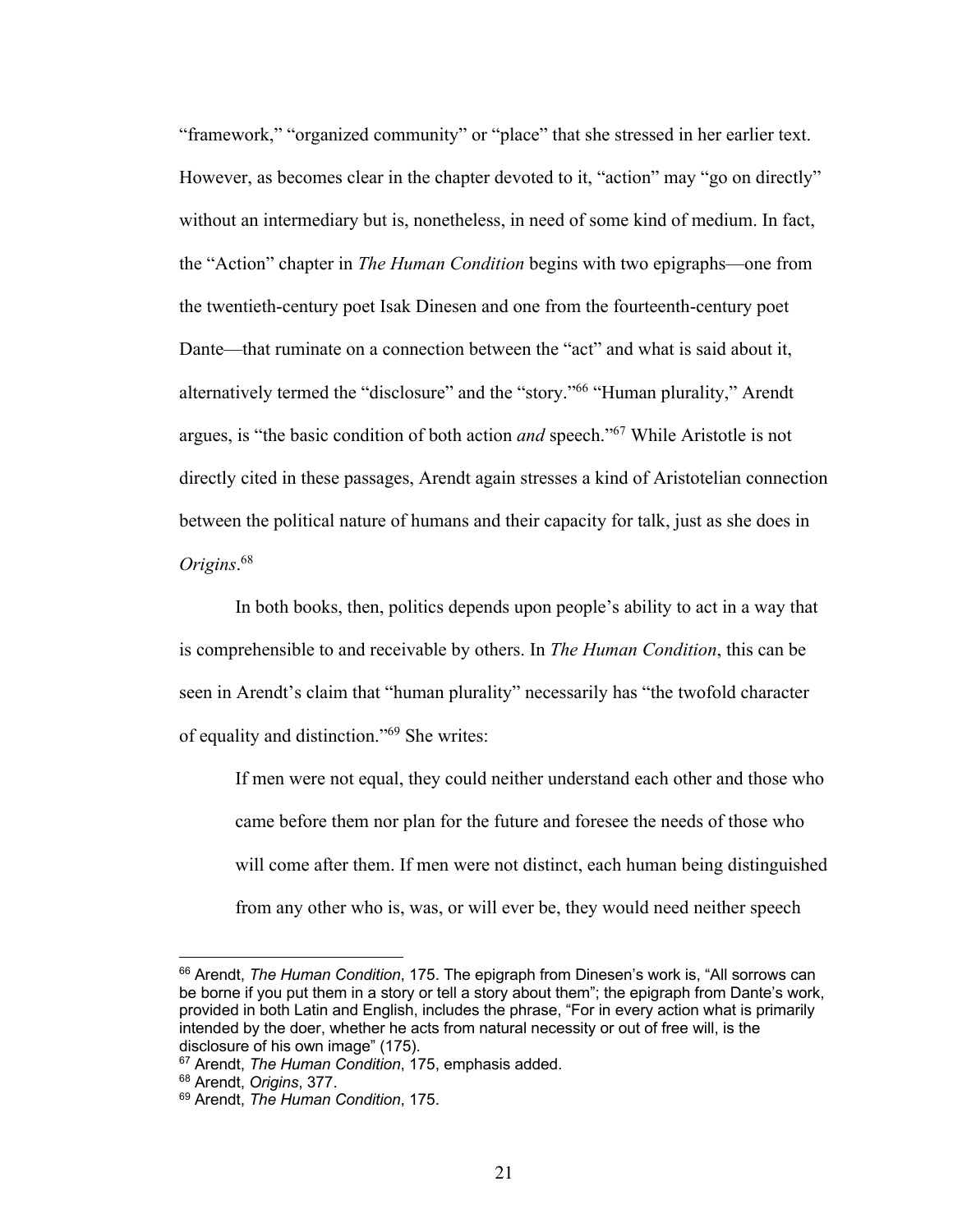nor action to make themselves understood. Signs and sounds to communicate immediate, identical needs and wants would be enough.

Politics here requires not just language ("signs and sounds") but *narrative* and, moreover, a narrative *framework*. In *Origins*, Arendt argues that "political life" is founded upon "the assumption that we can produce equality through organization," thus able to occupy and so *act in* a "common world" that has been "buil[t]," "together with [one's] equals."70 In *The Human Condition*, she again emphasizes *equality*, for even though it is the individual who acts, the individual is ever in need of another (or an other) to see and testify—or even biographize—that action (this is the role, she says, that Plato plays for Socrates).<sup>71</sup> According to Arendt: "the primordial and specifically human act must at the same time contain the answer to the question asked of every newcomer: 'Who are you?'"72 And this is not a question that one can ask oneself—at least, not if once wishes to have a *story*, for, "*Who* somebody is or was we can know only by knowing the story of which he is himself the hero—his biography, in the other words; everything else we know of him, including the work he may have produced and left behind, tells us only *what* he was."73

And so individuals, naturally distinct, require a kind of equality in order to express that distinction, and fundamental to this equality is the ability of humans to craft narrative, to put forth speech. What would happen without such things? Arendt's

<sup>70</sup> Arendt, *Origins*, 382.

<sup>71</sup> Arendt, *The Human Condition*, 186.

<sup>72</sup> Arendt, *The Human Condition*, 178.

<sup>73</sup> Arendt, *The Human Condition*, 186.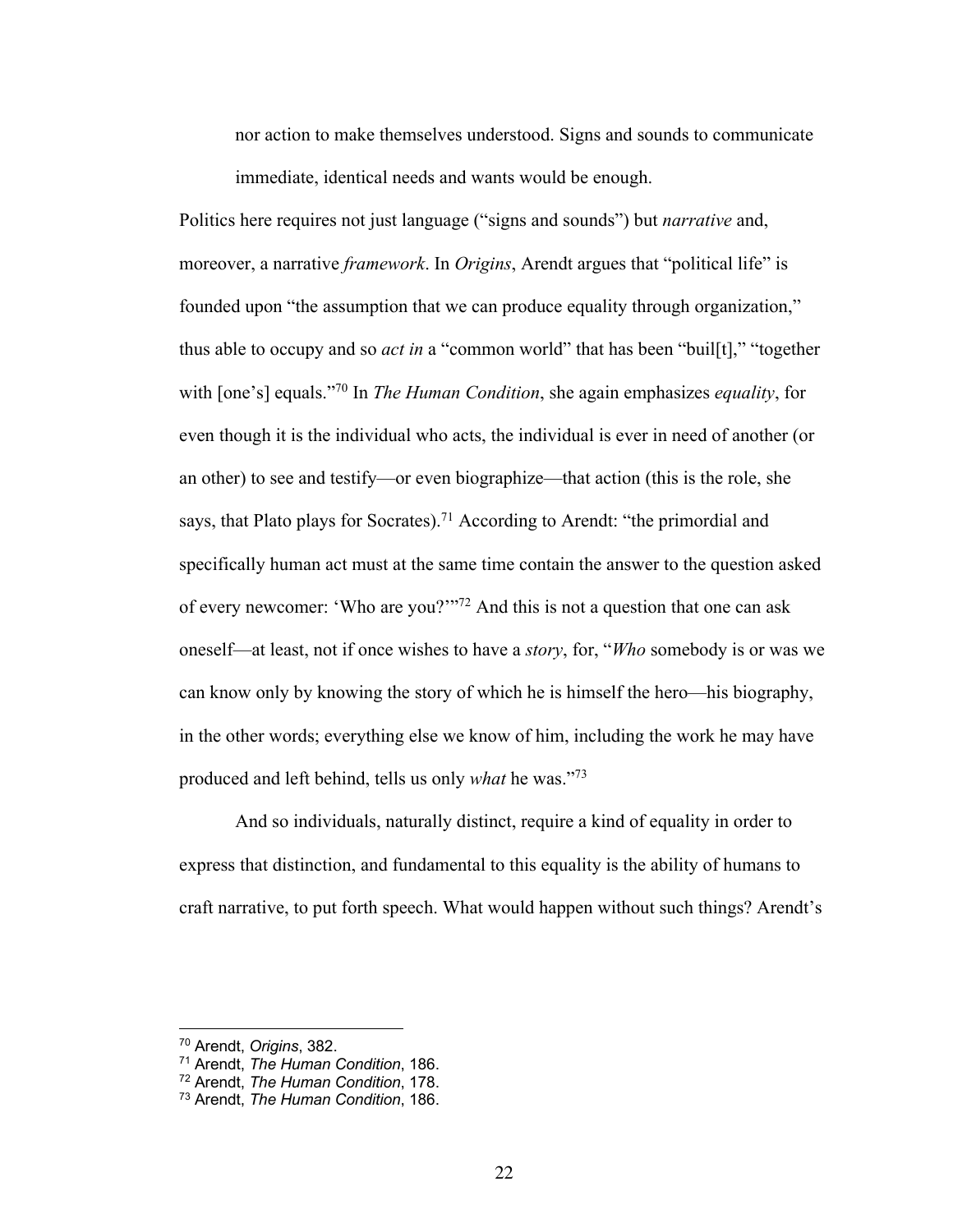answer is clear: without story, there could be no politics, no communal life. She writes that

Without the accompaniment of speech … action would not only lose its revelatory character, but, and by the same token, it would lose its subject, as it were; not acting men but performing robots would achieve what, humanly speaking, would remain incomprehensible. Speechless action would no longer be action because there would no longer be an actor, and the actor, the doer of

Importantly, Arendt insists upon the necessity of "speech," even as she marks it as something *other than* "signs and sounds," suggesting that in order to form a political community, people need to not merely be able to express a need for basic necessities, but to understand themselves as occupying the same "world"—or, to put it in terms that will become crucial to my analysis, as part of a larger "chronicle." The commonality of speech enables the individuality of action; without both, we would lose, according to Arendt, the very core of what constitutes the human condition. "A life without speech and without action, on the other hand—and this is the only way of life that in earnest has renounced all appearance and all vanity in the biblical sense of the word," she writes, "is literally dead to the world; it has ceased to be a human life because it is no longer lived among men."75

deeds, is possible only if he is at the same time the speaker of words.<sup>74</sup>

If in the above, I seem to give a collectivist bent to a theorist who is ordinarily understood as emphasizing and even glorifying *individual* action, I want to emphasize

<sup>74</sup> Arendt, *The Human Condition*, 178-9.

<sup>75</sup> Arendt, *The Human Condition*, 176.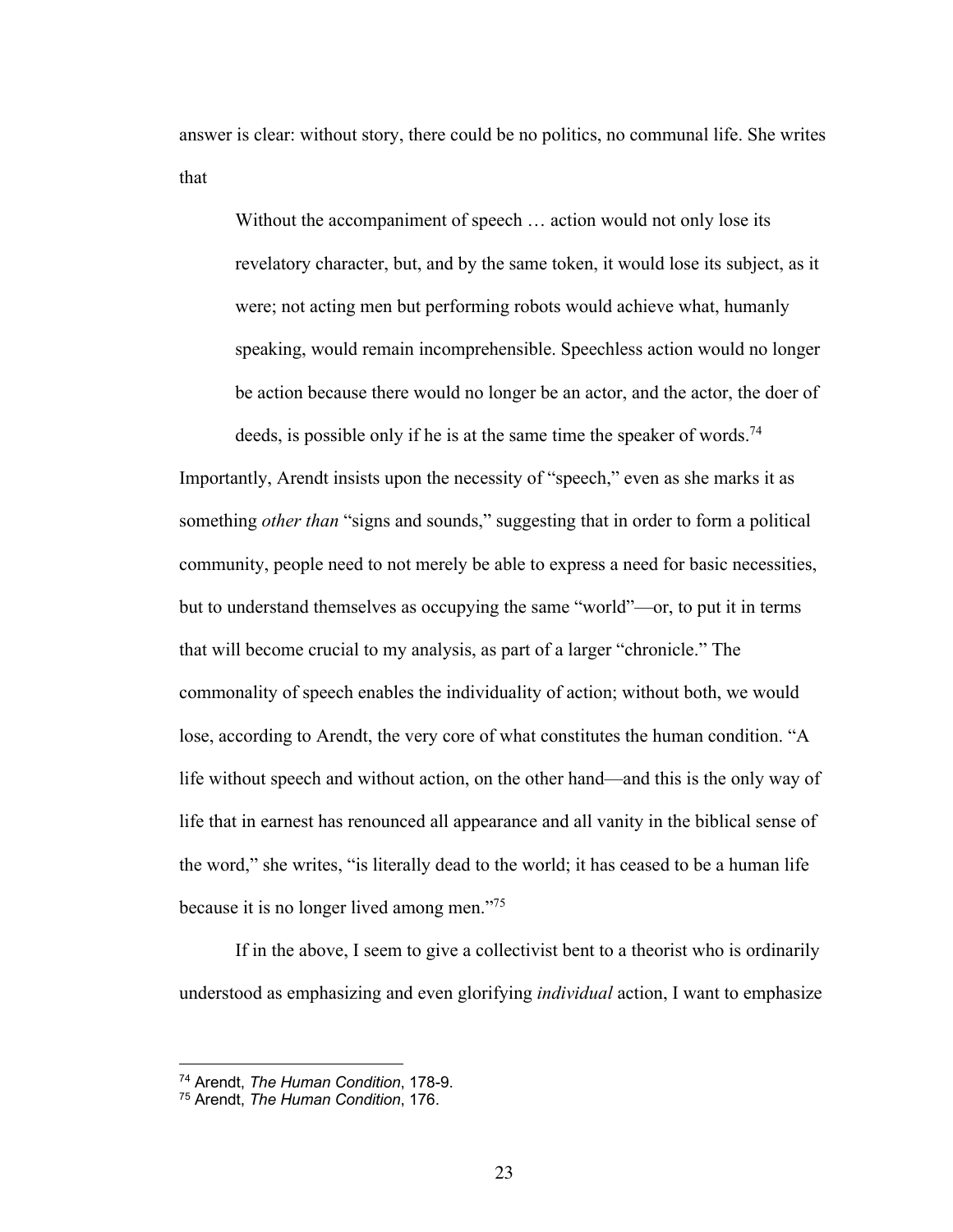that I am not arguing that Arendt does not locate the impetus for action in the individual.76 Action requires the story in order to count. But this does not mean, in Arendt's understanding, that humankind acts in a predetermined plot, for in her theory, political action cannot be compelled by any actor other than the self. If such compulsion occurred "the act" would not even be, on Arendtian lights, "an act." Arendt makes this clear in the way she speaks, sometimes in Faulkner's idiom, of the action as something inputted "not just *in* but *into*," not just *in*, but "*insert[ed]*."77 Action breaks into the world ("like a second birth"); it is not merely contained by it.<sup>78</sup> Nonetheless, if I am *not* arguing that Arendt is *not* an upholder of "individualism," what I *am* calling attention to here is the way in which Arendt stresses that politics cannot and can never be a matter *only* of an individual act. After all, if one's act takes place and no one sees, hears, understands it—if no one writes it down—it is likewise not an "act" in an Arendtian sense.

The idea that action must be both individual and nevertheless, to use again the Faulknerian citation, part of an "enduring" story, is one Arendt returns to in her 1963

 $76$  Markell, "Anonymous Glory," 78. Markell writes that, "Arendt's phenomenology of 'action' is sufficiently strongly informed [by] what she took to be the archaic and classical Greek orientation toward achieving earthly immortality through memorable deeds and words that she could declare that 'action without a name, a "who" attached to it, is meaningless' … and we are accustomed to thinking of her both as an exemplary mid-century defender of the individuality of action against its dissolution into the anonymous social behavior of the mass or the crowd, and as unremittingly hostile to the confusion of authentic politics with 'the urgencies of the life process'" (78). But even as Markell notes this, he also suggests—as I shall attempt to—that "in Arendt's own writing … matters are more complicated" (78). Among the complications that Markell cites is Arendt's use of both Brecht and Faulkner in her writing; in the remainder of this thesis, I shall follow Markell in asking how Arendt's allusions complicate the *theory* of her texts, not just in her conception of individuality but of politics and the political altogether.

<sup>77</sup> Arendt, *Origins,* 631, emphasis added; Arendt, *The Human Condition*, 176-7, emphasis added.

<sup>78</sup> Arendt, *The Human Condition*, 176.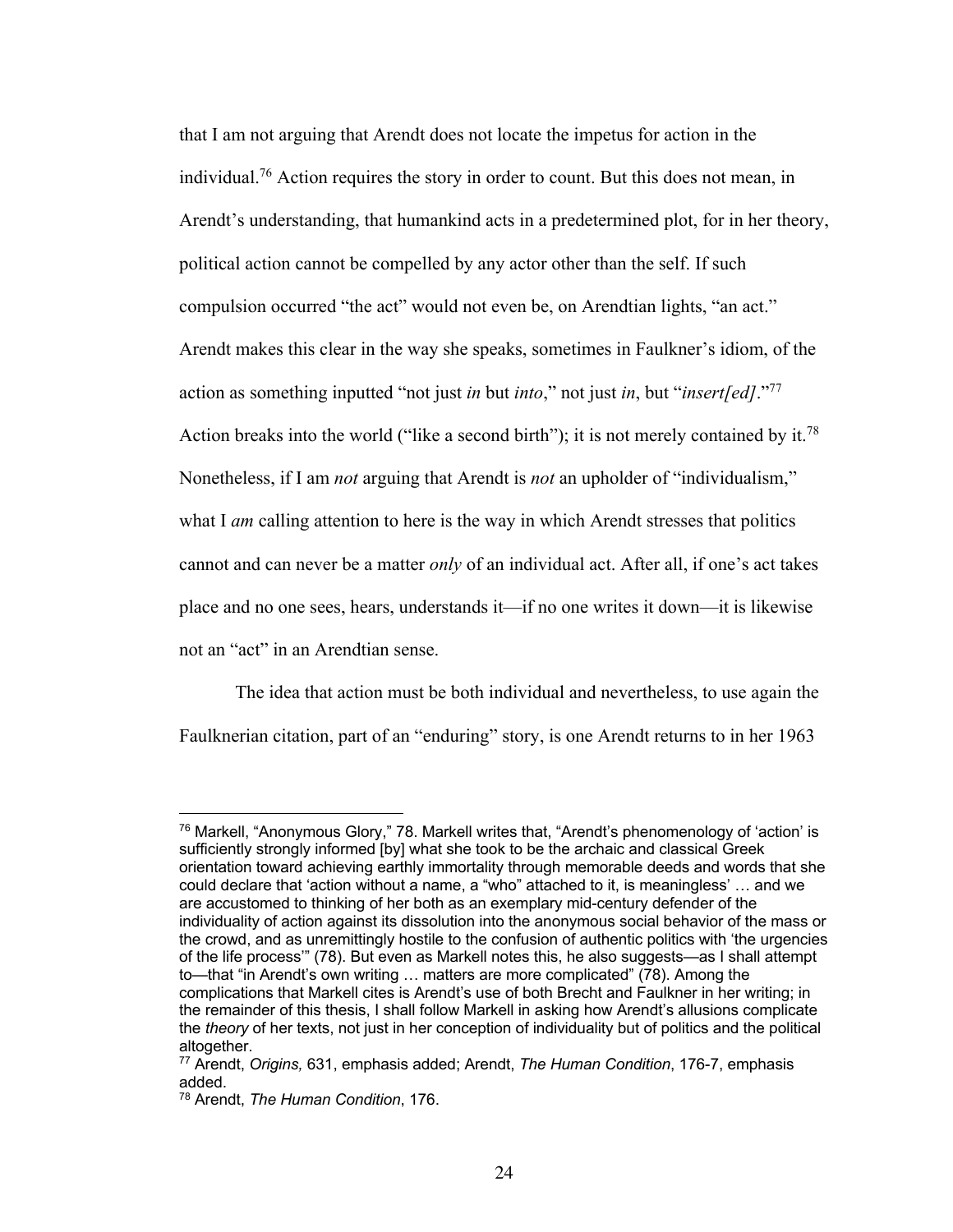book, *On Revolution*. In this text, Arendt describes "the modern concept of revolution" as "inextricably bound up with the notion that the course of history suddenly begins anew, that an entirely new story, a story never known or told before, is about to unfold."79 She stresses the link here between the *newness* of the story and the very concept of freedom, writing that, "Crucial … to any understanding of revolutions in the modern age is that the idea of freedom and the experience of a new beginning should coincide."80 Yet Arendt, who focuses her book primarily on a discussion of two of the most famous revolutions of modernity (that of the Americans and that of the French), also argues that the "freedom" for which these revolutionaries fought included *more* than merely "those liberties which we today associate with constitutional government and which are properly called civil rights."81 "All of these liberties, to which we might add our own claims to be free from want and fear," she says, "are of course essentially negative; they are the result of liberation but they are by no means the actual content of freedom, which … is participation in public affairs, or admission to the public realm."82

As in *Origins* and *The Human Condition*, Arendt argues in *On Revolution* that "freedom" requires not just "individual" liberation but rather an ability to be *part* of a community, and again, she suggests that the structure that enables such belonging is *story*. A revolution means the casting forth of a "new story"; at the same time, this "new story" must be rendered into *material* and *memorable* form. Arendt marks a

<sup>79</sup> Arendt, *On Revolution*, 18-9.

<sup>80</sup> Arendt, *On Revolution*, 22.

<sup>81</sup> Arendt, *On Revolution*, 22.

<sup>82</sup> Arendt, *On Revolution*, 22.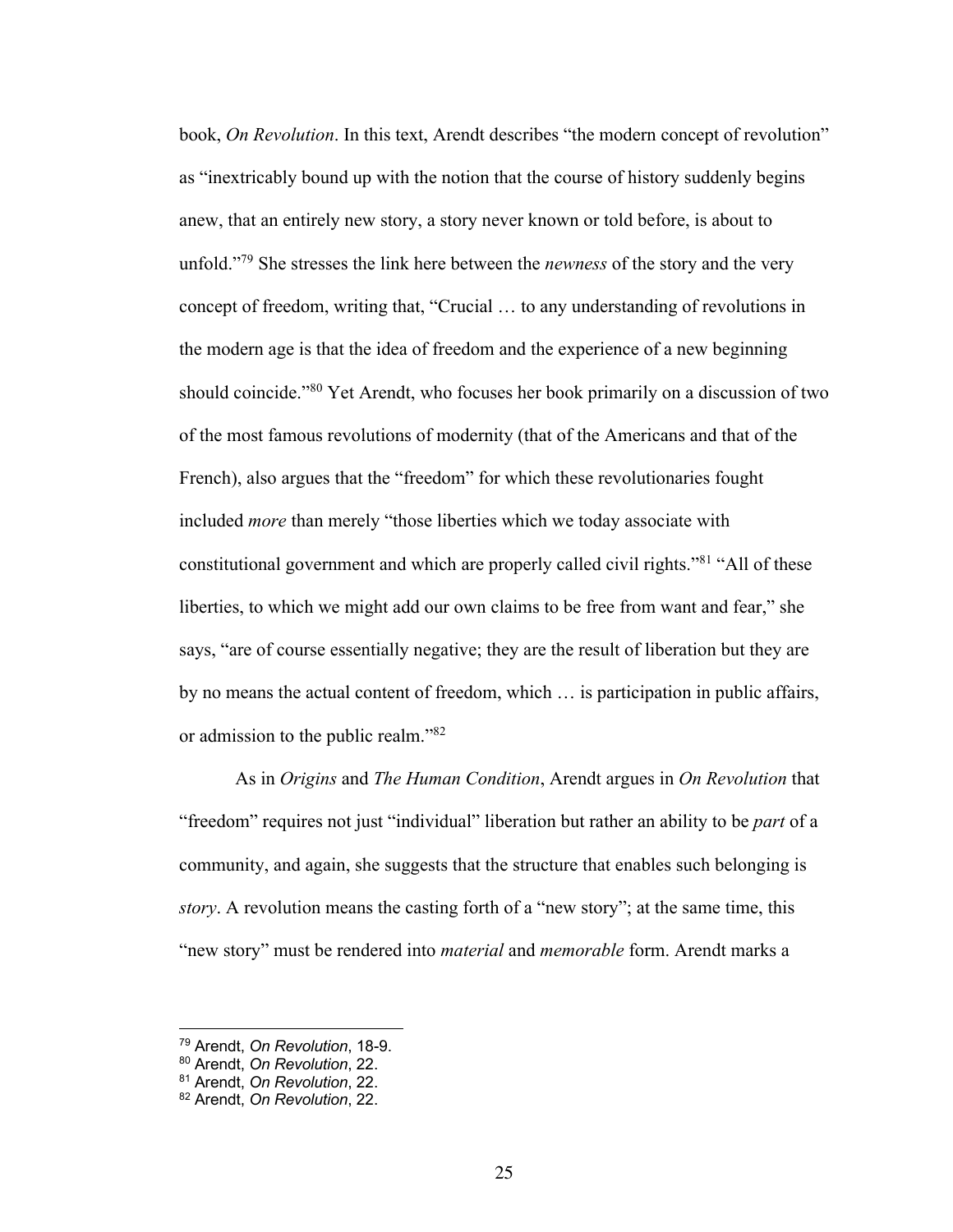distinction between "liberation" and the "whole story of freedom," a distinction between "liberation" and "the foundation of freedom," arguing that, for men such as the American revolutionaries, the "acts and deeds which liberation demanded from them threw them into public business, where, intentionally or more often unexpectedly, they began to constitute that space of appearances where freedom can unfold its charms and become a visible, tangible reality."83 This passage in *On Revolution* not only gives further weight to the way in which Ephraim reads Arendt's delineation of spatial layers in *The Human Condition* as an "entwining," not a total separation; it emphasizes the role that *story* plays in this "entwining."<sup>84</sup>

The great wonder and power of the American Revolution, Arendt claims, lies in the "new story" that its founders *enacted*, and yet this story *also* required a *founding*  to bring it into "reality." One of her central concerns in this book is that if Americans do not *remember* this revolutionary founding, its significance will entirely disappear. As she writes:

That the republic was brought into existence by no 'historical necessity' and no organic development but by a deliberate act: the foundation of freedom. Failure to remember is largely responsible for the intense fear of revolution in America, for it is precisely this fear that attests to the world at large how right they are to think of revolution only in the terms of the French Revolution.<sup>85</sup> Here, to act is to strike *deliberately*, not swayed by the dictates of body or history; at

the same time a *failure to remember* imperils the revolutionary tradition in America,

<sup>83</sup> Arendt, *On Revolution*, 23.

<sup>84</sup> Ephraim 47.

<sup>85</sup> Arendt, *On Revolution*, 209.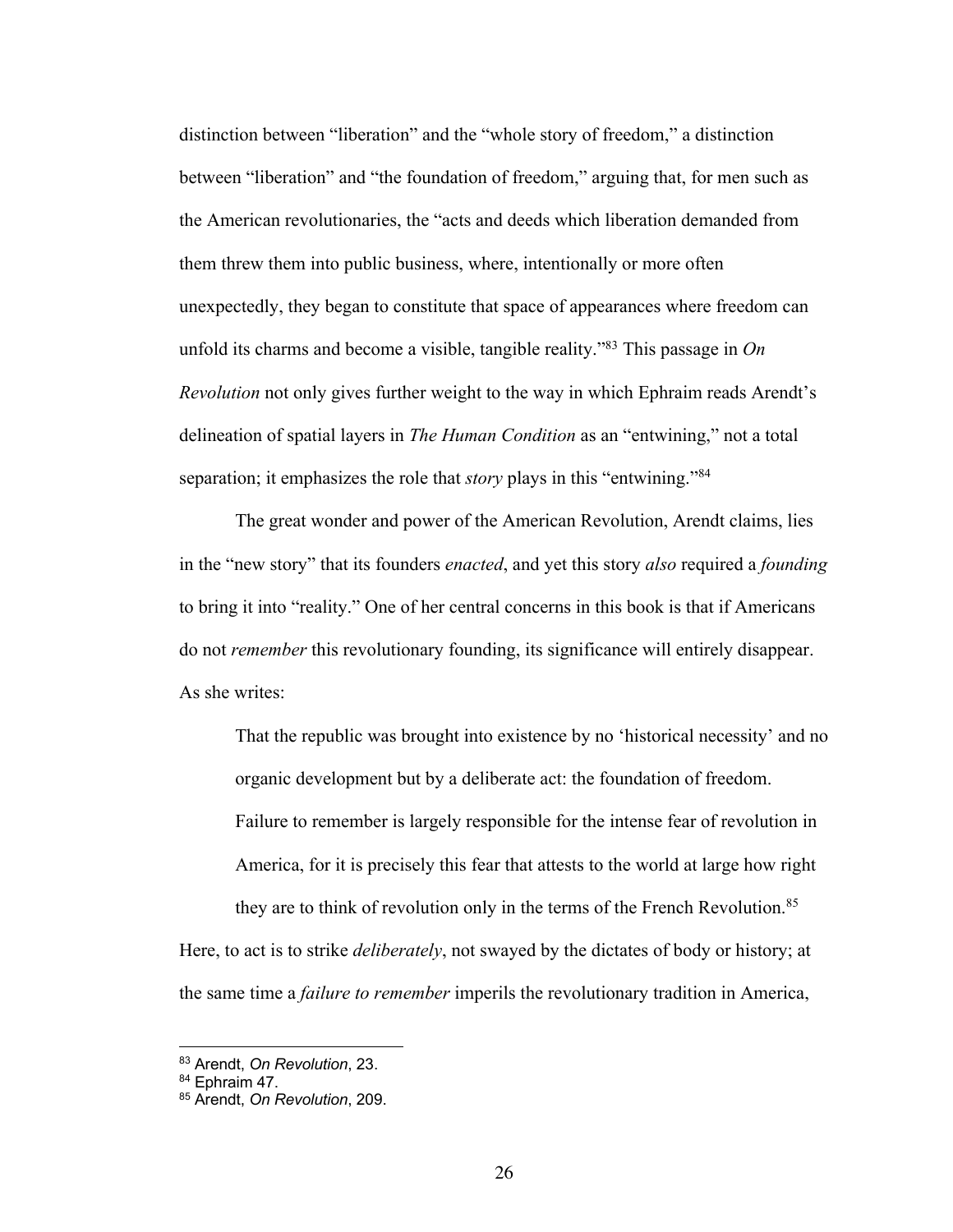enabling it to forget the revolution that is at the heart of its origins (or, at least, the revolution that Arendt sees at the heart of its origins; there are other aspects of American origins that are far less glorious and to which I shall return later in this thesis).

*On Revolution*, then, can be read as an argument that its titular term requires *both* actor and storyteller, hero and bard, newness and, perhaps, novelist, for, just as in *Origins*, Arendt employs Faulkner in order to express a relation between *story* and *politics*. In the book's final chapter, Arendt stresses the necessity of *reference* and *remembrance* to politics, writing that "What saves the affairs of mortal men from their inherent futility is nothing but this incessant talk about them, which in its turn remains futile unless certain concepts, certain guideposts for future remembrance, and even for sheer reference, arise out of it."86 In a note to the line, she elaborates:

How such guideposts for future reference and remembrance arise out of this incessant talk, not, to be sure, in the form of concepts but as single brief sentences and condensed aphorisms, may best be seen in the novels of William Faulkner. Faulkner's literary procedure, rather than the content of his work, is highly 'political' and, in spite of many imitations, he has remained, as far as I can see, the only author to use it.<sup>87</sup>

Thus: it is *narrative*, spoken by actors about objects, that creates the "framework" of "equality," narrative that *describes* the worldly in-between that allows for the "'web' of human relationships."88 In fact, in a way, Arendt's use of Faulkner's

<sup>86</sup> Arendt, *On Revolution*, 212.

<sup>87</sup> Arendt, *On Revolution*, 307.

<sup>88</sup> Arendt, *Origins*, 376; Arendt, *The Human Condition*, 183.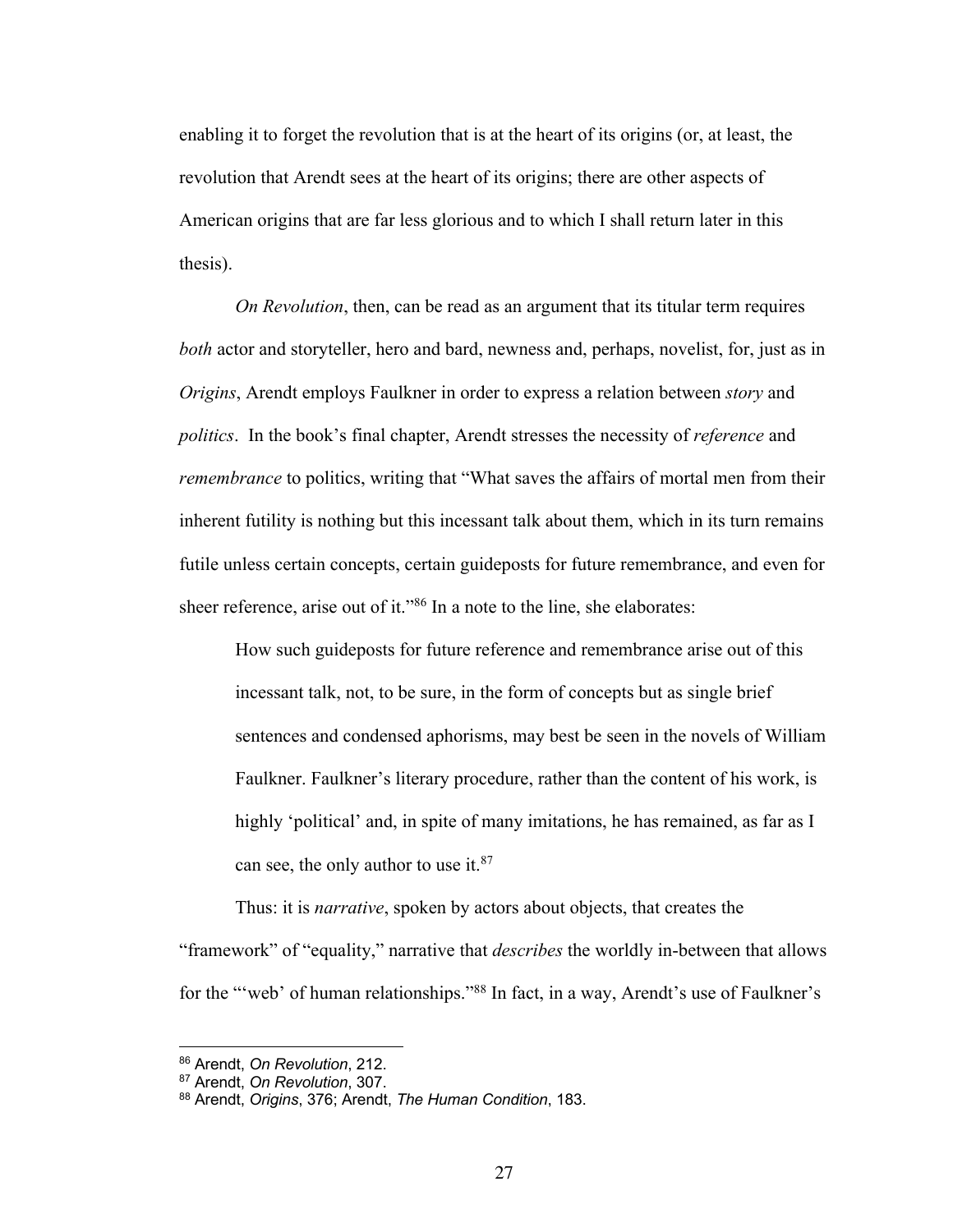line from *Intruder in the Dust* condenses my argument in a single sentence, in a kind of aphorism. To quote her own quotation once more: "Generally speaking, such gratitude expects nothing except—in the worlds [sic] of Faulkner—one's 'own anonymous chance to perform something passionate and brave and austere not just in but into man's enduring chronicle … in gratitude of [one's] time in it.'"89 The opportunity to act not just *in* (conditioned by) but *into* (freely) "man's enduring chronicle" arises not despite or directly because of our sense that we are a *part* of this "enduring chronicle" but out of a gratefulness that we *are*—out of a gratefulness for what Arendt terms "the given."<sup>90</sup>

### $(iii)$

But if it is now clear enough why Arendt chose to employ this Faulknerian citation in the conclusion of *Origins*, if the content of the line speaks—or, as we will see, *seems* to speak—to the way in which she understands politics as *dependent upon*, if not determined by, *story*, there is still a question of style, on several levels. For instance, one might ask, what kind of voice or perspective did Faulkner use in this line? What kind of voice or perspective did Arendt take up when she plucked it up out of Faulkner's novel and inserted it (like an action?), used it (like a work?), into *Origins*?

More broadly, one might ask: what happens to the rigidities of Arendt's work, when the role of "story" is highlighted? A mistake in the 2004 edition of *Origins*  published by Schocken Books, which includes a copy of Arendt's original

<sup>89</sup> Arendt, *Origins*, 631.

<sup>90</sup> Arendt, *Origins*, 631.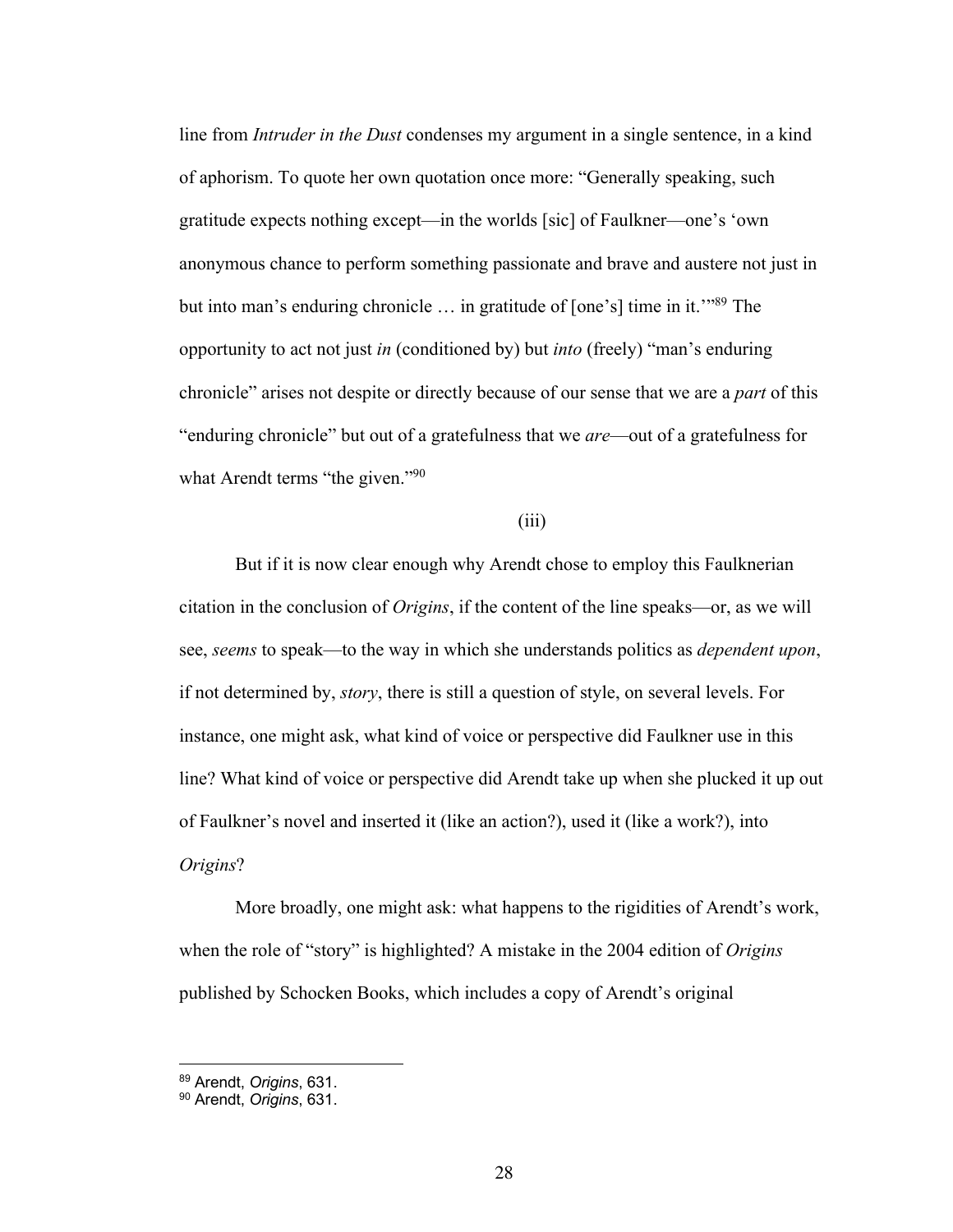"Concluding Remarks," is suggestive. In its reprinting, the Schocken version makes a slight, yet auspicious, typo: Faulkner's "words" become Faulkner's "worlds." While the typo itself cannot, of course, tell us anything about Arendt's thought, it prods us to consider how understanding the role of "story" might entail a melding of "action" and "world." That is, when Arendt alludes, when she employs story, when story is employed in politics, do "territorial" distinctions fall away? And does noting this reading Arendt as a politics of *storytelling*—enable contemporary readers to render Arendtian thought not hostile to but a valuable interlocuter for investigations and arguments concerned with social justice, feminist, and anti-racist efforts?

Markell and Ephraim—among others—suggest ways in which attending to the role of art or the role of nature and perspective in Arendt's texts necessarily changes our understanding of the distinctions that Arendt marks and makes, and I have tried to follow their insights in suggesting that attention to the role of story, *in particular,*  enables us to see the interplay and interrelation between "action," on the one hand, and "world" and "nature," on the other. At the same time, Arendt often seems to clamp down on this kind of play, to re-reify boundaries that seem sometimes to bend. After all, if Arendt's use of Faulkner speaks to the centrality of the "story" in her thinking on politics, her use of Faulkner is also distinctly *un*-literary. Arendt incorporates a line of Faulkner's that speaks of a chronicle but does not employ Faulkner's chronicle or any context from the novel from which she quotes. She does not even say that the line is from a novel, much less its title, or the character from whose stream-ofconsciousness the sentence is cribbed. Faulkner's prose is turned into evidence for an argument, without any attention given to the perspective from which that line was

29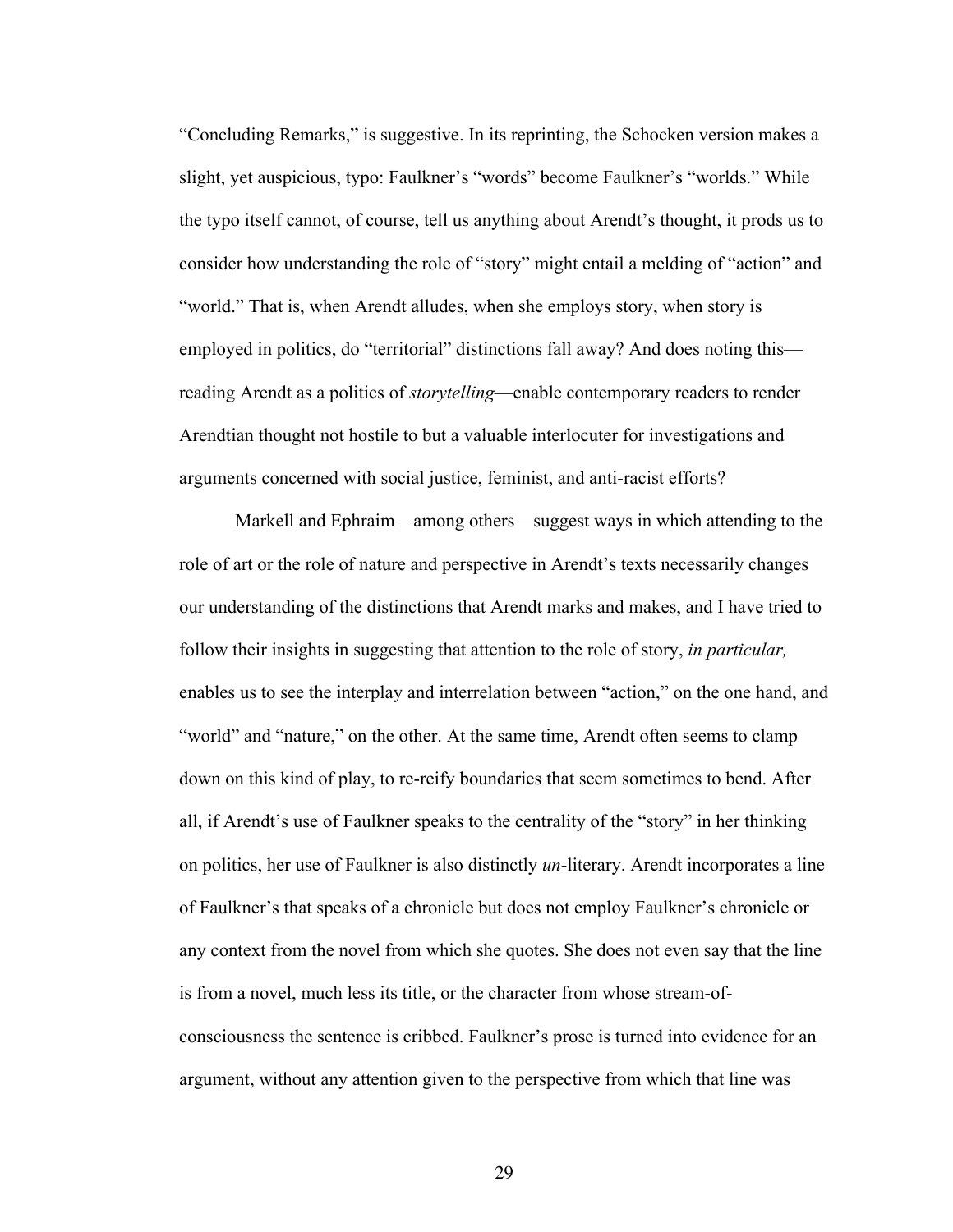said, the voice or tone in which it was spoken. Instead, the words are turned into a universal truth, something that can be "Generally [spoken]."

This is something that can be said of Arendt's use of "story" throughout her oeuvre. To be sure, she does sometimes give more context for the characters and works she quotes. Her discussion of Melville's *Billy Budd* in *On Revolution*, for instance, includes a lengthy analysis of both its characters and themes, which are treated not just as collections of statements but as narrative.<sup>91</sup> The footnote in *The Human Condition* in which Arendt cites Faulkner includes not only the name of the novel referred to, but a (very brief) mention of how the character in it represents a fact about the world.<sup>92</sup> And yet even in such citations, Arendt does not attend to the style or voice of these works, using them instead as "object lessons" for politics, illustrations of situations or ideas that she believes to be true of the modern political era. She even writes that Faulkner's propensity to deliver a political message through the use of "single brief sentences and condensed aphorisms"—a way of describing Faulkner's style that will sound wholly odd, if not entirely errant, to anyone that has ever read a single sentence (which is to say, a single page) of Faulkner's novels.

Arendt's work seems to struggle to treat the literary objects it references *as*  literary objects; likewise, Arendt's philosophical framework—most especially the tripartite distinctions in *The Human Condition*—seems to struggle to incorporate the notion of "story."93 And so again, we must ask: What exactly *is* story to Arendt, and

<sup>&</sup>lt;sup>91</sup> Arendt, *On Revolution*, 72-8.<br><sup>92</sup> Arendt, *The Human Condition*, 181.

<sup>93</sup> Kautzer 8. Kautzer goes as far as to suggest that "storytelling" is hard to locate in Arendt's work when he writes that, "Beyond the problem that state and legal violence pose for Arendt's distinctions, the non-instrumental power said to define the political sphere is arguably also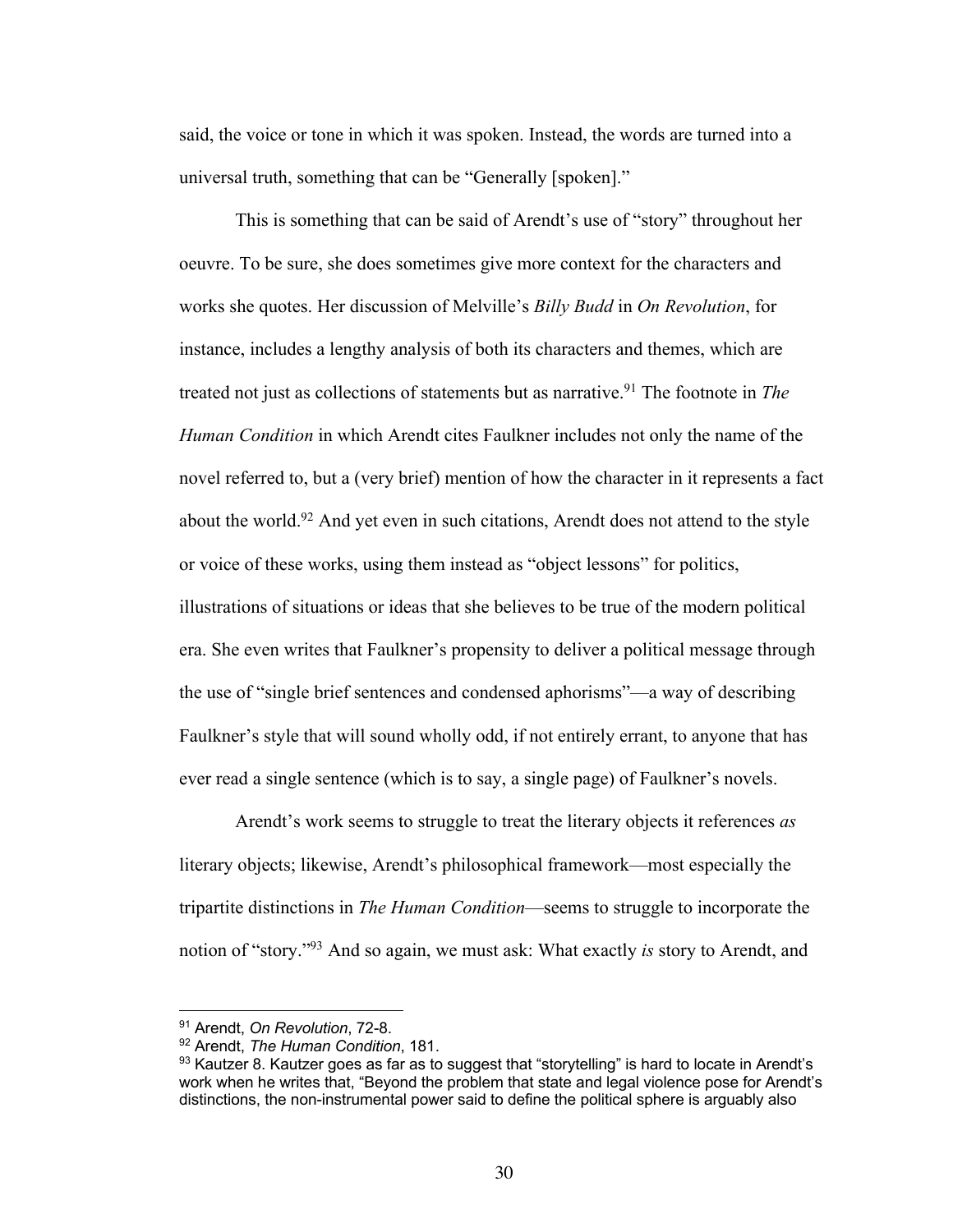where, *precisely*, does it belong? There are, as we have to some extent already seen, several interesting contradictions in Arendt's body of work on this matter. She begins the first chapter of *The Human Condition* with the assertion that, "Action," which "corresponds to the condition of human plurality," is "the only activity that goes on directly between men *without the intermediary* of things or matter."94 This statement is seemingly *revised* in the chapter devoted to "Action."95 Here, "Human plurality" is described as "the basic condition of *both* action and speech."96 The contradiction could be resolved if one argues that "speech" is neither a "thing" nor something with "matter," perhaps. But then, this is only true if one reads Faulkner's line in *Intruder* as something spoken, and not a line of prose that he wrote and printed in ink upon a page—that Arendt read upon a page and then printed, too. And if there is a confusion *within* the text of *The Human Condition*, one could also mark a shift *in between* texts. For instance, Markell argues that Arendt's engagement with Faulkner's notion of "man's enduring chronicle" came at a period in which the theorist

was beginning to think through the difference between 'work' (Herstellen) and 'action' (Handeln) in terms of the indelibility of their results: whatever human

present in the social and private spheres as well. Because justice is not the goal of action, according to Arendt, one can imagine the power of speaking and acting in concert characterizing religious practices, collaborative projects in civil society, as well as song, dance, theater, and storytelling. It is not clear where to situate these activities in Arendt's vita activa model" (8). I believe that theorists such as Markell and Ephraim illuminate the ways in which Arendt "distinctions" *are not* as rigid as Kautzer suggests, and that there may be ways to locate these activities in her theory; nonetheless, Kautzer's work emphasizes the extent to which this *is* a problem in making sense of Arendt's text.

<sup>94</sup> Arendt, *The Human Condition*, 7, emphasis added.

<sup>95</sup> Markell, "Arendt's Work," 18-9.

<sup>96</sup> Arendt, *The Human Condition*, 175, emphasis added.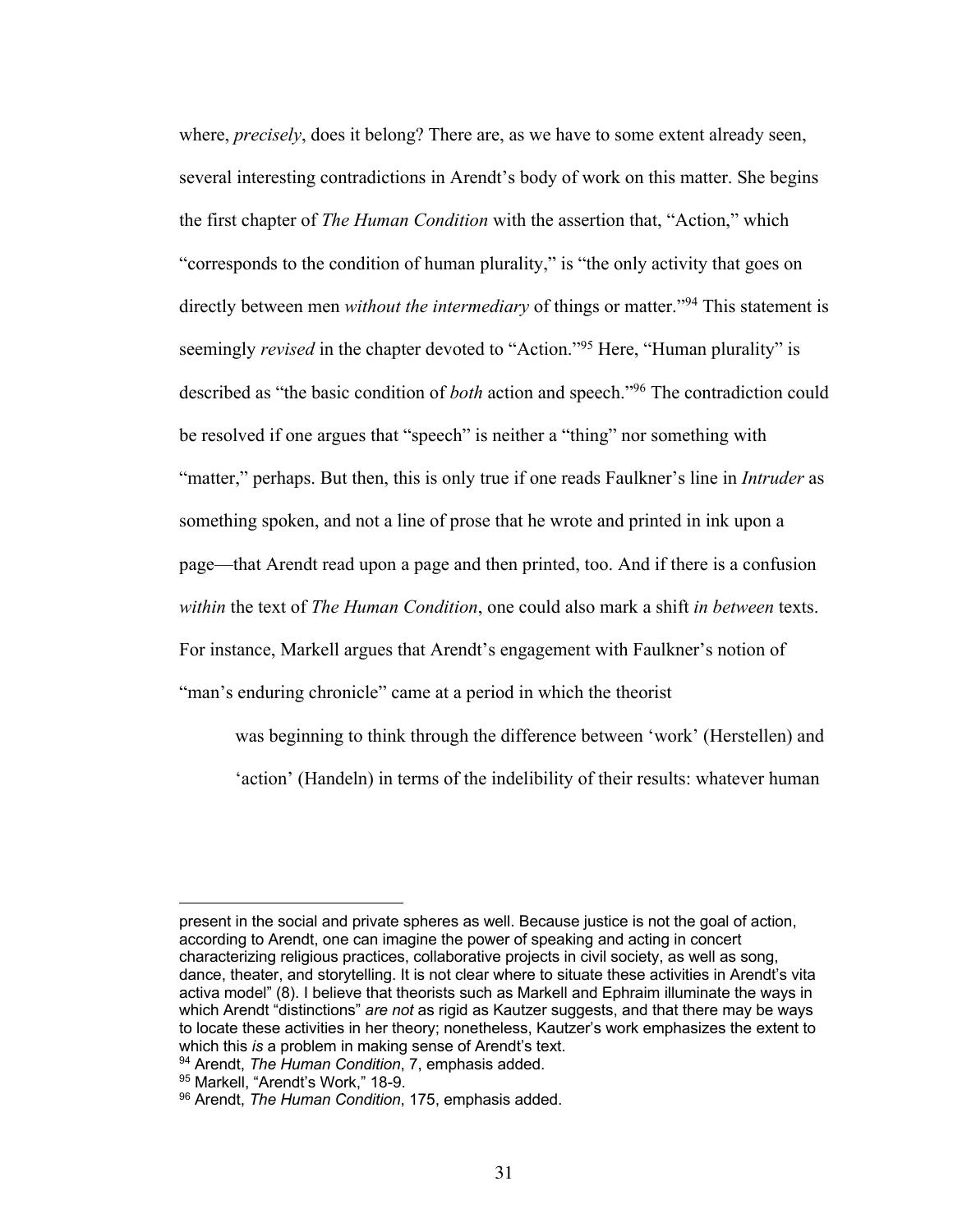beings make, she suggested there, they can also destroy; but what they do cannot be undone: it becomes a part of 'man's enduring chronicle.'97

Markell adds that, "this formulation appears to reverse *The Human Condition*'s association of 'work' with durability and permanence, and 'action' with fleeting ephemerality."<sup>98</sup> In *Origins*, the "chronicle" is "enduring"; in contrast to the evershifting nature of a totalitarian fictive-ness, in which *what is* is simply *what the leader*  wills, the story requires a "common world."<sup>99</sup>

One way that Arendt seems to attempt to resolve these contradictions is by marking a distinction in *The Human Condition* between "the enacted story" and the "recorded story." The one, according to her account, *becomes* the other; in other words, there is a forward and chronological relation between the two. As she writes,

The disclosure of the 'who' through speech, and the setting of a new beginning through action, always fall into an already existing web where their immediate consequences can be felt. Together they start a new process which eventually emerges as the unique life story of the newcomer, affecting uniquely the life stories of all those with whom he comes into contact. It is because of this already existing web of human relationships, with its innumerable, conflicting wills and intentions, that action almost never achieves its purpose; but it is also because of this medium, in which action alone is real, that it 'produces' stories with or without intention as naturally as fabrication produces tangible things.

These stories may then be recorded in documents and monuments, they may be

<sup>97</sup> Markell, "Anonymous Glory," 84.

<sup>98</sup> Markell, "Anonymous Glory," 84.

<sup>99</sup> Arendt, *Origins*, 528-30, 563, 631.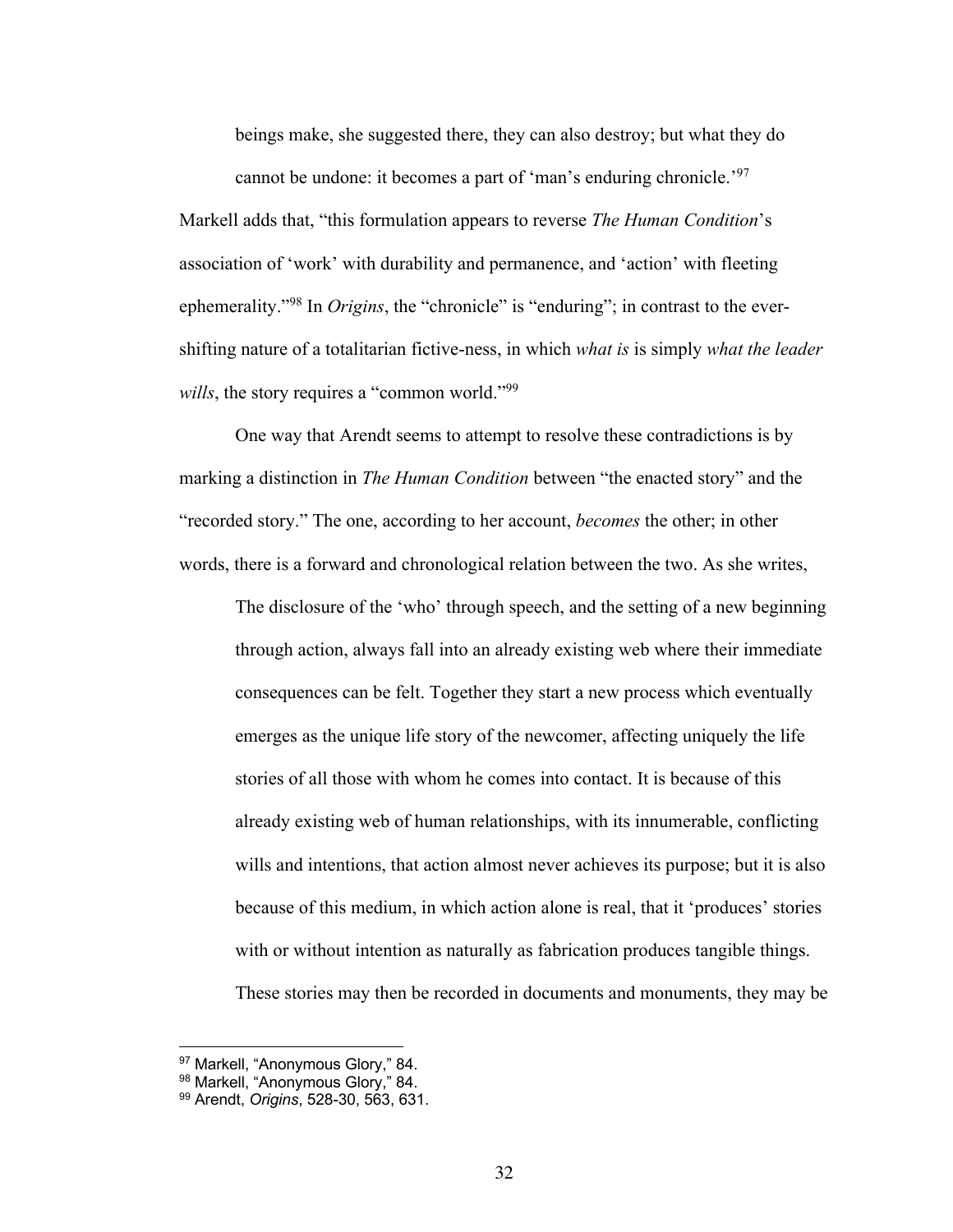visible in use objects or art works, they may be told and retold and worked into all kinds of material. They themselves, in their living reality, are of an altogether different nature than these reifications.<sup>100</sup>

Arendt marks a distinction between the "story of the newcomer" that is enacted and that "alone is real" and the "reification" or recording of the story, according to which a life or act may be memorialized. Noting this distinction enables us to make sense of her arguments in *On Revolution*, in which she both claims that the content of the American Revolution was an *act* that was a "new story … never known or told before" and also claims that the revolutionary tradition has been lost because it has not been remembered.101 In her understanding, the American Revolution is an "enacted story" that has been insufficiently reified, at least by and for the vast majority of Americans living at the time in which she writes. $102$ 

Arendt employs this distinction between two kinds of narrative to square the notion of "the story" with a tripartite concept of the *vita activa* that draws a border (if not an entirely rigid one) between "action" and "work." But if this definition quells any nascent instability amidst Arendtian distinctions, it also seems to divest the "story" of some of essential qualities, zapping narrative of not just what and how it means (or can mean) but perhaps more importantly, how it relates to us and relates us. Arendt, that is, treats the story both as *ephemeral* and as able to be transmitted *without the possibility of corruption*. Action, she readily admits, may not "achieve its purpose," and yet she never suggests that an action might lose its character or content;

<sup>100</sup> Arendt, *The Human Condition*, 184.

<sup>101</sup> Arendt, *On Revolution*, 18, 272.

<sup>102</sup> Arendt, *The Human* Condition, 184, Arendt, *On Revolution*, 272-3.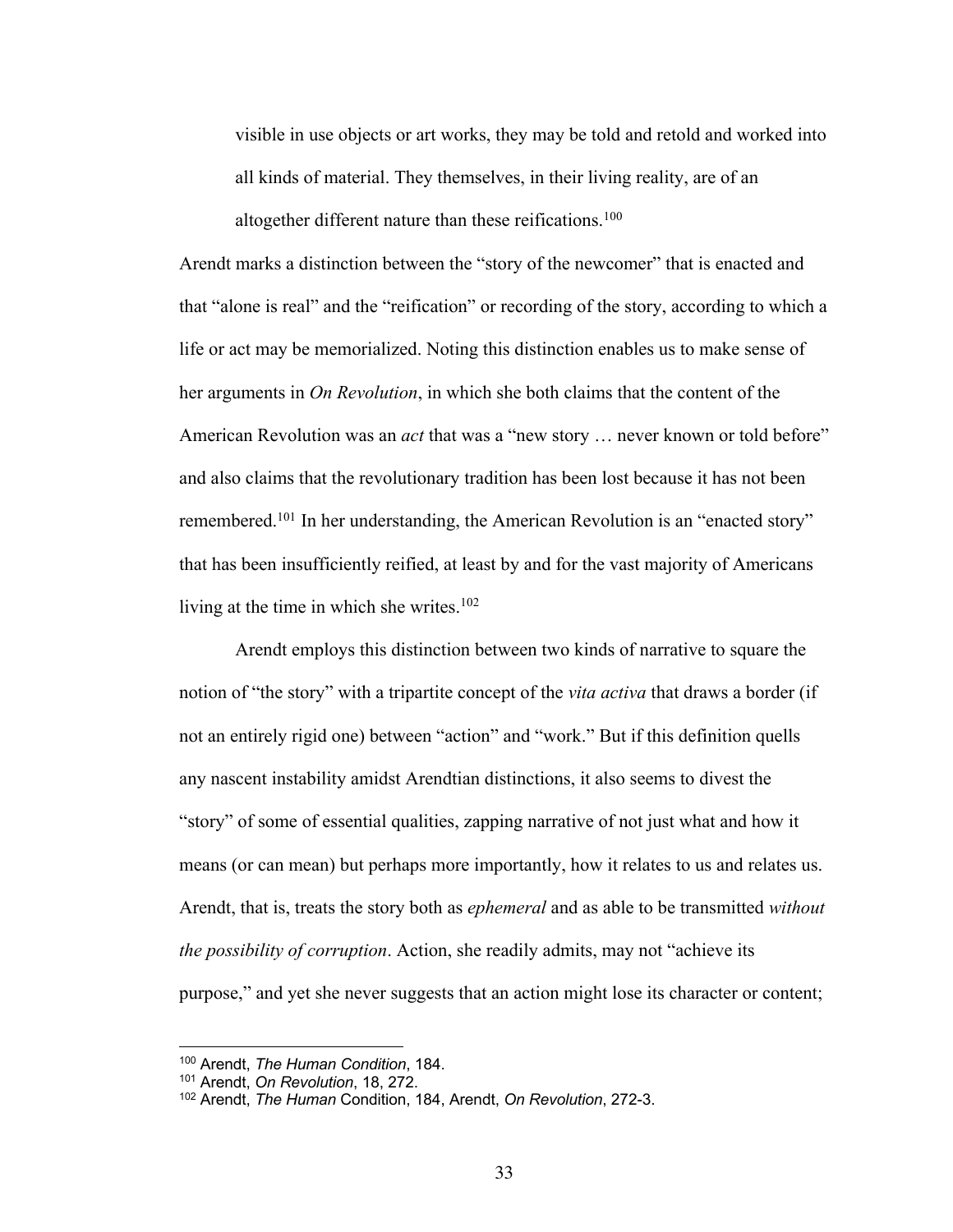wills *conflict*, in the webs of story—this is what makes a political order not a totalitarian one—but wills do not meld or corrupt or confuse one another. Likewise, when Arendt notes the *political* nature of Faulkner's "literary procedure" in *On Revolution*, she refers to his words as "incessant talk."<sup>103</sup> This is, I think, an apt way of describing Faulkner's works, which are full of talk—talk within talk, talk *layered* upon talk, talk that speaks through other talk.<sup>104</sup> But Arendt does not delve into the nature of this "incessant"-ness; instead, by the end of the next sentence, Faulkner's "incessant talk" has been reduced to "guideposts," into "brief sentences" and "condensed aphorisms."105 The *talk* that is "incessant" that, perhaps, has no material form, is, when rendered into written form, "brief," "condensed."<sup>106</sup>

Arendt can think of the "story" as accompanying action without corrupting it because stories for her, bespeak an incontestable reality; in the political sphere, stories are not *made* but *enacted*, and, once *enacted*, can only be preserved. This is perhaps nowhere clearer than in a passage in *The Human Condition* in which she distinguishes between the "story resulting from action" and the "fictional story." She writes:

The invisible actor behind the scenes is an invention arising from a mental perplexity but corresponding to no real experience. Through it, the story resulting from action is misconstrued as a fictional story, where indeed an author pulls the strings and directs the play. The fictional story reveals a maker just as every work of art clearly indicates that it was made by somebody; this

<sup>103</sup> Arendt, *On Revolution*, 307.

<sup>104</sup> David L. Minter, *Faulkner's Questioning Narratives: Fiction of His Major Phase*, *1929-*

*<sup>42</sup>* (Urbana: University of Illinois Press, 2001), 15-7.

<sup>105</sup> Arendt, *On Revolution*, 307.

<sup>106</sup> Arendt, *On Revolution*, 307.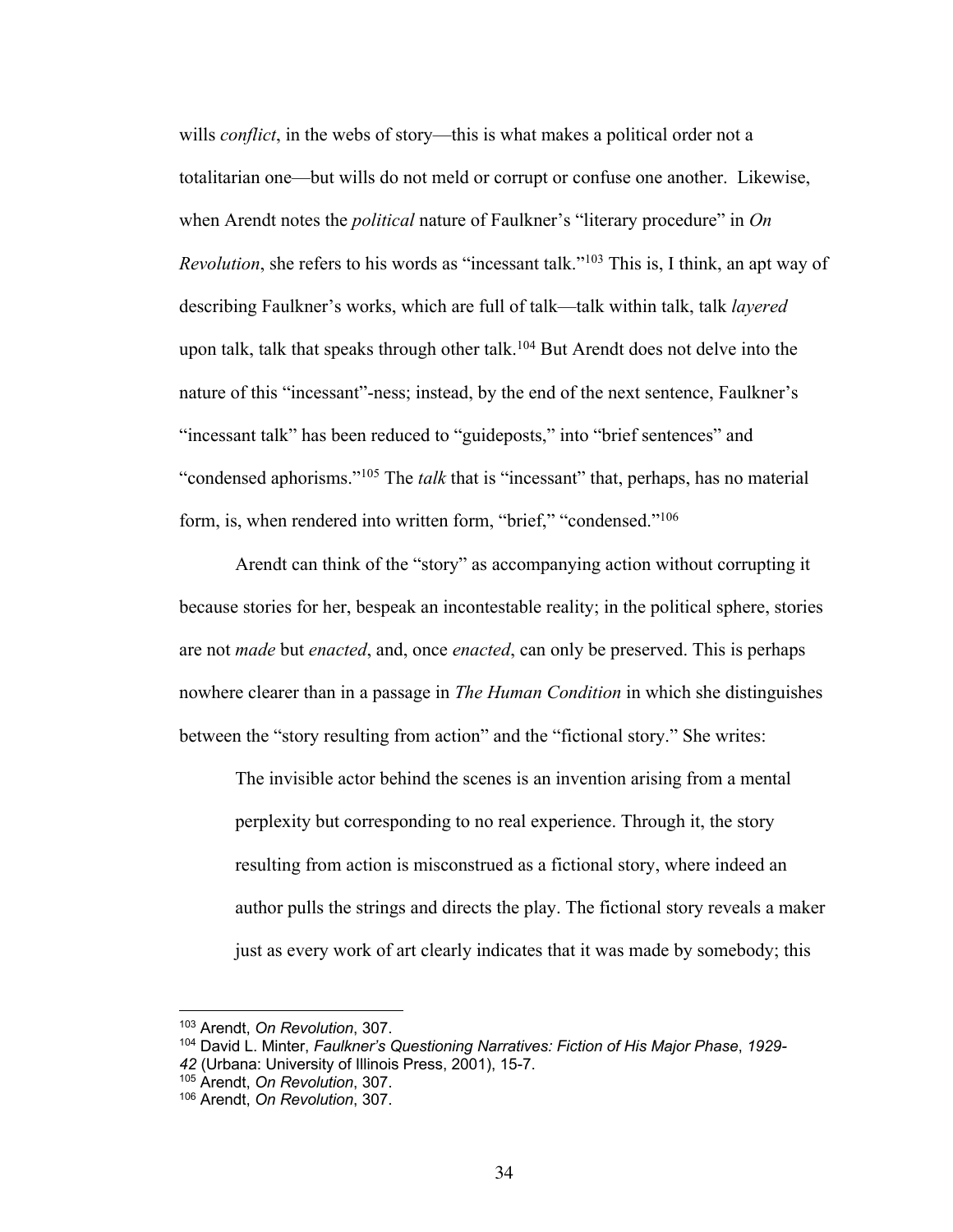does not belong to the character of the story itself but only to the mode in which it came into existence. The distinction between a real and a fictional story is precisely that the latter was 'made up' and the former was not made at all. The real story in which we are engaged as long as we live has no visible or invisible maker because it is not made. The only 'somebody' it reveals is its hero and it is the only medium in which the originally intangible manifestation of a uniquely distinct 'who' can become tangible *ex post facto* through action or speech.107

The story of humankind—the story that constitutes the very content of politics, Arendt says, has no maker. And if she does speak of a "medium" here, it is, in a sense, an entirely transparent medium. This is an account of communication in which speech acts never misfire, in which words are never twisted, are never—to use that Socratic idiom, "tumbled about."108

And yet if Arendt resolves the contradiction of story in her work by marking the "made story" off from the "enacted one," there is something about this distinction that seems to buckle under its own weight. Other Arendtian theorists have called attention to this kind of buckling, if in slightly different contexts. Markell's writings, for instance, emphasize that Arendt's work is, indeed, *work*; in writing her books, she produces material objects.109 Moreover, Markell observes, in her "works," Arendt *works* to articulate the definition of work (an articulation she does not quite pull off, if

<sup>107</sup> Arendt, *The Human Condition*, 186. I shall return to this passage later in the thesis.

<sup>108</sup> Arendt, *The Human Condition*, 186.

<sup>109</sup> Markell, "Arendt's Work," 20.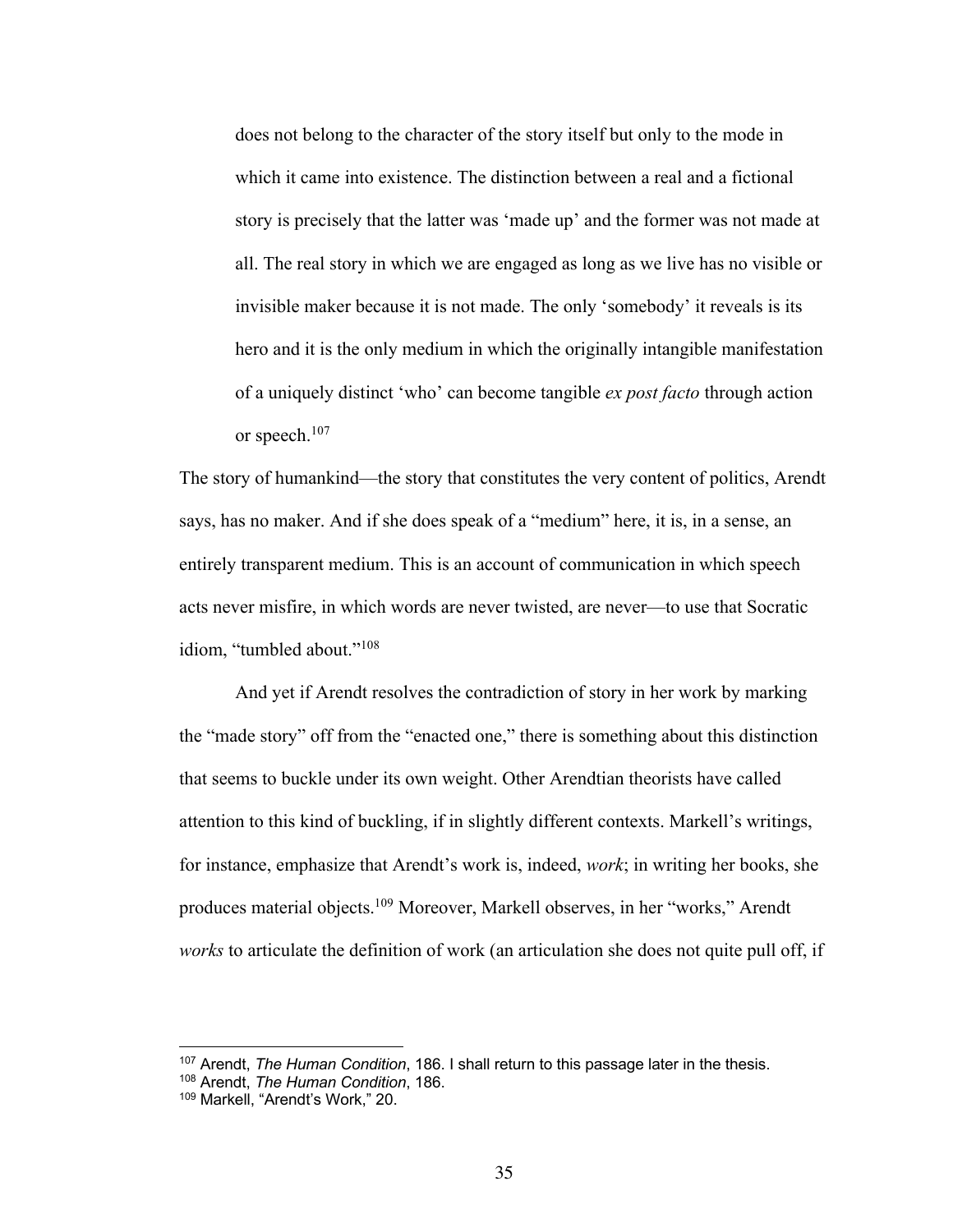the aim is to utterly disentangle it from "action," something Markell contests). <sup>110</sup> In the course of the "Work" chapter of *The Human Condition*, Markell says, "the structure of the book, like a Möbius strip, twists over on itself."111 Arendt's "work" the durable product that is *The Human Condition*—"remains deeply and visibly marked by the twists and turns her thinking followed."112 Honig stresses this point (and employs a similar metaphor) when she writes that in *The Human Condition*,

Arendt secures her public/private distinction with a multilayered edifice. The distinction spawns numerous binaries, each one a new layer of protective coating on the last … multiple self versus univocal body, male versus female, resistible versus irresistible, courageous versus risk-aversive, speech versus mute silence, active versus passive, open versus closed, power versus violence, freedom versus necessity, action versus behavior, extraordinary versus ordinary, inimitable versus imitable, disruption versus repetition, light versus dark, in short: public versus private. $113$ 

Why, Honig asks, does Arendt's distinction of public and private require "so many" oppositions to uphold it?<sup>114</sup> "Binary distinctions and adjectival pairs are heaped, one upon another, in a heroic effort to resist the erosion of a distinction that is tenuous enough to need all of this," Honig writes, and then leans on this point. "Tenuous," she observes, "indeed."115

<sup>110</sup> Markell, "Arendt's Work," 20.

<sup>111</sup> Markell, "Arendt's Work," 18.

<sup>112</sup> Markell, "Arendt's Work," 20.

<sup>113</sup> Honig, "Toward an Agonistic Feminism," *Feminist Interpretation of Hannah Arendt,* 144.

<sup>114</sup> Honig, "Toward an Agonistic Feminism," *Feminist Interpretations of Hannah Arendt,* 144.

<sup>115</sup> Honig, "Toward an Agonistic Feminism," *Feminist Interpretations of Hannah Arendt,* 144.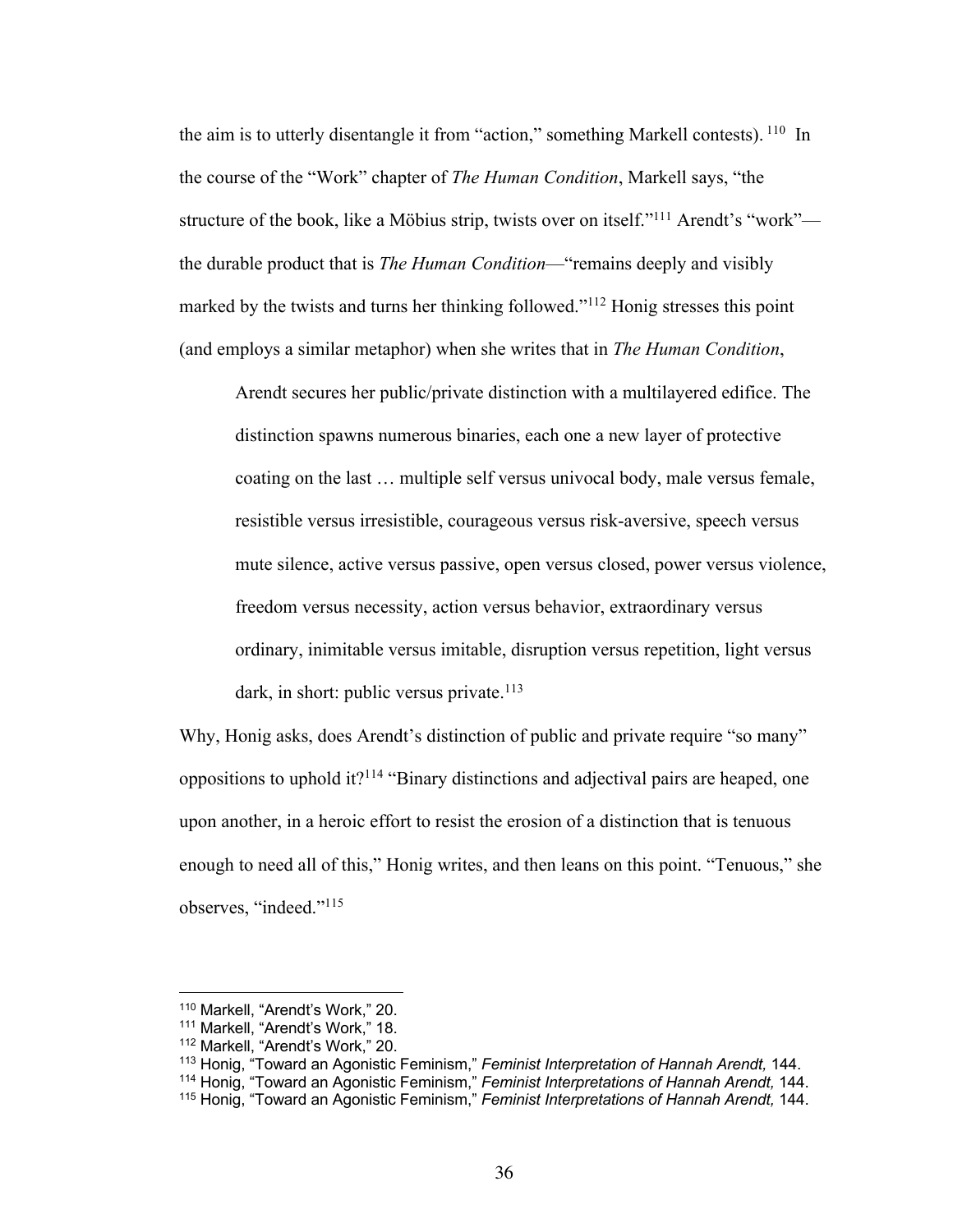In this project, I want to suggest that Arendt's theories are *tenuous* because of the way that her work, and its very structure, its very material, its *language*, constantly threaten to unstable the boundaries she lays out. Arendt can only *express* the political—can only *express* her conception of the "space of appearance"—through words, which are written on the page. Often, she expresses her vision of the political by employing quotes—allusions—references—which, as Leah Price notes, ever bring to the fore the fact of a text's materiality, such that allusion has a double sidedness that points to both an abstract layer and a more "mundane" one situated (literally) on the level of the page. $116$ 

My aim, then, in what follows, is to ask how Arendt's thought would have to be *rethought* if we read it not through the "aphoristic" claims that it makes but the modes of *talk* it engages—and re-engages and keeps engaging (to borrow a word from a word-borrower: "*incessantly*"). Benhabib once proposed that a study of Arendt requires one to "think with Arendt against Arendt."117 Following in the wake of such a call, I want to propose something slightly different: that we "think with Arendt against Arendt," which also means, given the profundity of allusion in her pages, to "read with Faulkner against Arendt." I have, of course, chosen *Faulkner* for a blank that any number of writers or thinkers might fill—Arendt is so profuse in her citations, so very *allusive*. Yet, as a literary thinker—as a novelist whose work is deeply engaged with

<sup>116</sup> Leah Price, *The Anthology and the Rise of the Novel: From Richardson to George Eliot*  (Cambridge: Cambridge University Press, 2000), 122. Price argues*,* for instance, that the rendering of George Eliot's prose into the lines of anthologies led readers to be newly aware of the status of the novelist's words as material. Price writes that, "Once recontextualized in the second edition of the *Sayings*, the passage draws attention to the materiality not only of the anthology, but of the novel" (122).

<sup>117</sup> Benhabib, *The Reluctant Modernism of Hannah Arendt*, xi.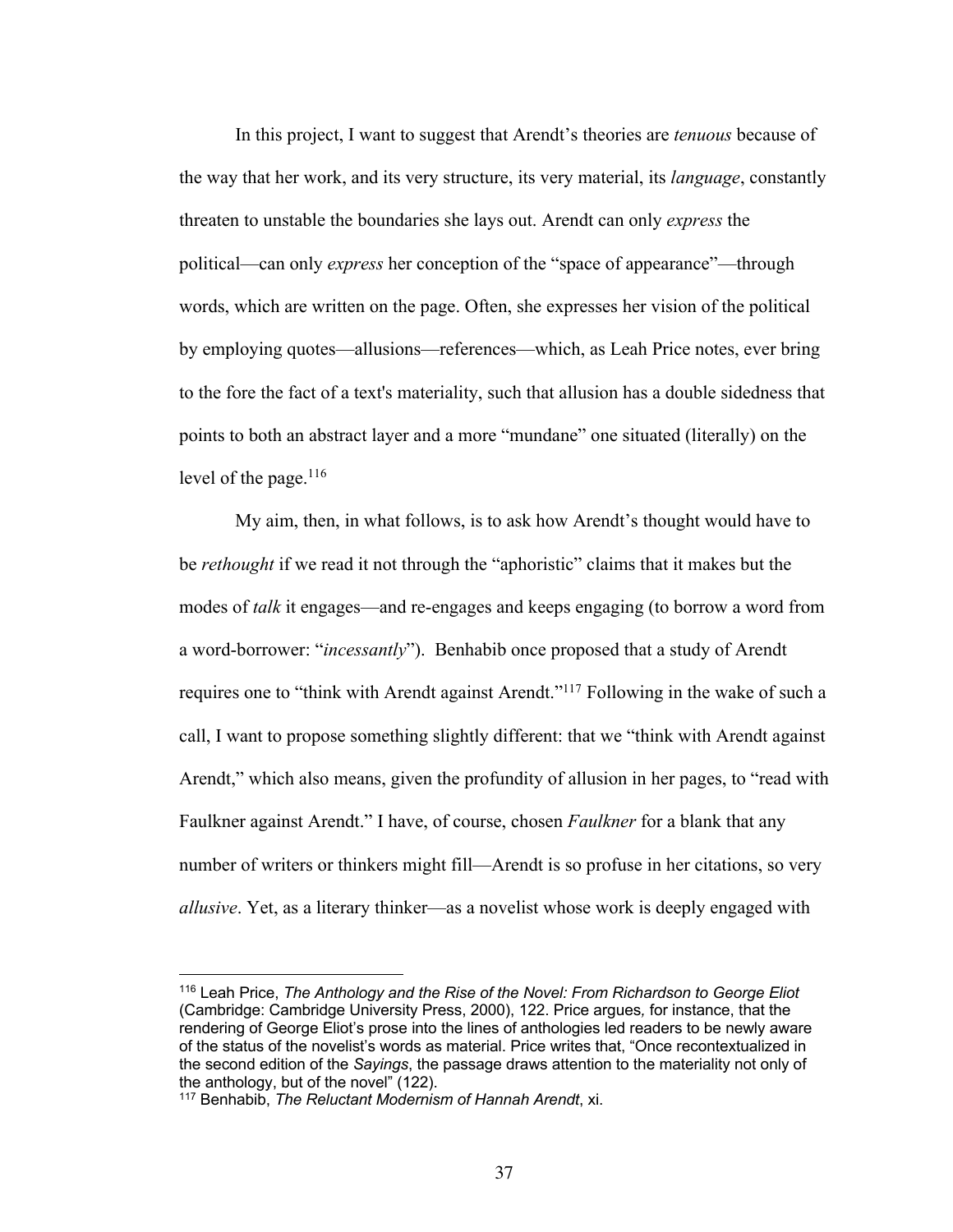the material, the specific, the *place*—as a modernist writer whose stories are never direct, never concretize but ever allude, and, perhaps, elude—Faulkner is an ideal candidate to read with and against Arendt. Moreover, as I shall explore in the latter half of what follows, Arendt and Faulkner differed as much on the mechanisms and meanings of the story as they converged in their opposition to school desegregation in the American South, such that an examination of their overlaps is not just a literary or theoretical endeavor, but an examination of how certain modes of power—racist, exclusionary "power"—is written into "stories" in and of America of various forms and styles and purposes.

Let us, then, begin. (Unless I have already begun—stuck, as I am between one writer who glorified *the new story, a story never known or told before* and another whose character claimed, *The past is never dead. It's not even past*.)<sup>118</sup>

<sup>118</sup> Arendt, *On Revolution*, 18; Faulkner, *Requiem for a Nun* (New York: Vintage International, 2011): 73.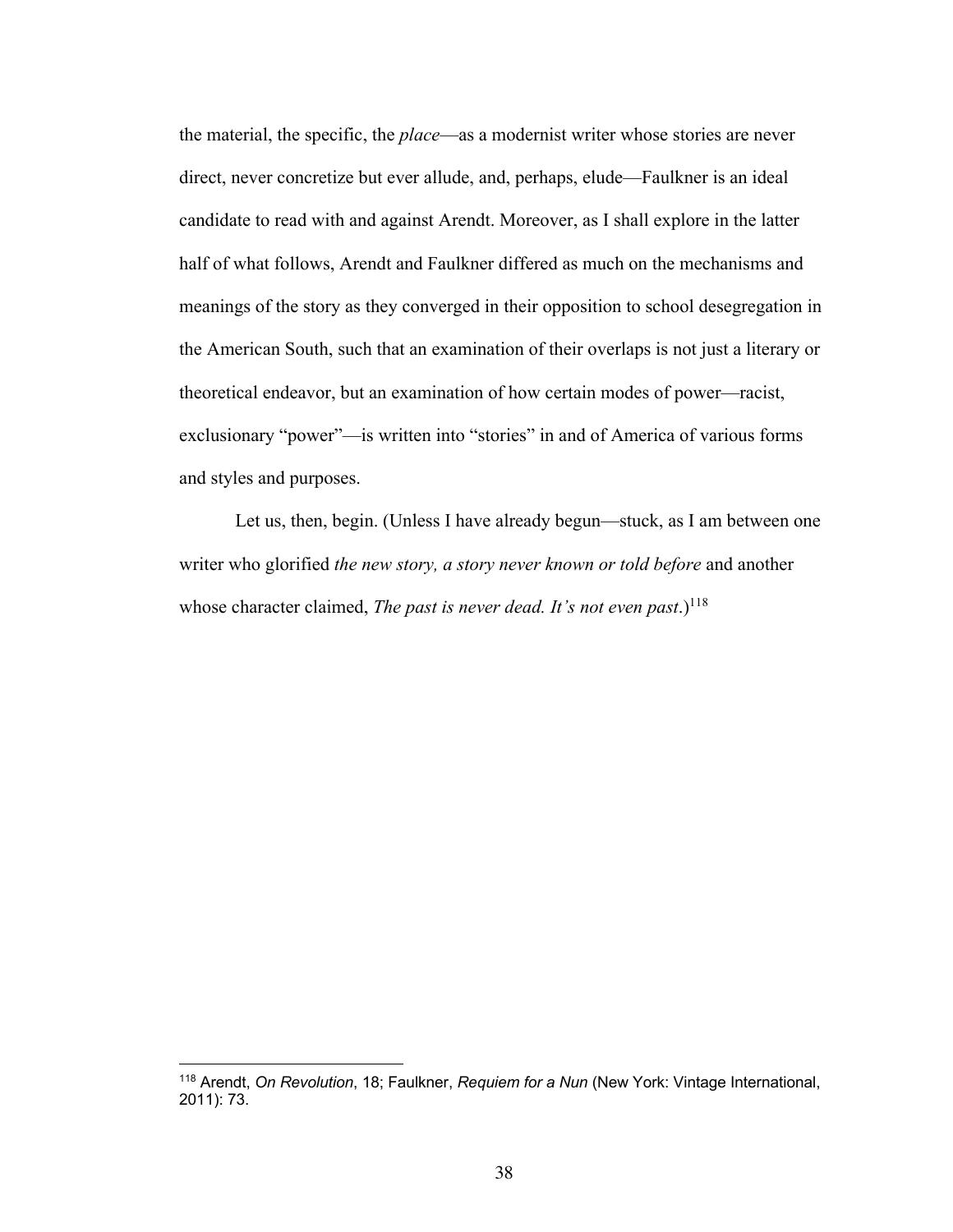## CHAPTER II

## THE CHRONICLE OF WILLIAM FAULKNER

Arendt invokes the "chronicle" sparingly. To my knowledge, she uses the word just twice in *Origins* (both times in quotations of other texts), once in *On Revolution*, and not at all in *The Human Condition*. The single other instance of "chronicle" in *Origins*—other than, of course, her reference to "the words of Faulkner" on "man's enduring chronicle"—occurs in a footnote to a passage in "A Classless Society." In these lines, Arendt quotes several writers and anonymous citizens as she attempts to describe the mood among the privileged classes of Europe just before the outbreak of the first world war. Arendt writes:

The elite went to war with an exultant hope that everything they knew, the whole culture and texture of life, might go down in its 'storms of steel' (Ernst Jünger). In the carefully chosen words of Thomas Mann war was "chastisement and purification"; "war in itself, rather than victories, inspired the poet." Or in the words of a student of the time, "what counts is always the readiness to make a sacrifice, not the object for which the sacrifice is made" or in the words of a young worker, "it doesn't matter whether one lives a few years longer or not. One would like to have something to show for one's life. $"119$ 

In a footnote to this line, Arendt instructs the reader to "See the collection of material on the 'inner *chronicle* of the first World War' by Hanna Hafkesbrink, *Unknown* 

<sup>119</sup> Arendt, *Origins*, 434.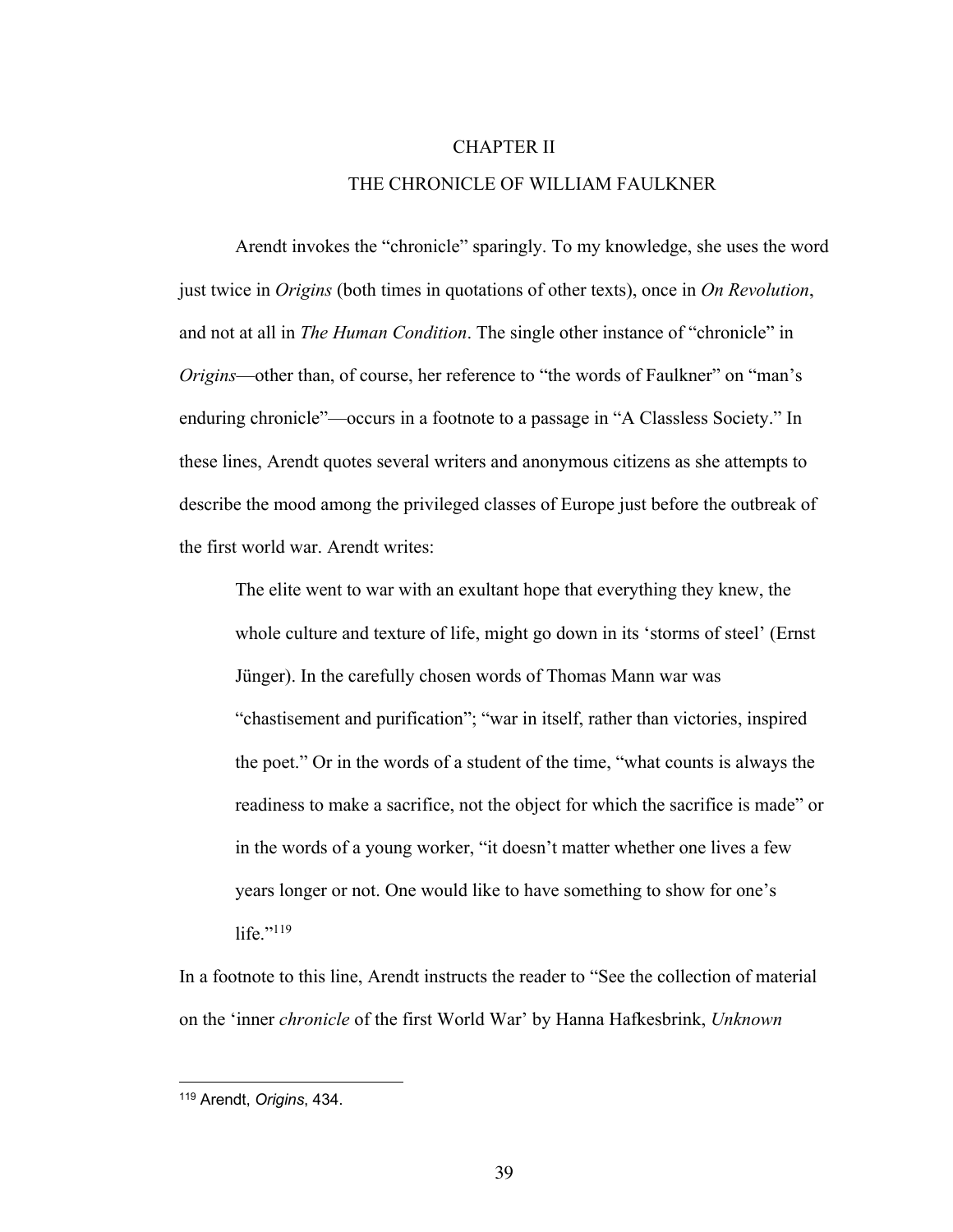*Germany*" and states that "The great value of this collection for the imponderables of historical atmosphere makes the lack of similar studies for France, England, and Italy all the more deplorable."120

As in the "Concluding Remarks," Arendt invokes the chronicle here *in another voice*, *with another's words*, in this case, not ones from a novel but accessed through the use of a "collection of material." As such, Arendt's employment of "chronicle" in both instances essentially accords with the word's traditional definition. The Oxford English Dictionary entry for the term states that it is "A detailed and continuous register of events in order of time; a historical record, esp. one in which the facts are narrated without philosophic treatment, or any attempt at literary style."<sup>121</sup> This is the meaning that seems to inhere in the "Classless Society" passage, in which Arendt cites several quotations from early twentieth century German writers, before moving without marking any distinction—into the recorded and *anonymous* voices of everyday citizens, interviewed for an "inner chronicle" said to speak to the "historical atmosphere" of the time.122 All of these allusions are thus treated in essentially the same way: as *talk* or *word* that can give a sense of the era, the life of "men, not Man" as it currently exists.123 Chronicle here, just as "story" does as in *The Human Condition*, allows others to make sense of "deeds" in the "space of appearance" that is

https://www.oed.com/view/Entry/32576?rskey=OmQNt5&result=1&isAdvanced=false (accessed May 07, 2020).

<sup>&</sup>lt;sup>120</sup> Arendt, *Origins*, 434, first emphasis added. I am grateful to Dr. Markell for calling my attention to this second use of "chronicle" in *Origins*. <sup>121</sup> "chronicle, n.," *OED Online*. March 2020. Oxford University Press.

<sup>122</sup> Arendt, *Origins*, 434.

<sup>123</sup> Arendt, *The Human Condition*, 7.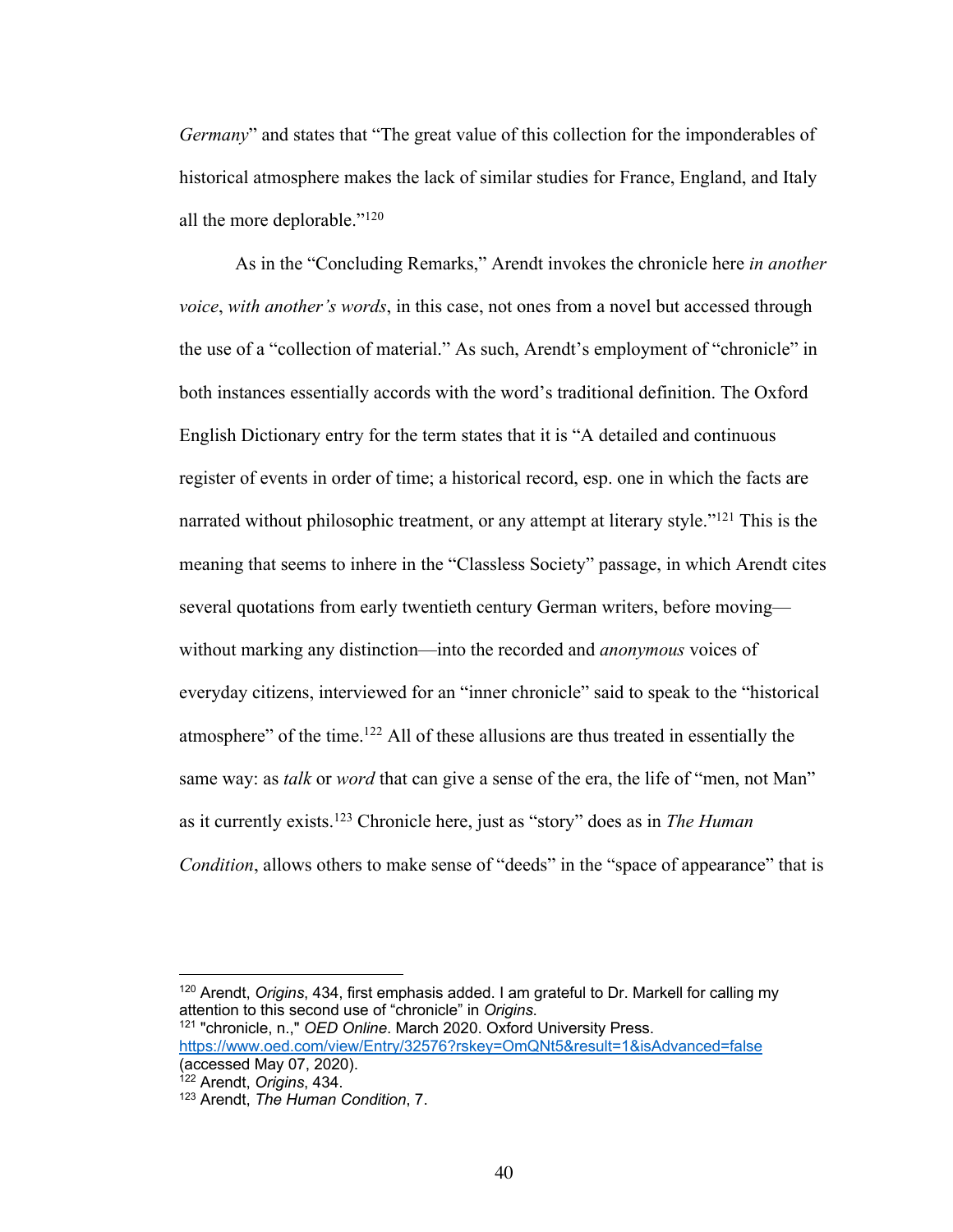also the space of politics.124 Words, as the OED puts it, serve to be a "register of event," a narration of "facts."

However, this is not, as I hope to show in the ensuing chapter, how words "work" for Faulkner, and thus, the OED definition does not encompass or even really speak to his own notion of the "chronicle"—as he writes *of* it as well as how he writes it. The novelist does not only use the word with greater regularity than Arendt does (six times in *Intruder in the Dust* alone). His employment of "chronicle" also endows it with a different *meaning*, a different *sense.* That is to say: Arendt writes, in the passage that has already been quoted several times, that "Generally speaking, such gratitude expects nothing except—in the worlds [sic] of Faulkner—one's 'own anonymous chance to perform something passionate and brave and austere not just in but into man's enduring chronicle ... in gratitude of [one's] time in it."<sup>125</sup> What I will ask in this essay is if, in alluding to the words of another, one can bring "in" the words of someone else without also (as the almost Freudian slip of a typo in the 2004 edition of *Origins* suggests) bringing in that person's *world* or perhaps most accurately, *worlds*.

(i)

The novel that Arendt alludes to in the close of *Origins* is not among Faulkner's most celebrated.126 The Southern writer published *Intruder in the Dust* in 1948, six years after the publication of his previous novel, *Go Down, Moses*, which

<sup>124</sup> Arendt, *The Human Condition*, 199.

<sup>125</sup> Arendt, *Origins*, 631.

<sup>126</sup> Markell, "Anonymous Glory," 84.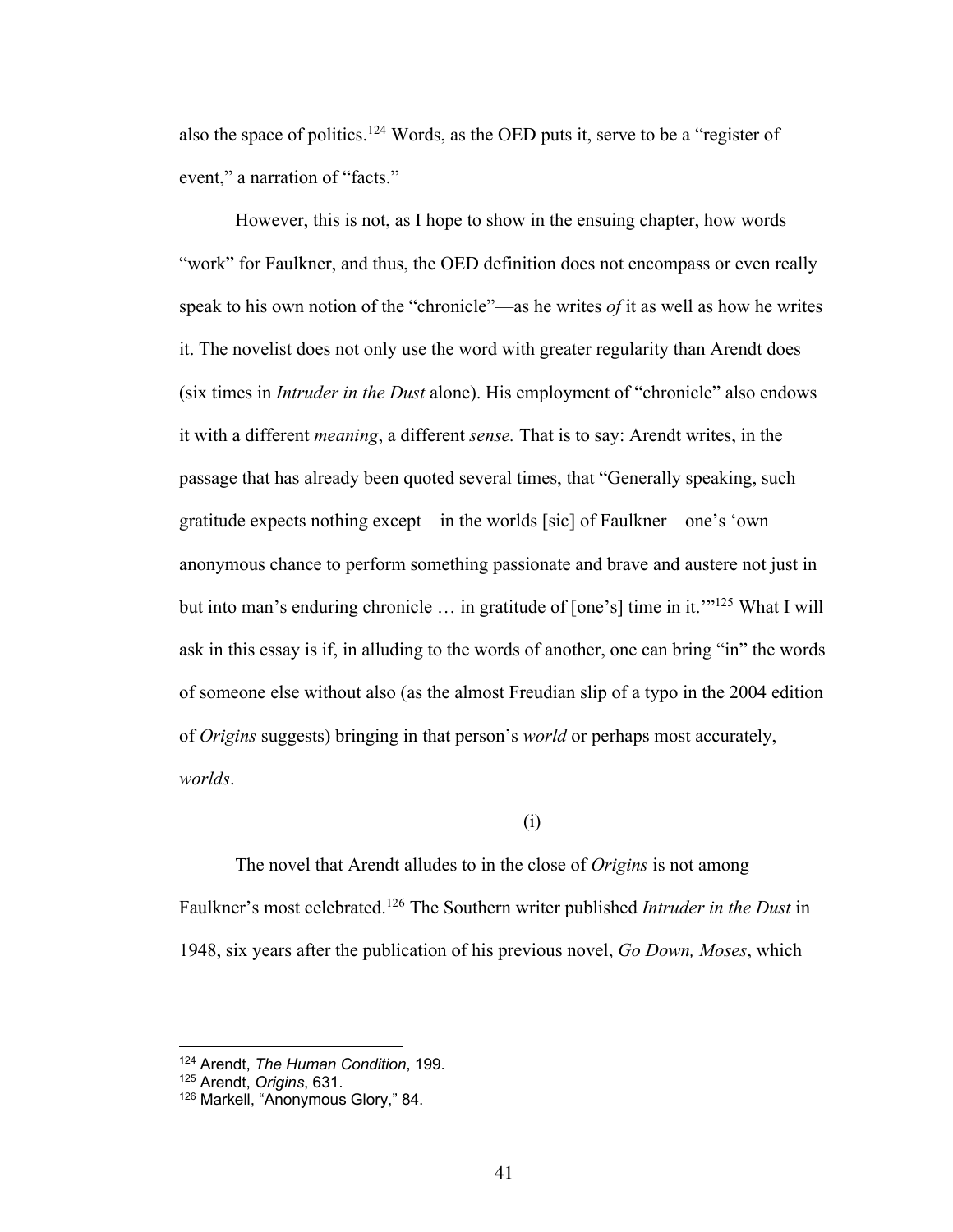was first published in 1942.<sup>127</sup> In the intervening years, the author published only five short stories, marking what Carl Dimitri calls a "drastic" drop-off in the "productivity" of an writer who had published 15 books (13 novels and 2 short story collections) in the 16-year-period that ended with 1942.128 In *Intruder*, Faulkner set his plot in Yoknapatawpha County, in a fictionalized version of his native Mississippi, thus revisiting a setting and a set of characters that he had written about before, including in *Go Down, Moses*. <sup>129</sup> The events of the book suggest that the time period of the novel is roughly contemporary with Faulkner's own at the time of the novel's publication (i.e. 1940s-era Mississippi).130 The plot of *Intruder* begins with and centers upon the arrest of Lucas Beauchamp, a Black man who has been jailed for the murder of a White man, Vinson Gowrie—a murder that, as becomes clear over the course of the story, he did not commit.131 The county lawyer, a White man named Gavin Stevens, goes to the jail and attempts to help but quickly becomes frustrated with Lucas's refusal to answer his questions and, more broadly, to act as a "proper" client who gratefully accepts Gavin's offer of legal assistance (and thus also,

<sup>127</sup> Carl Dimitri, "*Go Down, Moses* to *Intruder in the Dust*: From Negative to Positive Liberty," *Faulkner Journal* 19, no. 1 (2003): 11,

http://www.jstor.org.proxy.library.cornell.edu/stable/26156971; Ticien Marie Sassoubre, "Avoiding Adjudication in William Faulkner's *Go Down, Moses* and *Intruder in the Dust*," *Criticism* 49, np. 2 (Spring 2007): 186, doi:10.1353/crt.0.0016. The extent to which *Go Down, Moses* ought to be considered a novel at all is somewhat contested; for instance, Sassoubre writes that, "Though it is widely considered Faulkner's last great novel, there are few satisfactory readings of *Go Down, Moses*, and it is frequently described as lacking a unified thematic core, despite Faulkner's assertion that he intended the book to be read as a novel" (186).

 $128$  Dimitri 11.

<sup>129</sup> Faulkner, *Go Down, Moses* (Vintage International, 1992). Lucas Beauchamp, one of the key figures in *Intruder*, is likewise a main character in "The Fire and the Hearth," the long second chapter of *Go Down, Moses*; various other characters likewise appear in different sections of *Go Down, Moses* and *Intruder*. 130 Faulkner, *Intruder in the Dust*.

<sup>131</sup> Faulkner, *Intruder in the Dust*, 3-16.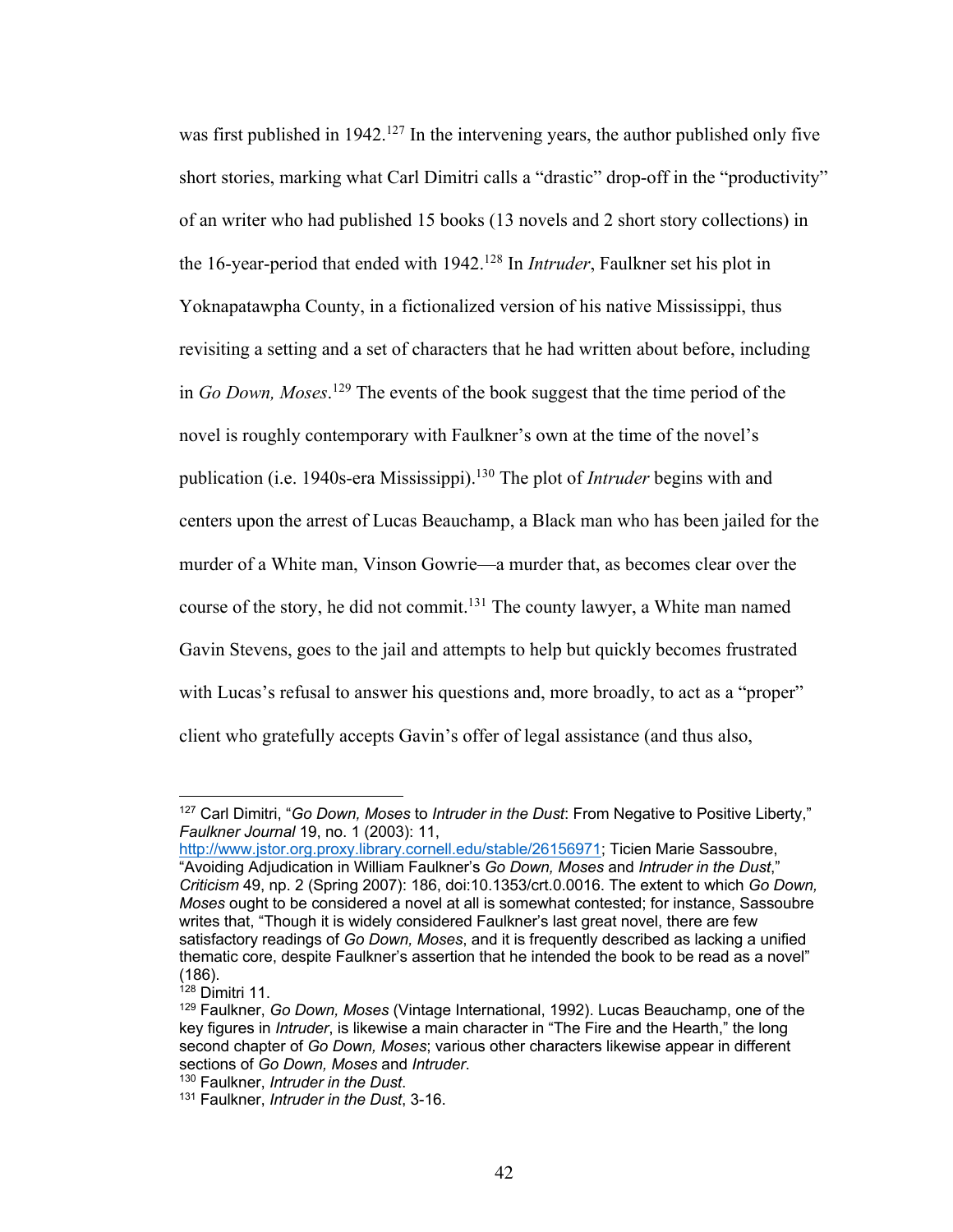Mississippi's prevailing racial hierarchy).<sup>132</sup> However, Lucas is able to solicit the help of Gavin's nephew, fifteen-year-old Charles "Chick" Mallison, who, along with Aleck Sanders, a Black teenager, and Miss Habersham, a White spinster, is able to prove, at least to Chick's uncle and the sheriff, that Lucas is innocent.<sup>133</sup>

In an essay on Arendt's allusion to this novel, Markell describes *Intruder* as "part detective potboiler, part Bildungsroman, but mostly the tense and fraught story of a lynching barely averted … though one would never get any sense of the setting or plot from Arendt's brief citations."134 Markell's description of the book and of Arendt's succinct citation of it is quite correct. What I wish to focus upon here, however, is not just the *content* of what Arendt excludes but the *form*. Markell suggests that the book can be understood according to a trio of generic structures—a mystery, a coming-of-age story, a drama—and yet he mostly focuses on the last of these. It is the story of a "lynching barely averted" that is made most crucial to his characterization of the work as "one of Faulkner's most explicitly political novels," a book penned, Markell says, "in a rush in early 1948, in the wake of the report of Truman's Presidential Committee on Civil Rights."135

But if this was a novel written in the wake of a report, Faulkner's narrative both flirts with and *rejects* the form of one. That is to say: the narrative of *Intruder*  may be, in some ways, "explicitly political"; it may be "essentially" a drama centered upon a "lynching barely averted."136 Ticien Marie Sassoubre even claims that

<sup>132</sup> Faulkner, *Intruder in the Dust*, 58-65.

<sup>133</sup> Faulkner, *Intruder in the Dust*, 65-72, 170-5.

<sup>134</sup> Markell, "Anonymous Glory," 84.

<sup>135</sup> Markell, "Anonymous Glory," 84.

<sup>136</sup> Markell, "Anonymous Glory," 84.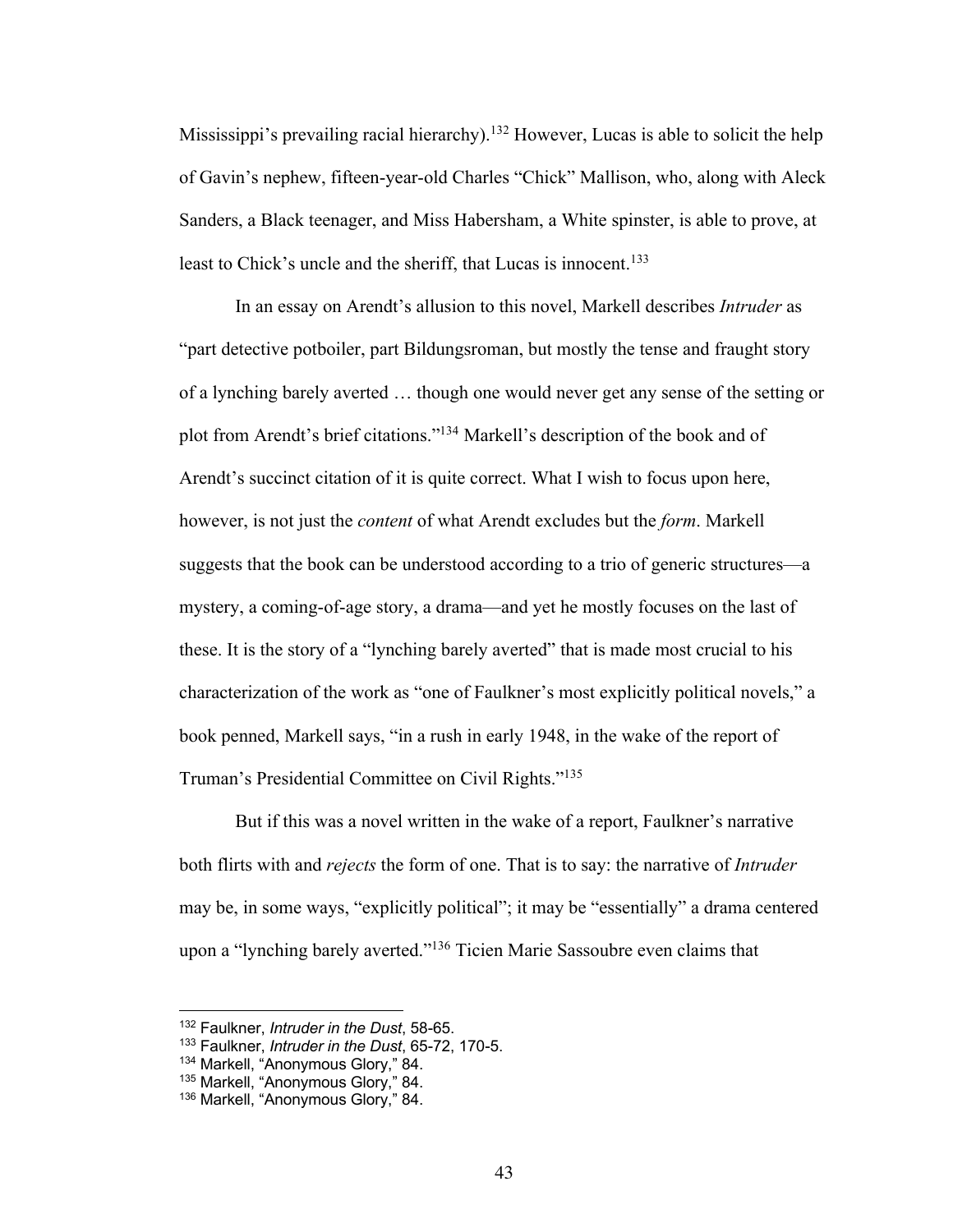Faulkner may have based the events of the book on his own experience. When the writer was only ten, Sassoubre notes, a Black man was lynched in Faulkner's native Oxford, Mississippi, only a short distance from his family home.<sup>137</sup> And yet: this is not merely some retelling of some act, some event, witnessed. On the contrary, in also being a detective story, a coming-of-age narration, Faulkner's book represents the processes according to which an event comes to be witnessed, made sense of, understood, which is also, of course, the way a story (or chronicle) comes to be told.

In what follows, I will conduct a series of close readings of *Intruder*. First, I will examine the book's beginning—the way it situates its reader in its setting, its world—and the use of flashback early in the novel. Next, I will examine the first two instances of the word "chronicle" in *Intruder*, both of which relate to the way in which Faulkner's protagonist, the teenaged Chick, comes to make sense of the story he witnesses and narrates in the book. These readings, as well as briefer engagements with several other appearances of the word "chronicle" in the text, will enable me to conduct a reading of the passage to which Arendt alludes in *Origins* that suggests very different implications for the political story than the one Arendt's own work seems to draw. While, as I will discuss momentarily, Arendt is far from the only reader who has

<sup>&</sup>lt;sup>137</sup> Sassoubre 183. Sassoubre writes, "William Faulkner was ten years old when a Black man named Nelse Patton was lynched in Oxford, Mississippi. In a single day, Patton had been accused of slitting the throat of a White woman with a razor, arrested, and jailed under guard. During the night a mob of two thousand Whites gathered outside the jail while local authorities, including the sheriff, a judge, and a minster, tried to prevent the lynching. Their efforts finally failed when a prominent Oxford lawyer who had served in the United States Senate exhorted the crowd to lynch Patton in the name of justice. The young Faulkner may well have heard, if he did not in fact see, the lynching—his childhood home was only a few blocks from the Oxford jail." While the character of Lucas Beauchamp is, as stated, not murdered at the end of *Intruder*, and not all the details listed here can be found in the novel, there are some salient similarities: a Black man who is accused and jailed the same day, a White mob that forms outside the jailhouse, the efforts of local White authorities to avert a lynching, and, finally, the presence of a young White boy as a witness.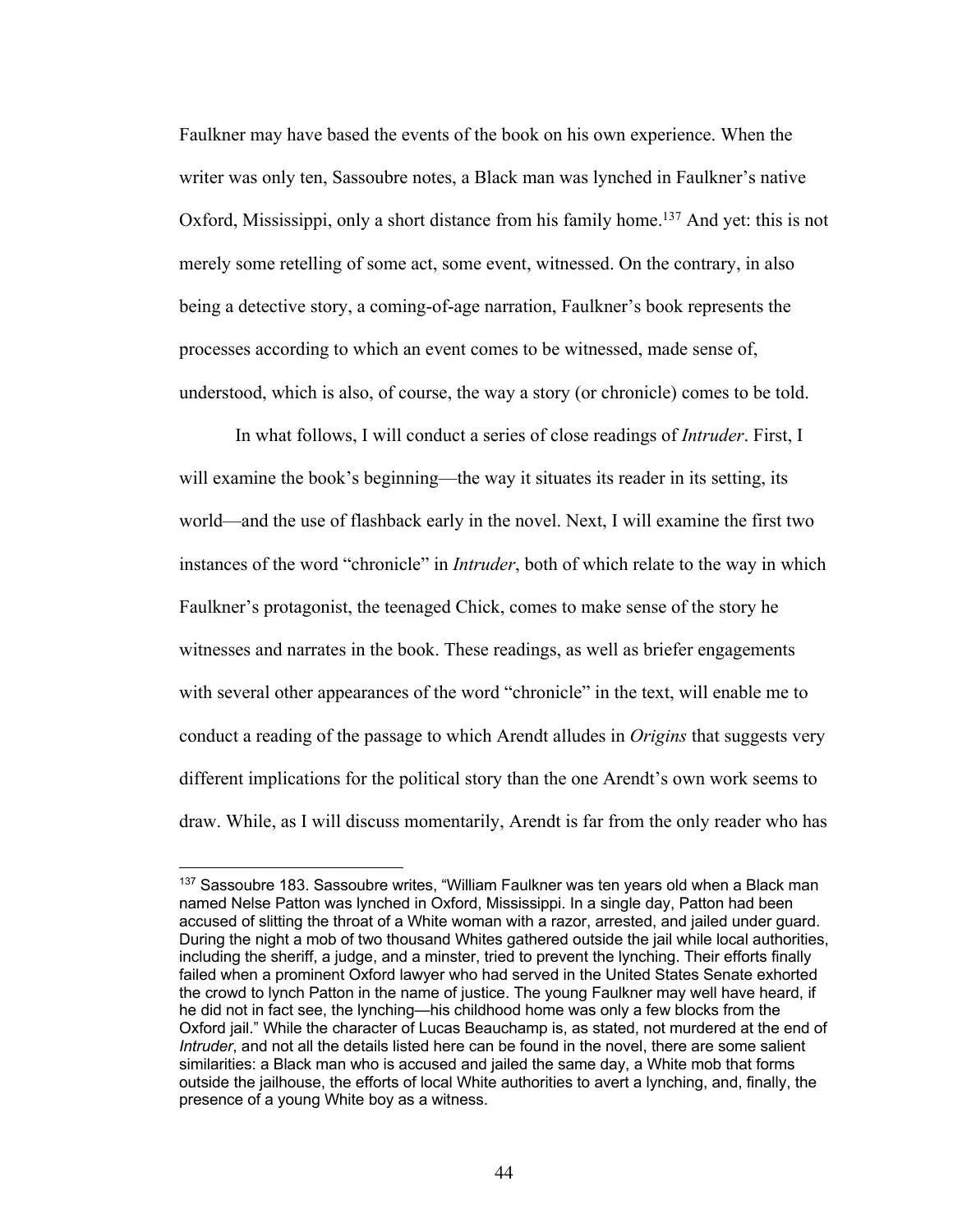examined *Intruder* as a kind of direct political statement on the part of its author, I will argue that such readers overemphasize the content of Faulkner's work, attending insufficiently to its form and its mode(s) of narration.

On that note, then, before I begin my own analysis of *Intruder*, I want to consider several matters of readerly methodology—which also involves a brief discussion of how Faulkner's *Intruder* has previously and predominantly been read. Like Markell, many of Faulkner's critics have understood the 1948 novel as a political book. In fact, Dimitri suggests that the "political" nature of the book is another of the aspects that marks it off from works of Faulkner's earlier period, in addition to the long stretch of time that preceded its publication. "In most general terms," Dimitri writes, "Faulkner's 'shift' from his early to late period is characterized by a turn from a modernist aesthetic to an aesthetic of engagement."138 Dimitri's claim here can be associated with a trend of *Intruder* criticism primarily interested in determining which, and to what extent, the novel's characters speak for their author. Noel Polk, for instance, writes that, for the reader of *Intruder*, "it is difficult to escape a considerable sense of urgency, of 'message' in Stevens's diatribe against the North"—a monologue that takes up a large swath of the later part of the novel—"and equally difficult to resist assuming that Stevens is mouthing Faulkner's own sentiments, especially given the similarity of Faulkner's rhetoric to Stevens's as his own public involvement in civil rights issues grew over the next few years."139

<sup>138</sup> Dimitri 12.

<sup>139</sup> Noel Polk, "Man in the Middle: Faulkner and the Southern White Moderate," *Twentieth-Century Literary Criticism* 141 (2003): 170, https://search-ebscohostcom.proxy.library.cornell.edu/login.aspx?direct=true&db=edsglr&AN=edsgcl.H1420053994&sit e=eds-live&scope=site.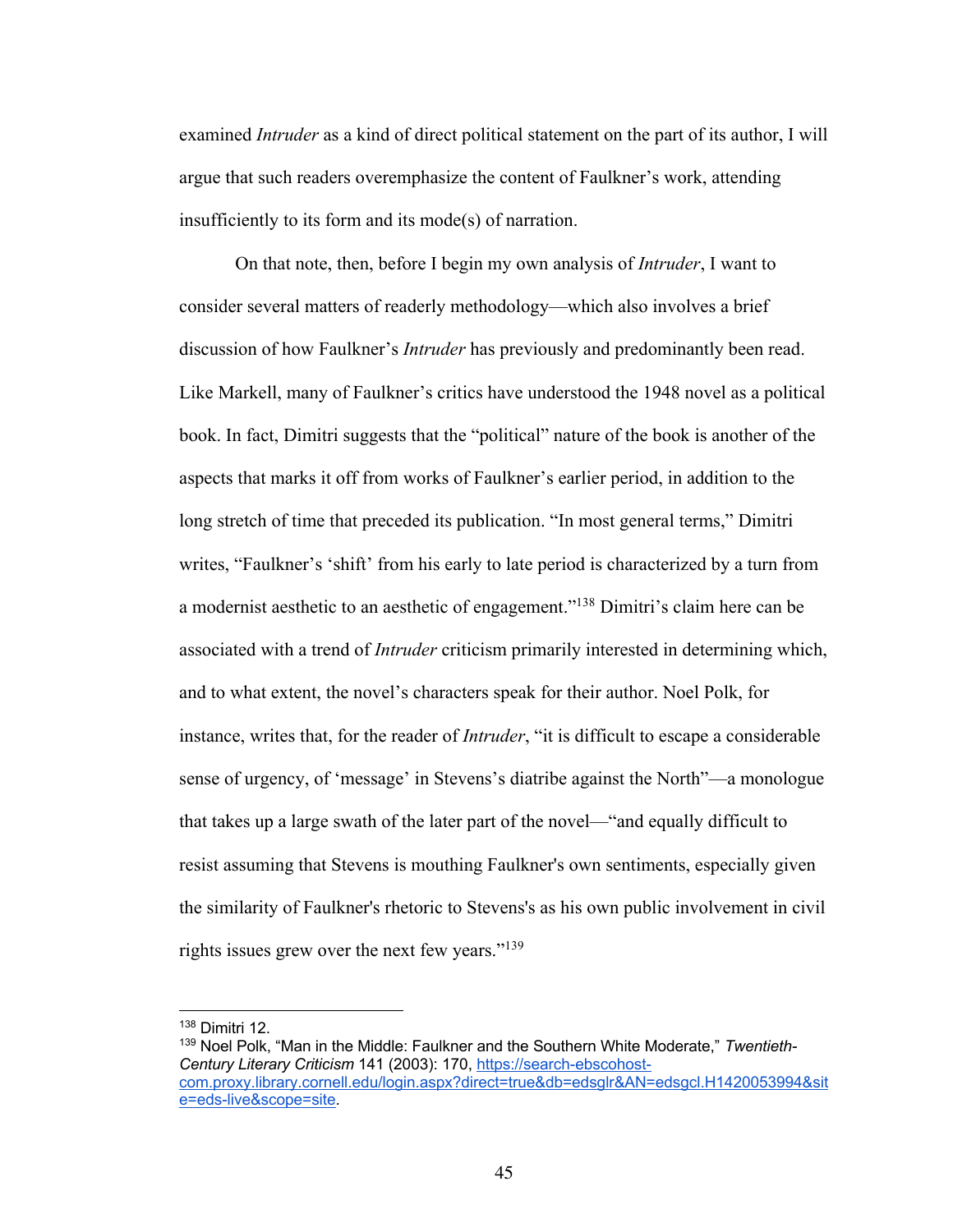To be clear, neither Polk nor Dimitri suggests that Gavin's voice simply *equals*  Faulkner's; Polk even writes that "we need to take seriously Faulkner's efforts to distance himself from Stevens. The novel itself insists that we be careful about Stevens's opinions about race." <sup>140</sup> Moreover, in *Origins*, Arendt herself does not equate Gavin's perspective with Faulkner's; in claiming the line as "Faulkner's words," it is arguably Chick's consciousness that she associates with the author. This, in fact, is also a move that Dimitri makes at the close of his essay.141 Nonetheless, whether it is the fictional uncle or his fictional nephew whose "voice" is equated with Faulkner's, all of these readings focus on the political (or, in Arendt's case, the political philosophical) *content* of the book. As Sassoubre writes, "Accounts of *Intruder in the Dust* tend to bog down in discussions of Gavin Stevens's gradualism with respect to desegregation, ignoring much of the rich and nuanced text in a narrow focus on the extent to which Stevens" —or, I might add, Chick—"voices Faulkner's own views."<sup>142</sup>

In opposition to readings that seek to explore the *content* of *Intruder*—whether Gavin's monologues or Chick's—for its meaning, I want to focus more explicitly on the *form* of Faulkner's work: on the *form* of his chronicle. I believe that it is only in focusing on not just content but form that one is able to read both "with and against" Faulkner—and thus to read the book *against* the racism and anti-Black grain that

<sup>141</sup> Dimitri 25. Dimitri concludes his essay with the profession that "similar to his boy hero, Faulkner questions his own assumptions and struggles against them. He creates for himself a new understand of, and a new approach to, the social world *and* his art."

<sup>140</sup> Polk 170.

<sup>&</sup>lt;sup>142</sup> Sassoubre 186. In a footnote to this line, Sassoubre cites several critical engagements with *Intruder*, including Polk's.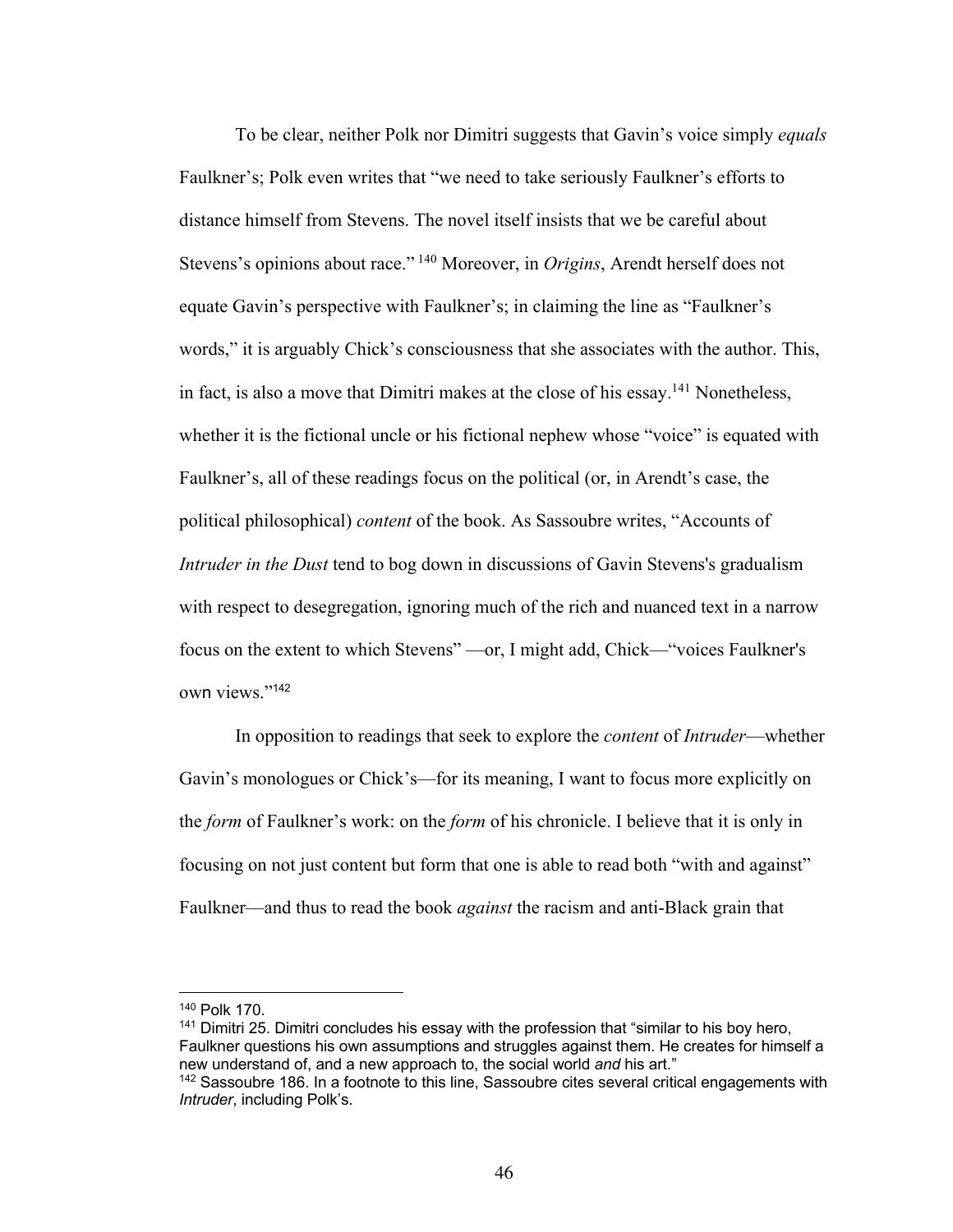courses through Faulkner's public statements and Gavin's fictional ones (of which more will be said later in this thesis).

That said, in staking out such "formal" aims, I am not, of course, exploring untrammeled ground. One perhaps *cannot* read Faulkner without being forced to think at least to some extent about form, nor is a formalist approach necessarily equivalent to an anti-racist one. Annette Trefzer suggests precisely this in her 2008 introduction to *Faulkner and Formalism: Returns of the Text*, in which she writes that even after the rejection of the New Critical approaches that initially formed the bulk of Faulkner criticism, "the practice of 'close reading' associated with formalist work never went out of fashion in superior Faulkner scholarship *no matter the political direction or ideological slant*."143 At the same time, Trefzer suggests that *Faulkner and Formalism* brings a "New Formalist" approach to Faulkner's work that *does* have something new to offer.144 The volume's essays, she says,

take up returns of the text as a point of departure from which Faulkner's literature may be read at a wide range of theoretical angles. And yet, it seems to be commonly understood [by the contributors] that this return does not signal an emphasis on the privileged status of the literary text the way it was firmly established by the New Critics … The broader arguments about the

<sup>143</sup> Annette Trefzer, "Introduction," in *Faulkner and Formalism: Returns of the Text*, edited by Annette Trefzer and Ann J. Abadie (Jackson: University Press of Mississippi, 2012): ix-x, emphasis added.

<sup>&</sup>lt;sup>144</sup> Trefzer ix-x. This is not to say that Trefzer claims that the approaches taken by the various paper writers who contributed to the conference in *Faulkner and Formalism* are exactly the same. Indeed, citing Marjorie Levinson's description of New Formalism as a "'movement' rather than a 'theory or a method' because the 'modes of and degrees of identification with the movement are so various," Trefzer writes that Levinson's characterization of New Formalism as a whole is likewise "true of our collection" (x-xi).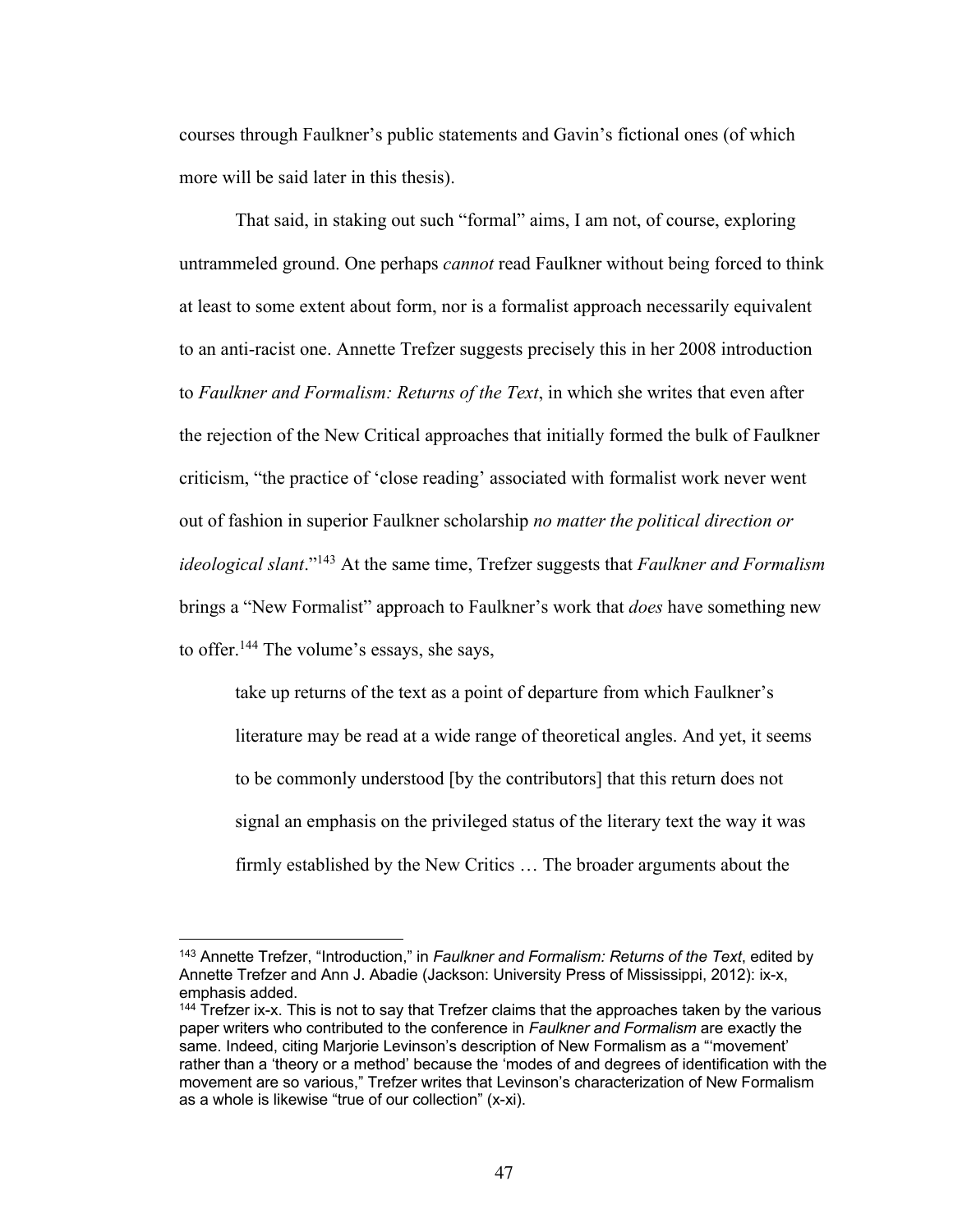social function of Faulkner's fiction in the world beyond the text remain and open up a dialectical relationship between aesthetics and politics."145

Trefzer concludes that *Faulkner and Formalism* (and perhaps, one might say, Faulkner and *New* Formalism) provide a "'turnabout' to the aesthetic subtleties of Faulkner's prose that has always invited sophisticated textual exegesis but keeps on steady course with cultural and historical concerns."<sup>146</sup> My own analysis seeks to continue this "steady course," with an emphasis not just on "cultural and historical" concerns but with more explicitly anti-racist ones.

Trefzer's endorsement of a "New Formalist" approach to Faulkner suggests that Dimitri's approach to *Intruder* and others like it may be flawed in their emphases on the directly political nature of the text. That is, in seeing Faulkner's work as divided into two distinct periods, early and late, which can be characterized as espousing a "modernist aesthetic" and an "aesthetics of engagement," Dimitri fails to consider the way form itself—modernist or otherwise—might provoke engagement, might even be a *form* of engagement. In Faulkner's earlier works, Dimitri says,

Hopes for reconciliation between characters, or between his artwork and his society, were dashed as he generally created uncommercial, abstruse, and at times, shocking works of art. The idea of fixed, stable truth and that of an inherently meaningful universe were repudiated and supplanted by a contingent world often presented through multiple, decentered perspectives.<sup>147</sup>

<sup>&</sup>lt;sup>145</sup> Trefzer xix-xx.

<sup>146</sup> Trefzer xx.

<sup>147</sup> Dimitri 12.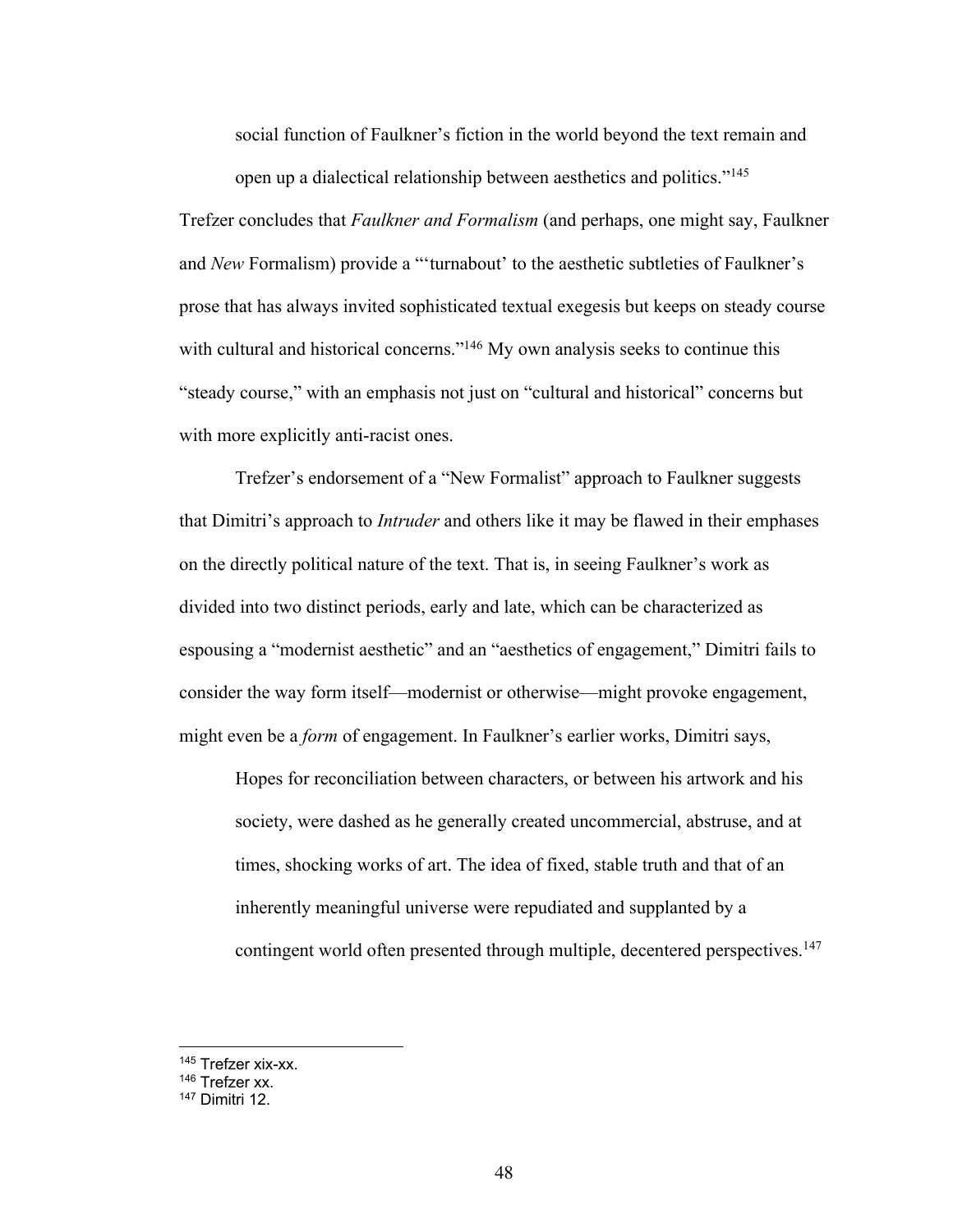The only relation that Dimitri draws between Faulkner's early "modernist" work and the political and social realm is one of negation, such that the work becomes a kind of symptom of what Arendt might term "world alienation."148 Dimitri writes that it "can be said that through this emphasis on the chaotic and ephemeral, Faulkner was revealing his desire for an undefiled and meaningful life," thus acknowledging that even this political "disengagement" is not necessarily "asocial or even apolitical."149 But all this is still to draw distinctions too rigidly, too *quickly*. Dmitri's marks too much of a break between Faulkner's early and late work, between the decentered, multiple narration of works like *Absalom, Absalom!* and *As I Lay Dying*  and the narration of Chick in *Intruder*, which may be "singular" in a sense but nonetheless, to borrow a phrase from Whitman, "contains multitudes." Moreover, such a claim suggests—contrary to the arguments of the New Formalists—that formal innovations can have a purely negative relation to the political and social world. It is worth contrasting Dimitri's assertion above with Trefzer's suggestion that formalist engagements with Faulkner "open up a dialectical relation between aesthetics and politics."<sup>150</sup>

Following, then, in the wake of such engagements, this chapter aims to examine not just the content of *Intruder,* but also, its shape, the way that that shape influences our understanding of Chick's speech concerning "man's enduring chronicle," and, finally, how that shape inflects, or might inflect, Arendt's allusion to the phrase and our understanding of it.

<sup>148</sup> Dimitri 12; Arendt, *The Human Condition*, 248.

<sup>149</sup> Dimitri 12.

<sup>150</sup> Trefzer xx.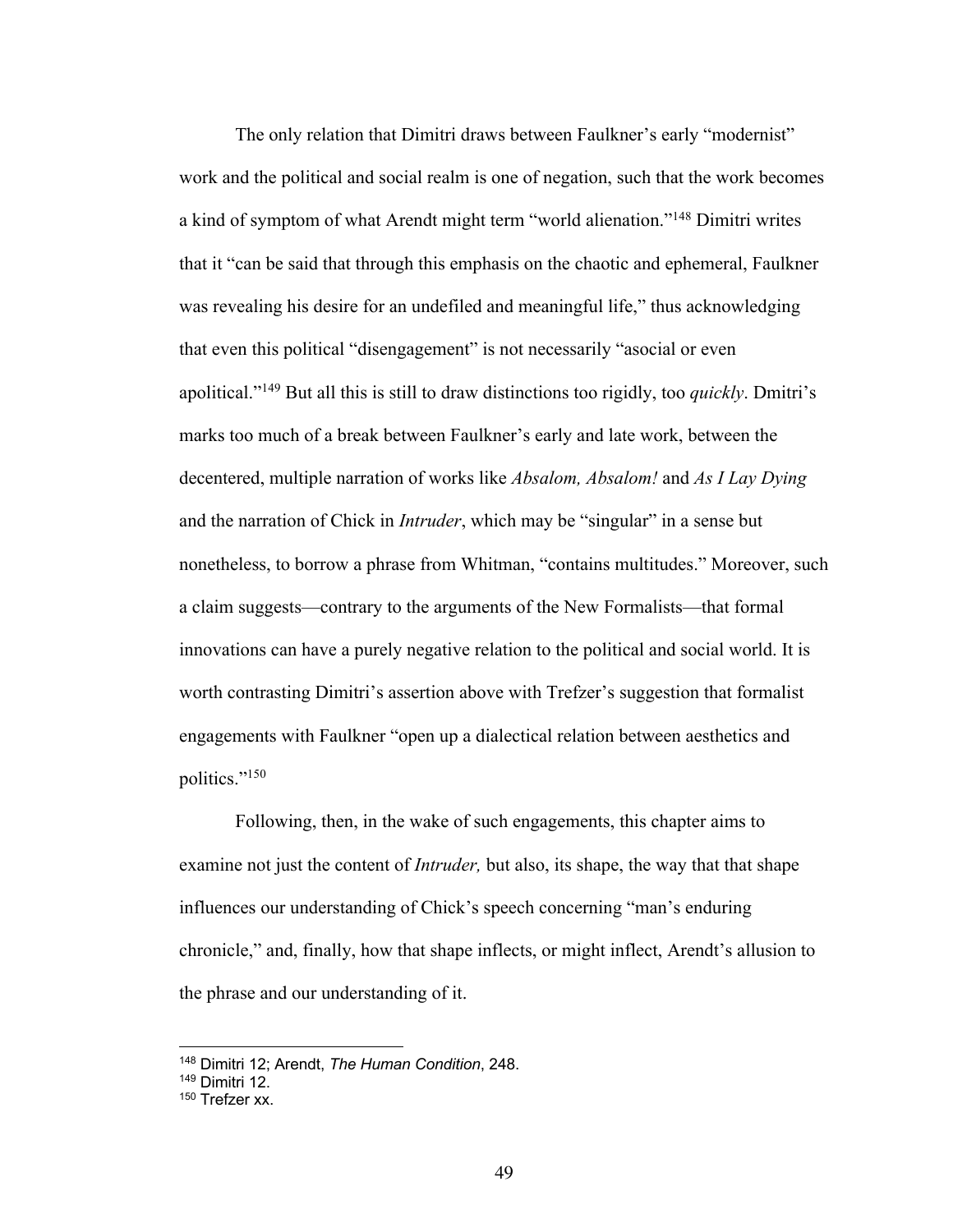As literary scholar Caroline Levine, who takes up a New Formalist approach in her own work has written: "Forms do political work in particular historical contexts"151 While Arendt would surely have contested the phrase—"political work" being, on even a relatively *non*-territorial reading of her work, something of a contradiction in terms—this is an apt phrase for what I am trying to explore here and what I think the narrative structure of *Intruder* suggests. That is, the book itself can be read as exposing the *political work* that is done *by* imbrication within structures that Arendt considered matters of "nature" and "world."

Arendt's story, after all, is that which is *inserted*, *enacted*, not just "in but into man's enduring chronicle." The chronicle *endures*, on Arendt's lights, because it is made up of nature, in its eternal recurrences, and world, in its sturdy durability. The chronicle receives action; it does not *form* it, at least in Arendt's conception, even if action would be impossible without it, without some stage upon which to enact something. But, as the following sections will argue, this is not the sense in which Faulkner writes of the chronicle, and it is not the sense in which he forms one.

## (ii)

If Dimitri claims that Faulkner's later works, including *Intruder*, are more simplistic and direct than his earlier ones, this is perhaps itself a feature of the novel, for the formal complications of the text are not immediately clear from its opening salvos. On the contrary, the book's first sentence seems, at least at first glance, all too straightforward. The novel, which is narrated in third-person perspective, opens with

<sup>151</sup> Caroline Levine, *Forms: Whole, Rhythm, Hierarchy, Network* (Princeton: Princeton University Press, 2015), 5, emphases removed.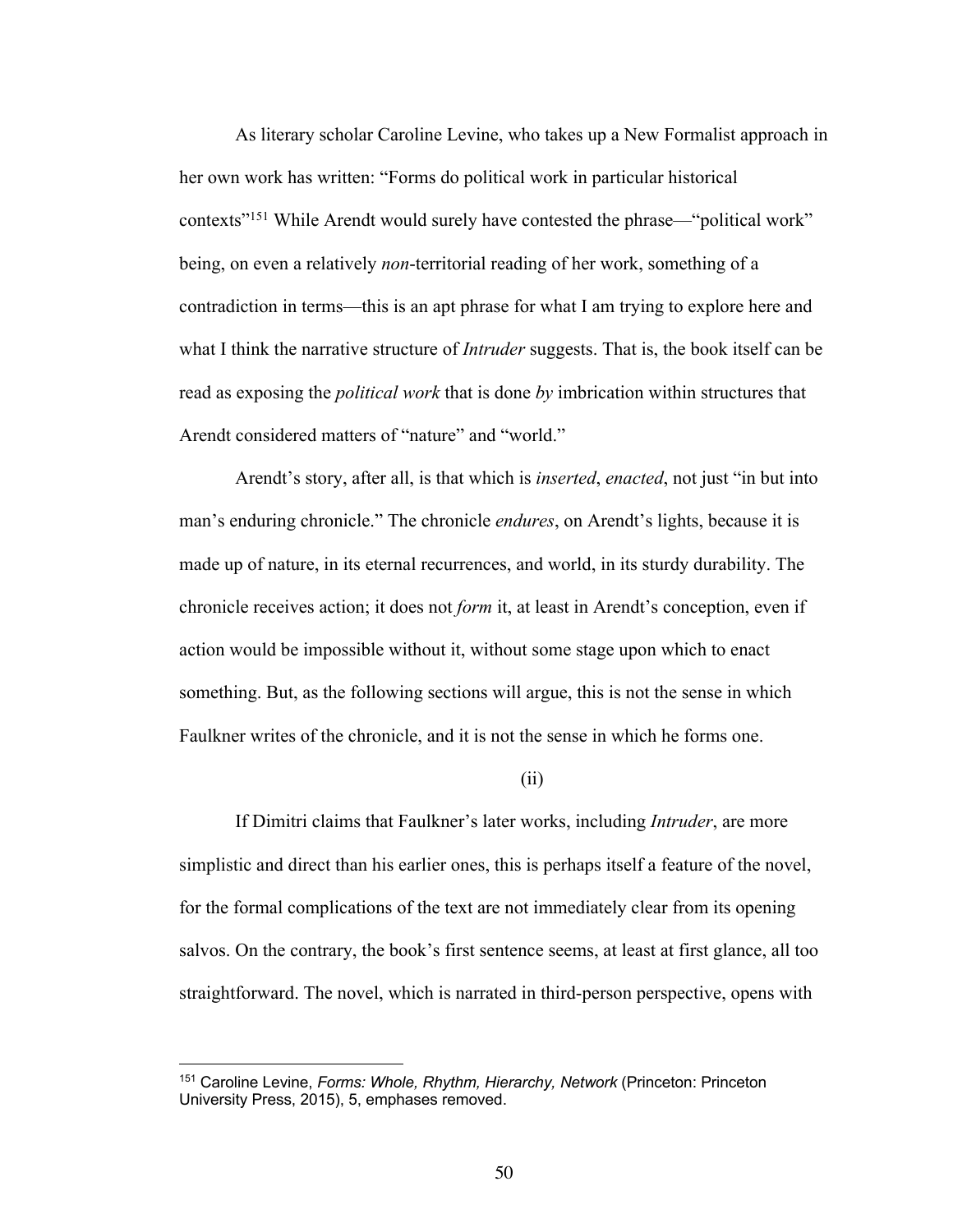the kind of statement that one might find in a diary or even in the kind of sociological or historical study that Arendt cites in "A Classless Society." *Intruder* begins: "It was just after noon that Sunday morning when the sheriff reached the jail with Lucas Beauchamp though the whole town (the whole county too for that matter) had known since the night before that Lucas had killed a white man."152 This is the language of the chronicle, at least according to the OED's definition of it: an accounting of recorded facts. The reader is given the *who*, the *what*, the *when*. The sentence lacks any kind of identifiable viewpoint, except one that can be associated with that of the "whole town" and even perhaps "the whole county too."<sup>153</sup>

However, the second sentence announces a different kind of voice—a more specific and *embodied* one. "He was there, waiting," the reader learns, without immediately being told who "he" is, although we soon learn in the subsequent paragraph that this "he" is there

waiting … Because he knew Lucas Beauchamp, too—as well that is as any white person knew him. Better than any maybe unless it was Carothers Edmonds on whose place Lucas lived seventeen miles from town, because he had eaten a meal in Lucas' house. It was early winter four years ago; he had been only twelve then and it had happened in this way[.]<sup>154</sup>

The sentence continues—I have substituted a period for a colon that marks the transition into flashback—with the retelling of a scene from the past that proves pivotal to understanding the conflicts of the book.

<sup>152</sup> Faulkner, *Intruder in the Dust*, 3.

<sup>153</sup> Faulkner, *Intruder in the Dust*, 3.

<sup>154</sup> Faulkner, *Intruder in the Dust*, 3-4.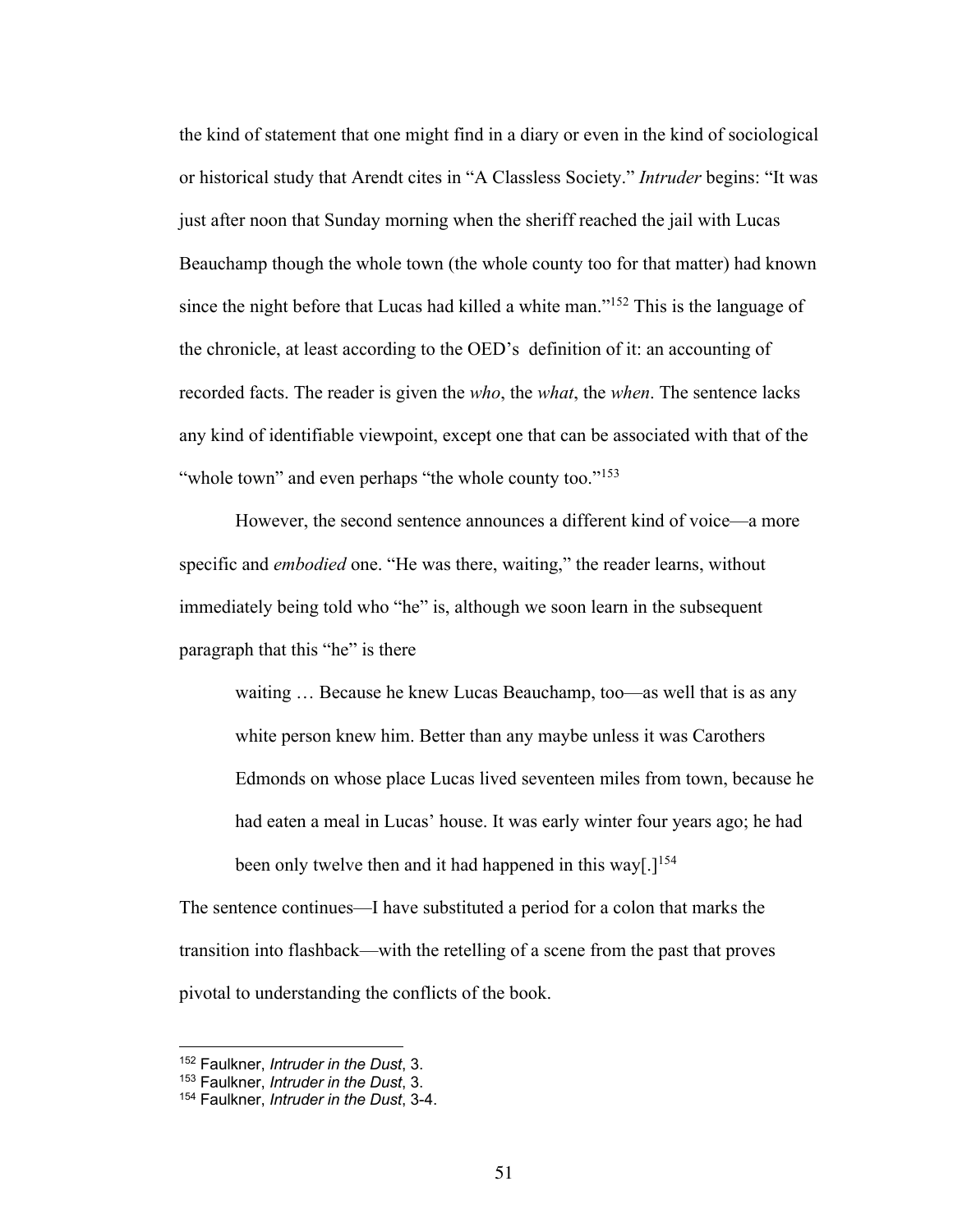Thus, if the book's opening suggests a kind of "objective" accounting of undisputed facts, this suggestion is quickly undermined or more precisely, complicated and layered. The reader is made aware of the fact that this is a story told by a specific *him* (even if we don't know who *he* is yet), and if the book initially seems to be narrated from a perspective of third-person omniscience, a stream-ofconsciousness, third-person limited mode quickly takes over. As a result of this, we, as the audience, become aware that there may be more to this story—this chronicle, so to speak—than what the first line tells, more, too, than what the "whole town" and "whole county" seem to believe. We might even notice that there is no *why* given in that first sentence, which otherwise seems to mimic the form of a newspaper lede, as if any possible motive for why a Black man might kill a White man in mid-twentieth century Mississippi is too obvious to need speaking.

Instead of a story told from the perspective of a purportedly uninterested narrator, the progression and play of Faulkner's prose quickly suggests that this is a story that can only be told and understood through the recounting of personal histories. "Because he knew Lucas," the narrator tells us, as if answering a question that we are not aware of having asked. At the same time, the narration suggests that the current events not only must be viewed through the lens of history—a history of relationships—but also according to racial categories. Importantly, race emerges as a category that has clearly underwritten that first seemingly objective statement (in which not just the killing of a *man* but a *White man* was announced); the subsequent lines seem to refer to race as both an obvious and partially obscured part of the story (the narrator knows Lucas "as well that is as any white person knew him"). Lucas's

52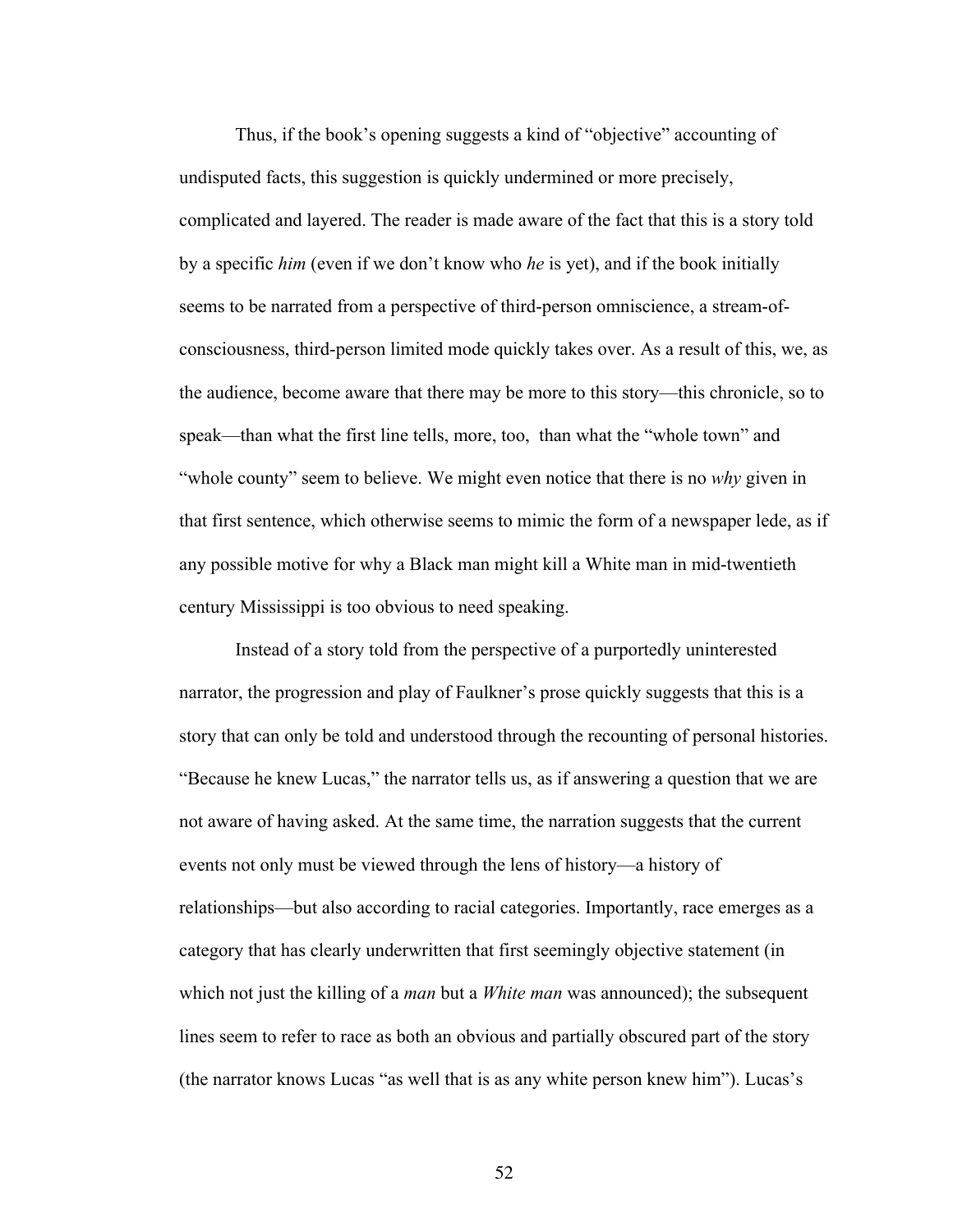race, in these lines, is never explicitly identified, although it always seems to be placed in contrast to Whiteness—the Whiteness of the murder victim, the Whiteness of the narrator, the Whiteness of the gaze that knows Lucas. In sum, then, the opening line of the novel, if it begins like a newspaper report, a chronicle-like accounting of history, quickly bends into another kind of accounting. The reader is given more specific details: the specific place in which Lucas lives, the specific people who (claim to) know him. On my reading, the increasing "bias" that seems to mark these details does not suggest a descent into prejudice so much as it points to the prejudice that underlies even the pretense of objectivity.

The purportedly "unbiased" announcement of the beginning is thus quickly enmeshed in a far more localized (and racist) economy of relations and knowledge. The book that begins by highlighting an impending conflict quickly slips into flashback. The "whole town" may have "known since the night before that Lucas had killed a white man."155 But there is, the still-unidentified speaker's voice implies, more to the story—much more, and this *much more*, is what leads the narrator to transition into a retelling of the past. The reader is transported back in time to the moment in which the narrator (who, we will soon find out, is Chick Mallison) "had eaten a meal in Lucas's house."156 The narrator says:

It was in the early winter four years ago; he had been only twelve then and it had happened this way: Edmonds was a friend of his uncle; they had been in school at the same time at the State University, where his uncle had gone after

<sup>155</sup> Faulkner, *Intruder in the Dust*, 3.

<sup>156</sup> Faulkner, *Intruder in the Dust*, 3.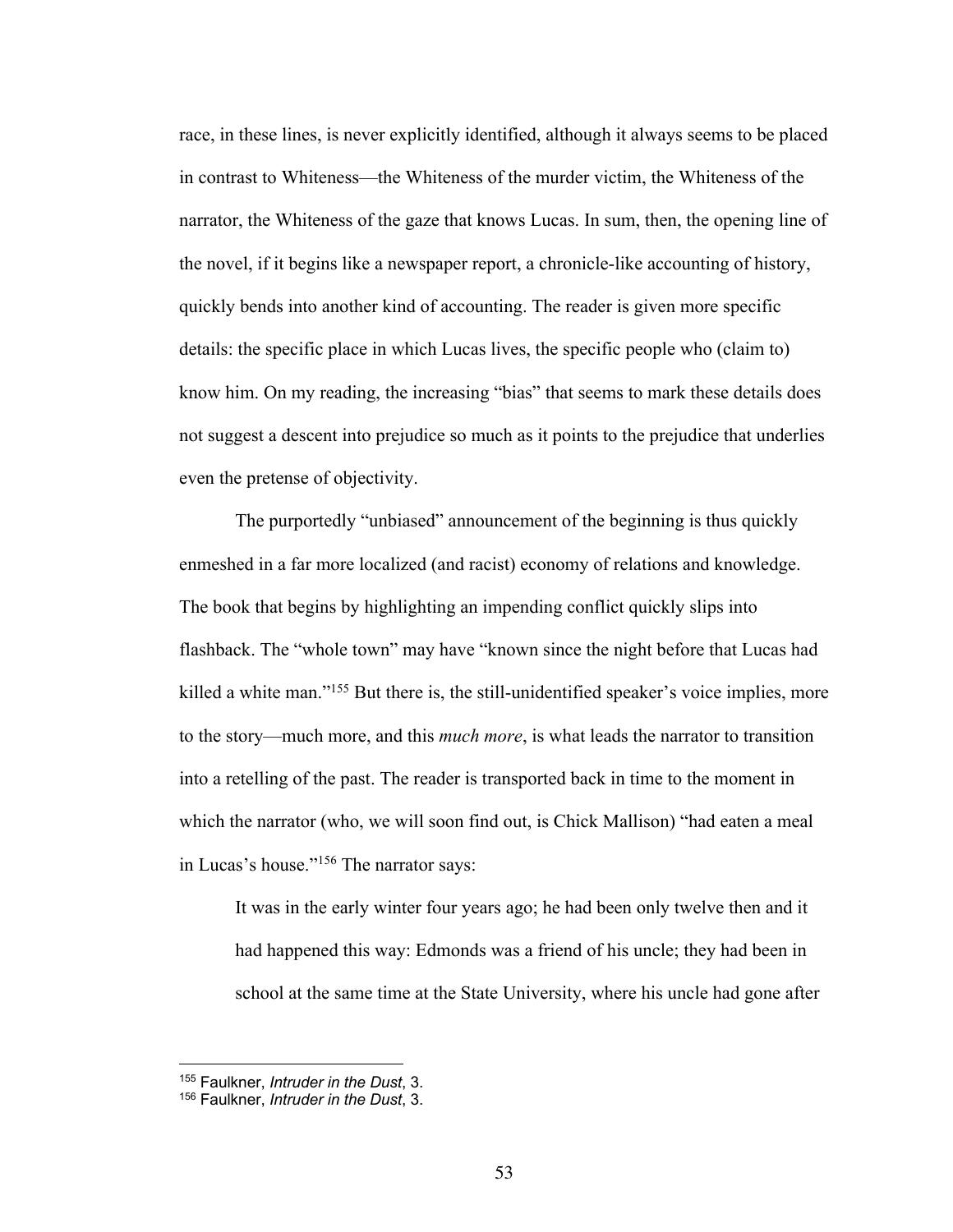he came back from Harvard and Heidelberg to learn enough law to get himself chosen County Attorney, and the day before Edmonds had come in to town to see his uncle on some county business and had stayed the night with them and at supper that evening Edmonds had said to him:

'Come out home with me tomorrow and go rabbit hunting;' and then to his mother: 'I'll send him back in tomorrow afternoon. I'll send a boy along with him while he's out with his gun:' and then to him again: 'He's got a good dog.' 'He's got a boy,' his uncle said and Edmonds said:

'Does his boy run rabbits too?' and his uncle said:

'We'll promise he wont interfere with yours.'

So the next morning he and Aleck Sanders went home with Edmonds.<sup>157</sup> What is worth noting about this passage, which takes place mere paragraphs into the book, isn't so much that the narration provides *background* and *context* to the story of murder and mystery it seems about to tell, but the immersive mode in which it gives this context. The reader is, so to speak, unceremoniously dumped in the world of Chick Mallison: a world of hunting and neighborly and familial relations, which aren't explained so much as posited to exist. One of the most striking things about the Chick's world is the way the town's hierarchy is treated as utterly *natural*. His uncle is the "County Lawyer," a job he was able to win through his education at "Harvard and Heidelberg." Chick is connected through his uncle to some of the town's wealthiest members, including this Carothers Edmonds. Race is again made both an apparently obvious and nevertheless unspoken part of this order: as will become clear later in the

<sup>157</sup> Faulkner, *Intruder in the Dust*, 4.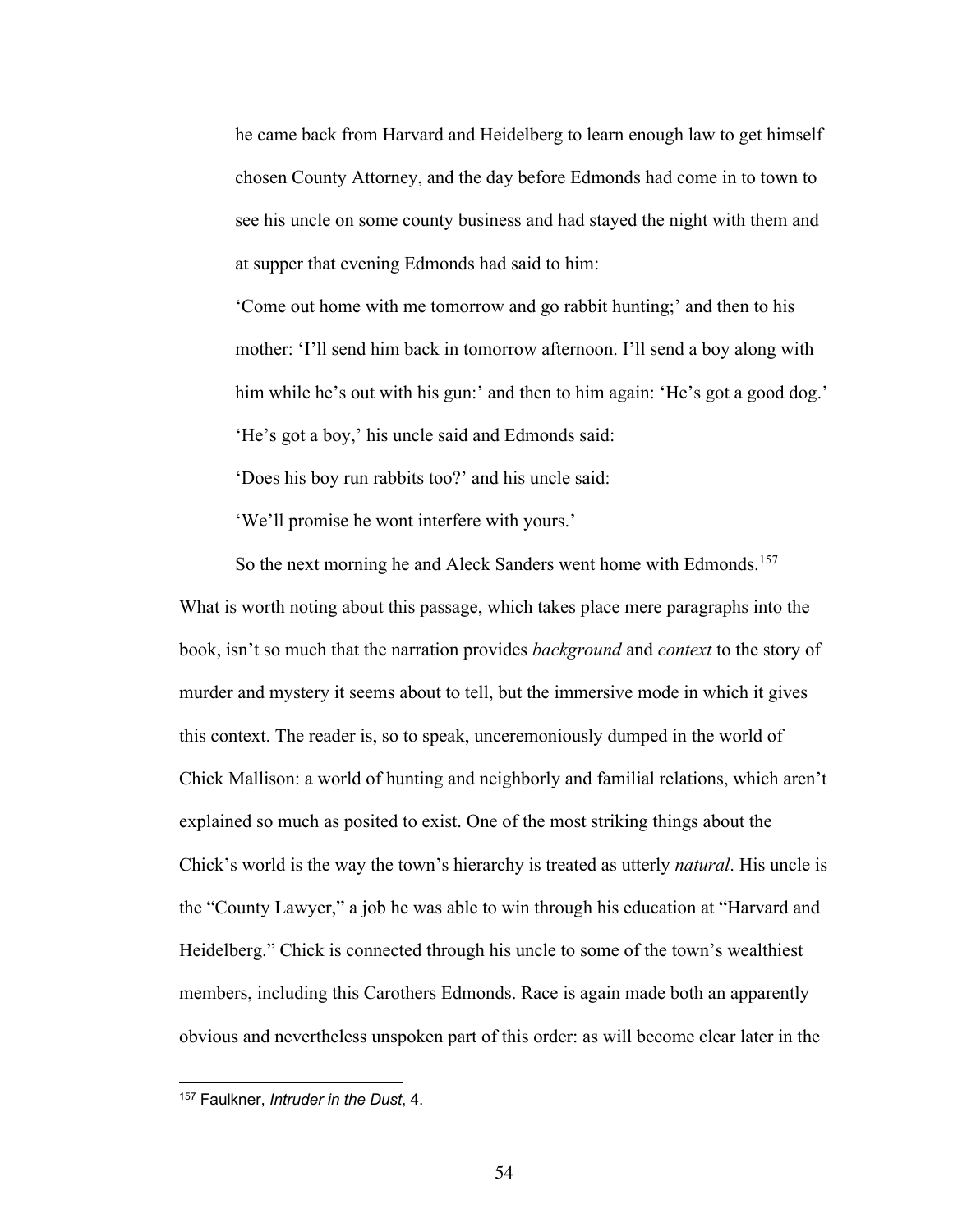novel (though implied from the start), the "boys" who are treated in this dialogue as little more than objects, treated as more akin to the dogs than the speakers, are both Black.

But if this recollected hunting trip serves to immerse the reader in the world in which the narrator is immersed—and imbricated—it is also the occasion in which the narrator begins to question that world—or perhaps more accurately, when the world begins to force him to question it. On the hunting trip, with "his" dogs and "his" boys, Chick falls through the icy surface of frozen creek that was not so solid as he had believed. Faulkner writes:

[Chick] didn't even know how it happened, something a girl might have been expected and even excused for doing but nobody else, halfway over the footlog and not even thinking about it who had walked the top rail of a fence many a time twice that far when all of a sudden the known familiar sun winter was upside down and flat on his face and still holding the gun he was rushing not away from the earth but away from the bright sky and he could still remember the thin bright tinkle of the breaking ice and how he didn't even feel the shock of the water but only of the air when he came up again.<sup>158</sup>

Faulkner's long sentences, the way he stacks phrases upon phrases, dividing them only by commas, have a kind of disorienting effect here, one perhaps akin to the way the ground falls out from underneath Chick, something he thinks ought to only happen to a *girl*—not a young man such as himself. Chick's sense of his own manhood, and his

<sup>158</sup> Faulkner, *Intruder in the Dust*, 6.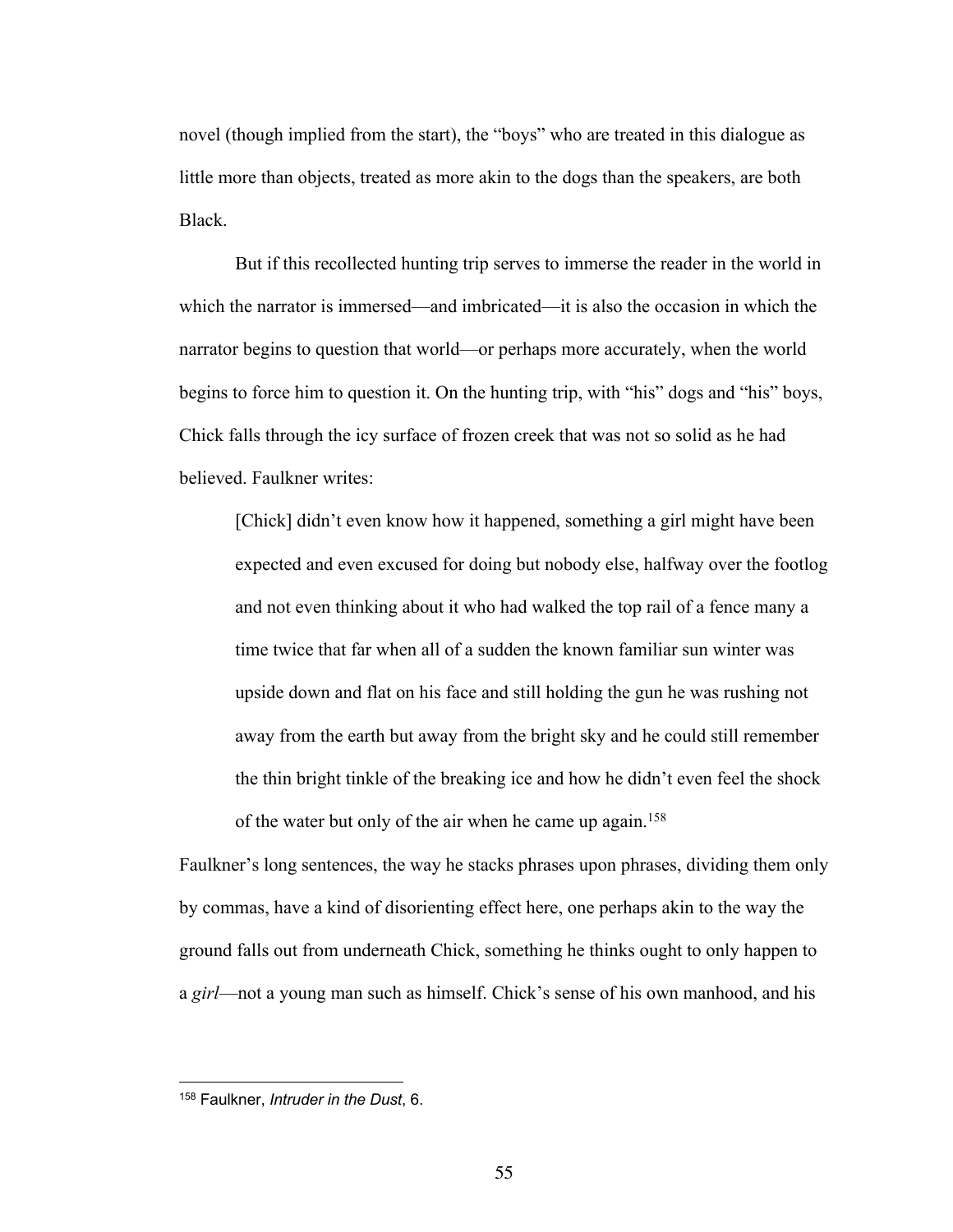Whiteness, are to suffer further shock soon after he falls through the ice.<sup>159</sup> As his two companions attempt to help pull him out with a long pole, Chick hears a voice that belongs to a person that he does not immediately identify. The words "Get the pole out of his way so he can get out" are, to Chick, "just a voice, not because it couldn't be anybody else but either Aleck Sander or Edmonds' boy but because it didn't matter whose."<sup>160</sup>

But if Chick's consciousness attempts to render Lucas's voice unworthy of notice, Lucas Beauchamp asserts himself in the scene anyway. The man's spoken command is what enables Chick to crawl out of the water

with both hands among the willows, the skim ice crinkling and tinkling against his chest, his clothes like soft cold lead which he didn't move in but seemed rather to mount into like a poncho or a tarpaulin: up the bank until he saw two feet in gum boots which were neither Edmonds' boy's nor Aleck Sander's and then the legs, the overalls rising out of them and he climbed on and stood up and saw a Negro man with an axe on his shoulder, in a heavy sheep-lined coat and a broad pale felt hat such as his grandfather had used to wear, looking at him and that was when he saw Lucas Beauchamp for the first time that he remembered or rather for the first time because you didn't forget Lucas Beauchamp;<sup>161</sup>

159 Thea J. Autry, "'As Out of a Seer's Crystal Ball': The Racialized Gaze in William Faulkner's *Intruder in the Dust*," *The Faulkner Journal* 30, no. 2 (September 2016): 19, https://link.gale.com/apps/doc/A586902917/AONE?u=nysl\_sc\_cornl&sid=AONE&xid=8a249a 2e.

<sup>160</sup> Faulkner, *Intruder in the Dust*, 6.

<sup>161</sup> Faulkner, *Intruder in the Dust*, 6.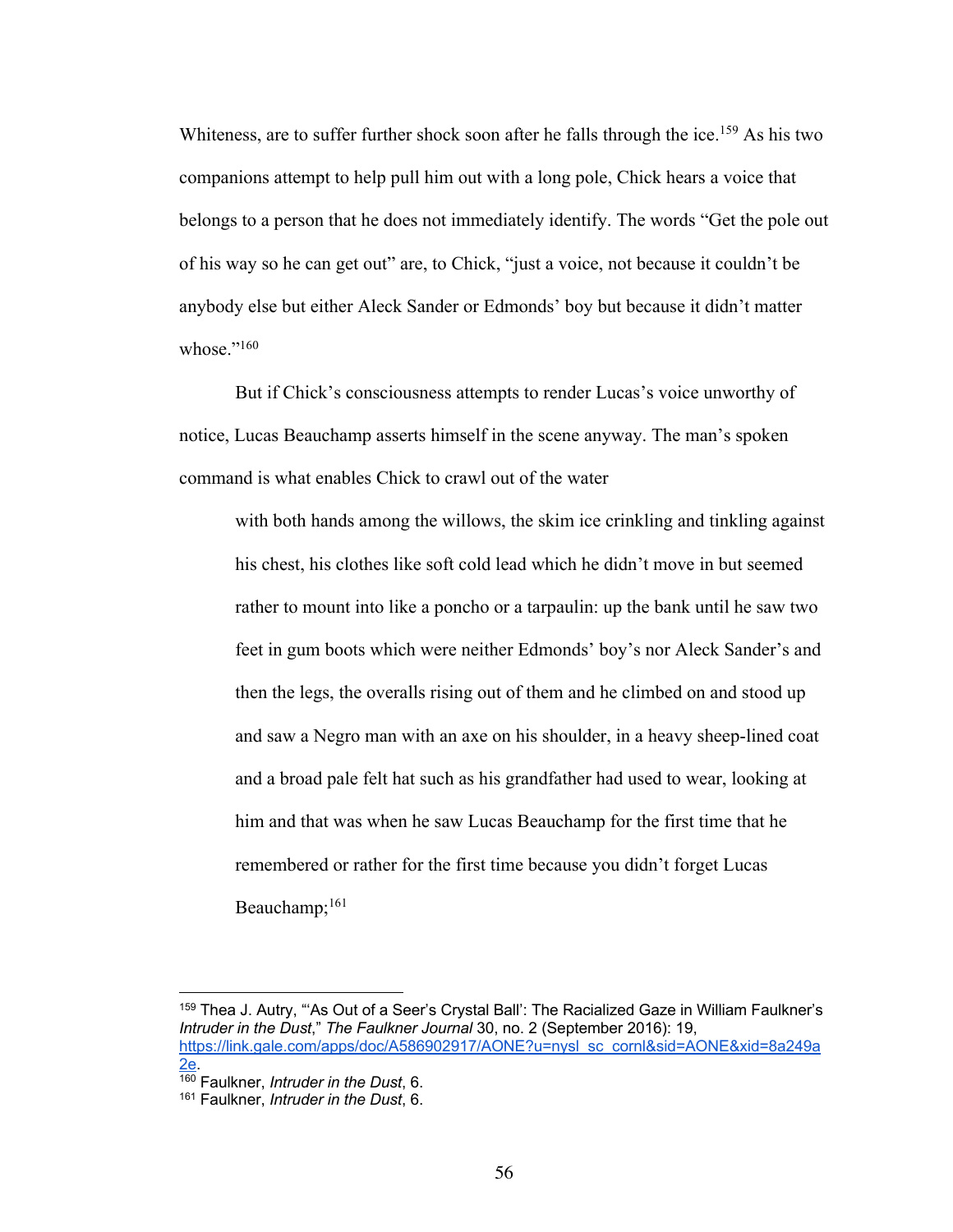The pace of the narrator's stream-of-consciousness realization is almost agonizingly slow; as Thea J. Autry writes of this scene, "Lucas Beauchamp appears on the creek bank in the early pages of William Faulkner's *Intruder in the Dust* … by degrees—his boots, his legs, his overalls incrementally brought into focus."162 Due to this halted tempo, along with the enormous degree of sensory detail, the reader experiences the narrator's growing consciousness intimately, feels it all through Chick's skin, hears each "crinkle" and "tinkle," is touched by the brush of the "willows." Even Lucas is glimpsed slowly, feet first. It is almost as if Faulkner is acclimating us into a whole new world, one the narrator has emerged into after an icy, accidental baptism. Autry, employing a similar metaphor, writes that Lucas appears as an "indifferent godfigure," to whom Chick Mallison, "soaked and chilled in the willows below" can only, slowly, lift his eyes. 163

Autry argues that the dynamics of this opening scene are crucial to understanding *Intruder* as a whole. Like Markell, she reads the novel as both "a work of detective fiction" *and* a coming-of-age tale, but her analysis specifies the *racial*  element of the latter; she terms the book not just a "bildungsroman" but a "racial bildungsroman."164 Faulkner's novel, she says, is "as much … a work of detective fiction" as "the story of Chick's discovery of his own whiteness and his confrontation with the myth of its transcendence, or its sameness across and taxonomic authority over difference."165 Autry understands Chick's initial encounter with Lucas as an

<sup>162</sup> Autry 19.

<sup>163</sup> Autry 19.

<sup>164</sup> Autry 19.

<sup>165</sup> Autry 19.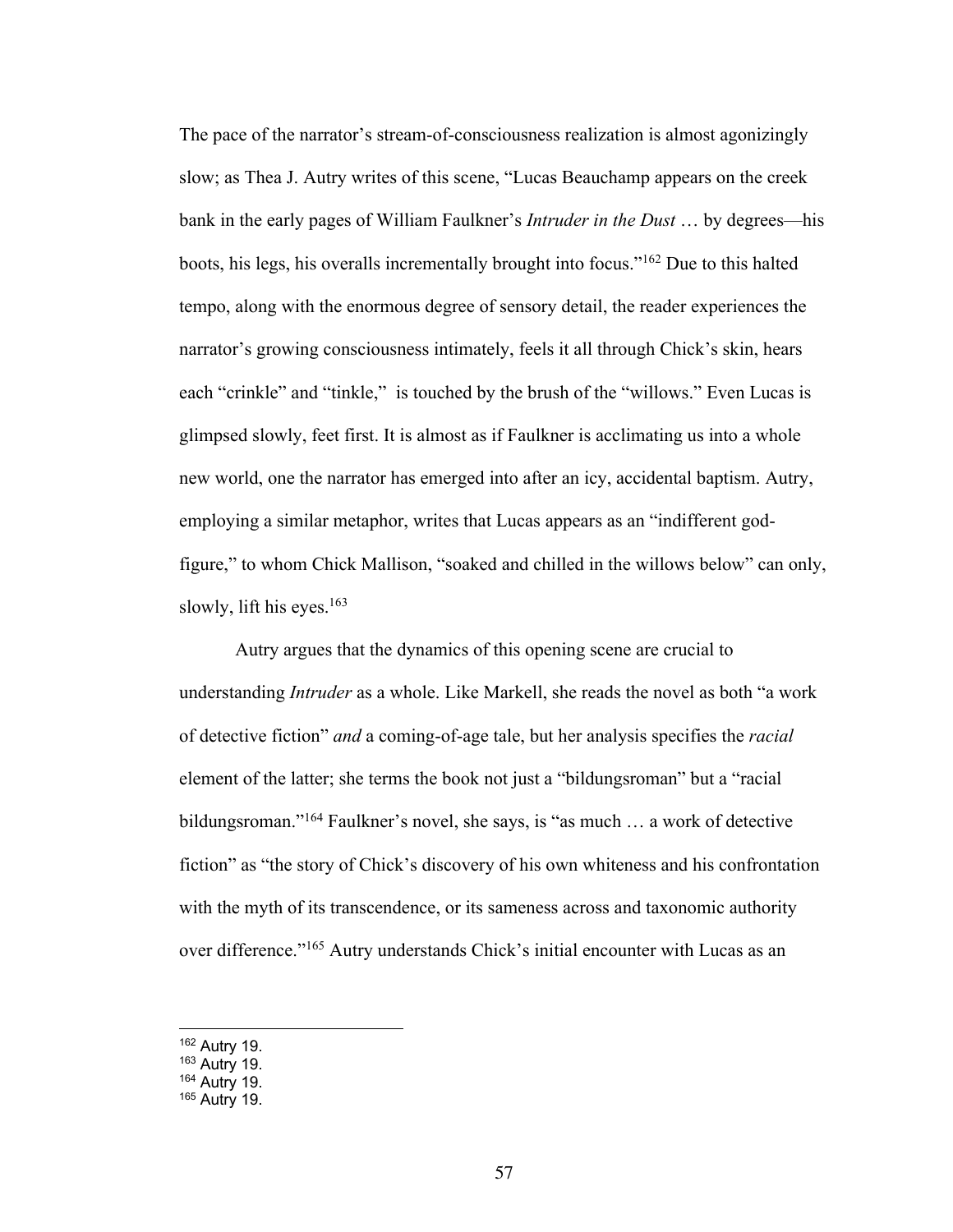event that fundamentally destabilizes the White teenager's place in the world, writing that

In the wake of his fall into the creek, Chick's waterlogged, almost feminized, limpness is counterpoised against the erect, provincial masculinity of his axewielding black redeemer, and that this particular Negro—the propertied and prideful bane of white Yoknapatawpha County—should be Chick's savior promises to be more than the boy's developing white manhood can bear.<sup>166</sup>

Lucas takes Chick back to his home, where Chick first meets Lucas's wife, Molly. Lucas then proceeds to command Chick to "strip off," dries the boy's clothes, and gives him a meal. <sup>167</sup> Though Chick protests both offers initially, he eventually acquiesces, "stripped off the wet unionsuit" and, once dressed again, "sat down and ate in his turn what was clearly supposed to be Lucas's dinner—collard greens, a slice of sidemeat fried in flour, big flat pale heavy half-cooked biscuits, a glass of buttermilk."168 The young White boy is made the object of Lucas's good will, something he seems to find unsettling.

After he has eaten, Chick makes one last attempt—one that will haunt him—to reestablish his power over Lucas by *paying* the man at the end of his visit, thus turning the man's acts on his behalf into service done to a paying employer, the equivalent of a half-dollar, a dime, and two nickels, which Chick holds out, "four shameful fragments of milled and minted dross."169 In Autry's analysis, "Chick attempts to set

<sup>166</sup> Autry 19.

<sup>167</sup> Faulkner, *Intruder in the Dust*, 11, 13.

<sup>168</sup> Faulkner, *Intruder in the Dust*, 11, 13.

<sup>169</sup> Faulkner, *Intruder in the Dust*, 15.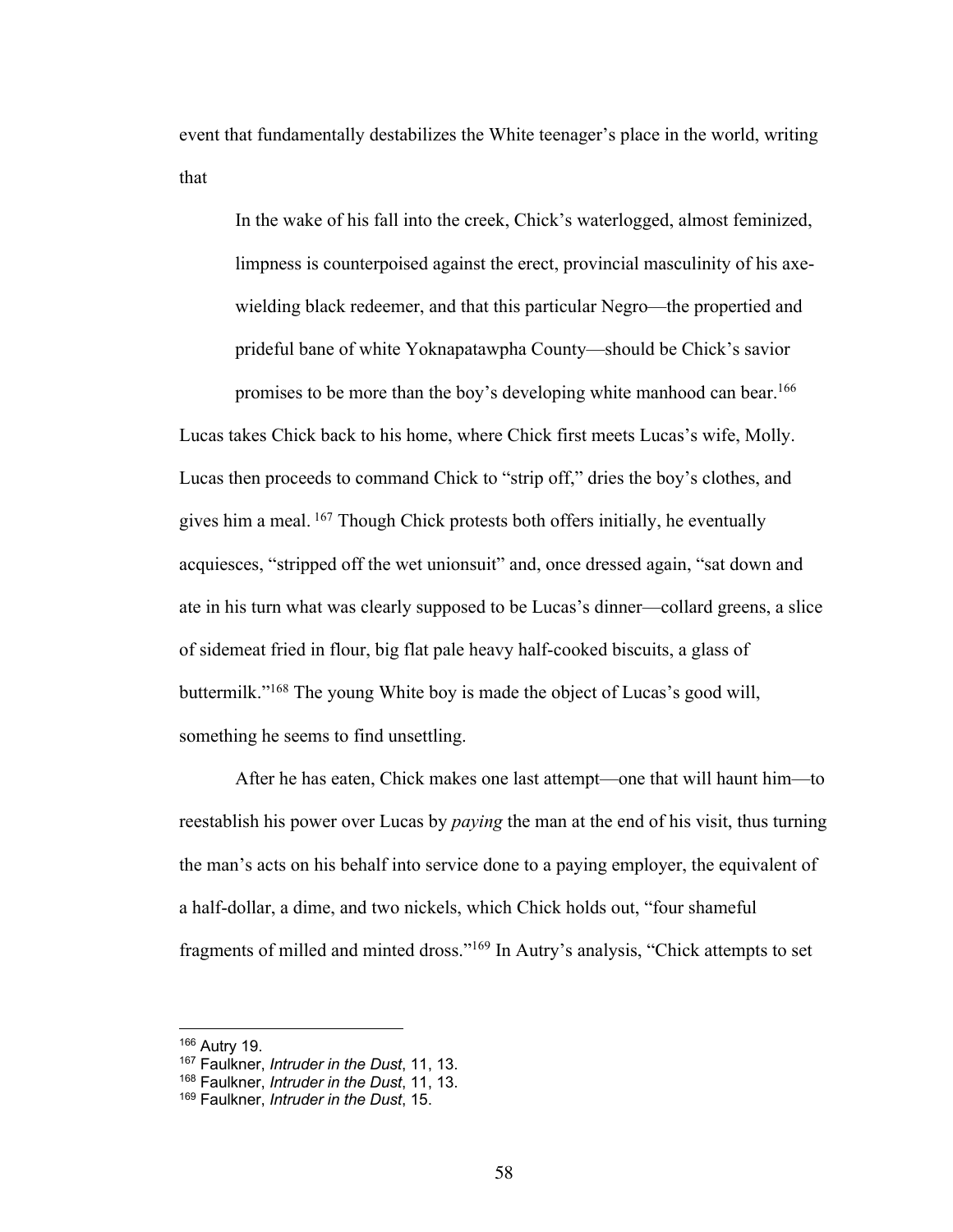the stage for a recreation of the scene by the creek, a reparative performance, this time with Lucas in the subservient role lately and unnaturally occupied by the boy himself."<sup>170</sup> Chick's attempt to reestablish the "natural" order does not work, however. Lucas refuses the money, ignores the boy's command to "Pick … up!" the coins that Chick finally, in frustration, throws on the floor, instructing instead Chick's companions to "Pick up his money" and "Give it back to him."171 Again: Lucas overpowers, outwills Chick, and though the boy tries several times, in the years after his almost-drowning and before Lucas's arrest to "repay" the man (and thus rid himself of his sense of awkward indebtedness), he never manages this.

According to Autry, all of these actions flip a traditional hierarchy of the American South: a way of seeing and being that rendered White people *subjects* and Black people the *objects* of White-controlled power structures and the White gaze.<sup>172</sup> Though Chick remains the narrator, Lucas is the one who watches, who commands, who seems to *author* the plot of the encounter. Other readers have interpreted Lucas's role in *Intruder*, and in the other novel in which he appears as a major character, *Go Down, Moses, somewhat differently.*<sup>173</sup> Dimitri, for instance, argues that though Lucas "has the capacity for self-government, and perhaps more importantly, self-creation" such that he "creates his own distinct identity, serves his own personal authority," Lucas's very possession of these traits seems to depend upon his status as an *exception*. <sup>174</sup> Dimitri writes that,

<sup>170</sup> Autry 26.

<sup>171</sup> Faulkner, *Intruder in the Dust*, 15-6.

<sup>172</sup> Autry 20.

<sup>173</sup> Autry 34; Dimitri 18.

<sup>174</sup> Dimitri 18.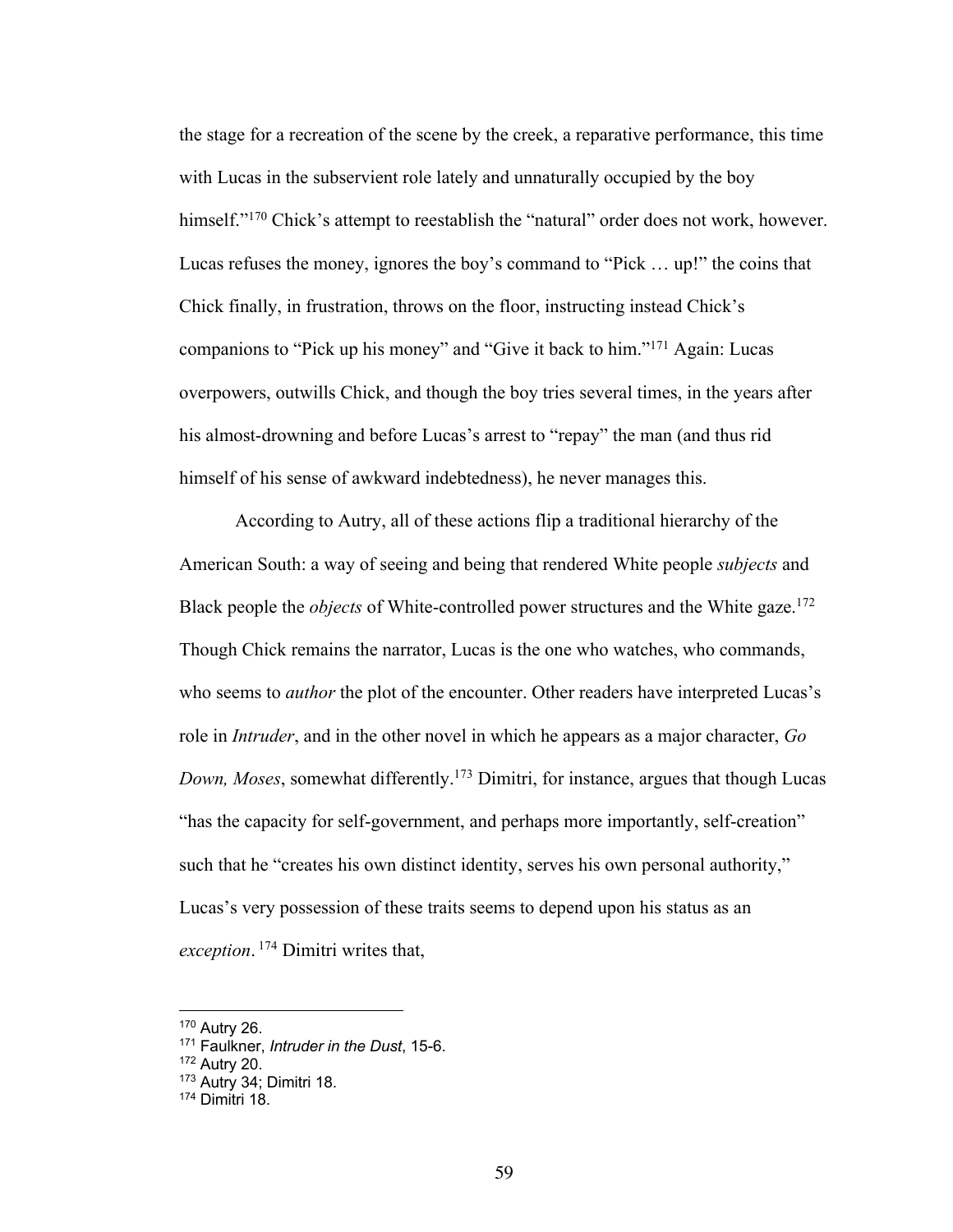In a way that indicates Faulkner's critical limitations, his inability to depict a more 'progressive' and organic mode of social behavior for black people, Lucas behaves in the one manner that is deemed admirable: as a Southern gentleman, proud and dignified and self-reliant. In itself, this shows that Faulkner was unable to envision a form of social behavior for black people that was independent of white norms and expectations.<sup>175</sup>

On Dimitri's reading, Lucas's possession of "the capacity for self-government and, perhaps most importantly, self-creation," even "[m]ore than most of Faulkner's white characters" is still crucially dependent on old notions of White, masculine, capitalist notions of the "self."176

Autry does not entirely dispute such readings; on the contrary, she writes that readings such as Dimitri's are "well founded." <sup>177</sup> Nonetheless and at the same time, she writes, "space exists for a reinterpretation."178 Autry asserts that,

If it is true that Lucas's withdrawal from blackness contributes to his sense of self it is only insofar as the blackness away from which he moves is not an essence or an abstract collective, but a conscription that accosts his body from outside. As a property owner and subscriber to patrimony, he does indeed occupy a traditionally non-Negro subject position, but therein lies his ability to so trouble the South's neatly foreclosed racial classifications. He creates for

<sup>175</sup> Dimitri 18.

<sup>176</sup> Dimitri 18. In making this point, Dimitri cites the fact that, in moments in both *Go Down, Moses* and *Intruder in the Dust*, Lucas professes himself prouder of his White ancestry (his grandfather, who is likewise an ancestor of Carothers Edmonds, was White and owned persons) than of being Black.

 $177$  Autry 34.

<sup>178</sup> Autry 34.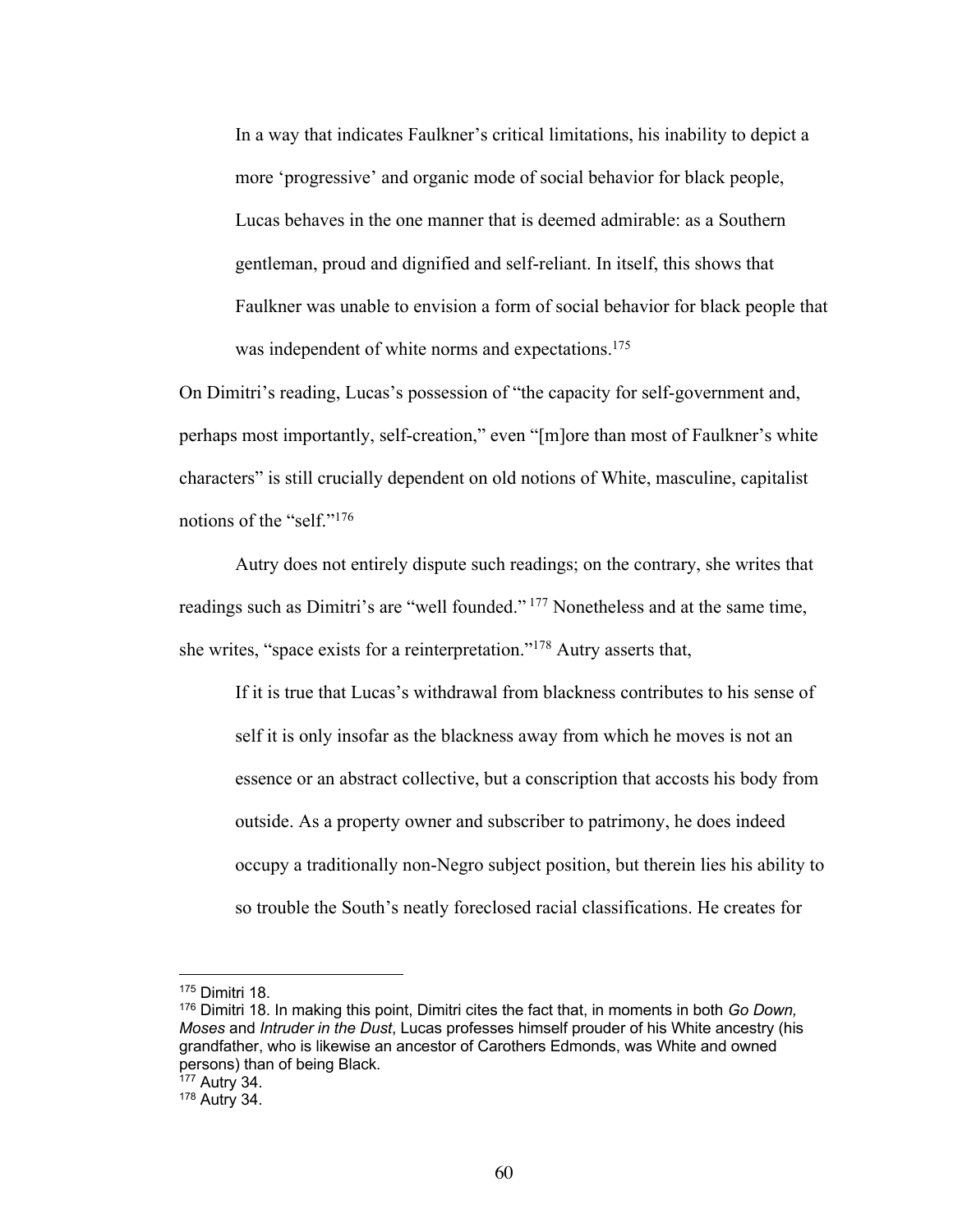himself an identity that, though deeply entrenched in capitalism and consumerism, both resists precise demography and throws into confusion the racialized identities of the novel's white characters. 179

Lucas, Autry argues, "defies the stereotypes, discourses, and myths that clamor to define him."180

The "defiance" that Autry locates in the text is crucial to my reading of *Intruder* and to my understanding of Faulkner's "chronicle." *Intruder* opens with the language of a report. We could perhaps imagine this opening line turning easily into a mystery (propelled through the steady discovery of additional evidence), a coming-ofage tale (propelled through the steady development of the central protagonist), or a drama (propelled through the steady rhythm of the rising action). However, in bending back upon itself—in slipping into this particular flashback about Chick's first encounter with the accused, in slipping into stream-of-consciousness—the conflict of the book becomes something *other* than the mere marshalling of evidence or plot points. Lucas *will* walk away unscathed (at least physically) at the end of the novel, and yet, this is not because a public trial, with a jury of his peers, vindicated him, nor because evidence was brought before the community that led them to acknowledge his innocence.

In fact, early in the novel, Chick, having met with Lucas and determined, out of his shamed sense of indebtedness to the man, to help him, expresses his plan to the old spinster Miss Habersham to go "Look at him [the body of the murder victim,

<sup>179</sup> Autry 34.

<sup>180</sup> Autry 34.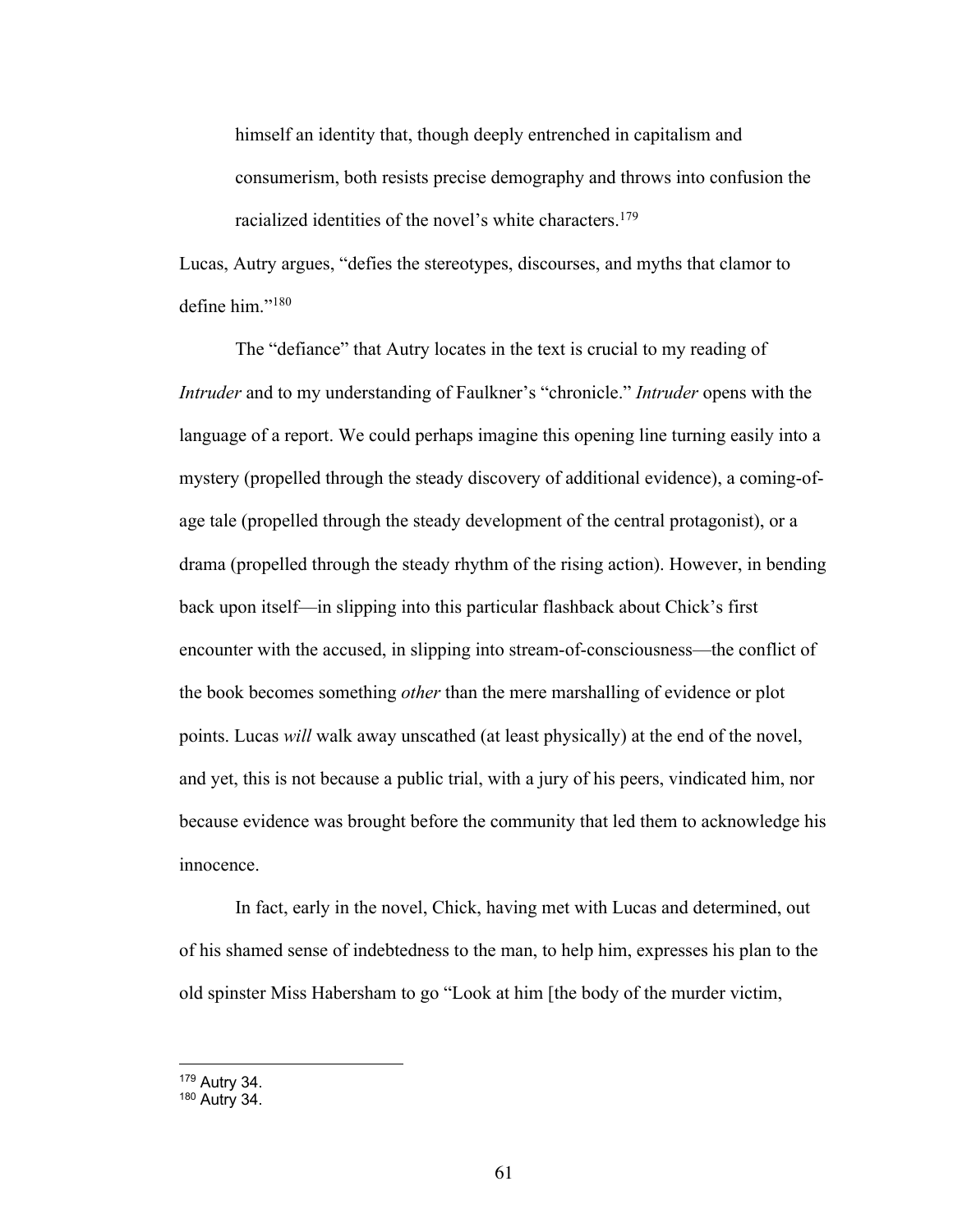Vinson Gowrie] … Go out there and dig him up and bring him to town where somebody that knows bullet holes can look at the bullet hole in him."181 Chick, in other words, imagines bringing the *correct* knowledge—the correct sensory information—to the "correct" —i.e., traditional—town authorities. Yet Miss Habersham, though she acquiesces immediately to the plan, seems to consider the problem in an entirely different light. Faulkner describes the woman's response this way:

'Yes,' Miss Habersham said. 'Of course. Naturally he wouldn't tell your uncle. He's a Negro and your uncle's a man:' … Lucas knew it would take a child or an old woman like me: someone not concerned with probability, with evidence. Men like your uncle and Mr Hampton [the sheriff] have had to be men too long, busy too long.182

But if *Intruder* does not operate according to the steady accumulation of obvious evidence, how does it operate? And how does this relate to Chick's—and perhaps Faulkner's—understanding of the "chronicle"?

## (iii)

I have tried to suggest, in the section above, that *Intruder in the Dust* is structured around a kind of pervasive instability. We are submerged into Faulkner's setting, into his plot, its elements too apparently obvious to be in need of any background explanation. Yet the narrator, Chick, too, is submerged in the opening pages of the novel, and in his frigid, faltering ascent, he finds he cannot quite see the

<sup>181</sup> Faulkner, *Intruder in the Dust*, 88.

<sup>182</sup> Faulkner, *Intruder in the Dust*, 88. More on this passage, and Miss Habersham's selection of terms, below.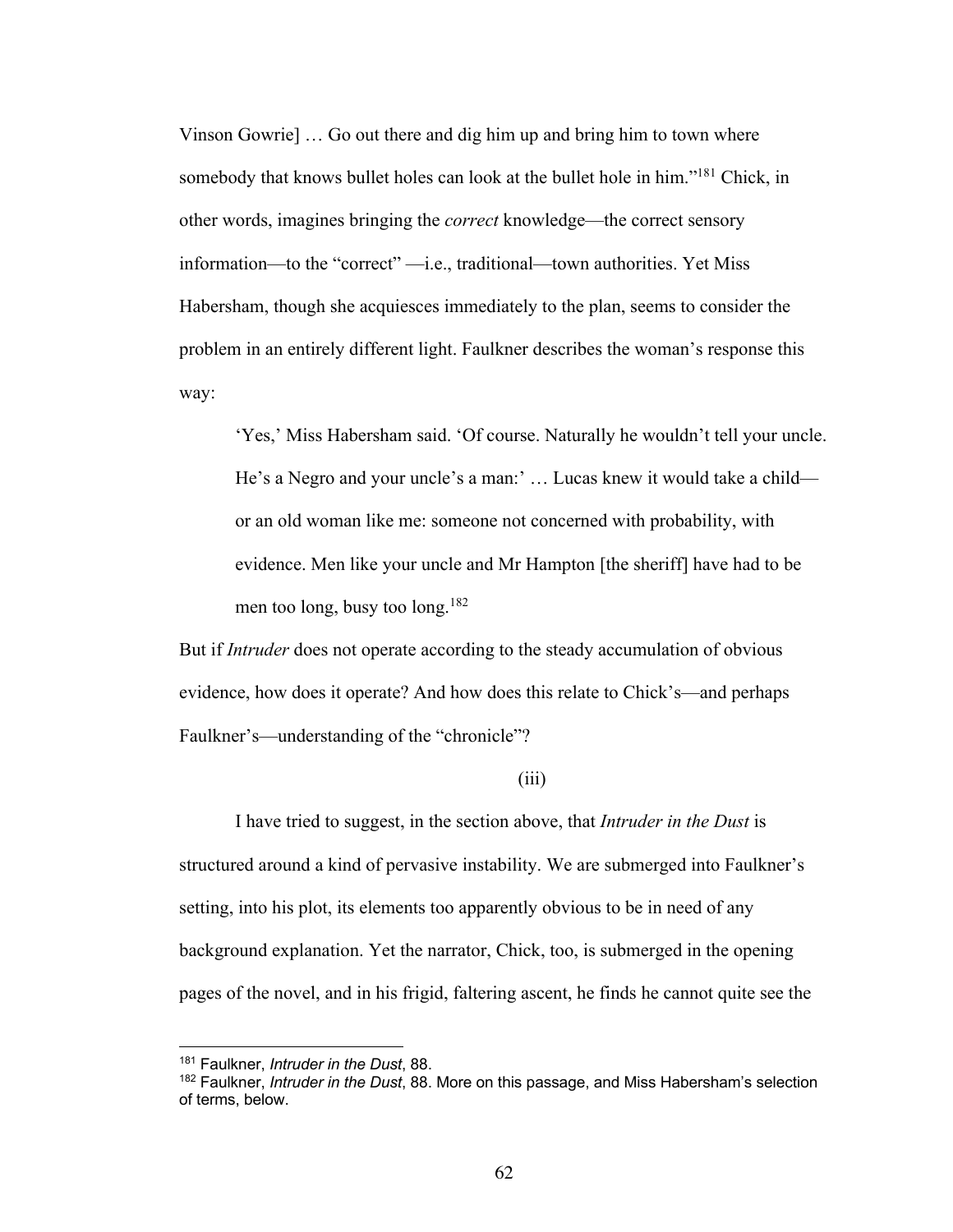world in the same way again. Modes of knowledge—modes of knowing—are neither stable nor certain in the universe of *Intruder in the Dust*; a different perspective can alter even what seemed the most inalterable of truths, of reality.

All this, I think, relates to Faulkner's notion of the "chronicle," a word he uses several times in the scenes referred to above. In fact, the word enters the novel at almost the same moment Lucas does. Chick has just arisen from the icy water to see the man whose voice saved his life not by any "effort whatsoever to help him up out of the creek" but by "order[ing] Aleck Sander to desist with the pole" so that Chick could pull himself up. <sup>183</sup> For a moment, Chick does not know who this man is. Then "Edmonds' boy" calls the man "something Mister Lucas" and then

[Chick] knew who the man was, remembering the story which was a piece, *a fragment of the county's chronicle,* which few if any knew better than his uncle, how the man was son of one of old Carothers McCaslin's, Edmonds' great grandfather's, slaves who had been not just old Carothers' slave but his son too: standing and shaking steadily now for what seemed to him another whole minute while the man stood looking at him with nothing whatever in his face.184

There are several things to note here about this deployment of "chronicle." First: it is said to belong to the county, in a way that makes it the possession of the "whole town" and "whole county" that has already "known" since before the book's beginning that "Lucas had killed a white man."185 That this *whole* is a *racialized* whole (and thus, not

<sup>183</sup> Faulkner, *Intruder in the Dust*, 7.

<sup>184</sup> Faulkner, *Intruder in the Dust*, 7, emphasis added.

<sup>185</sup> Faulkner, *Intruder in the Dust*, 3.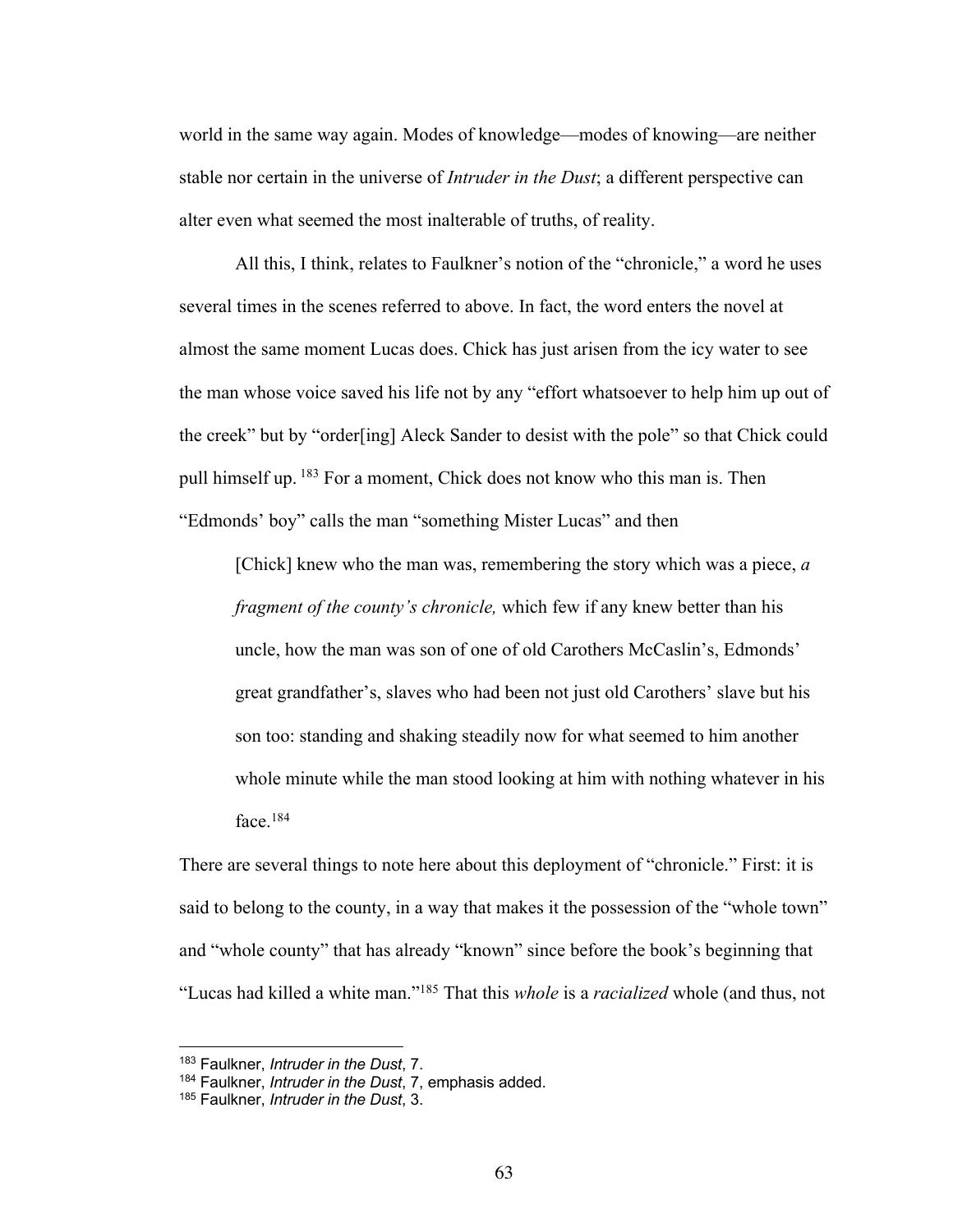a real whole), that it is, in other words, a unity forged on the basis of White supremacy, is suggested by the reference to the "county," which, in the time and place in which the novel is set, was run almost entirely by White men. Chronicle is also a thing that "few if any knew better than his uncle," the county lawyer, and this connection, too, strengthens the sense that "chronicle" is possessed and controlled by the (White, patriarchal) legal authority. Finally, and as the last sentences quoted above suggest, the "chronicle" of the county is a historical one, for if there are at least seventy years between *Intruder* and the Fifteenth Amendment, Chick's first recognition of Lucas, when he finally looks up at him, is that this is a son of enslaved persons.

And yet, if this reference to the "county's chronicle" is in some ways Chick's attempt to assimilate a new and uncomfortable fact—that a Black man's authority has just saved his life—into an older order that he trusts, this passage is not without complications. Chick's assimilation of this uncomfortable truth, that is to say, is not entirely successful. For one thing, it is to the "fragment" of a (possibly fragmented?) "county's chronicle" to which Chick must refer, just as this "fragment" contains not only the information that Lucas was the *son* of enslaved persons but the grandson of a slaveowner—a slaveowner who is also Carothers' great-grandfather. *These* elements of the "chronicle"—particularly as it is referred to in the boy's thoughts as he stands at Lucas's hearth, dripping wet from the creek—suggest that the truth the "whole town" and "whole county" might know *may not be the complete one*, may have secrets, layers.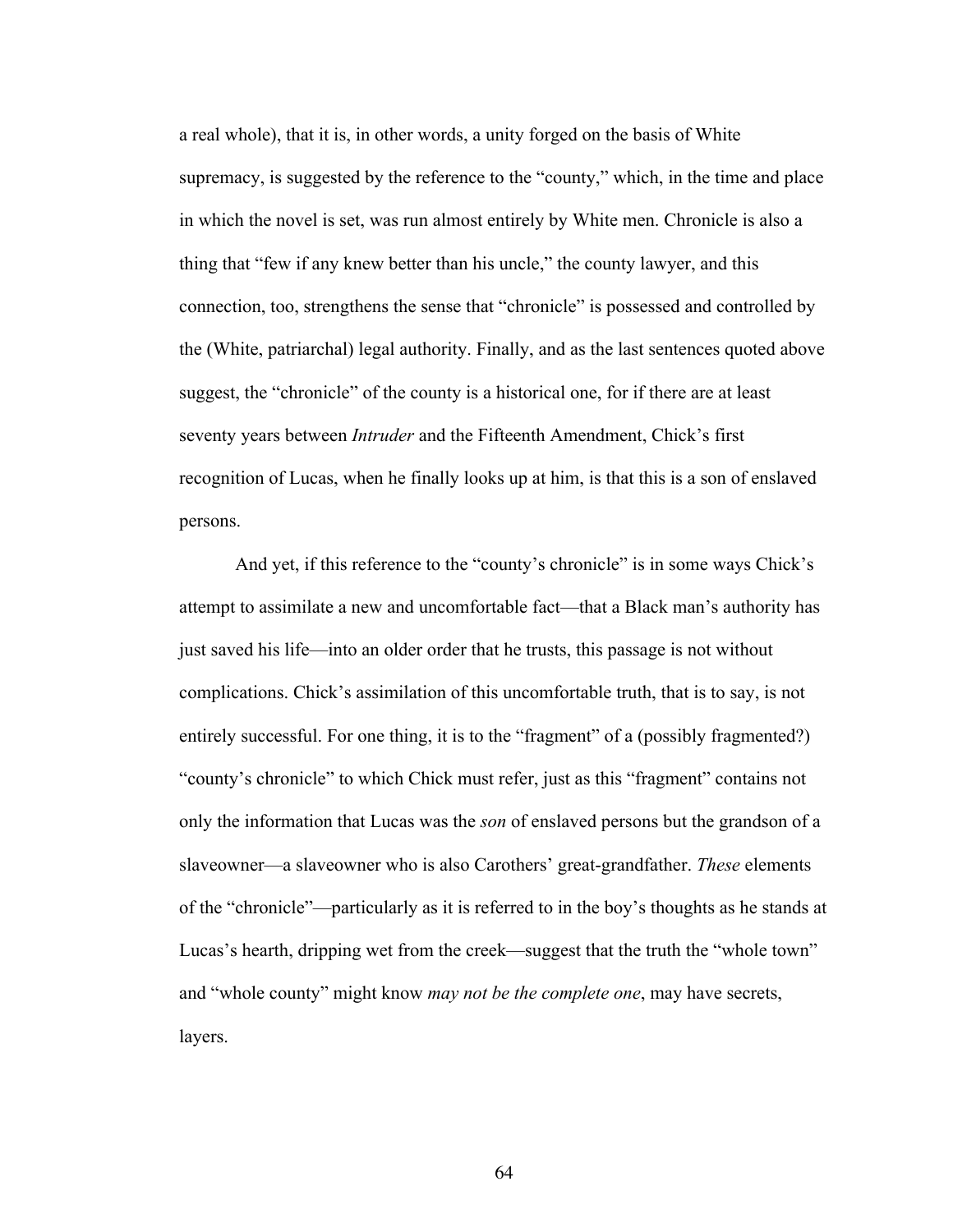But if there seems some awareness, on the crust of Chick's consciousness, that this chronicle is not the whole story, the ensuing narration shows that the White twelve-year-old continues to see his surroundings and those who surround him according to this story, according to the prevailing narrative structure of Southern society. Chick's encounter with Lucas, told in flashback in the book's first chapter, keeps testing his trust in what is for him a previously untested, utterly trusted version of reality. This is clearly seen in the passages in which Chick has been made to come back, with his two companions, to the house of Lucas and Molly to warm up and get something to eat. Having been commanded by Lucas to take off his wet things, Chick wraps himself up in a quilt by the fire.<sup>186</sup> He is, he thinks to himself, "enclosed completely now in that unmistakable odor of Negroes."187 Chick is, for just a moment longer, "cocooned" in his White supremacist universe. But an em dash follows the "odor of Negroes," a sensory experience that Chick, for the first time, calls into question. The passage reads:

'Strip off,' [Lucas] said. So [Chick] stripped off the wet unionsuit to and then he was in the chair in front of the new bright and swirling fire, enveloped in the quilt like a cocoon, enclosed completely now in that unmistakable odor of Negroes—that smell which if it were not for something that was going to happen to him within a space of time measurable now in minutes he would have gone to his grave never once pondering speculating if perhaps that smell were really not the odor of a race nor even actually of poverty but perhaps of a

<sup>186</sup> Faulkner, *Intruder in the Dust*, 11.

<sup>187</sup> Faulkner, *Intruder in the Dust*, 11.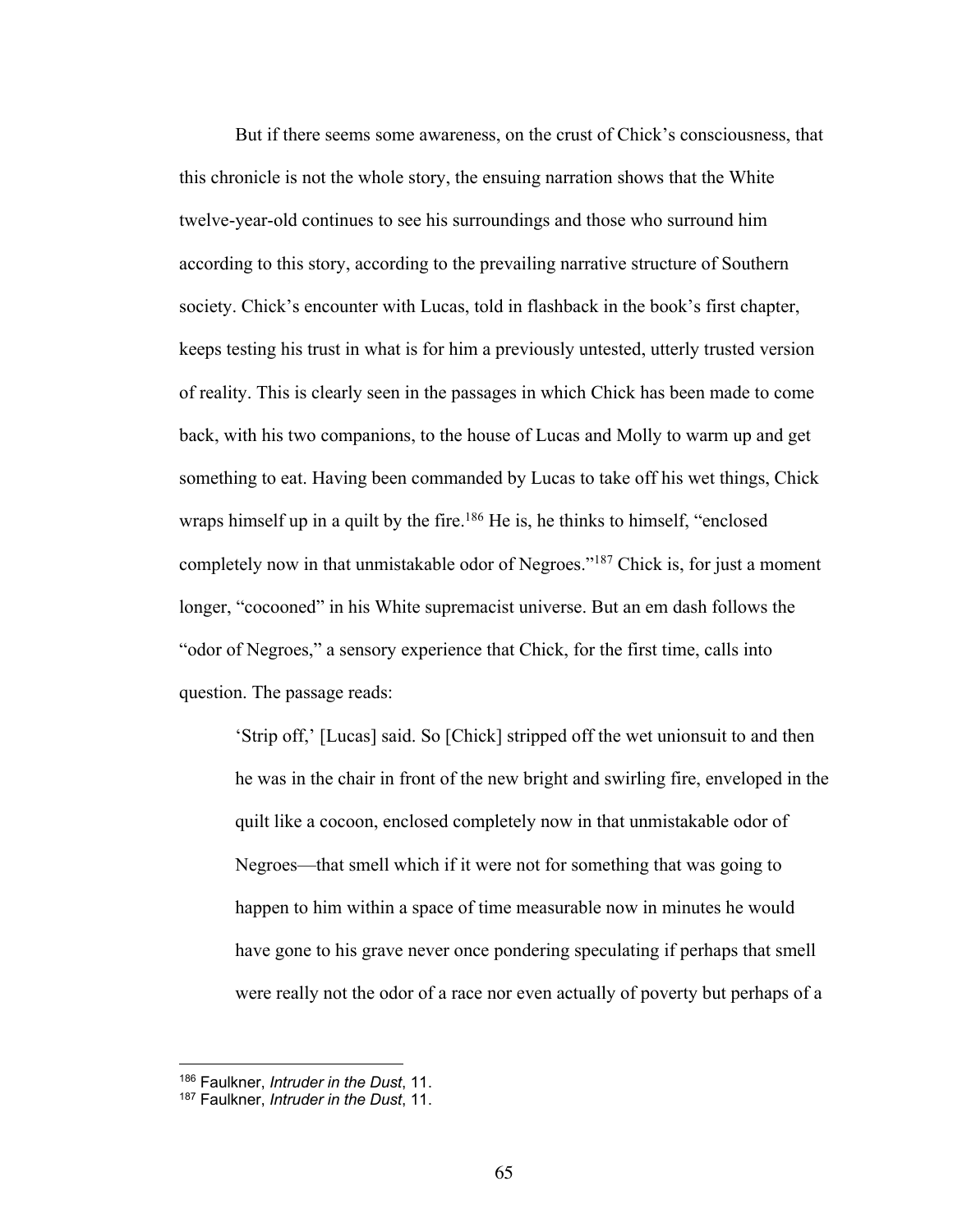condition: an idea: a belief: an acceptance, a passive acceptance by them themselves of the idea that being Negroes they were not supposed to have facilities to wash properly or often or even to wash bathe often even without the facilities to do it with; that in fact it was a little to be preferred that they did not.188

Chick's experience in Lucas's and Molly's house—in being the object of their kindness—does not immediately explode prior conception or learned prejudice. As Chick thinks just after these lines, "the smell meant nothing now or yet; it was still an hour yet before the thing would happen and it would be four years more before he would realise the extent of its ramifications and what it had done to him and he would be a man grown before he would realise, admit that he had accepted it."<sup>189</sup> Moreover, even here, in his narration of the not-yet-begun questioning of a link between an "odor" and a "race," Chick places the burden of the "idea" on Black people themselves, relates it to a "passive acceptance of them themselves of the idea that being Negroes" meant they were supposed to have less.<sup>190</sup> There is no thought of White culpability, no explicit imagination of structural, organized racism.

But if this is not an unvarnished awakening to prejudice, what is significant about this scene, especially inasmuch as the realization is narrated *before it happens*, is Chick's expressed recognition that sensory experience—the elements of a world—do not simply undergird, provide the context for an "idea," "belief" or "acceptance" —or, one might say, a story. Rather, an idea, belief, acceptance or *story* may *shape the way* 

<sup>188</sup> Faulkner, *Intruder in the Dust*, 11.

<sup>189</sup> Faulkner, *Intruder in the Dust*, 11.

<sup>190</sup> Faulkner, *Intruder in the Dust*, 11-2.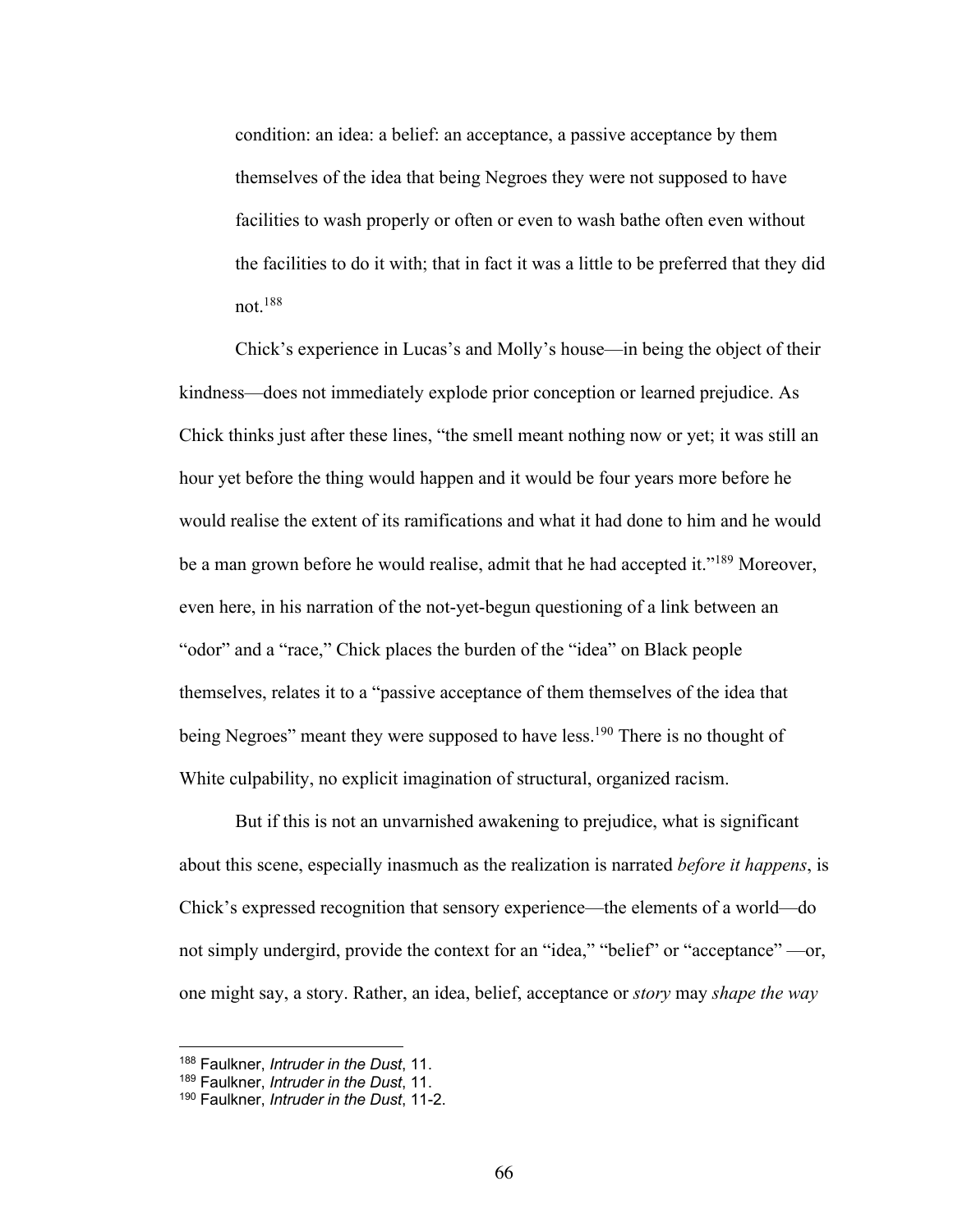*one* experiences the world. For Chick, what he terms the "odor of Negroes" was "natural background"; "he just smelled it and then dismissed it because he was used to it, he had smelled it off and on for all his life and would continue to … He had smelled it forever, he would smell it always; it was a part of his inescapable past, it was a rich part of his heritage as a Southerner."191 These sentences narrate, in flashback, a time just before he had begun to question the economy into which he was born, just before the power structure he believed to be natural seems to him, perhaps for the first time, tinged with doubt.192 The "thing that would happen"—Lucas's refusal of Chick's coins—and four years later, Lucas' unjust imprisonment for a murder he did not commit—force Chick to rethink, to begin to question, and this questioning unravels not just his present but also his past and *the* past. What seemed inescapably "natural," he realizes, was not "natural" at all.

All this brings me to Faulkner's second employment of the word "chronicle" in *Intruder*. Before the coins, after he has been warmed by the fire and replaced his newly-dry garments, Chick sits down to eat "in his turn of what obviously was to be Lucas' dinner—collard greens, a slide of sidemeat, fried in flour, big flat pale heavy half-cooked biscuits, a glass of buttermilk:" (the reader can see, taste, this food; we are at this table and the sustenance of which Chick partakes seems to have an indisputable reality). The sentence continues; Chick thinks,

<sup>191</sup> Faulkner, *Intruder in the Dust*, 12.

 $192$ Autry 26. In analyzing this scene, Autry writes that, "Chick attempts to set the stage for a recreation of the scene by the creek, a reparative performance, this time with Lucas in the subservient role lately and unnaturally occupied by the boy himself."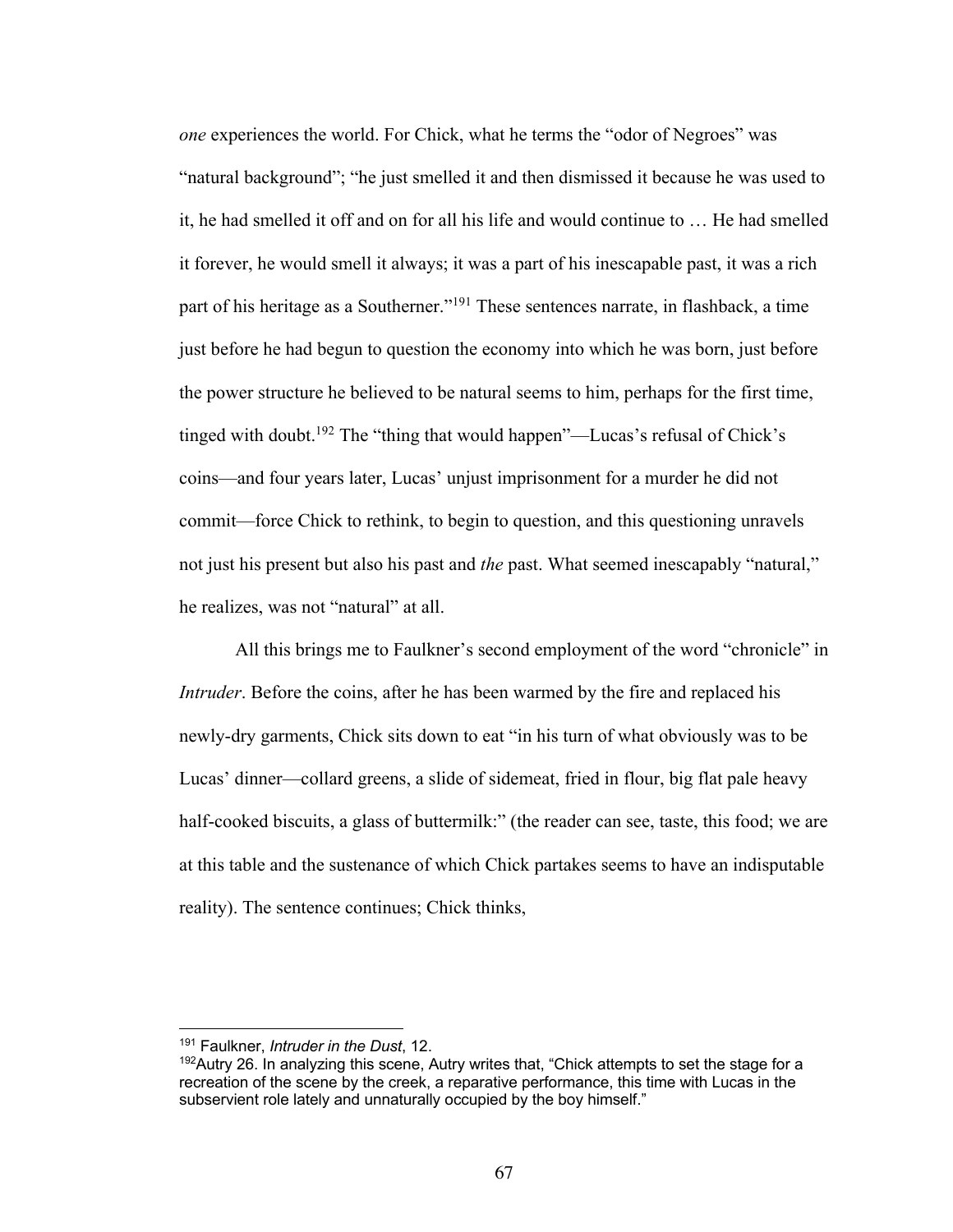buttermilk: n\*\*\*\*\* food too, accepted and then dismissed also because it was exactly what he had expected, it was what Negroes ate, obviously because it was what they liked, what they chose; not (at twelve: he would be a man grown before he experienced his first amazed dubiety at this) that *out of their long chronicle* this was all they had had a chance to learn to like except the ones who ate out of white folks' kitchens but that they had elected this out of all eating because this was their palates and their metabolism; afterward, ten minutes later and then for the next four years, he would be trying to tell himself that it was the food that had thrown him off. But he would know better; his initial error, misjudgment had been there all the time[ $.1^{193}$ ]

Chick identifies this food as the food of Black people, and in this designation, the White youth employs, with a kind of casual violence no less terrible for its casualness, a slur that is intended to mark this group as inferior. That this food is n\*\*\*\*\* food is intended to be as obvious as that it is food: something that has heft and weight in the world, the backdrop of any story he might enact into "man's enduring chronicle." And yet this reality is only wholly indisputable inasmuch as one accepts an Arendtian conception of the chronicle as mere *record*, as *backdrop and context*, as the space of nature and the world that undergirds the "space of appearance" into which individuals act. But the "long chronicle" that Chick considers here—the chronicle he both knows already and knows not yet—is a "chronicle" that is a set of *ideas* and

<sup>193</sup> Faulkner, *Intruder in the Dust*, 14.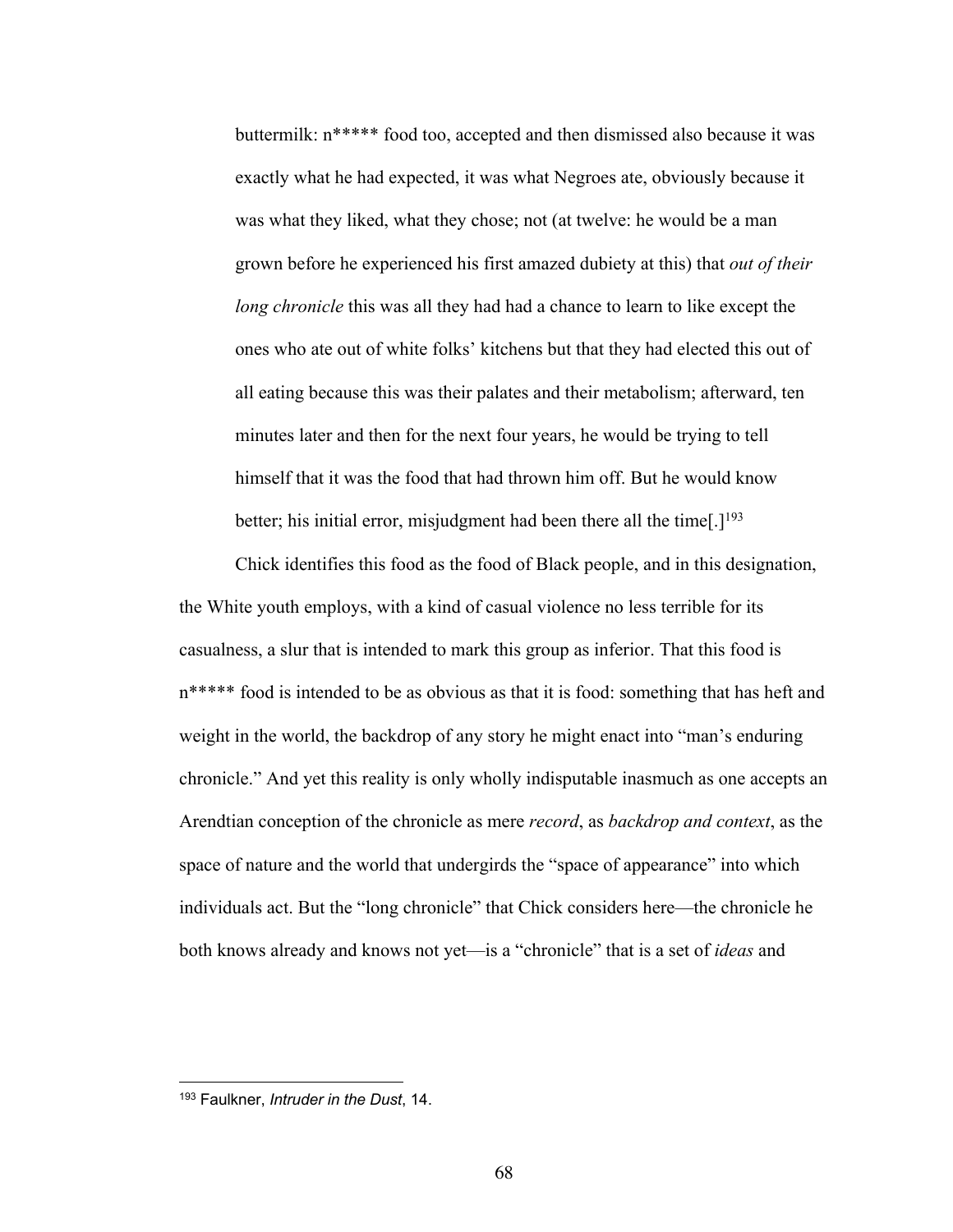*practices* that impact one's sense of what is: of what food is.<sup>194</sup> The "chronicle" no longer exists unperturbed to be enacted into. Instead, one's sense of *what* the "true" chronicle is might depend upon one's perception, one's place and time, and this is emphasized by the novel in its narration of this scene as flashback. Chick reflects on the experience of experiencing seemingly simple reality, now wondering, with an "amazed dubiety," if that reality is so simple, if it is even reality at all. Moreover, the scene not only narrates the past from the perspective of the present—when Chick is sixteen—but from the perspective of the far distant future, suggesting that, for Faulkner, "chronicle" is *not* some "enduring" or "ever-recurrent" background but rather a narrative that can be glimpsed not only from multiple perspectives but from myriad points in time, thus impelling multiple reconsiderations of old "truths."

Thus, the chronicle, in *Intruder in the Dust*, may be enduring but not because it is infallible, indisputable. The gaps—and the *violence*—of the chronicle is suggested in another passage, one already quoted in part above. In the scene in which Miss Habersham speaks to Chick about Lucas's willingness to confide his story to others, her words are interrupted by Chick's own thoughts. The passages states:

'Yes,' Miss Habersham said. 'Of course. Naturally he wouldn't tell your uncle. He's a Negro and your uncle's a man:' and now Miss Habersham in her turn repeating and paraphrasing and he thought how it was not really a paucity a meagreness of vocabulary, it was in the first place because the deliberate violent blotting out obliteration of a human life was itself so simple and so

<sup>194</sup> I am not seeking to emphasize the questioning of *reality* here so much as *what that reality is*, not so much whether this food exists (or existed) in the world Faulkner makes but how that food is named and narrated.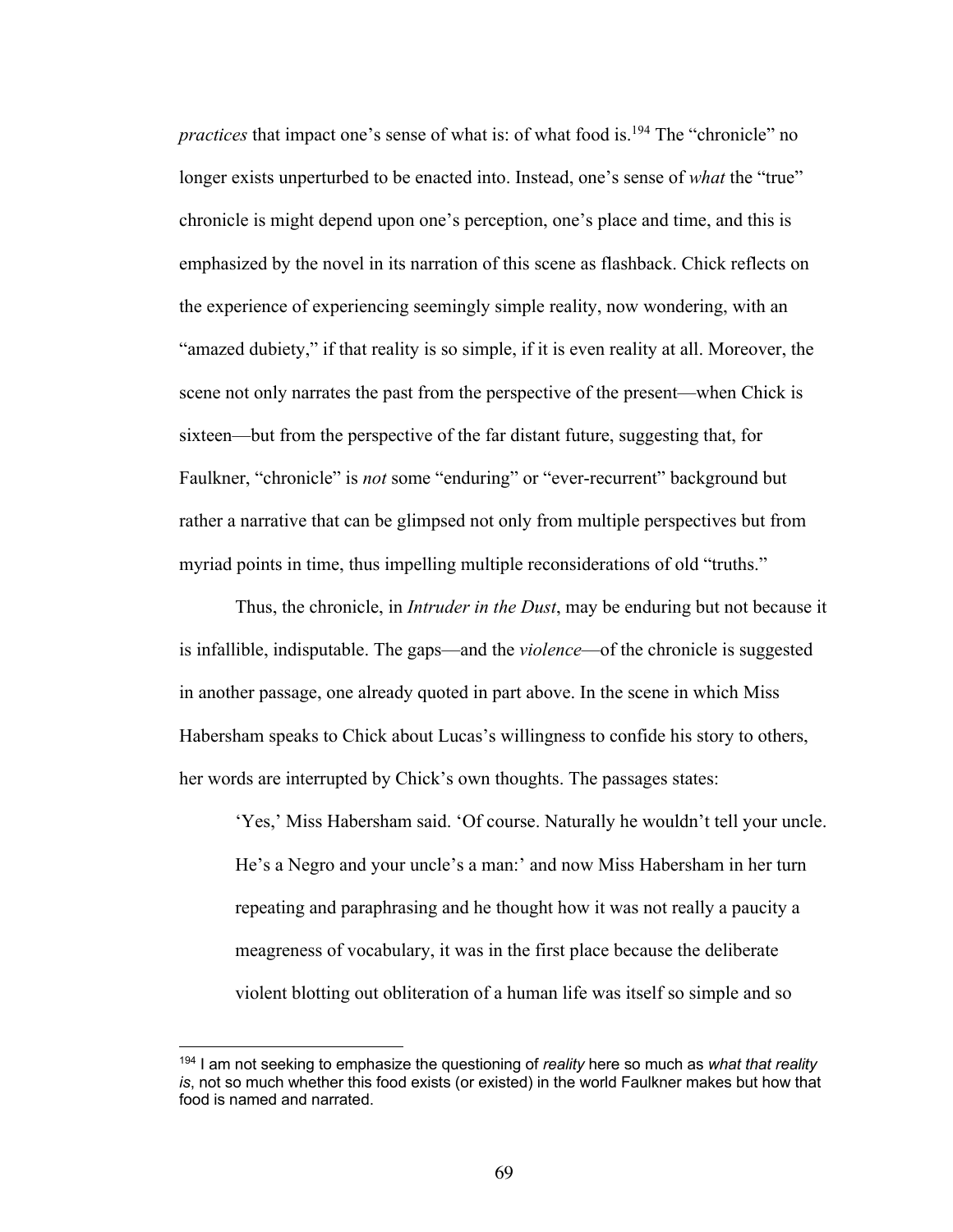final that the verbiage which surround it enclosed it *insulated it intact into the chronicle of man* had of necessity to be simple and uncomplex too, repetitive, almost monotonous even; and in the second place, vaster than that, adumbrating that, because what Miss Habersham paraphrased was simple truth, not even fact and so there was not needed a great deal of diversification and originality to express it because truth was universal, it had to be universal to be truth and so there didn't need to be a great deal of it just to keep running something no bigger than one earth and so anybody could know truth; all they had to do was just to pause, just to stop, just to wait[.]"<sup>195</sup>

What is happening here? How is the "chronicle" that Chick sees in these lines operating? First, Miss Habersham—old, rich, White—marks a distinction between a "Negro" (which is what Lucas is said to be) and a "man" (which is what Gavin Stevens is said to be). Chick calls this a "repetition," a "paraphrase," as if noting the way in which Miss Habersham's words mimic prevailing narrative. Yet Chick associates this parroting not with "paucity" or "meagreness"—not with the widow's *stupidity*, per se, but with the "violence" of prevailing narrative itself, which exacts its "violent blotting out" exactly through the "simpleness" of its "verbiage," thus using its seeming "uncomplex[ity]" and "monotonous[ness]" to obliterate the possibility of seeing things otherwise. Or, this, in any case, seems to be Chick's *first* set of reflections on Miss Habersham's "repetitiveness," for he goes on to say that "in the second place … what Miss Habersham paraphrased was simple truth, not even fact." What does he mean by this? On the one hand, he seems to say that Miss Habersham is

<sup>195</sup> Faulkner, *Intruder in the Dust*, 88, emphasis added.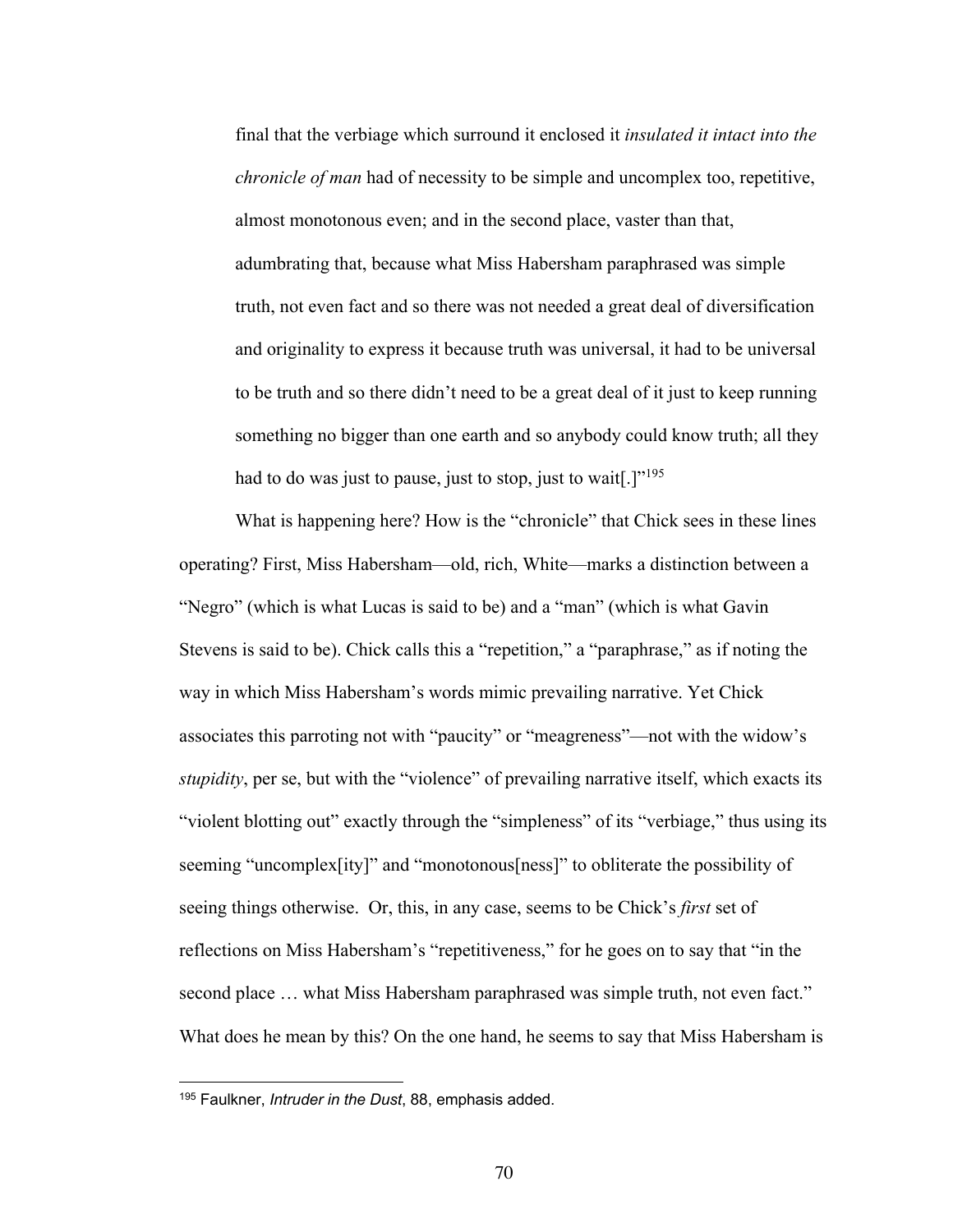precisely right: Lucas is a "Negro"; his uncle is a "man." On the other hand, *if* this is "universal truth," which Chick says , neither needs "a great deal of diversification" or "a great deal of it just to keep running something"—then *why* does his own thought "keep running," refuse "just to pause" or "just to stop" or "just to wait" — a refusal *to*  stop running that Faulkner seems to model with his very repetitiveness? Monotony obliterates, suggesting *one* truth, and yet this truth is "not even fact," such that the very denial of "diversification" and "originality" also seems to point to the inevitable existence of this "diversification" and "originality."

Once again, then, the "chronicle of man," which appears "simple" and incontestable is based on *one* mode of knowledge—a mode here that is associated with Gavin's manhood—and yet *other modes of knowing and witness* are said to exist, too. And this, then, is perhaps one way to describe Faulkner's "chronicle": the positing of a unanimous tradition that, in its apparent unoriginality, its apparent repetition, its apparent reiteration and imitation simply of *what is*, undoes itself, keeps running. <sup>196</sup>

### (iv)

In concluding this chapter, I want to examine the final place in the novel in which the word "chronicle" appears. My exploration takes us to familiar ground; the final use of "chronicle" in *Intruder* is also the line that Arendt borrows for her "Concluding Remarks." As I discussed in the previous chapter, in *Origins*, Arendt employs the line as a way of expressing what she takes to be a *human* aspiration: the desire of each and every individual person for one's "own anonymous chance to

<sup>196</sup> These dual possibilities of repetition and mimicry (or *mimesis*) will be analyzed in greater depth in the final chapter.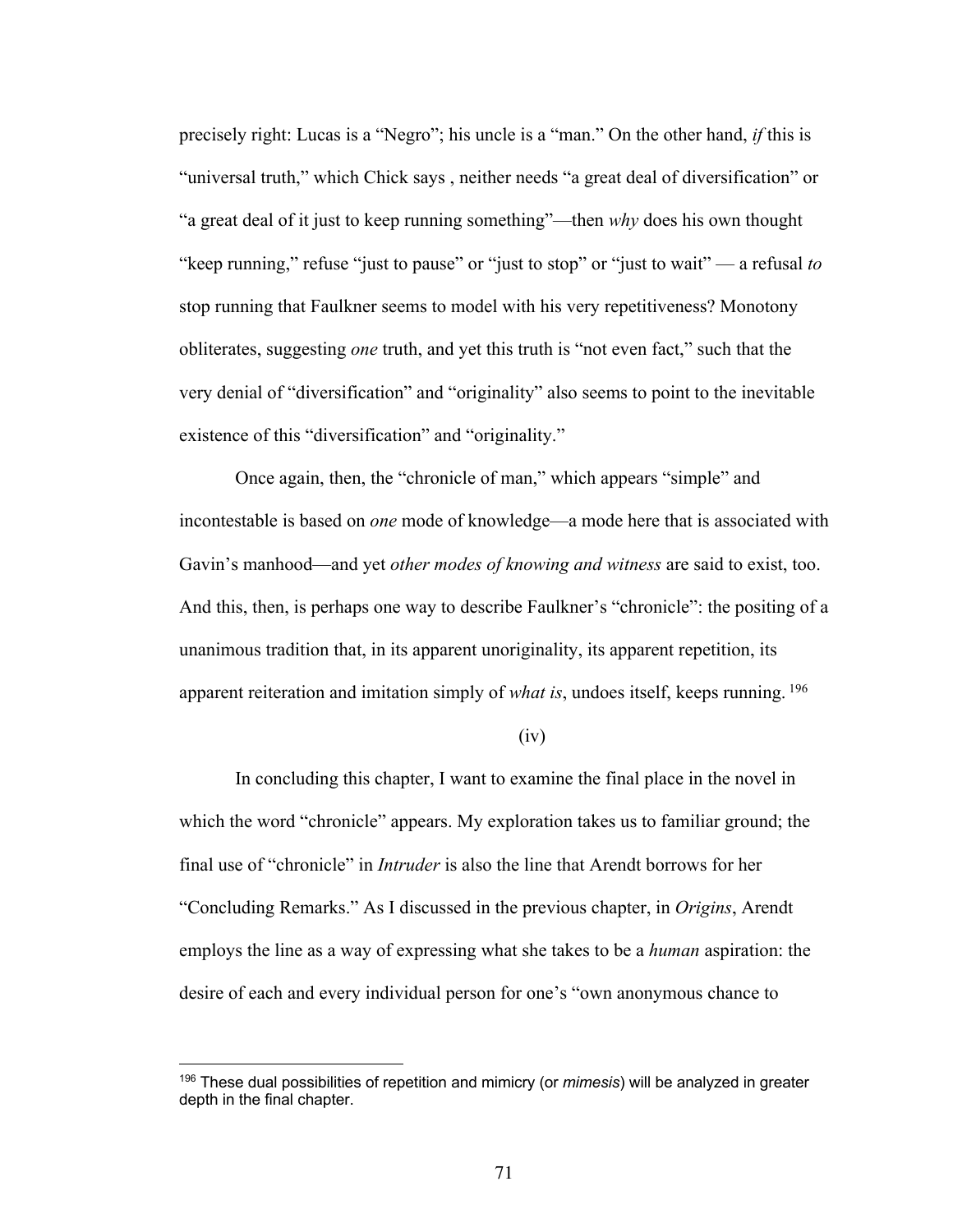perform something passionate and brave and austere not just in but into man's enduring chronicle ... in gratitude for [one's] time in it."<sup>197</sup> Though she cites Faulkner, Arendt gives no other context for the line—not the character who speaks it, nor his story, nor even, indeed, the "passionate and brave and austere" act he performed "not just in but into man's enduring chronicle."198

Yet: when one reads the larger passage—a monster of a thing, really, more than three pages of a single sentence, nothing like a "condensed" phrase, nothing like an "aphorism"—one cannot but be struck by how much the meaning of the tiny fragment Arendt borrows changes.199 The words come from a much larger internal monologue that runs through Chick's head soon after Lucas has been freed but not vindicated. A more expanded (but still incomplete) version of the passage that Arendt quotes from reads thus:

'Yes,' [Chick's] mother said. 'Just left go:' which was like telling a man dangling with one hand over a cliff to just hold on: who wanted nothing right now but a chance to let go and relinquish into the nothing of sleep what little of nothing he still had … only he had forgotten how: or maybe that was it and he didn't dare relinquish into nothing what little he had left: which was nothing: no grief to be remembered nor pity nor even awareness of shame, no vindication of the deathless aspiration of man by man to man through the catharsis of pity and shame … who had no more expected Lucas to be swept out of his cell shoulder high on a tide of expiation and set for his moment of

<sup>197</sup> Arendt, *Origins*, 631.

<sup>198</sup> Arendt, *Origins*, 631; Faulkner, *Intruder in the Dust*, 189.

<sup>199</sup> Arendt, *On Revolution*, 307.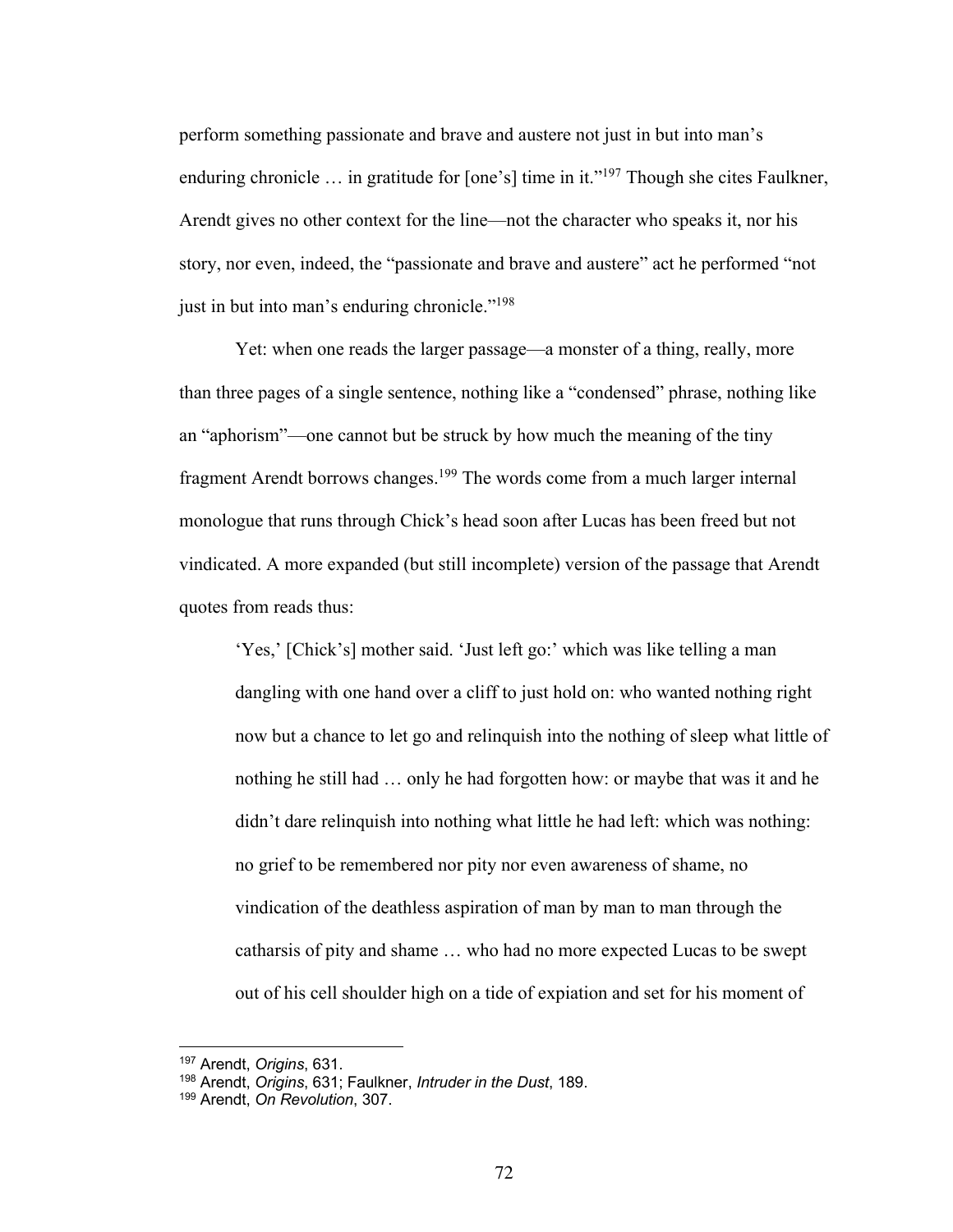vindication and triumph on the base say of the Confederate monument (or maybe better on the balcony of the post-office building beneath the pole where the national flag flew) than he had expected such for himself and Aleck Sander and Miss Habersham: who (himself) not only had not wanted that but could not have accepted it since it would have abrogated and made void the whole sum of what part he had done which had to be anonymous else it was valueless: who had wanted of course to leave his mark too on his time in man but only that, no more than that, some mark on his part in earth but humbly, waiting wanting humbly even, not really hoping even, nothing (which of course was everything) except that his own one anonymous chance too to perform something passionate and brave and austere not just in but into man's enduring chronicle worthy of a place in it (who knew? perhaps even adding even one anonymous jot to the austerity of the chronicle's brave passion) in gratitude for the gift of his time in it[.] $^{200}$ 

Arendt excerpts this lengthy, lengthy reflection and turns it into a "condensed aphorism." Her excerption renders the phrase into the expression of a triumph—or, at least, the "chance" of one. Read in context, however—read not as a declarative statement but as a snippet of a consciousness, a story—the line is not at all triumphant. Markell describes this passage by writing that "Faulkner gives us a long segment of indirect internal monologue in which Chick seems to be trying to come to terms with what he regards as a failure, his failure."<sup>201</sup> As Markell suggests, despite the fact that

<sup>200</sup> Faulkner, *Intruder in the Dust*, 189.

<sup>201</sup> Markell, "Anonymous Glory," 86.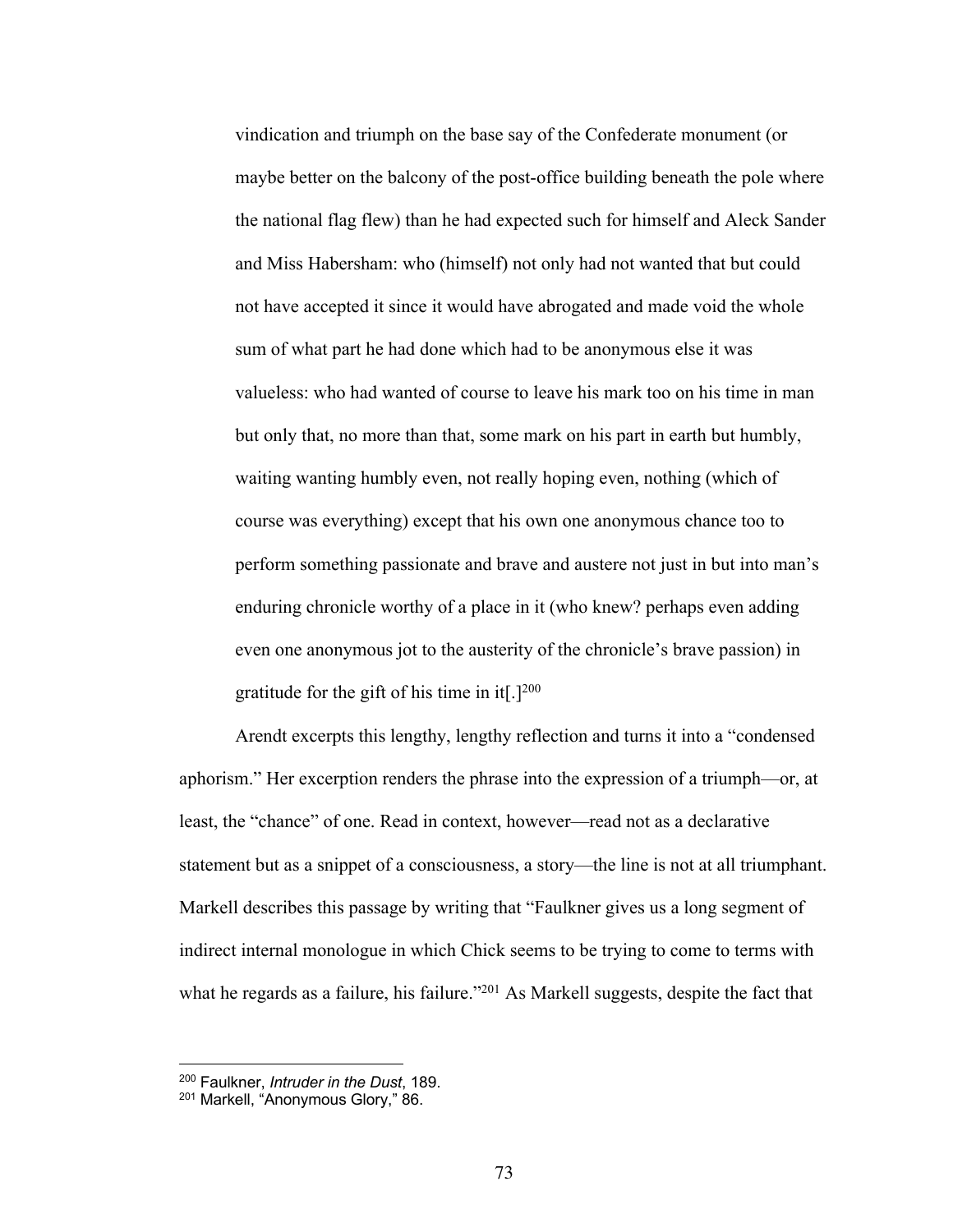Lucas has just been released from jail, Chick expresses a kind of hopelessness (he "wanted nothing right now but a chance to let go and relinquish into the nothing of sleep what little of nothing he still had … only he had forgotten how: or maybe that was it and he didn't dare relinquish into nothing what little he had left: which was nothing"). $202$ 

Moreover, reading the quotation in *Intruder* reveals that not only has Arendt left out the line's beginning and its setting, but that her reproduction in *Origins*  substitutes an ellipsis for a key part of its middle: the parenthetical in which Chick asks, "(who knew? perhaps even adding even one anonymous jot to the austerity of the chronicle's brave passion)." In *Intruder*, the effect of Chick's question, along with his posited answer, is to put emphasis upon the *uncertainty* of one's capacity to influence the "chronicle" and the "jot" that is all one is likely, in any case, to "insert." And yet even this state of mind was more hopeful than his present one, in which he is reflecting upon what he "had wanted," not what he thinks it is still possible to have. That is, the line that Arendt borrows describes not a "chance" that Chick has made the most of or even a "chance" that remains open for him. Instead, the teenager's flow of thoughts expresses his desire for an opportunity he now seems to realize was never really open, never really possible.

My claim here is not that Arendt's employment of the words is "wrong," per se. I am not insisting that in excerpting and alluding, she posits an *incorrect replication* of Faulkner's text, for it is not clear to me that one can speak of an *incorrect* allusion or replication, so much as an incomplete one. What I wish to claim,

<sup>202</sup> Faulkner, Intruder, 188; Markell, "Anonymous Glory," 86-88.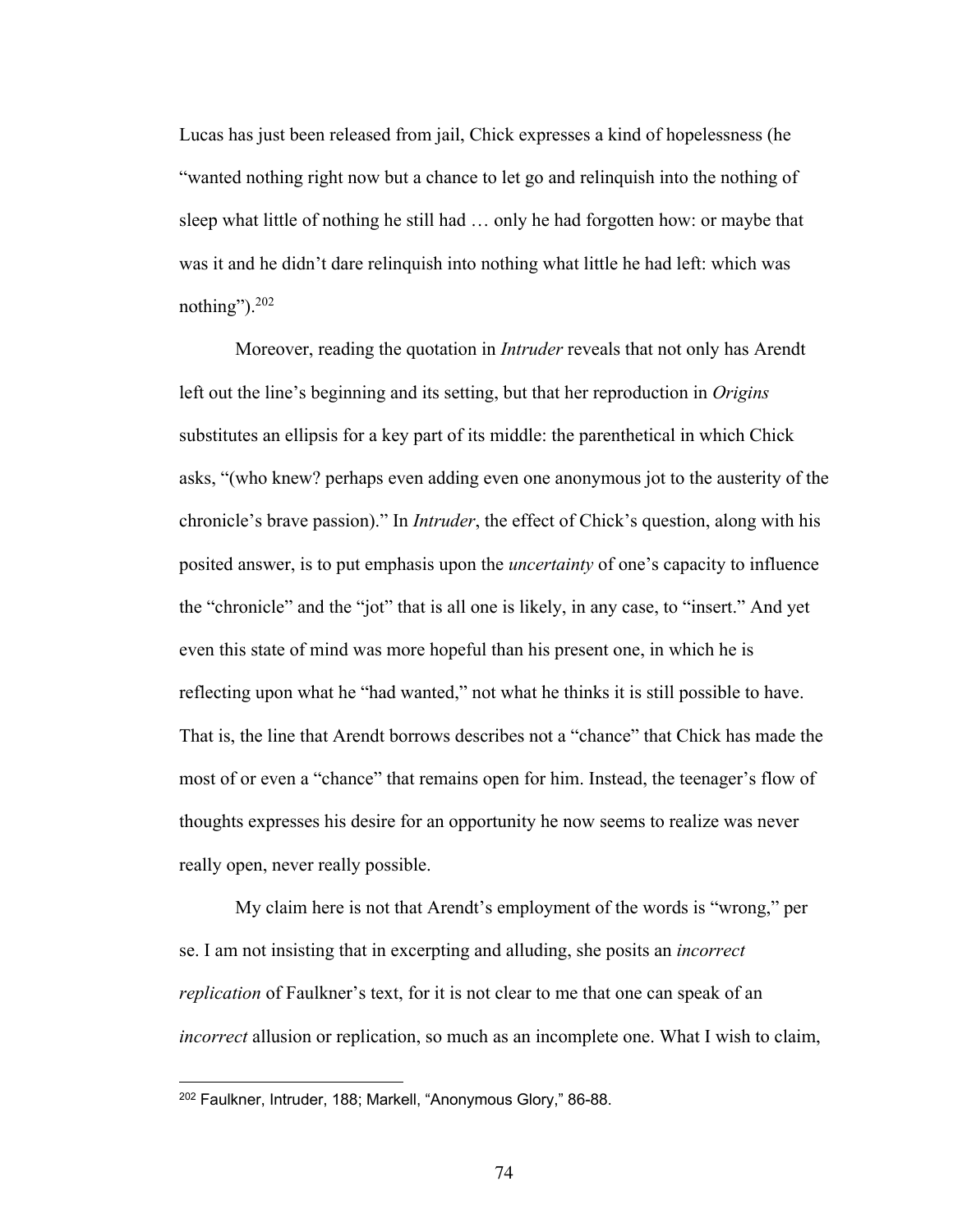then, is that in excerpting the sentence, Arendt essentially cuts from the concluding section of *Origins* Chick's sense of failure as well as the boy narrator's fraught relationship to the "chronicle" itself. After all: why does Chick feels such a pervasive sense of hopelessness here? Lucas has been let out of the jail; he, Chick, along with several others, have proven—at least to themselves—the man's innocence of the murder of which he was accused.

There are several answers to this question. First, I think, Chick's sense of hopelessness stems from the *private* nature of Lucas's acquittal. Uncle Gavin, the county lawyer, and Mr. Hampton, the county sheriff, have professed themselves to believe Chick's account of the matter; the crowd of White people who had assembled outside the jailhouse, presumably to lynch the Black man who was accused of killing a White man, has dispersed. Lucas has gone home, and if Chick is unhappy here, it is not on account of his fears for Lucas's future safety; this, he does not seem to doubt, even if the reader might.

Why does Chick feel this failure, then? It seems linked to that fact that there has been no trial for Lucas, and perhaps even more importantly, no public acknowledgement of the wrong he has suffered, no public acknowledgment—or even real attempt to find—the truth of the matter. Just before this monologue begins, Chick expresses his profound frustration with the dispersed White mob: "They ran," he cries to his mother. "They saved their consciences a good ten cents by not having to buy him a package of tobacco to show they had forgiven him."<sup>203</sup> It is then that she tells him to "Just let go," and then that he thinks that letting go is perhaps all that is left to

<sup>203</sup> Faulkner, *Intruder in the Dust*, 188.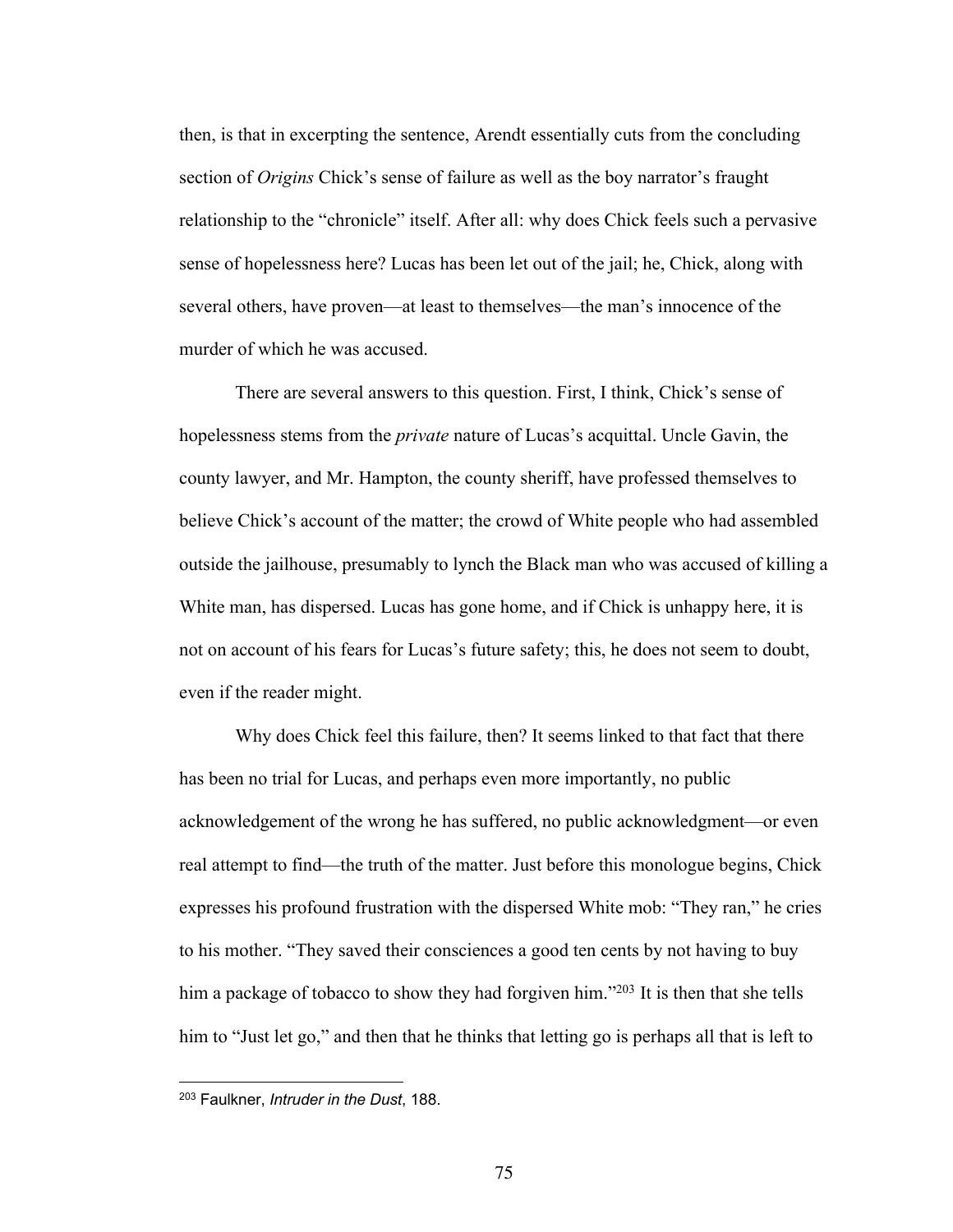him, "because" (to quote from a part of the monologue that has not yet been quoted here):

there was nothing anybody could do but hope Crawford Gowrie [Vinson's brother and the actual murderer] would decide to come in and hunt up the sheriff and say All right I did it because all they had was Lucas who said that Vinson Gowrie wasn't shot with a forty-one Colt or anyway his, Lucas' fortyone Colt and Buddy McCallum to say or not say Yes I swapped Craw Gowrie a German pistol twenty-five years ago; not even Vinson Gowrie for somebody from the Memphis police to come and look at and say what bullet killed him because the sheriff had already let old Gowrie [Vinson's father] take him [his son's body] back home and wash the quicksand off and bury him again tomorrow: where this time Hampton and his uncle could go out there tomorrow night and dig him up[.] $^{204}$ 

Lucas is no longer in jail. And yet, Chick seems to realize here, there has been no just, public accounting of the man's innocence—the White mob could not even spare the tencent-price of a box of cigarettes, let alone actual reparation of any kind—and there *will*  be no justice done. There is no way to prove, in the community, for the community, the *truth* of what occurred, unless the real murderer, the victim's own brother, was to admit it, unless (possibly) another White man, Buddy McCallum, came forward to testify against Crawford. "[A]ll they had," Chick reflects, "was Lucas who said that Vinson Gowrie wasn't shot with a forty-one Colt or anyway his, Lucas' forty-one," and the

<sup>204</sup> Faulkner, *Intruder in the Dust*, 188.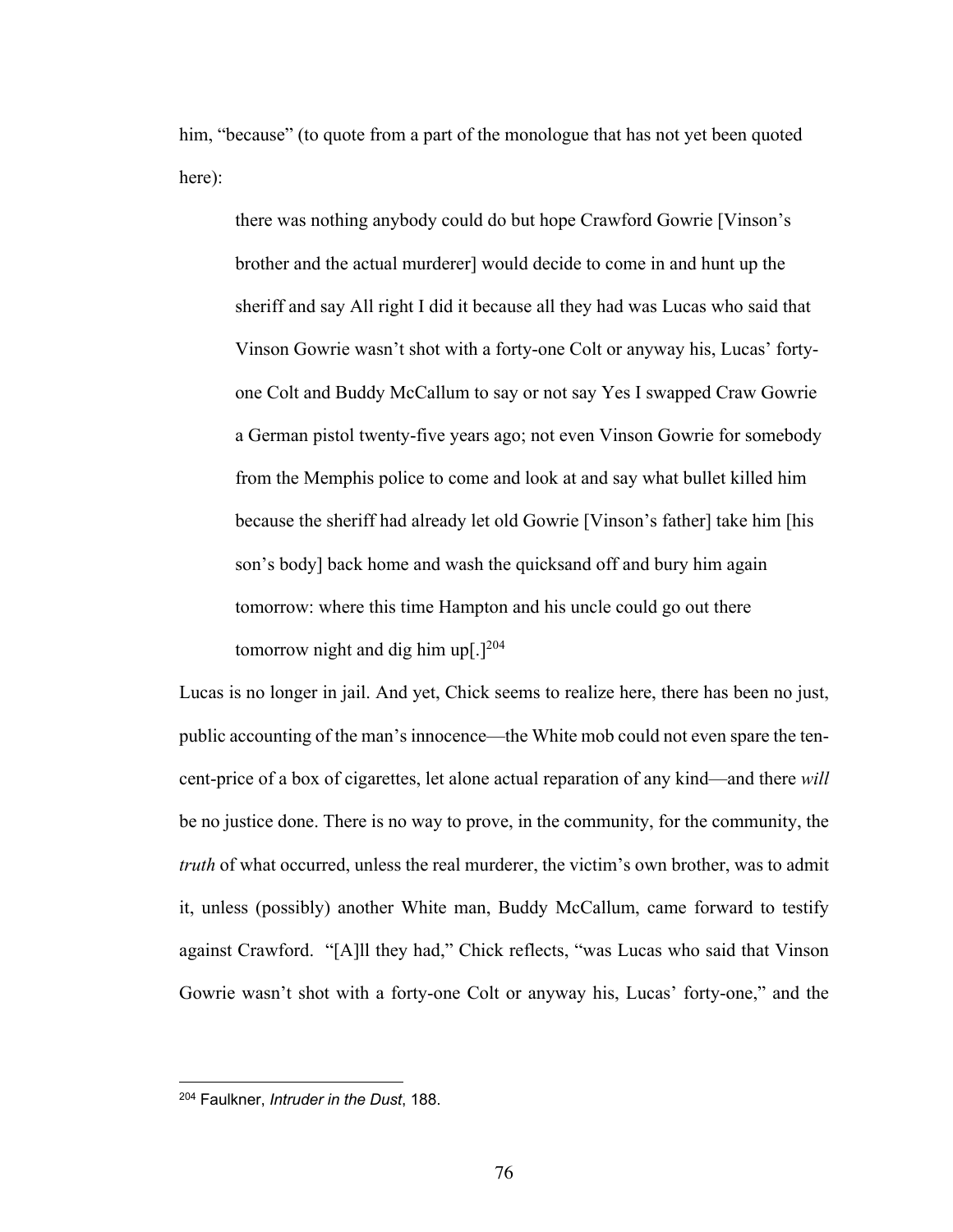testimony of a Black man is unlikely, in the world in which Chick is increasingly aware he occupies, to be good enough.

The lack of publicity in Lucas's acquittal does not bother Chick, he insists, because he had wished for public celebration of his own deeds. Chick had, as his run of thoughts emphasizes, "not only … not wanted that but could not have accepted it since it would have abrogated and made void the whole sum of what part he had done which had to be anonymous else it was valueless."205 Chick had not even necessarily wanted Lucas to be heroized, had in no way "expected Lucas to be swept out of his cell shoulder high on a tide of expiation and set for his moment of vindication and triumph on the base say of the Confederate monument (or maybe better on the balcony of the postoffice building beneath the pole where the national flag flew)."206 What then did Chick want? Why is it that he is so disappointed? It is, I think, because of how his own view of the "chronicle" has changed over the course of the book. The teenager did not necessarily wish for celebration, but he did wish to be recognized, to be part of the "county's chronicle." To him, this chronicle represents—or at least, represented—the honored traditions of his Mississippi community. It is a landscape that he associates with his uncle Gavin not only because, as he says, Gavin knew its best, but also, perhaps, because, as the county lawyer, Gavin possesses the place within this "county's chronicle" that, in the end of the book, Chick confesses to have once wanted.207

Why does Chick no longer want such a place? Why does he believe, it seems, that such a place *is no longer possible*? One aspect of the passage that might be worth

<sup>205</sup> Faulkner, *Intruder in the Dust*, 189.

<sup>206</sup> Faulkner, *Intruder in the Dust*, 189.

<sup>207</sup> Faulkner, *Intruder in the Dust*, 7.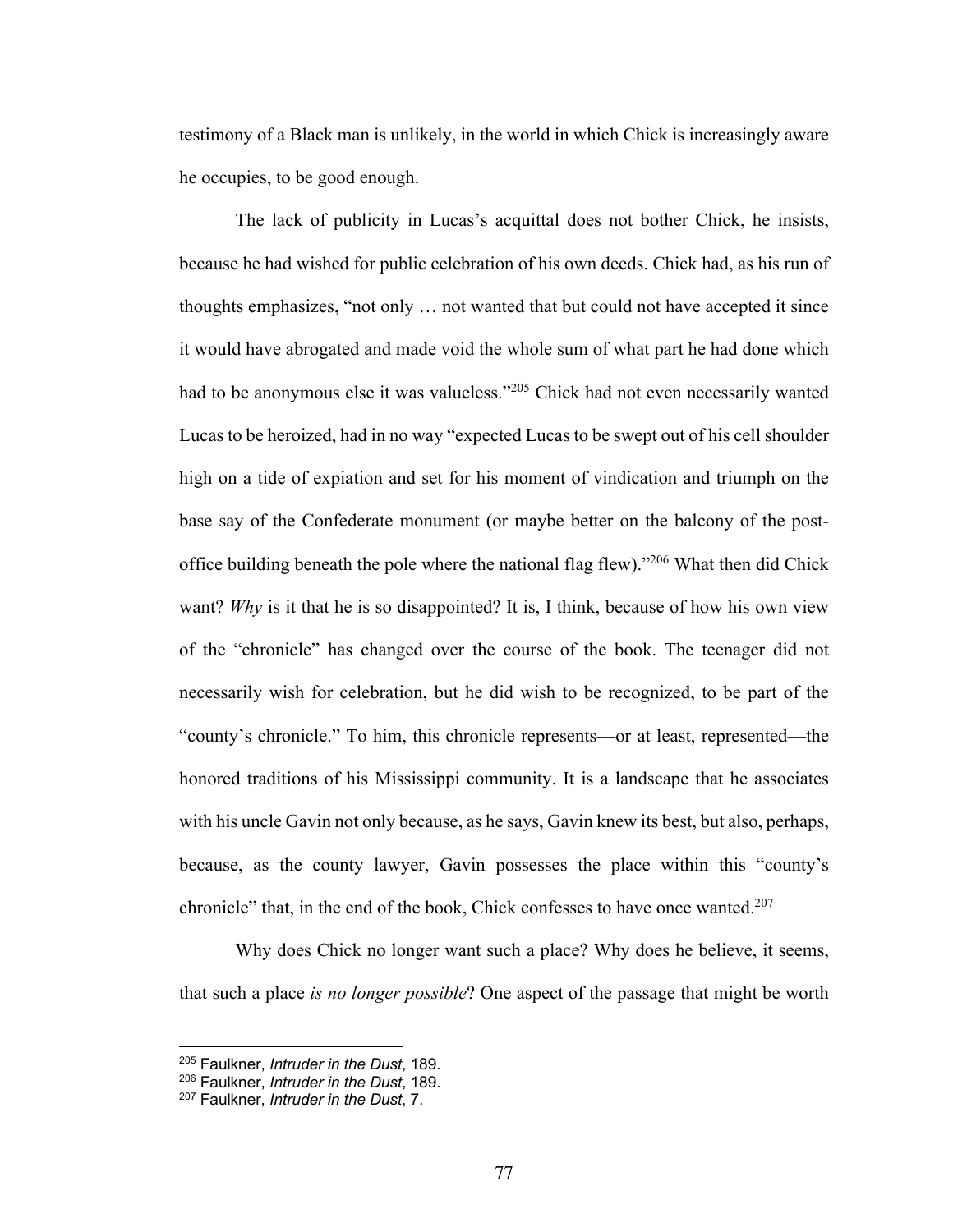noting here is the shift from the "county's chronicle" to "man's enduring chronicle." Such a transition might seem to indicate a move from *localized* modes of knowledge and knowing to more *universal* ones. And yet if this was true, then perhaps Chick *would* feel vindicated in this moment, for if he has not won the respect or recognition of the White mob, surely, one might think, he feels himself to have acted "in and into man's enduring chronicle."

But again, this is *not* how Chick feels, and in seeking to unpack how he does feel, what he *does* express, I want to quote at length again from his monologue, this time from the lines that come *after* the phrase Arendt borrows:

… in gratitude for the gift of his time in it, wanting only that and not even with hope really, willing to accept the fact that he had missed it because he wasn't worthy, but certainly he hadn't expected this … austerity itself debased by what it had gained, courage and passion befouled by what they had to cope with:—a Face, the composite Face of his native kind his native land, his people his blood his own with whom it had been his joy and pride and hope to be found worthy to present one united unbreakable front to the dark abyss the night—a Face monstrous unravening omniverous and not even uninsatiate, not frustrated nor even thwarted, not biding or waiting and not even needing to be patient since yesterday and tomorrow are Is: Indivisible: One $[.]^{208}$ 

Chick feels hopeless here because he sees, perhaps for the first time, how corrupt the prevailing narrative—a narrative rooted in hierarchy, in racism—is. (Though Faulkner may not have intended this, the reference to "Confederate monuments" only further

<sup>208</sup> Faulkner, *Intruder in the Dust*, 189-90.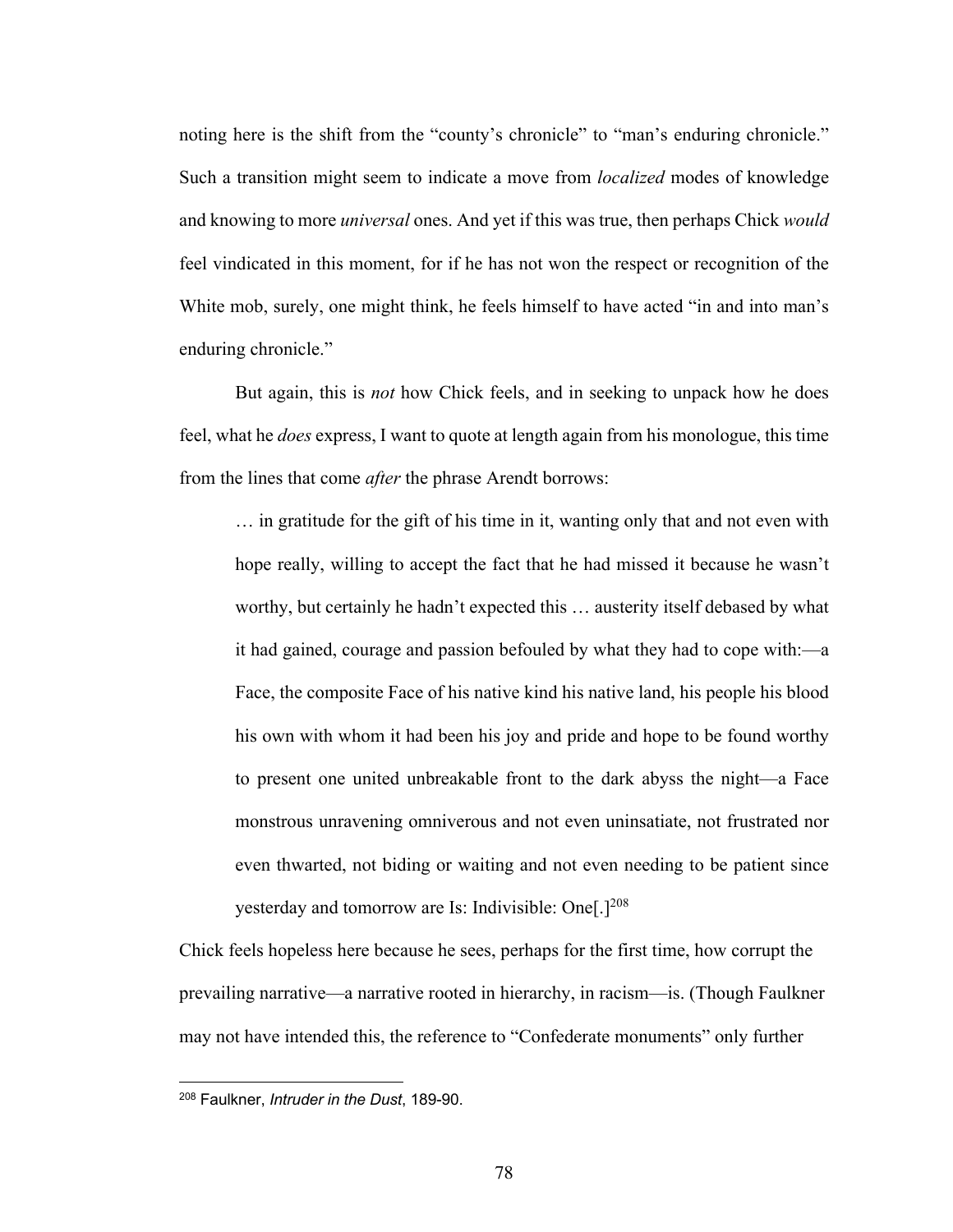emphasizes this aspect of the passage, particularly when read in 2020.) Chick *cannot*  perform "something passionate and brave and austere" for these very qualities have been "corrupted," "debased" by "a Face," a phrase previously employed to describe the White mob outside the courthouse.<sup>209</sup> This earlier passage, which describes what Chick sees from the vantage point of his uncle's car window as it drives by the courthouse, reports "not faces but a face, not a mass nor even a mosaic of them but a Face: not even ravening nor uninsatiate but just in motion, insensate, vacant of thought or even without passion."210 In the face of the Face, which can only acknowledge a world in which it is a Black man that shoots the White one—where even the exculpation of Lucas can only be allowed to happen through the dispersal of the Face, not the renunciation of it—there is no possibility for Chick to "perform something passionate and brave and austere not just in but into man's enduring chronicle."211 "Man's enduring chronicle," he seems to realize here, is ruled, at least in part, by that Face.

# (v)

While I think we have begun to make sense of Chick's sense of failure in the section above, I do not think we have yet come to a complete explanation, at least in the novel's own terms, which, I want to claim, are *not* Arendt's.

<sup>209</sup> Faulkner, *Intruder in the Dust*, 178-80.

<sup>210</sup> Faulkner, *Intruder in the Dust*, 178-80.

<sup>211</sup> Faulkner, *Intruder in the Dust*, 178-80; Markell, "Anonymous Glory," 86-7. Markell makes a similar claim in his essay, writing that "And what had made [Chick's] course of action a failure? Not that Chick wasn't personally 'worthy' of his chance, but that, as he seems to realize, nothing much has changed; the crowd may have dispersed for the moment, but the racial order of Yoknapatawpha has hardly been transformed, even if Chick's way of seeing it has, and even if the immediate threat to Lucas has receded" (86-7). Markell likewise calls attention to the novel's earlier description of the "Face."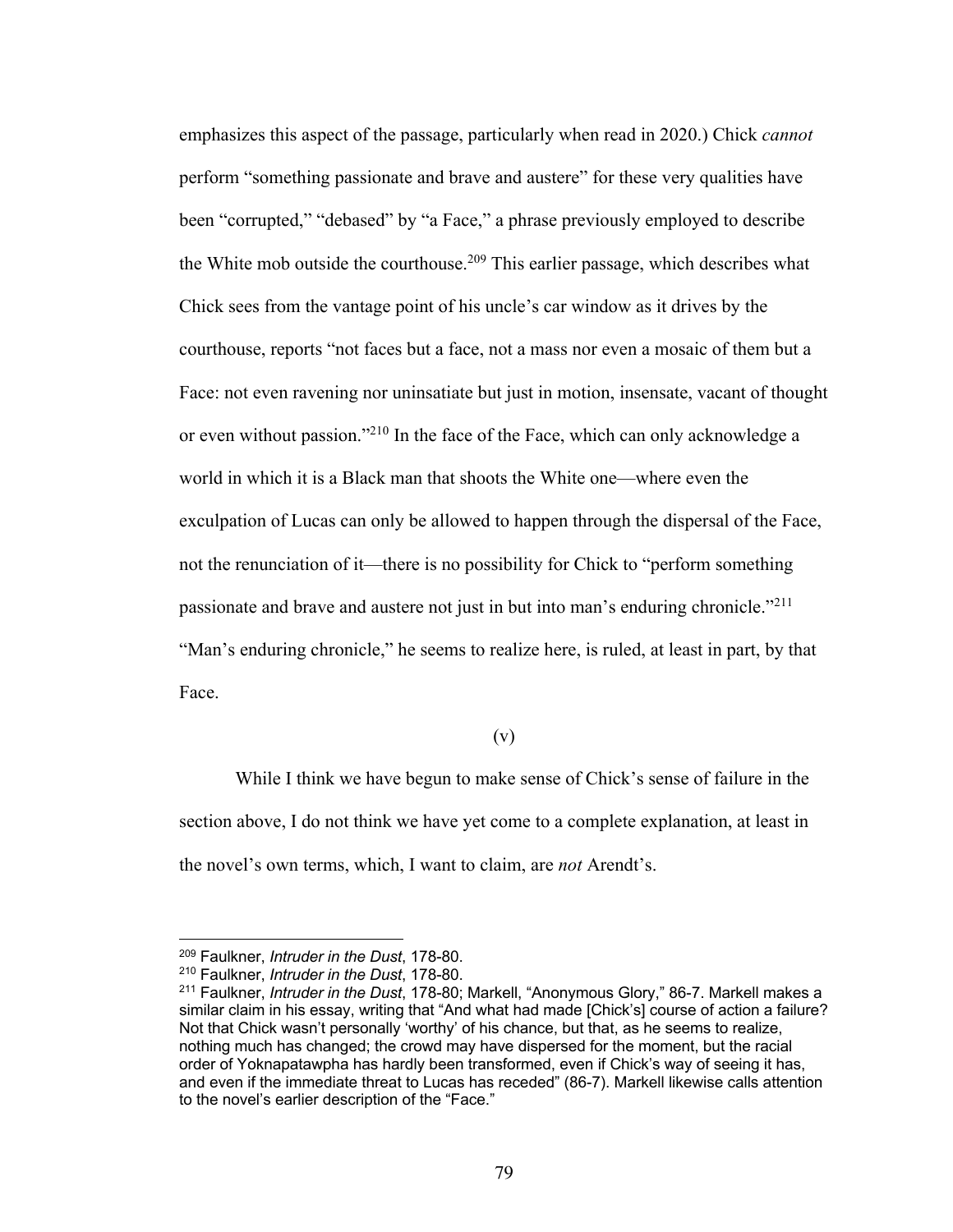Indeed, thus far, one could, I suppose, read all this according to an Arendtian lens. For there is a sense in which Chick's words, if pulled selectively, seem to fit all too well her conviction that action is *distinct* from world and from nature. Politics, on a traditional, "territorial" reading of Arendt, is not bodily. As she writes in *The Human Condition*, the modern tendency to "see the body of peoples and political communities in the image of a family whose everyday affairs have to be taken care of by a gigantic, nation-wide administration of housekeeping" is simply errant, has led to "blurred" boundaries and obfuscations and entirely too indistinct "distinctions."212 And the Face could be seen here as a metaphor, an image, for a mode of familial politics, for a mode of community that organizes itself primarily according to the (distorted, wrongly understood) "facts" of bodies, according a certain way of seeing bodies. The political community of Yoknapatawpha, after all, naturally believes in the guilt of a Black man in a murder that it simply cannot accept was committed by the victim's own White brother.213 In opposition to this, we have Chick, the White nephew of the White county lawyer, the narrator, the protagonist, who, in going out to the graveyard and in uncovering the body buried there, brings to light enough reality to let Lucas go. Chick *acts*, perhaps Arendt would say, and thus, his deed is properly political, even amidst a background that is anything but.<sup>214</sup>

<sup>212</sup> Arendt, *The Human Condition*, 28.

<sup>213</sup> Faulkner, *Intruder in the Dust*, 196-7.

 $214$  Indeed, even Chick's assertion that, his act "had to be anonymous else it was valueless," that he wanted to leave his mark but *not* to receive celebrity, could seem perfectly in accordance with Arendt's view of goodness. See Markell, "Anonymous Glory," 86; Arendt, *The Human Condition*, 74-8.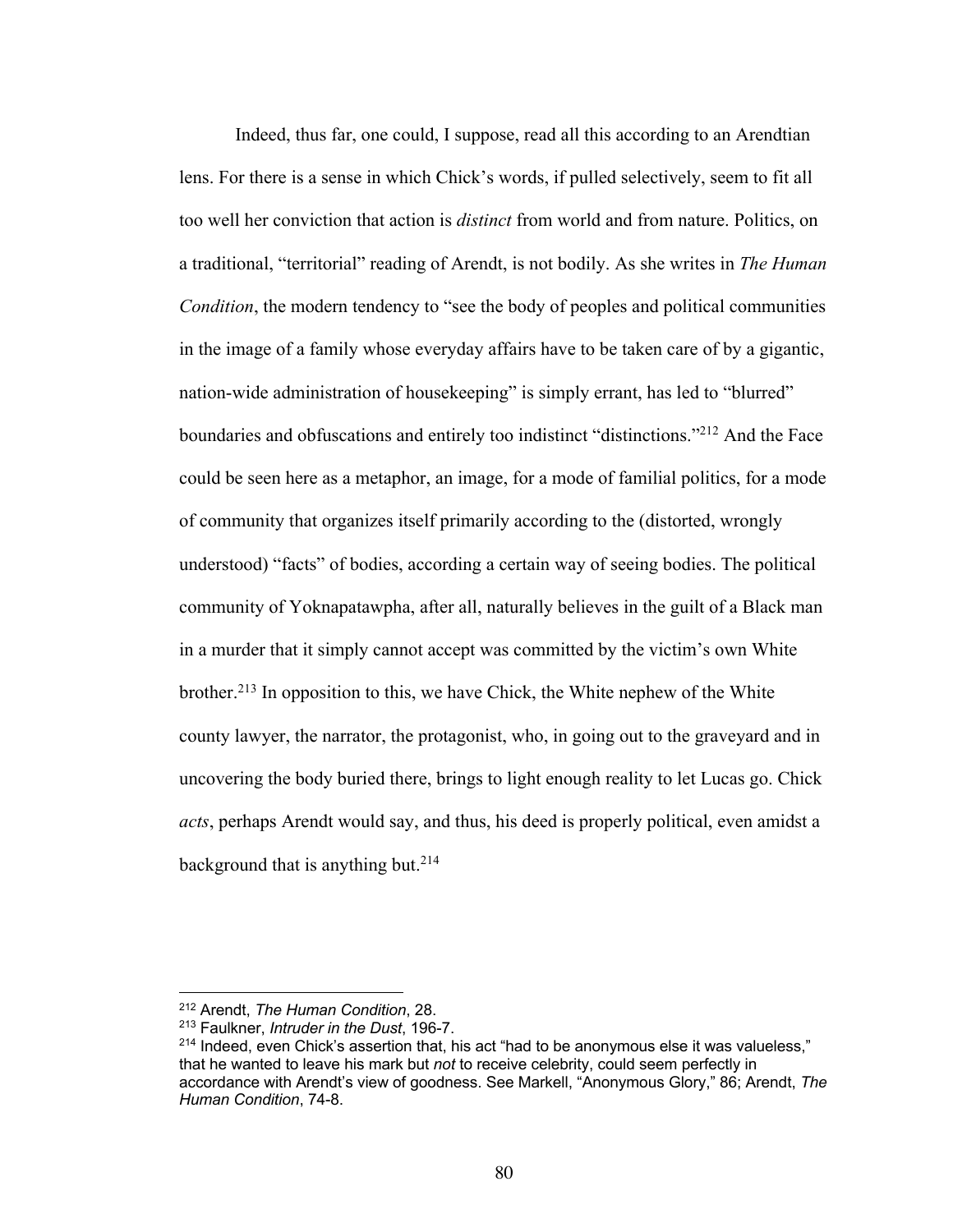Or again: perhaps this isn't a *political act* on Arendtian lights at all but an act of goodness, which Arendt distinguishes from other kinds of acts in *The Human Condition*. Writing that "since [the rise of Christianity], we know of good works as one important variety of possible human action," she contends that "goodness obviously harbors a tendency to hide from being seen or heard. … it is manifest that the moment a good work becomes known and public, it loses its specific character of goodness, of being done for nothing but goodness's sake."215 Goodness, according to Arendt, is always anonymous, and so perhaps *this* is what Chick expresses here in stating that his act "had to be anonymous else it was valueless."<sup>216</sup>

But neither of these accounts really seem attuned to what is at the core of Chick's monologue, his expression of thwarted desire. Moreover: neither of these accounts, I think, are capable of acknowledging the complications here: the distinctions that are not just distinctions, the oppositions that obscure the correspondences. "Why did it have to be anonymous?" asks Markell, when examining this passage from an Arendtian point of view. The theorist goes on, "Chick might have simply been heeding Jesus's admonition to 'do not your alms before men to be seen of them'"—and here, Markell provides a footnote to Arendt's citation of this same line before writing "*but things are more complicated*, for [Chick] goes on to articulate anonymity not onto goodness or righteousness but onto the urge toward glory and immortality."<sup>217</sup>

<sup>215</sup> Arendt, *The Human Condition*, 73-4.

<sup>216</sup> Faulkner, *Intruder in the Dust*, 189; Markell, "Anonymous Glory," 86-7.

<sup>217</sup> Markell, "Anonymous Glory," 86, emphasis added.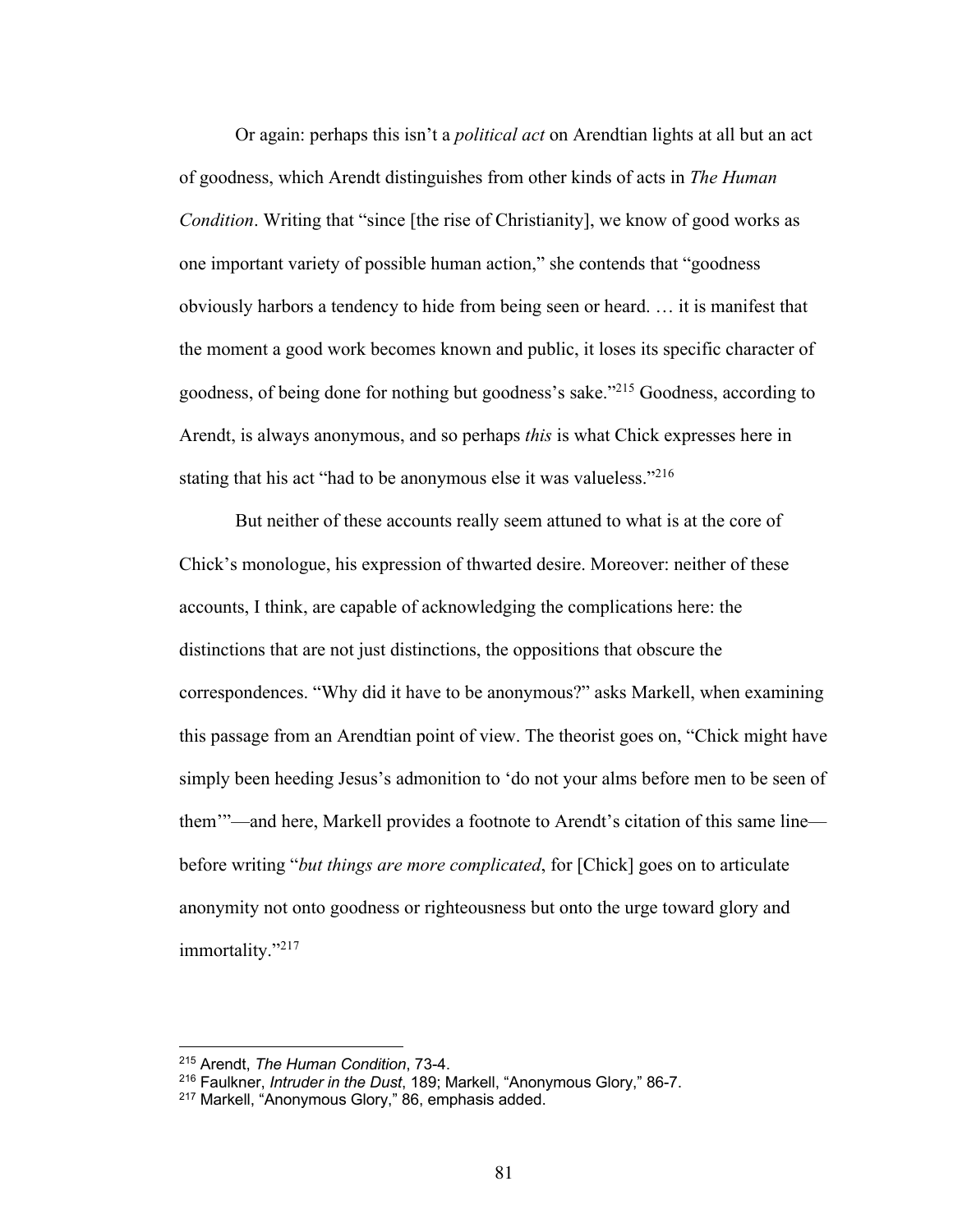"Things are more complicated," Markell writes. And they are: because Arendt's distinctions, her tripartite differentiation of the human condition and all its accordant oppositions cannot really make sense in the world of this monologue, in the world of Chick's consciousness. As Markell points out, "anonymity" and "glory" two terms that Arendt seemingly attempts to keep steadfastly separate—are allied here.<sup>218</sup> So, too, are *individual action*—individual actor—and corporeal nature, manmade world. Chick despairs of the way in which the corruptions of his community prevent his action from *being* action, from *taking part in a public sphere,* even in an "anonymous," less celebrity-like manner.<sup>219</sup> At the same time, his despair is tied to the fact that he desired—that he still, I think, desires—to act as a member "of his native kind his native land, his people his blood his own with whom it had been is joy and pride and hope to be found worthy to present one united unbreakable front to the dark abyss the night."220 In other words, Chick does not switch from a notion of the "county's chronicle" to "man's enduring chronicle," because he shifts his faith from one to the other but because he is increasingly aware of both their sameness and their distinction: aware, that is, of the way subjectivity underwrites (purported) objectivity, but that subjectivity, if selective, if prejudiced, if built on White supremacy, can get things vastly, even violently, wrong.

This is not to say that Chick does not, to at least some degree, disavow, the Face, the mob. He does disavow it, to some extent, just as he disavows—or at least tries, struggles—to disavow its racism, its inherently prejudicial way of being and

<sup>218</sup> Markell, "Anonymous Glory," 86.

<sup>219</sup> Markell, "Anonymous Glory," 86.

<sup>220</sup> Faulkner, *Intruder in the Dust*, 190.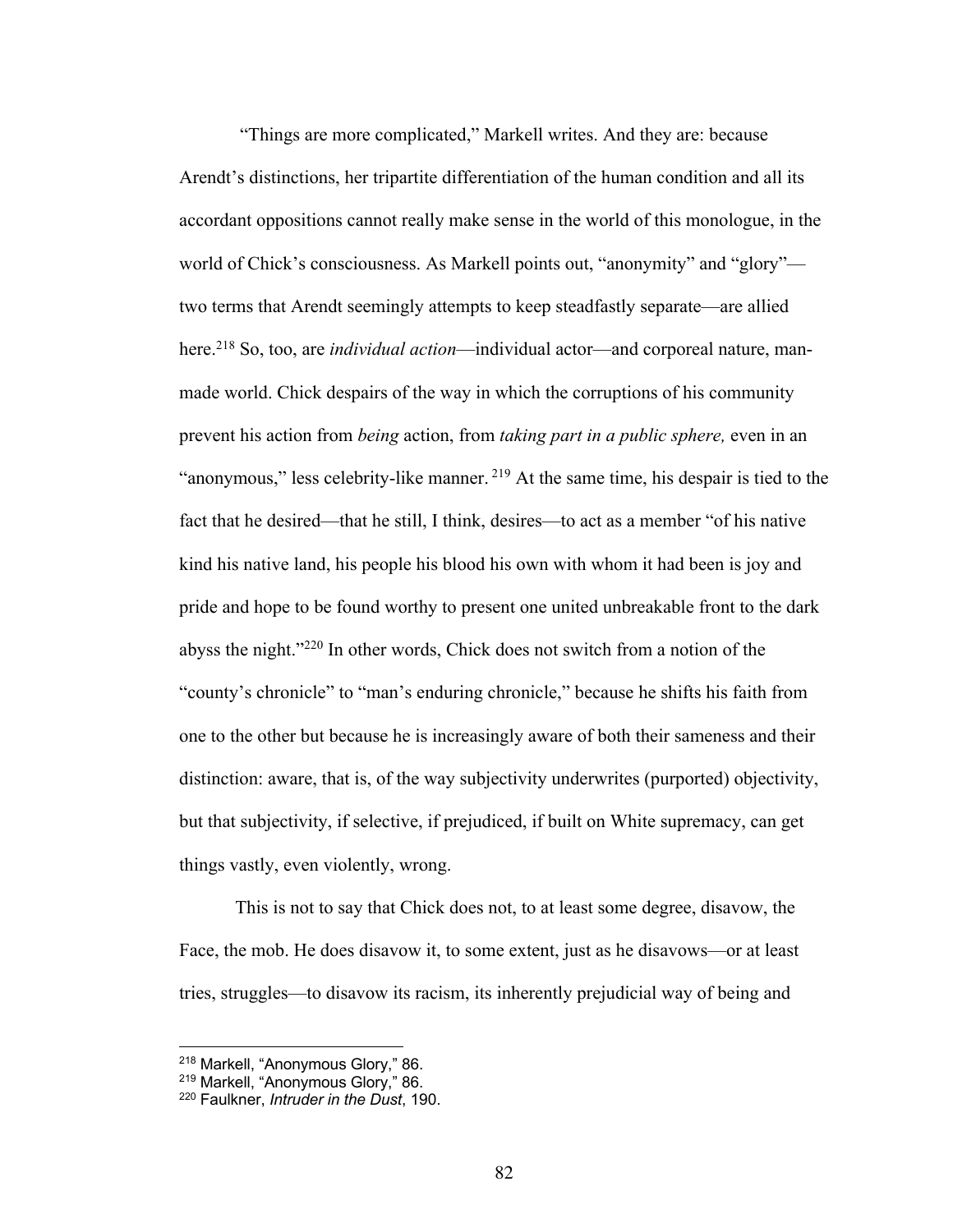knowing. But I do not think he disavows the notion of a political body that is, at least in some sense, a body, a *family*. He does not embrace a conception akin to Arendt's notion of "natality," which she associates with a "second birth" in which the individual splits off from the mother's body, splits off from material and contingency, and acts *into* the universe. Unlike Arendt, in wishing to combine individual action with glory among "his native kind his native land, his people his blood his own," Chick thinks natality somewhat differently. Arendt's notion of the subject is one who *acts*, such that identity is tied to deed and the story that is told of it, such that the question of *who* somebody is can easily be answered by one's biographer, who acts as witness to what one does—such that we know Socrates's story perfectly, intimately, simply because we know Plato's story. This is not Faulkner's subject and it is not Faulkner's story, for in the world of *Intruder*, neither the subject or the story is as straightforward or singular as Arendt suggests them to be.

Another passage in *Intruder in the Dust* is illustrative of this. It comes at the beginning of the tenth and final chapter, at the end of the long day upon which Lucas is let go. Chick, back at home, eats, and as he does, he remembers

How his uncle (sitting across the table drinking coffee) had said that man didn't necessarily eat his way through the world but by the act of eating and maybe only that did he actually enter the world, get himself into the world: not through it but into it, burrowing into the world's teeming solidarity like a moth into wool by the physical act of chewing and swallowing the substance of its warp and woof and so making, translating a part of himself and his memory, the whole history of man or maybe even relinquishing by mastication,

83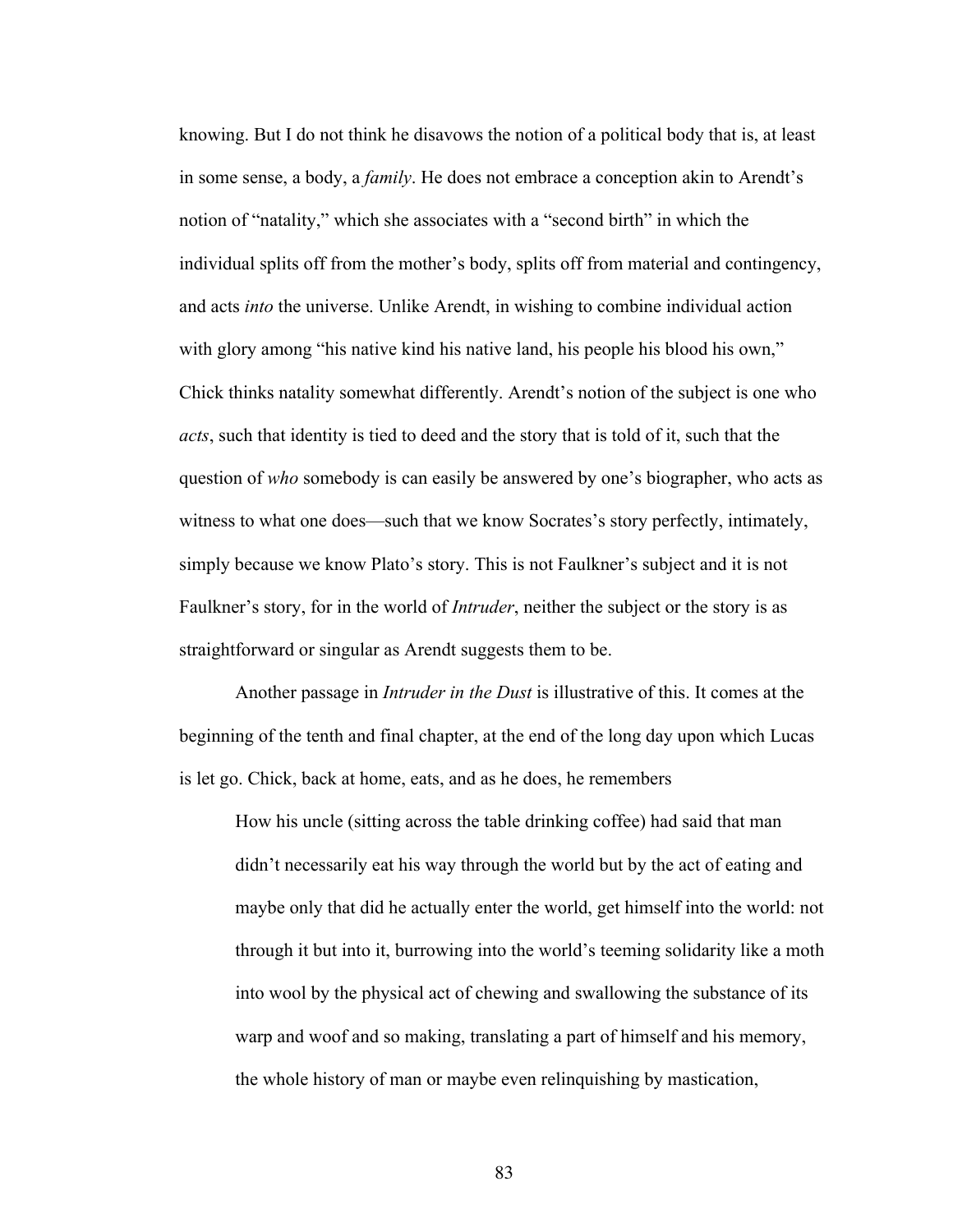abandoning, eating it into to be annealed, the proud vainglorious minuscule which he called his memory and his self and his I-Am into that vast teeming anonymous solidarity of the world[.]

On the one hand, this passage seems to make Chick into a part of the "omniverous" Face that seems continually associated with matters of eating and thus with the "monstrous" Face associated with the anonymity of the masses. At the same time, even as Chick seems to renounce the "self" and the "I-Am," thus renouncing the political act for the digestive process, the articulation of his eating, the run of his thoughts here, asserts the very fact of himself. After all, the passage is not just a selfrenunciation but also slides into a reflection of the fact that he is eating too fast, as he has been "hearing" from his mother "for sixteen years." In other words: he is at one and the same moment both part of the "warp and woof" of the world and also, his individual surly teenage self.

What I am trying to suggest is that Faulkner's notion of the "self"—and the "story," the "chronicle"—are not as separate from matters of body and nature and other as Arendt's notion of the acting self purports to be. Significantly, here, the passage above contains both Chick's own run of thoughts and those of his uncle, whose thoughts he takes and runs with, just as he does in the last part of the "man's enduring chronicle" monologue I will quote in this essay—the part that reveals it to be, perhaps, not a monologue at all:

—a Face monstrous unravening omniverous and not even uninsatiate, not frustrated nor even thwarted, not biding not waiting and not even need to be patient since yesterday today and tomorrow are Is: Indivisible: One (his uncle

84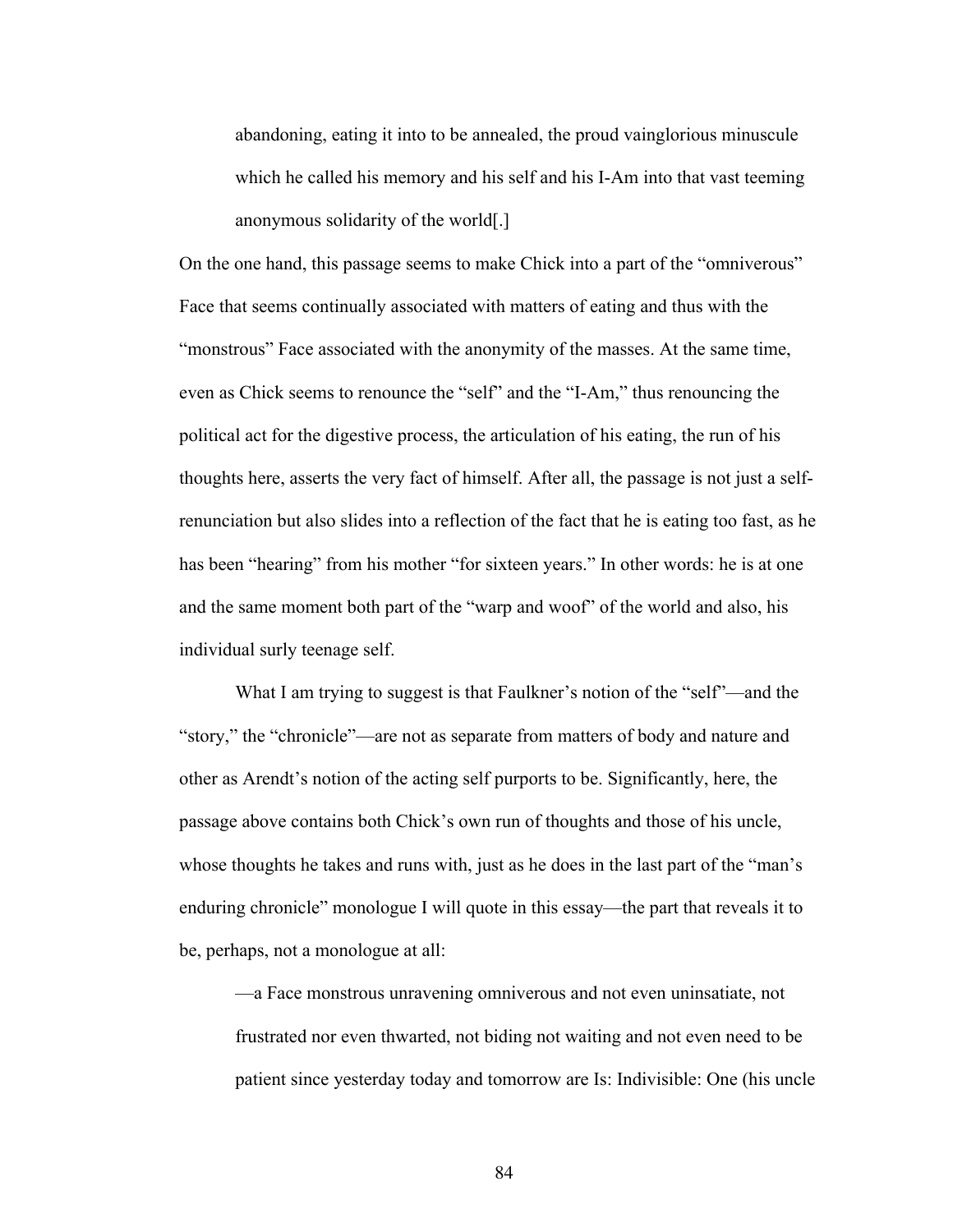for this too, anticipating this too two or three or four years ago as his uncle had everything else which as he himself became more and more a man he had found to be true: 'It's all *now* you see. Yesterday wont be over until tomorrow and tomorrow began ten thousand years ago. For every Southern boy fourteen years old, not once but whenever he wants it, there is the instant when its still not yet two oclock on that July afternoon in 1863, the brigades are in position behind the rail fence, the guns are laid and ready in the woods and the furled flags are already loosened to break out and Pickett himself with his long oiled ringlets and his hat in one hand probably and his sword in the other looking up at the hill waiting for Longstreet to give the word and it's all in the balance, if hasn't happened yet, it hasn't even begun yet[.' $]^{221}$ 

Chick slips into his uncle's voice; his monologue shifts into a kind of dialogue, the teenager's consciousness imitating the lawyer's. He has just—seemingly condemned the mindset of the "Face of his native kind his native land" who has hopelessly "debated" and "befouled" the "enduring chronicle" into which he might act. Does he quote his uncle's words here as a way of *demonstrating* this corrupted mode of history, this debased chronicle? It is too hard to know where the uncle's perspective ends and the boy's begins, near impossible, I think, to disassociate the failure Chick feels from the failure that Gavin invokes. And what is the failure that Gavin (and Gavin-through-Chick) invokes? It is the failure "of every Southern boy fourteen years old" who wishes—like Chick wishes—to add "even one brave anonymous jot to the austerity of the chronicle's brave passion." But in the case of the

<sup>221</sup> Faulkner, *Intruder in the Dust*, 190.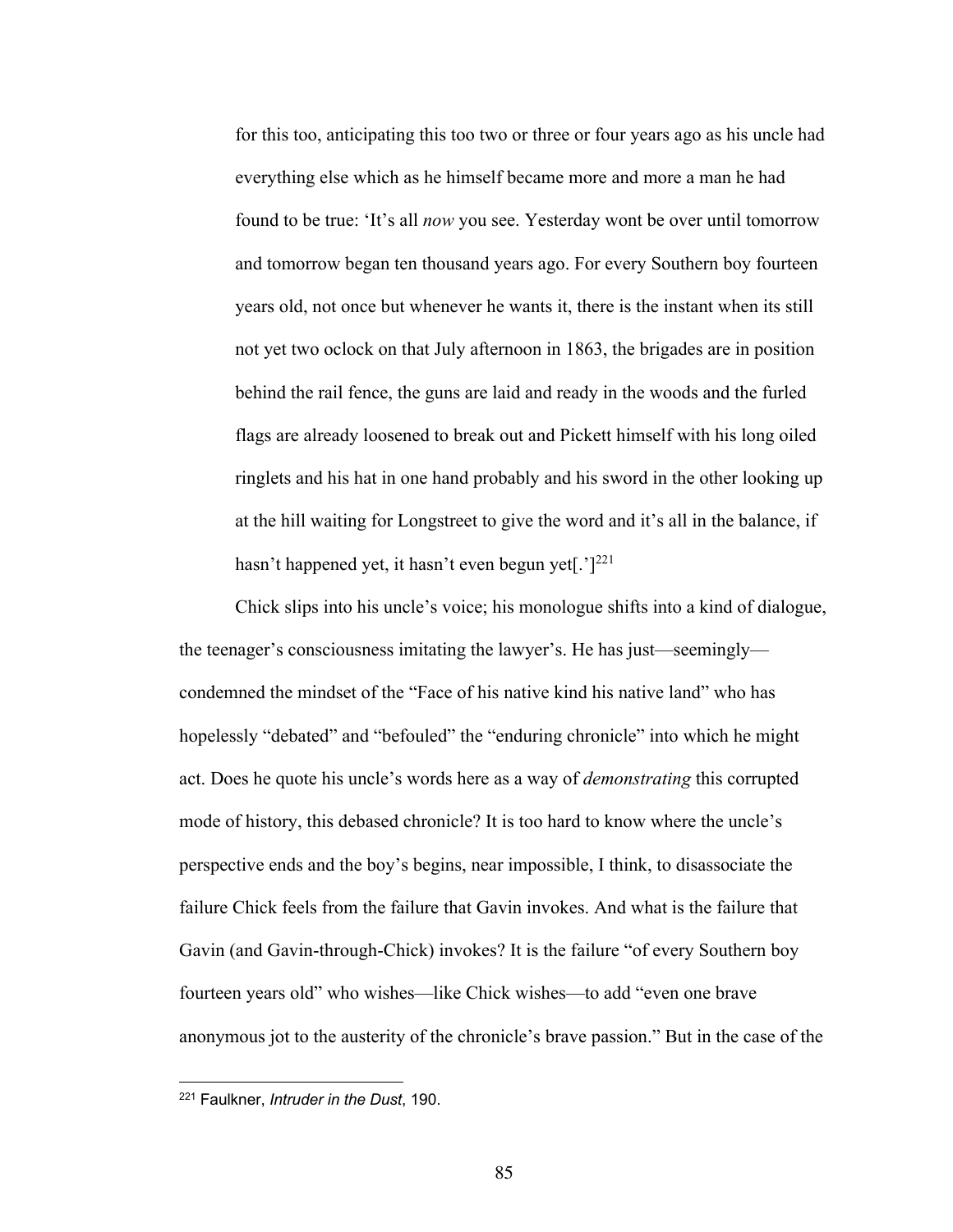boy that Gavin invokes, this is a desire to rewrite the "chronicle" so as to redo the Civil War, stop the South from losing. And so there is an odd blending of desires here: the desire of the boy to have won public vindication for Lucas is tangled up with the wish for the South to win the war it waged for "state's rights," purportedly, for the right of states to sanction the ownership of human bodies, really. And if Chick, like his audience, might be able to disarticulate these desires, this disarticulation would be not so much a matter of pulling apart act from world and nature than of pulling apart one way of making sense of the world (and the actions within it) from another way of making sense (or failing to make sense) of the world. And so: the Chick who voices the line Arendt quotes is not a paradigm for a hero as much as he is representative of the complications that inhere in any struggle to act heroically—or, to employ a word that perhaps breaks from both Faulkner's and Arendt's accounts of action—more truly *justly*.

In conclusion, then: in *Intruder in the Dust*, the word "chronicle" is used to designate not an accounting of facts, a list of realities, but a story that is linked to specific time and traditions, a story rooted in specific ways of seeing and knowing, ways that are often snugly tied up in prestige and privilege and prejudice. The "chronicle" may give an account of actions, but it also *influences* action, influences the way actors see themselves. Faulkner's "chronicle" is history, but not as chronological—not as inevitable, straightforward plot, but as something that has both already happened and is still happening. The chronicle is thus that which seeks to represent reality and that which impedes reality in this very representation. As David Minter writes,

86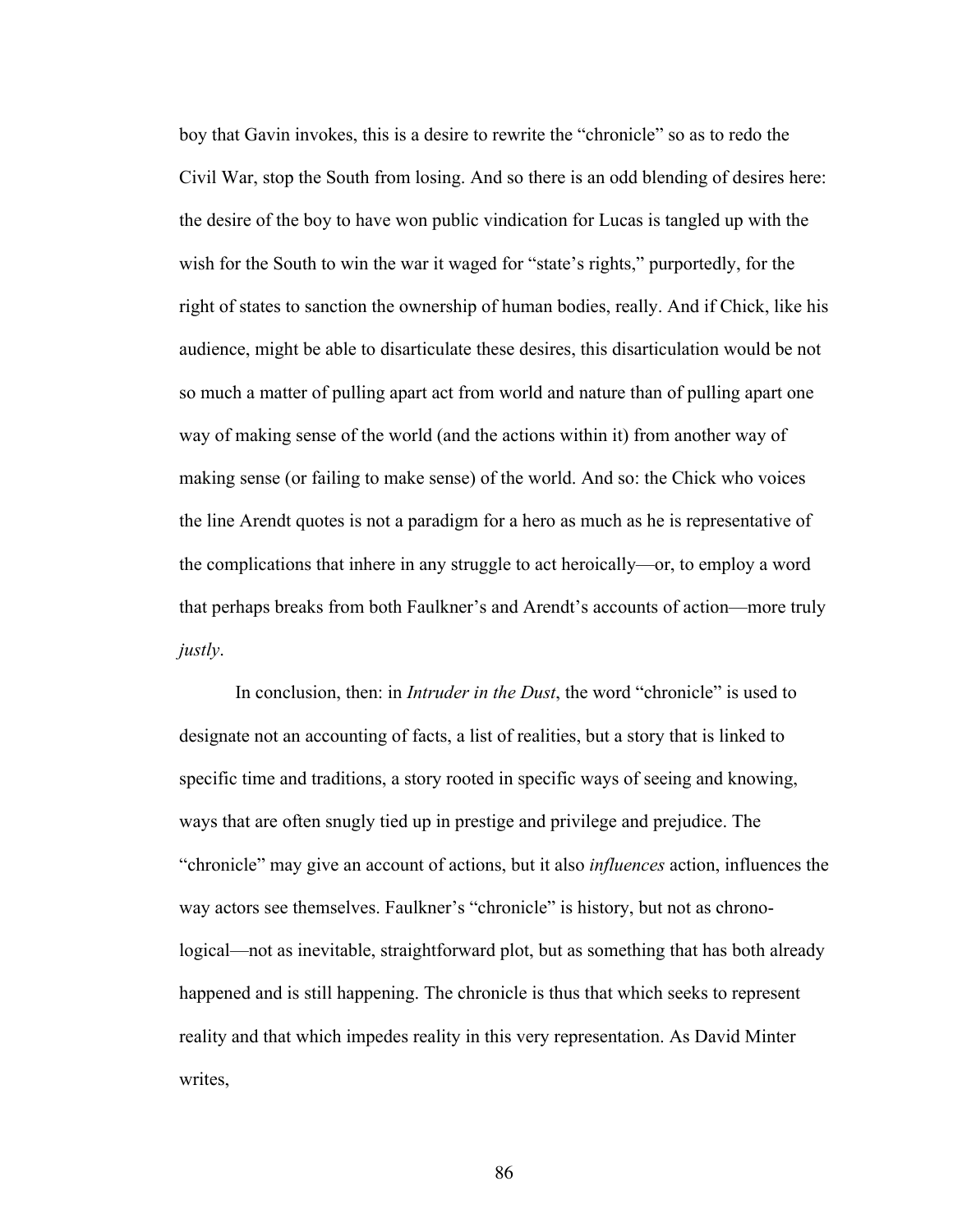The great complexity of [Faulkner's] novels … derives in part from this dual presence of history—its force as actual event, as actions and reactions within a long continuum of actions and reaction 'all mixed up with' one another (*Absalom, Absalom!* 100-101); and its force as recorded events, as letters and ledgers, or as remembered events or remembered 'shades[s] who in life had acted and reacted' (224-5). In both of these modes, moreover, as event and as story or myth, history shapes four interrelated stories—stories of humans separately and collectively, stories of regions, stories of families, and stories of single solitary selves.<sup>222</sup>

While Minter—as suggested by the citations—is speaking of two particular Faulknerian novels here (namely, *Absalom, Absalom!* and *Go Down, Moses*), the "presence of history" that he finds in these works can also be located in *Intruder in the Dust*, for this "presence of history" is, I think, is analogous to the "presence" of what I have termed the "chronicle." Arendt, in quoting Faulkner, suggests that one may "perform something passionate and brave and austere not just in but into man's enduring chronicle ... in gratitude of [one's] time in it."<sup>223</sup> For Faulkner, however, to act into the chronicle is already to have been acted upon by it. Chick's monologue (which is not really *only* a monologue) expresses both a desire to have entered in the chronicle and a hopelessness about the very possibility. In expressing this wish, Chick (and perhaps Faulkner?) speaks both within and outside the chronicle, struggles to extricate himself even as he is entrenched within it, still reliant on its voice(s),

<sup>222</sup> Minter 57.

<sup>223</sup> Arendt, *Origins*, 631; Faulkner, *Intruder in the Dust*, 189.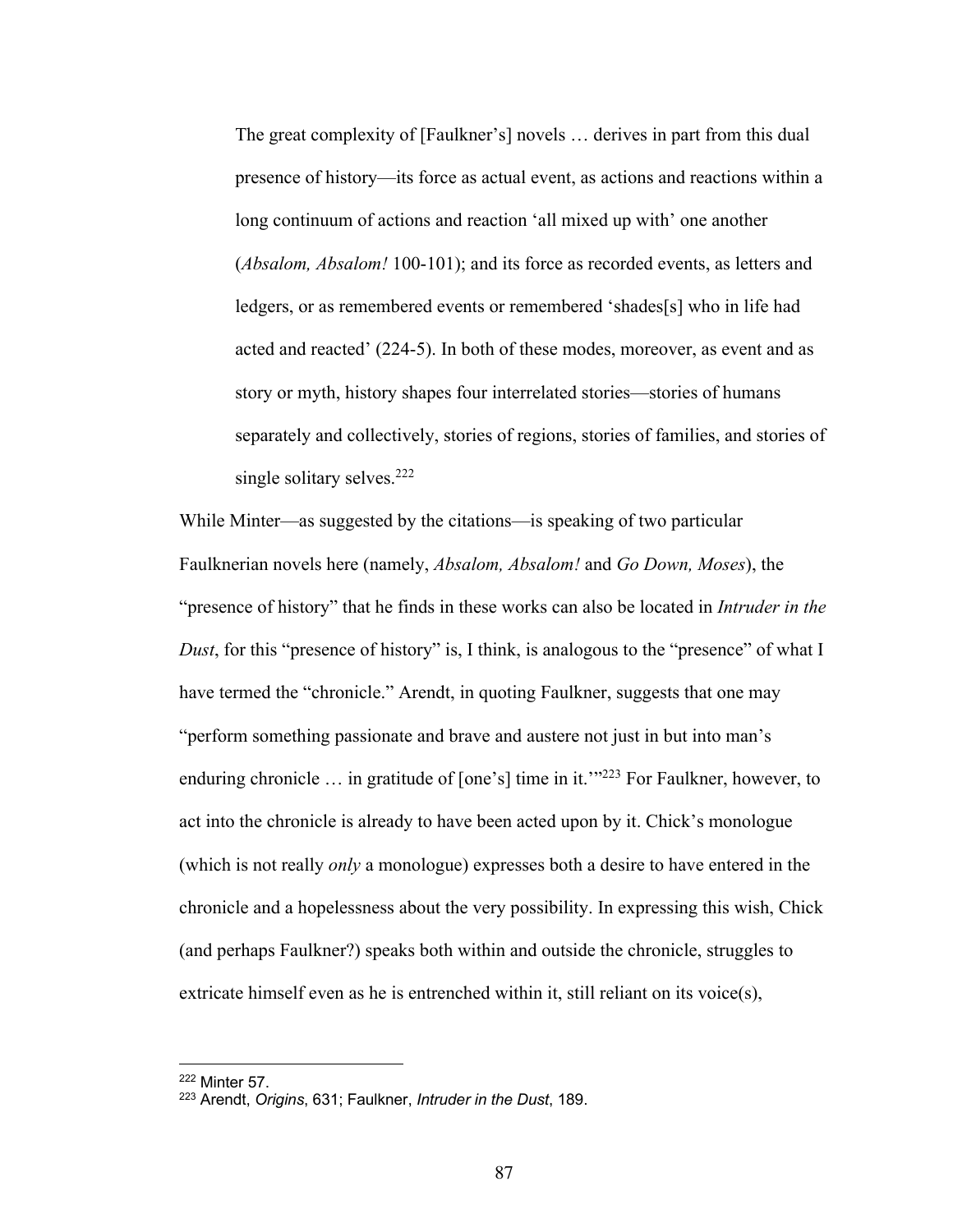entranced by its image(s). For Faulkner's stories are not, perhaps, as full of allusions as they are of allusive *elusions*.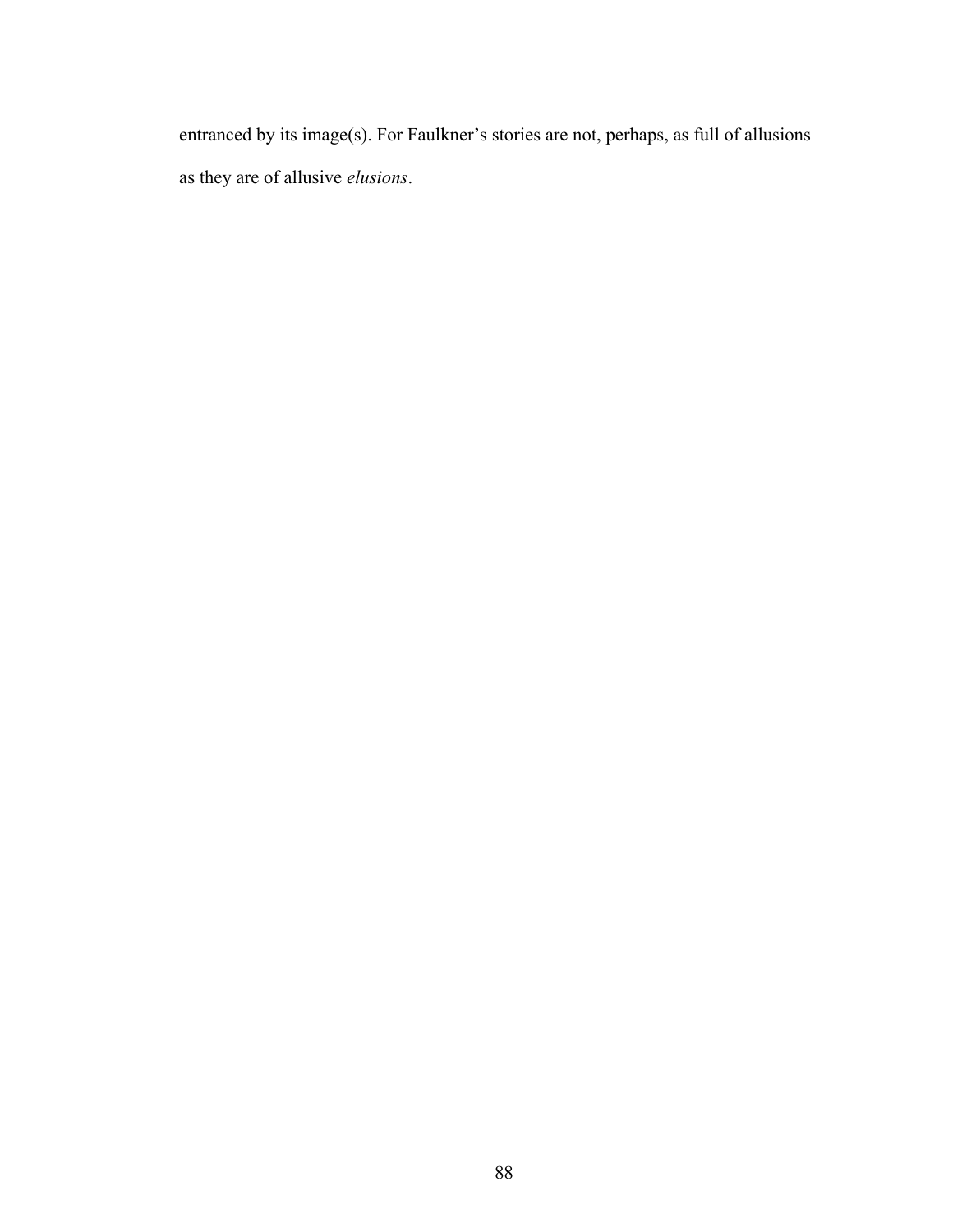## CHAPTER III

# THE RACISM OF ARENDT AND FAULKNER

In the preceding chapters, I have contrasted Arendt's view of the story with that of Faulkner. While Arendt's notion of story fails to consider it as layered and reliant on *perspective*—reliant not just on how we act into the world, but on how we understand the world into which we act—all of these elements play an enormous role in the way that Faulkner seems to "think" the chronicle. This is true both in the world of his characters and in the very structures of his novels themselves. While Arendt insists (or, at least, seems to insist, to some degree insists) on distinctions and definitions, Faulkner's fictions are filled with conflicting versions, contradicting tales. As David Minter writes in *Faulkner's Questioning Narratives*, the "task" of Faulkner's reader is "often at least double: we must attend to the dialogues we hear, yet we must remain mindful of the tensions within as well as between the voices of which they are constituted."<sup>224</sup>

Minter's work speaks to the narrative distinction between Arendt and Faulkner and is also, in a slightly different way, demonstrative of it. That is, this essential and apparent *opposition* between Arendt and Faulkner on the matter of the story is illustrated (if unintentionally) by Minter's analysis of Arendt's reference to Faulkner's novels in *On Revolution*. Though Minter's monograph focuses on Faulkner, not Arendt, it is one of the only books that, to my knowledge, discusses Arendt in conversation with the fiction writer at any great length. Minter's book even uses

<sup>224</sup> Minter 22.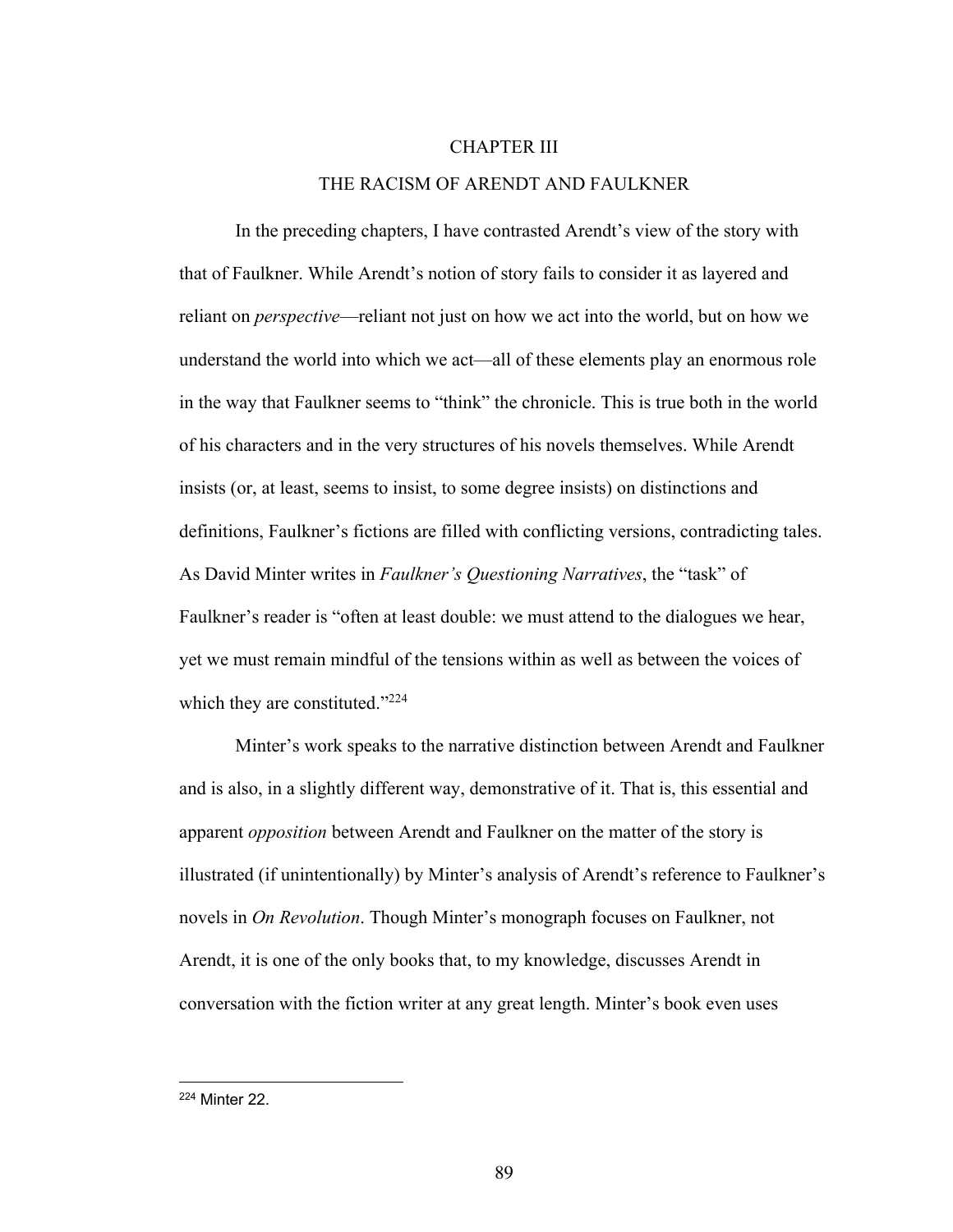Arendt's citation of Faulkner in *On Revolution* as an epigraph; the opening quotation that the writer references begins with Arendt's assertion that "if it is true that all thought begins with remembrance, it is also true that no remembrance remains secure unless it is condensed and distilled into a framework of conceptional notions within which it can further exercise" and ends with her own reference to Faulkner's "literary procedure" as being "highly political," inasmuch as it demonstrates "How such guideposts for future reference and remembrance arise out of this incessant talk."225 Minter returns to this epigraph in the first chapter of his book, where he writes that

If, as Hannah Arendt suggests, thought begins with remembrance, as it often does in Faulkner's fiction, and if all remembrances remain insecure until they find expression in language and then are 'talked about over and over again,' and if, in addition, as Arendt also suggests, such ongoing incessant talk is constitutive of culture and also, at least implicitly, 'highly political' … it redefines or recasts the role of the solitary writer who sits at a desk writing, in one way, and the role of the solitary reader who sits reading, with a mediating text in hand, in another way. And it invites us to see these acts as interactive parts of a collaborative process that has no discernible beginning and no clear ending, and that is always already, at one and the same time, political and cultural, communal and individual.226

Minter suggests that Arendt's reference to Faulkner enables us to see the latter's work as participating in a kind of eternal collaboration in which there is no

<sup>225</sup> Minter; Arendt, *On Revolution*, 212, 307.

<sup>226</sup> Minter 4.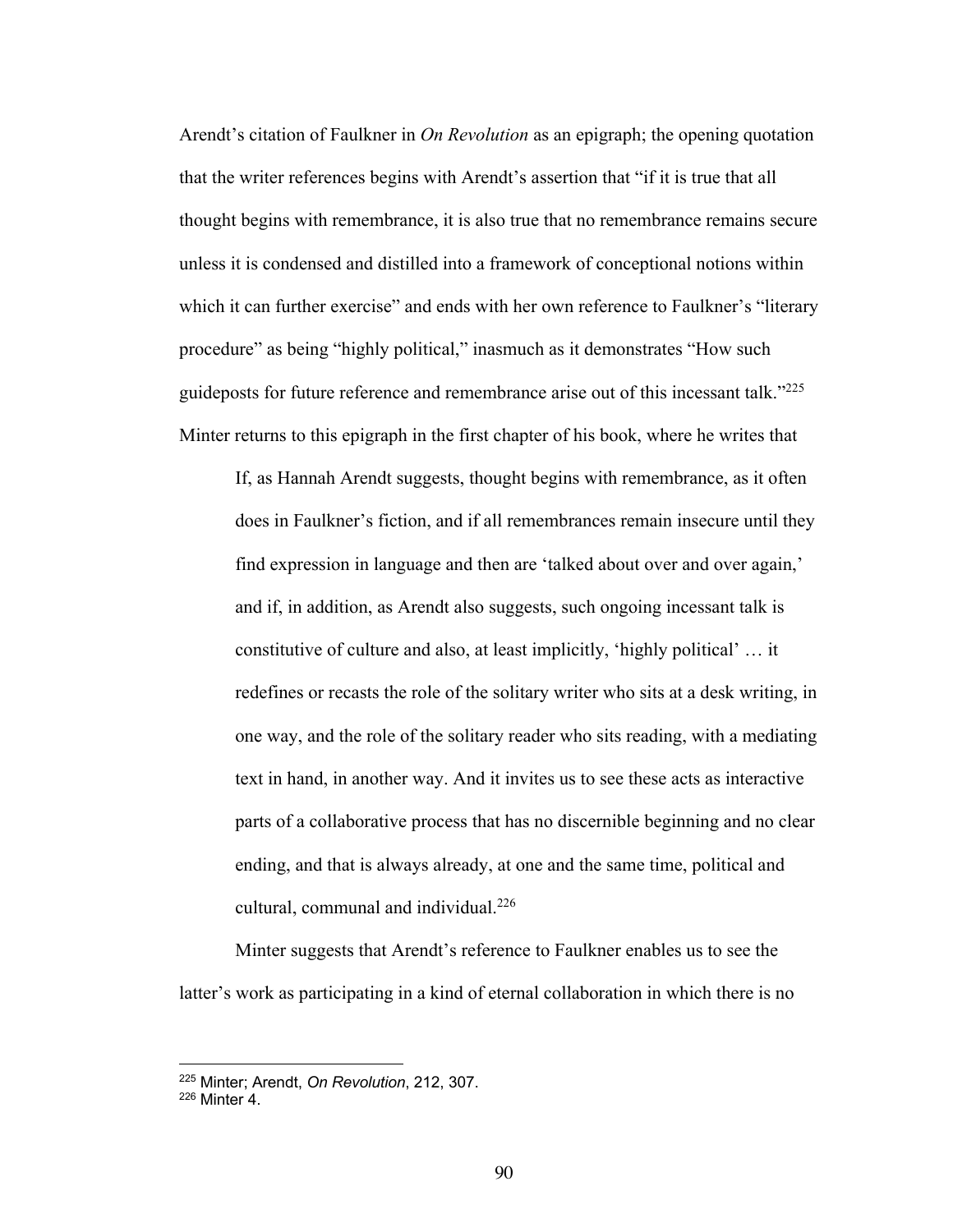easily definable start, no easily distinguishable finale. This is, I think, not exactly what Arendt means in *On Revolution*; for her, as I have previously suggested, the incessantness of talk *preserves* meaning for politics, rather than turning politics into a kind of unending conversation. In this vein, it is worth noting what Minter *deletes* from his quotation of Arendt's allusion; as quoted in full in the first chapter of this thesis, the line reads, "How such guideposts for future reference and remembrance arise out of this incessant talk, not, to be sure, in the form of concepts *but as single brief sentences and condensed aphorisms*, may best be seen in the novels of William Faulkner."227 Perhaps Minter deleted this to prevent the reproduction of a misreading—also as previously noted, "single brief sentences" and "condensed aphorisms" are not really what Faulkner is known for—but if this was Minter's reasoning, the result is the creation of a new kind of misreading.

Minter goes on to argue that "In *Absalom, Absalom!*—as in the statements of Arendt quoted earlier—remembering and talking play a powerful, even an indispensable social role that is, in a broad sense always already political."228 Here, too, Minter employs Arendt's words to support a conflation of the "social" and the "always already political" that might have given the writer of *The Human Condition* something of a conniption. (After all, as Hanna Pitkin puts it, "Arendt writes about the social as if an evil monster from outer space, entirely external to and separate from us,

<sup>227</sup> Arendt, *On Revolution*, 307, emphasis added.

<sup>228</sup> Minter 76.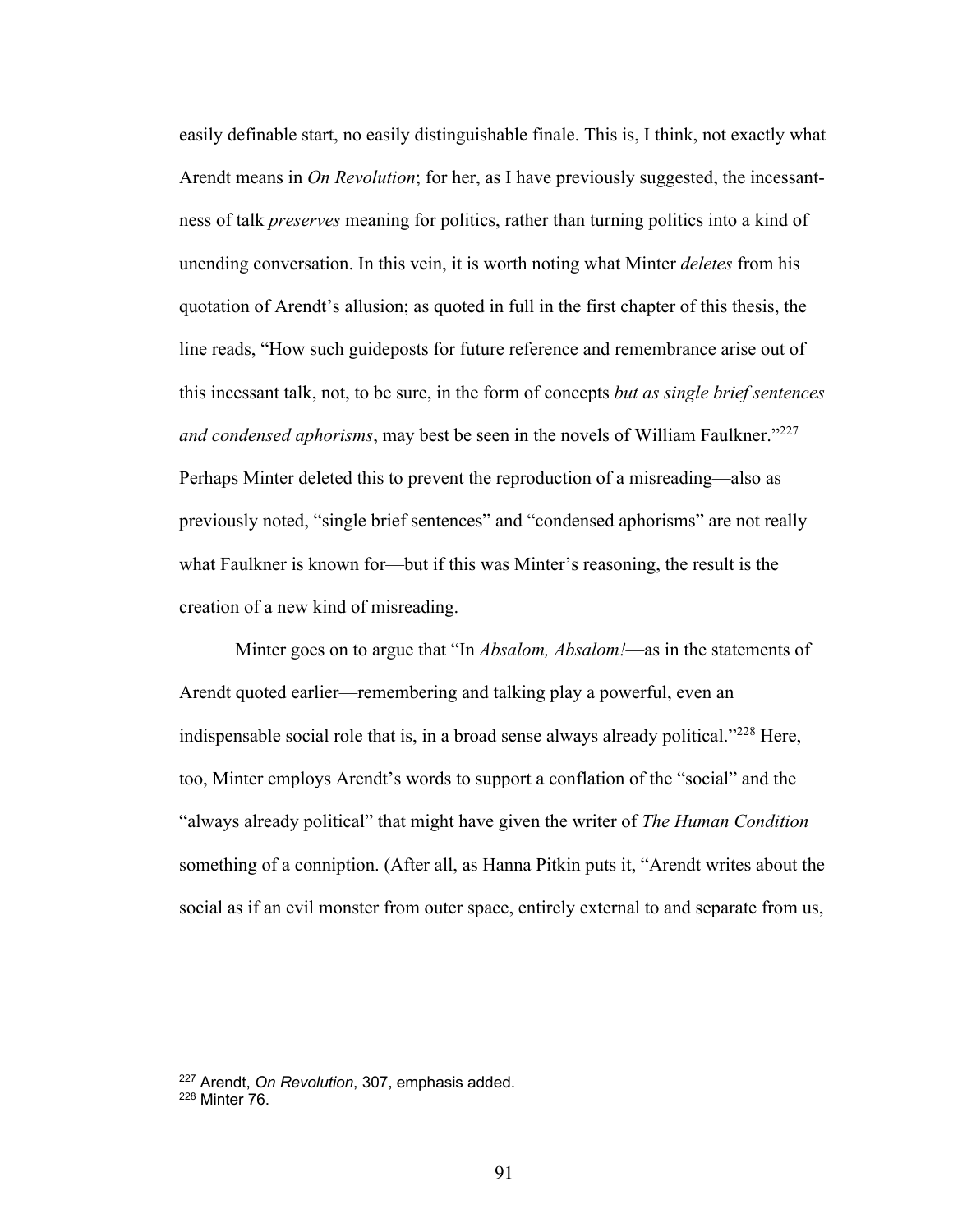had fallen upon us intent on debilitating, absorbing, and ultimately destroying us, gobbling up our distinct individuality."229)

Of course, Minter's book does not purport to discuss political theory, and he even states at one point that "Arendt's subject … should concern us, but it need not detain us here."230 In any case, my own objective isn't to criticize a writer for using the words of Arendt without fully attending to or representing the word's "original" context; the political theorist herself, as has been discussed, repeatedly does precisely this. Instead, what I think this chain of quotations demonstrates is that one *cannot* read Arendt-through-Faulkner (or Faulkner-through-Arendt) without *risking* a slip into misreading and even mistake, in-equivalencies and contradictions in terms. Thus, to study Arendt's allusions to Faulkner is to be confronted not just with a question of two near-contemporary authors who overlap in their words and *perhaps* their ideas, but a question of *how we read*, and, moreover, how we relate to the writers, readers, and *texts* that have come before us.

It is this question—how we read, how we relate—that comes now to the fore, particularly in light of the ways (soon to be made more apparent) that *both* Faulkner's and Arendt's reading practices, despite their striking differences, converge in a way that buttresses and even re-inscribes racist ways of knowing and being—and also, of narrating.

(i)

<sup>229</sup> Hanna Fenichel Pitkin, *Attack of the Blob: Hannah Arendt's Concept of the Social* (Chicago: Chicago University Press, 1998), 4.  $230$  Minter 74.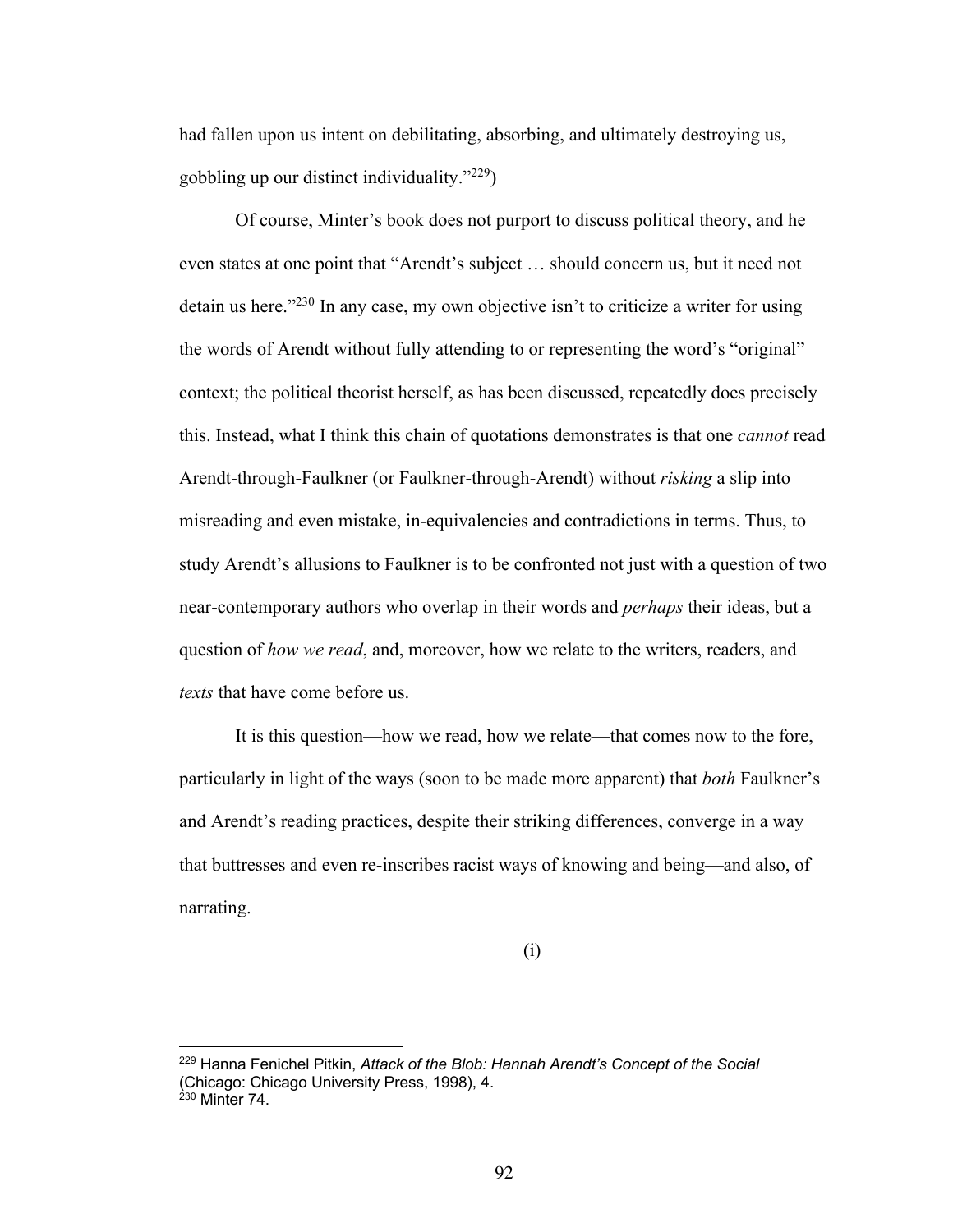What confronts us is, in a way, a question of literary theory. And while neither Faulkner nor Arendt *was* a literary theorist proper (at least according to the way "literary theory" is ordinarily thought), both *were* certainly invested and interested in thinking about the operations of the story. Indeed, the opposition I have suggested between Arendt's and Faulkner's modes of thinking the story parallels—if imperfectly—a debate in late twentieth century literary theory. To be clear, my claim here is not that this debate *influenced* (to employ a term that will become more fraught momentarily) either figure. Faulkner, who died in 1962, and Arendt, who died in 1975, both largely missed the "heyday" of theory that emerged in the 1970s and 80s, and thus, were gone before the full emergence of the intellectual argument that Jay Clayton and Eric Rothstein describe in their introduction to a 1991 book on the subject called *Influence and Intertextuality in Literary History*. <sup>231</sup> Still, the correspondence helpfully illustrates the *readerly* question that I want to stress here: a question of how Arendt and Faulkner understand *story*—and moreover, how one ought to.

According to Clayton and Rothstein, "Over the last two decades, the concepts of influence and intertextuality have been sites of generational conflict" regarding the way one understands the transmission of a story, the relation between one writer and another, or depending on one's point of view, one text and another.232 "Strictly," the co-editors state, "influence should refer to relations built on dyads of transmission from one unity (author, work, tradition) to another" while a concept of intertextuality,

<sup>&</sup>lt;sup>231</sup> Jay Clayton and Eric. Rothstein, "Figures in the Corpus: Theories of Influences and Intertextuality," in *Influence and Intertextuality in Literary History*, edited by Clayton and Rothstein (Madison, WI.: University of Wisconsin Press, 1991), 3-36. <sup>232</sup> Clayton and Rothstein 3.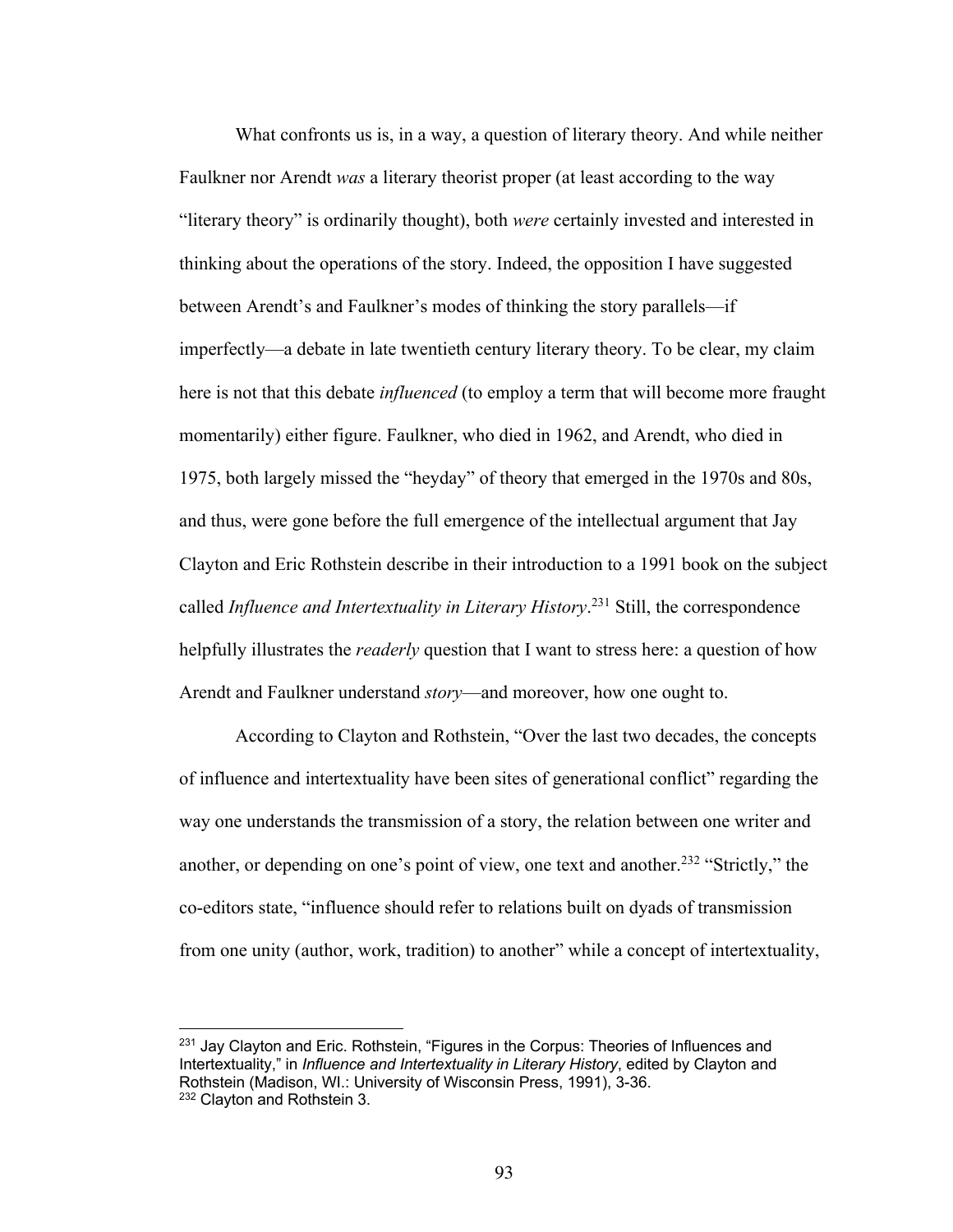at its most radical, "might be used to oust and replace the kinds of issues that influence addresses, and in particular its central concern with the author and more or less conscious authorial intentions and skills."233 Influence dominated literary study since at least the mid-eighteenth century (and seems, as Clayton and Rothstein write, like "an ancient given"), while intertextuality is a concept that is associated most strongly with the latter part of the twentieth century (and particularly with the psychoanalytic work of Julia Kristeva).<sup>234</sup> While Clayton and Rothstein suggest that both "influence" and "intertextuality" have "too many operative definitions for us to fix on one for each," they suggest "the generalization that influence has to do with agency, whereas intertextuality has to do with a much more impersonal field of crossing texts."235

How do these terms map on to the literary (or not-so-literary) ways of Arendt and Faulkner? The former's mode of thinking the story, as developed in *Origins*, *The Human Condition*, and *On Revolution*, conducts itself according to a notion of "influence." After all, "influence studies," which Clayton and Rothstein argue arose with "mid-eighteenth-century interest in originality and genius," studies the way in which one author might exert an impact on another author's *story*. To quote from *Influence and Intertextuality* once more:

To see historical change working through influence has been to envision tradition not as smooth but as disjunctive, progress by the fiats of charismatic figures and works … [a] high value … comes to be placed on originality as a

<sup>233</sup> Clayton and Rothstein 3.

<sup>&</sup>lt;sup>234</sup> Clayton and Rothstein 4.

<sup>&</sup>lt;sup>235</sup> Clayton and Rothstein 4.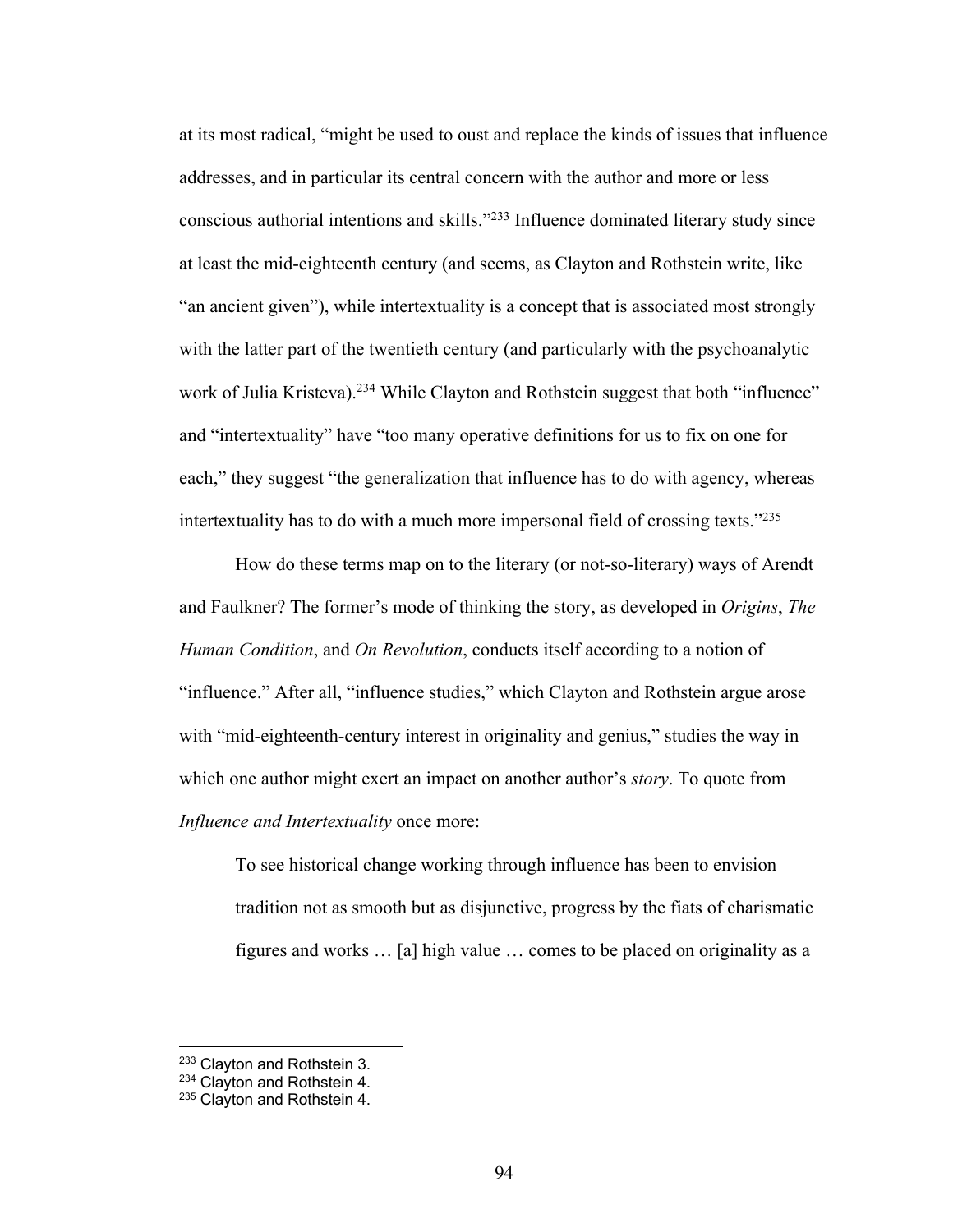means of altering the status quo and, correspondingly, the lower value that is assigned to the unoriginal, the influenced.<sup>236</sup>

Thus, while influence studies has focused upon two *written* works, on two *authors*, rather than an enacted story of a hero and the recorded story of a biographer, we can easily, I think, see the parallels between this way of thinking relationships between *heroism* (and heroic/innovative authorship) and its devalued imitation, on the one hand, and Arendt's mode of considering action and the word that records it, on the other.

Likewise, Faulkner's conception of the chronicle accords with a concept of *intertextuality*, which, to quote Clayton and Rothstein again, "has to do with a much more impersonal field of crossing texts."237 One can no longer think of works of literature as the productions of a singular, heroic artist, for to think of works as *intertextual* is to consider the overlapping and multidirectional "influences" (which are no longer singular) that are ever at work on the author, such that it is no longer possible to speak of discrete "individuals" who insert themselves, to use the language of both Arendt and Faulkner, *into* an "enduring chronicle." Everything is, in a sense, already chronicle in the first place. As twentieth century theorist Roland Barthes puts this notion in *From Work to Text*, "Text should itself be only text, research, textual activity, since the Text is that *social* space which leaves no language safe, outside, and

<sup>236</sup> Clayton and Rothstein 13.

<sup>&</sup>lt;sup>237</sup> Clayton and Rothstein 4.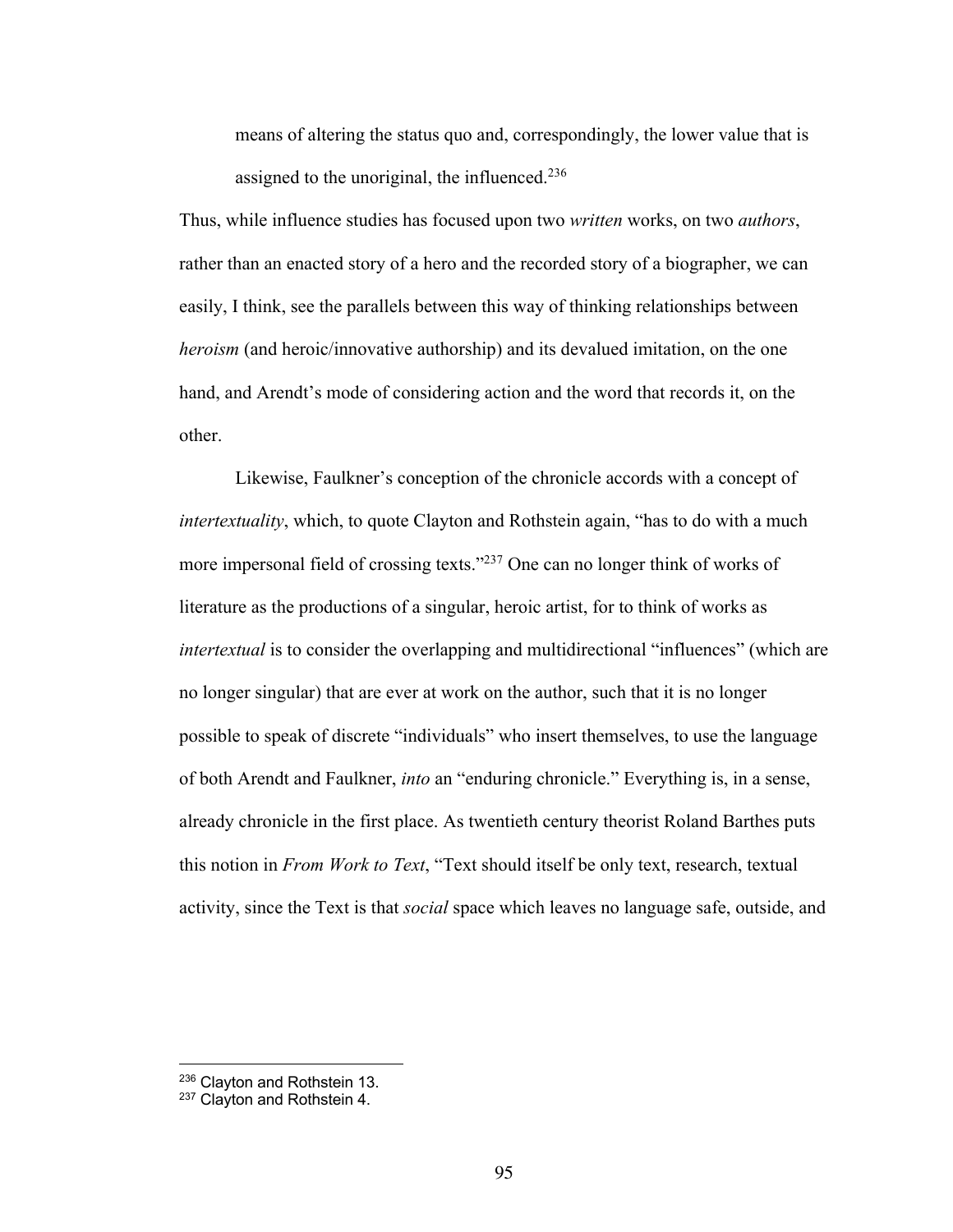no subject of the speech-act in the situation of judge, master, analyst, confessor, decoder: the theory of the Text can coincide only with a practice of writing."<sup>238</sup>

In a sense, then, Chick's hopelessness in *Intruder* might be his sudden realization that he has never lived in a universe ruled by *influence* but an *intertextual*  web from which he can never, will never, extricate himself fully. More pointedly, perhaps, Chick's hopelessness regarding the impossibility of extricating himself is perhaps also that of Faulkner's reader. Minter suggests, as previously quoted, that Faulkner's novels turn fiction writing and fiction reading into a "collaborative process that has no discernible beginning and no clear ending and that is always already, at one and the same time, political and cultural, communal and individual."239 And if this is not—Minter's attribution notwithstanding—how Arendt thinks the story, it is how Faulkner does.

For the novelist, Minter speculates, the whole process of reading is one that configures the entire relation between writer and reader, writer and world, into one of *text*. <sup>240</sup> Minter also notes that this kind of readerly compulsion into *text* can be understood as the complicity that Faulkner requires of his audience. In his discussion of Faulkner's *Sanctuary*, for instance, Minter argues that Faulkner's use of *gaps* in his writing is part of what secures the readers' imbrication in the world of his text. "By leaving completion of [a] scene—that is, the act of providing the terrible details of it to us as his readers, to our culturally prepared minds and our educated imaginations,

<sup>238</sup> Roland Barthes, *The Rustle of Language,* translated by Richard Howard (New York: Farrar, Straus and Giroux, 1986), 64.

<sup>239</sup> Minter 4.

<sup>240</sup> Minter 4.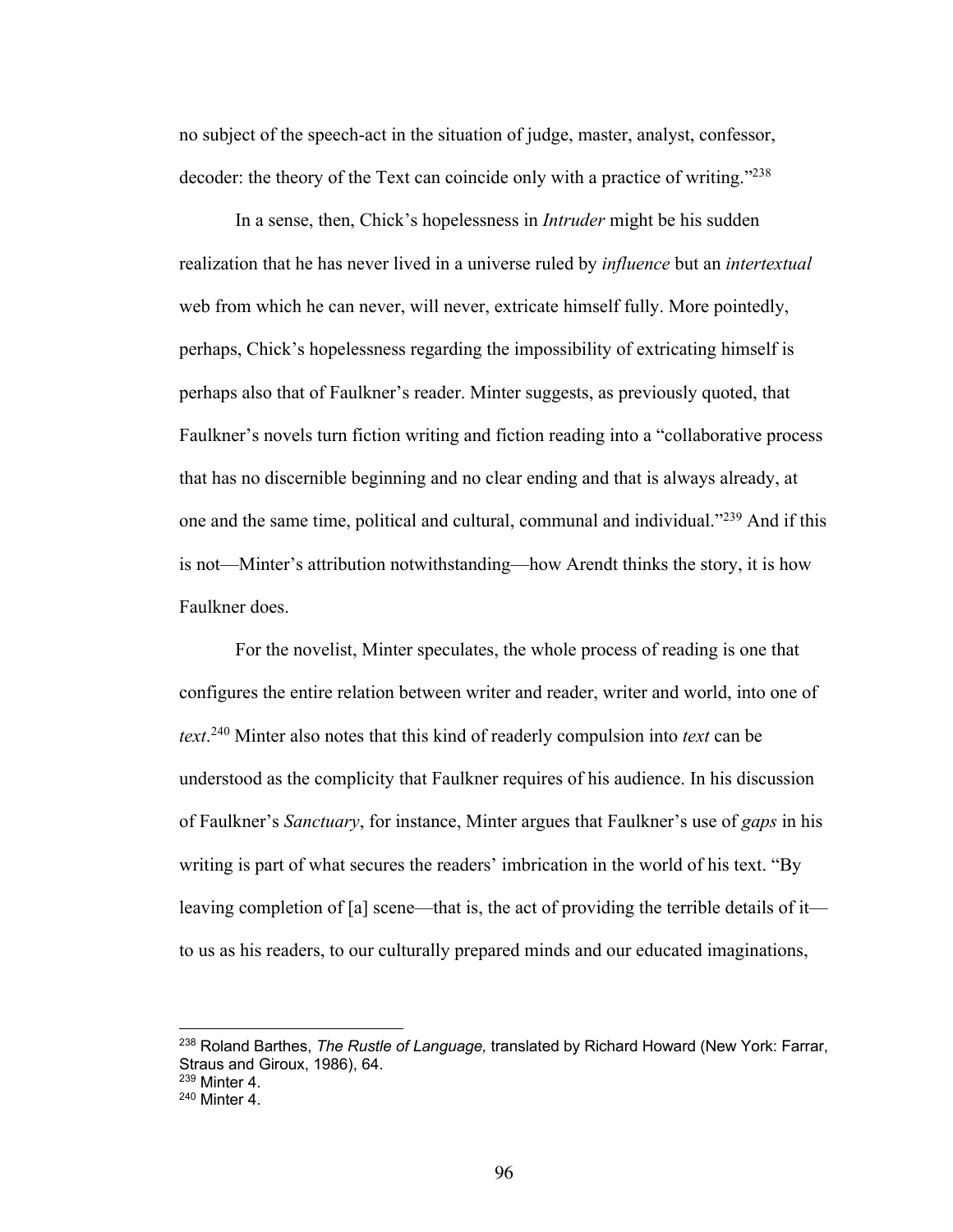Faulkner aggressively assumes that in one way or another we share his knowledge of popular culture."241

As Minter begins to suggest, then, stories—chronicles—have ethical and political implications. Thus, the way we read, the way we understand narrative, is a literary theoretical question *as well as* one of history, politics, and even ethics. Another way of putting this is to ask a question: When we read Arendt, when we read Faulkner—particularly when we only read *with* one or the other—what do we risk accepting? To what do we acquiesce? For how we understand the story—whether we follow Arendt or follow Faulkner, subscribe to "influence" or to "intertextuality" impacts the way we understand not just the stories we read but the stories that we ourselves are a part. And yet, in the two chapters that remain, I am less interested in subscribing to one writer or theory over another than I am in tracing the way in which Arendt's and Faulkner's ways of thinking the story *diverge*, even as their commitments to maintaining a certain story of the (White) American citizen *converge*. I am suggesting, in other words, that to study the "story of Arendt" or the "chronicle of Faulkner" *must also be* to confront and critique the racism of both.

#### (ii)

Arendt was born in what is now Hanover, Germany, in 1906, while Faulkner was born nine years before, in New Albany, Mississippi, in 1897. Still, by the 1940s, both were living in the United States. Arendt, who was Jewish, fled Germany in 1933 in the wake of the rise of the Nazi Party and its murderous anti-Semitism, first moving

<sup>241</sup> Minter 107.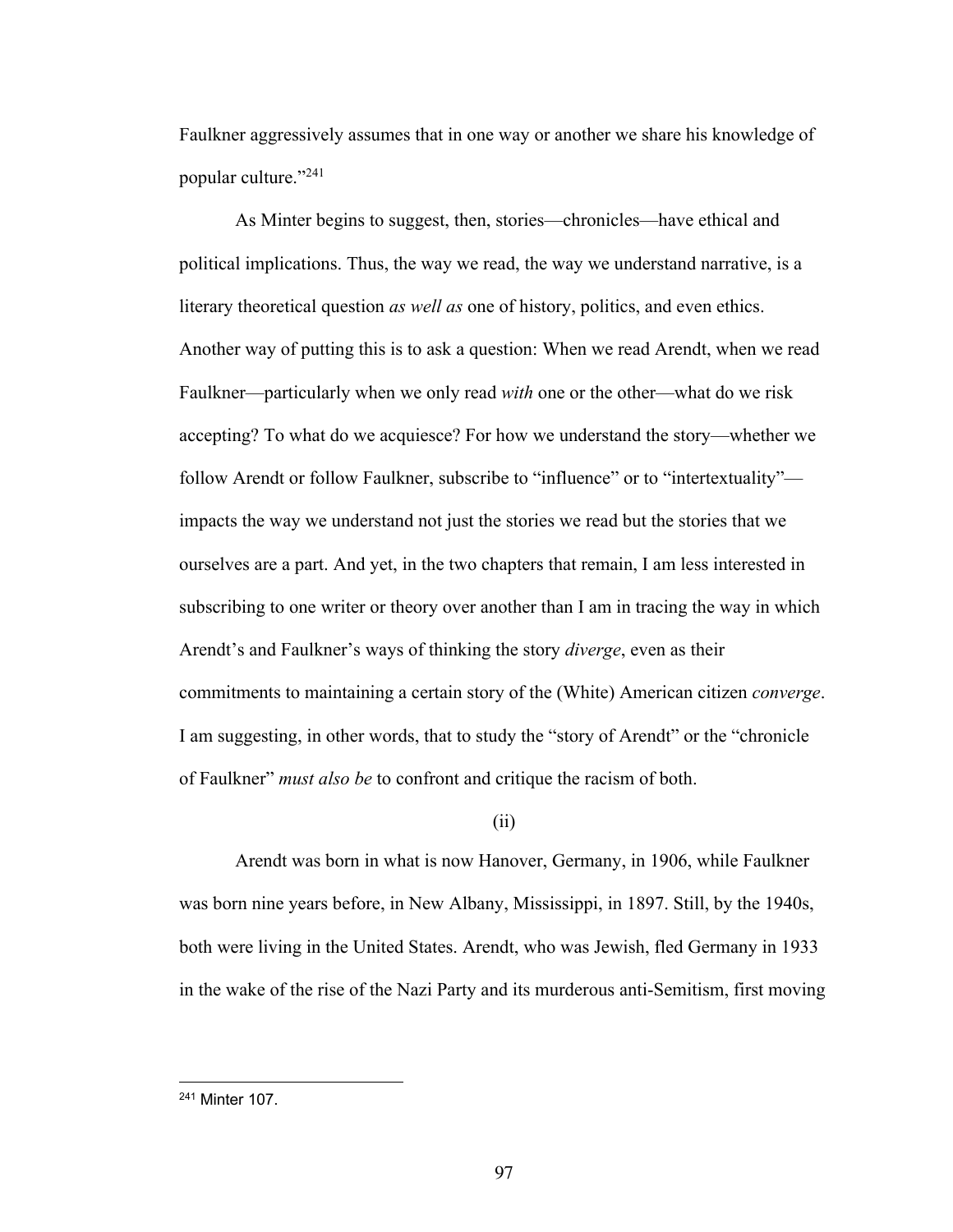to France before relocating to New York City in 1941.<sup>242</sup> Both writers, the political theorist and the novelist, were well-known figures in the American cultural scene by the mid-1950s, the period in which agitation arose across the country in response to the continued injustice of segregation, particularly as practiced in the Southern states.243 Both Arendt and Faulkner, too, made public statements on this issue, ones that seemed at best ambivalent and at worst hostile toward the cause of civil rights and racial justice in America.

For instance: in 1958, in the wake of U.S. President Dwight D. Eisenhower's decision to send federal troops to oversee the effort to let several young Black students enroll in the Little Rock public schools, Arendt penned a response to the controversy entitled, "Reflections on Little Rock." In the essay, which was not published until a year after Arendt initially wrote in, in the Winter 1959 edition of *Dissent* magazine, Arendt critiqued the "Federal decision to start integration in, of all places, the public schools."<sup>244</sup> While claiming to be opposed to the perpetuation of political inequality in the United States, Arendt marked a distinction between political inequality and social inequality, a distinction that she had also marked, if in a more abstract form, in her 1958 book, *The Human Condition*. "Segregation," she writes in "Reflections on Little Rock,"

is discrimination enforced by law, and desegregation can do no more than abolish the laws enforcing discrimination; it cannot abolish discrimination and

<sup>242</sup> Pitkin 39-41.

 $243$  King 106-124, 171. This is not to say that there was not also racial discrimination in the American North; however, Faulkner's biography and Arendt's (in)famous essay make the South the focus on this section.

<sup>244</sup> Arendt, "Reflections on Little Rock," *Dissent* 6, no. 1 (January 1959): 50.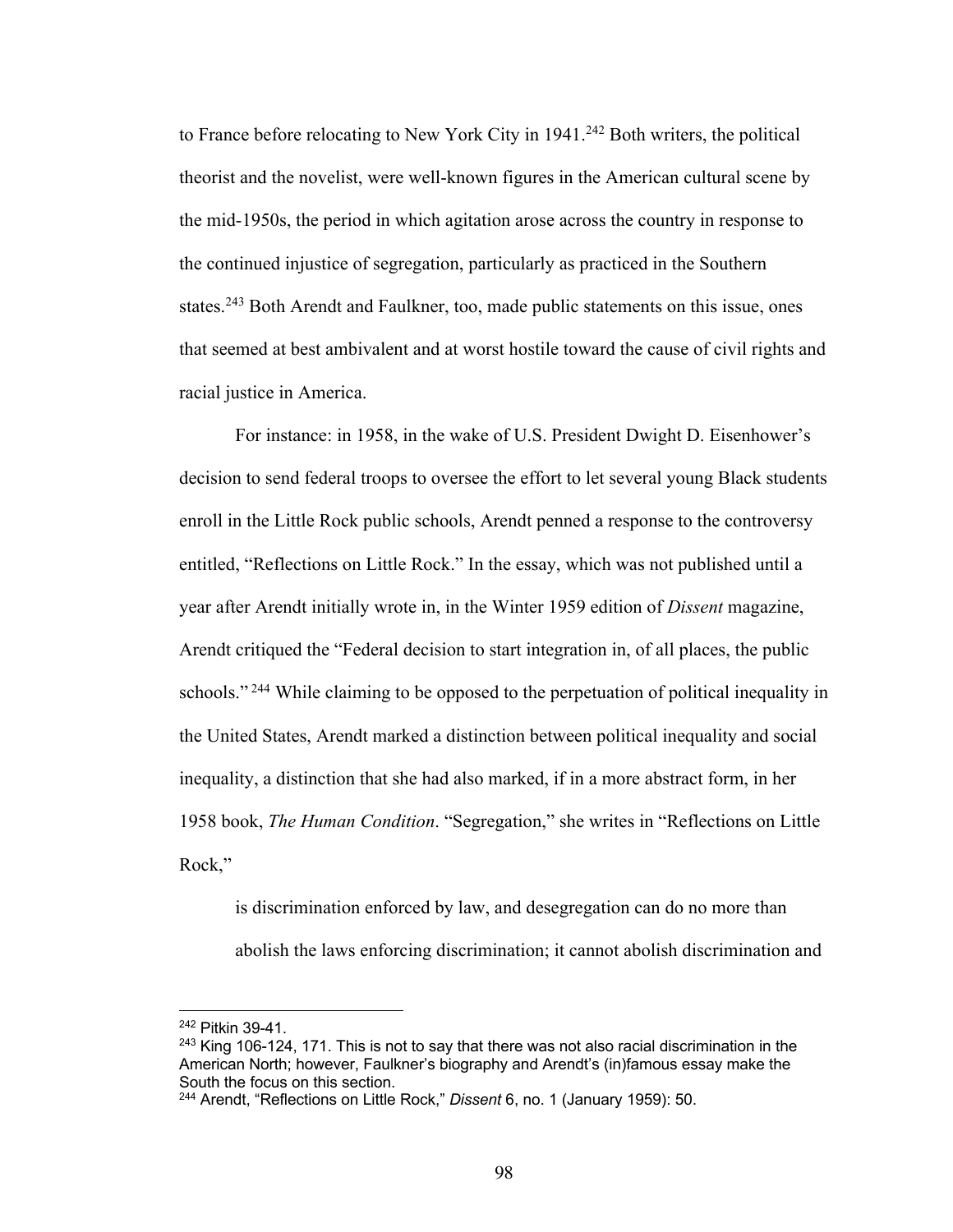force equality upon society, but it can, and indeed, must, enforce equality within the body politic. For equality not only has its origin in the body politic; its validity is clearly restricted to the political realm. Only there are we all equals. 245

In the passage, Arendt insists upon one of the very "territorial" distinctions for which her philosophy has been critiqued. In earlier chapters, I described Arendt's insistence that a story is *inserted into* the world or nature, but is not acted upon it, so that she discounts how the ways we understand the world influence the ways we act, the chronicles we tell. Here, she stresses a distinction between law and the social, the "political realm" and the "social" one, as if unable to see the ways these realms are *not*  separate or even entirely separable, but dually form and influence one another. (Indeed, Arendt's application of her own theory here emphasizes the extent to which a stark political/social distinction fails to make real-world sense: why isn't access to public schools a political right, a political *matter*?)

Arendt was not alone in her stance; Faulkner shared many of her "misgivings." In fact, the three allusions that Arendt makes to Faulkner and his works in *The Human Condition*, *On Revolution*, and *Origins* are not the only times that she mentions the author in her writings. His name, and his words, appear not just once but twice in "Reflections on Little Rock." The first mention comes in a section in which Arendt discusses the fact that, in contrast to the rest of the American states, the people of the South are

<sup>&</sup>lt;sup>245</sup> Arendt, "Reflections on Little Rock," 50.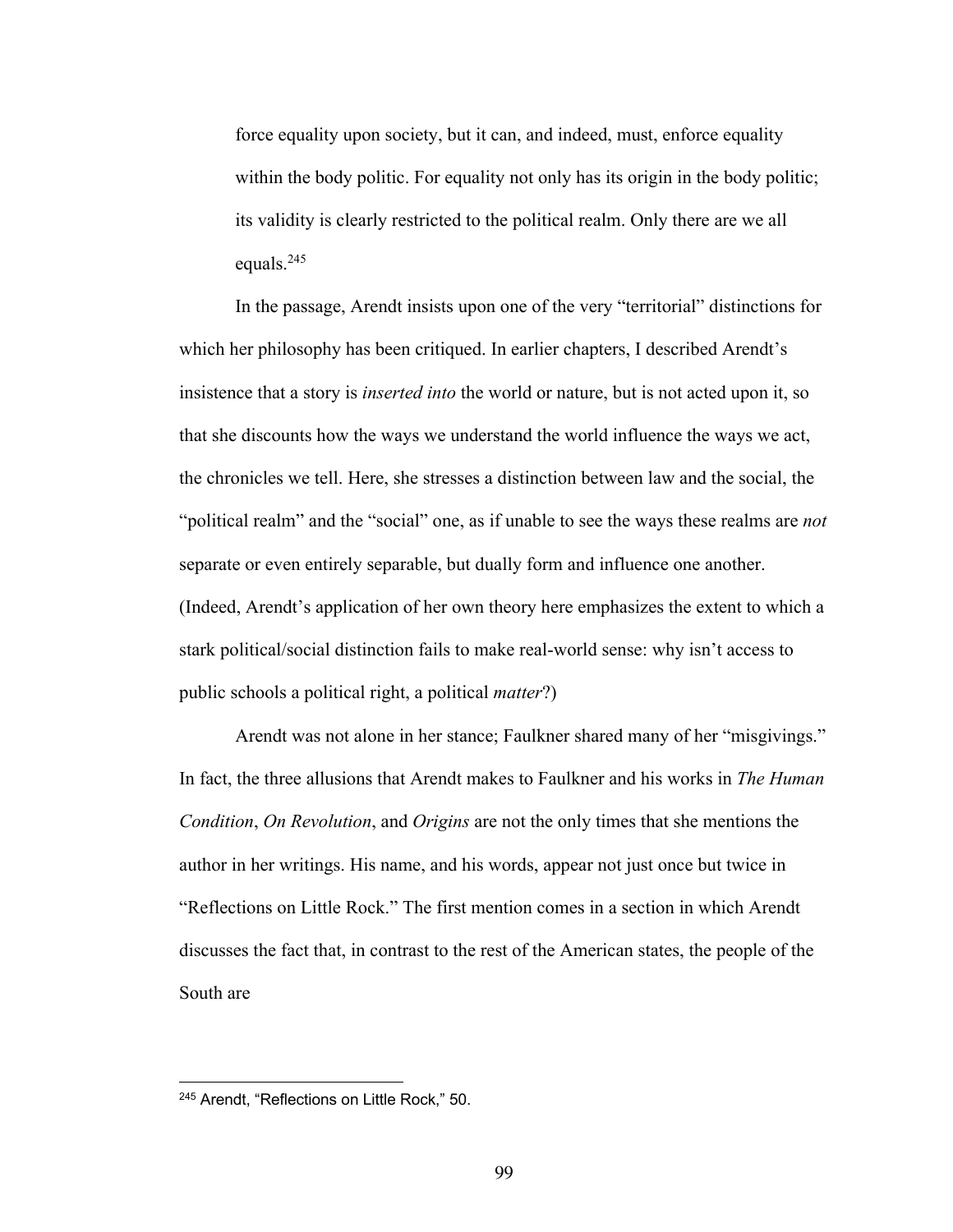more homogeneous and more rooted in the past than of any other part of the country. When William Faulkner recently declared that in a conflict between the South and Washington, he would ultimately have to act as a citizen of Mississippi, he sounded more like a member of a European nation-state than a citizen of this Republic.246

A few pages later, Faulkner is invoked again: "It has been said, I think again by Mr. Faulkner, that enforced integration is no better than enforced segregation, and this is perfectly true."247

And so, if there are an abundance of differences between Arendt's writings and Faulkner's on the matter of the operation of the story, there is nonetheless a correspondence between their views on race in America in the mid-1900s. These views—this racism—has been critiqued by some of the thinkers who have written on and studied them. As earlier mentioned, Kautzer argues that, "Any contemporary analysis that incorporates Arendt's critique of violence is … susceptible to also reproducing her pernicious racial politics, which neglect state (and white vigilante) violence while charging those who resist it with breaching the peace."248

The same could be said—has been said—of the work of Faulkner, whose main characters are mostly, especially in his most celebrated works, White, who used racial epithets repeatedly across his texts, who once said, in a line that Arendt paraphrases, that: "As long as there's a middle road, all right, I'll be on it. But if it came to fighting[,] I'd fight for Mississippi against the United States even if it meant going out

<sup>246</sup> Arendt, "Reflections on Little Rock," 47.

<sup>&</sup>lt;sup>247</sup> Arendt, "Reflections on Little Rock," 49. It is, of course, by no means perfectly true. <sup>248</sup> Kautzer 2.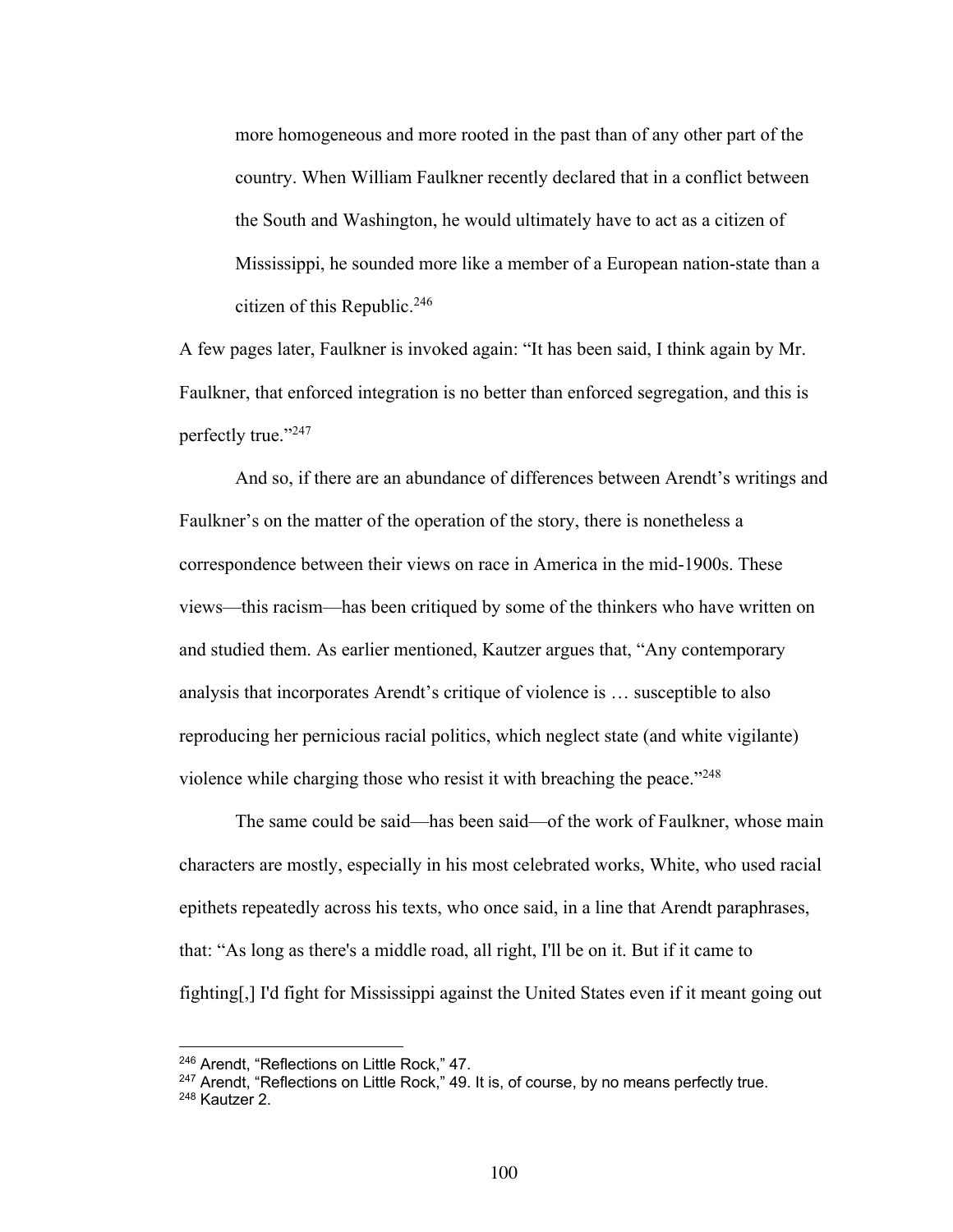into the street and shooting Negroes."249 Faulkner similarly wrote an appeal to the NAACP in 1956 that asked the group, and "all others who sought 'immediate and unconditional integration' through the courts" to "Go slow now. Stop for a time, a moment."250 While lacking Arendt's theoretical distinctions of political versus social, there is a similarity here in the pair's dual insistence that politics—and law—not be allowed to intervene in the South, or, at least, they take the pains to add, not too quickly.

One could claim that such statements are neither reflective of these thinkers at their best or, at least, of what is best, most insightful, or striking, about their written works. Carol Polsgrove notes, for instance, that Faulkner made the declaration about siding "with Mississippi" in a 1956 radio interview with Russell Warren Howe during a period in which he had been "drinking heavily, as he did under pressure."251 Faulkner, Polsgrove writes, "spoke … words that would cause him no end of trouble and undercut the stand he had taken in more sober moments."252 Similarly, Sean Kim Butorac suggests that Arendt came to change her mind, at least to some degree, on the position she had taken in "Reflections on Little Rock," in part, Butorac suggests, because of the influence of James Baldwin.253 However, neither Polsgrove nor Butorac argue—or even imply—that such "backsliding" on the part of Faulkner or Arendt meant that either they, or their work, were not tied in some way to racist convictions

<sup>249</sup> Polsgrove 98.

<sup>250</sup> Polsgrove 97.

<sup>&</sup>lt;sup>251</sup> Polsgrove 97.

<sup>&</sup>lt;sup>252</sup> Polsgrove 98.

<sup>253</sup> Sean Kim Butorac, "Hannah Arendt, James Baldwin, and the Politics of Love," *Political Research Quarterly* 71, no. 3 (September 2018): 712, doi:10.1177/1065912918760730.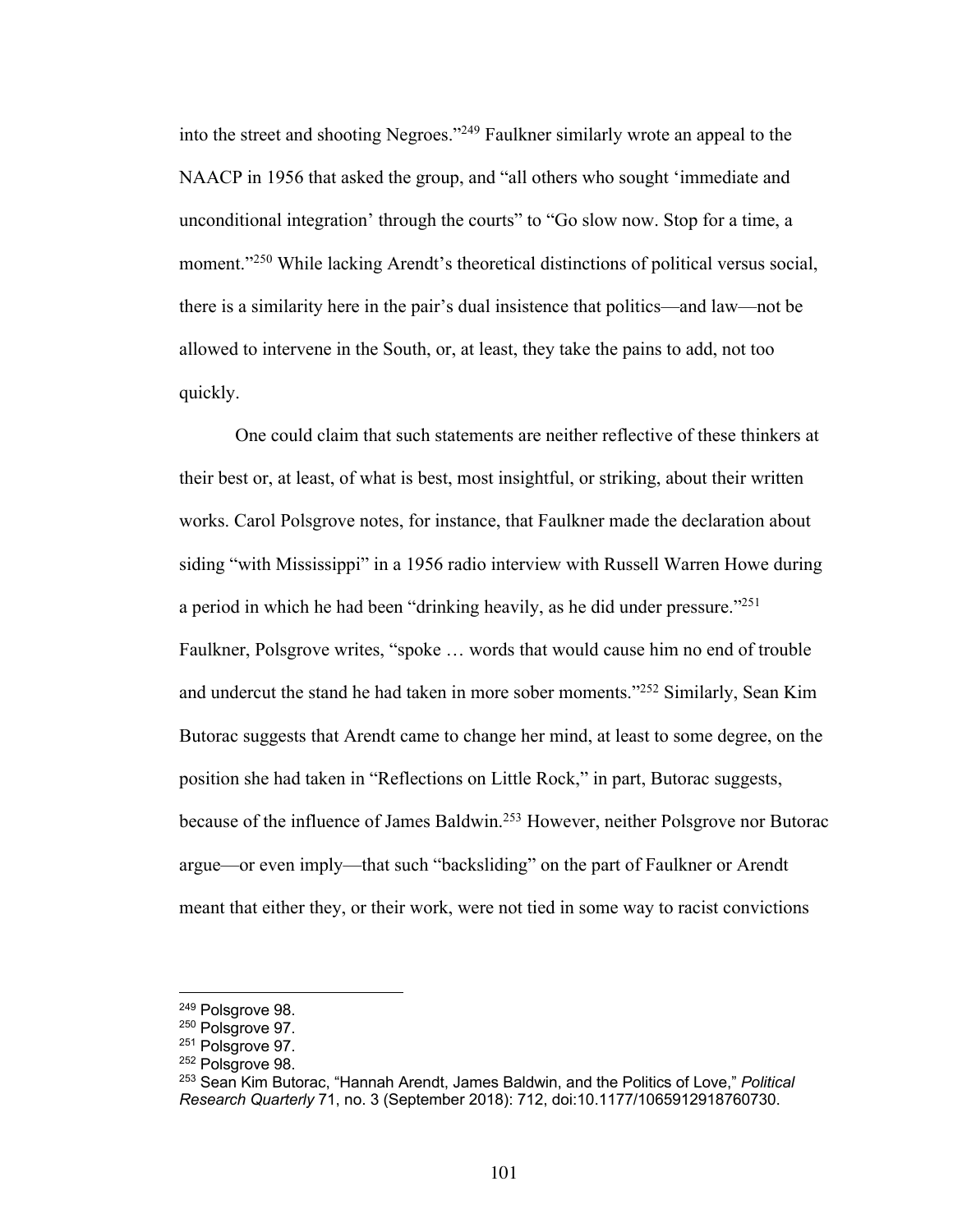and ways of seeing.254 (Indeed, Polsgrove titles her article: "William Faulkner: No Friend of *Board v. Board of Education*.)<sup>255</sup> This, I think, is correct: we cannot simply excise these statements from our understanding of these figures. As I shall argue in this chapter, despite the differences in Arendt's and Faulkner's "narrative theories" so to speak—the modes of storytelling practiced and proliferated by *both* can be understood as perpetuating, rather than inhibiting, forms of prejudice and oppression, most notably, anti-Black racism.

## (iii)

The claim that Arendt's work is underwritten by certain prejudices is hardly new. In the first chapter, I quoted Villa's statement that to one "brought up in … the social democratic tradition (with its focus on social justice), Arendt's insistence on the inherent value of political action will look both strange and beside the point."256 And it is true that Arendt's over-emphasis upon "the political" as opposed to "the social" is crucial to what seems to lead her to *defend* the position of White Southerners who protested federal and anti-racist interventions. Moreover, and as we have seen, Kautzer argues that anti-Black prejudice undergirds Arendt's writings, not just in her more essayistic engagements with contemporary events, but the very theoretical framework of her most philosophical work, *The Human Condition*. <sup>257</sup> Patricia Owen's 2017 critique of Arendt's work for its complicity and perpetuation of anti-Blackness is

<sup>254</sup> Polsgrove 93-9; Butorac 711.

<sup>255</sup> Polsgrove 93.

<sup>256</sup> Villa 30.

<sup>257</sup> Kautzer 2.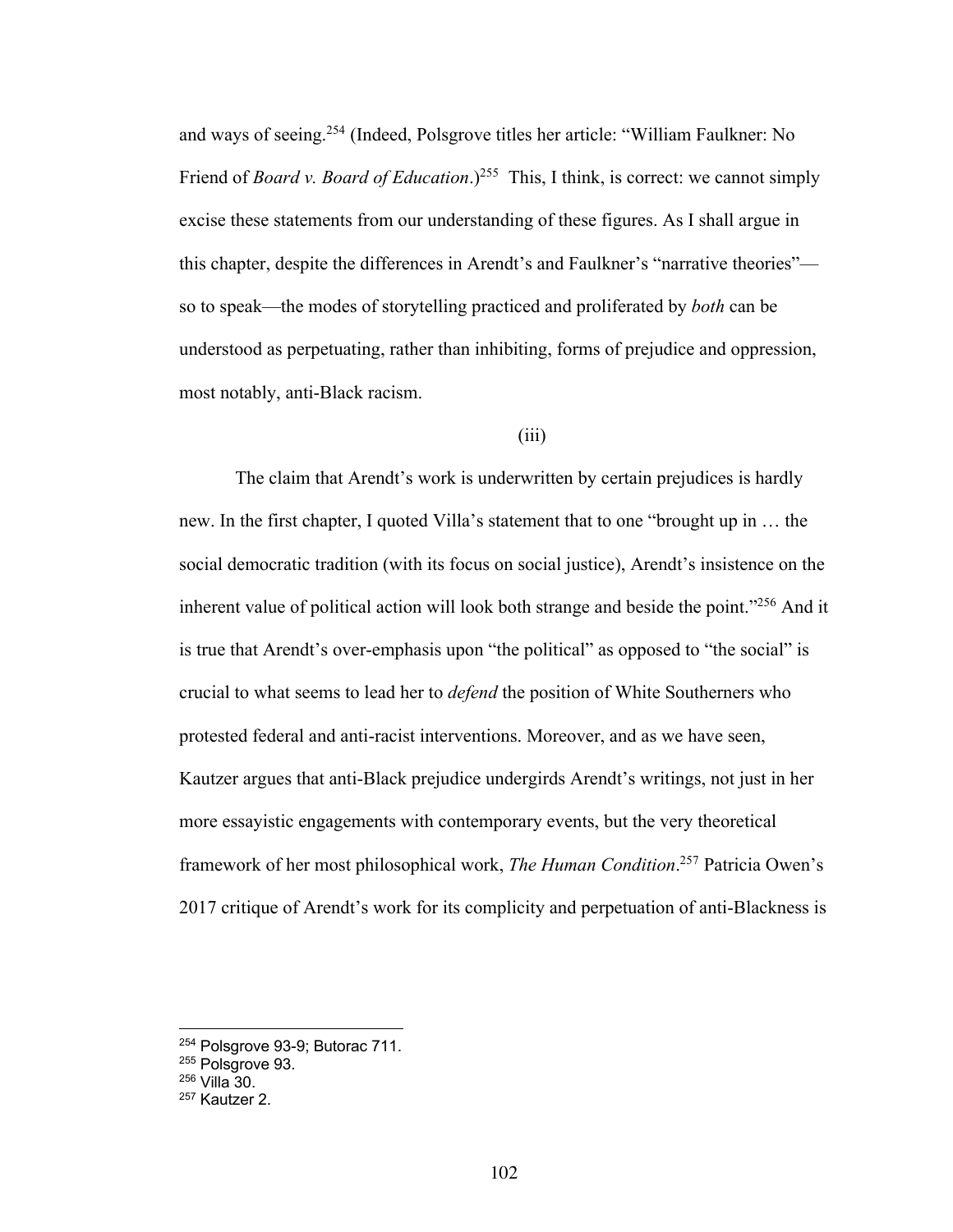perhaps even more nuanced and sweeping than Kautzer's—and for that reason, arguably even more damning. Owens contends early in her essay that

Hannah Arendt would thus seem to be a crucial, even irreplaceable, resource for analysing what she called 'the nation-destroying and humanity-annihilating power of racism' in world politics. In fact, the opposite may be true. Arendt harboured her own deep racial prejudices, especially when writing about Africans and people of African descent.258

In her essay, Owens examines Arendt's statements in "Reflections on Little Rock," as well as the theorist's discussion of European colonialism in Africa in *Origins*, to call attention the racism that inflects Arendt's thinking.

So again, these critiques of Arendt are not new; other and better thinkers have already noted them before me. What I wish to suggest in this chapter is the *relationship* between Arendt's (and Faulkner's) "narrative theories" and their racism; in other words, these two opposing reading practices are nevertheless *dually* implicated and instrumental to the way in which both writers' works perpetuate certain racist practices, structures, and ways of seeing and being.

For instance: in the essay in which he critiques Arendt, Kautzer writes that "It is not clear where to situate" such things as "song, dance, theater, and storytelling" in "Arendt's *vita activa* model."259 In the first chapter of this thesis, I argued that this is not entirely true, suggesting that story *does* have a place in Arendtian thought. However, if it has a place, this place is a deeply uncertain one; that is, Arendt herself

<sup>258</sup> Owens, "Racism in the Theory Canon," 405.

<sup>259</sup> Kautzer 8.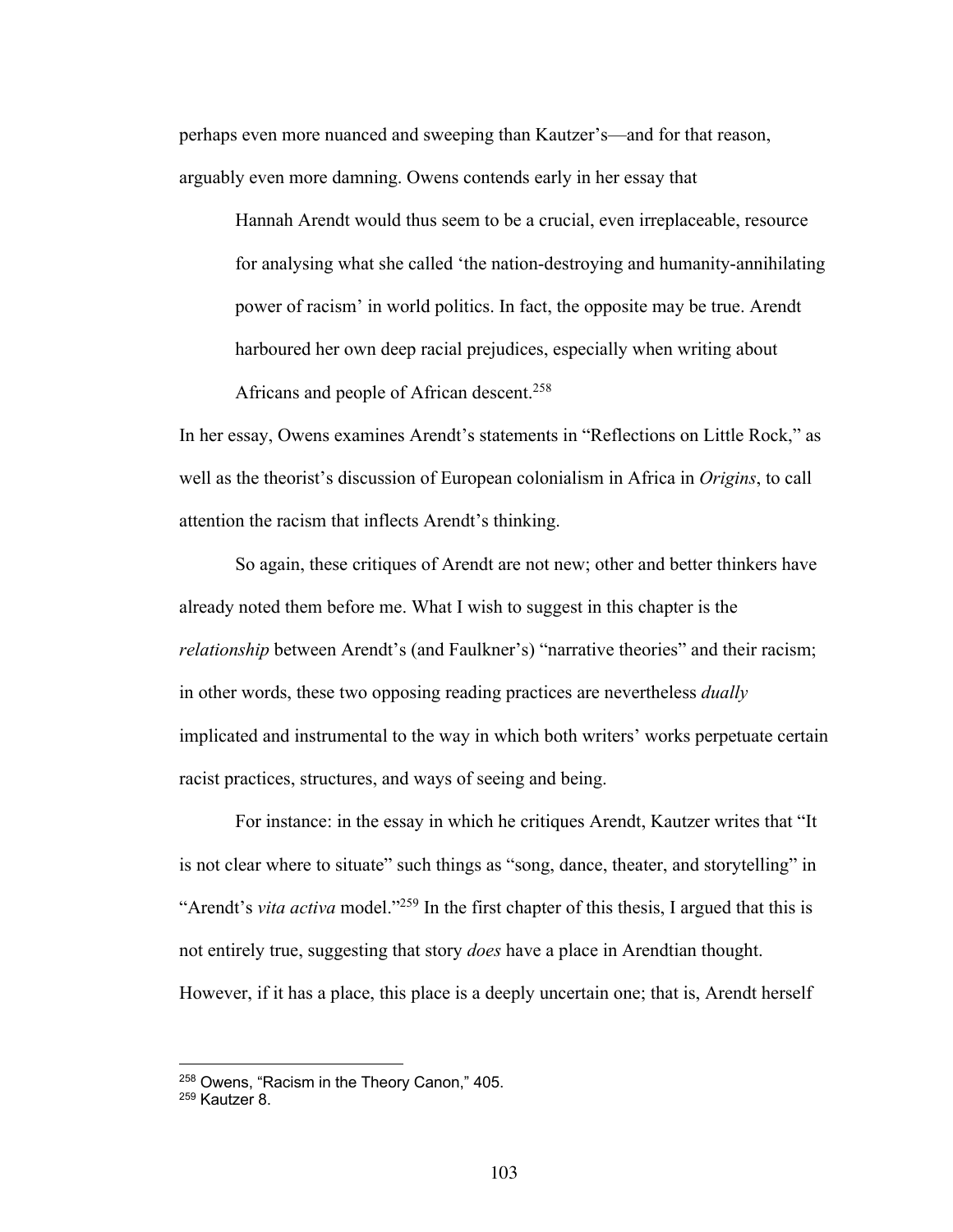sometimes seems uncertain where the story belongs, and this, I suggested, leads her to treat the story in a distinctly *unliterary* manner—one that also, as we shall see, leads her to treat it in a distinctly *racist* one.

This is illustrated by Arendt's "Little Rock" essay. In the version that was finally published a year after it had been drafted, Arendt included an opening note, which ended with the following:

Finally, I should like to remind the reader that I am writing as an outsider. I have never lived in the South and have even avoided occasional trips to Southern states because they would have brought me into a situation that I personally would find unbearable. Like most people of European origin, I have difficulty in understanding, let alone sharing, the common prejudices of Americans in this area. Since what I wrote may shock good people and be misused by bad ones, I should like to make it clear that as a Jew I take my sympathy for the cause of the Negroes as for all oppressed or underprivileged peoples for granted and should appreciate it if the reader did likewise.

Here, Arendt claims to take up the perspective of an "outsider" to Southern society and, the implication seems, Southern prejudice—while likewise insisting upon the fact that "as a Jew I take my sympathy for the cause of the Negroes as for all oppressed or underprivileged peoples for granted and should appreciate it if the reader did likewise."<sup>260</sup> While this statement might seem to be simply a rather infuriating cop-out to the reader, particularly one who disagrees with her pro-segregation stance, it is also

<sup>&</sup>lt;sup>260</sup> Arendt, "Reflections on Little Rock," 45. Arendt makes these statements regarding her objectivity and point of view in the "Preliminary Remarks" to the article.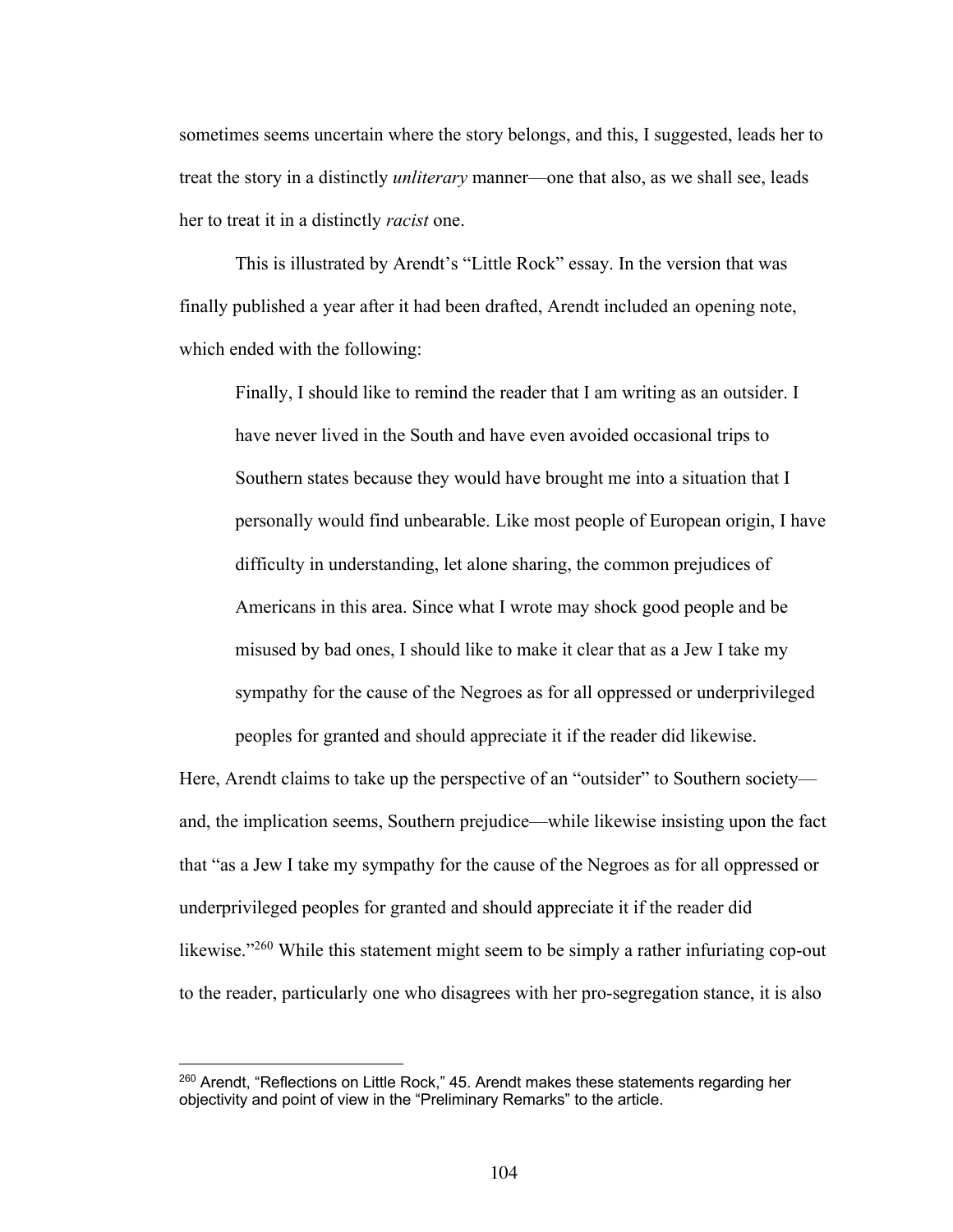suggestive of the way in which Arendt's notion of the story fails to interrogate and even re-inscribes certain kinds of oppression, including racism. In the passage, she claims both a position of objectivity ("outsider"-ness) and subjectivity (empathy-ness), seemingly unaware of how her designation of her subjectivity as a kind of indisputable "objectivity" blinds her to alternative perspectives, leaving her neither truly an "outsider" nor genuinely empathetic.

As I have suggested, the perspective-claiming of the "Little Rock" essay is not a strategy unique to this article or even simply Arendt's political commentary; her theoretical work contains a similar failure to interrogate matters of perspective robustly. We have already noted the way in which, in *Origins*, Arendt collapses Chick's interior monologue into "Faulkner's words," thus turning a snippet of an (admittedly *very* lengthy) sentence into a kind of "aphorism." In this case, her account of what she terms "Faulkner's words" leaves out Chick's newfound *hopelessness* of entering "man's enduring chronicle." It also leaves out a part of the reason for that hopelessness: the racism that infects and underwrites his community's way of writing and recording their "chronicle" and perhaps even his first real reckoning with his own complicity within it.

In other writings, Arendt's way of employing and understanding narrative leads her not just to discount racism but also to repeat it. In the "Race and Bureaucracy" chapter of *Origins*, for instance, Arendt quotes and alludes to Joseph Conrad's 1902 novella, "Heart of Darkness." Arendt begins the chapter by stating that:

Two new devices for political organization and rule over foreign peoples were discovered during the first decades of imperialism. One was race as a principle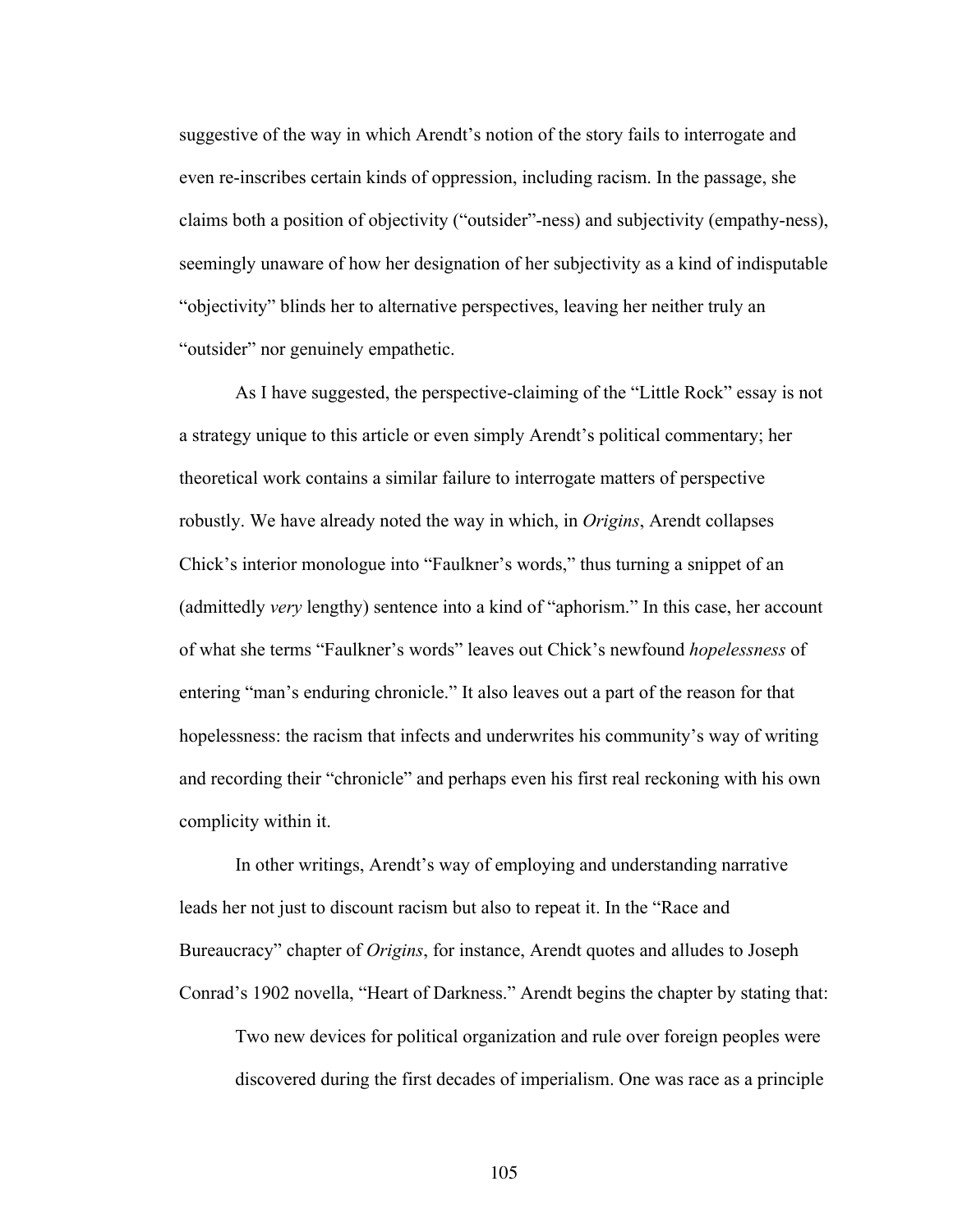for the body politic, and the other bureaucracy as a principle of foreign domination. Without race as a substitute for the nation, the scramble for Africa and the investment fever might well have remained the purposeless 'dance of death and trade' (Joseph Conrad) of all gold rushes.

A footnote to the line indicates that the reference is not to a statement of Conrad's but to his story, "Heart of Darkness," which Arendt calls, "the most illuminating work on actual race experience in Africa."261 Arendt thus treats Conrad's story as a chronicle according to the OED definition, as a *recording* of events or facts, and not as the kind of chronicle that Faulkner's protagonist invokes throughout *Intruder in the Dust*.

Throughout the chapter, Arendt employs quotes from Conrad's fiction several times, always as if she was excerpting lines from a history textbook, as if these lines provide a straightforward recounting simply of what was. Often, Conrad is cited only parenthetically. In one such passage in "Race and Bureaucracy," Arendt writes,

The world of native savages was a perfect setting for men who had escaped the reality of civilization. Under a merciless sun, surrounded by an entirely hostile nature, they were confronted with human beings who, living without the future of a purpose and the past of an accomplishment, were as incomprehensible as the inmates of a mad house. 'The prehistoric man was cursing us, praying to us, welcoming us—who could tell? … The earth seemed unearthly, … and the men … No, they were not inhuman. Well, you know, that was the worst of it this suspicion of their not being inhuman. It would come slowly to one. They

<sup>261</sup> Arendt, *Origins*, 242. Arendt cites the 1902 edition of "Heart of Darkness," included in *Youth and Other Tales*.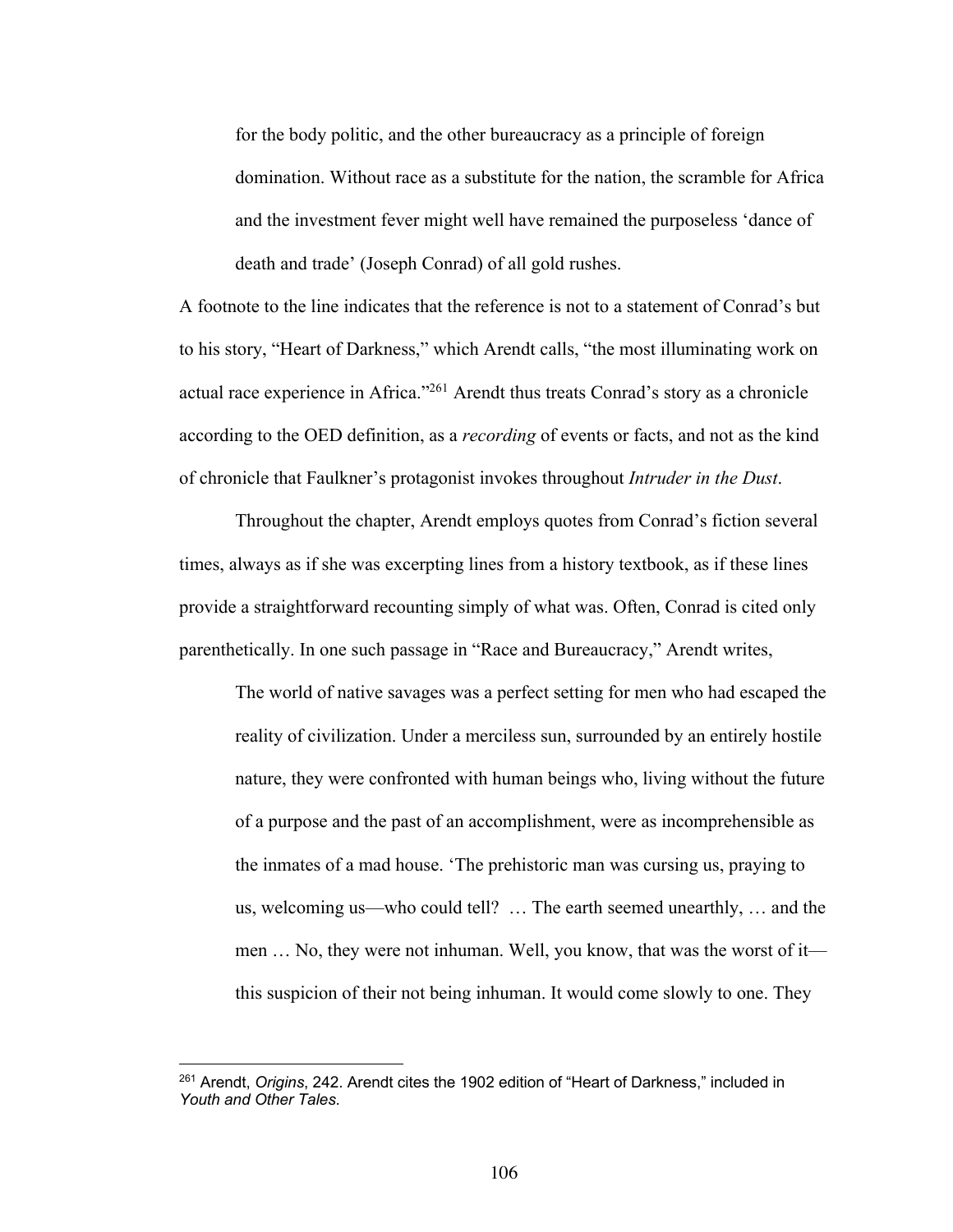howled and leaped, and spun and made horrid faces; but what thrilled you was just the thought of their humanity—like yours—the thought of your remote

kinship with this wild and passionate uproar" ("Heart of Darkness").<sup>262</sup> Arendt's voice slips into Conrad's (in fact, not just here but throughout *Origins*, it is sometimes hard to know where Arendt's analysis begins and her sources end). The only note that the quoted text is a line from *fiction* is the parenthetical citation. As in *Intruder,* Arendt makes no mention of the fact that it is a fictional narrator who speaks, here, that it is the figure of Marlow who travels to the Congo in the beginning of "Heart of Darkness" for a job with a European trading company.<sup>263</sup>

In some ways, the thrust of the "Race and Bureaucracy" chapter might be seen as *anti-racist*, inasmuch as it seeks to expose the way in which the "race thinking" (Arendt's term) that underwrote European colonization of Africa "rebounded" upon the former continent itself, thus fueling the racism of totalitarian movements. After discussing European colonization of Africa and the Boer regime in modern-day South Africa specifically, Arendt concludes that, "What the European 'movements' consciously aimed at, the transformation of the people into a horde, can be watched like a laboratory test in the Boers' early and sad attempt."264 Moreover, Arendt explicitly identities these European colonial outposts as racist, describing, for instance, "Boer racism" and writing that, "Racism as a ruling device was used in this [Boer]

<sup>262</sup> Arendt, *Origins*, 249. The first ellipsis in the quoted passage is mine; the subsequent two are from Arendt's text.

<sup>263</sup> Joseph Conrad and Cedric Thomas Watts. *Heart of Darkness and Other Tales* (Oxford: Oxford University Press, 1998), 144-6,

http://search.ebscohost.com.proxy.library.cornell.edu/login.aspx?direct=true&db=nlebk&AN=5<br>6519&site=ehost-live.

<sup>&</sup>lt;sup>264</sup> Arendt, *Origins*, 256.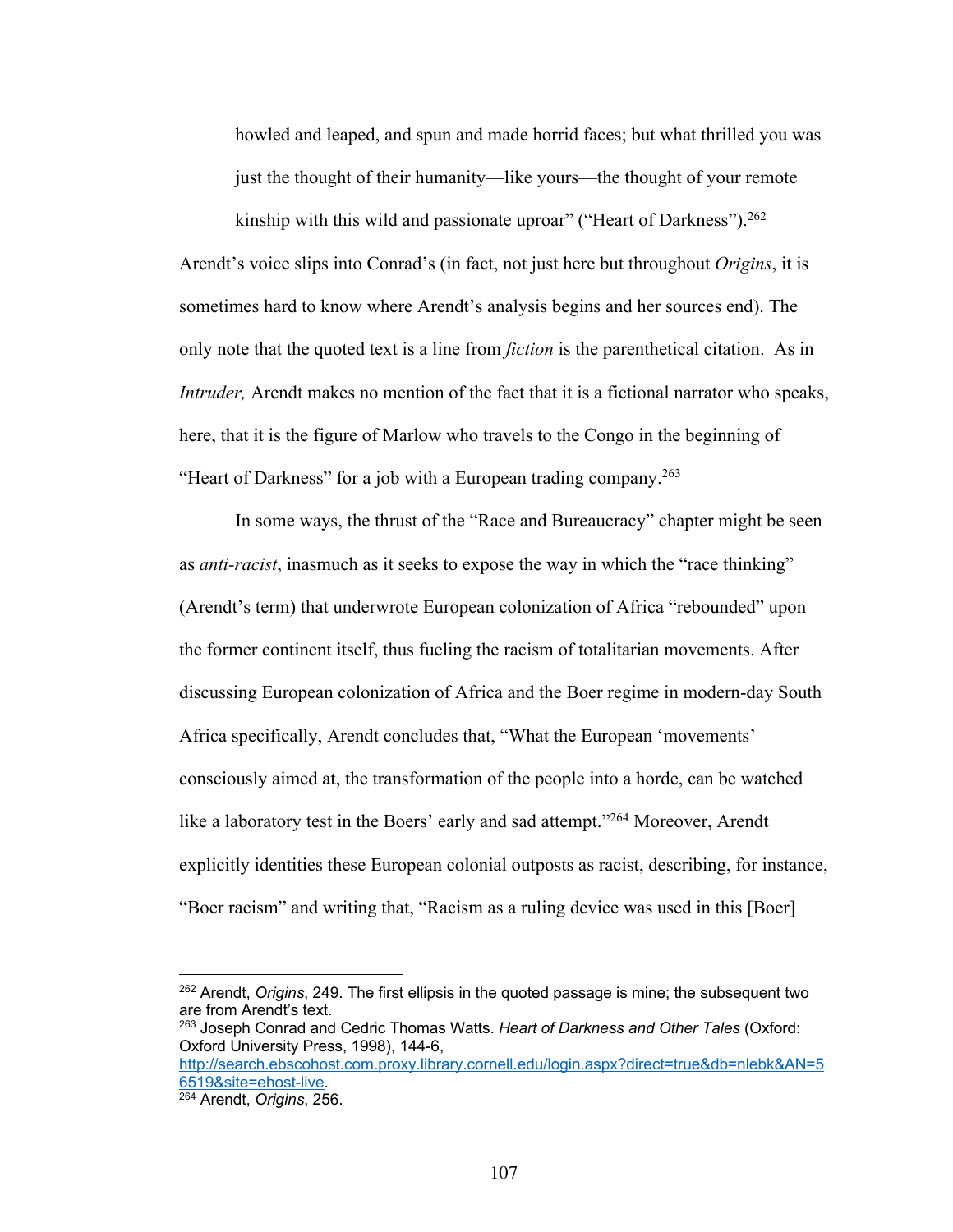society of whites and blacks before imperialism exploited it as a major political idea."265 Indeed, Owens, who, as stated above, critiques Arendt's work for its racism, nonetheless credits her as "the central theorist of the 'boomerang effect', the unintended consequences of imperial blowback, decades before Michel Foucault. … [In *Origins*] Arendt placed race thinking and racism at the core of the destruction of the European system of states."266

Yet despite the way that "Race and Bureaucracy" *critiques* certain forms of "race thinking" in late nineteenth century Africa, it also *perpetuates* other forms of "race thinking," and the way it does so is linked to the way Arendt thinks the story, the way she too quickly assimilates *some* fictions to fact, *some* perspectives to *the*  perspective of her theory as a whole. Owens, for instances, notes that the chapter is written from a primarily *European* point of view and concludes that while "Hannah Arendt was not seeking to justify extermination or massacres … in her effort to 'understand the experiential basis' of the Boers' moral failings she came too close to apologetics."267 One of the passages that Owens cites in making this argument is Arendt's statement that "Boer racism, unlike the other brands, has a touch of authenticity and, so to speak, of innocence."<sup>268</sup> Likewise, just after Arendt's argument that the "ruling device" of racism was used first by the Boers and later by the European imperialists, the theorist writes that the "basis" and the "excuse" for this device

<sup>265</sup> Arendt, *Origins*, 254.

<sup>&</sup>lt;sup>266</sup> Owens, "Racism in the Theory Canon," 404.

<sup>&</sup>lt;sup>267</sup> Owens, "Racism in the Theory Canon," 410-1.

<sup>268</sup> Arendt, *Origins*, 255; Owens, "Racism in the Theory Canon," 411.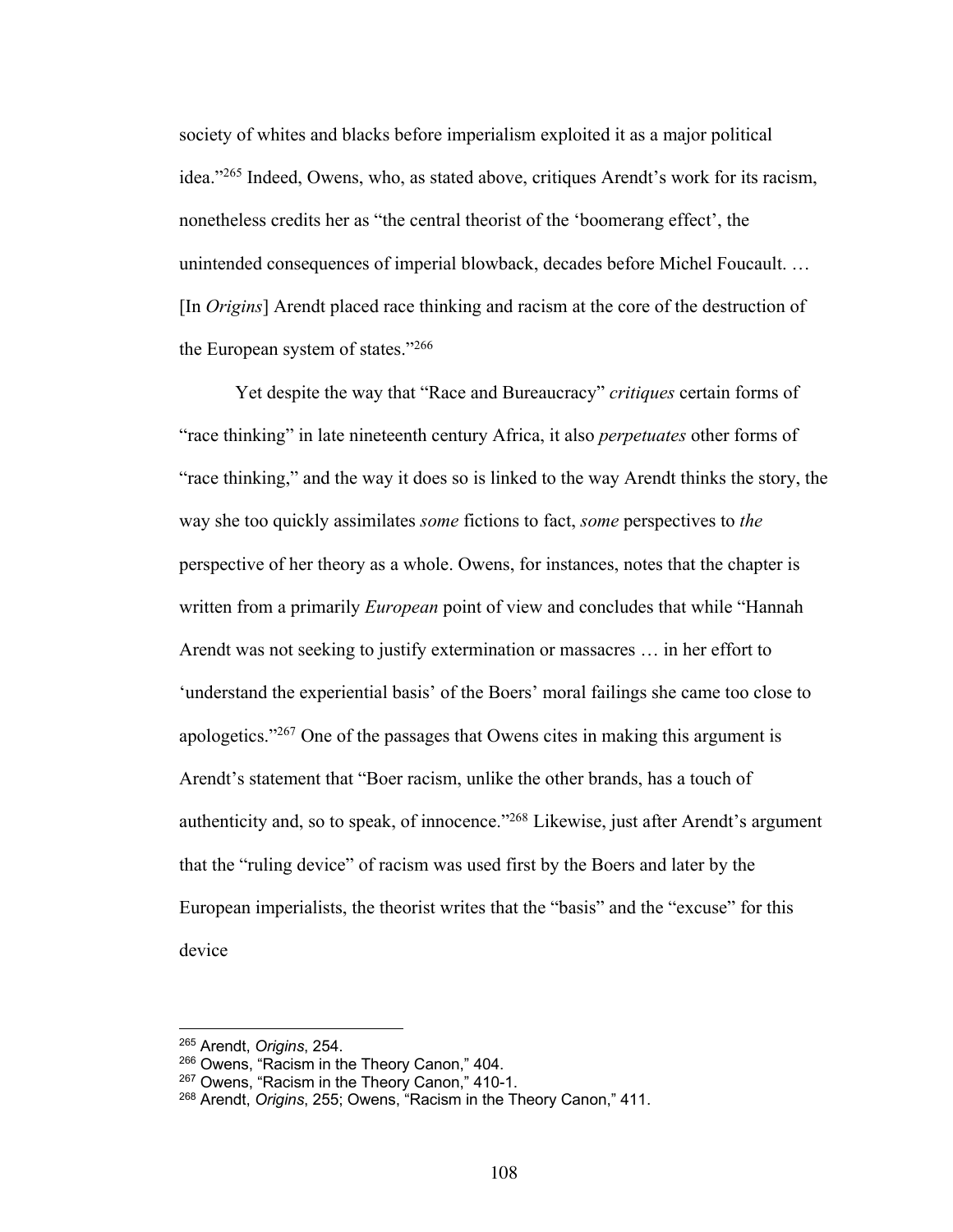were still experience itself, a horrifying experience of something alien beyond imagination or comprehension; it was tempting indeed simply to declare that these were not human beings. Since, however, despite all ideological explanations the black men stubbornly insisted on retaining their human features, the 'white men' could not but reconsider their own humanity and decide that they themselves were more than human and obviously chosen by God to be the gods of black men. This conclusion was logical and unavoidable if one wanted to deny radically all common bonds with savages.<sup>269</sup>

We should mark here—as Owens does of similar Arendtian claims—the close correspondence between Arendt's purportedly historical claims *and* Conrad's narrator's statements in "Heart of Darkness"; indeed, one can easily see a strong resemblance between the observations here and those of Marlow in the passage from Conrad quoted in Arendt's work, not least in the final term she uses to describe Africans (a subjective, not objective one): "savages."

Why is it a *problem* that Arendt so liberally makes use of Conrad's text? One rather obvious reason is that "Heart of Darkness" itself has been critiqued for the racism of the perspective upon which it pivots. As Chinua Achebe observes in an essay on the novella, Conrad, through Marlow, only ever gives the perspective of the Englishman; he never writes the African characters in the novel as full characters, with viewpoints, with perspectives, of their own.270 Conrad's use of "Africa as setting and

<sup>269</sup> Arendt, *Origins*, 254; Owens, "Racism in the Theory Canon," 411-3.

<sup>270</sup> Chinua Achebe, "An Image of Africa," *The Massachusetts Review* 18, no. 4 (Winter 1977): 785, https://www.jstor.org/stable/25088813.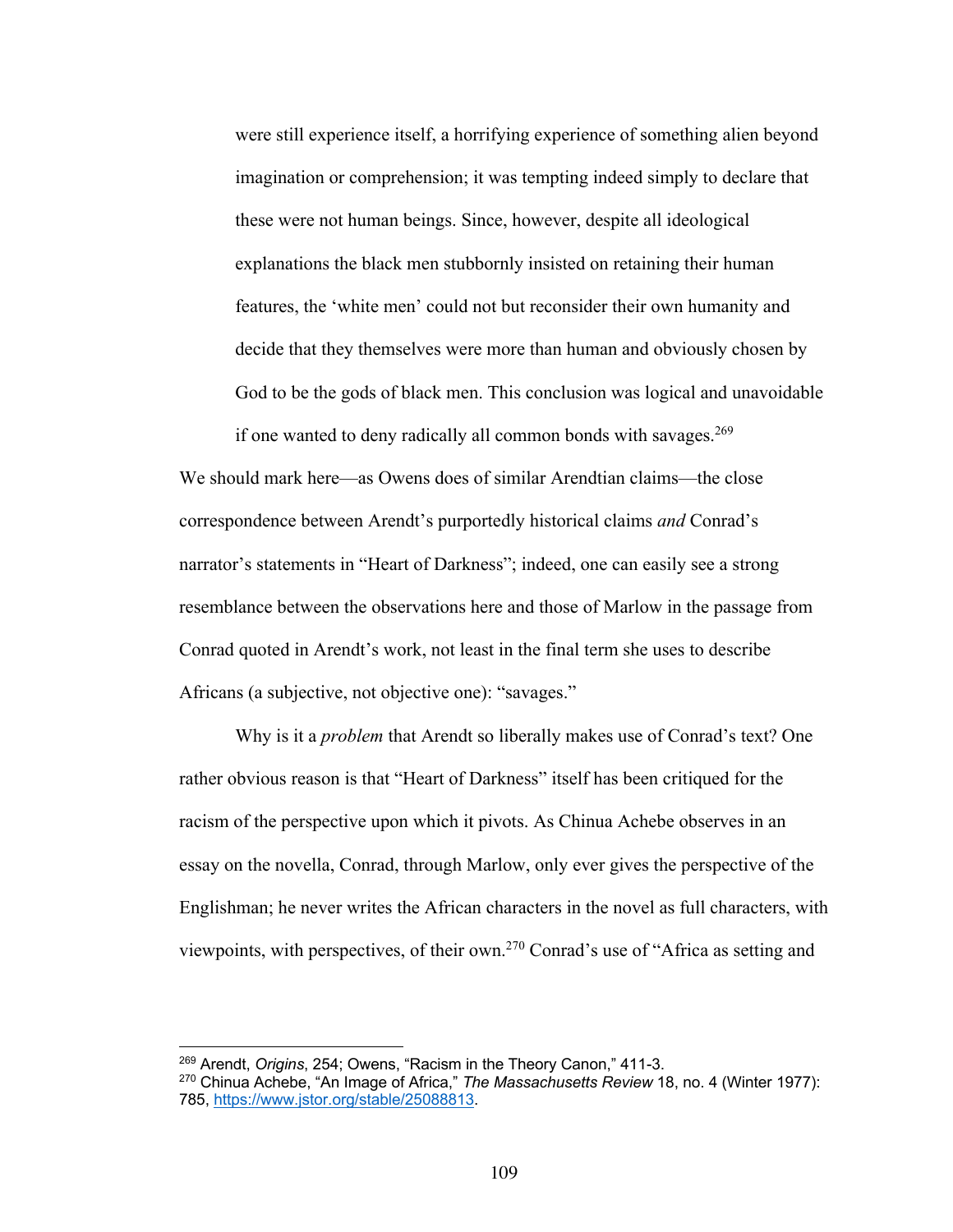backdrop … eliminates the African as a human factor."271 Of course, one could claim—as contemporary political theorist Seyla Benhabib does—that the reason Arendt focuses on the European perspective (including Conrad's) is "simply" because

Arendt analyzed the 'scramble for Africa' from the standpoint of its influence upon the perversion of European morals, manners, and customs; she was concerned to explore how the experience of lawlessness, of civilization regression, the threat of identity posed by others, all return back home from the 'Dark Continent' to create the heart of darkness within Europe. Given that her topic is European racism … it is perfectly understandable that her methodological emphasis would lie on the one rather than the other perspective.272

Indeed, one could even claim that Conrad's text is not aimed at *perpetuating* European stereotypes and prejudicial modes of thinking but rather at *exposing it*, in part *through*  the highlighting of its protagonist's narrative, in all its complications.273

There is perhaps something to these exculpatory arguments on behalf of Arendt; to be sure, when she *writes* that the conclusion that Boers reached "was logical and unavoidable," she does not really mean that *she* considers these systems of rule *logical*—or, anyway, the reader does not think she does. And yet this, perhaps, is part of the problem—a problem that, in fact, Benhabib's statement above also presses upon, even as she attempts to suggest it as an *explanation*: Arendt never really theorizes, considers, or even really acknowledges *matters of perspective*. If Conrad's

<sup>271</sup> Achebe 788.

<sup>272</sup> Benhabib, *The Reluctant Modernism of Hannah Arendt*, 86.

<sup>273</sup> Conrad and Thomas 135-8.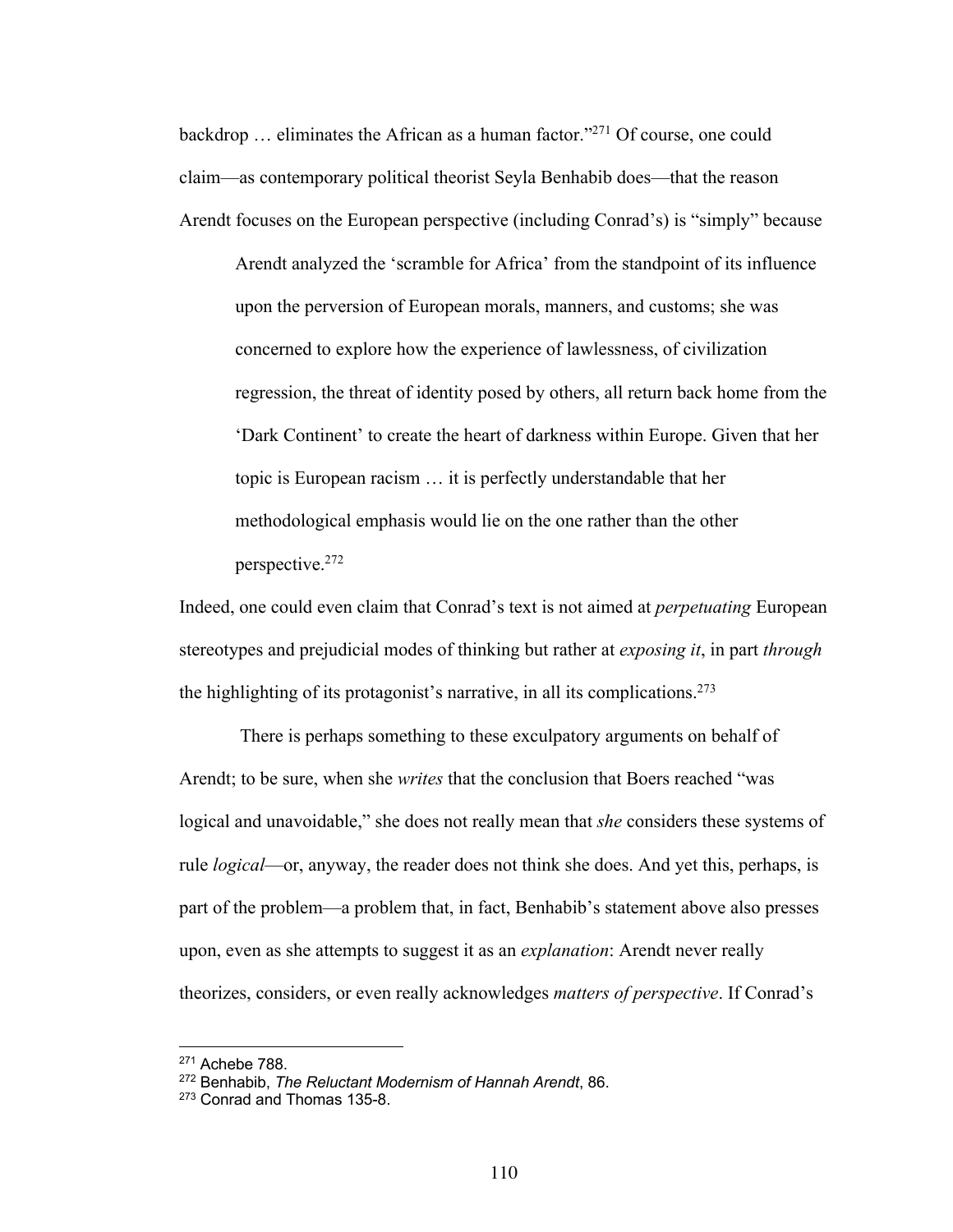book can be read as a critique of European colonialism, one thing that would lend support for this view is the fact that the book is structured as a story-within-a-story; a narrator introduces Marlow and several of his companions, all of whom are aboard a ship upon the River Thames, long after Marlow, the protagonist of the embedded story, has returned from the Congo. In other words, Conrad's readers are immediately reminded, upon opening the book, that what they are consuming is a *subjective*  narrative, one person's story.<sup>274</sup> Yet if Conrad's novel is meant to be read this way, one could never know it from Arendt's text, which treats it, as has been said, not as first-person, fictive narration but as a kind of historical chronicle, in the most Arendtian sense of the word.

Here, again, then, we encounter Arendt's unwillingness to consider the "chronicle" as anything other than a statement of "record." Admittedly, in *Origins*, Arendt *does also* discuss the role of "legends" in underwriting European imperialism and writes that, "Legends have *always* played a powerful role in the making of history."<sup>275</sup> She even goes so far as to claim that, "Man, who has not been granted the gift of undoing, who is always an unconsulted heir of other men's deeds, and who is always burdened with a responsibility that appears to be the consequences of an unending chain of events rather than conscious acts, demands an explanation and interpretation of the past in which the mysterious key to his future destiny seems concealed."276 Such a line would seem almost in accord with Chick's feelings at the close of *Intruder*, when he feels his action "into man's enduring chronicle," impeded

<sup>274</sup> Conrad and Thomas 135-8.

<sup>275</sup> Arendt, *Origins*, 270, emphasis added.

<sup>276</sup> Arendt, *Origins*, 270.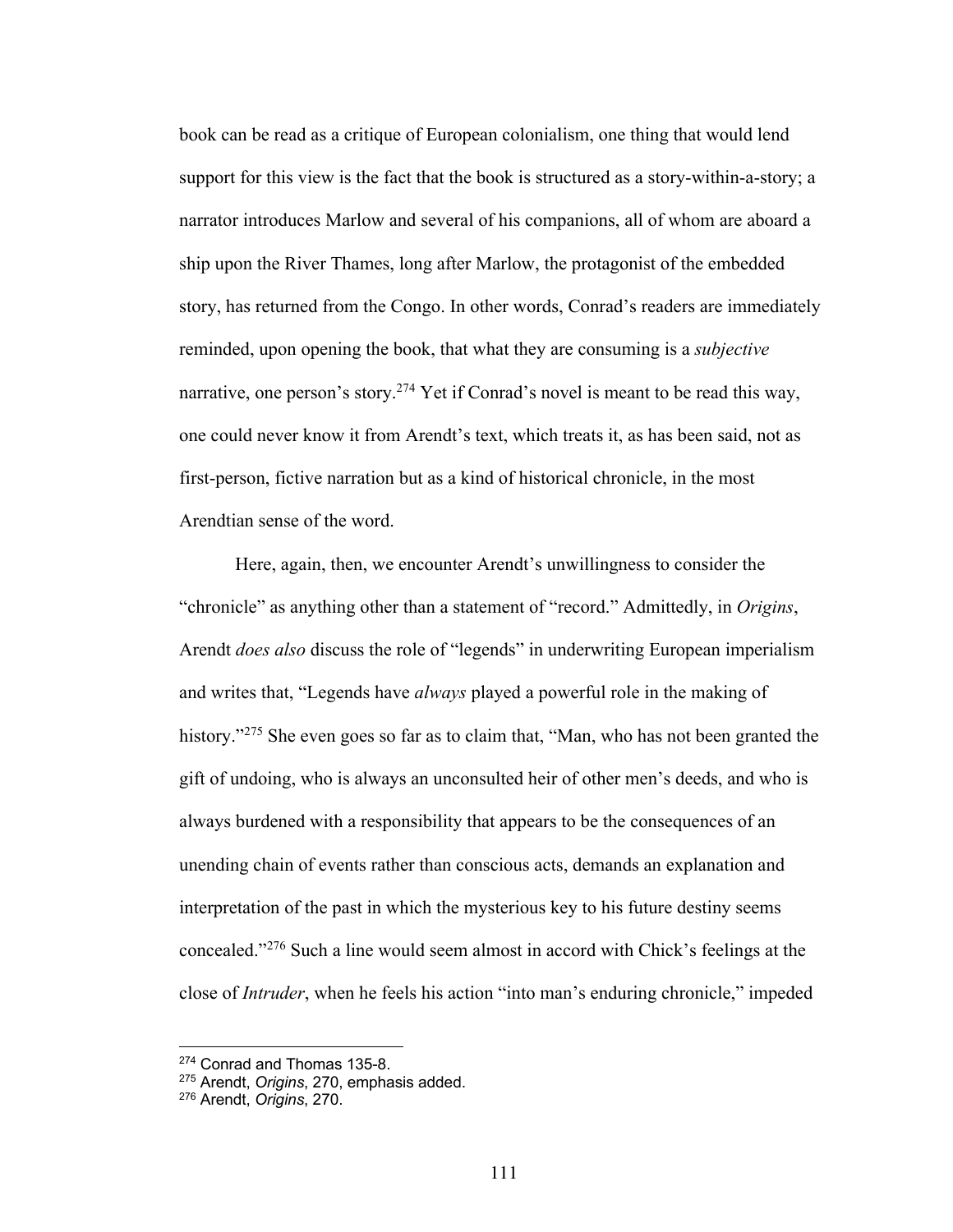by "a Face, the composite Face of his native kind his native land, his people his blood."277 But if Faulkner's novel seems to invoke the humankind's constant *failure* to get at "reality," legend for Arendt functions more like a heuristic; a way of "summarizing" the world one acts *into*, rather than something that both shapes and impedes one's ability to know into what one acts. "Legends" are, like other stories, merely a way of recording. Since ancient times, Arendt says, "Legends made [man] master of what he had not done, and capable of dealing with what he could not undo. In this sense, legends are not only among the first memories of mankind, but actually the true beginning of human history."278

Arendt's way of thinking the chronicle marks not just her political theory but her political commentary—something we can also see in her "Reflections on Little Rock." There, she casts herself as "an outsider," a kind of recorder (or, one might say, to use the word from *Human Condition*, "biographer") of events there. <sup>279</sup> Although she *does* (and perhaps oddly) invoke her own ancestry ("Like most people of European origin," she writes, "I have difficulty in understanding, let alone sharing, the common prejudices of Americans in this area"), she nonetheless insists that she is

<sup>277</sup> Faulkner, *Intruder in the Dust*, 189-90.

<sup>278</sup> Arendt, *Origins*, 270. Arendt does write that, "The author of the imperialist legend is Rudyard Kipling, its topic is the British Empire, its result the imperialist character (imperialism was the only school of character in modern politics). And while the legend of the British Empire has little to do with the realities of British imperialism, it forced or deluded into its services the best sons of England. For legends attract the very best in our times, just as ideologies attract the average, and the whispered tales of gruesome secret powers behind the scenes attract the very worst. No doubt, no political structure could have been more evocative of legendary tales and justifications than the British Empire, than the British people's drifting from the conscious founding of colonies into the ruling and dominating foreign peoples around the world" (271). Here, Arendt seems to acknowledge something she ignores in most of her theoretical work: that the story we tell can *fail* us, can lead us to misunderstand the world we are "given," even while allowing for the perpetuation of unjust visions based on an unreality (or at least, incomplete reality).

<sup>279</sup> Arendt, "Reflections on Little Rock," 46.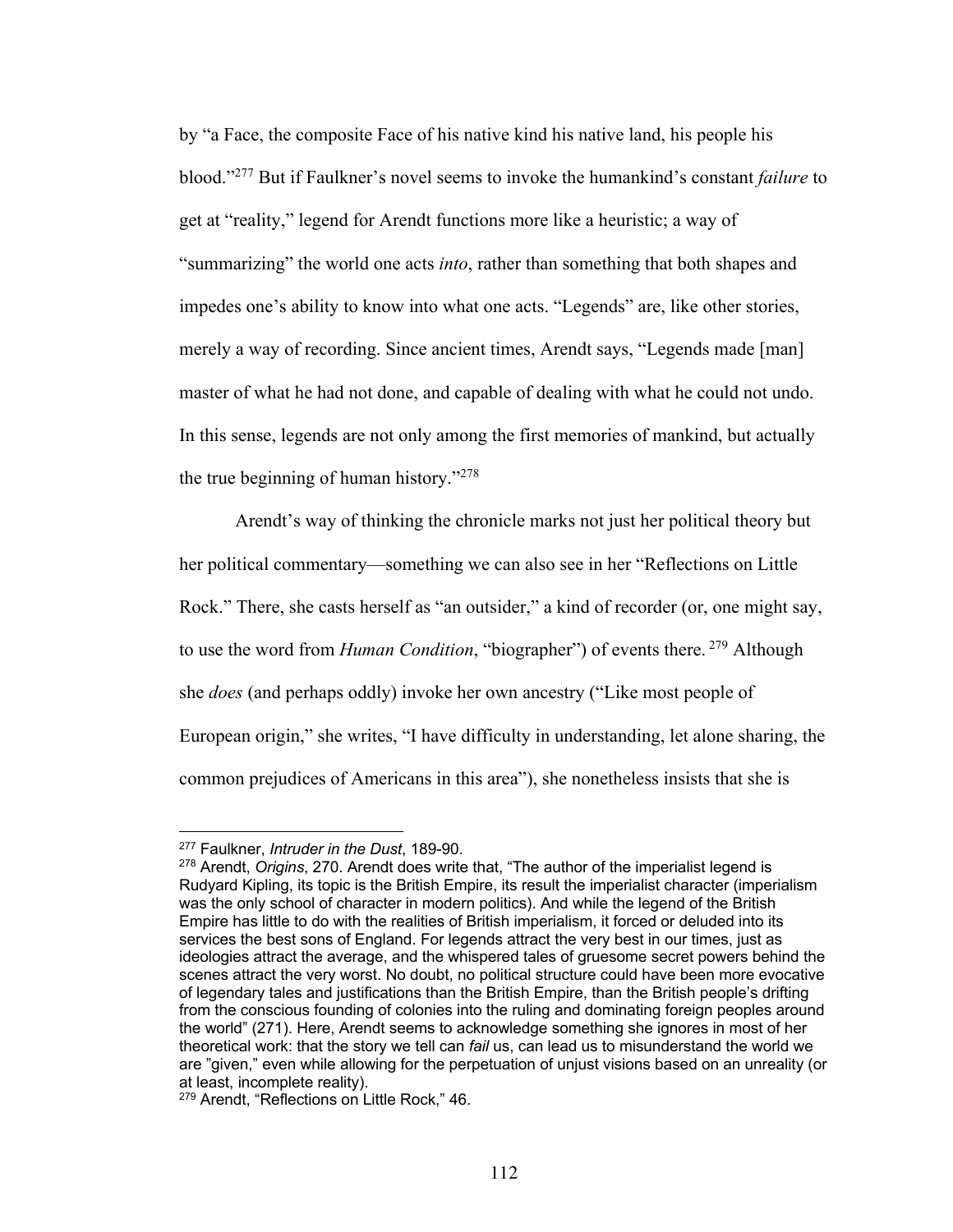unbiased. In fact, she invokes her ancestry and her identity as a Jew in a way that precisely inverts Chick's invocation of *his* bloodline in *Intruder*: not a limit to her potential "objectivity" but as a facilitator of it. <sup>280</sup> "I should like to make it clear," Arendt writes, that, "as a Jew I take my sympathy of the cause of the Negroes as for all oppressed or underprivileged peoples *for granted* and should appreciate if the reader did likewise."281

Arendt takes her sympathy "for granted," a line that echoes a phrase from the line she excerpts from *Intruder* and recontextualizes in *Origins*; she uses Faulkner's line to encompass the feeling of *gratitude*, a *gratitude* that is opposed to the nihilism of totalitarianism, a gratitude that underwrites one's ability to "perform something passionate and brave and austere not just in but into man's enduring chronicle."282 But Arendt, I think, takes *too much*—far too much—for granted. In "Reflections on Little Rock," for instance, she writes that,

In all parts of the country [of the United States], the Negroes stand out because of their 'visibility.' They are not the only 'visible minority,' but they are the most visible one. … This is not a trivial matter. In the public realm, where nothing counts that cannot make itself seen and heard, visibility and audibility are of prime importance. To argue that they are merely exterior appearances is to beg the question.<sup>283</sup>

<sup>280</sup> Arendt, "Reflections on Little Rock," 46.

<sup>281</sup> Arendt, "Reflections on Little Rock," 46, emphasis added.

<sup>282</sup> Arendt, *Origins*, 631.

<sup>283</sup> Arendt, "Reflections on Little Rock," 47.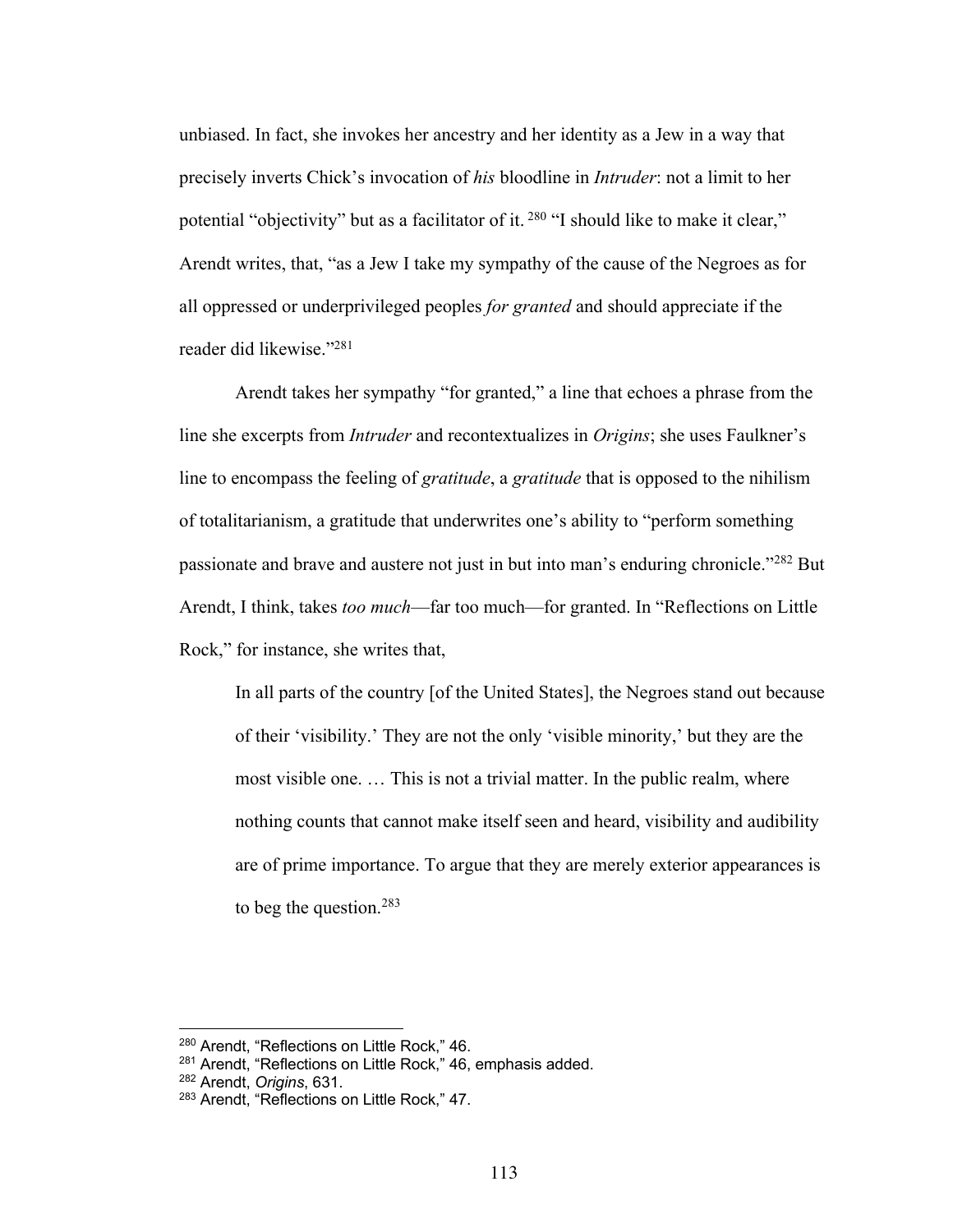But it is Arendt, and not her projected interlocuter, who begs the question: or maybe, it is both, if both accept by "appearances" one *singular* way of seeing, of perceiving, of narrativizing. Arendt asks her readers to take her sympathy *for granted*, the way she believes that she herself can take the meaning of the words she borrows *for granted*, not unpacking them in relation to their context, their grounding, or the space or silence that enfolds them, thus disallowing without ever considering alternative voices, readings, ways of seeing.

Of course: there is a reason that Arendt stresses *givenness*, *gratitude*, *granted*; there is even a reason, perhaps, that she is so adamant about distinguishing the "real" story from the "fictional" one in *The Human Condition*, even as she continues to draw on literary and theatrical examples. "Fiction" is the word that Arendt associates with the totalitarian perspective, with totalitarian rule. As she states in *Origins*, and as I quoted in the first chapter of this work, "totalitarian leaders are convinced that they must follow consistently the fiction and the rules of the fictitious world which were laid down during their struggle for power" though these same rulers "discover only gradually the full implications of this fictitious world and its rules."284 For Arendt, the "fiction" of totalitarianism is entwined with the totalitarian rulers' sense that "everything is possible."<sup>285</sup> As she writes in the "Concluding Remarks," to *Origins*, in the paragraph just before the one that contains the allusion to *Intruder*,

the first disastrous result of man's coming of age is that modern man has come to resent everything given, even his own existence—to resent the very fact that

<sup>284</sup> Arendt, *Origins*, 528-30, 563.

<sup>285</sup> Arendt, *Origins*, 563.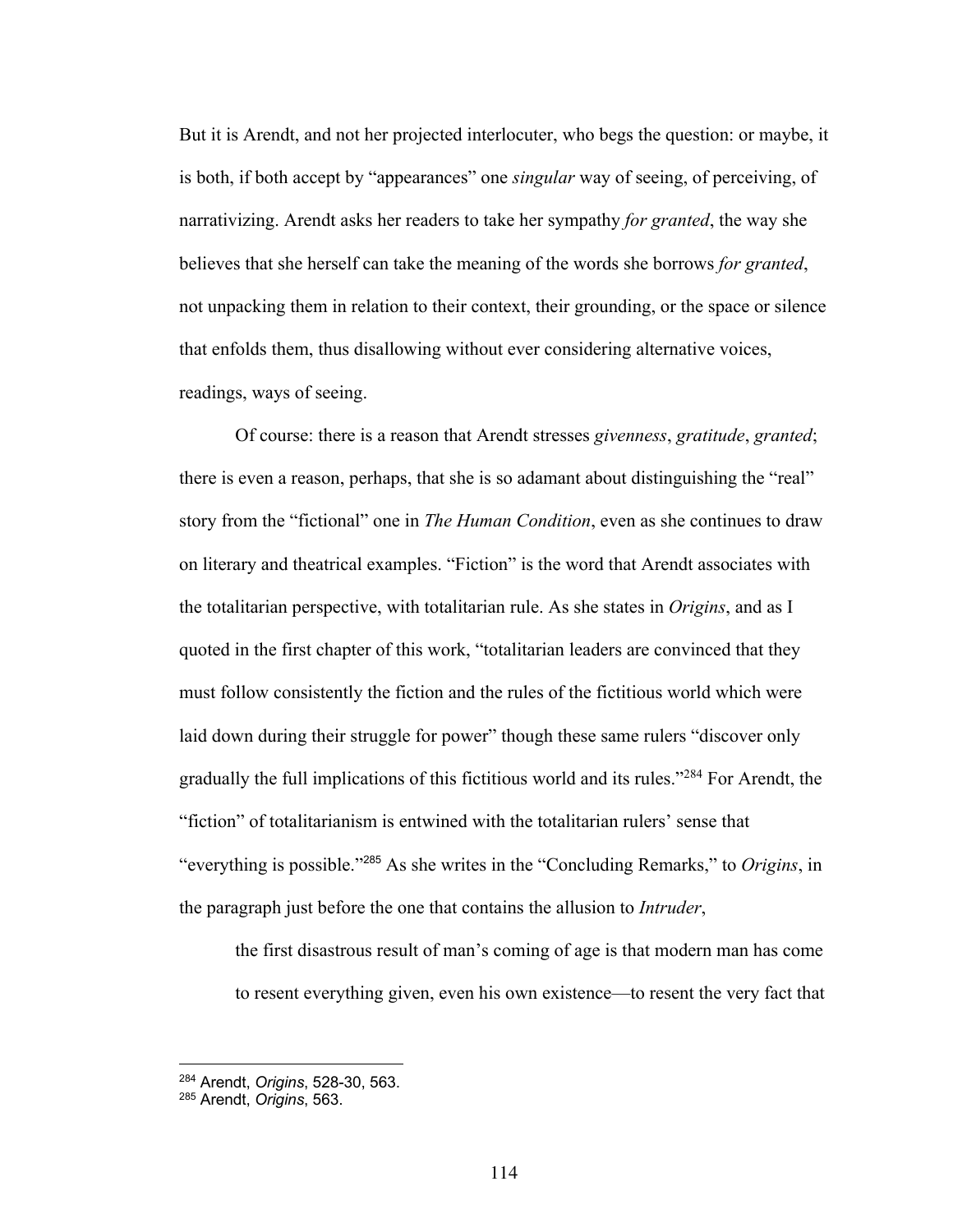he is the creator of the universe and himself. In this fundamental resentment, he refuses to see rhyme or reason in the given world. In his resentment of all laws merely given to him, he proclaims openly that everything is permitted and believes secretly that everything is possible.<sup>286</sup>

The author of a fiction makes things up—can make anything and everything up. And so Arendt contends that we cannot think of our world—of our politics—in this way. Indeed, this conviction seems at the core of some of the assertions she makes in *The Human Condition*, among them, her claim in the "Action" chapter that "the physical, worldly in-between along with its interests is overlaid and, as it were, overgrown with an altogether different in-between which consists of deeds and words," as well as her profession in the "Prologue," that "The earth is the very quintessence of the human condition."287

The irony of Arendt's commitment to the *given*, however, is that in order to escape from the fictiveness of totalitarianism, in all its very real horror, its terror, is that her theory ends up endorsing a kind of narrative thinking that understands the "real story" as singular, uncomplicated in its meaning and easily recordable. She thus endows a certain *version* of reality with a kind of "givenness" that creates its own kind of tyranny.

## (iv)

We can see this, in fact, in *Intruder*—and indeed, the extent to which we can trace this effect in the novel is suggestive of the way in which neither Arendt's nor

<sup>286</sup> Arendt, *Origins*, 630.

<sup>287</sup> Arendt, *The Human Condition*, 2, 182-3.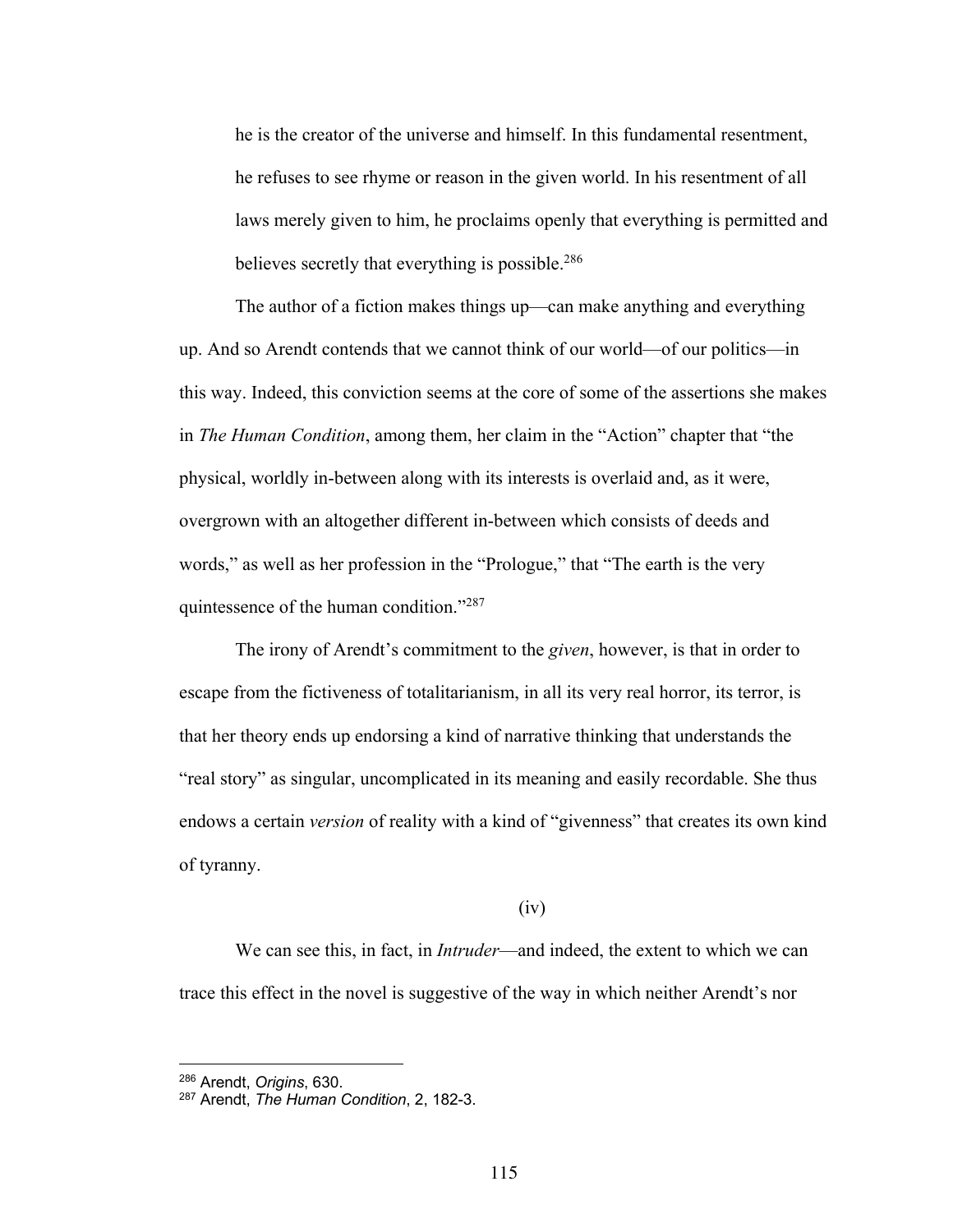Faulkner's "narrative theory" gives us a story that seems capable of representing, much less being responsive to, concerns about justice, and particularly, racial justice in America. Arendt, as has been said already, uses the line in which Chick invokes a desire to "perform something passionate and brave and austere not just in but into man's enduring chronicle" in order to exemplify the *anti*-totalitarian way of being and relating to the world.288 However, as has also been shown, Chick's statement in *Origins* professes precisely his *inability* to pull off this "performance." Previously, I have simply argued that the sense of failure and hopelessness is indicative of the different ways in which Arendt and Faulkner think the chronicle, indicative of the fact that these writers have different "narrative theories." Yet another possible—if not perhaps entirely plausible, as I shall come to in a moment—way of considering this scene would be to say that Chick's line *does* fit with Arendt's theory, except that rather than speaking in the space of *politics,* of words and deed, he speaks within a totalitarian state, in which "everything is permitted" and "everything is possible," and yet, in another sense, no *free* action, no *real* story, is.

To be clear: Mississippi in the 1940s was not a totalitarian state, not in the sense in which the areas controlled by Germany in the same decade were, and Chick, a White teenager, is not even a fictional "victim" of totalitarianism. Nonetheless, there are several references to the specter of totalitarianism in Faulkner's novel. In a long speech delivered to his nephew on the journey to the burial site of Vinson Gowrie, Chick's uncle Gavin states that,

<sup>288</sup> Arendt, *Origins*, 631.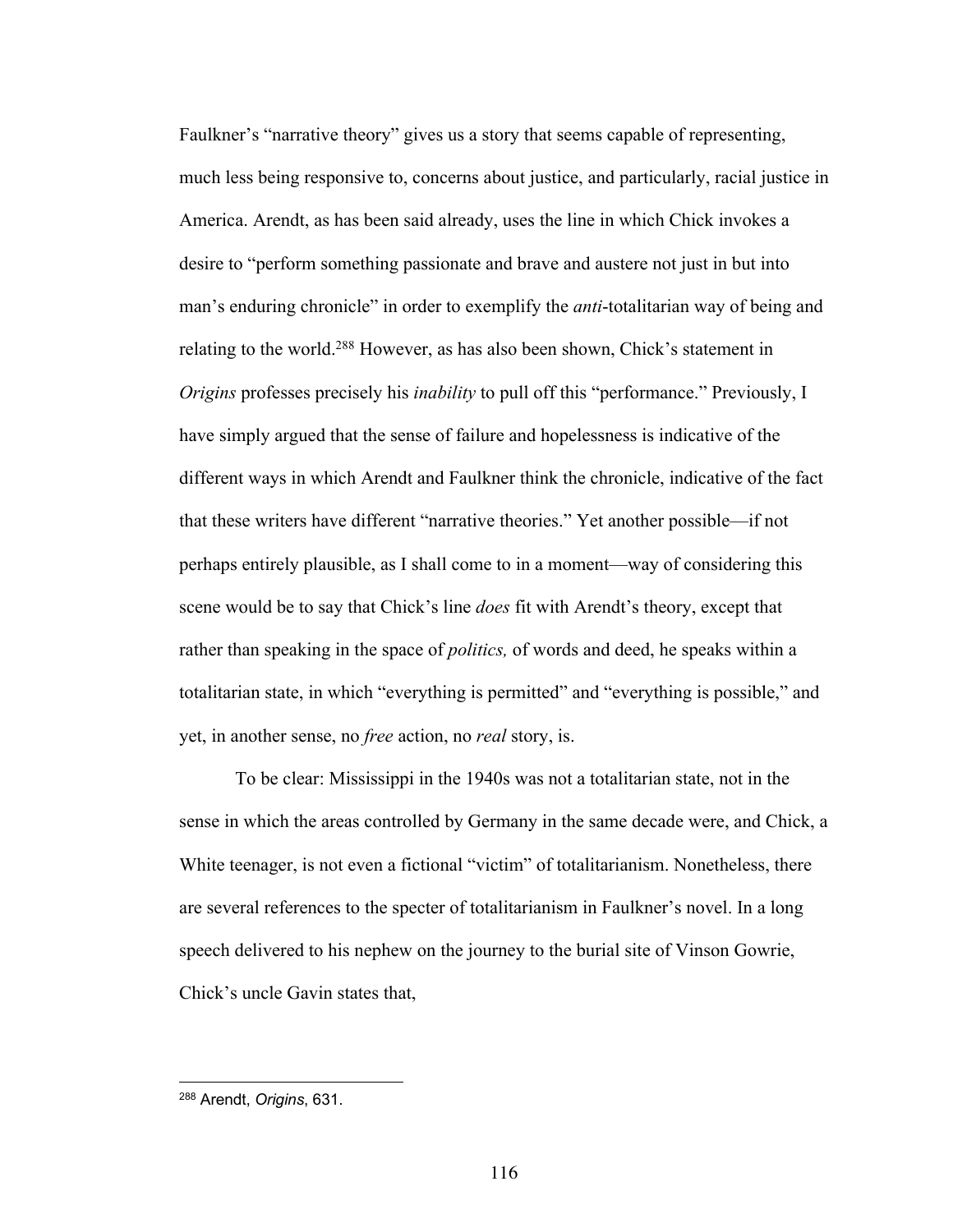the ones named Sambo … they can stand anything … Not all white people can endure slavery and apparently no man can stand freedom (which incidentally—the premise that man really wants peace and freedom—is the trouble with out [sic] relations with Europe right now, whose people not only dont know what peace is but—except for Anglo Saxons—actively fear and distrust personal liberty; we are hoping without really any hope that our atom bombs will be enough to defend an idea as obsolete as Noah's Ark.)<sup>289</sup>

In an even more explicit reference to totalitarianism in the closing pages of the book, Chick recalls another speech of his uncle's. In this monologue, Gavin insists that the South must

*defend not Lucas nor even the union of the United States but the United States from the outlanders North East and West who with the highest of motives and intentions (let us say) are essaying to divide it at a time when no people dare risk division by using federal laws and federal police* and further states that,

*we are in the position of the German after 1933 who had no other alternative between being either a Nazi or a Jew or the present Russian (European too for that matter) who hasn't even that but must either be a Communist or dead*. 290

As these passages suggest, Arendt and Faulkner were both residents of America in the 1940s, and they were both, if in different ways and almost certainly to different degrees, concerned with totalitarianism, which both saw as a threat to

<sup>289</sup> Faulkner, *Intruder in the Dust*, 146-7.

<sup>290</sup> Faulkner, *Intruder in the Dust*, 210-1. Emphasis original.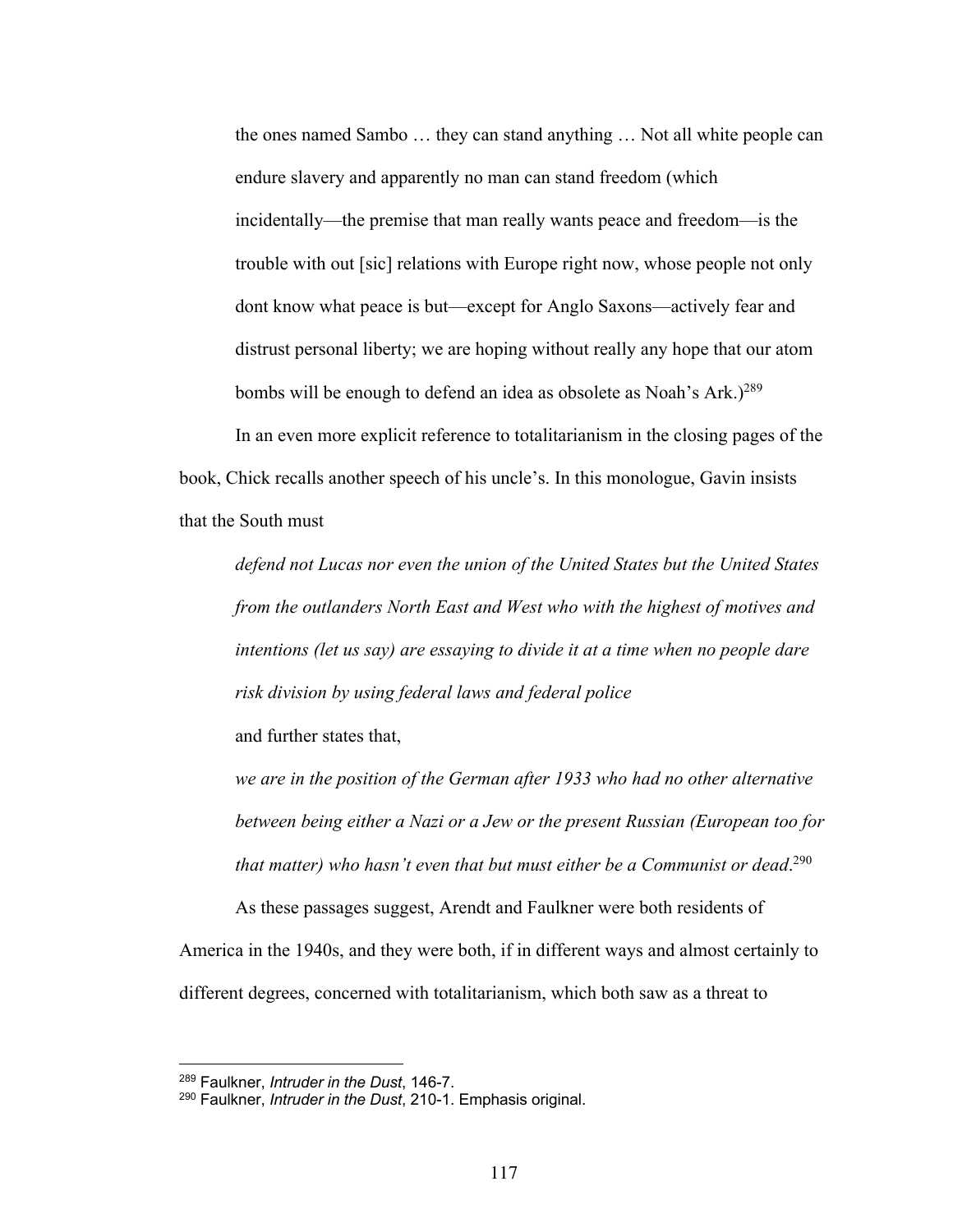*freedom*. And yet what is so significant—so striking—about these excerpts from *Intruder* is the degree to which Chick's Uncle Gavin is able to transfigure a stance against totalitarianism into a stance against "Northern interventionism," which we could also, and more accurately, call a movement for racial justice. (Indeed: if there was a version of totalitarian rule in 1940s Mississippi, it was not one in which White people were threatened, but one they themselves ruled.) Gavin is able to make such a move, not because he accords with an idea that "everything is possible," but rather because he insists upon a universe where the order that was given to him—an order in which only certain humans are subjects, are citizens—an order in which Black people are simply "Sambos"—is endowed with a givenness that an outsider has no right to destroy. Gavin himself seems to note the tenuousness of his own position, know how closely he skirts the line between professing his opposition to totalitarianism and practicing certain of its elements: "*we are in the position*," he says, referring to the White people of the South, "*of the German after 1933 who had no other alternative between being either a Nazi or a Jew*": as if the distinction was one of choice, and not of history, not of power.

#### (v)

And so if Arendt's mode of the story does not seem up to the task of eradicating or even really critiquing the "given" of racism in America, neither does Faulkner's—even the kind of Faulkner that is not just his characters' statements turned into Arendtian ideas.

Arendt's work, after all, perpetuates forms of oppression *even in spite* and, as I have tried to show, *because of* her reliance upon a notion of a "new story" that bursts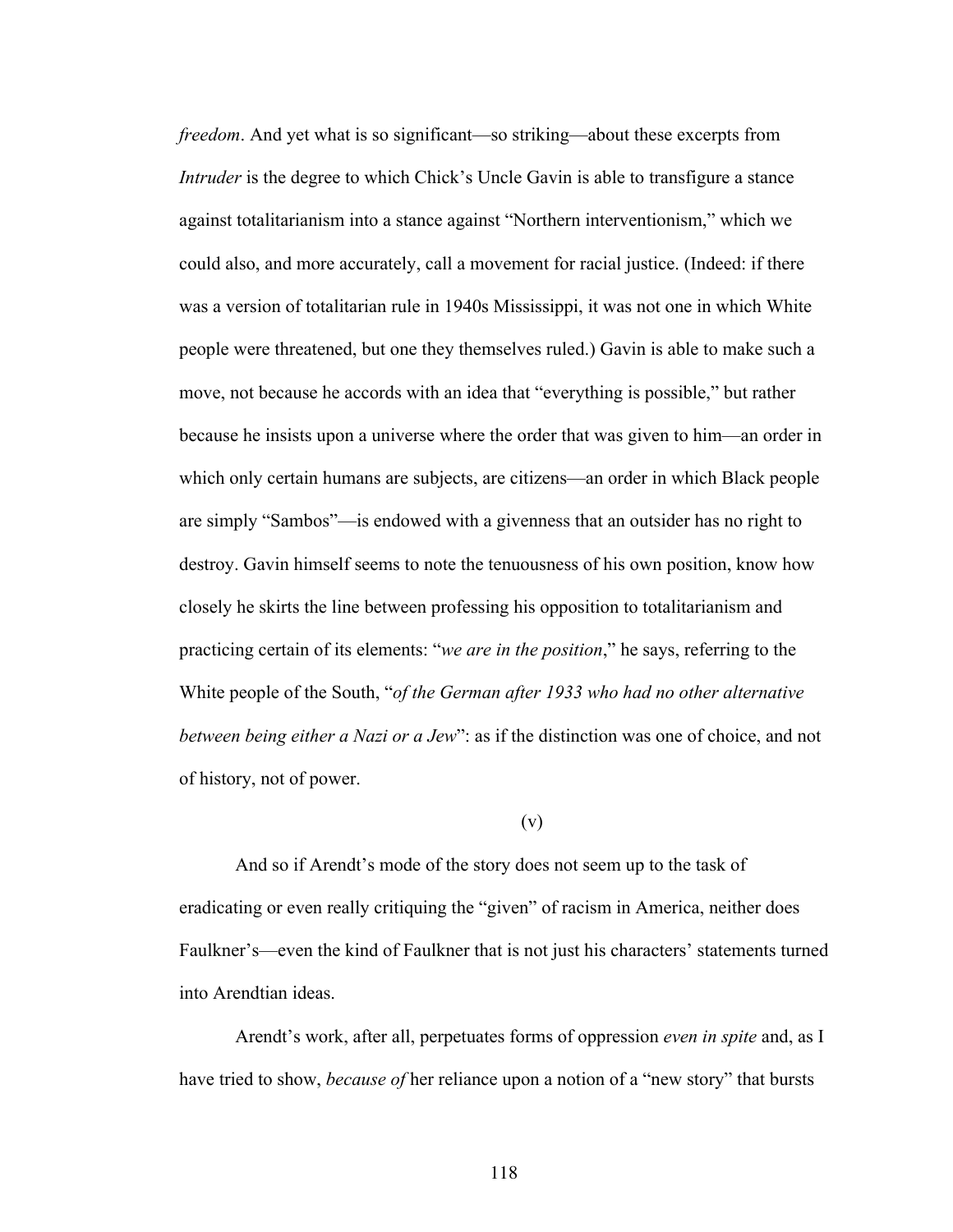forth to constitute a break and to be recorded, and yet even this way of thinking ends up relying on a certain way of perceiving what is "given," thus taken for granted what, in my opinion, cannot be so taken.

In contrast and on the other hand, Faulkner's work perpetuates racism because of what is arguably a stalwart obsession with the "given" or perhaps more aptly the "gone." After all, Faulkner's mode of storytelling, his notion of narrative, seems to have little to do with newness. The author has, of course, long been associated with the profession that Gavin makes in *Requiem for a Nun*—I myself quoted it in the opening chapter—that "The past is never dead. It's not even past."291 *Intruder in the Dust*, too, suggests the great pull of the past in Faulkner's book. In *Intruder*, Chick realizes how caught he is in the past—the past that is not just historical events but consists in ways of seeing, perceiving, sorting, understanding, and storytelling. It is no coincidence that Chick's realization that he has not been able to *perform* a great deed into "man's enduring chronicle" quickly slips into a memory of his uncle speaking of the Civil War—and its effect on the Southern White men in the generations after it. "For every Southern boy fourteen years old," Chick recalls his uncle saying, "not once but whenever he wants it, there is the instant when its still not yet two oclock on that July afternoon in 1863, the brigades are in position behind the rail fence … and it's all in the balance, if hasn't happened yet, it hasn't even begun yet[.' $]^{292}$ 

Chick feels caught in a failure to act, a failure that is linked to a *desire*, not just rooted in himself, but in his people, his world, to go back, to re-do a past failure "not

<sup>291</sup> Arendt, *On Revolution*, 18; Faulkner, *Requiem for a Nun*, 73.

<sup>292</sup> Faulkner, *Intruder in the Dust*, 190.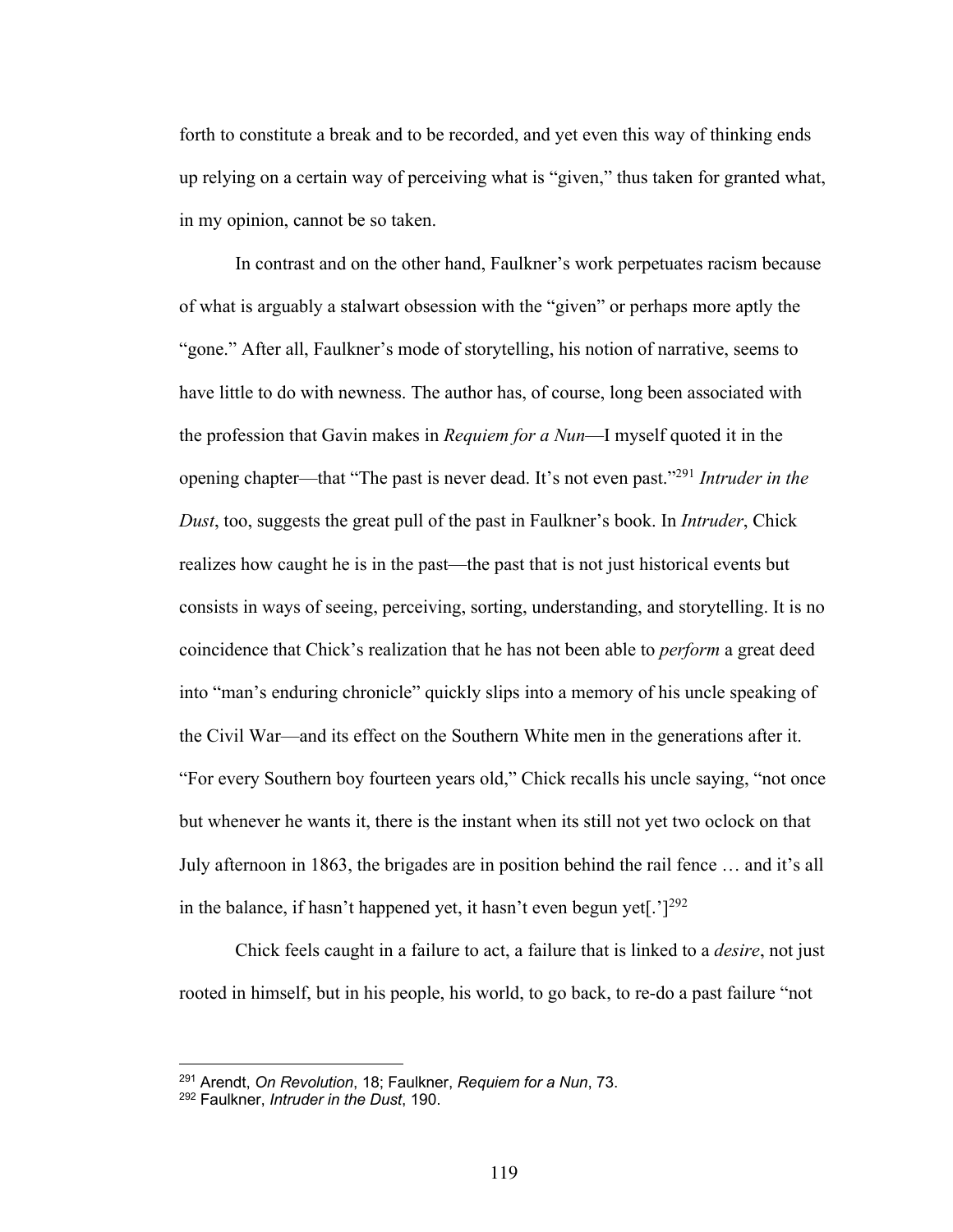once but whenever he wants it."293 And if we cannot simply assume Chick speaks for Faulkner (indeed, it is not even *Chick* who speaks here, but Gavin's words recapitulated through Chick's run of thoughts), I think we *can* see a parallel here between the structure of Chick's desire and the structure of many of Faulkner's novels: a drive to go backward, to recapitulate, to repeat.

Thus, rather than giving us the kind of "new story, never known or told before" that Arendt associates action and revolution, Faulkner gives us something like *an old story*, over and over again. To quote again a line from Minter's analysis, a line with which this chapter opened, Faulkner's work suggests that the chronicle, the act of narrative-making is a "collaborative process that has no discernible beginning and no clear ending, and that is always already, at one and the same time, political and cultural, communal and individual."294 Minter's analysis calls attention to role that "Family, region, and myth" play in Faulkner's prose, as well as the structural role that repetitions and retellings play in many of the author's novels.295 Minter argues that the author's first celebrated work, *The Sound and the Fury*, emerged in the wake of "Faulkner's discovery of repetition as a technical principle."296 As Faulkner himself said of the book, "I wrote the same story four times …. I was still trying to tell one story which moved me very much and each time I failed."297 One can find a similar structure of repetition in *Absalom, Absalom!*, in which the same story is narrated and

<sup>293</sup> Faulkner, *Intruder in the Dust*, 190.

<sup>294</sup> Minter 4.

<sup>295</sup> Minter 71-3.

<sup>296</sup> Minter 4

<sup>297</sup> Minter 42-3.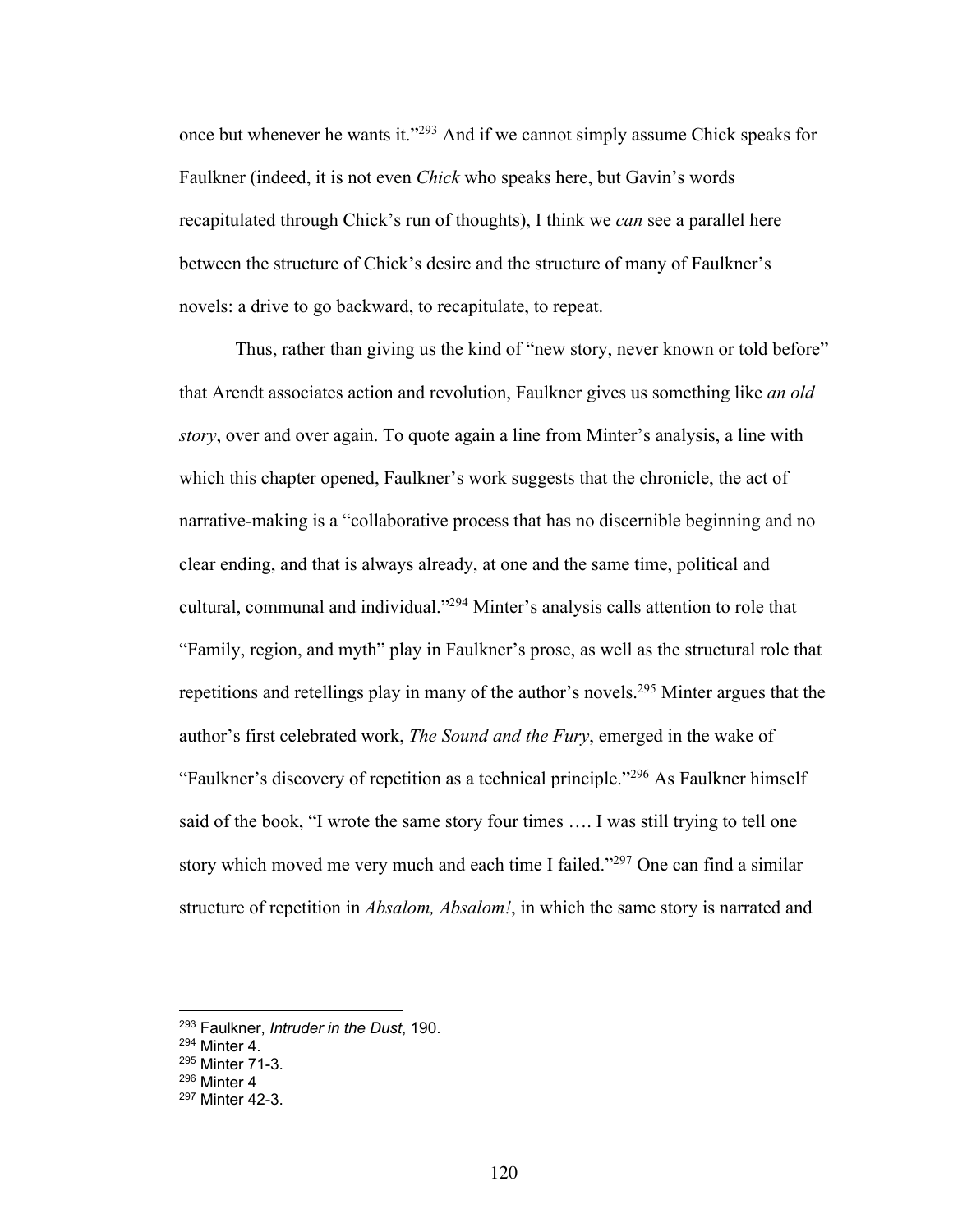re-narrated.298 Everywhere, it seems, Faulkner's reader is made to revisit that desire of "every Southern boy" to feel himself on the cusp of the moment the South hasn't lost yet.299

And the South is always already losing and still has not lost, whether one reads Arendt-through-Faulkner or Faulkner-through-Arendt. Though the two think the story *utterly differently*, both seem to ever end up in the same stuck perspective—to end up, moreover, on the side of the South, whether this position comes from a sense that one is *an outsider*, an *uninfluenced* perspective, or whether one insists that one cannot but repeat, cannot but fail to repeat.

<sup>298</sup> Minter 15-6.

<sup>299</sup> Faulkner, *Intruder in the Dust*, 190.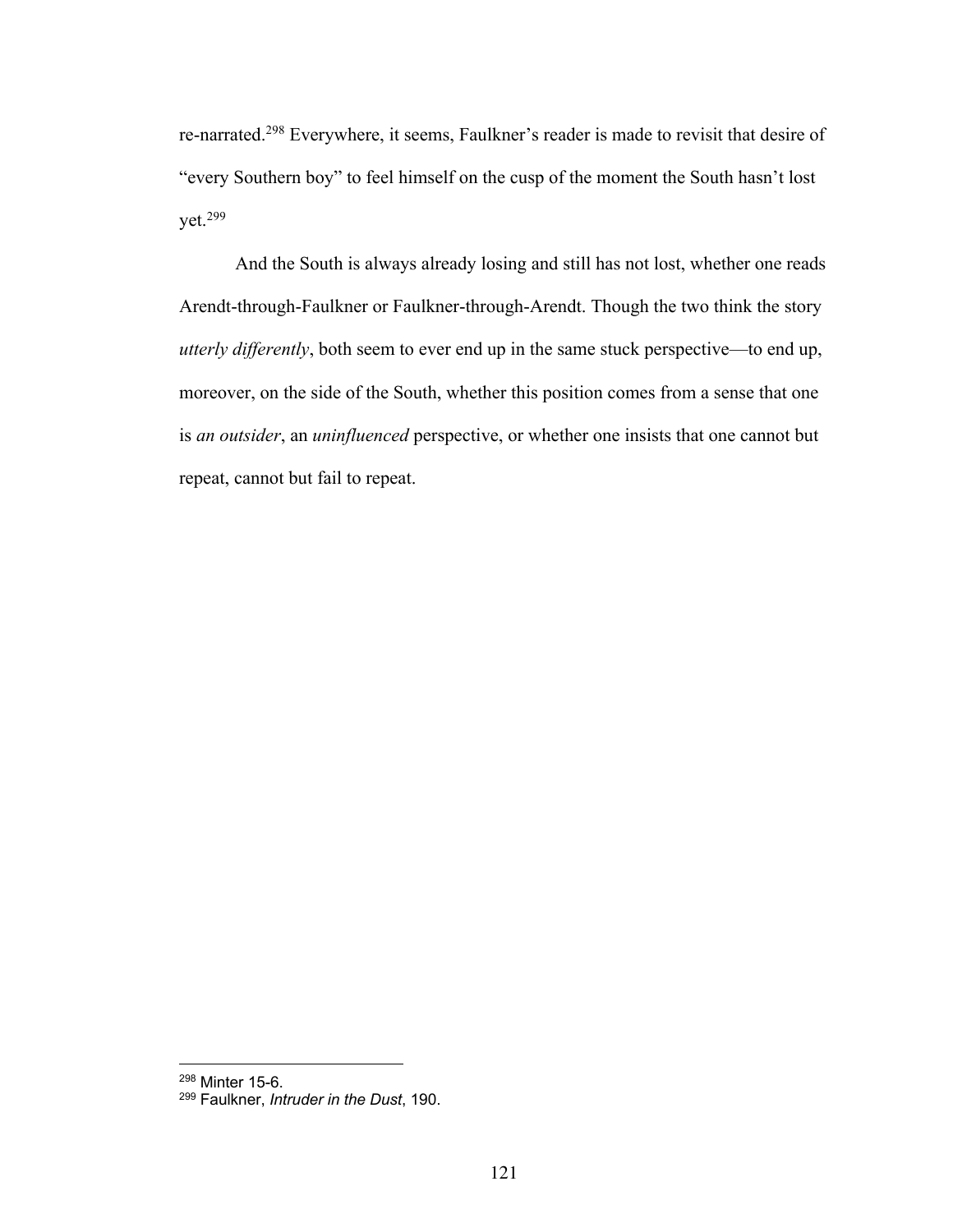# CHAPTER IV THE MIRROR OF MIMESIS, OR HOW (NOT) TO READ

The word *allusion* comes from the Latin word for *play*. <sup>300</sup> While the contemporary sense of the term aligns it more neatly with "reference" than "pun," the etymology suggests something important. As children, we often longed to play *with others*; our very concept of play includes a sense of *reaching outside* of one's self, of discovering one's friends, companions, and, perhaps, antagonists. To allude is to gesture toward and incorporate a kind of otherness, to reach out and join another's words, and works, to one's own. Arendt's allusiveness, then, ought to be understood as a version of Faulkner's elusiveness, inasmuch as both of these modes are ways of bringing in other perspectives, of telling stories that are not a matter of speakers and actors only but also of audiences and witnesses, readers and (potential) re-tellers.

But one can allude incompletely and inconsiderately and unjustly. When Arendt alludes to Faulkner, she does so without fully examining the context and meaning of the lines she cites. Moreover, and as discussed in the previous chapter, *both* Arendt's "story" and Faulkner's "chronicle"—Arendt's "newness" and Faulkner's "oldness"—run aground on similar prejudices, as seen, for instance, in their shared opposition to mid-twentieth century efforts to desegregate public schools in the American South.

<sup>300</sup> "allusion, n.," *OED Online*, Oxford University Press (June 2020), https://www-oedcom.proxy.library.cornell.edu/view/Entry/5520?redirectedFrom=allusion.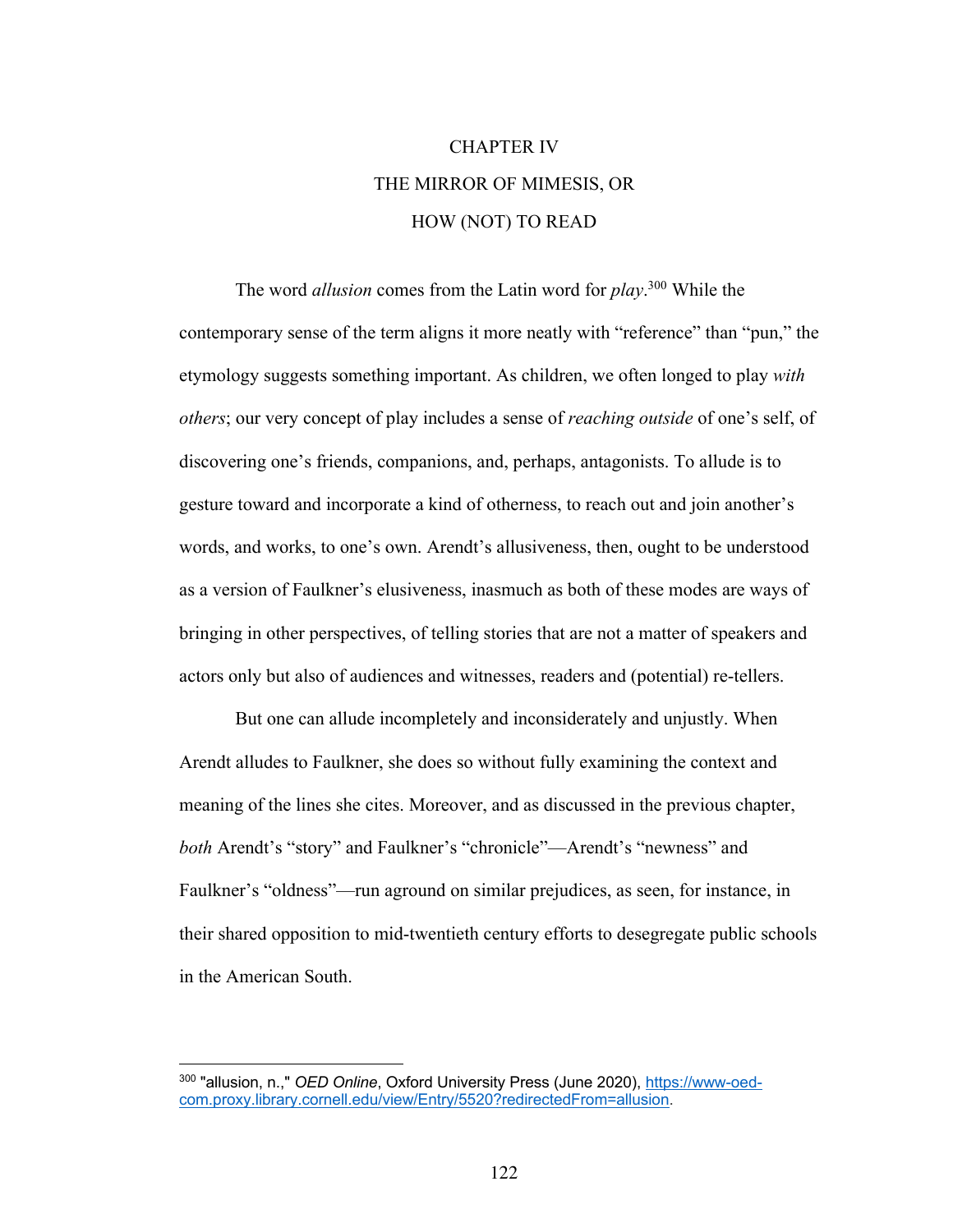In this fourth and final chapter of my thesis, I want to continue to examine why it is that Arendt's and Faulkner's views come to converge in this way. One explanation for this convergence is "simply" a shared racism, a shared commitment, admitted or not, to maintaining structures of White supremacy. While this explanation is not incorrect, what I wish to investigate in this chapter is the way that racism is both enabled and obscured by the narrative practices and methodologies that are employed in their works. In other words, in the previous chapter, I suggested that the racist aspects of Arendt's and Faulkner's manifestly political statements and commentaries cannot be divorced from their more theoretical and literary works; in this chapter, I want to continue to interrogate why this is so, *despite* the fact that, as I have also argued in this thesis, their ways of thinking and imagining the "story" are strikingly different in several key ways.

In short, then, what I am seeking to analyze is how it is that the disparate narrative practices of Arendt and Faulkner come to meet at the prejudicial point they do. And for this reason, while I will not linger on *Intruder* in this chapter, I will begin with a brief discussion of the character Chick Mallison, positioned as he is at the intersection of Arendt's theory and Faulkner's fiction. Though Arendt's allusion lends Faulkner's words—Chick's voice—quite a different valence than their context in *Intruder*, Chick is able to serve as a figure for both, not just in terms of the way each thinks the "story" or "chronicle," but, in fact, how each understands the "narrative" of race in America.301

<sup>301</sup> Arendt, of course, never discusses the character of Chick directly; still, she uses his words to outline a political position, as suggested further below.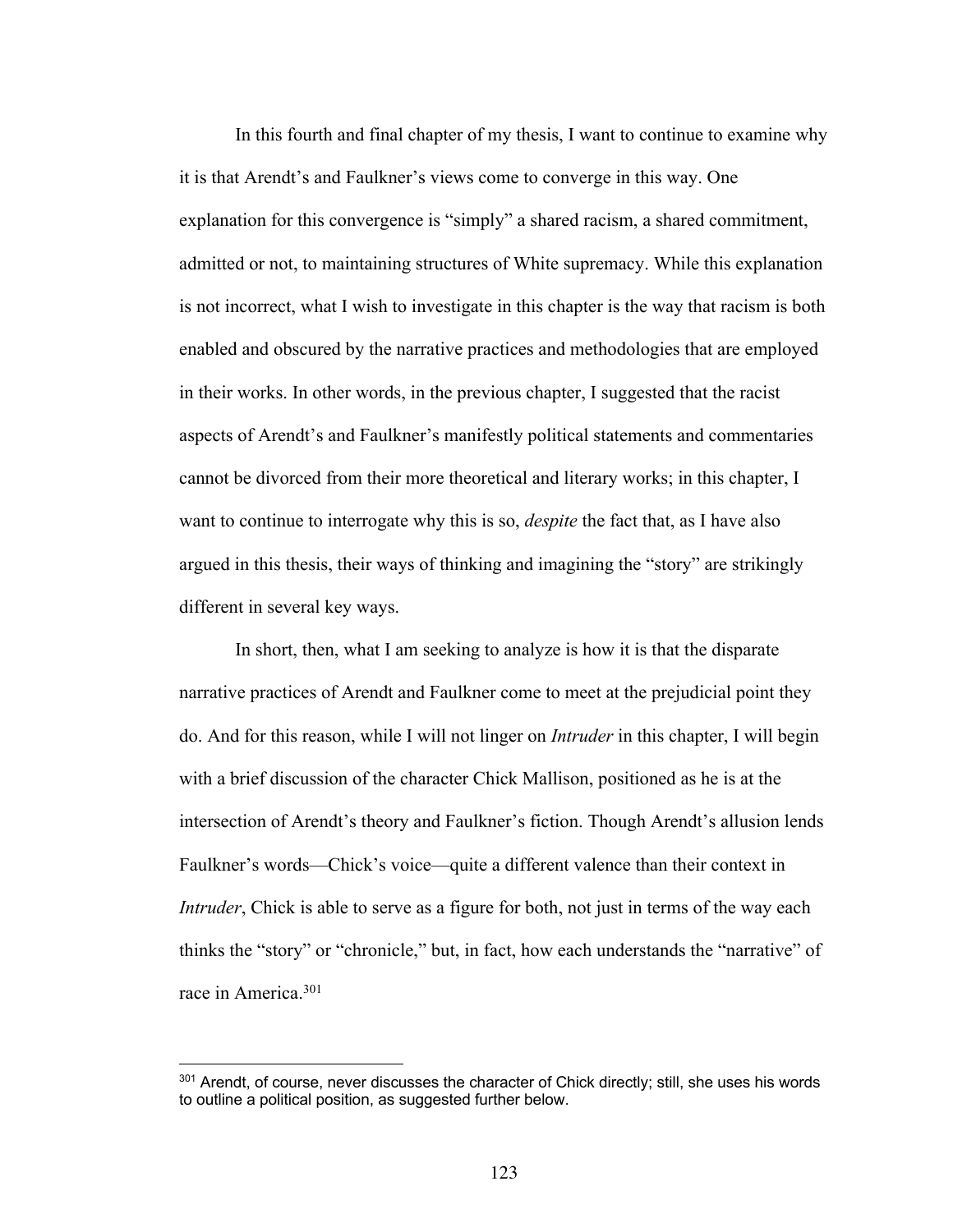When Chick speaks of his thwarted desire to "perform something passionate and brave and austere not just in but into man's enduring chronicle," he expresses a sentiment that is crucial to both Arendt's and Faulkner's ways of thinking. Arendt stresses the capacity for individual action seemingly announced by this sentiment; when read in context, Faulkner's Chick is neither obviously successful in his attempt to act nor, as we have seen, obviously *individual*. Still, there is a common thread here. Chick stands as a protagonist struggling to act within the world *against* the corruptions of society. Again, in Faulkner's novel, Chick is not positioned as entirely individual or entirely against society; he never fully disarticulates himself from "the Face," a fact that Faulkner's prose emphasizes and Arendt's obscures. Still: Chick's *attempt to act*, as a heroic-like figure (if, perhaps, a tragic one), is placed at the center of the "political narrative," if in different senses, spun by both.

The underlying oddness here, of course, is that Chick seems to endorse a political vision that is resisted by both Arendt and Faulkner, inasmuch as his character strives to some degree toward a fuller realization of racial justice.<sup>302</sup> But this complication is not perhaps the contradiction it might seem. Neither Arendt nor Faulkner, after all, oppose—or at least express themselves to oppose—desegregation as such. Rather, what each at least professes to protest is an incursion upon the "proper" sphere of politics in the South. In her "Reflections on Little Rock," Arendt

<sup>302</sup> I do not mean to characterize Chick as an unvarnished *hero* of *Intruder*; on my reading, as I have tried to emphasize, the story is more about his struggles than his triumphs. Moreover, as I shall discuss later in this chapter, Chick's story centers his own—White—perspective in a story about racial injustice, while Lucas's voice is pushed to the margins of the novel, particularly after the book's beginning. *Intruder*—like others of Faulkner's novels—is a book one must read both carefully and critically to avoid re-inscribing the privileging of White perspective in Faulkner's novels, many of which center on questions of race and racism.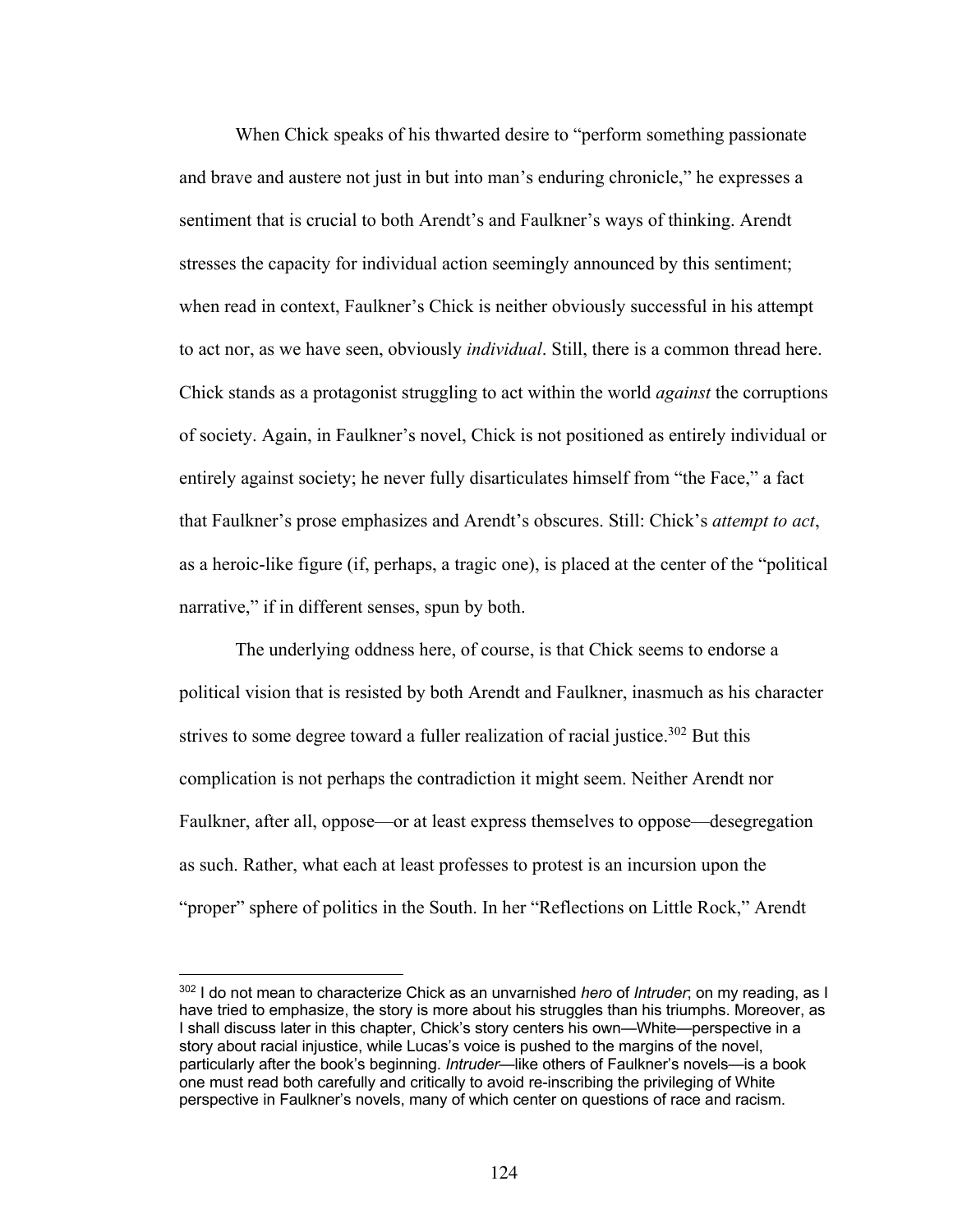argues that schools are a matter of "the social," not the "political," and so ought not be within the purview of political debate.<sup>303</sup> Faulkner (as Gavin does in *Intruder*) argues against the federal government's right to "intervene" in Southern politics, an intervention that Gavin suggests is akin to totalitarianism.<sup>304</sup>

Thus, while Chick's story of a young boy's attempt to buck the biases of his own upbringing and work—if imperfectly—against certain forms of racism in his own community, this story *does not* work against the framing according to which Arendt and Faulkner understand race. Chick's status as both a White Mississippian, in fact, make him *precisely* fitting to the narratives and politics of both. However, this does not mean that the racism expressed by Arendt and Faulkner at various points in their published works and public statements is easily convertible to anti-racist efforts, if channeled rightly (in this case, through a *White* character). On the contrary: it suggests that both writers are only able to see, imagine, and narrate matters of race and racism *from a perspective of Whiteness*.

And so: Arendt's political community is oriented around the new story, Faulkner's, around an *old* one. But when one is speaking of the White political subject—particularly when one is speaking of and in *America*—this might come to the same thing. In this final chapter, I will discuss a novel of Faulkner's—not *Intruder*, this time, but *Absalom, Absalom!*—that illuminates the problematic I have just suggested. And then, in my conclusion to this project, I will return to the question that I posed at the beginning of this thesis: how are we to read, if we are to be just? How

<sup>303</sup> Arendt, "Reflections on Little Rock," 50.

<sup>304</sup> Faulkner, *Intruder in the Dust*, 210-1.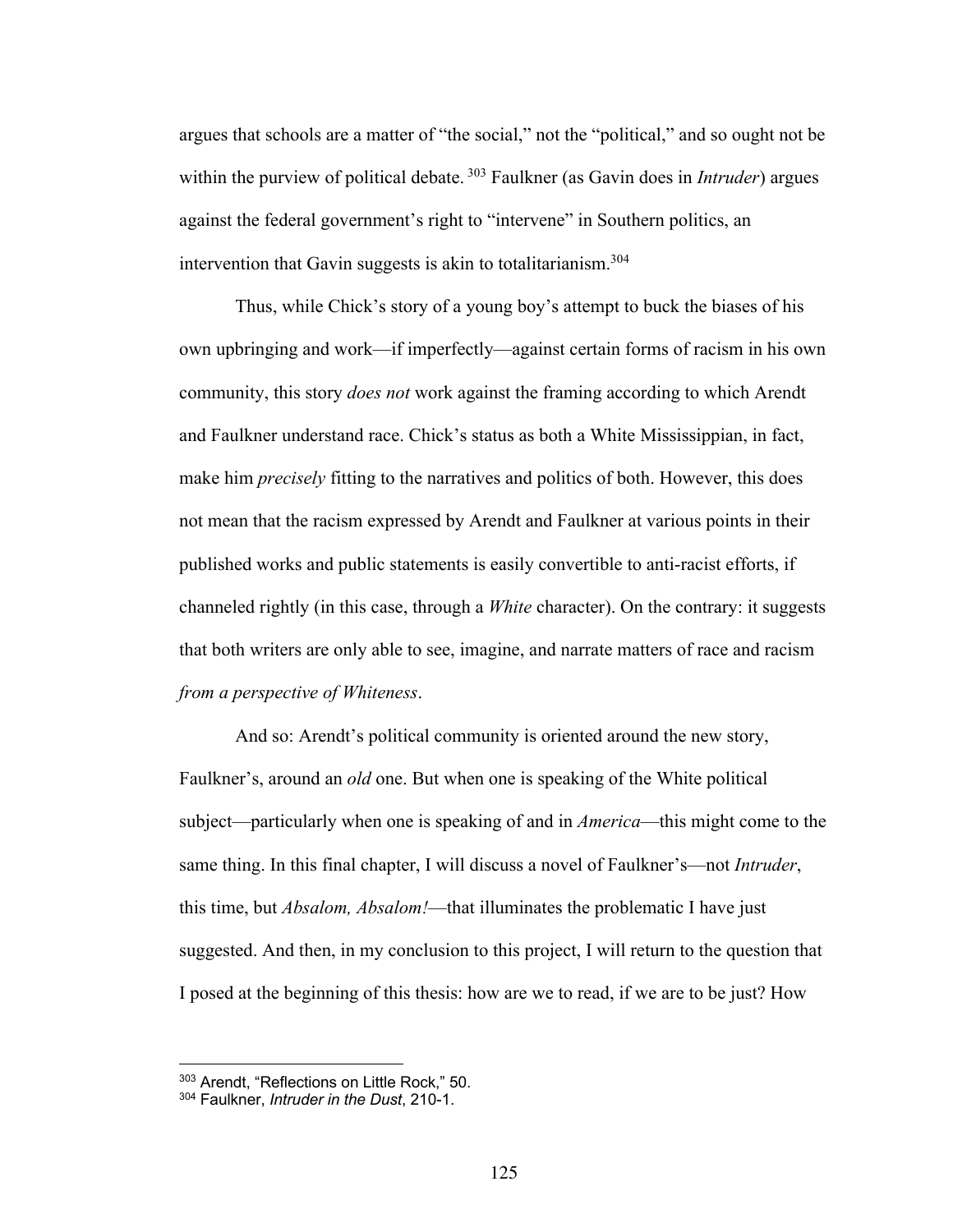are we to write, to allude, to understand our stories in relation to one another, if we are to imagine and enact *just* communities? For if Arendt and Faulkner cannot teach us how to read, perhaps they can teach us how not to.

### (i)

Like the "chronicle" of *Intruder*, and unlike the Arendtian revolution, *Absalom, Absalom!* is not a new story. On the contrary: its oldness is apparent—even emphasized—in the way Faulkner structures the novel, in terms of its genre, framing, and use of allusion. As Cynthia Scarpino notes, the book, unlike many of Faulkner's other novels, is one of "historical fiction."305 First published in 1936, its opening scene is set in 1909 on a September afternoon on which twenty-year-old Quentin Compson is preparing to depart for his first semester at Harvard.<sup>306</sup> The fact that Quentin is the protagonist further calls attention to the book's "historical" nature, for Quentin, though fictional, is in another sense, already dead. At the time he published *Absalom, Absalom!*, Faulkner had already detailed Compson's suicide during the character's time in Cambridge in *The Sound and the Fury*, first published in 1929.<sup>307</sup>

Nor does the novel only transport the reader a few decades back: time keeps receding. Quentin's narration is the framing device for an even more historical tale; the "September afternoon" on which *Absalom, Absalom!* opens is the afternoon upon which Quentin is summoned by Rosa Coldfield, a woman "three times his age," who

<sup>305</sup> Cinzia Scarpino, "Chronotopes of Law in William Faulkner's Novels, 1930-1939," *Altre Modernità*, no. 15 (May 2016): 97, https://doi.org/10.13130/2035-7680/7179. <sup>306</sup> Faulkner, *Absalom, Absalom!*, 4,7.

<sup>&</sup>lt;sup>307</sup> Peter Ramos, "Beyond Silence and Realism: Trauma and the Function of Ghosts in *Absalom, Absalom!* and *Beloved*." *The Faulkner Journal* 23, no. 2 (Spring 2008): 57-8, https://doi.org/10.1353/fau.2008.0011.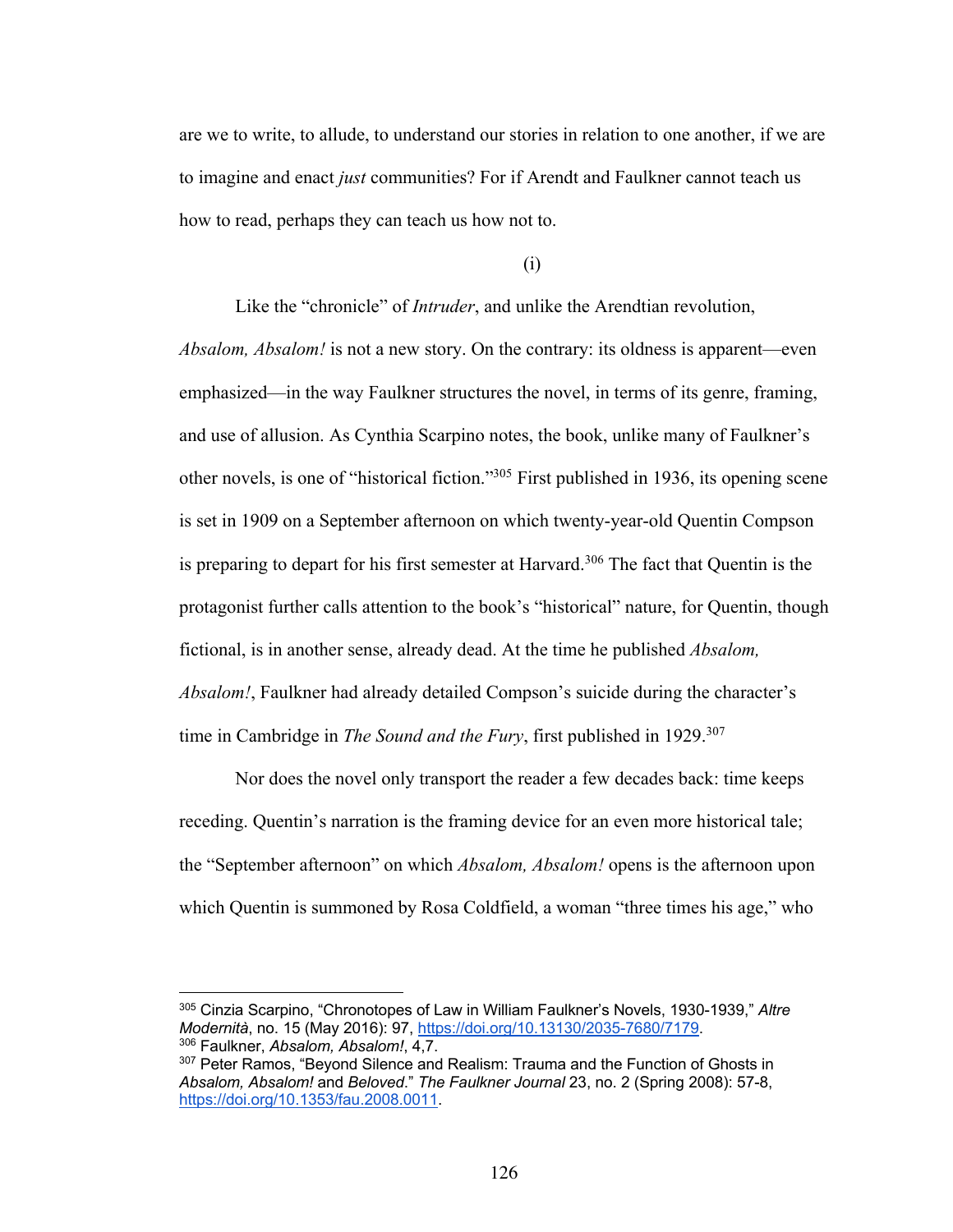asks him to "call and see her" in order to hear a story.<sup>308</sup> As Quentin narrates the opening scene:

From a little after two oclock until almost sundown of the long still hot weary dead September afternoon they sat in what Miss Coldfield still called the office because her father had called it that—a dim hot airless room with the blinds all closed and fastened for forty-three summers because when she was a girl someone had believed that light and moving air carried heat and that the dark was always cooler, and which (as the sun shone fuller and fuller on that side of the house) became latticed with yellow slashes full of dust motes which Quentin thought of as being flecks of the dead old fried paint itself blown inward from the scaling blinds as wind might have blown them.<sup>309</sup>

Readers are pulled here—perhaps, like Quentin, less *invited* than *summoned* into the old world of Rosa Coldfield's house, in which the air is "long still hot weary dead"—a phrase that bespeaks such inescapable monotony that Faulkner cannot break it up with commas or coordinating conjunctions. The rooms are still referred to by the names given to them by the deceased; the blinds are still closed because another ghost had commanded that it be thus. The whole atmosphere is one of *stuckness*. Indeed, Rosa's story will take up the rest of the book (some three hundred-odd pages, in my Vintage International edition), so that the reader is enmeshed, like Quentin, in the story of Thomas Sutpen, Rosa's brother-in-law, who entered the town of Jefferson, Mississippi, with a gang of enslaved Haitians, built a plantation, married Rosa's sister,

<sup>308</sup> Faulkner, *Absalom, Absalom!*, 5.

<sup>309</sup> Faulkner, *Absalom, Absalom!*, 3.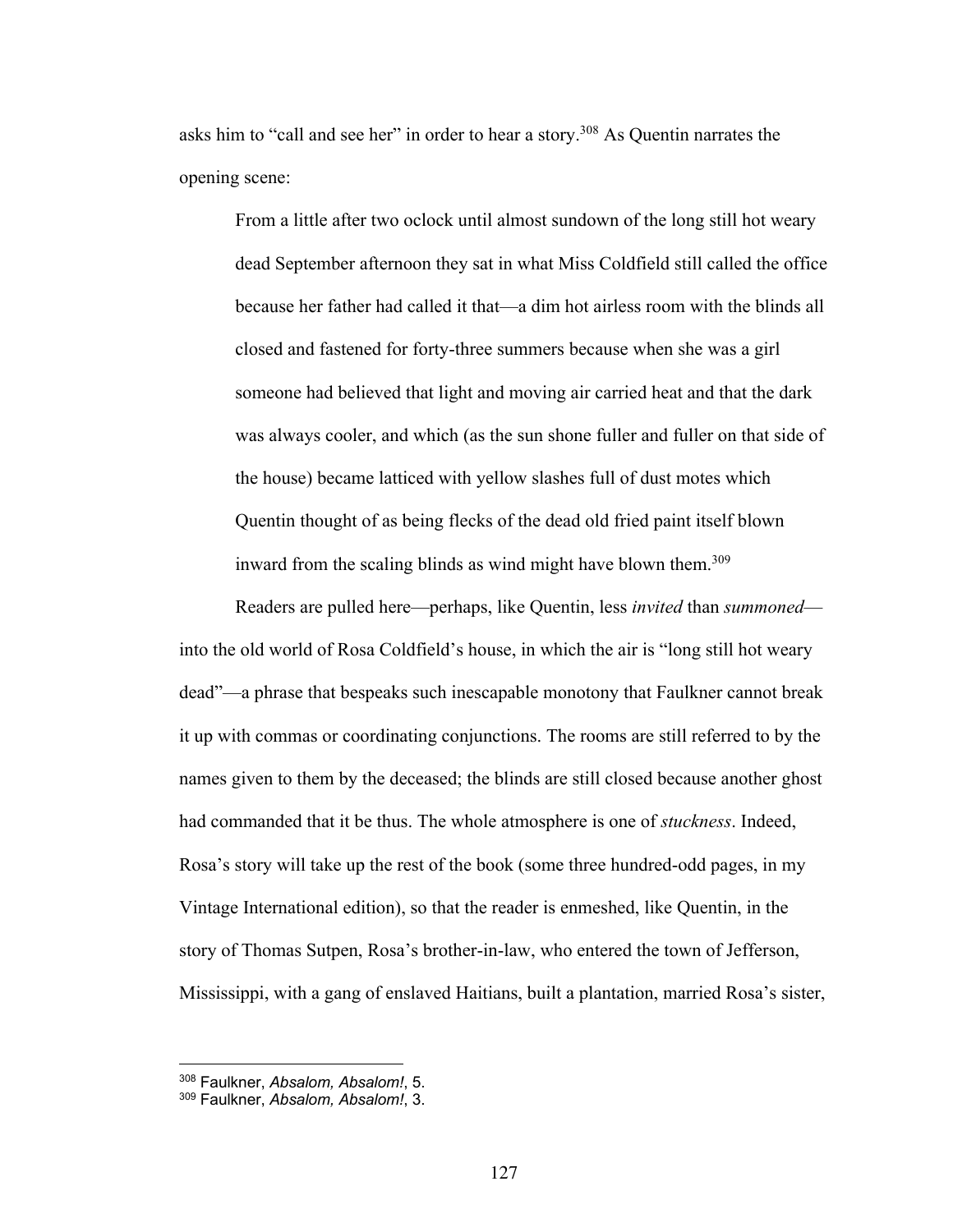and—in Rosa's telling, anyway—condemned the whole family, himself included, to damnation. While several narrators take turns telling and retelling Sutpen's story (Rosa, Quentin's father, Quentin, and, finally, Quentin's Harvard roommate, Shreve) and several mysteries are unveiled, the action has *always already happened* by the time it is described.

*Absalom, Absalom!* is thus a historical novel that frames itself around an even more "historical" narrative, one that tells of the already-dead and the already-damned. This is an *old story*, in genre and framing, and Faulkner makes it even older (even ancient) through his use of allusion. Rosa's story starts with "that Sunday morning in June in 1833 when he [Sutpen] first rode into town out of no discernible past and acquired his land and no one knew how and built his house, his mansion, apparently out of nothing and married Ellen Coldfield and begot two children" and ends with the death of all but one descendent of the Sutpen line in the fall of 1909.<sup>310</sup> In this interim period, there is a great deal of drama (albeit of the foregone-ly concluded sort): Sutpen's two children by Ellen, Henry and Judith, grow up alongside their half-sister, Clytemnestra, the daughter of one of Sutpen's slaves.311 When Henry goes to college, he meets (unknowingly) another of his father's sons: Charles Bon, Sutpen's son by his first wife, whom Sutpen deserted after learning she might have Black ancestry.312 Charles and Henry become friends; Charles is invited to the Sutpens' house, where he meets and becomes engaged to Judith—his own sister. When Henry learns that Charles is both his half-brother and (possibly) part-Black, he kills Charles in the

<sup>310</sup> Faulkner, *Absalom, Absalom!*, 7.

<sup>311</sup> Faulkner, *Absalom, Absalom!*, 48.

<sup>312</sup> Faulkner, *Absalom, Absalom!*, 279-87.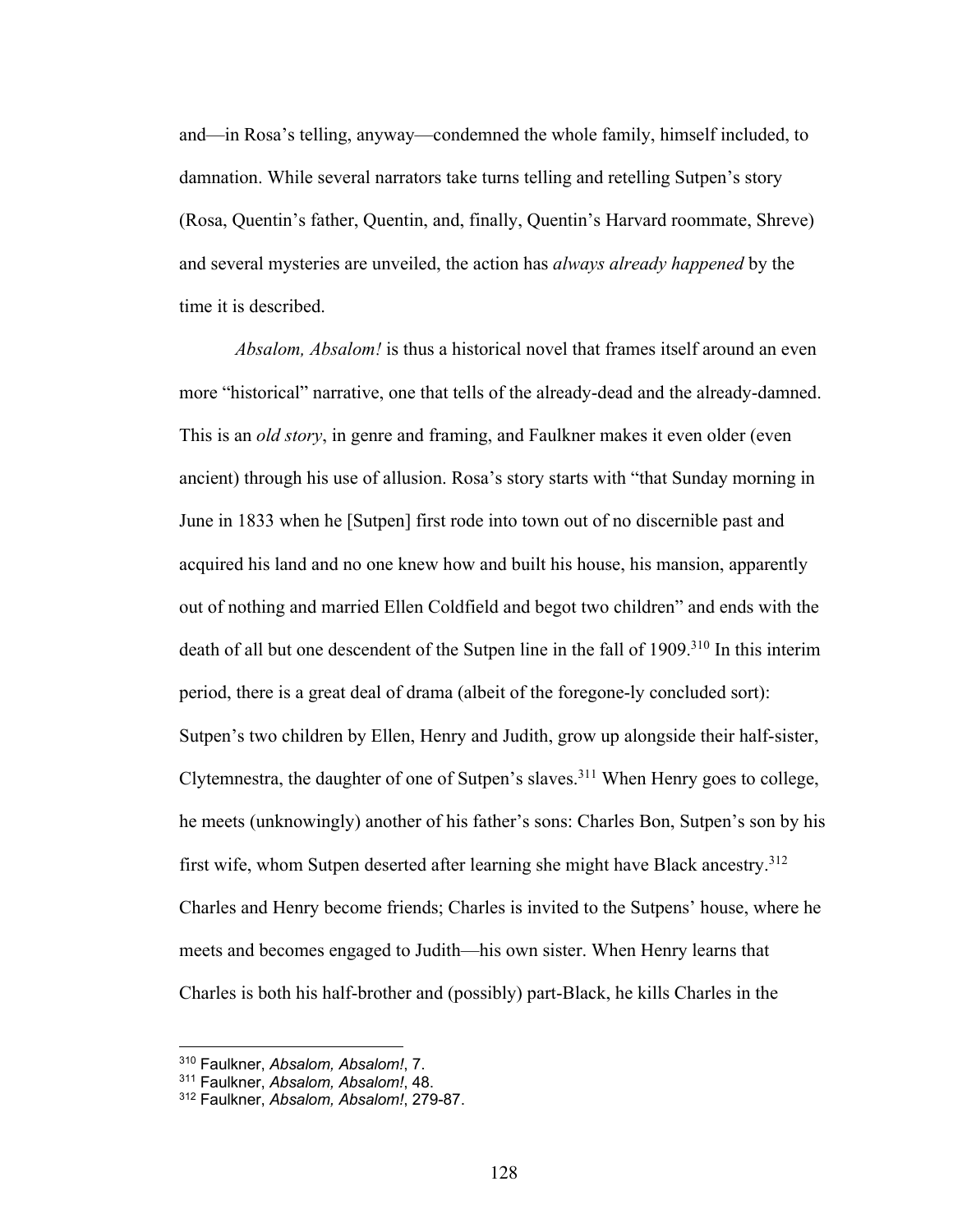family manor, witnessed by Judith, and flees, never to return in his father's lifetime.<sup>313</sup> Despite Sutpen's attempts to replace Henry and propagate his line through the birth of a White son, he fails. Henry is gone; Ellen dies; Rosa refuses Sutpen's advances. Sutpen finally seduces the teenage granddaughter of his overseer, but the girl "fails" him by giving birth to a baby girl. It is this rape, this final violence, that leads to Sutpen's own downfall, for when the overseer discovers what his boss has done, he kills Sutpen, who perishes heirless.<sup>314</sup>

As may be evident from this brief outline, there are numerous comparisons to draw between the novel and pre-modern narratives, both classical and Biblical. Many critics have called attention to these similarities. <sup>315</sup> The most obvious allusion, suggested by the title itself, is to the story of King David and his son Absalom in the Book of Samuel.<sup>316</sup> As John V. Hagopian points out, "In both, the eldest son of a vital and forceful patriarch seeks an incestuous relationship with his half sister."317 The incestuous lust and violence of Sutpen's tale has also led critics to associate the family with Sophocles' *Oedipus* cycle and Aeschylus's *Oresteia*. <sup>318</sup> Lennart Björk focuses particularly on the latter, writing that "The drama of Aeschylus is constantly referred

<sup>315</sup> See, for instance: Lennart Björk, "Ancient Myths and the Moral Framework of Faulkner's *Absalom, Absalom!*" *American Literature* 35, no. 2 (May 1963): 196-204,

https://www.jstor.org/stable/2923423; Cleanth Brooks, "*Absalom, Absalom!*: The Definition of Innocence," *Sewanee Review* 59, no. 4 (Autumn 1951): 543-558,

https://www.jstor.org/stable/27538093; Elizabeth Eshelman, "The Use of Spartan in Faulkner's *Absalom, Absalom!*" *The Explicator* 74, no. 1 (March 2016): 15-18,

https://doi.org/10.1080/00144940.2015.1133549; John V. Hagopian, "The Biblical Background of Faulkner's *Absalom, Absalom!*" *CEA Critic* 26, no. 2 (Jan. 1974): 22-4,

https://www.jstor.org/stable/44375822; and Richard Sewall, "The Vision of Tragedy," *The* 

<sup>313</sup> Faulkner, *Absalom, Absalom!*, 106.

<sup>314</sup> Faulkner, *Absalom, Absalom!*, 132-6, 234.

*Review of Metaphysics* 10, no. 2 (Dec. 1956): 193-200, https://www.jstor.org/stable/20123565. 316 Hagopian 24.

<sup>&</sup>lt;sup>317</sup> Hagopian 24.

<sup>318</sup> Björk 197-9; Brooks 546.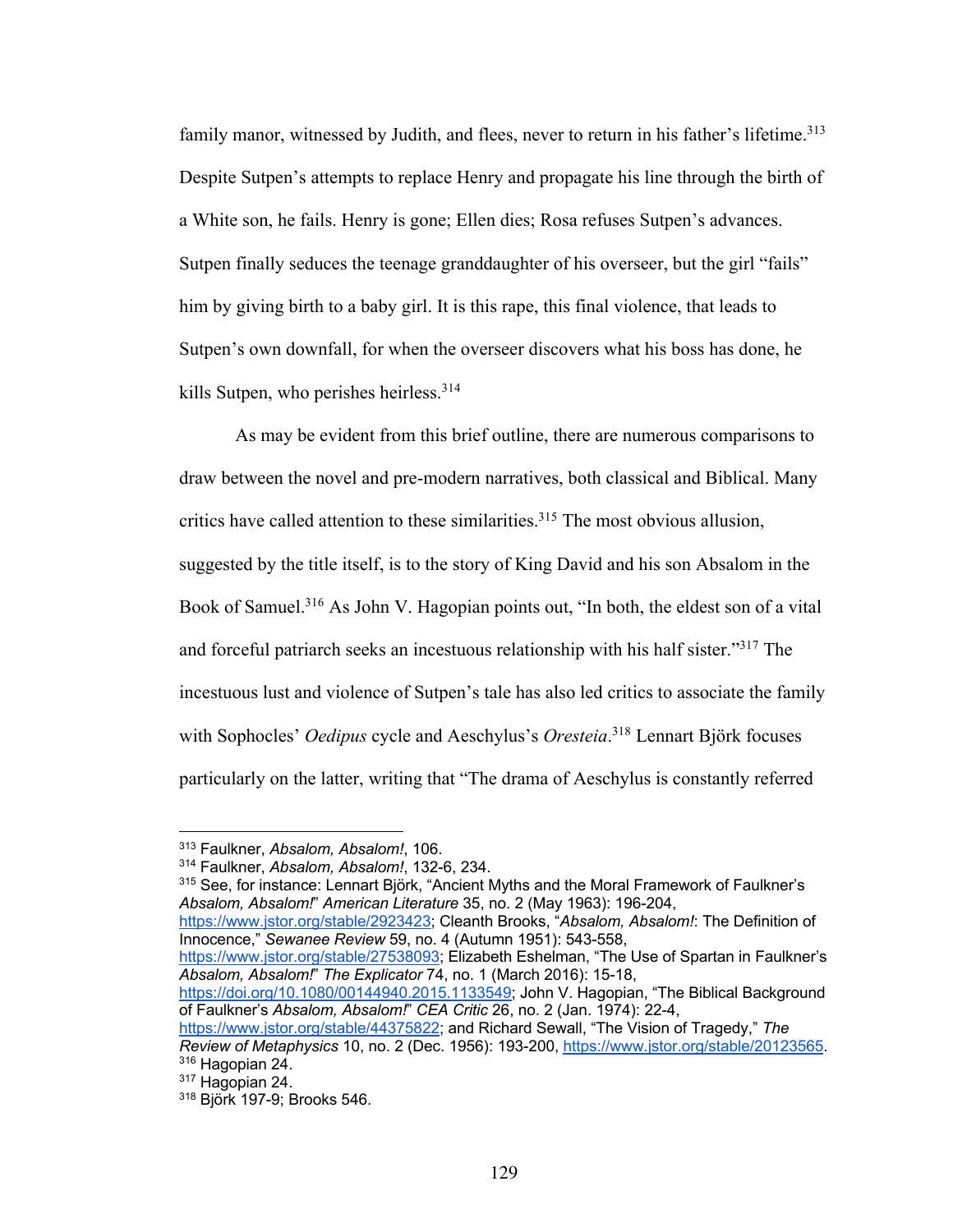to throughout the novel," while other critics have pointed to the figure of Clytemnestra, nicknamed Clytie, as one of the most obvious references to the tale of the House of Atreus.319 Peter Ramos argues that Clytemnestra's naming "implicitly reinforc[es] the novel's allusions to the Eumenides" (as well as to "other ghosts in the western literary tradition").<sup>320</sup>

However, allusion does not just appear in Faulkner's novel merely in terms of direct mythic references but in terms of the content of the characters' actions and desires themselves. That is, Faulkner does not simply refer to stories of the past; his characters restage them. Thus, in the book, allusion is not only employed as a stylistic flourish or even a mere writerly tool; rather, allusion is a problem that is itself thematized in the novel. In this sense, I think it is helpful to discuss not just "allusion" here but also "mimesis." While the terms are similar, they are not quite the same; as just suggested, the former suggests a *reference*—it *refers*—and the latter *duplicates, restages*. Later in this chapter, I will discuss a more complicated (and, in my view, comprehensive) understanding of the mechanism of "mimesis"; however, here, I am primarily drawing on the concept of "mimesis" and "mimetic desire" as developed by René Girard's in *Violence and the Sacred*. 321

Girard's work relates *want* with a quest for *sameness* and *imitation*, suggesting that "desire" describes not just a relation between "only a subject and an object but a third presence as well: the rival." <sup>322</sup> Rivalry," he writes, "does not arise because of the

<sup>319</sup> Björk 199.

<sup>320</sup> Ramos 50; Björk 197; Eshelman 15-6.

<sup>321</sup> René Girard, *Violence and the Sacred*, translated by Patrick Gregory (Baltimore: Johns Hopkins University Press, 1977).

<sup>322</sup> Girard 145.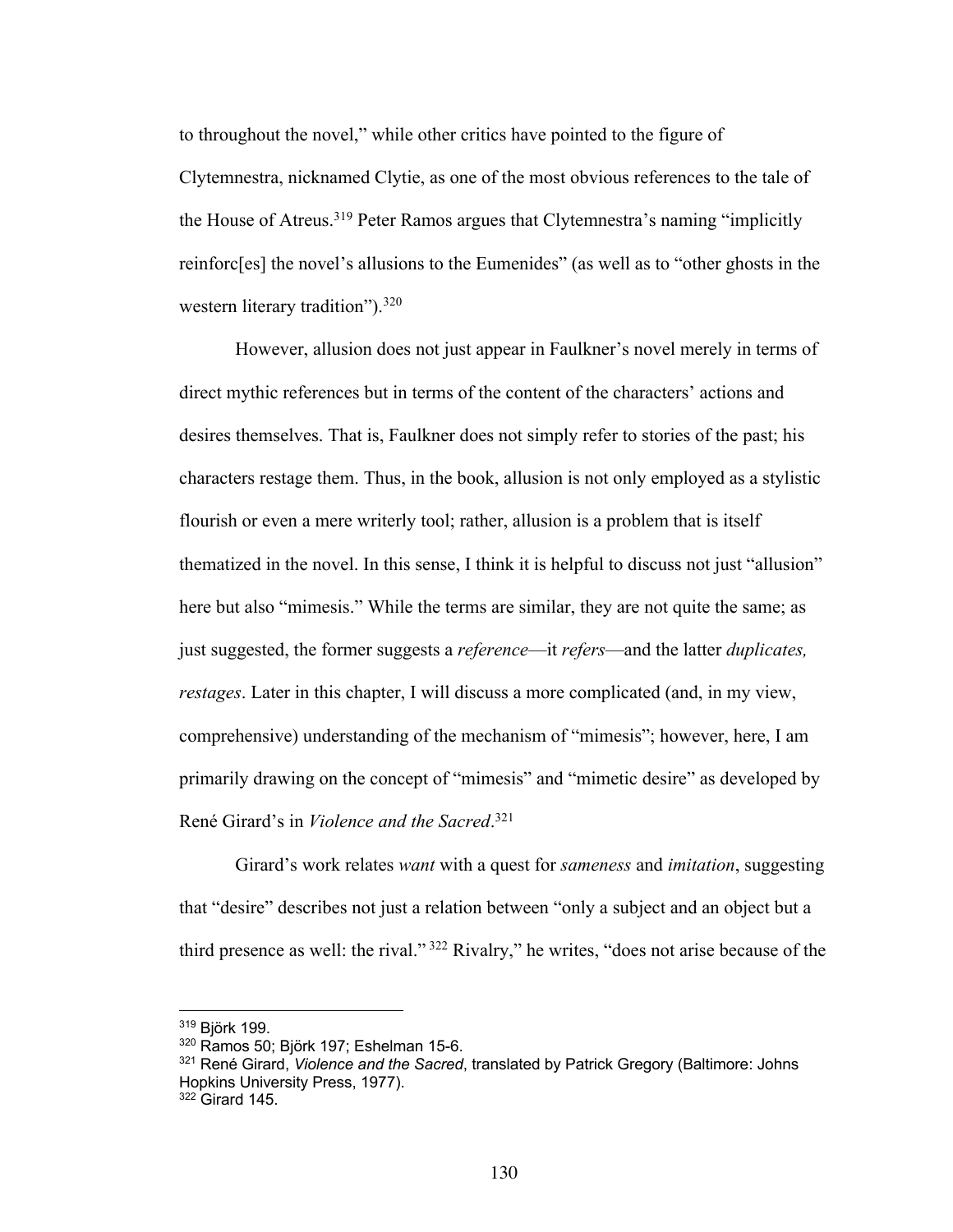fortuitous convergence of two desires on a single object; rather, the subject desires the object because the rival desires it."<sup>323</sup> This desire—rooted not just in some individualized wanting of an object but a rivalry, a striving for *the same*—leads to violence; "[t]wo desires converging on the same object are bound to clash. Thus, mimesis coupled with desire leads automatically to conflict."<sup>324</sup>

How does a concept of "mimesis" and "mimetic desire" relate to an unpacking of Faulkner's novel? In short, the answer is that "mimetic desire" is what dooms Sutpen. That is, the character's downfall in *Absalom, Absalom!* is linked to his commitment to a purely imitative version of mimesis and a concomitant inability to cast forth a story *other than* according to these (imitated) terms. This is particularly clear when one considers the account given of the early life of Sutpen. In the novel, Sutpen is born into a White family from the Appalachian region. When Sutpen's mother leaves his father, the latter takes Sutpen and his siblings "into the slack lowlands about the mouth of the James River."<sup>325</sup> According to Quentin's grandfather (who told Quentin's father, who tells Shreve), Sutpen was "innocent" as a child. Quentin says that:

He knew neither where he had come from nor where he was nor why. He was just there, surrounded by the faces, almost all the faces he had ever known (though the number of them, decreasing, thinning out, because of the climate, the warmth, the dampness) living in a cabin that was almost a replica of the mountain one except that it didn't sit up in the bright wind but sat instead

<sup>323</sup> Girard 145.

<sup>324</sup> Girard 146.

<sup>325</sup> Faulkner, *Absalom, Absalom!*, 181.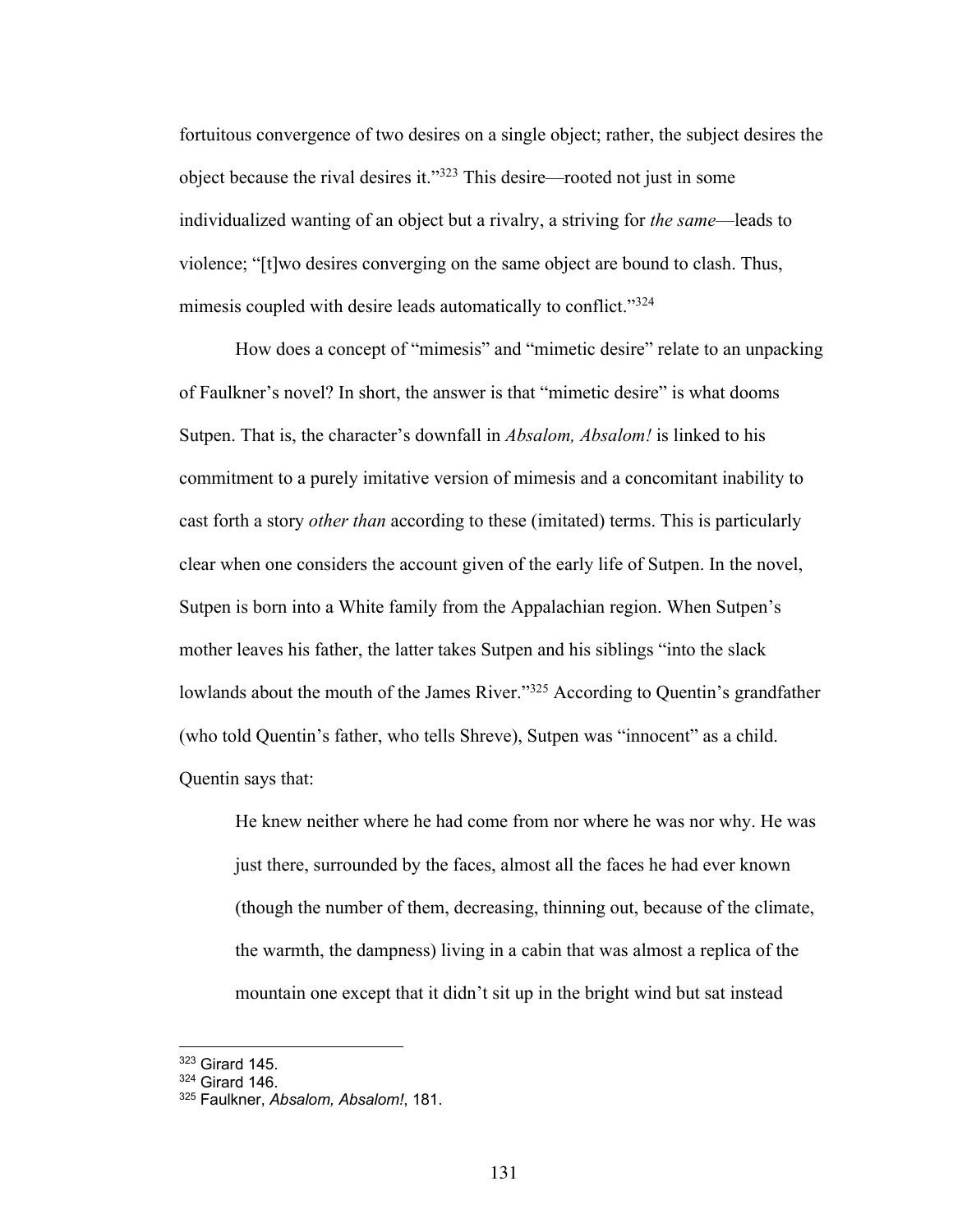beside a big flat river that sometimes showed no current at all and even sometimes ran backward, where his sisters and brothers seemed to take sick after supper and die before the next meal.<sup>326</sup>

Sutpen's family is quite poor; at the same time, the fact that they are White affords them some degree of privilege in an early nineteenth century America in which slavery is still legal and practiced. However, in his youth, according to Quentin, Sutpen is "innocent" of all this (one might compare this statement to Arendt's contention that the Boers are "innocent"); "he still didn't envy" the wealthy White man who was his father's boss, the symbol of the ruling class.<sup>327</sup>

This changes when Sutpen is "thirteen or fourteen," and his father sends him to the plantation to deliver a message.<sup>328</sup> Quentin does not share what the message was— Sutpen apparently did not remember by the time he told it. But Sutpen always remembers what happened when he knocked on the front door: a well-dressed Black—Sutpen/Quentin/Faulkner employs a much more violent word—butler answered and "even before he had had time to say what he came for, [told him to] never to come to the front door again but to go around the back."<sup>329</sup> In the novel, this is the first time that Sutpen realizes how much he lacks, becomes aware of the implicit structures of racism, slavery, and poverty that have structured his life. His response, however, is not to wish to topple the system, but to strive to sit atop it. He does not aim to overthrow the White plantation owner but to become him.

<sup>326</sup> Faulkner, *Absalom, Absalom!*, 184.

<sup>327</sup> Faulkner, *Absalom, Absalom!*, 184.

<sup>328</sup> Faulkner, *Absalom, Absalom!*, 184.

<sup>329</sup> Faulkner, *Absalom, Absalom!*, 188.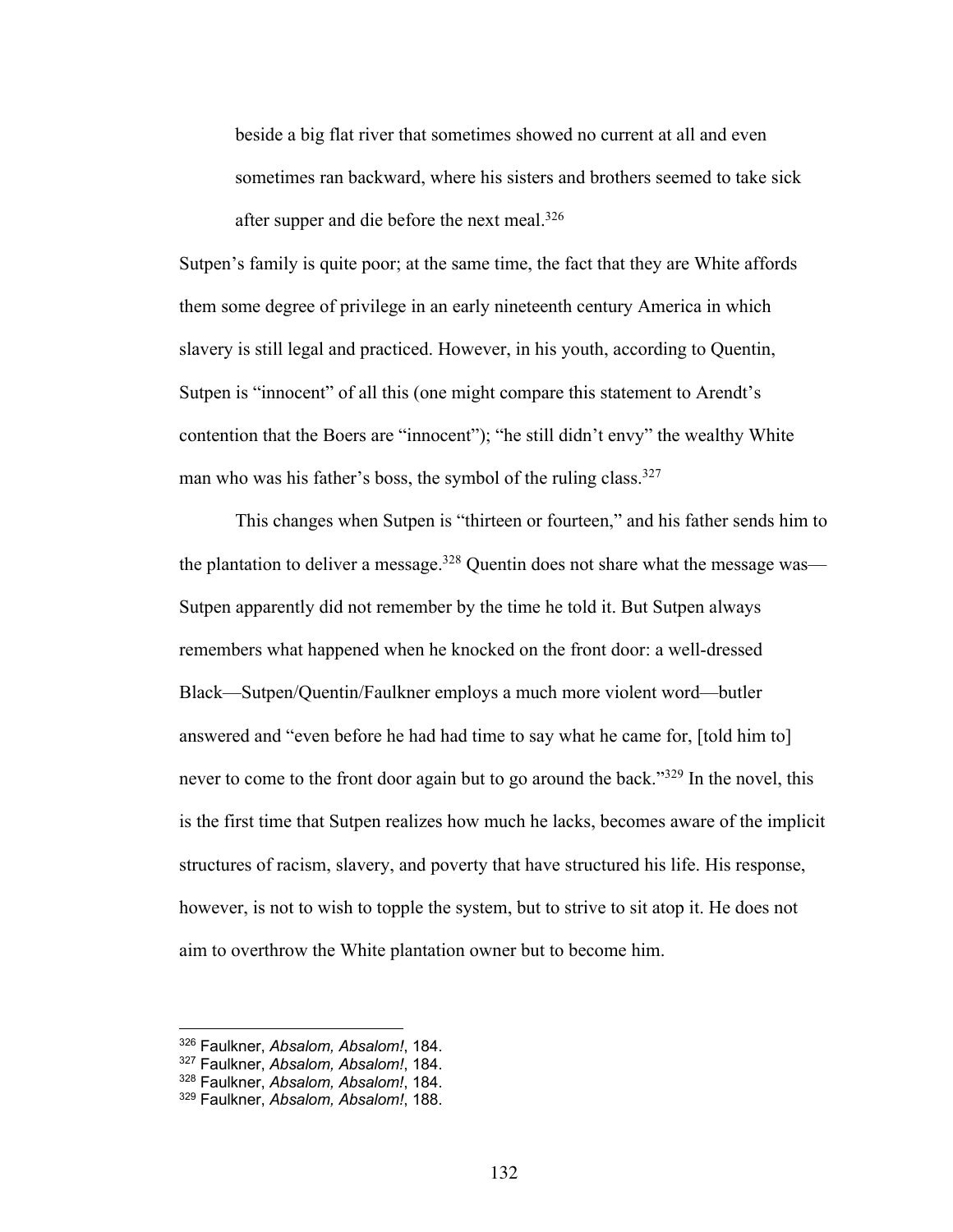Allusion, then, is not just something that Faulkner-the-writer employs but something that his characters *enact*, driven by what Girard calls "mimetic desire." The book becomes not just a gesture to the stories of the *Oresteia* or the Bible, but an act of "mimesis" that repeats them. This means that the sense of repeated, dead history that permeates the book, structured as it is around tellings and retellings, folkloric histories and ancient allusions, is problematized in the figure of Sutpen himself. That is, Sutpen's story represents on a literal level what the story as a whole does on a more figurative one: a complicated relation between one's own story and identity and an old story—old symbols—of ones who have come before. We have already examined Chick's failed and partially ambivalent struggle to extricate himself from "the Face." Sutpen—whose aims have none of the partial, if naïve and self-interested, worthiness of Chick's—similarly fails. His attempt to access the objects of wealth and power the land, the "slaves," the son—leave him, ultimately, with nothing in the end. He dies, his sons die or disappear, and his daughter dies childless, her only beau her own brother. Even Sutpen's house is burned up by his illegitimate daughter, the aforementioned Clytemnestra, at the end of the novel.<sup>330</sup>

In fact, the name of this daughter is deeply significant in unpacking the novel's allusions, in understanding its problematizing of mimesis. Quentin's father tells of her naming in this way:

He named Clytie as he named them all, the one before Clytie and Henry and Judith even, with that same robust and sardonic temerity, naming with his own mouth his own ironic fecundity of dragon's teeth which with the two

<sup>330</sup> Faulkner, *Absalom, Absalom!*, 299-300.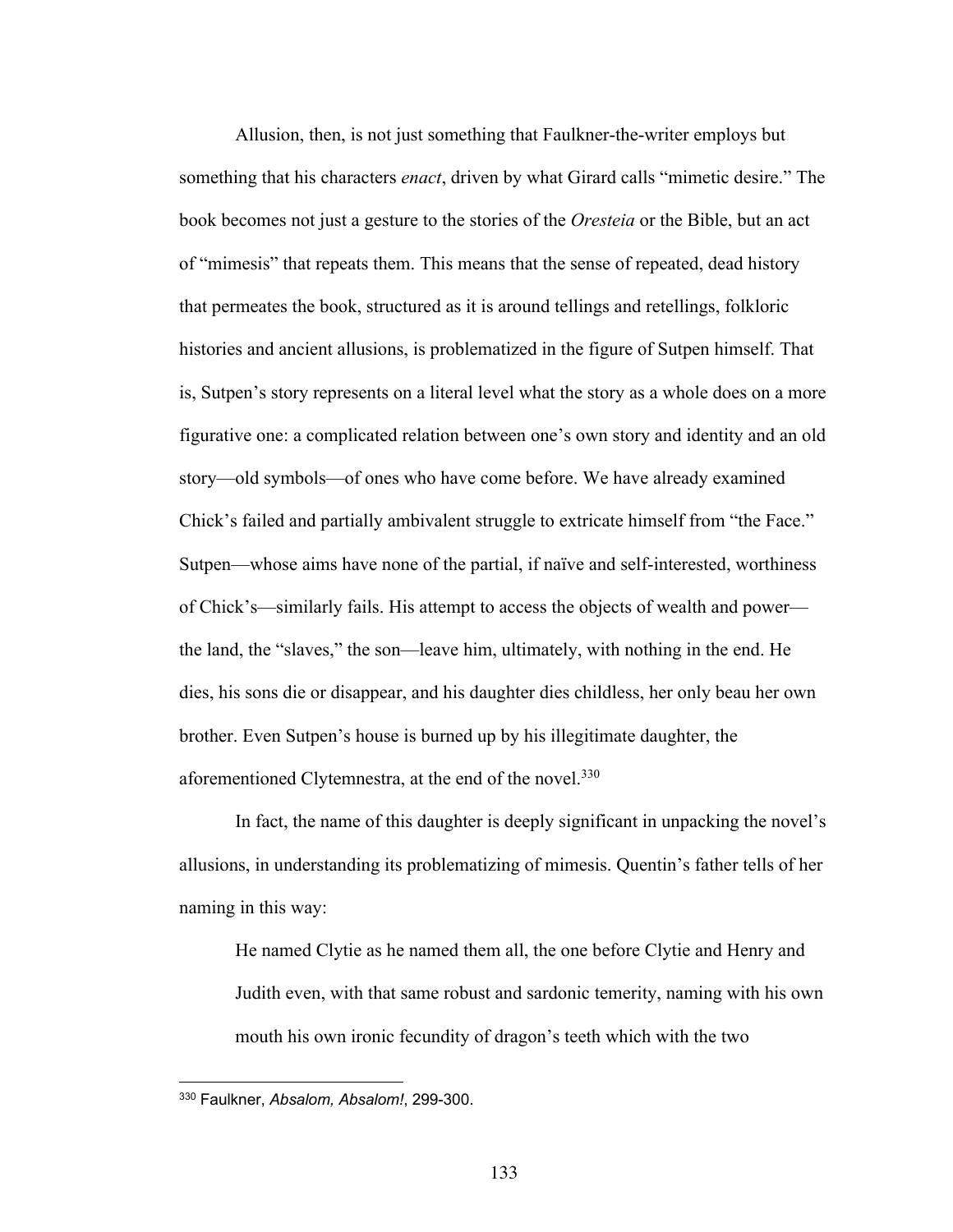exceptions were girls. Only I have always liked to believe that he intended to name her Cassandra, prompted by some pure dramatic economy not only to beget but to designate the presiding augur of his own disaster, and that he just got the name wrong through a mistake natural in a man who must have almost taught himself to read.331

Sutpen's mistake, then, is a mistake in reading, in allusion. He inserts himself into an old story, believing he can simply copy it. And thus he "augurs his own disaster"—he spawns sons who kill each other, a daughter who destroys his house, employs the man who kills him.

In other words, while this is a novel full of allusion, it can also be read as a warning about the *misuse* of allusion—which is also, here, the misuse of mimesis. Faulkner emphasizes this danger by suggesting that the character literally reads himself into the *Oresteia*, the classical tragedy famously told in three plays by Aeschylus, and retold in parts by Sophocles and Euripides, and, in nearly all ways, a story into which no one would ever wish to read themselves. In the tale, Agamemnon sacrifices Iphigenia, his own daughter, to win victory for the Greeks at Troy, leading his wife, the original Clytemnestra, to kill him when he returns from the war, which leads their children, Orestes and Electra, to kill her.<sup>332</sup> A similar chain of violence plays itself out in Faulkner's novel. As Shreve reflects at the novel's closing:

So it took Charles Bon and his mother to get rid of old Tom [Sutpen], and Charles Bon and the octoroon [Bon's first wife] to get rid of Judith, and

<sup>331</sup> Faulkner, *Absalom, Absalom!*, 48.

<sup>332</sup> Anne Carson, translator, *An Oresteia*, (New York: Farrar, Straus, and Giroux, 2009).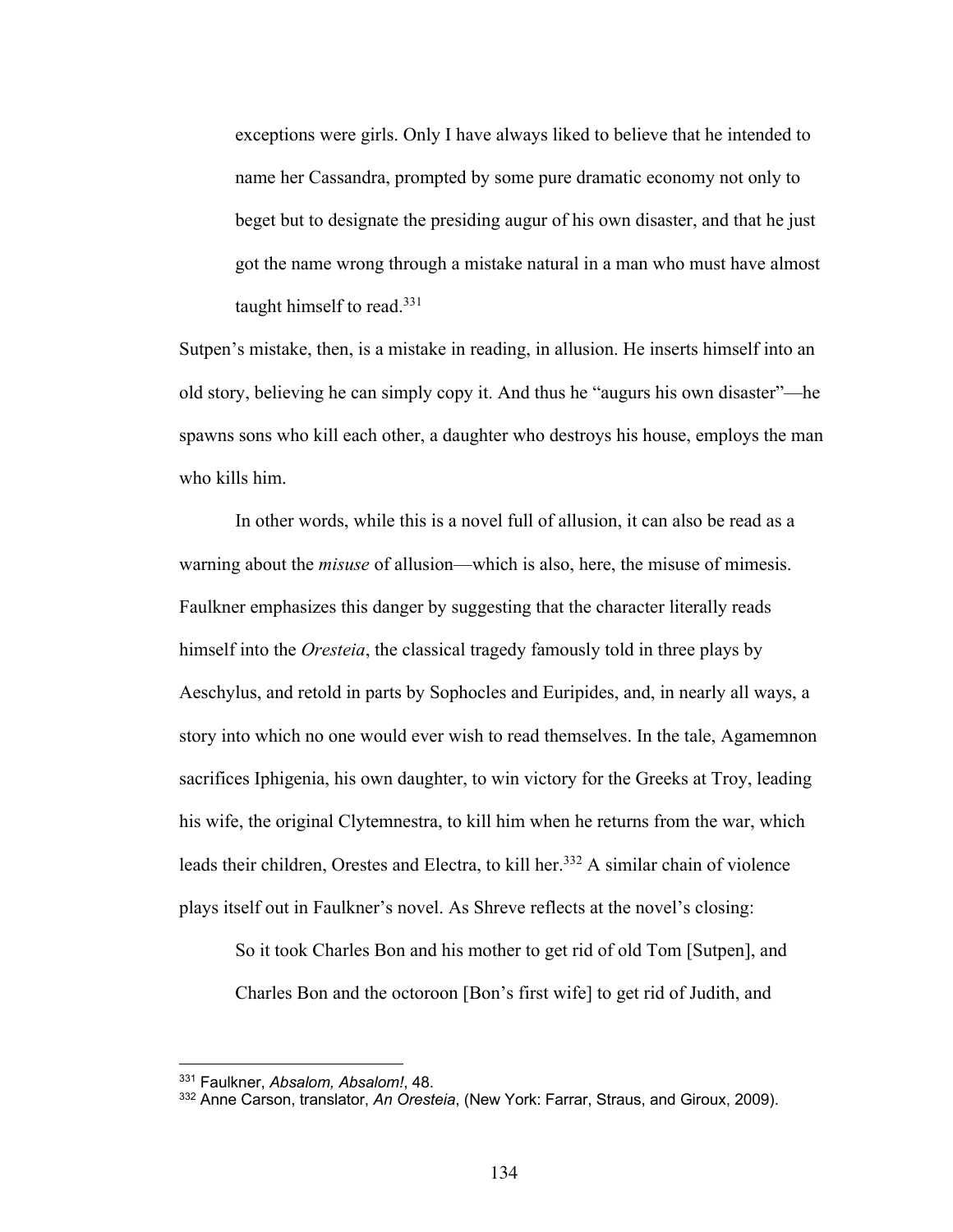Charles Bon and Clytie to get rid of Henry; and Charles Bon's mother and Charles Bon's grandmother got rid of Charles Bon. So it takes two n\*\*\*\*\*s to get rid of one Sutpen, don't it? … Which is all right, it's fine; it clears the whole ledger, you can tear all the pages out and burn them, except for one thing. And do you know what that is? … You've got one n\*\*\*\*\* left. One n\*\*\*\*\* Sutpen left.333

Not only do elements of plot resound here; language does, too. Shreve's invocation of a "ledger" here recalls the language of Anne Carson's translation of Aeschylus's *Agamemnon*, in which the Chorus states that, "That man is impious / Whose daring goes beyond justice / ... But a man of excess has no shelter. / He kicks the altar of Justice out of sight."334 In both the *Oresteia* and *Absalom, Absalom!*, the characters are driven out of a sense of righting imbalance.335 The members of the House of Atreus kill in order to avenge a dead family member, never realizing that in killing, they are not simply righting a balance but incurring a debt. Having killed Agamemnon, Clytemnestra declares herself satisfied:

I for one propose to swear a truce with the demon of this house.

I'll be content with where we've got to now, hard though it is to bear.

Let the demon go grind out murders on some other family.<sup>336</sup>

<sup>333</sup> Faulkner, *Absalom, Absalom!*, 302.

<sup>&</sup>lt;sup>334</sup> Carson 23-4. Carson uses rather unconventional spellings for the names of the classical playwrights and the characters; to maintain consistency, I have kept to the "standard" spellings in the text of my paper.

<sup>335</sup> This theme runs through the *Oresteia*, particularly Agamemnon's *Aeschylus*. <sup>336</sup> Carson 69.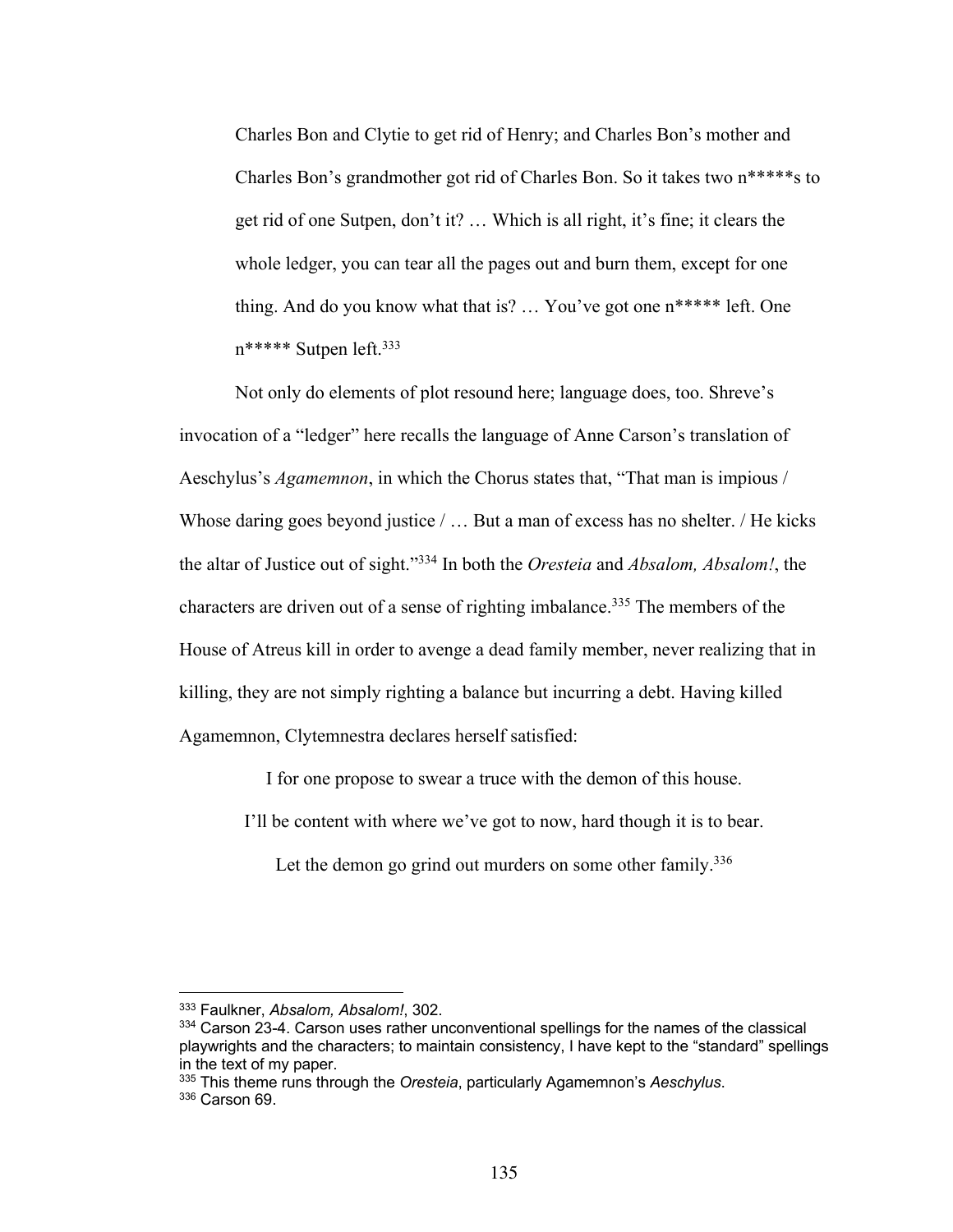Clytemnestra does not realize that what she sees as a balanced ledger might not seem "balanced" to all, certainly does not seem balanced to either her son or her daughter. The "demon" cannot be excised; the "demon" is within, invoked by the act that supposedly excises. This is true in *Absalom, Absalom!*, too, and it is not perhaps entirely coincidental that Sutpen himself is referred to as a "demon" by not just Rosa but also Quentin and Shreve. There is no truce in *Absalom, Absalom!*; the demon keeps "grind[ing] out murders." It is as if, as Shreve so crudely says, there is ever an excess, ever the need for more violence to set right what is already doomed, already damned.

The error that undergirds all these relations is an attempt to live on another's terms—to set right by an old balance sheet, to succeed according to another's symbols, to insert oneself as a character in an old story. But the other's terms—the other's words?—do not do what their author intends. As Derrida writes in *Plato's Pharmacy,*  "If a speech could be purely present, unveiled, naked, offered up in person in its truth, without the detours of a signifier to it, if at the limit an undeferred logos were possible, it would not seduce anyone."337 But "language"—the objects of wealth, the desire for a son, the name Clytemnestra—seduces Sutpen. Moreover, the story of his downfall perhaps illuminates the capacity of language to seduce more than Sutpen only.

### (ii)

But the errant mode of living, reading, and desiring that Sutpen models in *Absalom, Absalom!* does not just call into question his own "reading" practice; it does

<sup>337</sup> Jacques Derrida, *Dissemination*, translated and introduced by Barbara Johnson (Chicago: University of Chicago Press, 1981), 103.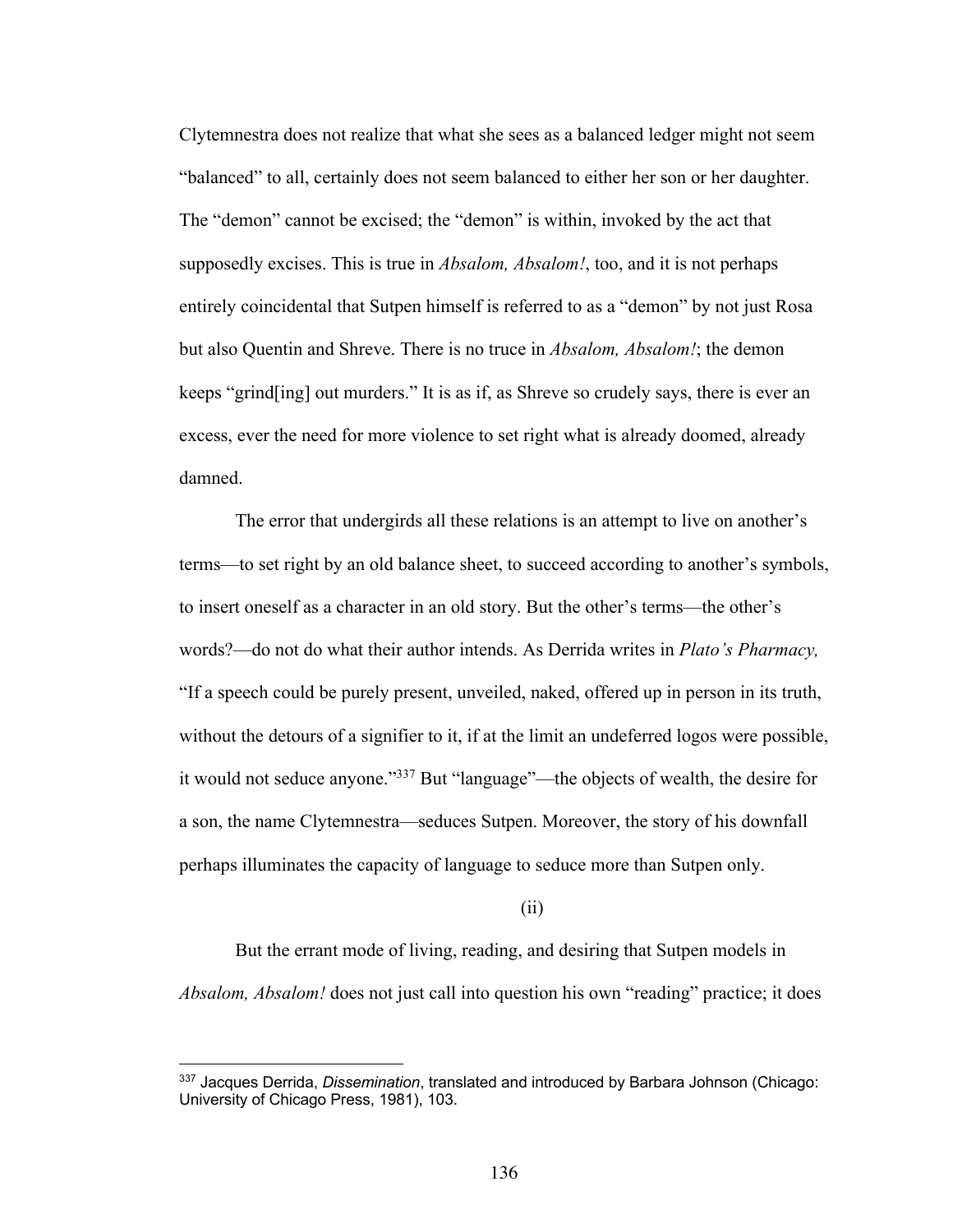not merely call into question an approach to narrative that stresses the "old story." For—despite all I've said thus far—Sutpen does not, in fact, only represent an attempt to live according to an "old story." Even as the character seems to perfectly exemplify a mode of mimetic imitation that I have previously associated with Faulkner's "old story," he also appears as an enacted beginning that seemingly comes from nowhere. After all, Quentin says that Rosa tells him of "that Sunday morning in June in 1833 when he [Sutpen] *first* rode into town out of *no discernible past*."338 The emphasis on Sutpen's unprecedented-ness is worth noting here. In many ways, Sutpen's *is* an old story; his life is exactly in tune with the hierarchy of the Old South, except that he came from poverty. At the same time, in his establishment *as* a part of an old story, he *inserts* himself into the world and sets forth a new and previously unknown story, and thus "begins" in precisely the way described by Arendt.

What this reading of Sutpen illuminates, then, is the thread that links the "old story" and the "entirely new" one—that links, in other words, Arendt and Faulkner, and the racism that underwriters both. What Sutpen and his story highlight is the way in which both an Arendtian "new story" and a Faulknerian "old one" purport to possess perfect completeness, a kind of sovereignty expressed in the barring of any alternative voices or possibilities. In a sense, then, Sutpen's attempt to live according to the old symbols of the South and Arendt's insistence on the "new story" in *On Revolution* are merely two sides of the same coin: two stories that perpetuate themselves on the basis that they are the *only* story, univocal and uncontestable.

<sup>338</sup> Faulkner, *Absalom, Absalom!*, 7, emphasis added.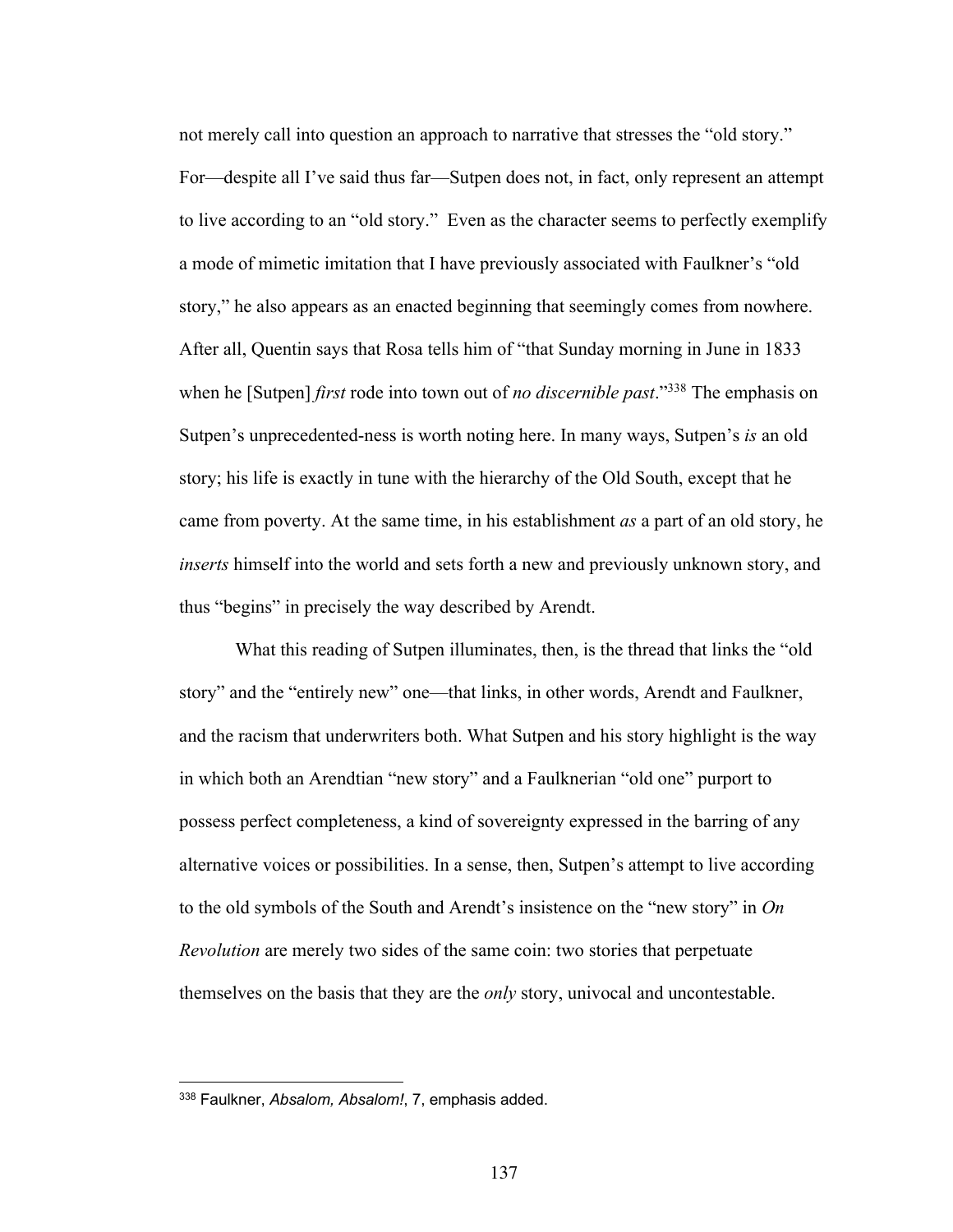Importantly, this dynamic—an insistence on newness that becomes indistinguishable from *oldness*, inasmuch as the "new story" seems driven by a (mimetic) desire for traditional forms and structures of power—is one that frequently plays itself out upon an American stage. As Herman Spivey wrote in a 1973 essay entitled, "Faulkner and the Adamic Myth: Faulkner's Moral Vision": "For a century and a half no philosophical and religious theme that I can think of has been as extensively and variously used by American writes as the Adamic myth."339 Spivey, citing the work of R.P. Lewis, describes the Adamic myth as one that centers on "'the authentic American as a figure of *heroic innocence* and vast potentialities, poised at the start of a *new history'* in a new world offering humanity a *second chance* … The past is relatively unimportant; indeed, tradition tends to enslave."340 The ethic of American "exceptionalism" has been a part of American thinking since John Winthrop told his fellow travelers that their new settlement was to be "as a city on a hill." This exceptionalism insists that America is *newness*, a *New World*, with *new* political ideas, a place that became the setting for, as Arendt puts it, a "revolution" that was, essentially, a "new story ... never known or told before."<sup>341</sup>

But though Sutpen inserts himself into Jefferson, Mississippi *as if* his arrival constitutes a break, his newness, as we have seen, is not really new, modelled as it is upon the landowners who lorded over him when he was young and apparently,

<sup>339</sup> Herman E. Spivey, "Faulkner and the Adamic Myth: Faulkner's Moral Vision," *Modern Fiction Studies* 19, no. 4 (Winter 1973-4): 497. Spivey credits R.B. Lewis' 1955 book, *The American Adam: Innocence, Tragedy, and Tradition in the Nineteenth Century*, for noting this common motif and coining the "epithet" that describes it.

<sup>340</sup> Spivey 498, emphases added.

<sup>341</sup> Arendt, *On Revolution*, 18-9.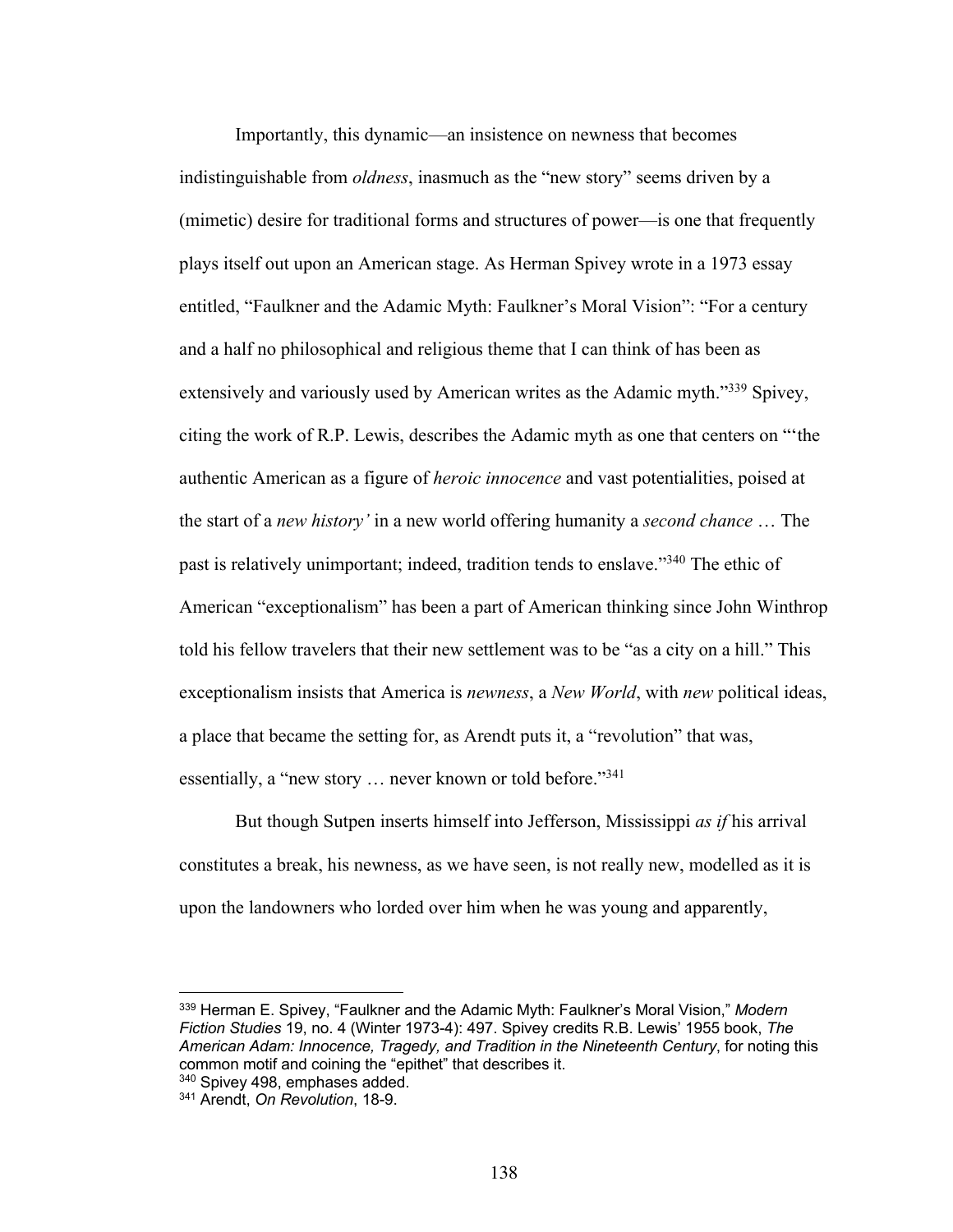purportedly, "innocent." And we must also ask, I think, if Plymouth was "new," repeating, as it did, some of the religious unfreedoms it had sought to escape; we must ask, indeed, if America is *new*, founded on a purportedly revolutionary commitment to rule by the people, yes, but also, throughout history, crucially—viciously—committed to an inherited version of who the people is. As Aziz Rana writes in *The Two Faces of American Freedom*,

The vision of indigenous territory as empty land was part and parcel of [American] settler efforts to transform themselves into 'natives' and to escape the very category of colonialism. In keeping with this, the desire to see the United States as an exceptional nation was partially built on the need to distance the country from its European origins and to assert an authentically American way of life.

Yet in failing to place the national project within the context of settler colonialism, public discourse in the United States essentially forgets the conditions that gave rise to American accounts of liberty and their implications for contemporary politics. When describing the democratic features of American founding, scholars and commentators unwittingly isolate only the internal aspects of the settler colony. Thus most discussions of national origin fail to appreciate how these internal features developed as a result of settler interactions.342

<sup>342</sup> Aziz Rana, *The Two Faces of American Freedom* (Harvard University Press, 2010), 9-10, ProQuest Ebook Central, http://ebookcentral.proquest.com/lib/cornell/detail.action?docID=3300890.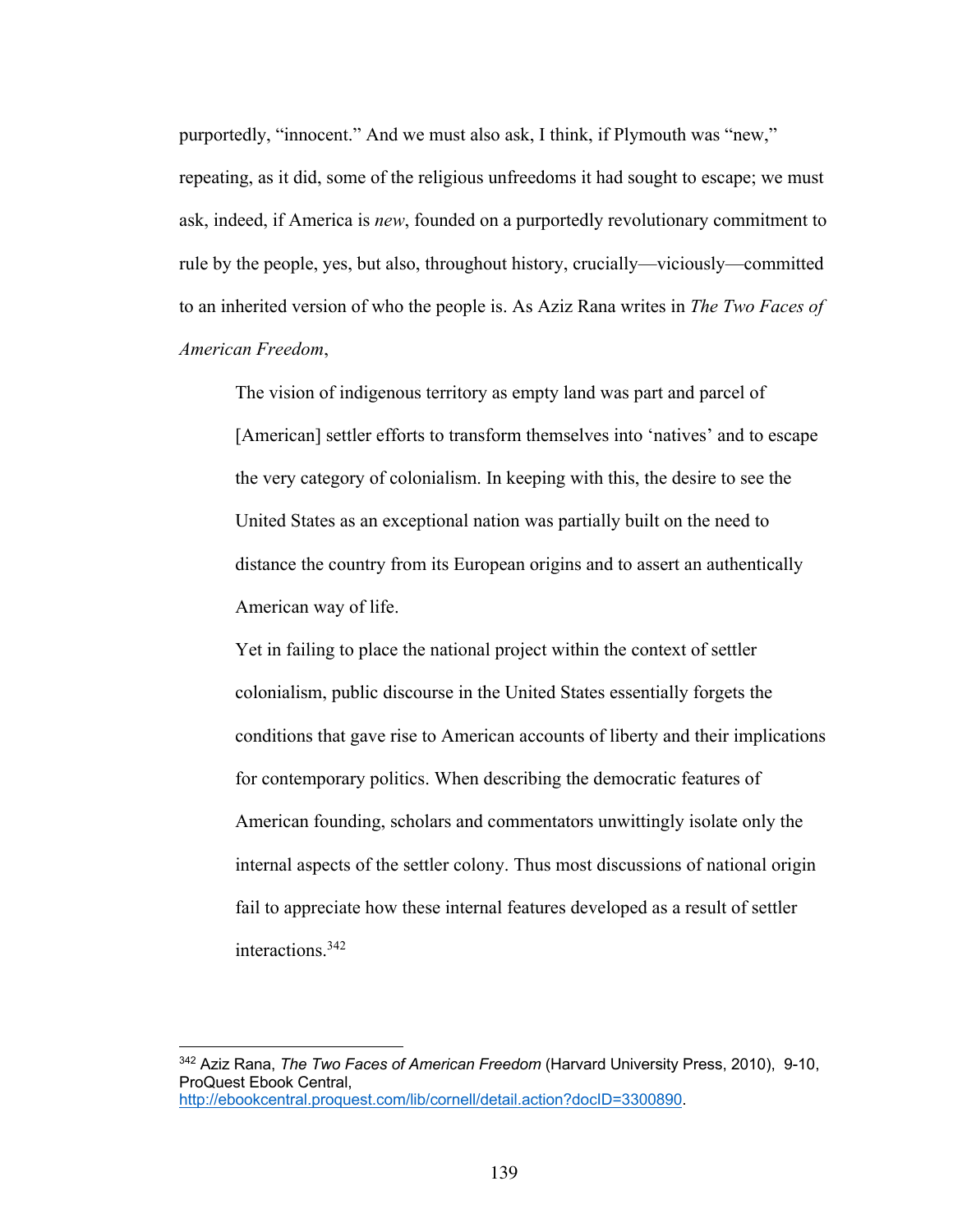In the first chapter of this thesis, I argued that Arendt draws a distinction between the "enacted story" and the "recorded story," noting that this distinction is stressed particularly in *The Human Condition* as well as in *On Revolution*. In the latter, Arendt not only emphasizes the unprecedented nature of the story "unfolded" by the founders, by the American revolutionaries, but exhorts her contemporary Americans not to forget it, writing that "What saves the affairs of mortal men from their inherent futility is nothing but this incessant talk about them, which in its turn remains futile unless certain concepts, certain guideposts for future remembrance, and even for sheer reference, arise out of it."<sup>343</sup> As has been noted several times already, Arendt cites Faulkner in her footnote to the line, thus seemingly calling attention to the way that *literary* works can themselves be political, in their capacity to incite and continue inciting *memory*, and yet even as she makes this literary reference—as I have repeatedly argued—she seems to fail to give literary context, to ponder the complications and layers and stylistic modulations of the story Faulkner tells.

Because of this, Arendt, who stresses the importance of remembering, herself endorses a kind of forgetting that Rana highlights in the passage above. Arendt asks her American readers to remember the newness of the act; Rana asks his to ponder the ways in which America's claim of newness—of Eden-like "innocence" —was never really that, pushing his readers to consider the ways that America is an echo and a mimic of other places and other peoples. Arendt, in other words, does not connect the "innocence" she identifies in the Boers to the "newness" she sees in the Founding Fathers. The figure of Sutpen makes this correspondence increasingly difficult to

<sup>343</sup> Arendt, *On Revolution*, 212.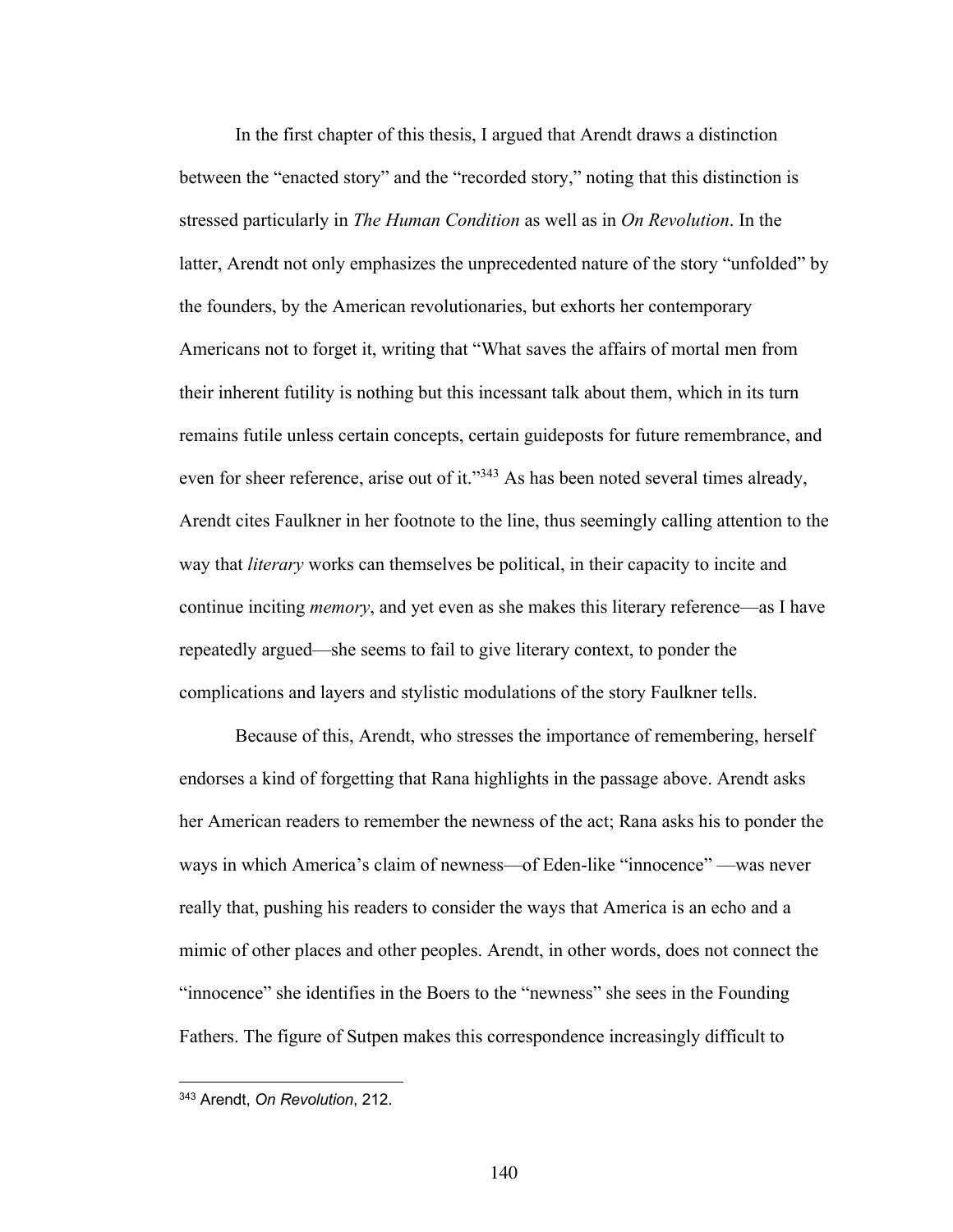ignore, and indeed, Rana's argument makes the connection that Arendt's work belies. As he writes:

American commentators and citizens often view aspects of national history to be uniquely homegrown when in fact they are present to varying degrees in numerous settler societies … Even the idea of a frontier as distinctively American obscures similar claims made by other settler societies. For example, while a century ago Frederick Jackson Turner famously argued that the frontier experience was essential to shaping American individualism and democratic self-government, Afrikaners in South Africa … presented nearly identical arguments (at virtually the same historical moment) to explain the egalitarianism and uniqueness of their own communities.<sup>344</sup>

My argument here isn't that America imitated the Boers, at least not in the manner that Sutpen imitates the Virginian aristocrat at whose door he knocks. It isn't even that America has no claim to newness—to a "story, never known or told before," a story that, in Arendt's telling, anyway, is tied to a mode of democratic politics. It is, rather, to say this: that America, and its desires (in their idealism, in their insidiousness, in their inscrutability) has never existed in a vacuum. It is to say, moreover, that "newness" *cannot* be made synonymous with "innocence," cannot be understood to be *newness* only, enacted and then passed on, perfect, kept pristine untouched and ever uncontextualized. As Rana writes, "This is not to say that the American self-understanding as a historically exceptional political social project is

<sup>344</sup> Rana 11.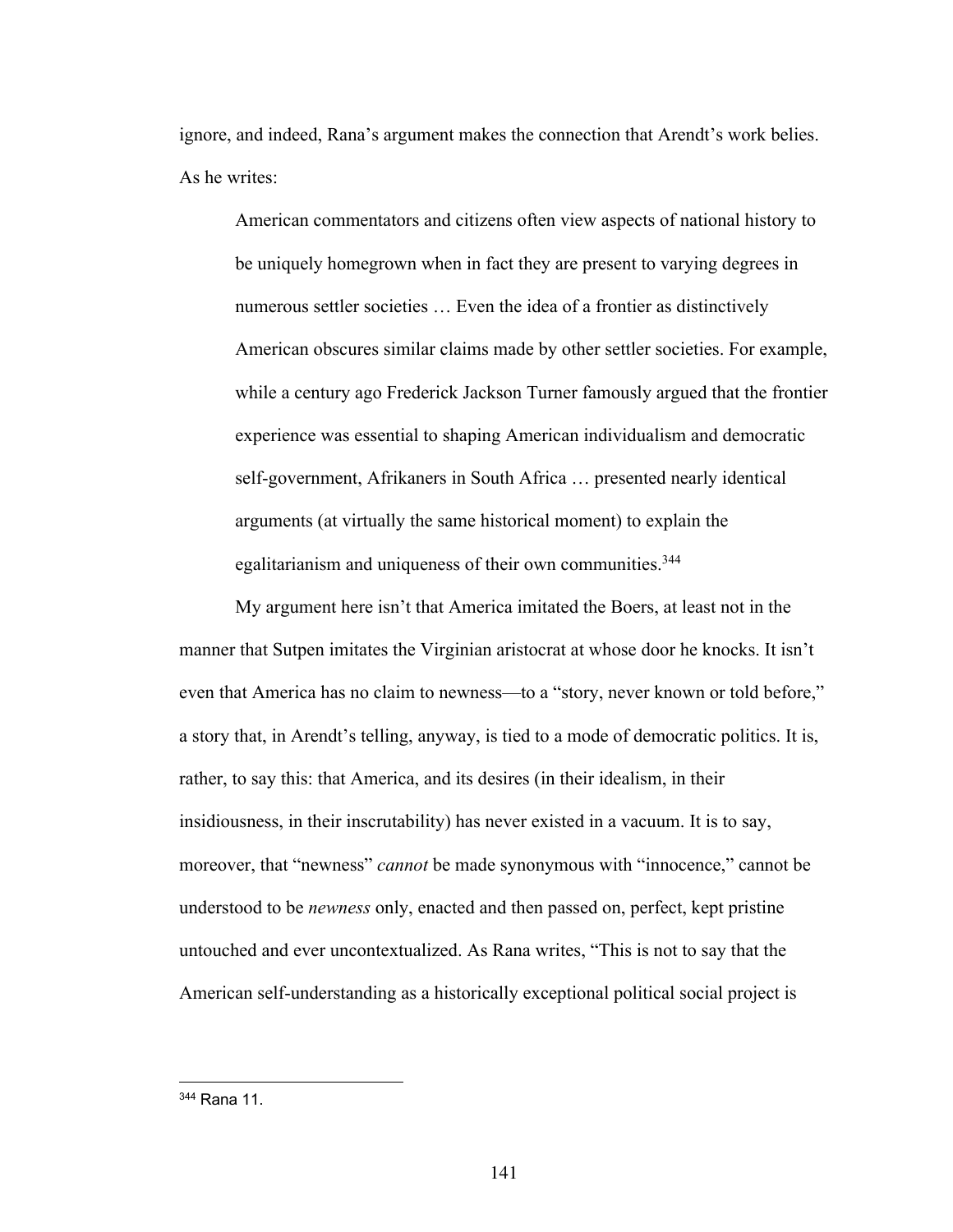simply false. Rather, what makes the American experience distinctive must be read in light of its comparative continuities."<sup>345</sup>

Rana reads America neither as exceptional nor innocent but in comparison, as not utterly distinct from but in relation to histories in "numerous settler societies, as diverse as the French in Algeria, the English in Northern Ireland, the European Jewish community in Israel/Palestine, and the Chinese in Taiwan."346 In the next and final part of this thesis, I will—as I have tried to from the beginning (which is only perhaps a beginning?)—read Arendt in the same way: in comparison, in context, and if that context is ever shifting and expanding, my context, *here*, is Faulkner, or, more precisely, not Faulkner the man but Faulkner the text.<sup>347</sup>

## $(iii)$

How can Faulkner illuminate Arendt's errors—Arendt's incompleteness—if Arendt's anti-Black racism is part and parcel of this incompleteness, and Faulkner himself (as I have suggested previously, as is widely acknowledged), as a writer and public figure, expressed and endorsed racism? The answer is less that Faulkner provides some "key" to Arendt than that Faulkner's work introduces a mode of allusion and allusiveness (or, *elusiveness*) that belies and, in a way, disproves the mode of "allusion" seemingly endorsed by Arendt, both in her own allusive practice and in her delineation of an "enacted story" and a "recorded" one. Another way of

<sup>345</sup> Rana 10-11.

<sup>346</sup> Rana 10-11.

 $347$  The context that I have striven to give Arendt's words throughout this thesis is an expansive, but not an entirely comprehensive, one; in other words, if I am now coming to my end, there is no reason, on the lights of this argument, that it might not be someone else's beginning—or, indeed, someone's else's mistaken turn.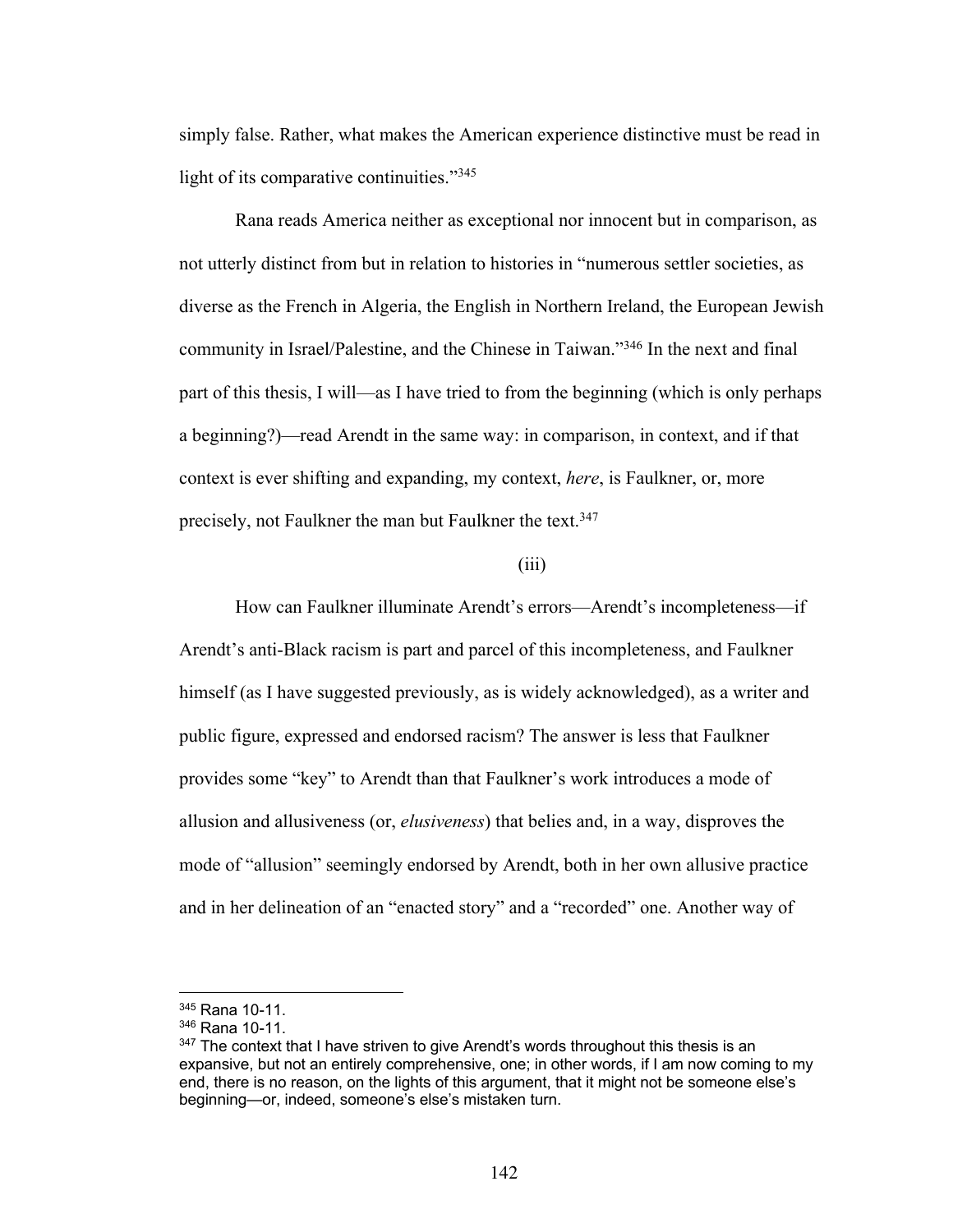putting this is to say that Arendt's practice of "allusion" is *similar* to Sutpen's enactment of his "mimetic desire." What these modes of allusion and mimesis share is a way of seeing storytelling as imitation. And it is this commitment to storytelling as imitation that enables a "new story" and an "old story" to converge on the same point, for this emphasis does not allow either to understand the nuances and complexities of a story, to think of how repetition might both deaden and enliven, reinforce and rip away.

And yet, one might ask (as Faulkner's work perhaps prods us to ask): what if mimesis is not imitation? This is precisely the possibility that Jill Frank raises in Poetic Justice.<sup>348</sup> Frank's book is a particularly apt one to place in conversation with Arendt because of the way in suggests that "Socrates's story," *contra* Arendt, is not simply some singular, easily understood thing. We do not, according to Frank, know Socrates's story merely because we see the recording of his speech in the dialogues, which are, after all, authored by—made by—Plato. Plato's dialogues, on Frank's account, do not simply *record* Socrates's story; the dialogue's "philosophical figures" cannot simply be understood as "authoritative dispensers of doctrine, although these figures' interlocutors often take them to be such. Rather … the dialogues stage occasions for these interlocutors to ask questions, to resist, to wonder."349 Frank suggests that mimesis functions "as a condition of … possibility," and the reason that it can open such possibility is because of the way that Frank understands "mimesis" not as "imitation" merely but as "representation."350 Frank explains this distinction as

<sup>348</sup> Frank 1-18.

<sup>349</sup> Frank 16.

<sup>350</sup> Frank 18, 38.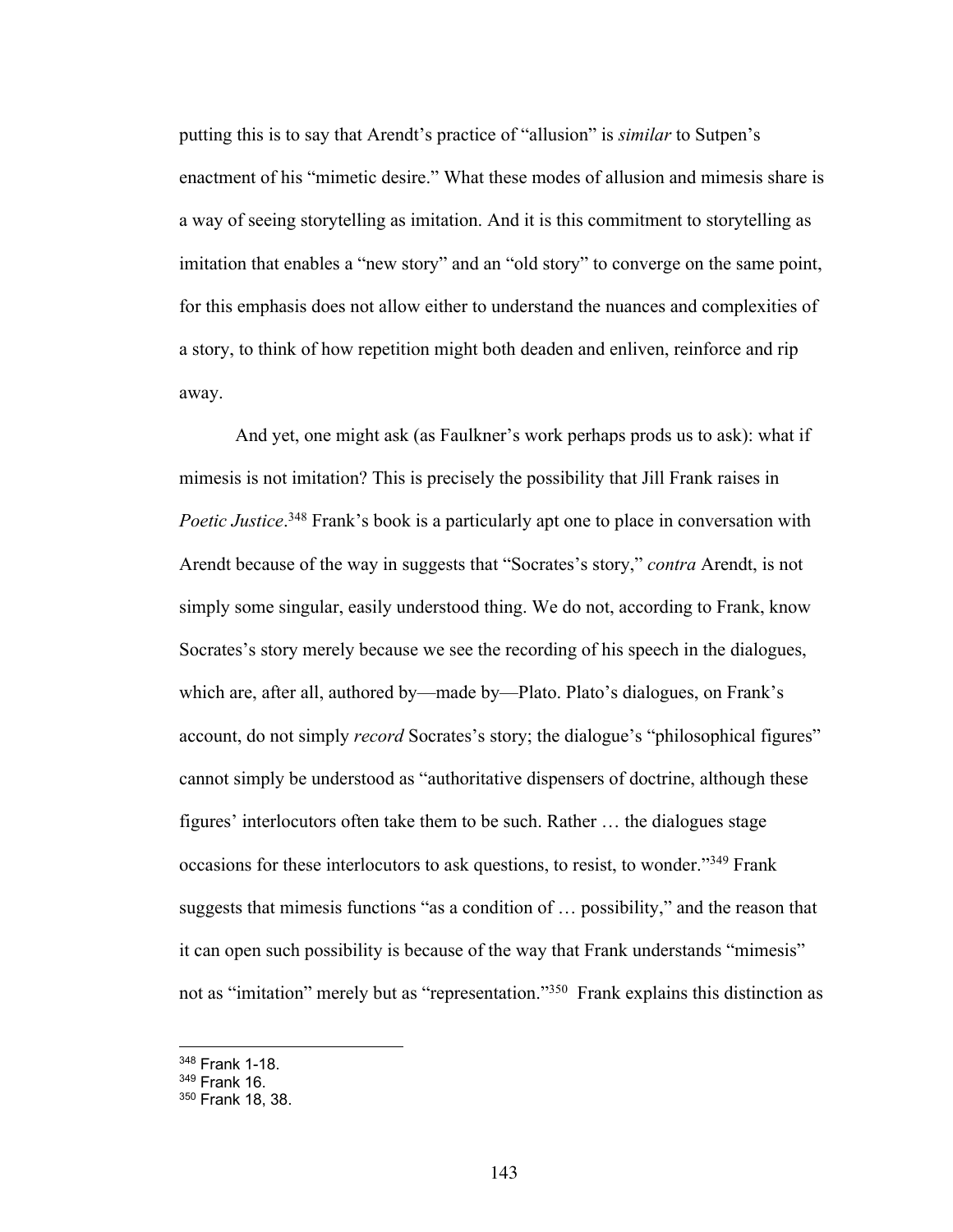the difference between a mirror that reflects and a representation that shows not just *what is but also <i>what is missing* and thus, what might be.<sup>351</sup> Mimetic representation, on Franks account, involves not simply "verisimilitude," but what is "complex, various, manifold, plural" *about* what is seemingly "imitated."352 That is, to quote Frank once more, "mimetic representations make apparent our *inability* to see what is invisible while inviting us to look harder, more slowly, and again."<sup>353</sup>

We can, I think, find this kind of mimesis—this un-imitative representation in Faulkner's work, too. For Faulkner, of course, is not Sutpen, and if Sutpen is "innocent," if he, in some ways, represents the kind of Adamic American hero, the larger story that Faulkner tells of Sutpen suggests the *unreality* of the Adamic myth. As Spivey writes, "Although Faulkner's fiction reveals sympathy with some aspects of this myth, Faulkner rejected its core emphasis, namely, the concept of innocence, a new start for the American in a new Eden, the ignoring of the significance of the past."354 Of course, and as I have tried to suggest above, a total embrace of the past of the "old story"—can itself be a means of propagating and reinforcing old hierarchies and racist practices. However, Faulkner's work can read in a way that suggests a far more complicated relation between past and present.

In *Faulkner's Questioning Narratives*, for instance, Minter writes that although repetition is everywhere in Faulkner's works, one ought not understand his work as *merely* imitative, a recasting of a dead history he was somehow stuck reliving. In fact,

<sup>351</sup> Frank 34, 38.

<sup>352</sup> Frank 40.

<sup>353</sup> Frank 40.

<sup>354</sup> Spivey 498.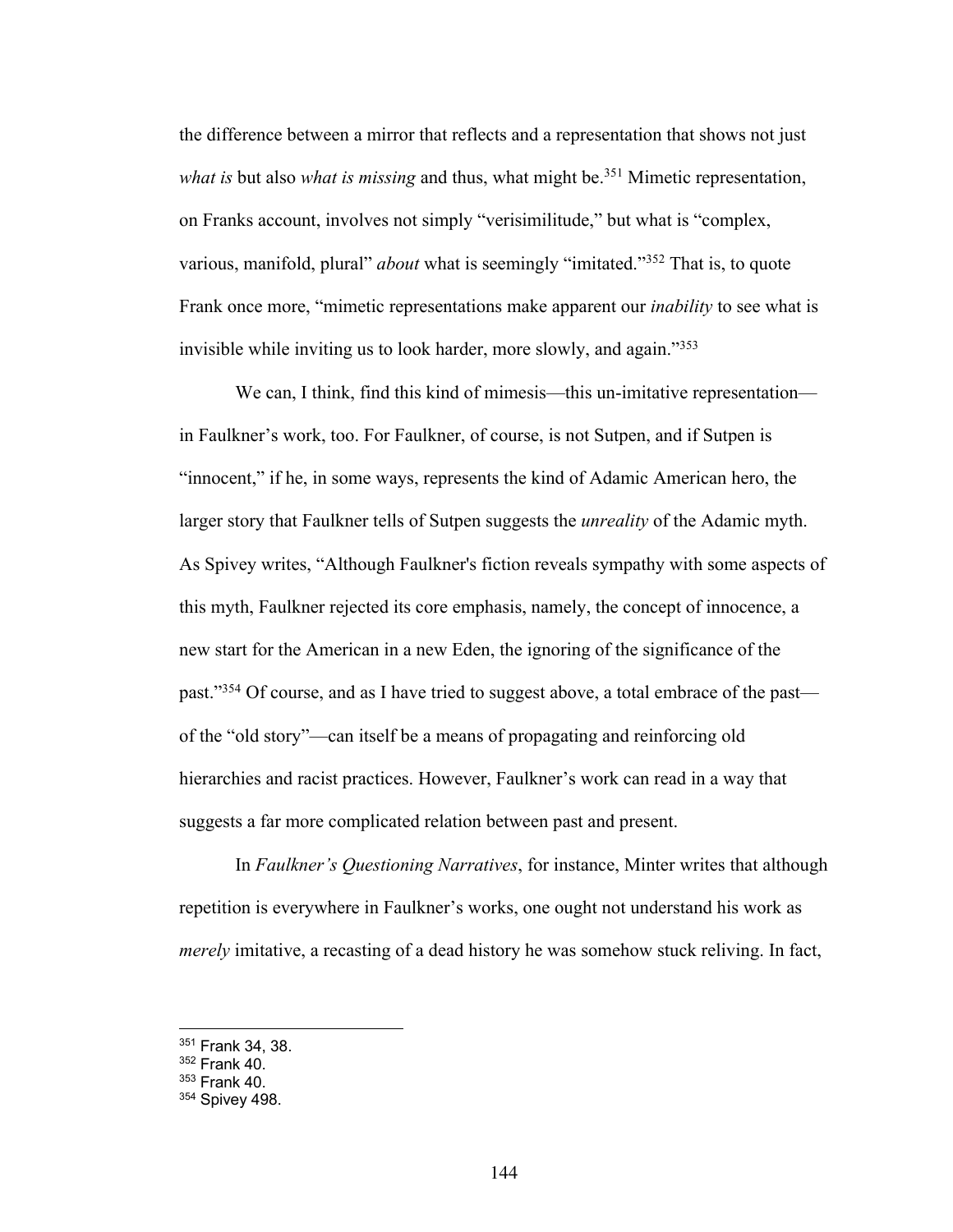Minter characterizes the writer's fiction as possessing a sort of "dual-sidedness"; the split here, however, is not between *old* and *new* but between *old-as-old* and *old-asnew*. Minter argues that there are two sides to Faulkner's fiction and

On one side, there is an active commitment to—at times even a felt reverence for—one's données, one's givens, one's inherited stories, or more broadly, perhaps, one's traditions that manifests itself as a felt commitment to the task of salvaging from the humble, indicted dust lives and stories that might otherwise be lost. On the other side, there is a principle of playful experimentation in which repetition becomes a form of play and leads to and even merges with a commitment to revision, innovation, and re-creation.<sup>355</sup>

Here, to allude—to return—to reread—is not to imitate, to copy, but to grasp tight to the "given" (a term, we might remember, that Arendt uses, too), even as one recasts it, reimagines it. To allude is to look deeply not only for what is present but what is unseen.

We can see all this in *Absalom, Absalom!* For if the novel thematizes the failure of imitative allusion on the level of plot and in the character of Sutpen, Faulkner himself uses allusion in a more complicated manner. Of particular importance is this regard is his use of the *Oresteia,* a story from classical Greece that was variously staged by Aeschylus, Sophocles, and Euripides. The last of these was himself a purveyor in allusion and mimesis, for many of his plays tell stories that

<sup>355</sup> Minter 58.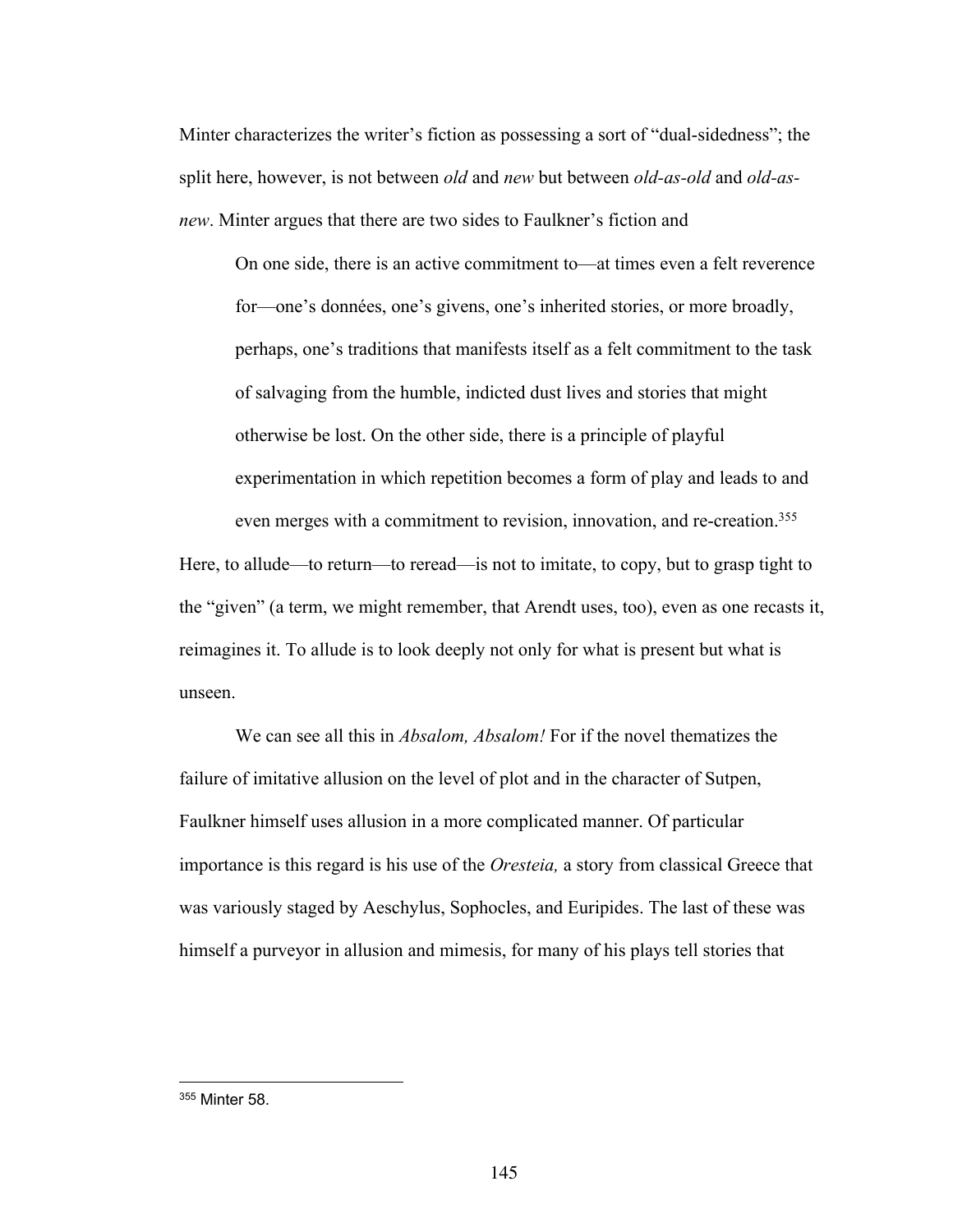Aeschylus and Sophocles staged before him.<sup>356</sup> I want to pause, briefly, on the manner in which Euripides carried out these allusions, for it illuminates precisely the kind of mimesis that Frank theorizes and, I will argue, that Faulkner himself comes to enact.

In reenacting familiar myths and previously staged plays, Euripides engaged in the telling of "old stories"—but of a different sort than Sutpen's. As Victoria Wohl suggests, Euripides employs allusion in a way that *both* pays homage to what he quotes *and also* underlines some of the irrationalism and unlikeliness of the tradition. <sup>357</sup> In Aeschylus's *Oresteia*, Wohl says, "one act of violence calls forth another in an adamantine chain of crime and revenge spanning generations."358 But in the *Electra*  and *Orestes*, the plays of Euripides that restage large swaths of this tale, "instead of action following one another according to a logic of cause and effect, one gets the sense that anything could happen at any time."359 On this phrasing alone, we would seem to be back in the domain of the "new story," where freedom is constituted on the basis that *anything can happen*. Except this is not what the "new story" means, even, I would argue, for Arendt. In *Origins*, after all, is not *freedom* that is entirely fictional but totalitarianism, with its core slogan of, "everything is possible."<sup>360</sup>

And in any case, it would not be right to say that *everything is possible* or even that *anything can happen* in the world of Euripides, for what is "supposed" to

<sup>356</sup> Isabelle Torrance, "In the Footprints of Aeschylus: Recognition, Allusion, and Metapoetics in Euripides," *American Journal of Philology* 132, no. 2 (Summer 2011): 178. https://searchproquest-com.proxy.library.cornell.edu/docview/875110940? accountid=10267.

<sup>357</sup> Victoria Wohl 2, *Euripides and the Politics of Form* (Princeton, NJ: Princeton University Press, 2015), 85-6. <sup>358</sup> Wohl 2-3.

<sup>359</sup> Wohl 2-3; Euripides, *Electra*, edited by E.P. Coleridge (New York: Random House, 1938), http://www.perseus.tufts.edu/hopper/text?doc=Perseus%3Atext%3A1999.01.0096; Carson, *An Oresteia*.

<sup>360</sup> Arendt, *Origins of Totalitarianism*, 563-4.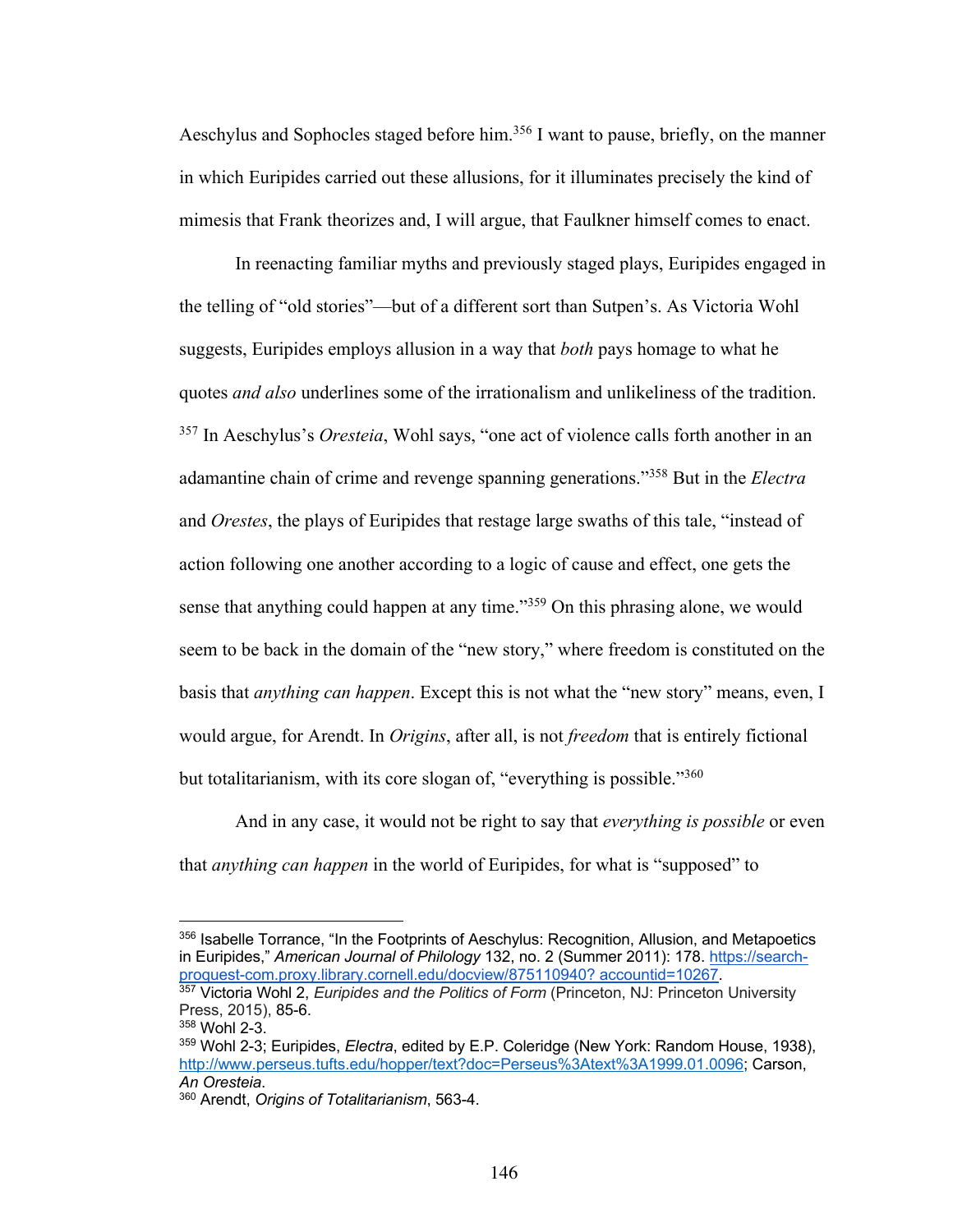happen—what the audience *knows* will happen—always does. Convention wins out in the end. The myth comes to its foregone conclusion, alluding to what has come before. Nonetheless: Euripides' drama is neither an "old story" or a "new one," not an imitation or an echo but a story that makes itself at once *old* and *new* through the use of allusion. It constitutes, in the same breath, both a continuation and a break. The ending is a perfect conclusion, a perfect balancing-out of all the violence done—and in its almost divine balance (or perhaps *simply* divine: Euripides' plays often end through the use of a literal *deus ex machina*), it unbalances. The ending, like the play as a "whole" leaves the audience feeling a kind of uneasiness, a sense that the symbols don't add up, that there are *alternative possibilities.*

It is my contention that Faulkner's *Absalom, Absalom!* can be read similarly. In answer to a reader's question about whether he liked to read the Greek tragedians, Faulkner's answer was, "When I was young, yes."361 He names no names here, does not say whether he read Aeschylus, Sophocles, or Euripides or all three, and so his allusions to the story of the House of Atreus in *Absalom, Absalom!* could be to any or all of these writers. Regardless, there is a strong similarity between the way in which Faulkner uses allusion in *Absalom, Absalom!* and the way that Euripides does in works such as the *Electra*. (In this sense, this similarity is allusive and also—as allusion, these writers seem to suggest, must always be—elusive.) After all, Faulkner alludes most directly to the story of the House of Atreus not through a one-to-one

<sup>361</sup> Frederick L. Gwynn and Joseph L. Blotner, eds., *Faulkner in the University* (Charlottesville, VA: University of Virginia Press, 1995), 51.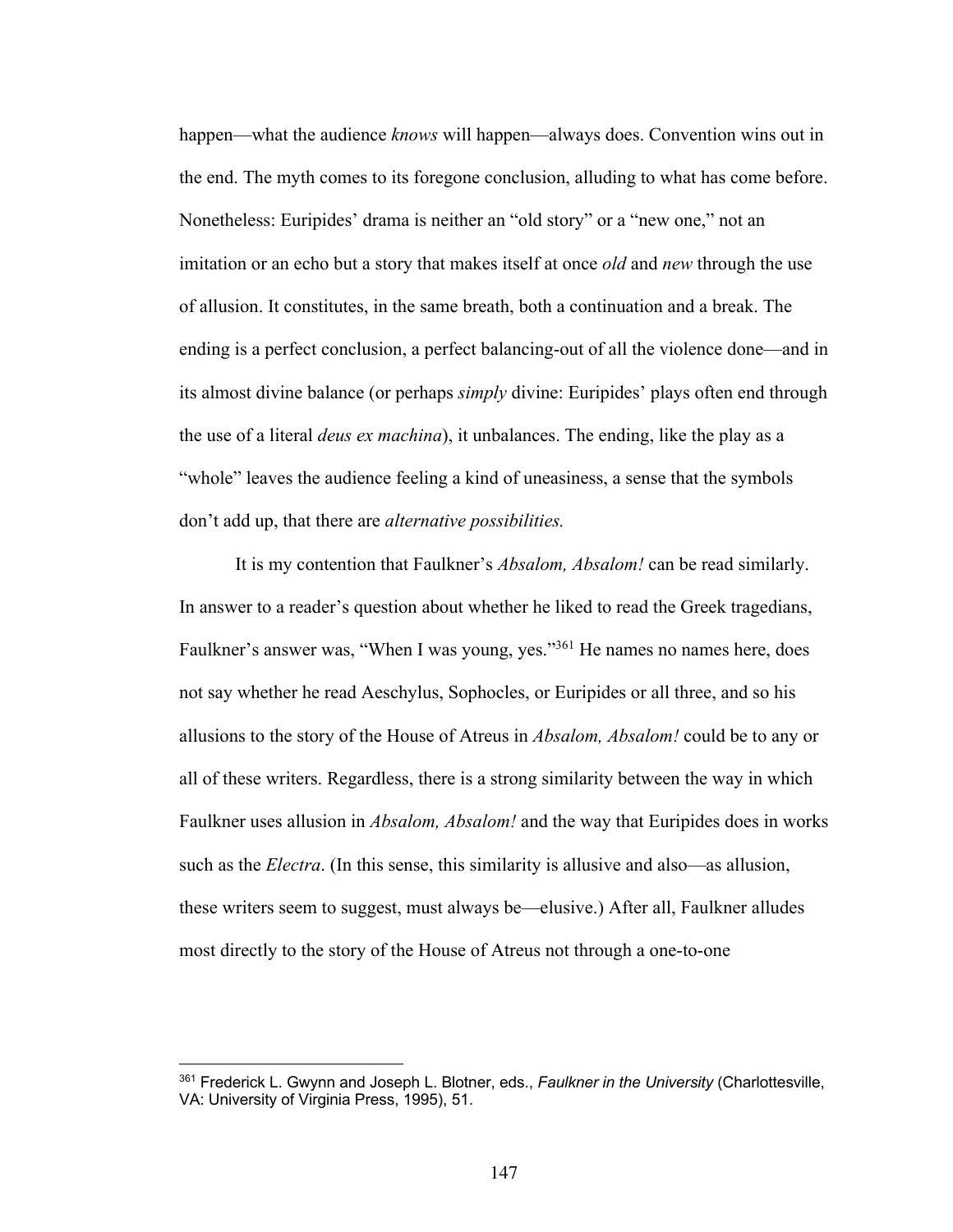correspondence, but a misnaming—a daughter named Clytie who was supposed to be Cassandra and is a kind of Cassandra anyway.

Like Euripides, Faulkner opens in closing. *Absalom, Absalom!* in its repetitions, its stops and starts and rewinds of Sutpen's story, creates its own kind of structure of internal allusions. One could say that these repetitions, these retellings, are meant to *authenticate* the story, give it power. Yet the repeated narrators in Faulkner's tale have the opposite effect, destabilizing the seeming opposites of "truth" and "fiction," "real" and "not."<sup>362</sup> In the book's conclusion, Quentin and Shreve take up the tale (again) stating things as fact that they cannot possibly know. Listening to Shreve, Quentin reflects: "Yes … too much, too long. I didn't need to listen then but I had to hear it and now I am having to hear it all over again because he sounds just like Father."<sup>363</sup> Quentin is stuck in a narration that has already happened, a repetition that cannot be undone. On this reading, a force of necessity, the force of the "old story" overtakes all. The novel closes with the doom we have always expected; the expirations of nearly everyone.

But allusion does not just enmesh. It provokes. As in Euripides's plays, this is made particularly clear in the deep ambivalence that runs through the ending. "Now I want you to tell me just one thing more," Shreve says. "Why do you hate the South?"364 To which Quentin responds:

<sup>362</sup> Minter 15-7.

<sup>363</sup> Faulkner, *Absalom, Absalom!*, 171.

<sup>364</sup> Faulkner, *Absalom, Absalom!*, 303.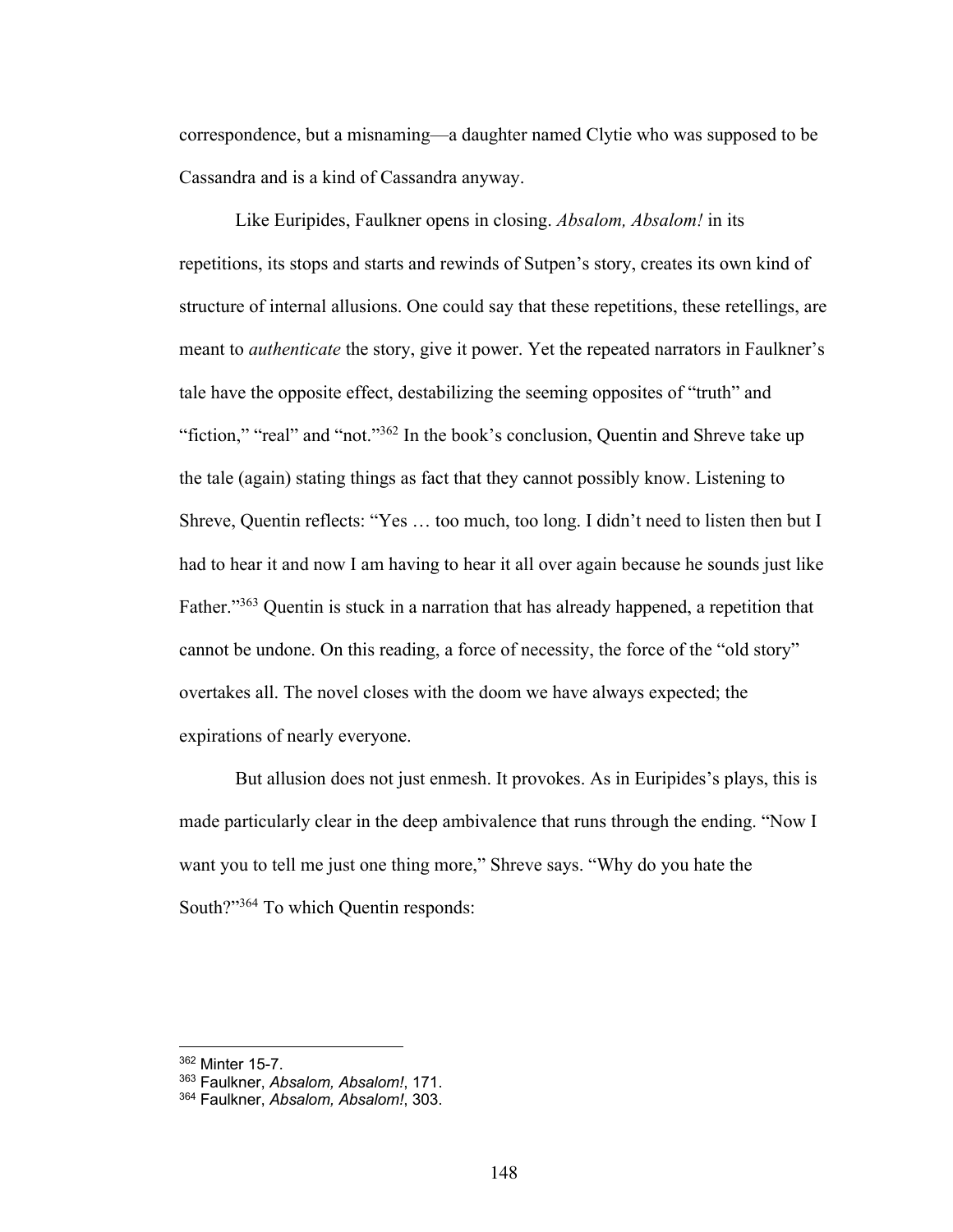I dont hate it," Quentin said, quickly, at once, immediately. "I dont hate it," he said. *I dont hate it* he thought, panting in the cold air, the iron New England dark. *I dont. I dont. I dont hate it! I dont hate it!* <sup>365</sup>

Repetition—mimesis—here does not deaden, but enliven; it does not suffocate but emphasizes, creates emotion. Quentin does not *hate* or *love* but—maybe—both at once. The radicality of the allusion—its relevance to the revolution—is its ability to be a double negative, to grapple with what Arendt calls the "given" as well as the ways that givenness has yet to be recognized, the ways that givenness is ungiven. The radicality of allusion is its capacity to be like and unlike, to love and hate, to be, in a sense, past and future.

## (iv)

Why does the preceding matter? What is the relevance of all this to the questions I've posed, to the ways that Arendt thinks "story" in *Origins* and *On Revolution* and *The Human Condition*?

My answer is that Faulkner's concept of the allusion, as I have outlined it above, can be read with and against Arendt. Indeed, the mode of mimetic representation—a mode of repetition that both reinforces and repudiates—challenges the easy distinction made earlier in this thesis between a narrative theory of "influence" and one of "intertextuality." In the third chapter, I allied the former with Arendt and the latter with Faulkner. However, the reading of Faulkner I have produced in this chapter makes it more difficult to draw such quick associations.

<sup>365</sup> Faulkner, *Absalom, Absalom!*, 303.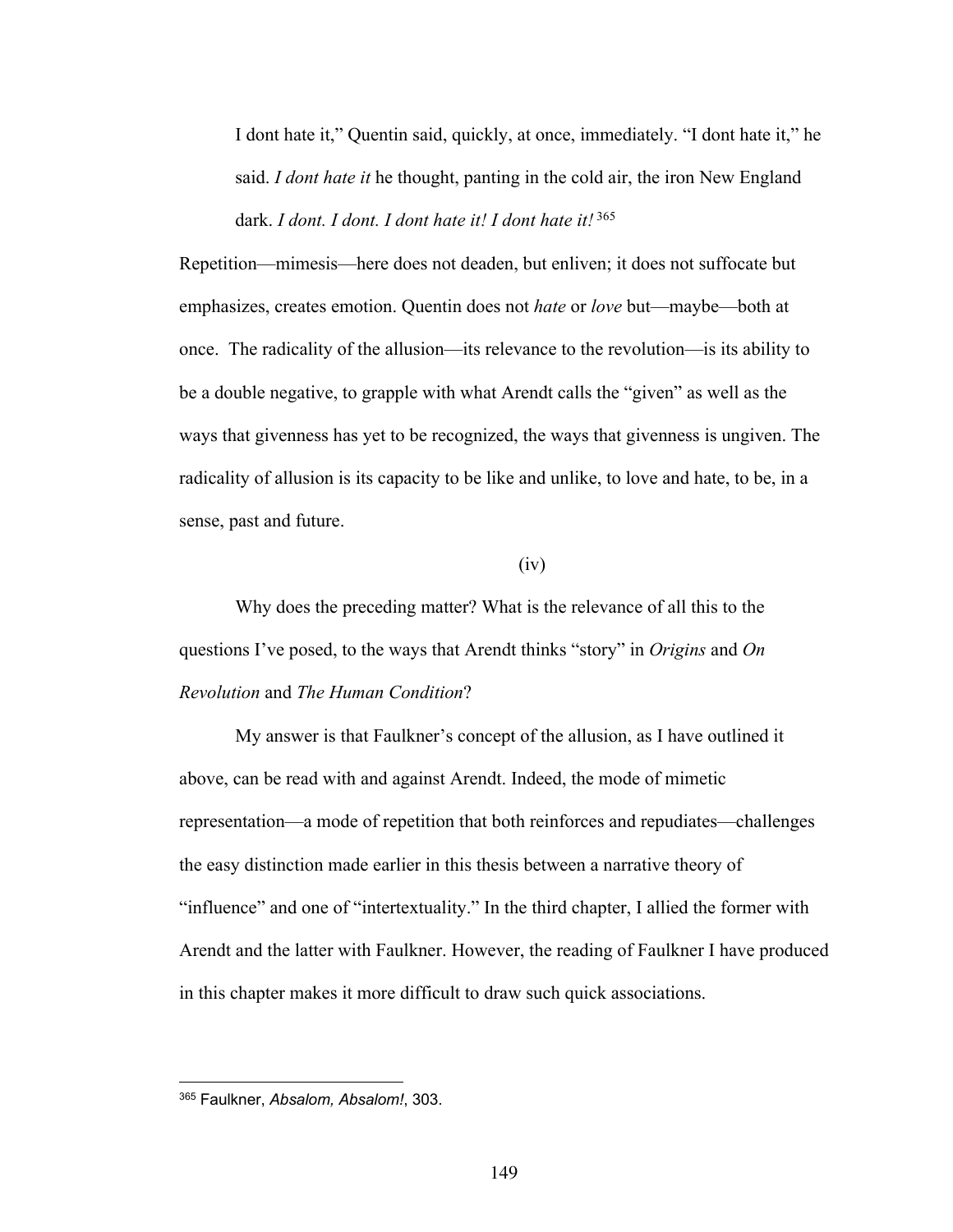"Representative mimesis," as an allusive/elusive practice, seems to be somewhere in between the two modes.

In fact, even Clayton and Rothstein, the editors of the volume on *Influence and Intertextuality*, suggest that literary theory might be properly carried out in this inbetween. As the pair writes, "We do not intend to utter battle cries for either side or even to insist that there must be sides, but rather to address the theories that explicitly set agendas for influence and intertextual studies, agendas not followed in practice."<sup>366</sup> Moreover, in an essay included in the same volume entitled "Weavings: Intertextuality and the (Re)Birth of the Author," Susan Stanford Friedman asks, "Does the 'birth' of intertextuality as a critical term insist upon the 'death' of influence as its conceptual precursor? Is the 'death' of the author as writer the precondition for the 'birth' of the critic as reader?"367

While it may be something of a coincidence, one of the striking things about Friedman's engagement with an *in-between* of "influence" and "intertextuality" is that some of the key terms of her essay are also important concepts in Arendt's discussion of the story, among them "web" and "birth"—concepts that, on a less "territorial" reading might not be eschewed but would have to be rethought. "Birth" is connected to Arendt's notion of "natality," an important part of the theorist's account of action; "web" is also used to illustrate "action" in *The Human Condition*, in a passage that I quoted in the first chapter of this thesis and that Ephraim employs in her "anti-

<sup>366</sup> Clayton and Rothstein 4.

<sup>&</sup>lt;sup>367</sup> Susan Stanford Friedman, "Weavings: Intertextuality and the (Re)Birth of the Author," in *Influence and Intertextuality in Literary History*, 146.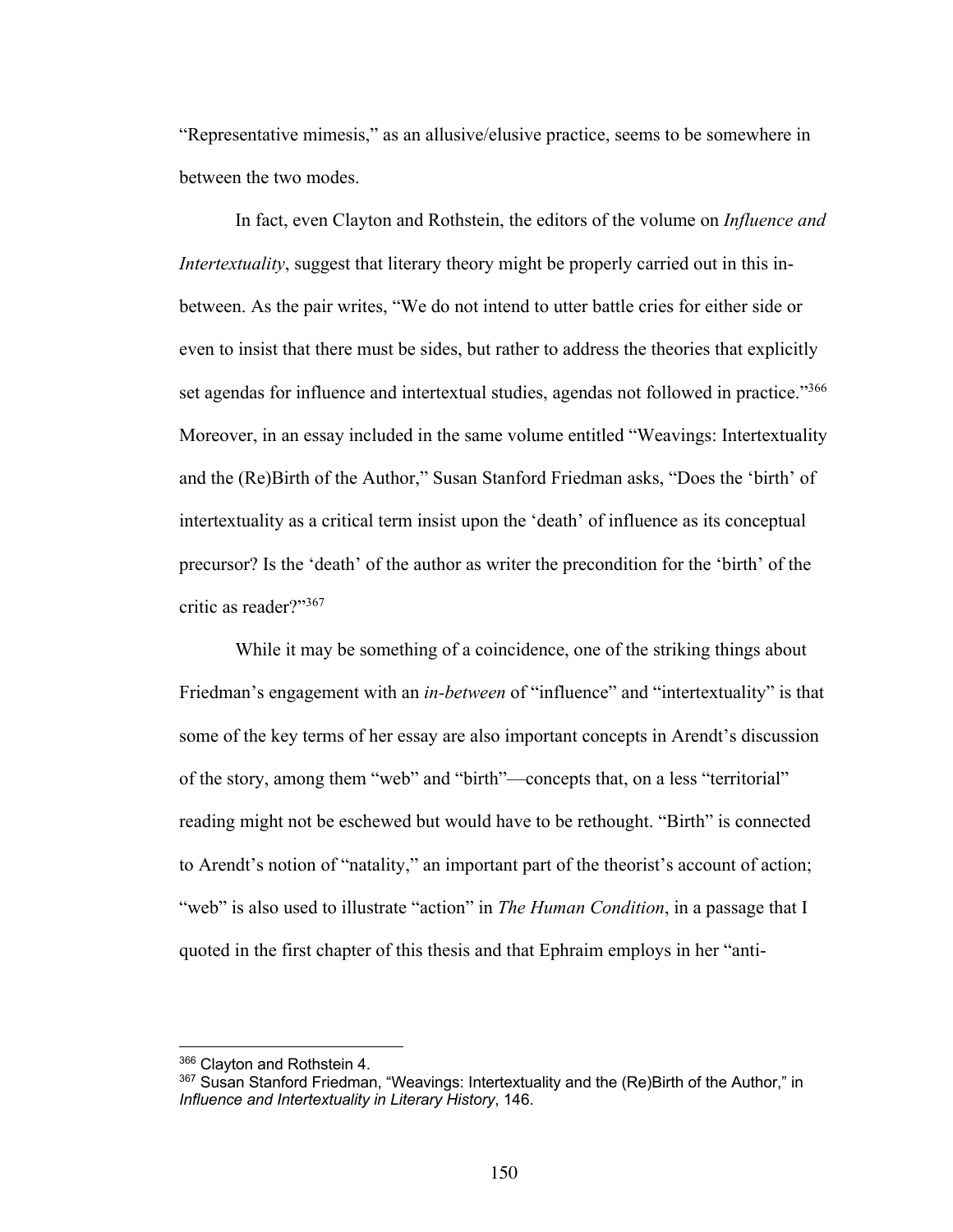territorial" reading of *The Human Condition*. <sup>368</sup> In this section, I will return to the "Action" chapter of *The Human* Condition to conduct a close reading of Arendt's text, ultimately asking how a concept of "mimesis-as-representation" enables us to read Arendt not in terms of the distinctions she draws but of the ones she cannot.

In describing the "'web' of human relationships" in her examination of "action," Arendt writes that:

The physical, world[l]y in-between along with its interests is overlaid and, as it were, overgrown with an altogether different in-between which consists of deeds and words and owes its origin exclusively to men's acting and speaking directly *to* one another… We call this reality the 'web' of human relationships, indicating by the metaphor its somewhat intangible quality. $369$ 

Ephraim uses this passage to call attention to the connectedness between politics and the realm of nature; Markell likewise draws attention a similar kind of connection between politics and work (and politics and *art*work). Ephraim goes so far as to write that people "not only relate to nature qua sustenance … we also receive nature qua appearance as spectators and speak for it as actors, establishing conditions for life in common."370

What Ephraim does not suggest, however, is what *Intruder* and *Absalom, Absalom!* do: that "speaking" for nature "as actors" is by no means a straightforward, or even a *singular*, task; it is not a task one can carry out, moreover, from only one vantage point. Part of the aim of the final turn of this chapter—and this thesis—is to

<sup>368</sup> Arendt, *The Human Condition*, 182-3; Ephraim 47

<sup>369</sup> Arendt, *The Human Condition*, 182-3, emphasis original.

<sup>370</sup> Ephraim 36-9.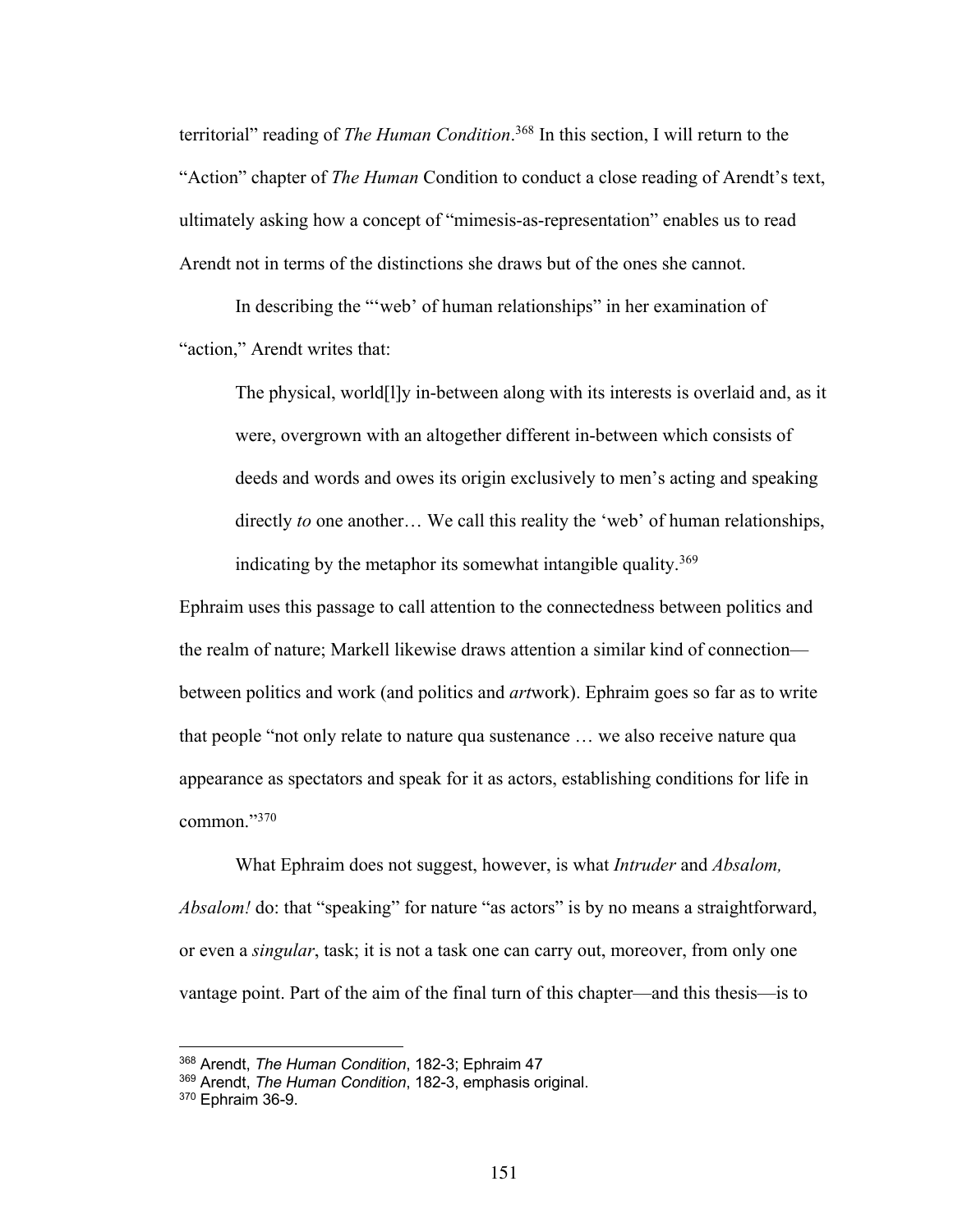recast the "web" of which Arendt speaks in more *narrative* terms, such that the "birth" that Arendt invokes as the insertion of action is a "second birth" that is *also* a "rebirth."<sup>371</sup> At the same time, in casting Arendt's "web" in more narrative terms, I am not attempting to pull her theoretical insistence upon ineffable action into some Faulknerian (Sutpenian? Coldfieldian?) universe of unending repetition and an always already defeated past—of mimetic imitation—but *rather* a "Faulknerian" universe of mimetic *representation*. Indeed, in this sense, both of Friedman's quasi-Arendtian terms—"web" and "(re)birth"—are apt ones, suggestive as they are of a relation that is not a submergence, of a connection that is not a collapse. My aim, in other words, is to read Arendt's work in terms of narrative-as-influenced and narrative-as-intertextual, thus working *against* the division that Arendt herself marks between the "enacted story" and the "recorded one."

While, in some ways, this might also seem to work against some of the central tenets of Arendt's text—a commitment to definitions, to an understanding of narrative as *imitative*, as either influenced or influencing—it is my contention that reading her work in this way is actually better suited to making of sense of and realizing the import of a claim that is, in my view, at the heart of *The Human Condition* and of her work more generally: that politics, and thus human community, is crucially a matter of *words and deed*, that human community needs *action, work, labor*—the public sphere, world, nature—*and* that which is irreducible to all three: story.

<sup>371</sup> Arendt, *The Human Condition*, 176.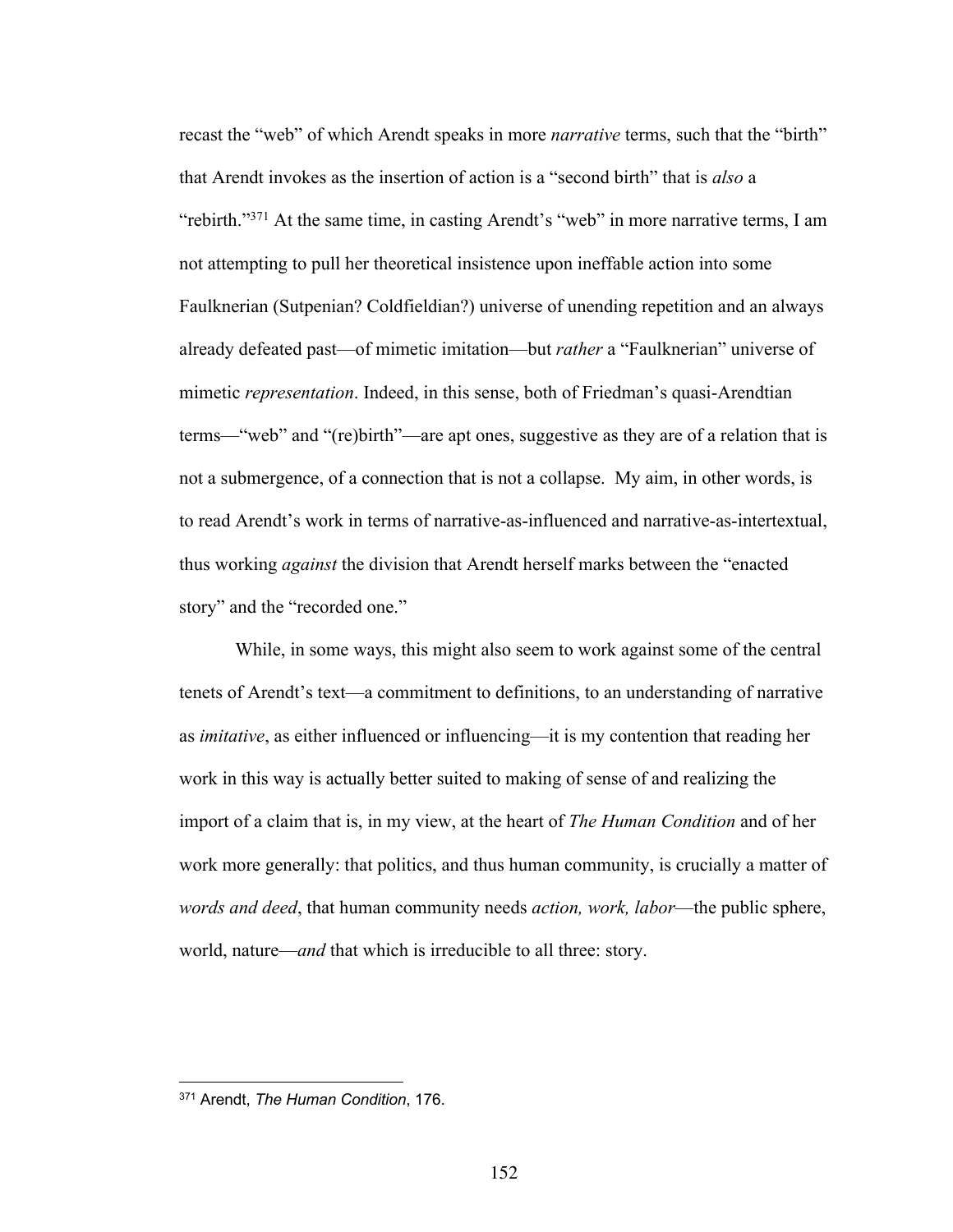Consider, for instance, a section in the "Action" chapter of *The Human Condition* that Arendt subtitles, "The Web of Relationships and the Enacted Stories." Here, Arendt writes that

The real story in which we are engaged as long as we live has no visible or invisible maker because it is not made. The only 'somebody' it reveals is its hero and it is the only medium in which the originally intangible manifestation of a uniquely distinct 'who' can become tangible *ex post facto* through action and speech. *Who* somebody is or was we can know only by knowing the story of which he is himself the hero—his biography, in other words; everything else we know of him, including the work he may have produced and left behind, tells us only *what* he was.372

The "intangible manifestation" that Arendt refers to here is what has been discussed as the "enacted story," which becomes "recorded"—or, here, "made tangible *ex post facto*," through the "medium" of the storyteller. What is important to note about the way that Arendt frames this telling is how singular, straightforward, and even "simplistic" this account is. There is precisely *one* non-plural "real story in which we are engaged as long as we live"; there is no possibly corruptive outside force on this story, for this "real story … has *no visible or invisible maker because it is not made*." Moreover, it is a *singular* "somebody" whom story can reveal, and a singular "who" whose story can be understood by the storyteller who is referred here not *as* storyteller but as a kind of biographer. As in her "Little Rock" essay, a single subjective position is treated as (somehow, Arendt does not go into detail) objective.

<sup>372</sup> Arendt, *The Human Condition*, 186.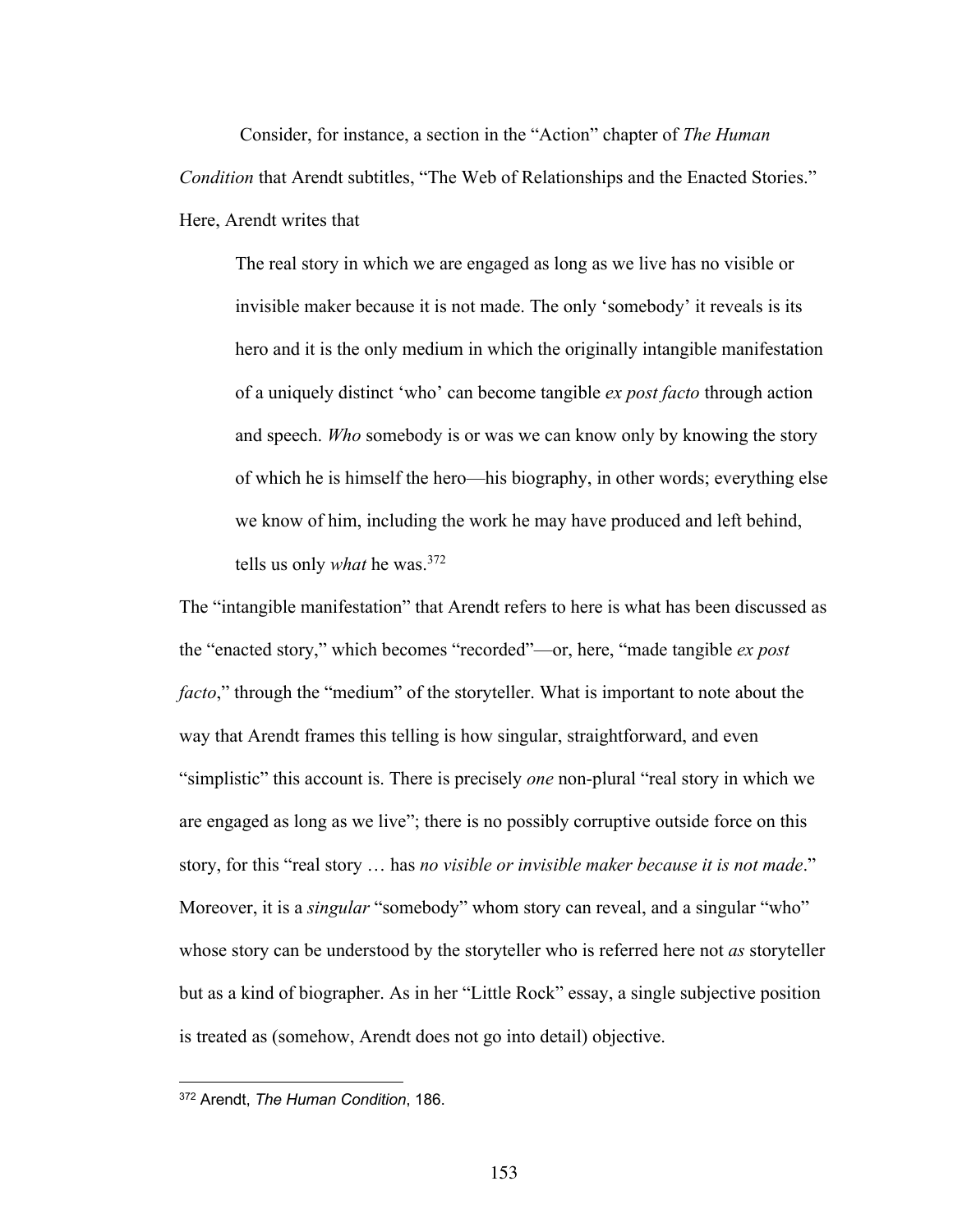Importantly, Arendt is (or at least seems to claim to be) *specifically* speaking of "real stories," which is to say, precisely *not* the stuff of fiction. The passage quoted above begins with lines that aim to mark this distinction. Arendt critiques notions of "action" that locate agency not in the individual or "hero" himself (I will maintain here the Arendtian practice of using the masculine pronoun because it further emphasizes the undertheorized subjective bias I am attempting to unpack). Arendt writes,

The invisible actor behind the scenes is an invention arising from a mental perplexity but corresponding to *no real experience.* Through it, the story resulting from action is misconstrued as a fictional story, where indeed an author pulls the strings and directs the play. The fictional story reveals a maker just as every work of art clearly indicates that it was made by somebody; this does not belong to the character of the story itself but only to the mode in which it came into existence. The distinction between a real and a fictional story is precisely that the latter was 'made up' and the former was not made at all.373

As this passage suggests, one way to "square the circle," so to speak, between Arendt and Faulkner would be to argue that the two are talking of different things. That is to say, if the "real story" is *not* the "fictional story," perhaps it does not matter if Faulkner saw the story—the chronicle—differently. It does not matter, because Faulkner speaks on a different imaginative plane, one of *what if* and not *what is*;

<sup>373</sup> Arendt, *The Human Condition*, 185-6, emphasis added.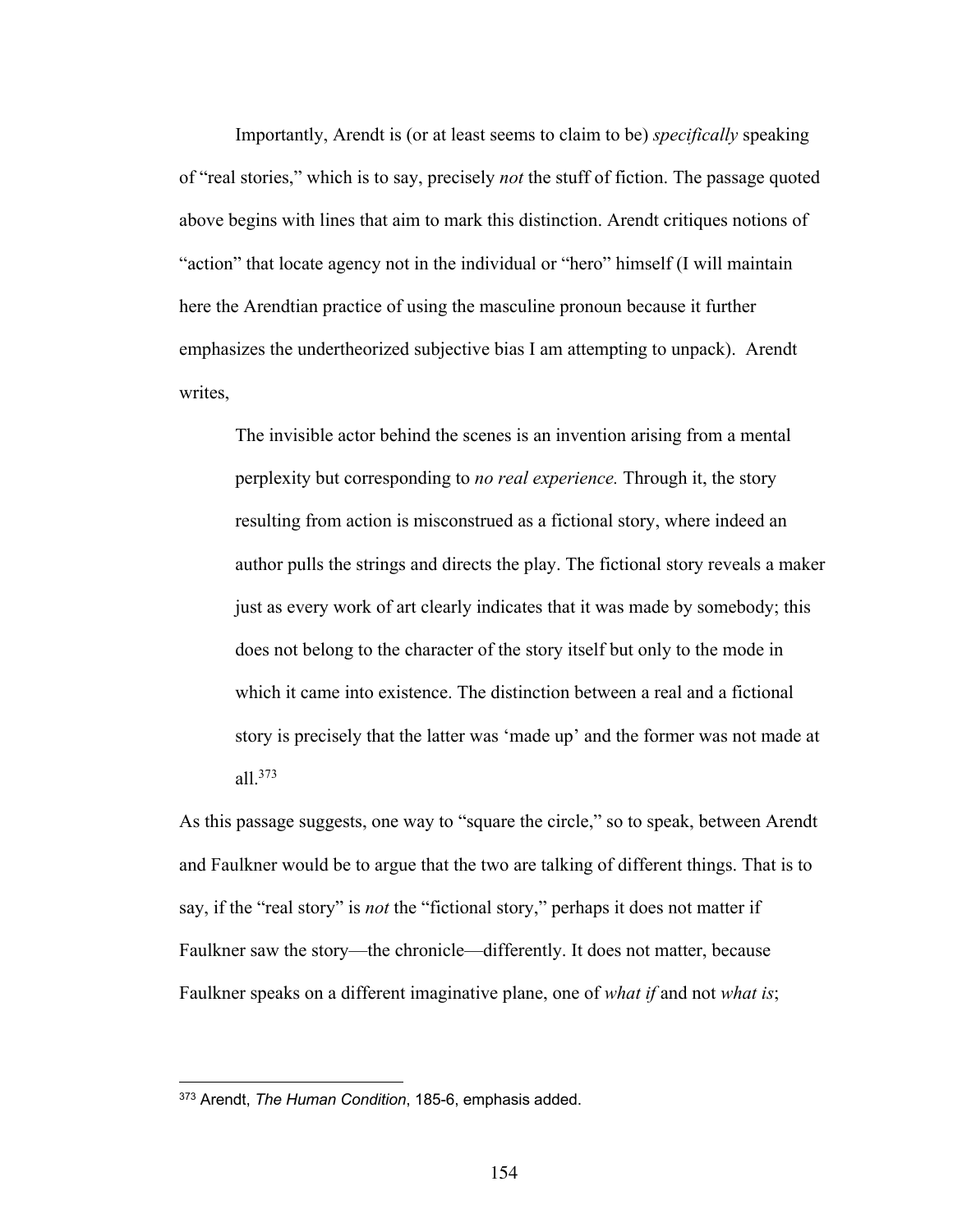Faulkner *makes* his story, and Arendt is concerned primarily, only with those stories that are *not made* but are rather *enacted*.

The problem with such a distinction is that I do not believe it can be made perfectly, cleanly, for I am not at all convinced that it is easy, and perhaps, even entirely possible, to differentiate the story we live from the stories we make (this, recall, is what Chick grapples with at the end of *Intruder*). And in fact, Arendt herself seems unable to keep to the distinction she marks here. For if it is perfectly true that Arendt suggests a distinction between "realness" and "fictiveness" in the passage above, it is not true that she is consistent in upholding it or even holding to it. In the paragraph that comes directly *after* the passages quoted above, Arendt embarks on a brief discussion of the term "hero," which quickly complicates the just-insisted-upon binary. <sup>374</sup> "The hero the story discloses needs no heroic qualities," she writes, a claim that seems quite in keeping with her notion of a *real* story, as opposed to a fictional one, for in the *real* world—at least according to Arendt—each individual is the hero of his own story. However, this claim is belied by the phrase that comes next; Arendt writes that "the word 'hero' originally, that is, in Homer, was no more than a name given [to] each free man who participated in the Trojan enterprise and about whom a story could be told."375 While Arendt's use of Homer buttresses her claim about the story and its egalitarian politics, her invocation of the ancient poet also works against the distinction she has pointed to at the top of the page. (It does not matter that earlier

<sup>374</sup> Arendt, *The Human Condition*, 186.

<sup>375</sup> Arendt, *The Human Condition*, 186.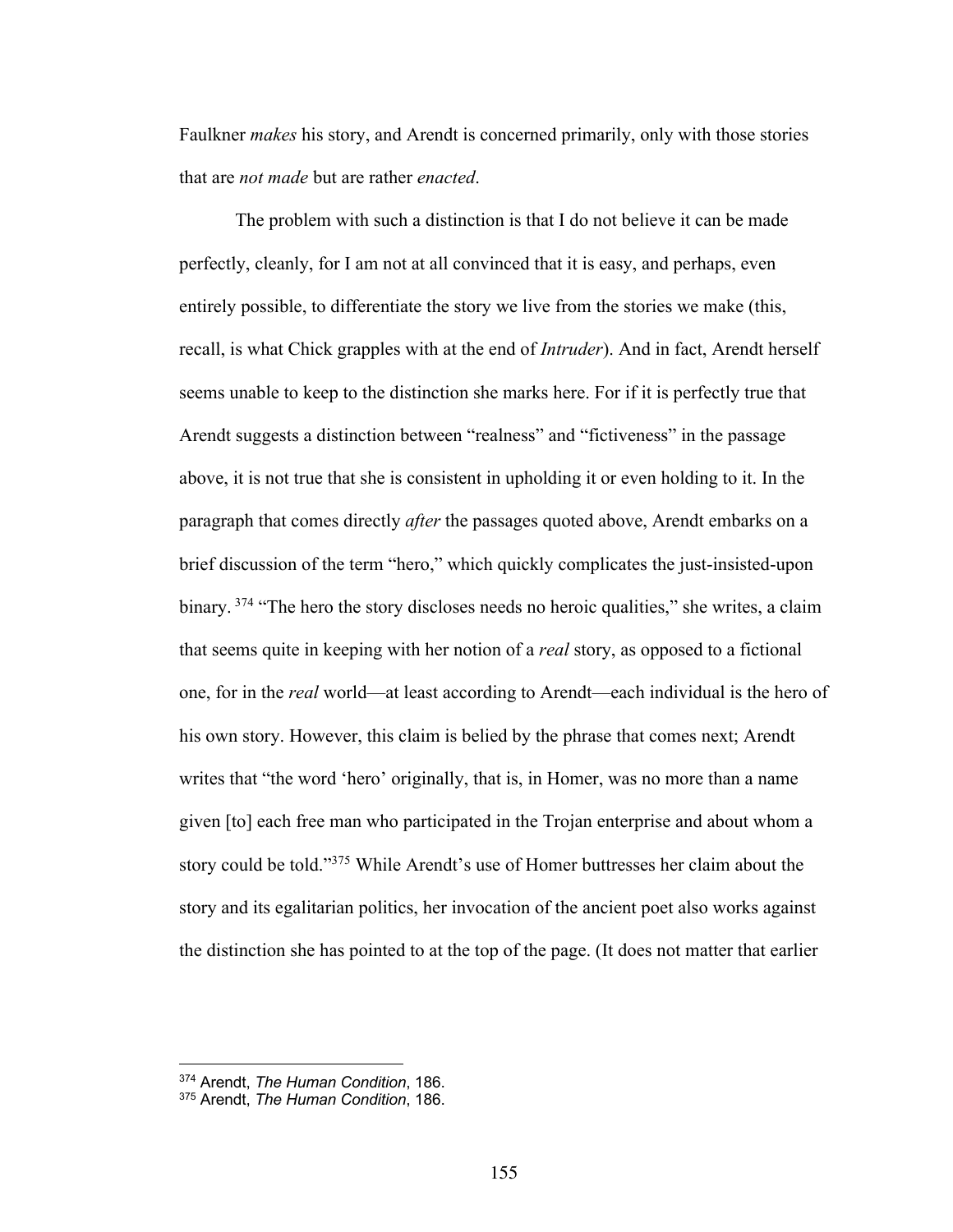eras might have considered Homer more of a historian than a poet; that confusion merely strengthens my point.)

Arendt follows all this with a discussion of "art works" that further muddies the boundary between the "real story" and the "fictional story," and this is where her line of thought becomes *truly* surprising.376 Having just suggested that the *real story*  cannot be understood as similar to a *fictional story*, which has a maker, she nonetheless argues that the "making" of art can have political import and content. She writes that "The specific content as well as the general meaning of action may take various forms of reification in art works which glorify a deed or an accomplishment and, by transformation and condensation, show some extraordinary event in its full significance."<sup>377</sup> Once again, a distinction is made between the "enacted story" (which exists in the public sphere) and the "recorded" or "reified" story (which exists in the human-made "world."). Yet the *way* in which Arendt speaks of this reification process is significant. She writes:

However, the specific revelatory quality of action and speech, the implicit manifestation of the agent and speaker, is so indissolubly tied to the living flux of acting and speaking that it can be represented and 'reified' only through a kind of repetition, the imitation or *mimesis*, which according to Aristotle prevails in all arts but is actually appropriate only to the *drama* … Only the actors and speakers who re-enact the story's plot can convey the full meaning, not so much in terms of the story itself, but of the 'heroes' who reveal

<sup>376</sup> Arendt, *The Human Condition*, 187.

<sup>377</sup> Arendt, *The Human Condition*, 187.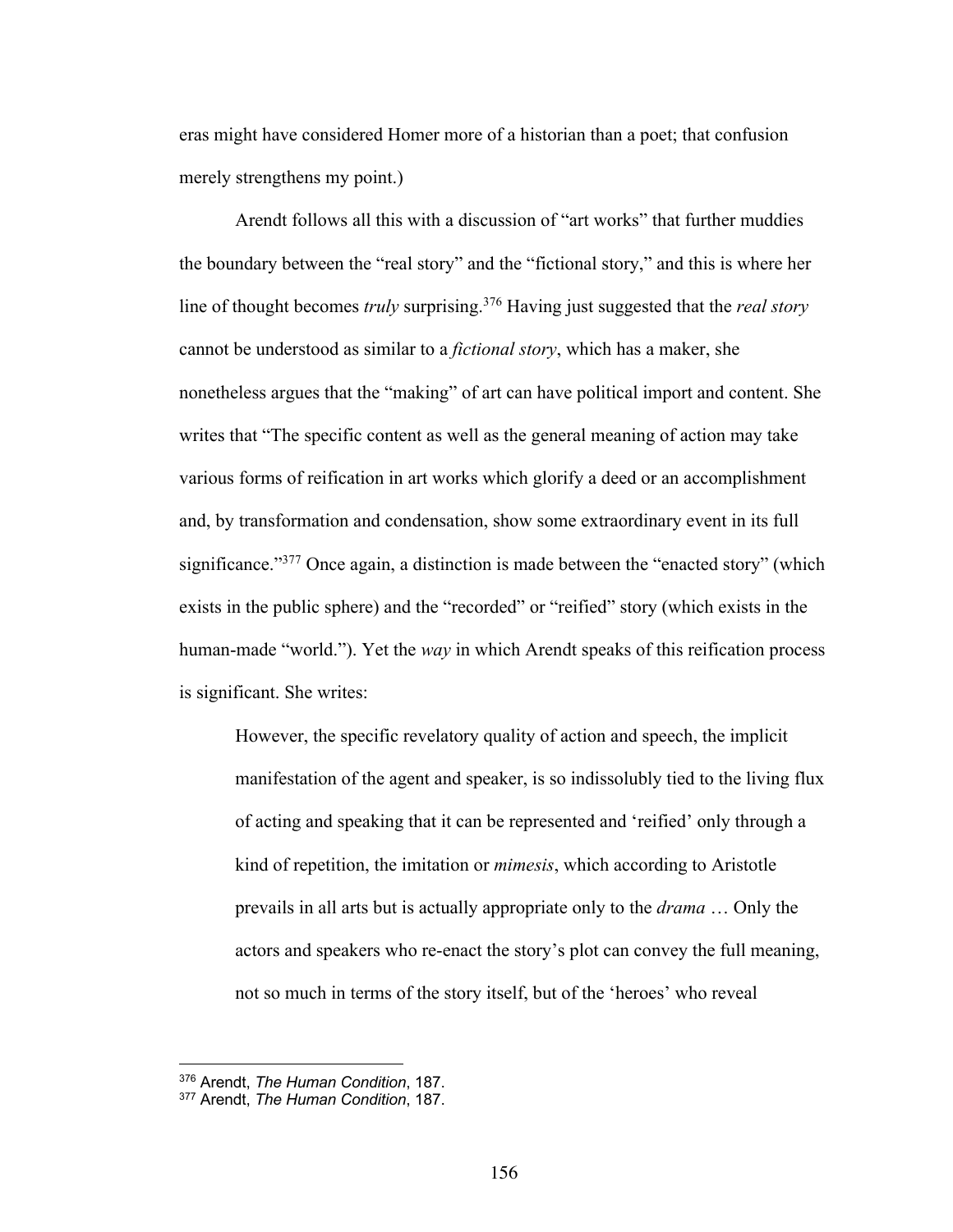themselves in it. In terms of Greek tragedy, this would mean that the story's direct as well as universal meaning is revealed by the chorus, which does not imitate and whose comments are pure poetry, whereas the intangible identities of the agents in the story, since they escape all generalization and all reification, can be conveyed only thought an imitation of their acting.<sup>378</sup>

Arendt has briefly moved, in little more than a few paragraphs, from a discussion of the "real story" (the "story resulting from action" *as opposed to* the "fictional story" which is "made"), to a discussion of the "hero" (seemingly in the context of the *real* story, although she cites the epic poetry of Homer), to a discussion of the way in which the "enacted story" (which is also the "real story" of real heroes, who may not be *heroes* in the more celebratory sense of the term) is "reified" in art and artistic narrative. One may excuse the reader for having some degree of whiplash.

Of course, one might claim that some distinction between *fiction* and *reality* is maintained here. It may be worth noting that in the just-cited passage, Arendt does not speak of "fiction," instead referring to "art works," "imitation or *mimesis*," "drama," and "pure poetry." In this passage, Arendt does not seem interested in works of literature such as novels (modernist, realist, or otherwise), but in *theater*. As she says in the above passage, though Aristotle associated the "reification" or "representation" of action with *all* modes of art, it is "actually only appropriate to drama," for, as she puts it in the conclusion of this section, "theater is the political art par excellence; only there is the political sphere of human life transposed into art."379

<sup>378</sup> Arendt, *The Human Condition*, 187-8, emphasis original.

<sup>379</sup> Arendt, *The Human Condition*, 187-8.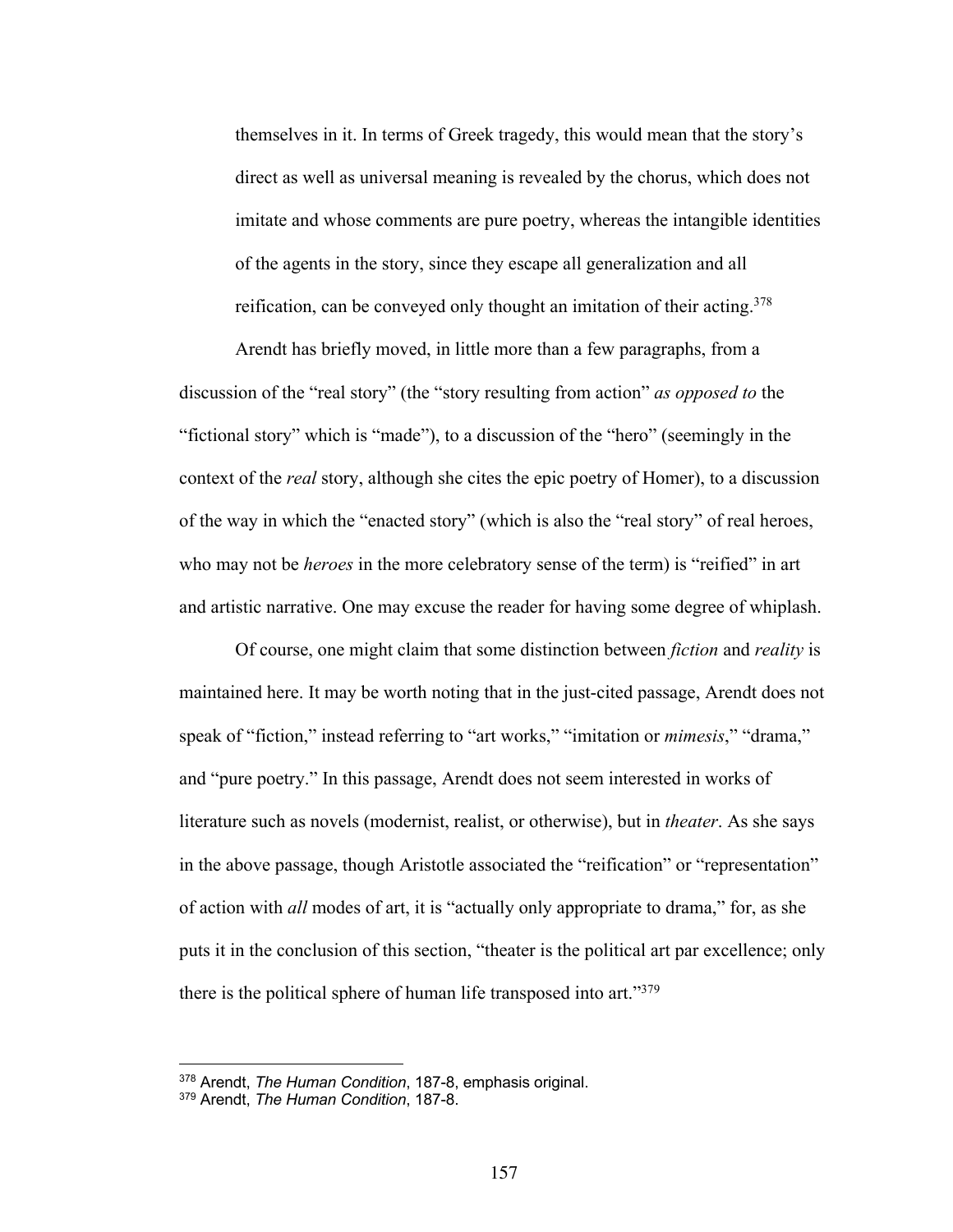Perhaps Arendt's choice of theater, and specifically, "Greek tragedy," simply stems from her penchant for taking examples from the ancients—a penchant for which she is well-known.380 But her choice also seems related to the *form* of theater and the way that Arendt sees it as structurally parallel to the "real story" of action itself. In discussing theater, Arendt distinguishes the *acting* of the characters from the "comments" of the "chorus." The former are equivalent to the "intangible identities of the agents in the play" and are thus comparable to the similarly "originally intangible" and "uniquely distinct 'who'" "disclosed" through action—the only difference, in Arendt's analysis, being that one takes place in the public sphere and one happens in a play. This is why she claims that theater "is the only art whose sole subject is man in his relationship to others."<sup>381</sup> In contrast to the intimacy and intangibility of the "identity" or "agent," Arendt pits "the story's direct as well as its universal meaning," which is revealed by the "pure poetry" of the "chorus." So perhaps all is steady, stable, uncomplicated, uncorrupted. All of this might *seem* to basically fit in with Arendt's schema of the story—of, on the one hand, the "enacted story," and on the other, the "recorded" or "reified" one, which Arendt also refers to as "a kind of repetition, [an] imitation or *mimesis*."382

Yet, as perhaps is typical of Arendt's work, distinctions are not as simple as they might appear. Markell has argued, for instance, that the conceptual triad of *The Human Condition*—the triad of the *vita activa* that the book is, in fact, *known* for—is not truly a trinity at all. As he writes:

<sup>380</sup> Villa 30-1.

<sup>381</sup> Arendt, *The Human Condition*, 187.

<sup>382</sup> Arendt, *The Human Condition*, 186.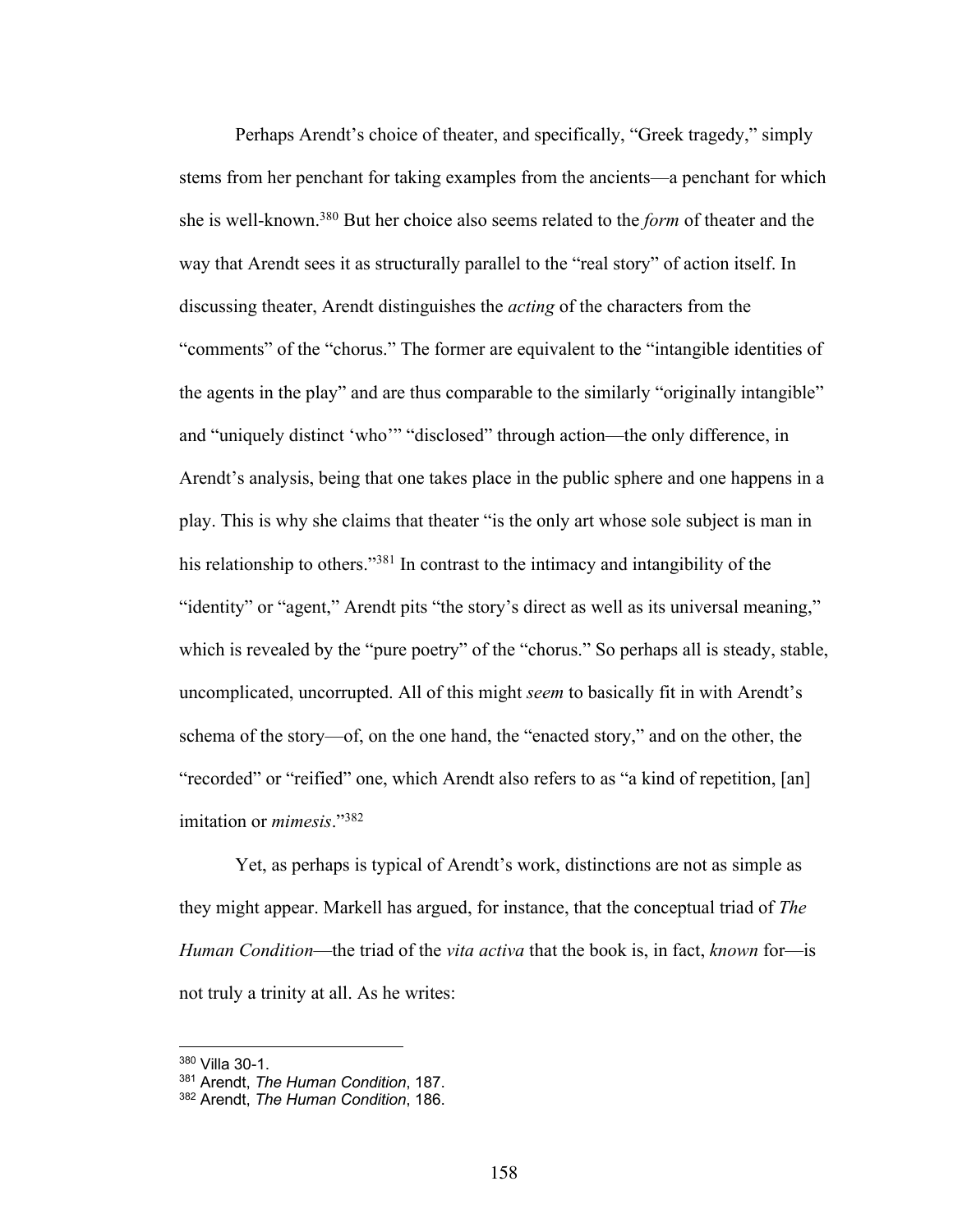the conceptual triad of labor, work, and action is best understood not as a single functionally continuous three-part distinction, but rather as the fraught conjunction of two different pairs of concepts—labor and work, work and action—which operate in very different ways and serve quite different purposes in Arendt's book.383

Is there not something similar at work here—the *proliferation* of binaries (and perhaps even triads) and not simply one *stable* conceptual distinction?

Consider: Arendt opposes the "fictional" story to the "real" story, and yet if this is a *similar* opposition to the opposition between the "enacted" and "reified" stories, it cannot be the same one. After all, the tragedy—which we might place on the "fictional story" side of the former (given its made-ness, its created-ness at the hands of a Sophocles or an Aeschylus) is nonetheless said to be *split* between the two sides of the latter: the "enacted" and the "reified." In other words, although the play would seem to be *made*—although Arendt even acknowledges this created-ness of works of theater when she writes that, "the imitative element [of plays] lies not only in the art of the actor, but, as Aristotle rightly claims, in the making or writing of the play, at least to the extent that the drama comes fully to life only when it is enacted in the theater"—an aspect of it is characterized as *unmade* and thus *free*. <sup>384</sup> That is: the "actor," whose actions have been, at least to some extent, *authored*, is nonetheless said to enact something, if not precisely *action*, then something very like it; the *acting* is almost entirely distinguished from the *chorus*, who acts as the tragic narrator, despite

<sup>383</sup> Markell, "Arendt's Work," 18.

<sup>384</sup> Arendt, *The Human Condition*, 187.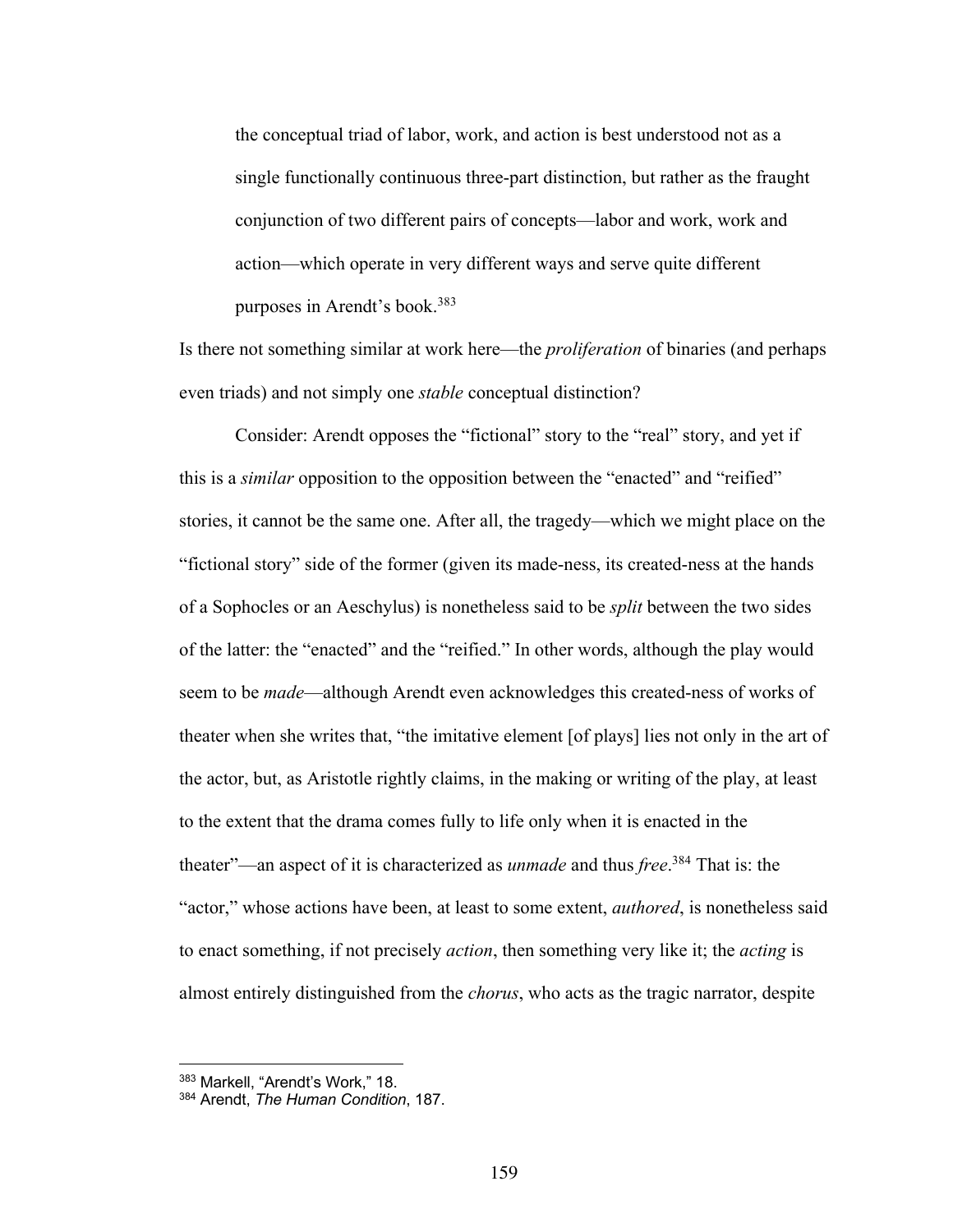the fact that both the chorus and the "actors" are *characters*, a word that, in this passage, anyway, Arendt never uses.

Perhaps Arendt only intends this passage to be read as an illustrative example, a recorded story, say, an imitation of; the theater is not political *act* "par excellence," but rather, "political *art* par excellence."385 And yet even if we take the "stage" as a mere illustration of the "public space"—is it not a representation that illuminates something that an exegesis of Arendt's allusion to Chick's line in *Intruder* likewise illuminates? Perhaps, the subtext suggests, the *actor* does not simply act "in and into man's enduring chronicle" but rather is acted upon by the script that is given, by the chronicle, which shapes the very contours of the individual who acts, shapes how and what that individual sees.

It could be that Arendt saw no threat in employing the example of theater to explicate the difference between the *action* of a play (in public or in the theater) and the *meaning* of it. Across time and culture—even under the dictates of the most unforgiving gods—humankind has usually maintained a belief in free will, has not seen all action as simply authored by some divine puppet-master.<sup>386</sup> If Arendt uses theater to exemplify the "space of appearances," then, perhaps it is because she has already made it perfectly clear that *theater*—or anything that is *made*, any *work* of art—is not, so speak, "real" because it has been made; we *know* the theater is not real, and so, one could say, Arendt's boundaries are simply illustrated, not undone.

<sup>385</sup> Arendt, *The Human Condition*, 188.

<sup>386</sup> A recent discussion with a friend prompts me to add that if humankind has *not* maintained such a belief, but rather continues to call into question whether we *do*, in fact, possess "free will," what is perhaps more clear is that most of us continue to act, on some level, to some degree, as *if* we do.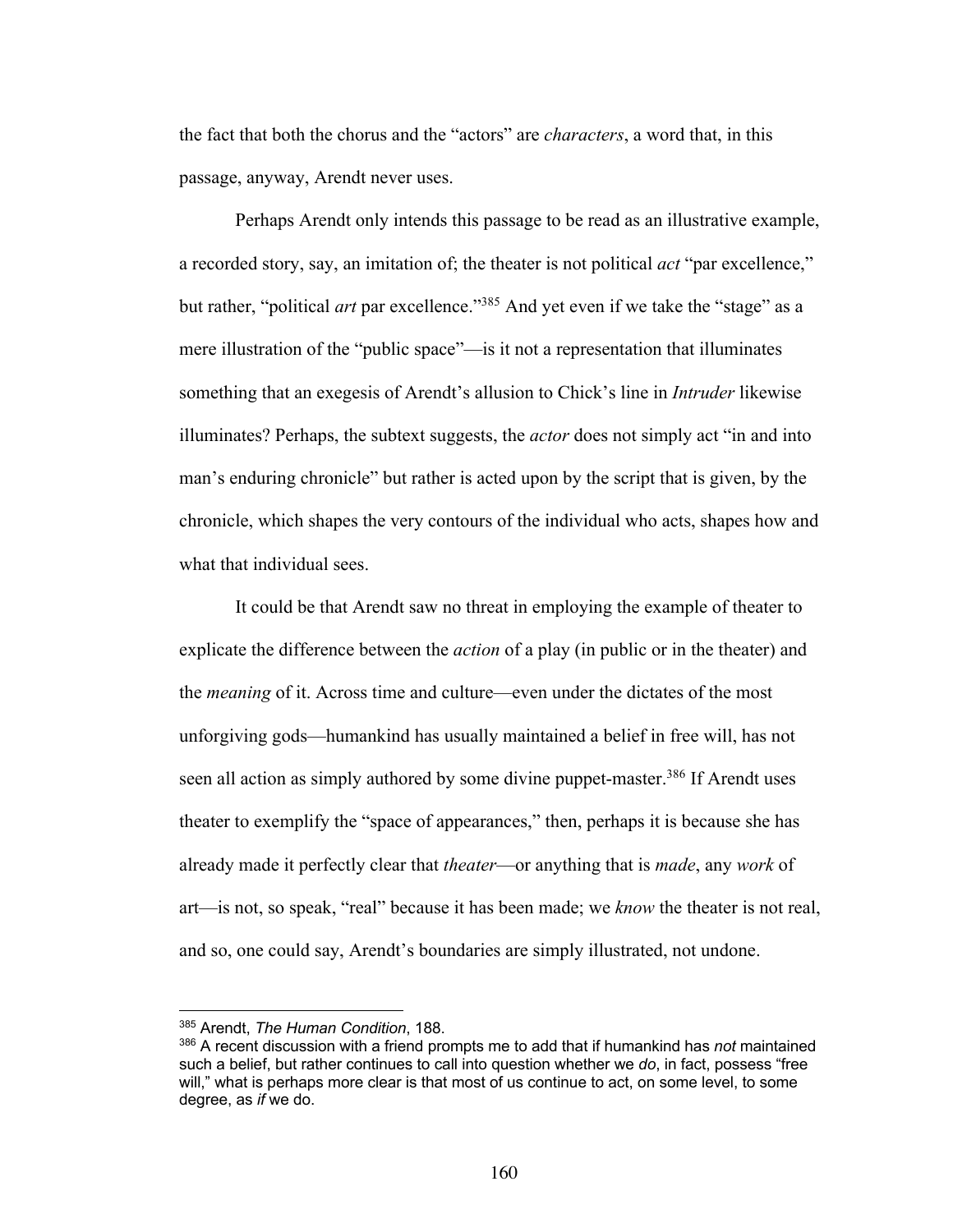Maybe. But if Arendt's seemingly "territorial" triad is expressed in a work (in its most Arendtian sense) that, as Markell says, "remains deeply and visibly marked by the twists and turns her thinking followed," this seems to be one place that twists.<sup>387</sup> And it twists, I think, because Arendt tries *hard* to maintain a seemingly simple distinction that is not at all simple: real versus fiction, made (authored) versus not made. We are not *either* utterly authored or entirely self-made. And so, like actors in a play, if our lines are not scripted for us, we are constrained—or, one could say, inspired—by the space we must occupy for the duration of our performance, by the characters onstage with us, by the audience (who, it is worth noting, are given no equivalent in Arendt's theatrical metaphor; the chorus alone sets the meaning).

Thus, if the stage is intended to illustrate the space of appearance—the space of action—it is an illustration that brings something with it (a problem for a theory that purports, at least at points, to define action and identity as *intangibles*). It is an illustration that calls into question the very terms it is meant to exemplify. This is not the only Arendtian illustration that has this effect, this underside. In *The Human Condition*, after all, Arendt writes that, "With word and deed we insert ourselves into the human world and this insertion is like a second birth, in which we confirm and take upon ourselves the naked fact of our original physical appearance."388 There is perhaps some twisting—some ambiguity—in the phrasing of our *confirmation* and *taking upon* of the world, of the "naked fact of our original physical appearance."<sup>389</sup> And yet the passage, like much of the thrust of *The Human Condition*, seems clear in

<sup>387</sup> Markell, "Arendt's Work," 20.

<sup>388</sup> Arendt, *The Human Condition*, 176.

<sup>389</sup> Arendt, *The Human Condition*, 176.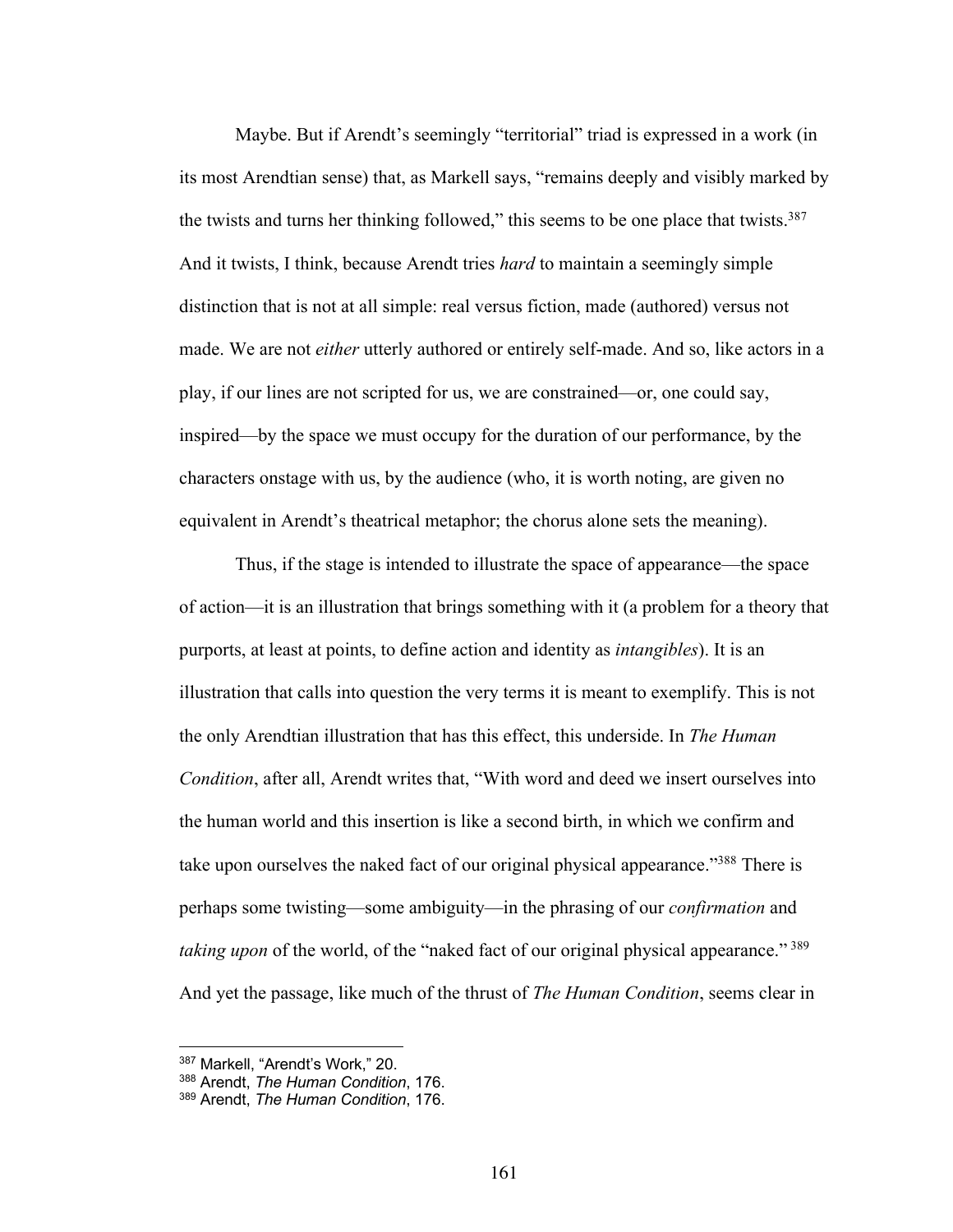its delineation of human action as that which acts *on* nature and world, not that which is acted upon by it. As Arendt says, "This insertion [of action] is *not* forced upon us by necessity, like labor, and it is not prompted by utility, like work."390 But if action is a *second* birth, is this not to compare it (not contrast it) to that *first* birth, which seems to explode the very difference upon which Arendt—at least on a most "territorial" reading of the text—would seem to stake her book? For *birth* is something that occurs in nature, part of an ever-recurrent cyclical process; it is like *work*, the product of human-making; and it is also, as Arendt says, like action, for it is the eruption of the new. For that matter, birth would seem to cut across Arendt's real/fiction distinction, because, inasmuch as are natal beings, inasmuch as we were born, we are both *made*  by another, and also beings who make, who enact, ourselves.

I am not the first Arendtian reader to notice that she contradicts herself—or even that she is perhaps most interesting when she does. What I am trying to argue, rather, is that many of these contradictions—these blurrings of boundaries—are related to the way that Arendt thinks the matter of story and narrative, and, more specifically, the way in which she oversimplifies matters of authorship. Arendt, as we have now seen, treated *enacted stories* as stories with no author, which are recorded (or "repeated," "imitated") by a witness who is not a storyteller so much as a "biographer," a recorder of facts. Arendt tries so diligently to keep to this binary. And she can't.

As a student of literature, what I want most to ask of Arendt when I read these passages is: why? Why stress the importance of the *story*, which is told and received

<sup>390</sup> Arendt, *The Human Condition*, 176-7, emphasis added.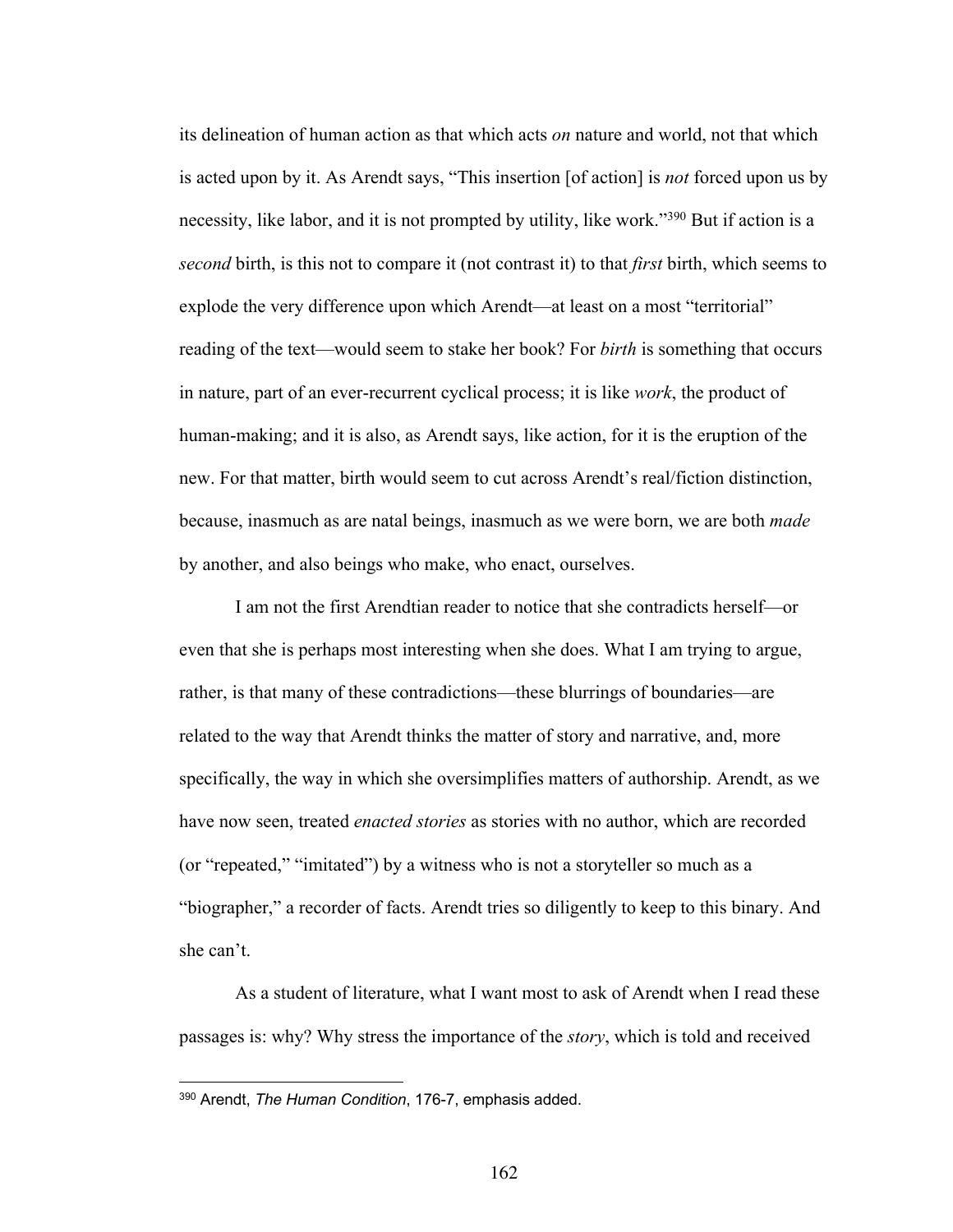in a community, and yet not consider the nuances and ambiguities in the way stories "unfold" (to borrow Arendt's own phrasing)? Moreover, why, if Arendt has to bend over backward to make these distinctions—to keep "enacted stories" separate from "recorded ones"—why does she make them in the first place? Why does she so *insist*  upon them? One could, of course, ask this question of Arendt's philosophy more broadly: why does she so stress the differences among action and world and labor, among public and private and the social, between the political and the social?

In their recent work on Arendt, Markell and Ephraim have suggested that Arendt's distinctions are *not* as rigid as they have sometimes been read, thus arguing against the "territorial" reading that had previously dominated Arendtian scholarship. I share this view, as I have sought to suggest throughout this thesis and even in the close reading of *The Human Condition* included just above. And yet, as I have also sought to suggest throughout this thesis, I see Arendt's commitment to—and blurring of—her distinctions as deeply tied to the way that she thinks narrative, thinks story. In this sense, I want to suggest that her insistence upon (an inability to uphold and an inability not to try to uphold) stems from a *narrative* oversight of her texts: an oversight that is, essentially, an incapacity to expand perspective, and thus, to more fully push herself from the position of the White gaze. But if this is a narrative *error*, it is, at least for her readers, a gap that might be an opening.

That is to say: in *The Human Condition*, as in *Origins*, Arendt admits and even stresses the fact that the question of the "human condition" is not one we confront from some "outside," some totally externalized, "objective" perch. In the "Prologue" to *The Human Condition*, Arendt wonders if "the emancipation and secularization of

163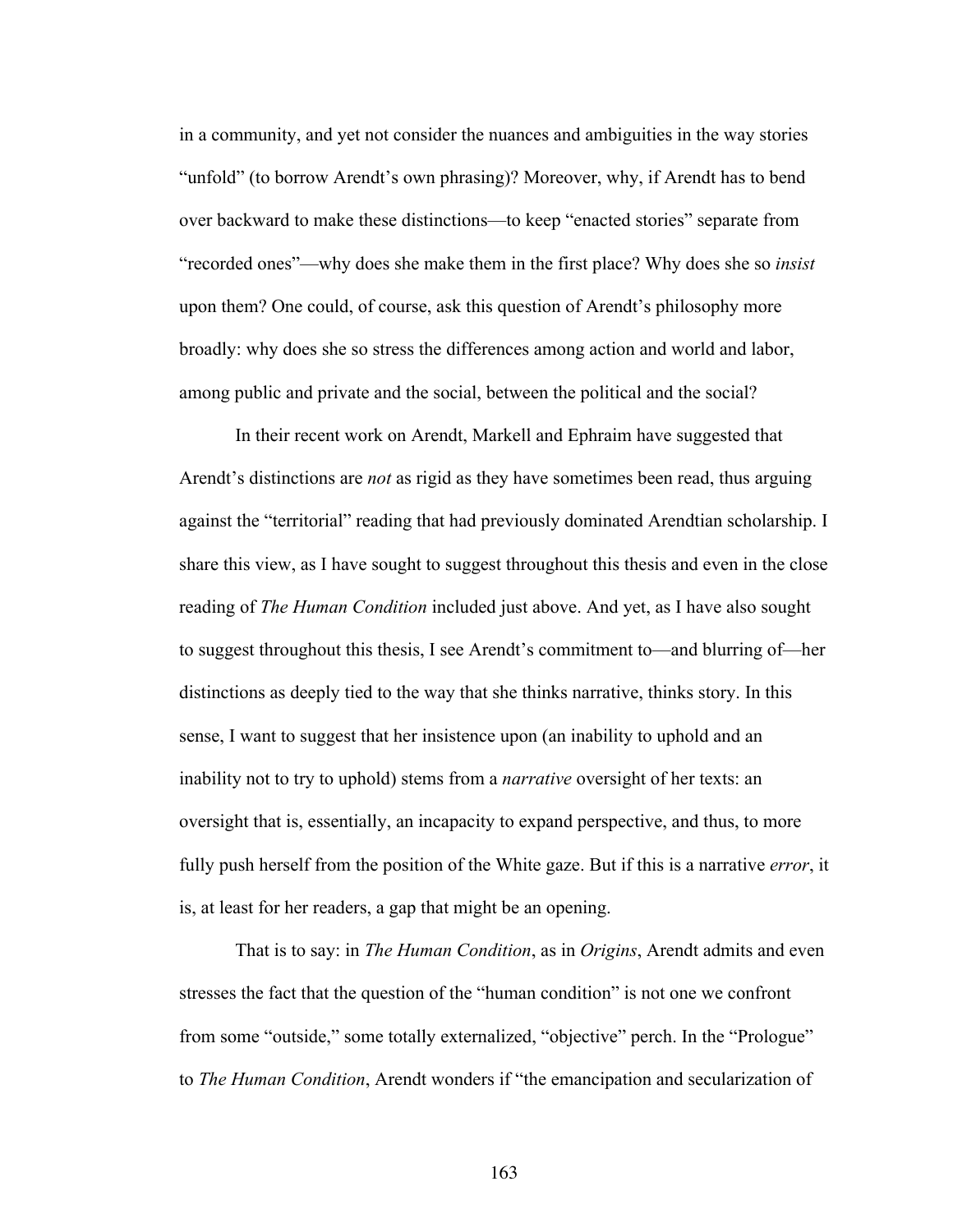the modern age, which began with a turning-away, not necessarily from God, but a god who was the Father of men in heaven, [will] end with an even more fateful repudiation of an Earth who was the Mother of all living creatures?"391 Writing during the early stages of the Cold War, she suggests that,

today we may almost say that we have demonstrated even scientifically that, though we live now, and probably always will, under the earth's conditions, we are not mere earth-bound creatures. Modern natural science owes its great triumphs to having looked upon and treated earth-bound nature from a truly universal viewpoint, that is, from an Archimedean standpoint taken, wilfully and explicitly, outside the earth.392

And yet, as its very title suggests, *The Human Condition* does not examine this potential "outside"; it is not a book that treats some possible human future, be it one of space exploration or automation or both. To such "preoccupations and perplexities," Arendt writes in the "Prologue," "this book does not offer an answer."<sup>393</sup> Instead: "What I propose in the following is a reconsideration of the human condition from the vantage point of our newest experiences and our most recent fears" in order to "think what we are doing."<sup>394</sup>

Arendt takes up the "vantage point" of *life on earth*, life in the natural and material world into which we are born. Her decision to take up *this* vantage point, instead of some purportedly *outside* perspective is, I think, deeply tied to the

<sup>391</sup> Arendt, *The Human Condition*, 2.

<sup>392</sup> Arendt, *The Human Condition*, 11.

<sup>393</sup> Arendt, *The Human Condition*, 5.

<sup>394</sup> Arendt, *The Human Condition*, 5.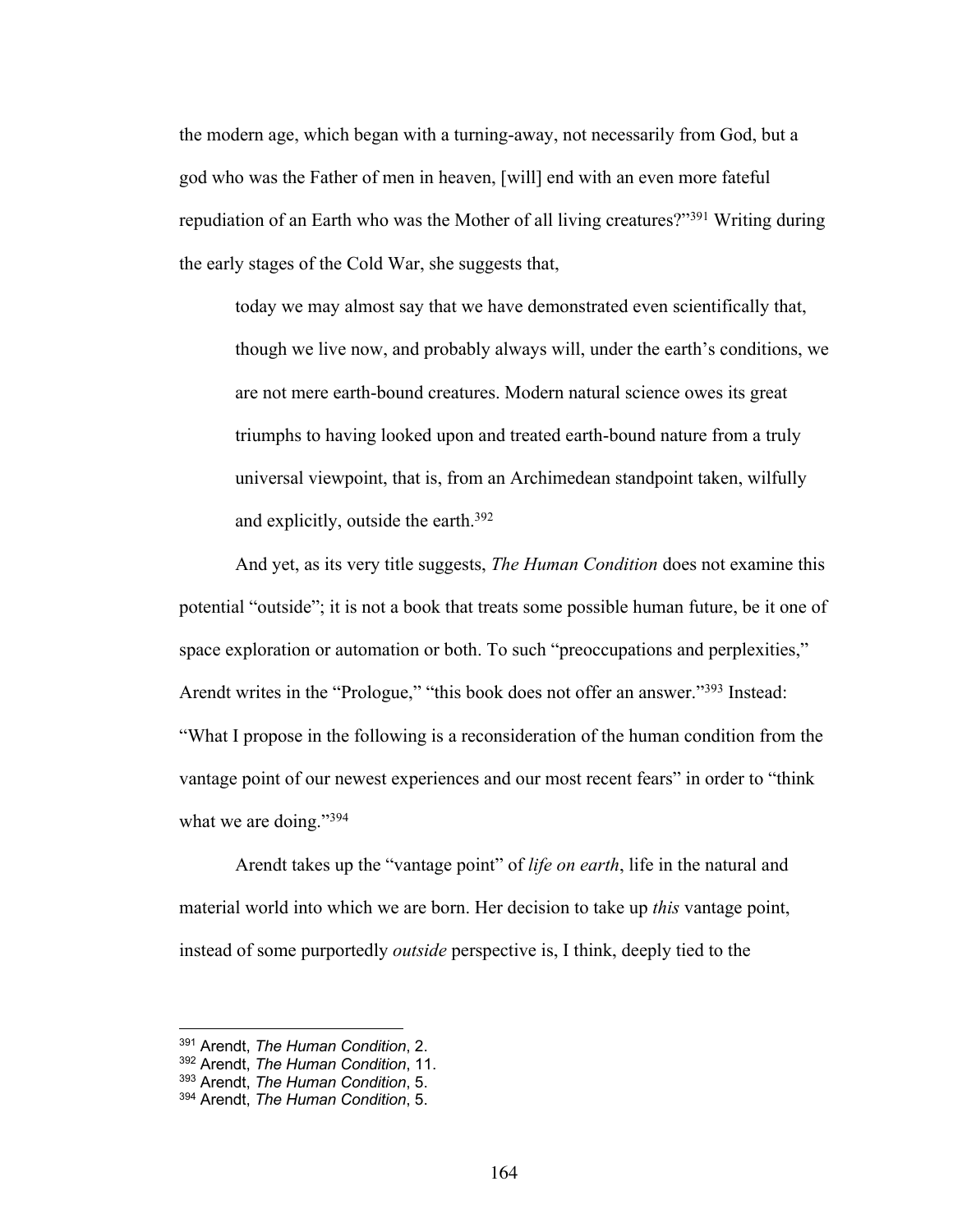literariness of her work, to her commitment that politics (and, as it happens, political theory) is impossible without community, without story. Indeed, she stresses her reliance on an *internal* rather than *external* perspective in her exploration of "the human condition" and human affairs in a footnote to the book's first chapter that connects her philosophy with her understanding of the relationship of storytelling to philosophy as such. Arendt states that

It is highly unlikely that we, who can know, determine, define the natural essences of all things surrounding us, which we are not, should ever be able to do the same for ourselves—this would be like jumping over our own shadows. Moreover, nothing entitles us to assume that man has a nature or essence in the same sense as other things. In other words, if we have a nature or essence, then surely only a god could know and define it, and the first prerequisite would be that he would be able to speak about a 'who' as though it were a 'what.'395

In a footnote to the line, Arendt quotes Augustine on this point, and summarizes the line of argument here thus: that

the answer to the question 'Who am I?' is simply: 'You are a man—whatever that may be'; and the answer to the question 'What am I?' can be given only by God who made man. … The question about the nature of man … can be settled only within the framework of a divinely revealed answer.<sup>396</sup>

But if "only a god" could tell us *what* we are, then this does not—or at least, should not—matter much for Arendt's theory, on her own lights. As I have suggested

<sup>395</sup> Arendt, *The Human Condition*, 10.

<sup>396</sup> Arendt, *The Human Condition*, 10-1.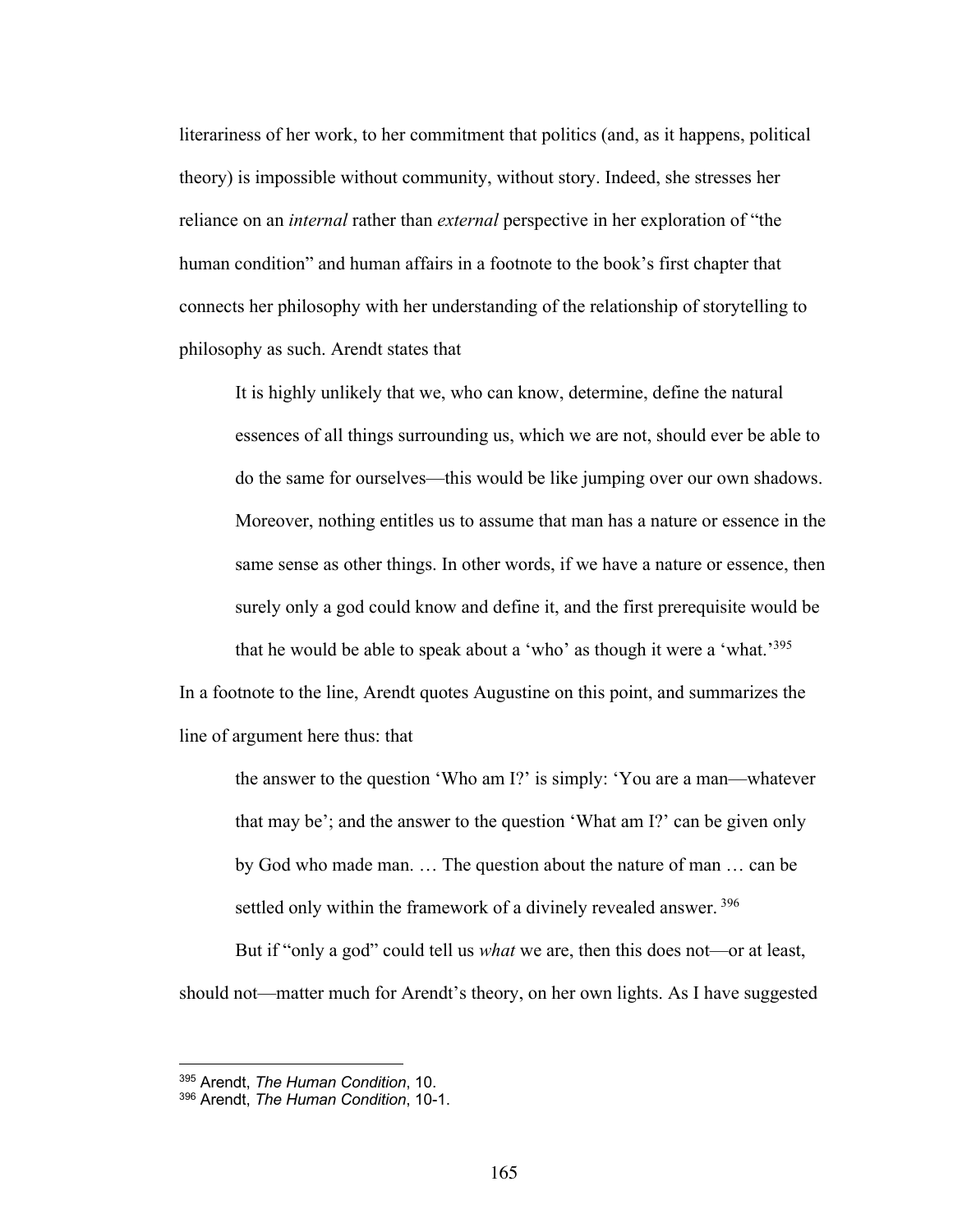both above and throughout this thesis, it is the *who* that matters to Arendt, the *who* that must be asked and answered of each person in order to constitute a political community. As she writes later in *The Human Condition*, a line I have quoted already, "Action and speech are so closely related because the primordial and specifically human act must at the same time contain the answer to the question asked of every newcomer: 'Who are you?'" and if Arendt considers that the "disclosure of who somebody is" to be "implicit in both his words and his deeds," she also, as I have argued, insists on the need for those words and deeds to be *received* and retold by somebody. Indeed, in the early part of *The Human Condition*—in a footnote, no less she even shows an awareness for the way *different* versions of a tale (in this case, the Judeo-Christian creation narrative(s) of the Book of Genesis) can spawn different kinds of understandings. ("In the analysis of post classical political thought," Arendt writes, "it is often quite illuminating to find out which of the two biblical versions of the creation story is cited." $)^{397}$ 

And yet: the "what" seems to creep in through Arendt's analysis. By this I mean that for all her emphasis on integral nature of storytelling to politics, her theory is riddled with definitions and delineations, which are often given to the reader not only in a tone of assuredness but, seemingly, from a position of unassailability and indeed *objectivity*. Recall, for instance, the way that the "territorial" reading understands her work as defining "action," "world," and "nature" utterly discretely, a delineation that enables her to insist upon other distinctions among "public," "private," and the "social." Even her commitment to storytelling shows signs of this attempt to

<sup>397</sup> Arendt, *The Human Condition*, 8.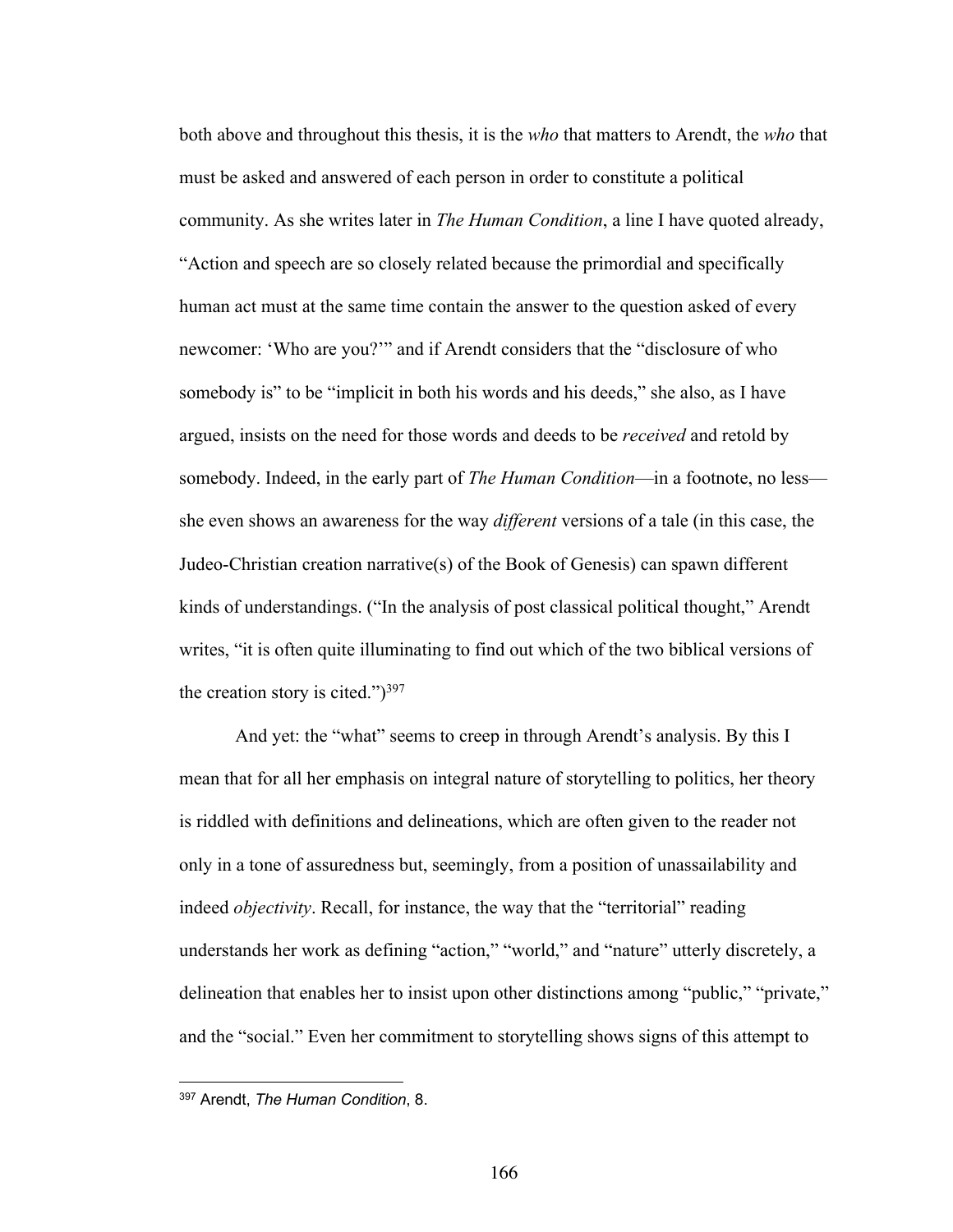pin down objective definitions. Her understanding of politics can only contain an "enacted story" and a "recorded one"; she does not (tries not to) deal with the interstitial space.

It is as if—and here we are back in the terrain of Sutpen, in the terrain of America, its myth and that myth's elisions—her account of politics is only capable of extending a space of appearance wide enough for some 'who's, and that indeed, this who-ness is "proven" by the what-ness of those who are excluded. If this is so, it would be in keeping with her theoretical structure more generally. For instance, her very delineation of *action* depends on what she excludes. As Markell writes,

It is famously difficult, beyond this point, to secure agreement about just what Arendtian action is, but she seems perfectly clear about what it is not; and this—the recovery of a concept of action sharply distinguishable both from productive work and from necessary labor—is widely understood to be *The Human Condition*'s central contribution to political thought.<sup>398</sup>

And so if Arendt's work is often read in terms of its definitions and delineations, rather than its anecdotes and allusions, perhaps this is the way she intended it, thus leaving us with a theory that draws equations between some things (enacted story/recorded story) and distinctions among other things (action/world, politics/material). But if this is what Arendt's theory gives us, then we also have to reckon with the system of reading that underwrites it, a way of understanding the world that defines by delineation, by equivalencies and stark oppositions, a way of understanding and reading and narrativizing, that is to say, that also underpins notions

<sup>398</sup> Markell, "Arendt's Work," 16.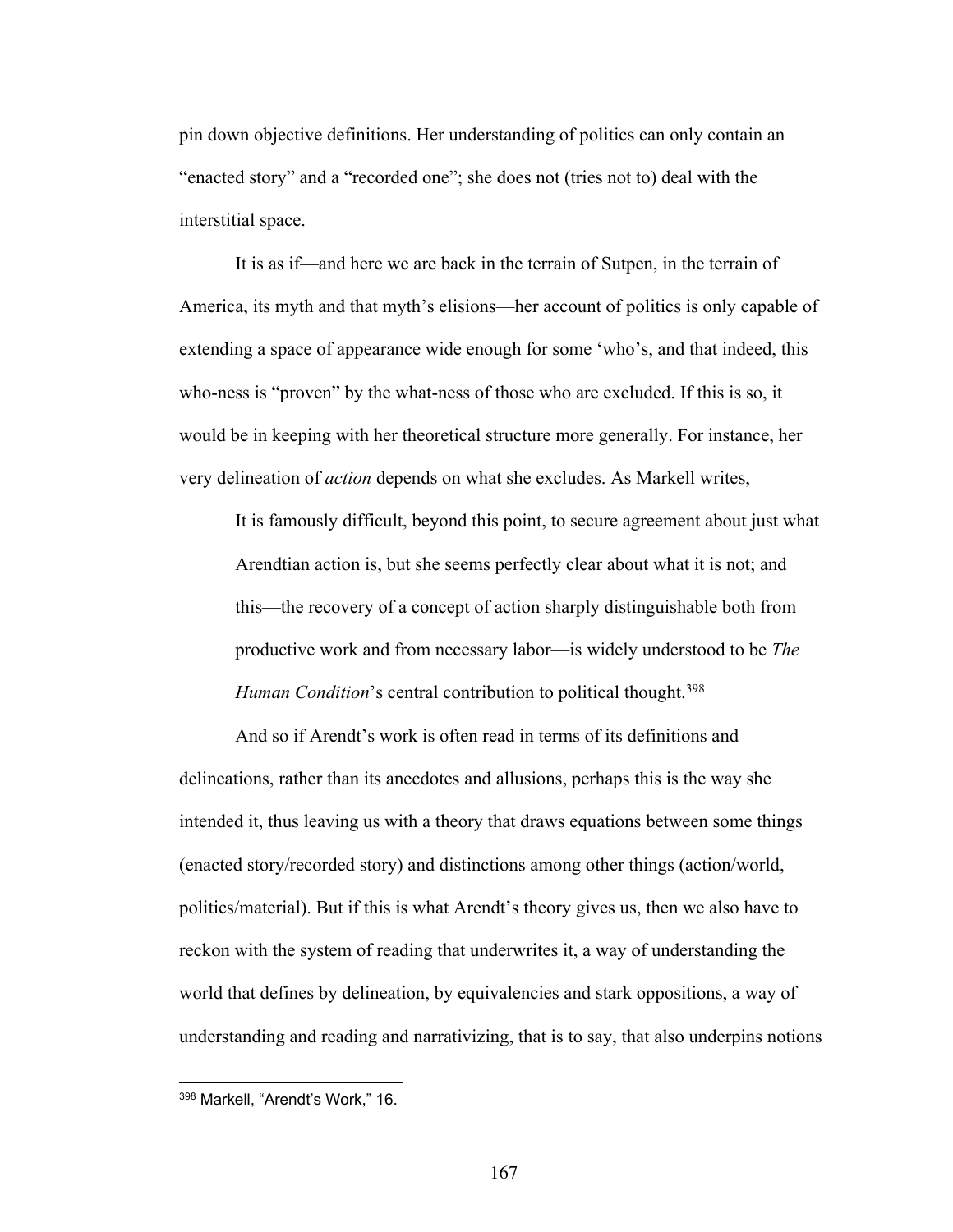of Whiteness in the United States. In his 1963 book, *The Fire Next Time*—a volume published the same year as *On Revolution* and only five years after *The Human Condition*—James Baldwin writes that:

a vast amount of the energy that goes into what we call the Negro problem is produced by the white man's profound desire not to be judged by those who are not white, not to be seen as he is, and at the same time a vast amount of the white anguish is rooted in the white man's equally profound need to be seen as he is, to be released by the tyranny of his mirror.<sup>399</sup>

Baldwin describes Whiteness as something that is *created* by the desire of "white" people "not to be seen as he is," a desire that then fuels the "Negro Problem." Systemic racism—White supremacy—that is to say, is not produced by what Black people are but what White people need them to be in order to "prove" their own fictive image. "Difference" with another (an other) is used to cement "sameness" with an ingroup, and here, we are back in the logic not just of Thomas Sutpen but also, I think, of Hannah Arendt, who can only tell us what politics *is* by telling us what it is not.

And yet, as I have tried to suggest above, there are ways of reading that are not so tied—need not be so tied—to what Baldwin terms, "the tyranny of [the] mirror," to the tyranny of imitative mimesis, uncritical allusion. There is, I think, a limit to what Arendt can tell us if we read her the way she often read others: univocally, without accounting for shifts in tone, gaps in perspective, reading only her interlocuters

<sup>399</sup> James Baldwin, *The Fire Next Time* (New York: Vintage International Edition, 1993), 95. Given my discussion on Arendtian allusions, I feel the need to say: my allusion to Baldwin here, as singular as it is, does not do the writer justice, nor does it even really begin to trace the relationship between the work and ideas of Arendt and Baldwin. For more on the latter, see Butorac, ""Hannah Arendt, James Baldwin, and the Politics of Love."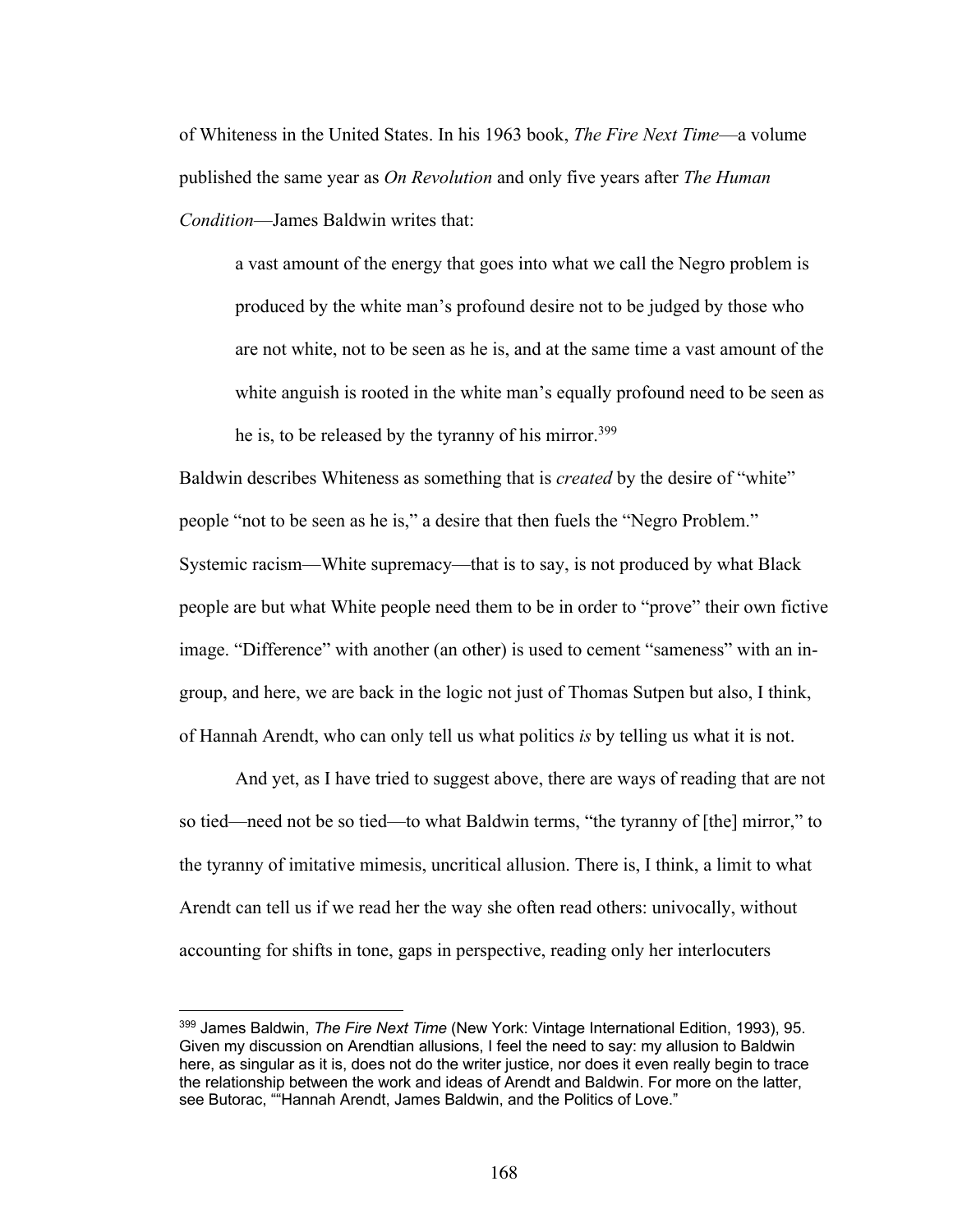according her own gaze, and not through theirs. And so, I think, if we are to read Arendt and find in her work a politics, or at least political ideas, for the world that confronts us today, we cannot allow ourselves to only imitate her equations and reify her distinctions; we have to read the way that her work represents the human condition *not* in terms of "is and not" but in a way that *interrogates the relation* between presence and absence, the relation between what she says and what she may have elided. We have to read for the *allusions* and *mimetic structures* of her work, interrogating each one not only for what they reflect but what they do not, investigating the relationship between what she pulls in and what she (tries to) ignore.

## (v)

Politics, in Arendt's eyes and, I admit, mine, depends upon the story. But it also depends on our ability to recognize the way we must always push the boundaries of narrative, plumb further at its depths, its inflections, its (missing) perspectives. An old adage calls justice blind; I think what my argument here suggests is that perhaps, it is *moving*. By this, I do not mean that it is relative, entirely up to the discretion of whoever happens to be seated in the place of power. As Arendt's discussion of the fictive nihilism of totalitarianism suggests, the story we tell ourselves of human existence can never be totally unhinged from world or from context. In this humanoccupied earth where action and world and nature are, as Arendt suggests and Ephraim emphasizes, "entwined," to tell a just story—to give a just accounting means having some sort of relationship with the "given," and some measure of *gratitude* for it. But how we approach that given, and how we understand it, is not preordained or set in stone, and if the story we tell of it is not entirely fictive, that this not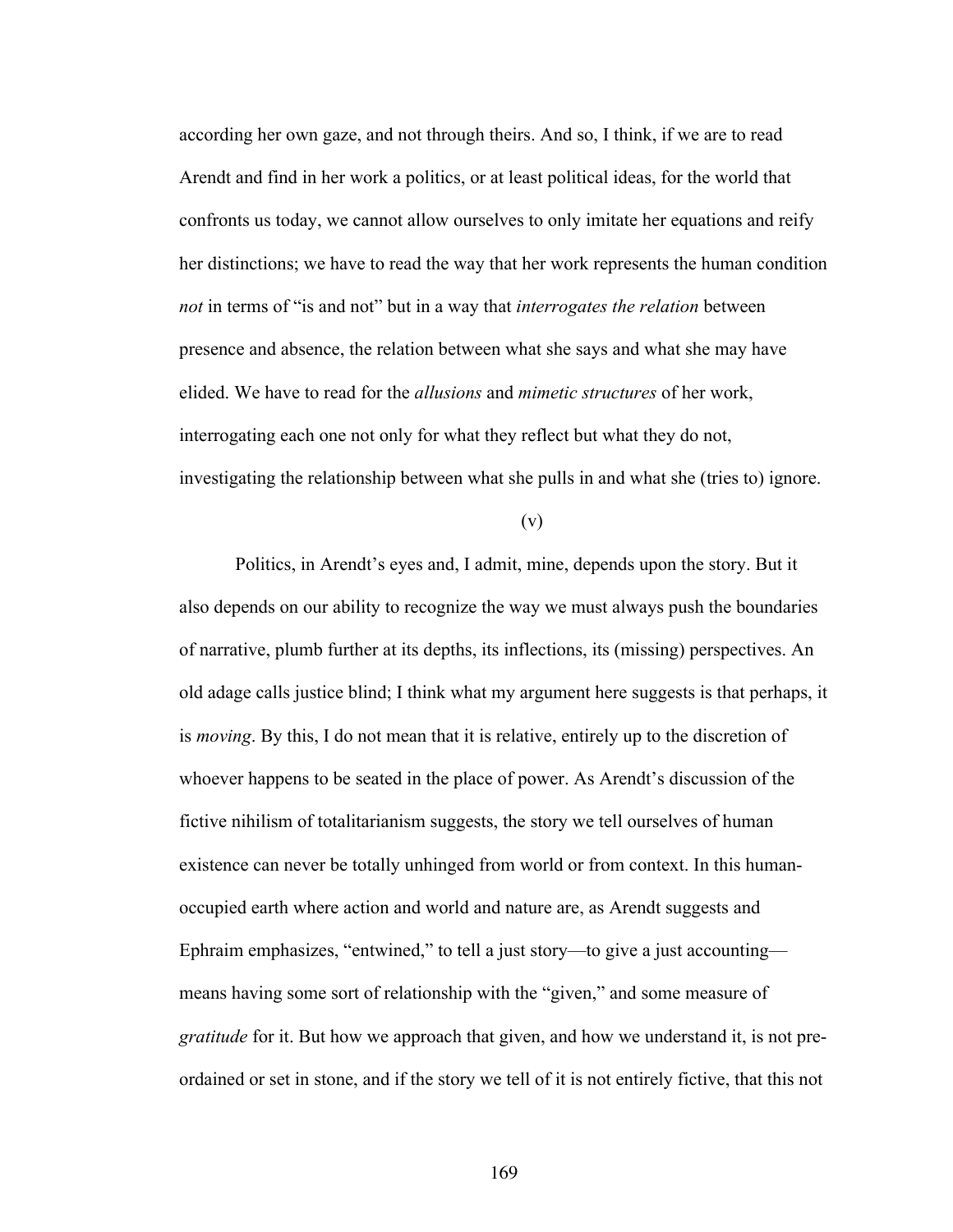to say that there is no element of it that allies it with the stuff of fiction and with literature, with prose and poetry. To be grateful for *some kind of given* does not mean—*contra* Arendt in her "Reflections on Little Rock"—that any of us gets to take our own understanding of someone else's perspective (or even our own *sympathy* for someone else's perspective) for granted, and it certainly does not mean (again, *contra*  Arendt) that we can ever insist of our readers that they do "likewise." <sup>400</sup>

If we are to be not just good readers, but good just ones, I think we have to consider the extent to which to read Arendt is always to read Arendt through Faulkner, and Faulkner through Euripides, and the other way around, to attempt to consider the extent to which what is there might appear from a different vantage point. There are times when I read Arendt's work and think that, on some level, she already knows this. Perhaps, I think, this is why she ends *Origins* with two allusions, one Faulknerian, one Biblical. The passage reads:

For those who were expelled from humanity and from human history and thereby deprived of their human condition need the solidarity of all men to assure them of their rightful place in 'man's enduring chronicle.' At least we can cry out to each one of those who rightly is in despair: 'Do thyself no harm; for we are all here.' (*Acts*, 16:28).401

When Arendt wrote *On Revolution*, she produced a book that focused on *some* founding figures of *an* America that we are today confronting as not then, and certainly not now, *revolutionary* enough. All too often, in Arendt's text, and in

<sup>400</sup> Arendt, "Reflections on Little Rock," 45.

<sup>401</sup> Arendt, *Origins*, 632.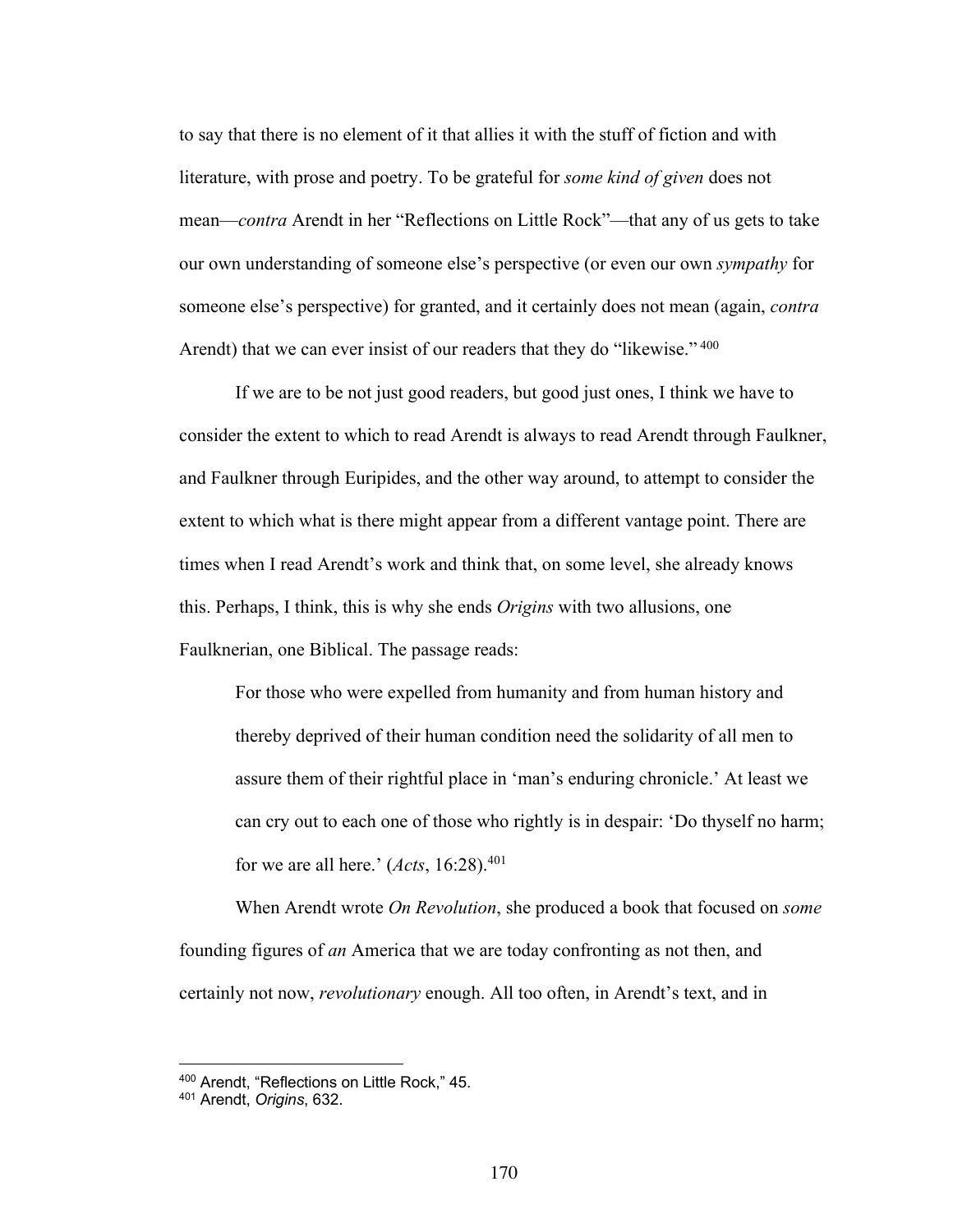American history, claims of *newness—*like claims of oldness—engender only a repeated pattern of injustices: an imitative mimesis, an allusion that deadens. But I don't think that Arendt's work (or America's) has to be read only for what it names explicitly, any more than we have to accept all of what it suggests implicitly. In that sense, I have to wonder if the revolutionary impact and import of Arendt's account of storytelling can only emerge if we stop thinking in terms of *newness* and *oldness* but instead start to grapple with the expansiveness of the *we* who are *all here*, that expansive *we* emergent in the allusions she makes, the readers who follow them, so that we read for *who* and *what* are here and not here and still can be.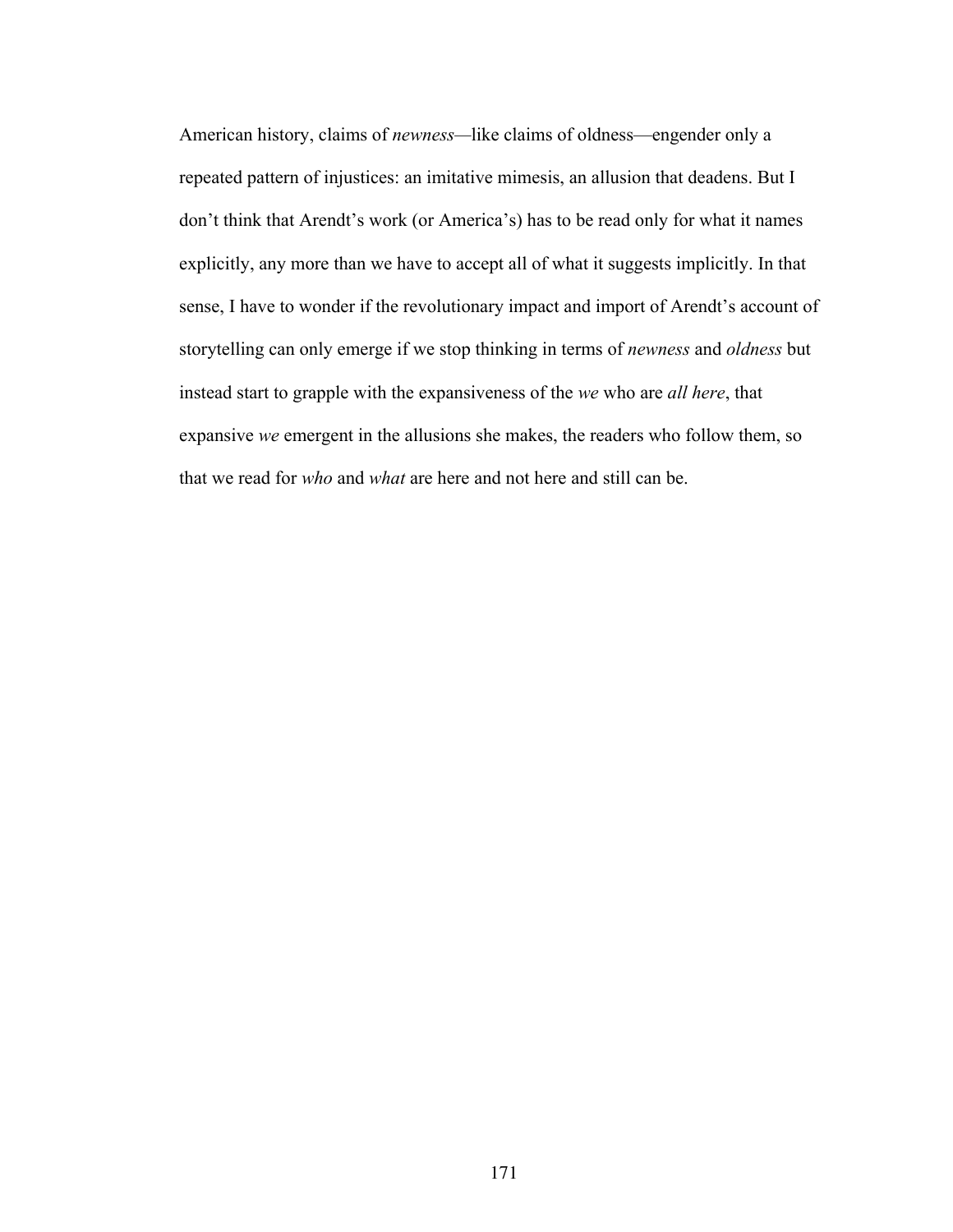## BIBLIOGRAPHY

- Arendt, Hannah. *Eichmann in Jerusalem: A Report on the Banality of Evil*. New York: Penguin, 2006.
- Arendt, Hannah. *The Human Condition*. Chicago: University of Chicago, 1998.
- Arendt, Hannah. "Reflections on Little Rock." *Dissent* 6, no. 1 (January 1959): 45-56.
- Arendt, Hannah. *On Revolution*. New York: Penguin, 2006.
- Arendt, Hannah. *On the Origins of Totalitarianism*. With an introduction by Samantha Power. New York: Schocken Books, 2004.
- Arendt, Hannah, "On Violence," in *Crises of the Republic.* Orlando: Harcourt, Brace and Company, 1972.
- Autry, Thea Jean. "'As Out of a Seer's Crystal Ball': The Racialized Gaze in William Faulkner's *Intruder in the Dust*." *The Faulkner Journal* 30, no. 2 (September 2016): 19-39, https://linkgale.com.proxy.library.cornell.edu/apps/doc/A586902917/ AONE?u=nysl\_sc\_cornl&sid=AONE&xid=8a249a2e.
- Baldwin, James. *The Fire Next Time*. New York: Vintage International, 1993.
- Barthes, Roland. *The Rustle of Language*. Translated by Richard Howard. New York: Farrar, Straus and Giroux, 1986.
- Beauchamp, Gorman. "'The Unvanquished': Faulkner's 'Oresteia.'" *Mississippi Quarterly* 23, no. 3 (Summer 1970): 273-277, https://search.proquest.com/docview/1301818598?accountid=10267.
- Benhabib, Seyla. "Hannah Arendt and the Redemptive Power of Narrative." Social Research 57, no. 1 (Spring 1990): 167-96. https://www.jstor.org/stable/40970582.
- Benhabib, Seyla. *The Reluctant Modernism of Hannah Arendt*. Lanham, MD: Rowman & Littlefield Publishers, 2003.
- Björk, Lennart. "Ancient Myths and the Moral Framework of Faulkner's *Absalom, Absalom!*" *American Literature* 35, no. 2 (May 1963): 196-204, https://www.jstor.org/stable/2923423.

Brooks, Cleanth. "'Absalom, Absalom': The Definition of Innocence," *Sewanee*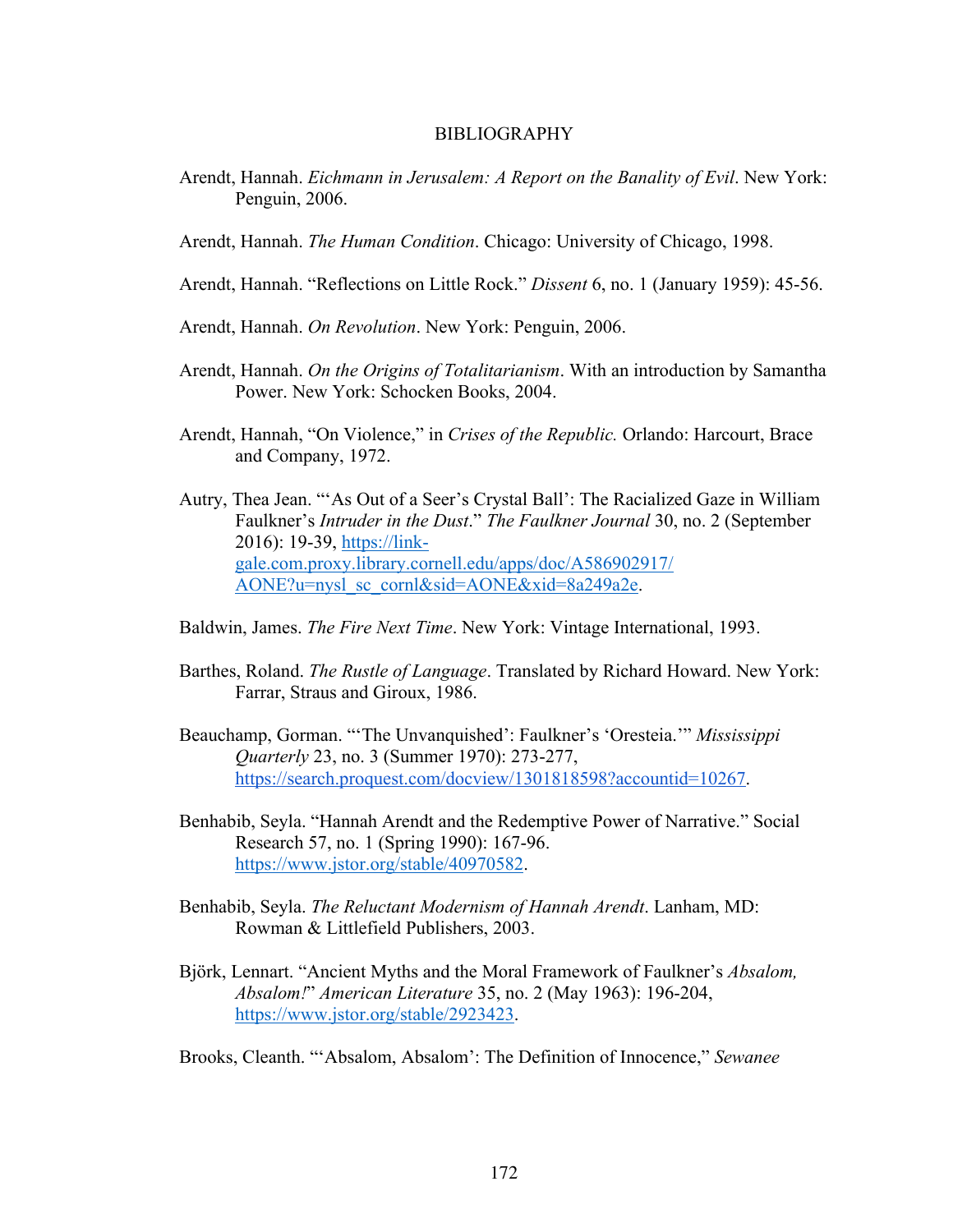*Review* 59, no. 4 (Autumn 1951): 543-558, https://www.jstor.org/stable/27538093.

Butorac, Sean Kim. "Hannah Arendt, James Baldwin, and the Politics of Love." *Political Research Quarterly* 71, no. 3 (September 2018): 710-21. doi:10.1177/1065912918760730.

Carson, Anne, trans. *An Oresteia*. New York: Farrar, Straus, and Giroux, 2009.

- Clayton, Jay, and Eric. Rothstein, eds. *Influence and Intertextuality in Literary History*. Madison, WI.: University of Wisconsin Press, 1991.
- Conrad, Joseph and Cedric Thomas Watts. *Heart of Darkness and Other Tales*. Oxford: Oxford University Press, 1998. http://search.ebscohost.com.proxy.library.cornell.edu/login.aspx?direct=true& db=nlebk&AN=56519&site=ehost-live.
- Corrigan, John Michael. "Sourceless Sunlight: Faulkner's Sanctuary and the Sacrificial Crisis." *Mosaic: An Interdisciplinary Critical Journal* 50, no. 4 (Dec. 2017): 139-55, https://muse.jhu.edu/article/679142.
- Derrida, Jacques. *Dissemination*, translated and introduced by Barbara Johnson. Chicago: University of Chicago Press, 1981.
- Dimitri, Carl J. "*Go Down, Moses* to *Intruder in the Dust*: From Negative to Positive Liberty." *Faulkner Journal* 19, no. 1 (2003): 11-26, http://www.jstor.org.proxy.library.cornell.edu/stable/26156971.
- Duranti, Marco. "When the King Suffers What the Tyrant Fears: The Disruption of Political Order in Euripides' *Electra* and *Orestes*." *Comparative Drama* 51, no. 4 (Winter 2017): 564-87, https://doi.org/10.1353/cdr.2017.0043.
- Ephraim, Laura. *Who Speaks for Nature?: On the Politics of Science*. Philadelphia: University of Pennsylvania, 2018.
- Eshelman, Elizabeth. "The Use of Spartan in Faulkner's *Absalom, Absalom!*" *The Explicator* 74, no. 1 (March 2016): 15-18, https://doi.org/10.1080/00144940.2015.1133549.
- Euripides. *Electra*, edited by E.P. Coleridge. New York: Random House, 1938. http://www.perseus.tufts.edu/hopper/text?doc=Perseus%3Atext%3A1999.01.0 096.

Faulkner, William. *Absalom, Absalom!* New York: Vintage International, 1990.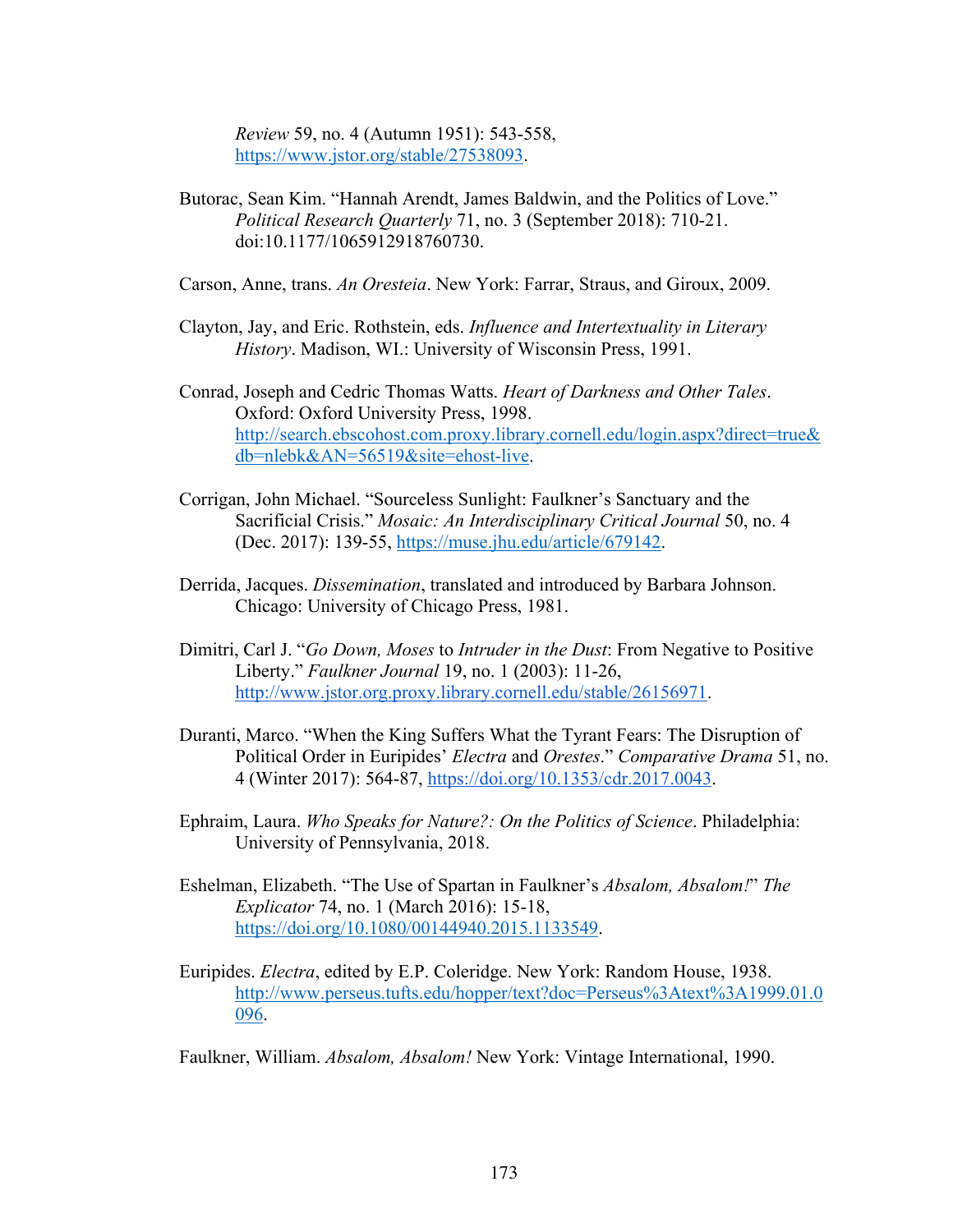Faulkner, William. *Go Down, Moses*. New York: Vintage International, 1992.

Faulkner, William. *Intruder in the Dust*. New York: Vintage International, 1991.

- Faulkner, William. *Requiem for a Nun*. New York: Vintage International, 2011.
- Frank, Jill. *Poetic Justice: Rereading Plato's* Republic. Chicago: University of Chicago, 2012.
- Girard, René. *Violence and the Sacred*, translated by Patrick Gregory. Baltimore: Johns Hopkins University Press, 1977.
- Gwynn, Frederick L. and Joseph L. Blotner, eds. *Faulkner in the University*. Charlottesville, VA: University of Virginia Press, 1995.
- Hagopian, John V. "The Biblical Background of Faulkner's *Absalom, Absalom!*" In *Cea Critic* 26, no. 2 (Jan. 1974): 22-4, https://www.jstor.org/stable/44375822.
- Honig, Bonnie. *Public Things: Democracy in Disrepair*. New York: Fordham University Press, 2017.
- Kautzer, Chad. "Political Violence and Race: A Critique of Hannah Arendt." *CLCWeb: Comparative Literature and Culture* 21, no. 3 (June 2019): doi: 10.7771/1481-4374.3551.
- King, Richard H. "Hannah Arendt and American Loneliness." *Society* 50 (2013): 36– 40, DOI 10.1007/s12115-012-9616-y
- Latham, Sean. "Jim Bond's America: Denaturalizing the Logic of Slavery in *Absalom, Absalom!*" *The Mississippi Quarterly* 51, no. 3 (1998): 453-464, https://search-proquestcom.proxy.library.cornell.edu/docview/213521065?accountid=10267.
- Lawtoo, Nidesh. "The Case of Eichmann Restaged: Arendt, Evil, and the Complexity of Mimesis." *Political Research Quarterly* (April 2020): 1-12, doi: 10.1177/1065912920911201
- Levine, Caroline. *Forms: Whole, Rhythm, Hierarchy, Network*. Princeton: Princeton University Press, 2015.
- Markell, Patchen. "Anonymous Glory." European Journal of Political Theory 16, no. 1 (January 2017): 77–99. doi:10.1177/1474885114567344.
- Markell, Patchen. "Arendt's Work: On the Architecture of *The Human Condition*." *College Literature* 38, no. 1 (Winter 2011): 15-44. https://muse.jhu.edu/.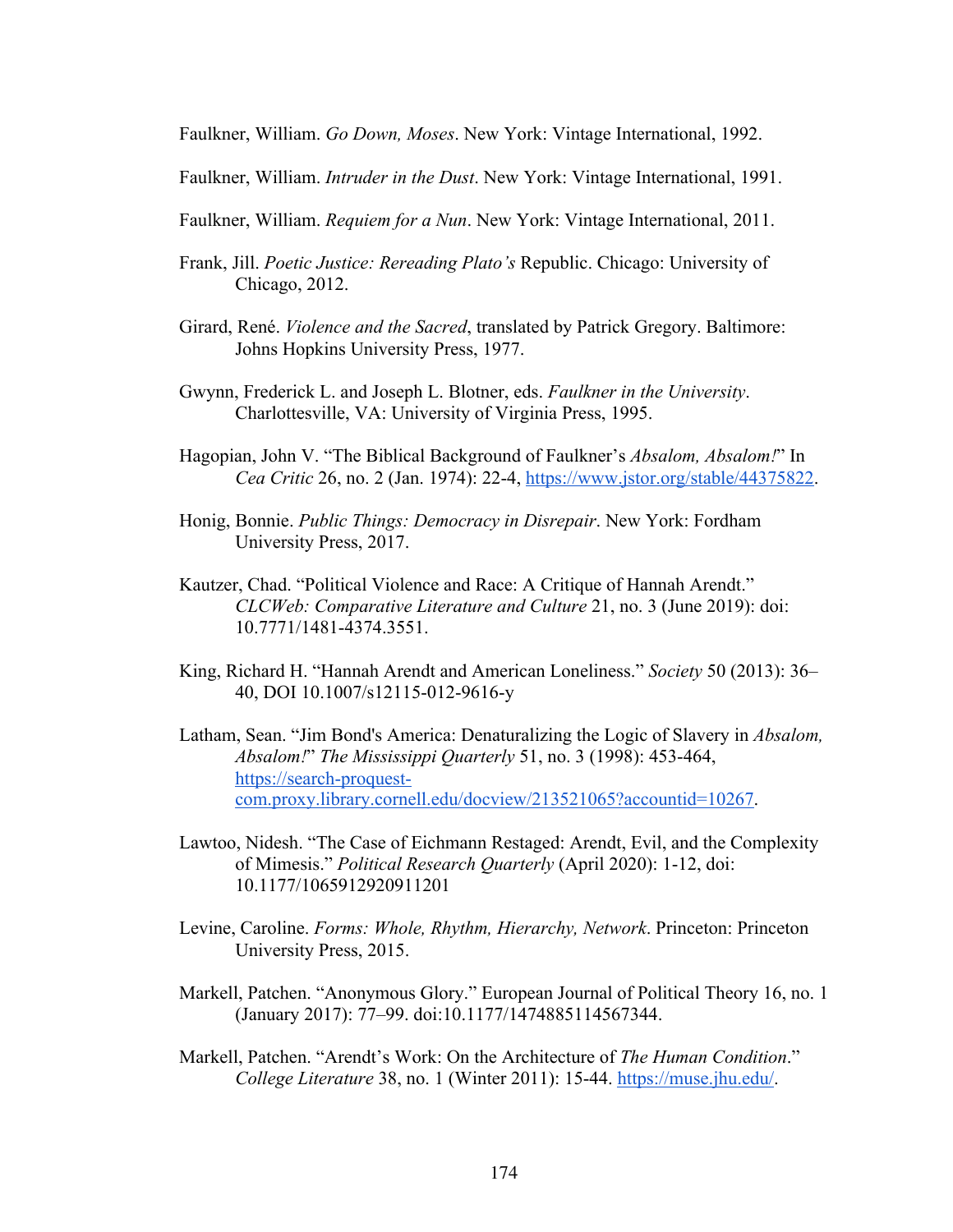- Marutani, Atsushi. "An Ethic of the White Southern Self: The Dialectics of Historical Identity and Individual Anonymity in *Intruder in the Dust*." *The Faulkner Journal* 29, no. 2 (2015): 71-88. Gale Literature Resource Center (accessed January 15, 2020).
- Minter, David L. *Faulkner's Questioning Narratives: Fiction of His Major Phase*, *1929-42*. Urbana: University of Illinois Press, 2001.
- Owens, Patricia. "Human Security and the Rise of the Social." *Review of International Studies* 38, no. 3 (July 2012): 547-567, https://jstor.org/stable/41681478.
- Owens, Patricia. "Racism in the Theory Canon: Hannah Arendt and 'the One Great Crime in which America Was Never Involved." *Millennium: Journal of International Studies* 45, no. 3: 403-424, https://doi.org/10.1177/0305829817695880.
- Pitkin, Hanna Fenichel. *Attack of the Blob: Hannah Arendt's Concept of the Social*. Chicago: Chicago University Press, 1998.
- Pladott, Dinnah. "William Faulkner: The Tragic Enigma." *The Journal of Narrative Technique* 15, no. 2 (Spring 1985): 97-119, https://www.jstor.org/stable/30225119.
- Polk, Noel. "Man in the Middle: Faulkner and the Southern White Moderate." *Twentieth-Century Literary Criticism* 141 (2003): https://search-ebscohostcom.proxy.library.cornell.edu/login.aspx?direct=true&db=edsglr&AN=edsgcl. H1420053994&site=eds-live&scope=site.
- Polsgrove, Carol. "William Faulkner: No Friend of Brown v. Board of Education." *The Journal of Blacks in Higher Education*, no. 32 (Summer 2001): 93-99. doi:10.2307/2678790.
- Plato, *Phaedrus*. Translated by Benjamin Jowett. Teddington, Middlesex: Echo Library, 2006.
- Plato. *Plato on Love: Lysis, Symposium, Phaedrus, Alcibiades, with Selections from Republic, Laws*. Edited by C. D. C. Reeve. Indianapolis: Hackett Publishing Company, 2006
- Price, Leah. *The Anthology and the Rise of the Novel: From Richardson to George Eliot.* Cambridge: Cambridge University Press, 2000. eBook.
- Ramos, Peter. "Beyond Silence and Realism: Trauma and the Function of Ghosts in *Absalom, Absalom!* and *Beloved*." *The Faulkner Journal* 23, no. 2 (Spring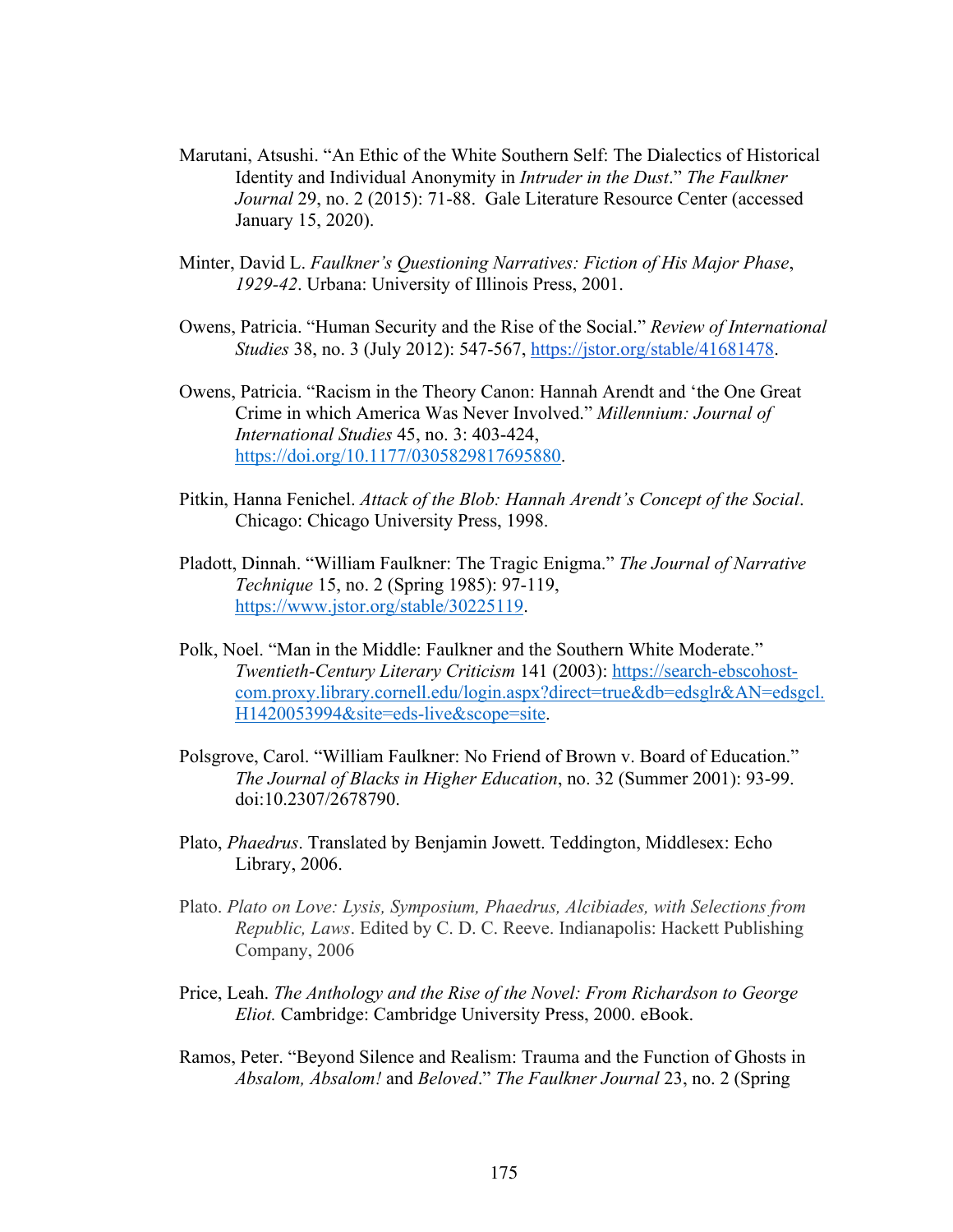2008): 47-66, https://doi.org/10.1353/fau.2008.0011.

- Rana, Aziz. *The Two Faces of American Freedom*. Harvard University Press, 2010. ProQuest Ebook Central, http://ebookcentral.proquest.com/lib/cornell/detail.action?docID=3300890.
- Rozokoki, Alexandra. "Political Echoes in Euripides' *Heracles*." *Trends in Classics* 5, no. 2 (Dec. 2013): 260-88, doi: 0.1515/tc-2013-0015.
- Sassoubre, Ticen Marie. "Avoid Adjudication in William Faulkner's *Go Down, Moses*  and *Intruder in the Dust*." *Criticism* 49, np. 2 (Spring 2007): 183-214, doi:10.1353/crt.0.0016.
- Scarpino, Cinzia. "Chronotopes of Law in William Faulkner's Novels, 1930-1939." *Altre Modernità*, no. 15 (May 2016): 97-119, https://doi.org/10.13130/2035- 7680/7179.
- Sewall, Richard. "The Vision of Tragedy." *The Review of Metaphysics* 10, no. 2 (Dec. 1956): 193-200, https://www.jstor.org/stable/20123565.
- Sezer, Devrim. "Medea's Wounds: Euripides on Justice and Compassion." *History of Political Thought* 36, no. 2 (2015): 209-233. https://www.ingentaconnect.com/content/imp/hpt/2015/00000036/00000002/ar t00001.
- Spivey, Herman. "Faulkner and the Adamic Myth: Faulkner's Moral Vision," *Modern Fiction Studies* 19, no. 4 (Winter 1973-4): 497-505, https://www.jstor.org/stable/26279844.
- Storey, Ian. "The Reckless Unsaid. Arendt on Political Poetics." *Critical Inquiry* 41, no. 4 (2015): 869-892. doi:10.1086/681789.
- Torrance, Isabelle. "In the Footprints of Aeschylus: Recognition, Allusion, and Metapoetics in Euripides." *American Journal of Philology* 132, no. 2 (Summer 2011): 177-204. https://search-proquestcom.proxy.library.cornell.edu/docview/875110940?accountid=10267.
- Trefzer, Annette and Ann J. Abadie, eds. *Faulkner and Formalism: Returns of the Text*. Jackson: University of Mississippi, 2012.
- Vatter, Miguel. "Natality and Biopolitics in Hannah Arendt." *Revista de Ciencia Política* 26, no. 2 (2006): 137-159, https://www.redalyc.org/articulo.oa?id=32426208.
- Villa, Dana. "The 'Autonomy of the Political' Reconsidered." *Graduate Faculty*